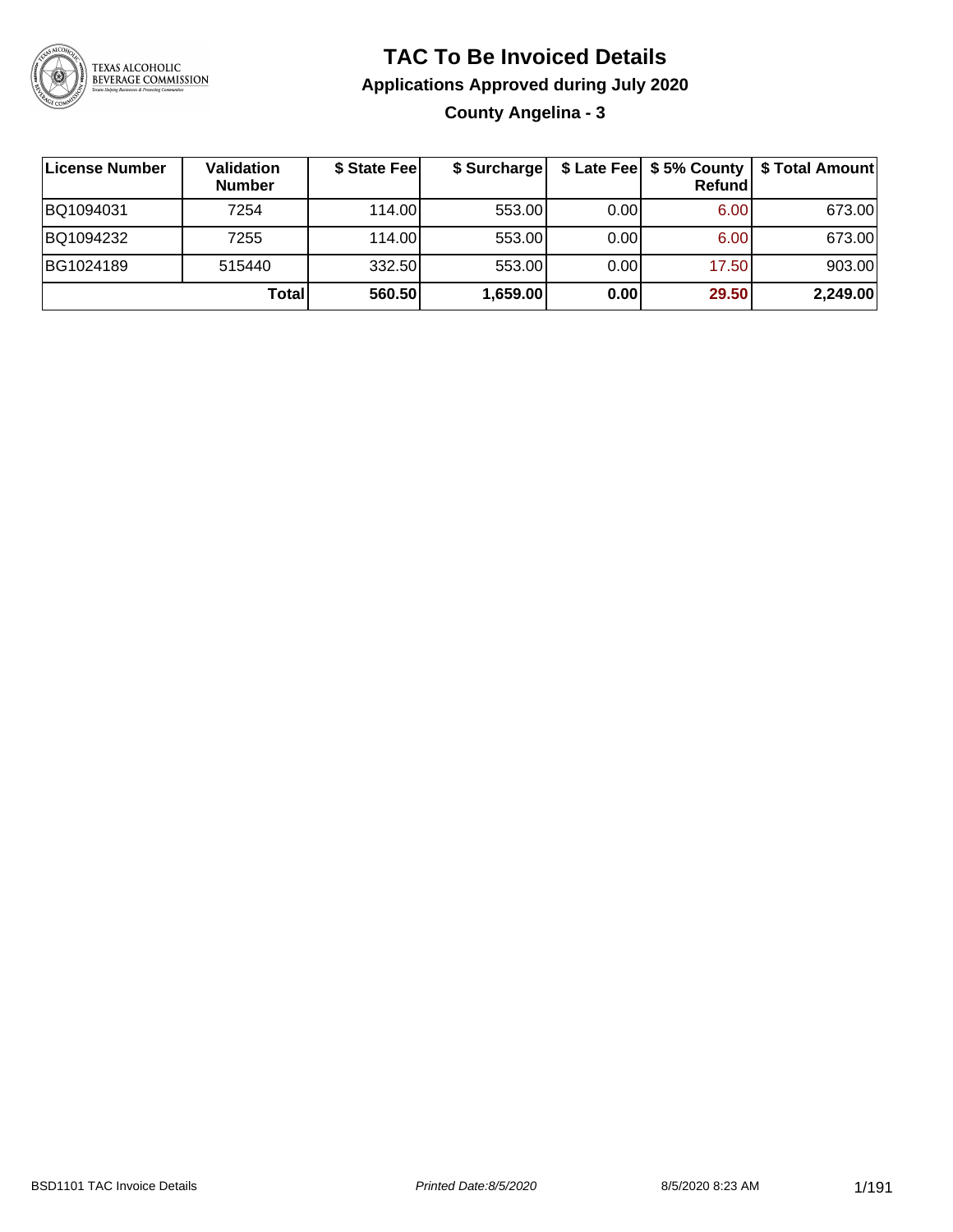

**County Aransas - 4**

| <b>License Number</b> | <b>Validation</b><br><b>Number</b> | \$ State Fee | \$ Surcharge |       | \$ Late Fee   \$5% County<br>Refundl | \$ Total Amount |
|-----------------------|------------------------------------|--------------|--------------|-------|--------------------------------------|-----------------|
| BQ1094318             | 7700                               | 114.00       | 553.00       | 0.00  | 6.00                                 | 673.00          |
| BG1094589             | 7726                               | 332.50       | 553.00       | 0.00  | 17.50                                | 903.00          |
| BG951239              | 128030                             | 332.50       | 553.00       | 0.00  | 17.50                                | 903.00          |
| BF702146              | 128295                             | 114.00       | 553.00       | 0.00  | 6.00                                 | 673.00          |
| BF702074              | 128297                             | 114.00       | 553.00       | 0.001 | 6.00                                 | 673.00          |
|                       | <b>Total</b>                       | 1,007.00     | 2,765.00     | 0.00  | 53.00                                | 3,825.00        |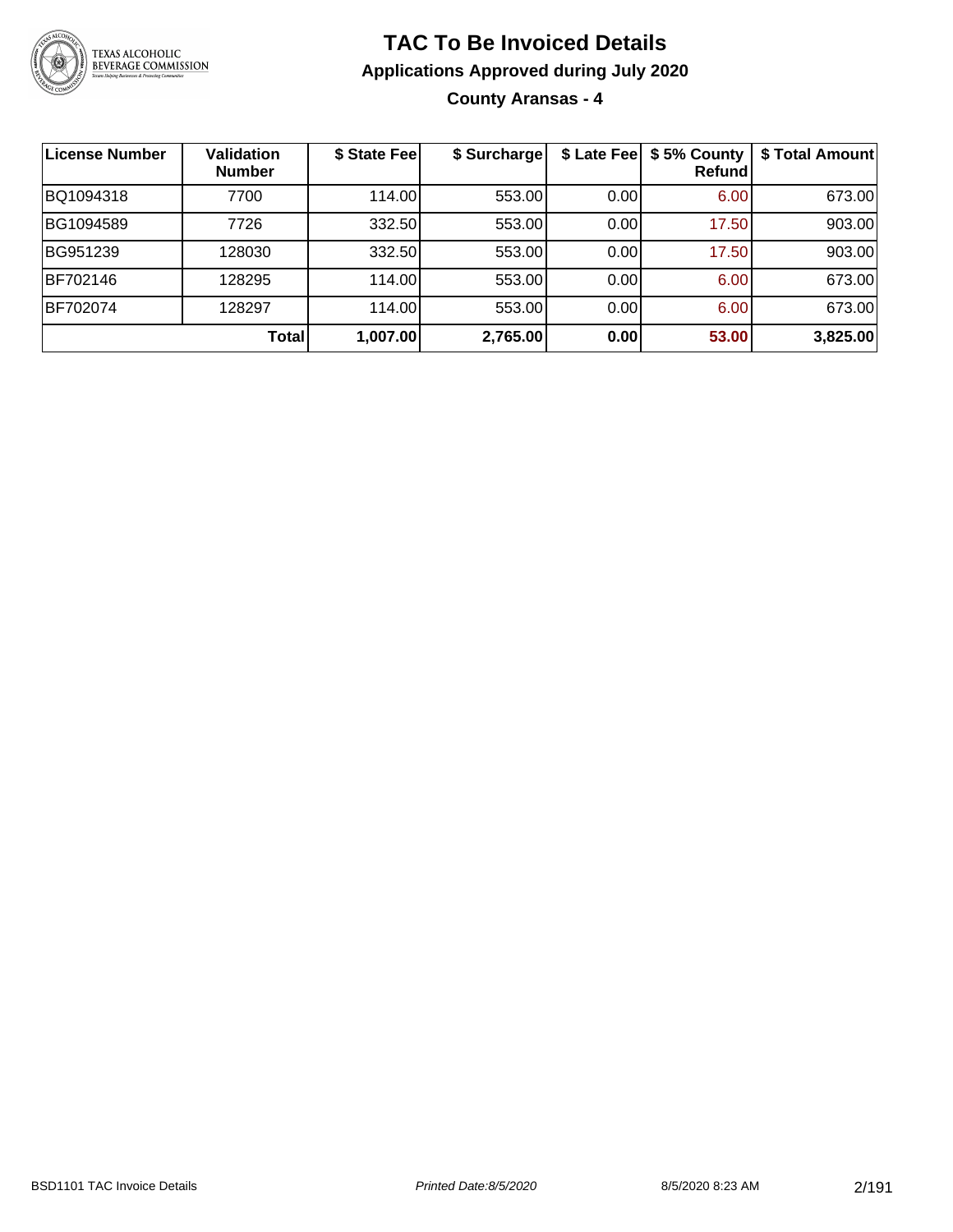

**County Archer - 5**

| License Number | Validation<br><b>Number</b> | \$ State Fee |        |      | Refundl | \$ Surcharge   \$ Late Fee   \$5% County   \$ Total Amount |
|----------------|-----------------------------|--------------|--------|------|---------|------------------------------------------------------------|
| BQ729362       | 129173                      | 114.00       | 553.00 | 0.00 | 6.00    | 673.00                                                     |
|                | <b>Total</b>                | 114.00       | 553.00 | 0.00 | 6.00    | 673.00                                                     |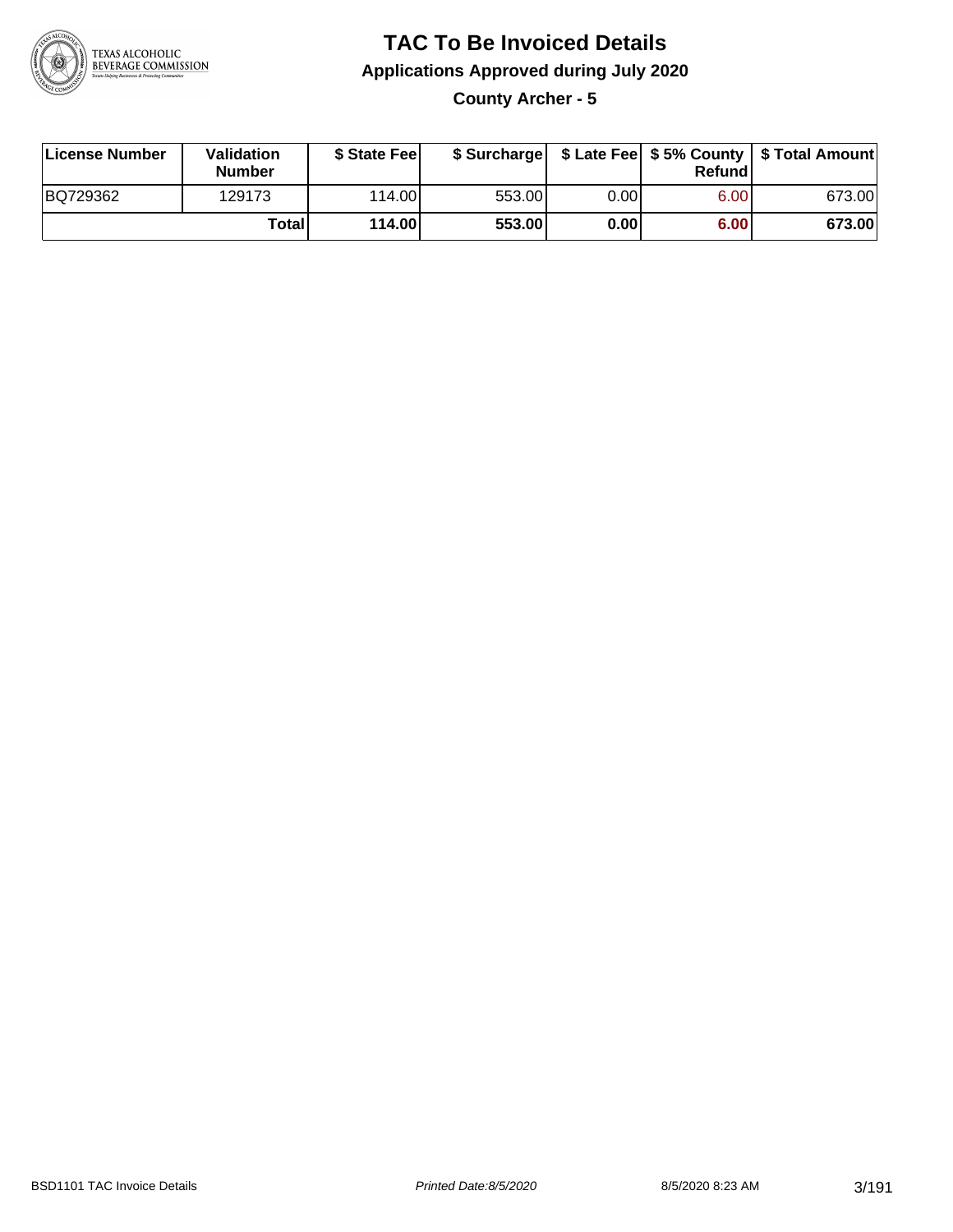

### **TAC To Be Invoiced Details Applications Approved during July 2020 County Atascosa - 7**

| License Number | <b>Validation</b><br><b>Number</b> | \$ State Fee | \$ Surcharge |        | \$ Late Fee   \$5% County<br>Refund | \$ Total Amount |
|----------------|------------------------------------|--------------|--------------|--------|-------------------------------------|-----------------|
| BQ1093612      | 7246                               | 114.00L      | 553.00       | 0.00   | 6.00                                | 673.00          |
| BG602395       | 128831                             | 332.50       | 553.00       | 0.00   | 17.50                               | 903.00          |
| BG877540       | 515095                             | 332.50       | 553.00       | 0.00   | 17.50                               | 903.00          |
| BF606116       | 515224                             | 114.00       | 553.00       | 100.00 | 6.00                                | 773.00          |
|                | Total                              | 893.00       | 2,212.00     | 100.00 | 47.00                               | 3,252.00        |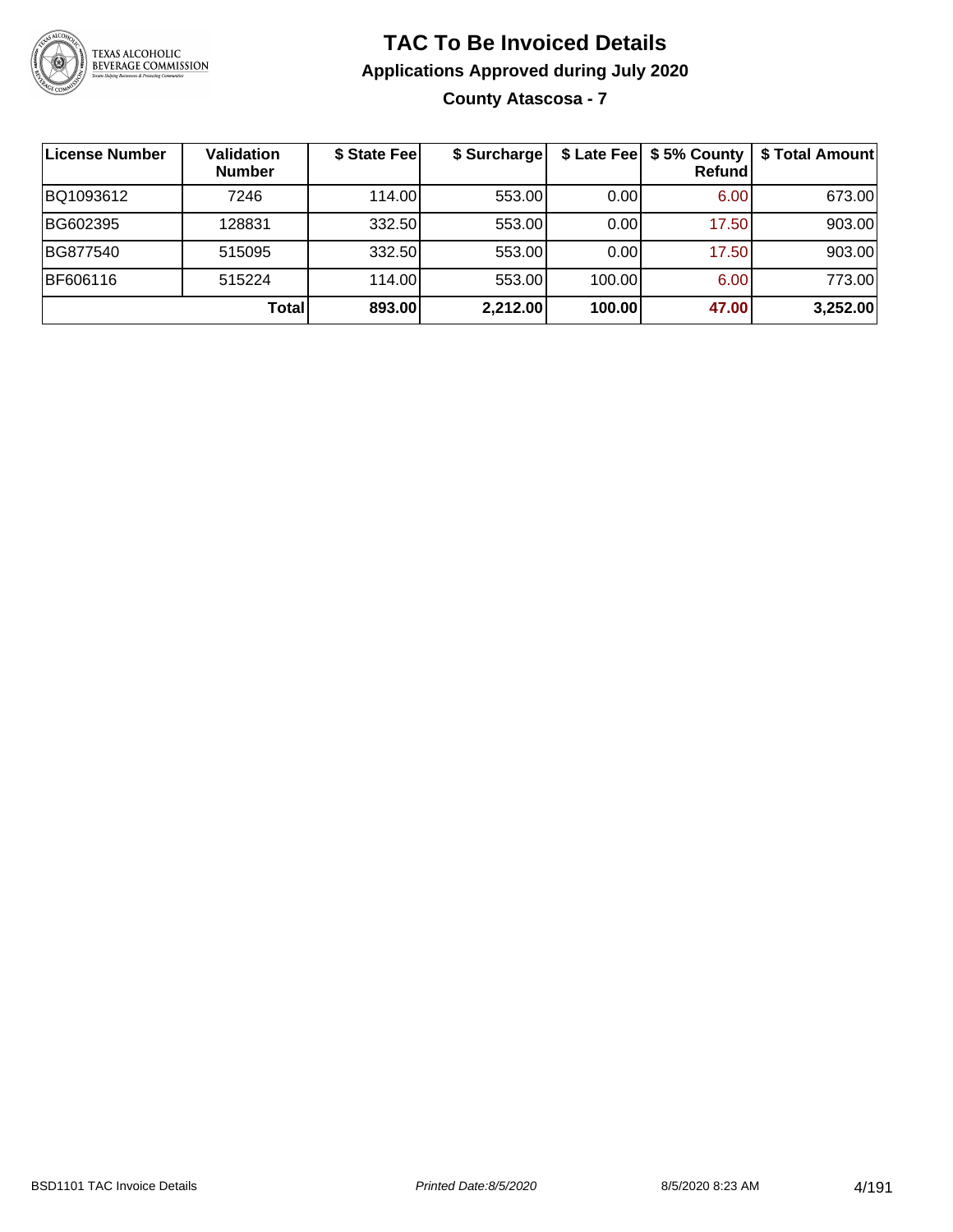

**County Austin - 8**

| <b>License Number</b> | <b>Validation</b><br><b>Number</b> | \$ State Fee | \$ Surcharge |       | \$ Late Fee   \$5% County<br>Refundl | \$ Total Amount |
|-----------------------|------------------------------------|--------------|--------------|-------|--------------------------------------|-----------------|
| BG222938              | 127213                             | 332.50       | 553.00       | 0.00  | 17.50                                | 903.00          |
| BQ728936              | 127319                             | 114.00       | 553.00       | 0.00  | 6.00                                 | 673.00          |
| BE435702              | 127589                             | 285.00       | 553.00       | 0.001 | 15.00                                | 853.00          |
| BQ85894               | 127612                             | 114.00       | 553.00       | 0.00  | 6.00                                 | 673.00          |
| BG561635              | 128842                             | 332.50       | 553.00       | 0.00  | 17.50                                | 903.00          |
|                       | <b>Total</b>                       | 1,178.00     | 2,765.00     | 0.00  | 62.00                                | 4,005.00        |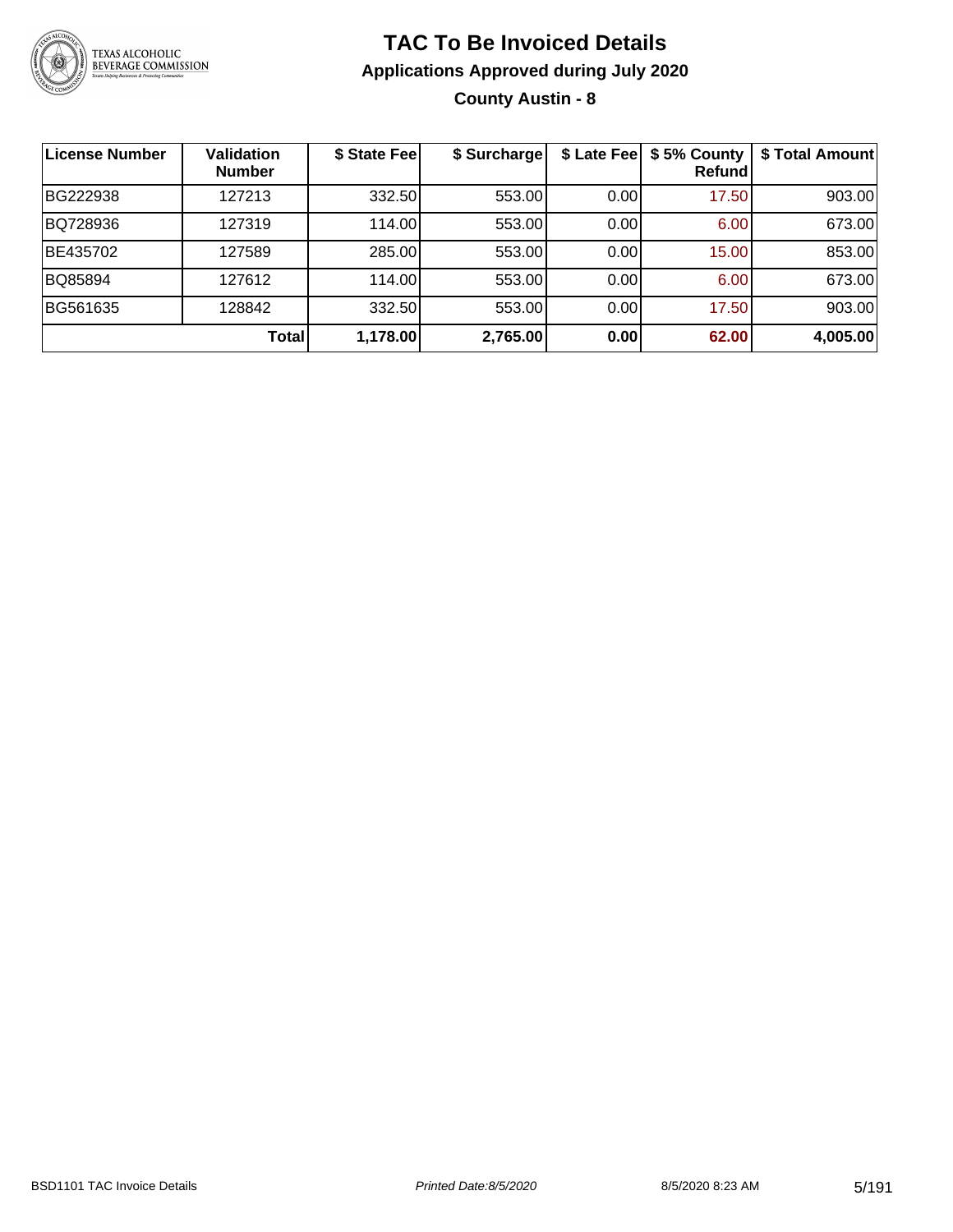

### **TAC To Be Invoiced Details Applications Approved during July 2020 County Bandera - 10**

| License Number | <b>Validation</b><br><b>Number</b> | \$ State Fee | \$ Surcharge |      | <b>Refund</b> | \$ Late Fee   \$5% County   \$ Total Amount |
|----------------|------------------------------------|--------------|--------------|------|---------------|---------------------------------------------|
| BQ1093185      | 7125                               | 114.00       | 553.00       | 0.00 | 6.00          | 673.00                                      |
| BF299279       | 515163                             | 114.00       | 553.00       | 0.00 | 6.00          | 673.00                                      |
|                | Totall                             | 228.00       | 1,106.00     | 0.00 | 12.00         | 1,346.00                                    |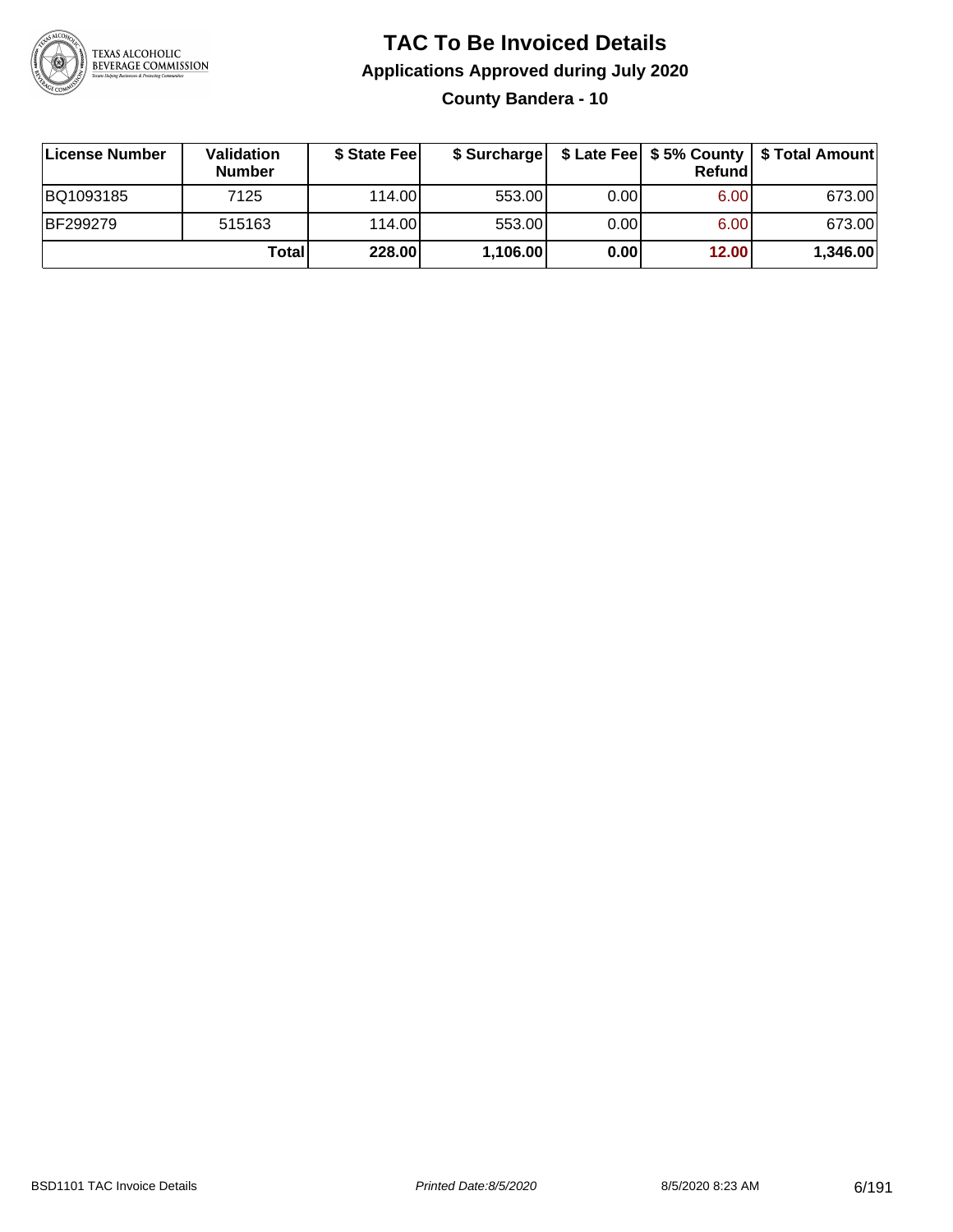

### **TAC To Be Invoiced Details Applications Approved during July 2020 County Bastrop - 11**

| <b>License Number</b> | <b>Validation</b><br><b>Number</b> | \$ State Fee | \$ Surcharge | \$ Late Fee | \$5% County<br>Refundl | \$ Total Amount |
|-----------------------|------------------------------------|--------------|--------------|-------------|------------------------|-----------------|
| BQ1093741             | 7397                               | 114.00       | 553.00       | 0.00        | 6.00                   | 673.00          |
| BF753146              | 126874                             | 114.00       | 553.00       | 0.00        | 6.00                   | 673.00          |
| BG878321              | 127218                             | 332.50       | 553.00       | 0.00        | 17.50                  | 903.00          |
| BG436330              | 127364                             | 332.50       | 553.00       | 0.00        | 17.50                  | 903.00          |
| BQ1027385             | 128251                             | 114.00       | 553.00       | 0.00        | 6.00                   | 673.00          |
| BF477102              | 128453                             | 114.00       | 553.00       | 0.00        | 6.00                   | 673.00          |
| BG729917              | 129066                             | 332.50       | 553.00       | 0.00        | 17.50                  | 903.00          |
| BQ1027367             | 515372                             | 114.00       | 553.00       | 0.00        | 6.00                   | 673.00          |
|                       | <b>Total</b>                       | 1,567.50     | 4,424.00     | 0.00        | 82.50                  | 6,074.00        |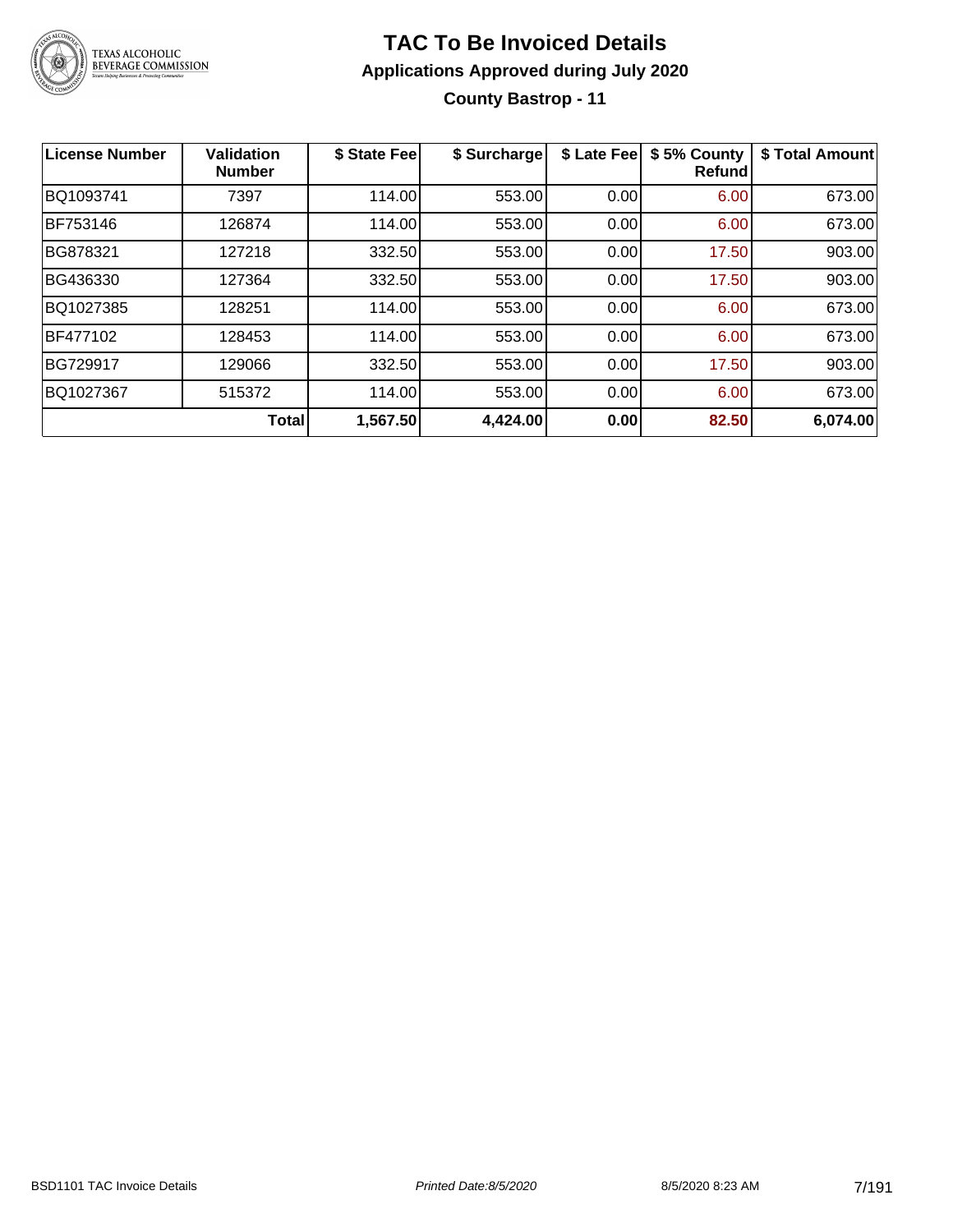

**County Bee - 13**

| License Number | <b>Validation</b><br><b>Number</b> | \$ State Fee | \$ Surcharge |        | \$ Late Fee   \$5% County  <br><b>Refund</b> | \$ Total Amount |
|----------------|------------------------------------|--------------|--------------|--------|----------------------------------------------|-----------------|
| BG750704       | 128544                             | 332.50       | 553.00       | 100.00 | 17.50                                        | 1,003.00        |
| BQ310106       | 129277                             | 114.00       | 553.00       | 0.00   | 6.00                                         | 673.00          |
| BQ311005       | 129277                             | 114.00       | 553.00       | 0.00   | 6.00                                         | 673.00          |
| BQ311139       | 129277                             | 114.00       | 553.00       | 0.00   | 6.00                                         | 673.00          |
|                | Total                              | 674.50       | 2,212.00     | 100.00 | 35.50                                        | 3,022.00        |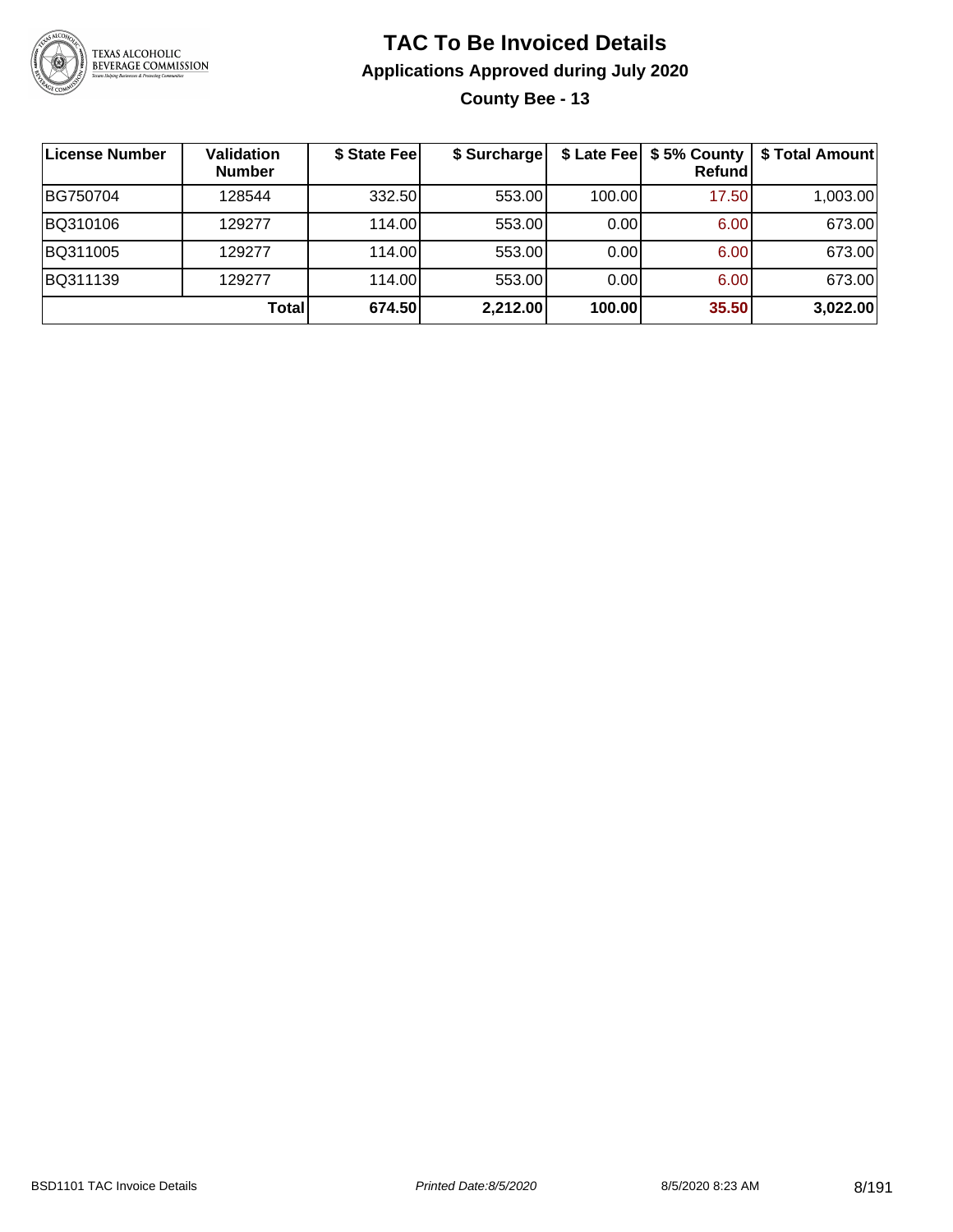

**County Bell - 14**

| License Number  | <b>Validation</b><br>Number | \$ State Fee | \$ Surcharge |      | \$ Late Fee   \$5% County<br>Refund | \$ Total Amount |
|-----------------|-----------------------------|--------------|--------------|------|-------------------------------------|-----------------|
| BG815251        | 126867                      | 332.50       | 553.00       | 0.00 | 17.50                               | 903.00          |
| BQ1023566       | 127107                      | 114.00       | 553.00       | 0.00 | 6.00                                | 673.00          |
| BQ698083        | 128092                      | 114.00       | 553.00       | 0.00 | 6.00                                | 673.00          |
| BF755209        | 128114                      | 114.00       | 553.00       | 0.00 | 6.00                                | 673.00          |
| BQ754951        | 128323                      | 114.00       | 553.00       | 0.00 | 6.00                                | 673.00          |
| BQ637521        | 128528                      | 114.00       | 553.00       | 0.00 | 6.00                                | 673.00          |
| BQ730418        | 128594                      | 114.00       | 553.00       | 0.00 | 6.00                                | 673.00          |
| BQ730428        | 128594                      | 114.00       | 553.00       | 0.00 | 6.00                                | 673.00          |
| BQ730429        | 128594                      | 114.00       | 553.00       | 0.00 | 6.00                                | 673.00          |
| BQ730431        | 128594                      | 114.00       | 553.00       | 0.00 | 6.00                                | 673.00          |
| BQ730459        | 128594                      | 114.00       | 553.00       | 0.00 | 6.00                                | 673.00          |
| BQ701977        | 128633                      | 114.00       | 553.00       | 0.00 | 6.00                                | 673.00          |
| BQ730427        | 128660                      | 114.00       | 553.00       | 0.00 | 6.00                                | 673.00          |
| <b>BF701577</b> | 128905                      | 114.00       | 553.00       | 0.00 | 6.00                                | 673.00          |
|                 | <b>Total</b>                | 1,814.50     | 7,742.00     | 0.00 | 95.50                               | 9,652.00        |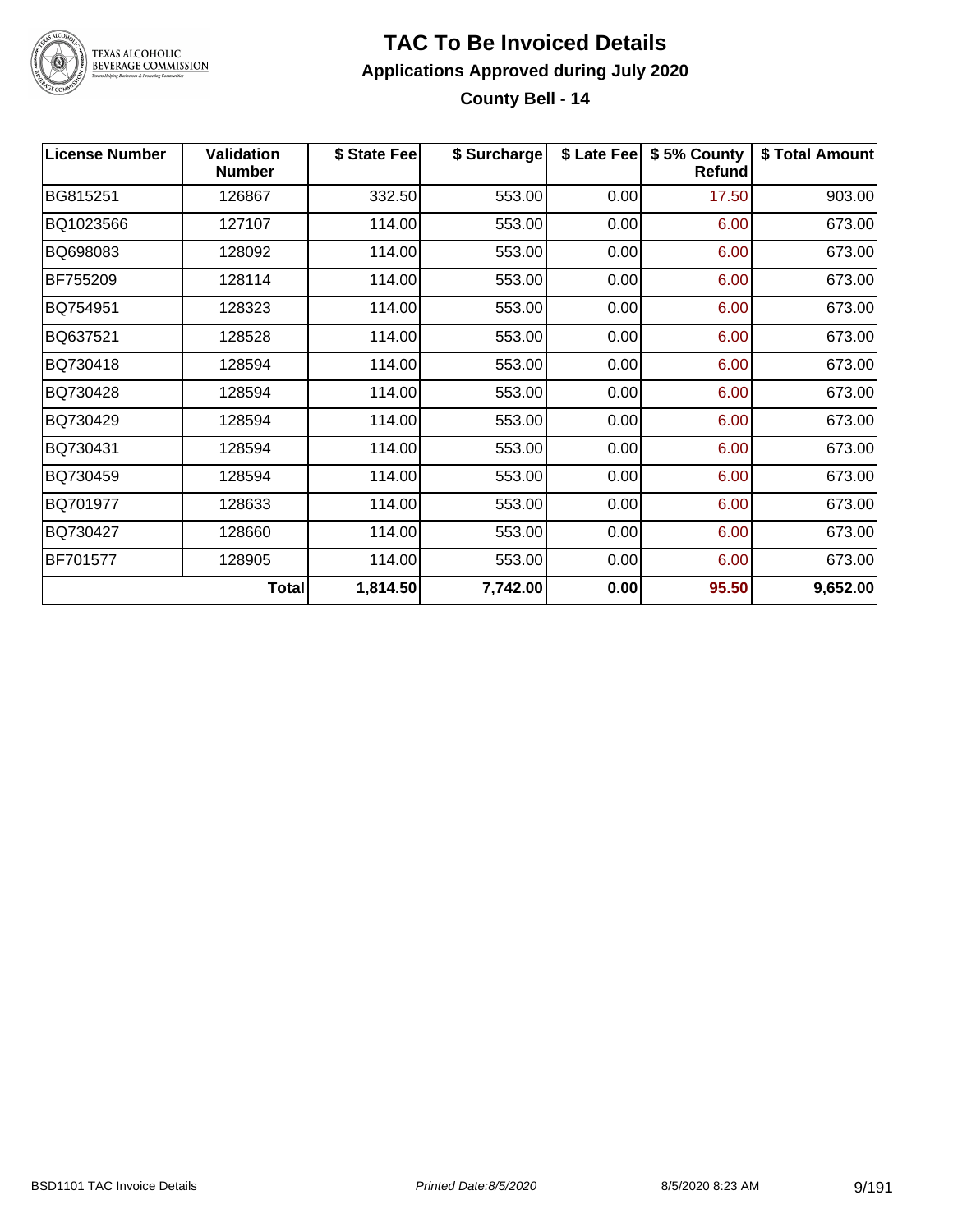

TEXAS ALCOHOLIC<br>BEVERAGE COMMISSION

#### **TAC To Be Invoiced Details Applications Approved during July 2020 County Bexar - 15**

| <b>License Number</b> | Validation<br><b>Number</b> | \$ State Fee | \$ Surcharge |        | \$ Late Fee   \$5% County<br>Refund | \$ Total Amount |
|-----------------------|-----------------------------|--------------|--------------|--------|-------------------------------------|-----------------|
| BF1092775             | 7005                        | 114.00       | 553.00       | 0.00   | 6.00                                | 673.00          |
| BG1093088             | 7086                        | 1,900.00     | 553.00       | 0.00   | 100.00                              | 2,553.00        |
| BG1094587             | 7258                        | 1,900.00     | 553.00       | 0.00   | 100.00                              | 2,553.00        |
| BQ1093371             | 7260                        | 114.00       | 553.00       | 0.00   | 6.00                                | 673.00          |
| BG1093968             | 7413                        | 1,900.00     | 553.00       | 0.00   | 100.00                              | 2,553.00        |
| BQ1093835             | 7445                        | 114.00       | 553.00       | 0.00   | 6.00                                | 673.00          |
| BF1094071             | 7451                        | 114.00       | 553.00       | 0.00   | 6.00                                | 673.00          |
| BF1093838             | 7454                        | 114.00       | 553.00       | 0.00   | 6.00                                | 673.00          |
| BF1094120             | 7570                        | 114.00       | 553.00       | 0.00   | 6.00                                | 673.00          |
| BG1094447             | 7764                        | 1,900.00     | 553.00       | 0.00   | 100.00                              | 2,553.00        |
| BG869998              | 120004                      | 1,425.00     | 553.00       | 0.00   | 75.00                               | 2,053.00        |
| BL869998              | 120004                      | 475.00       | 327.00       | 0.00   | 25.00                               | 827.00          |
| BG455580              | 126783                      | 1,425.00     | 553.00       | 0.00   | 75.00                               | 2,053.00        |
| BG753472              | 126852                      | 1,425.00     | 553.00       | 0.00   | 75.00                               | 2,053.00        |
| BQ880154              | 126901                      | 114.00       | 553.00       | 0.00   | 6.00                                | 673.00          |
| BQ700353              | 126931                      | 114.00       | 553.00       | 0.00   | 6.00                                | 673.00          |
| BG538747              | 126949                      | 1,425.00     | 553.00       | 0.00   | 75.00                               | 2,053.00        |
| BG320498              | 127018                      | 1,425.00     | 553.00       | 0.00   | 75.00                               | 2,053.00        |
| BQ495997              | 127049                      | 114.00       | 553.00       | 0.00   | 6.00                                | 673.00          |
| BG497226              | 127170                      | 1,425.00     | 553.00       | 0.00   | 75.00                               | 2,053.00        |
| BQ636109              | 127173                      | 114.00       | 553.00       | 0.00   | 6.00                                | 673.00          |
| BG699843              | 127182                      | 1,425.00     | 553.00       | 0.00   | 75.00                               | 2,053.00        |
| BL699843              | 127182                      | 475.00       | 327.00       | 0.00   | 25.00                               | 827.00          |
| BG751770              | 127207                      | 1,425.00     | 553.00       | 0.00   | 75.00                               | 2,053.00        |
| BG666388              | 127294                      | 1,425.00     | 553.00       | 0.00   | 75.00                               | 2,053.00        |
| BG1022962             | 127327                      | 1,425.00     | 553.00       | 0.00   | 75.00                               | 2,053.00        |
| BG701527              | 127397                      | 1,425.00     | 553.00       | 0.00   | 75.00                               | 2,053.00        |
| BG605101              | 127429                      | 1,425.00     | 553.00       | 100.00 | 75.00                               | 2,153.00        |
| BG814051              | 127440                      | 1,425.00     | 553.00       | 0.00   | 75.00                               | 2,053.00        |
| BQ953800              | 127463                      | 114.00       | 553.00       | 0.00   | 6.00                                | 673.00          |
| BQ1027523             | 127463                      | 114.00       | 553.00       | 0.00   | 6.00                                | 673.00          |
| BQ1026816             | 127501                      | 114.00       | 553.00       | 0.00   | 6.00                                | 673.00          |
| BG1026515             | 127515                      | 1,425.00     | 553.00       | 0.00   | 75.00                               | 2,053.00        |
| BQ455952              | 127530                      | 114.00       | 553.00       | 0.00   | 6.00                                | 673.00          |
| BG950473              | 127601                      | 1,425.00     | 553.00       | 0.00   | 75.00                               | 2,053.00        |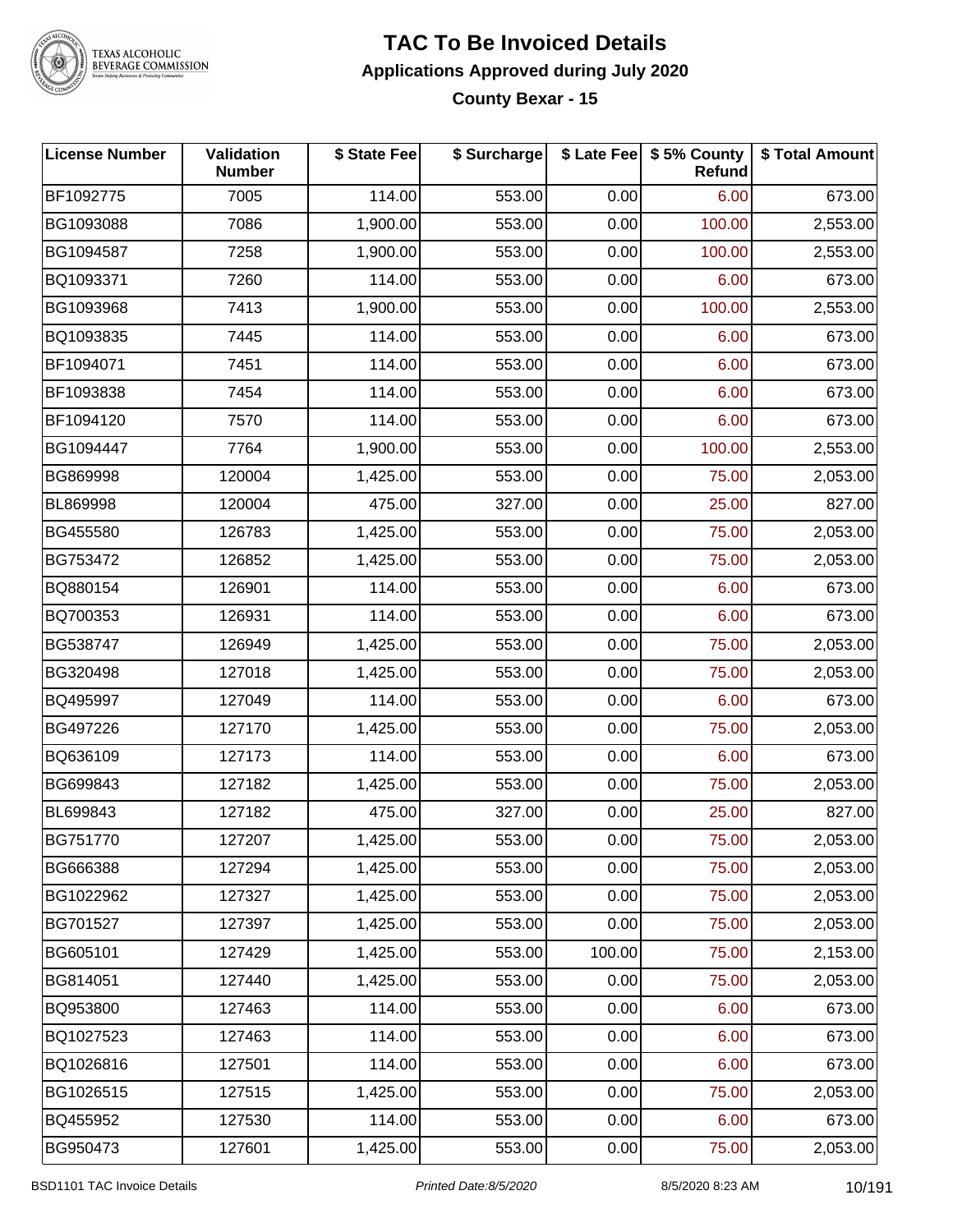| <b>License Number</b> | Validation<br><b>Number</b> | \$ State Fee | \$ Surcharge |        | \$ Late Fee   \$5% County<br>Refund | \$ Total Amount |
|-----------------------|-----------------------------|--------------|--------------|--------|-------------------------------------|-----------------|
| BQ949805              | 127625                      | 114.00       | 553.00       | 100.00 | 6.00                                | 773.00          |
| BQ1025724             | 127629                      | 114.00       | 553.00       | 0.00   | 6.00                                | 673.00          |
| BG1021223             | 127730                      | 1,425.00     | 553.00       | 100.00 | 75.00                               | 2,153.00        |
| BQ815754              | 127744                      | 114.00       | 553.00       | 0.00   | 6.00                                | 673.00          |
| BG950756              | 127861                      | 1,425.00     | 553.00       | 0.00   | 75.00                               | 2,053.00        |
| BG950748              | 127865                      | 1,425.00     | 553.00       | 0.00   | 75.00                               | 2,053.00        |
| BG950737              | 127871                      | 1,425.00     | 553.00       | 0.00   | 75.00                               | 2,053.00        |
| BQ1027375             | 127884                      | 114.00       | 553.00       | 0.00   | 6.00                                | 673.00          |
| BQ475743              | 127924                      | 114.00       | 553.00       | 100.00 | 6.00                                | 773.00          |
| BF701623              | 127966                      | 114.00       | 553.00       | 0.00   | 6.00                                | 673.00          |
| BG954231              | 127991                      | 1,425.00     | 553.00       | 0.00   | 75.00                               | 2,053.00        |
| BL954231              | 127991                      | 475.00       | 327.00       | 0.00   | 25.00                               | 827.00          |
| BG669396              | 128019                      | 1,425.00     | 553.00       | 0.00   | 75.00                               | 2,053.00        |
| BG881653              | 128056                      | 1,425.00     | 553.00       | 0.00   | 75.00                               | 2,053.00        |
| BG949729              | 128061                      | 1,425.00     | 553.00       | 100.00 | 75.00                               | 2,153.00        |
| BG955844              | 128090                      | 1,425.00     | 553.00       | 0.00   | 75.00                               | 2,053.00        |
| BQ701598              | 128095                      | 114.00       | 553.00       | 0.00   | 6.00                                | 673.00          |
| BQ635130              | 128136                      | 114.00       | 553.00       | 0.00   | 6.00                                | 673.00          |
| BG1026462             | 128138                      | 1,425.00     | 553.00       | 0.00   | 75.00                               | 2,053.00        |
| BQ498561              | 128203                      | 114.00       | 553.00       | 0.00   | 6.00                                | 673.00          |
| BQ956055              | 128218                      | 114.00       | 553.00       | 0.00   | 6.00                                | 673.00          |
| BQ637605              | 128239                      | 114.00       | 553.00       | 0.00   | 6.00                                | 673.00          |
| BQ604287              | 128285                      | 114.00       | 553.00       | 0.00   | 6.00                                | 673.00          |
| BQ700732              | 128285                      | 114.00       | 553.00       | 0.00   | 6.00                                | 673.00          |
| BQ1022726             | 128306                      | 114.00       | 553.00       | 100.00 | 6.00                                | 773.00          |
| BQ496779              | 128307                      | 114.00       | 553.00       | 0.00   | 6.00                                | 673.00          |
| BQ478799              | 128324                      | 114.00       | 553.00       | 0.00   | 6.00                                | 673.00          |
| BQ499735              | 128347                      | 114.00       | 553.00       | 0.00   | 6.00                                | 673.00          |
| BG1023507             | 128359                      | 1,425.00     | 553.00       | 0.00   | 75.00                               | 2,053.00        |
| BQ951705              | 128360                      | 114.00       | 553.00       | 0.00   | 6.00                                | 673.00          |
| BQ882631              | 128396                      | 114.00       | 553.00       | 0.00   | 6.00                                | 673.00          |
| BQ729676              | 128416                      | 114.00       | 553.00       | 0.00   | 6.00                                | 673.00          |
| BQ729677              | 128416                      | 114.00       | 553.00       | 0.00   | 6.00                                | 673.00          |
| BQ729678              | 128416                      | 114.00       | 553.00       | 0.00   | 6.00                                | 673.00          |
| BQ729679              | 128416                      | 114.00       | 553.00       | 0.00   | 6.00                                | 673.00          |
| BQ729680              | 128416                      | 114.00       | 553.00       | 0.00   | 6.00                                | 673.00          |
| BQ729729              | 128416                      | 114.00       | 553.00       | 0.00   | 6.00                                | 673.00          |
| BQ729730              | 128416                      | 114.00       | 553.00       | 0.00   | 6.00                                | 673.00          |
| BQ729731              | 128416                      | 114.00       | 553.00       | 0.00   | 6.00                                | 673.00          |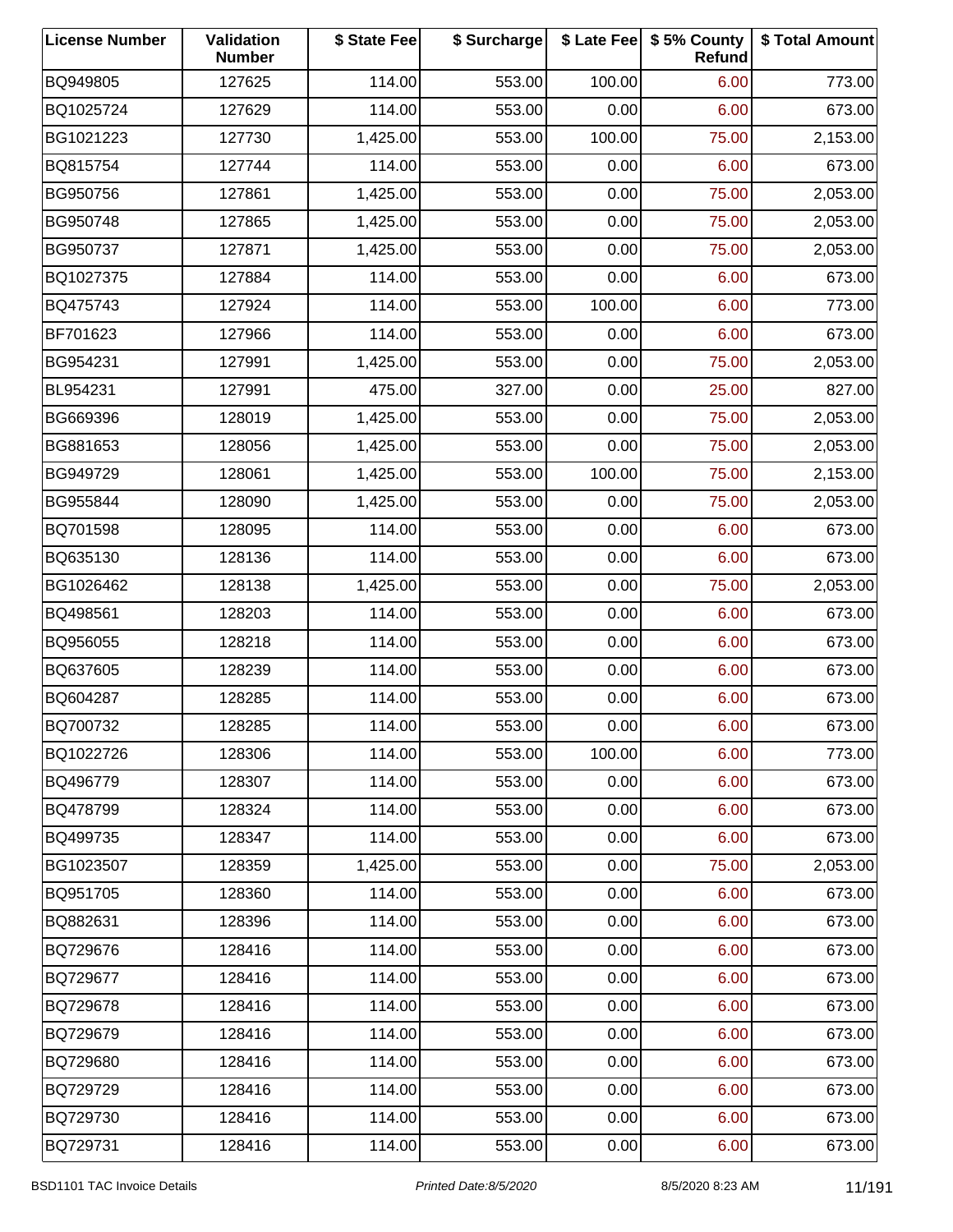| <b>License Number</b> | Validation<br><b>Number</b> | \$ State Fee | \$ Surcharge |        | \$ Late Fee   \$5% County<br>Refund | \$ Total Amount |
|-----------------------|-----------------------------|--------------|--------------|--------|-------------------------------------|-----------------|
| BQ729732              | 128416                      | 114.00       | 553.00       | 0.00   | 6.00                                | 673.00          |
| BQ729740              | 128416                      | 114.00       | 553.00       | 0.00   | 6.00                                | 673.00          |
| BQ729756              | 128416                      | 114.00       | 553.00       | 0.00   | 6.00                                | 673.00          |
| BQ729878              | 128416                      | 114.00       | 553.00       | 0.00   | 6.00                                | 673.00          |
| BQ729880              | 128416                      | 114.00       | 553.00       | 0.00   | 6.00                                | 673.00          |
| BQ729881              | 128416                      | 114.00       | 553.00       | 0.00   | 6.00                                | 673.00          |
| BQ729882              | 128416                      | 114.00       | 553.00       | 0.00   | 6.00                                | 673.00          |
| BQ729884              | 128416                      | 114.00       | 553.00       | 0.00   | 6.00                                | 673.00          |
| BQ729885              | 128416                      | 114.00       | 553.00       | 0.00   | 6.00                                | 673.00          |
| BQ729886              | 128416                      | 114.00       | 553.00       | 0.00   | 6.00                                | 673.00          |
| BQ729887              | 128416                      | 114.00       | 553.00       | 0.00   | 6.00                                | 673.00          |
| BQ1024397             | 128417                      | 114.00       | 553.00       | 0.00   | 6.00                                | 673.00          |
| BQ955640              | 128430                      | 114.00       | 553.00       | 0.00   | 6.00                                | 673.00          |
| BQ561776              | 128434                      | 114.00       | 553.00       | 0.00   | 6.00                                | 673.00          |
| BG542654              | 128467                      | 1,425.00     | 553.00       | 0.00   | 75.00                               | 2,053.00        |
| BL542654              | 128467                      | 475.00       | 327.00       | 0.00   | 25.00                               | 827.00          |
| BQ755386              | 128539                      | 114.00       | 553.00       | 0.00   | 6.00                                | 673.00          |
| BQ1028452             | 128565                      | 114.00       | 553.00       | 0.00   | 6.00                                | 673.00          |
| BQ185028              | 128566                      | 114.00       | 553.00       | 0.00   | 6.00                                | 673.00          |
| BQ730008              | 128594                      | 114.00       | 553.00       | 0.00   | 6.00                                | 673.00          |
| BQ730010              | 128594                      | 114.00       | 553.00       | 0.00   | 6.00                                | 673.00          |
| BQ730017              | 128594                      | 114.00       | 553.00       | 0.00   | 6.00                                | 673.00          |
| BQ730027              | 128594                      | 114.00       | 553.00       | 0.00   | 6.00                                | 673.00          |
| BQ730037              | 128594                      | 114.00       | 553.00       | 0.00   | 6.00                                | 673.00          |
| BQ730520              | 128594                      | 114.00       | 553.00       | 0.00   | 6.00                                | 673.00          |
| BQ730532              | 128594                      | 114.00       | 553.00       | 0.00   | 6.00                                | 673.00          |
| BG476309              | 128612                      | 1,425.00     | 553.00       | 0.00   | 75.00                               | 2,053.00        |
| BQ438076              | 128710                      | 114.00       | 553.00       | 0.00   | 6.00                                | 673.00          |
| BQ955984              | 128767                      | 114.00       | 553.00       | 0.00   | 6.00                                | 673.00          |
| BQ1025937             | 128806                      | 114.00       | 553.00       | 0.00   | 6.00                                | 673.00          |
| BE455733              | 128844                      | 1,425.00     | 553.00       | 0.00   | 75.00                               | 2,053.00        |
| BG455272              | 128860                      | 1,425.00     | 553.00       | 0.00   | 75.00                               | 2,053.00        |
| BQ727075              | 128980                      | 114.00       | 553.00       | 100.00 | 6.00                                | 773.00          |
| BF668642              | 129002                      | 114.00       | 553.00       | 0.00   | 6.00                                | 673.00          |
| BQ817989              | 129010                      | 114.00       | 553.00       | 0.00   | 6.00                                | 673.00          |
| BG701696              | 129018                      | 1,425.00     | 553.00       | 0.00   | 75.00                               | 2,053.00        |
| BQ274824              | 512637                      | 114.00       | 553.00       | 100.00 | 6.00                                | 773.00          |
| BF233263              | 513620                      | 114.00       | 553.00       | 0.00   | 6.00                                | 673.00          |
| BQ750783              | 513764                      | 114.00       | 553.00       | 0.00   | 6.00                                | 673.00          |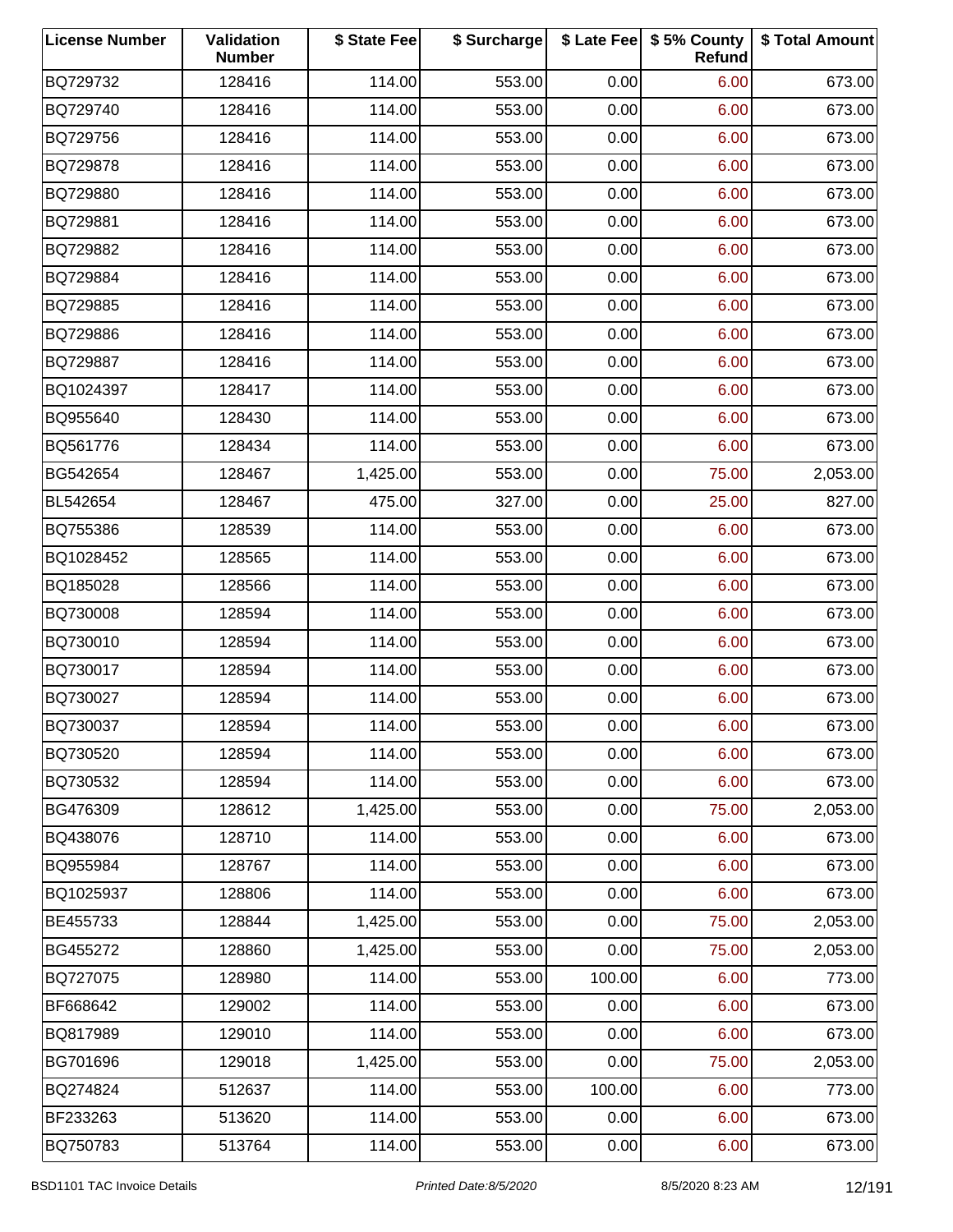| <b>License Number</b> | <b>Validation</b><br><b>Number</b> | \$ State Fee | \$ Surcharge | \$ Late Fee | \$5% County<br>Refund | \$ Total Amount |
|-----------------------|------------------------------------|--------------|--------------|-------------|-----------------------|-----------------|
| BG1010003             | 514923                             | 1,425.00     | 553.00       | 0.00        | 75.00                 | 2,053.00        |
| <b>BF415528</b>       | 515065                             | 114.00       | 553.00       | 0.00        | 6.00                  | 673.00          |
| BG538415              | 515087                             | 1,425.00     | 553.00       | 0.00        | 75.00                 | 2,053.00        |
| BL538415              | 515087                             | 475.00       | 327.00       | 0.00        | 25.00                 | 827.00          |
| BG1019083             | 515096                             | 1,425.00     | 553.00       | 0.00        | 75.00                 | 2,053.00        |
| BG753787              | 515154                             | 1,425.00     | 553.00       | 0.00        | 75.00                 | 2,053.00        |
| <b>BL753787</b>       | 515154                             | 475.00       | 327.00       | 0.00        | 25.00                 | 827.00          |
| BQ476712              | 515165                             | 114.00       | 553.00       | 0.00        | 6.00                  | 673.00          |
| BQ1024561             | 515240                             | 114.00       | 553.00       | 0.00        | 6.00                  | 673.00          |
| BQ955368              | 515374                             | 114.00       | 553.00       | 0.00        | 6.00                  | 673.00          |
|                       | <b>Total</b>                       | 69,217.00    | 66,663.00    | 800.00      | 3,643.00              | 140,323.00      |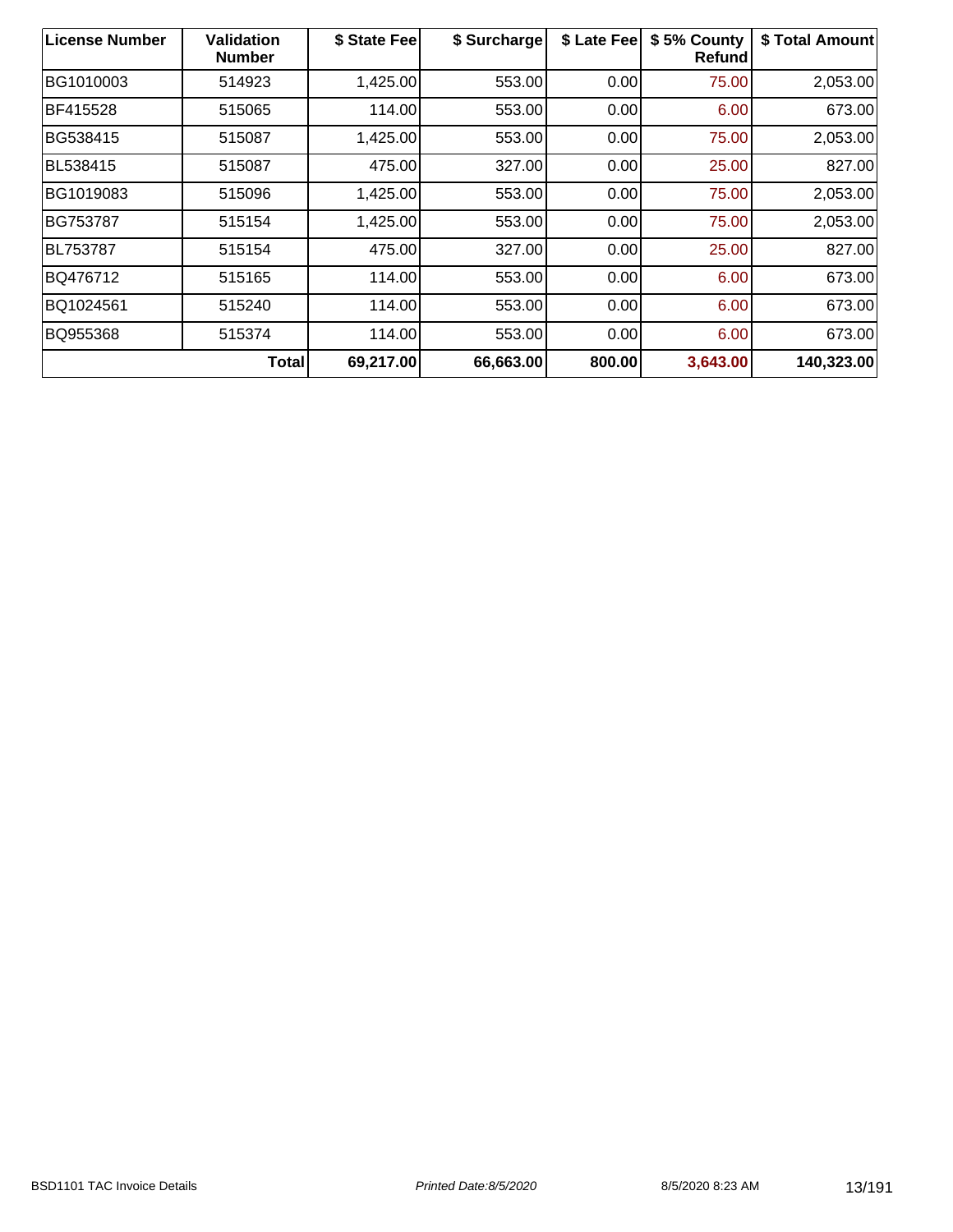

**County Blanco - 16**

| ∣License Number | <b>Validation</b><br><b>Number</b> | \$ State Feel | \$ Surcharge |       | Refundl | \$ Late Fee   \$5% County   \$ Total Amount |
|-----------------|------------------------------------|---------------|--------------|-------|---------|---------------------------------------------|
| BG728462        | 128083                             | 332.50        | 553.00       | 0.001 | 17.50   | 903.00                                      |
| BQ730385        | 128669                             | 114.00L       | 553.00       | 0.00  | 6.00    | 673.00                                      |
|                 | Total                              | 446.50        | 1,106.00     | 0.00  | 23.50   | 1,576.00                                    |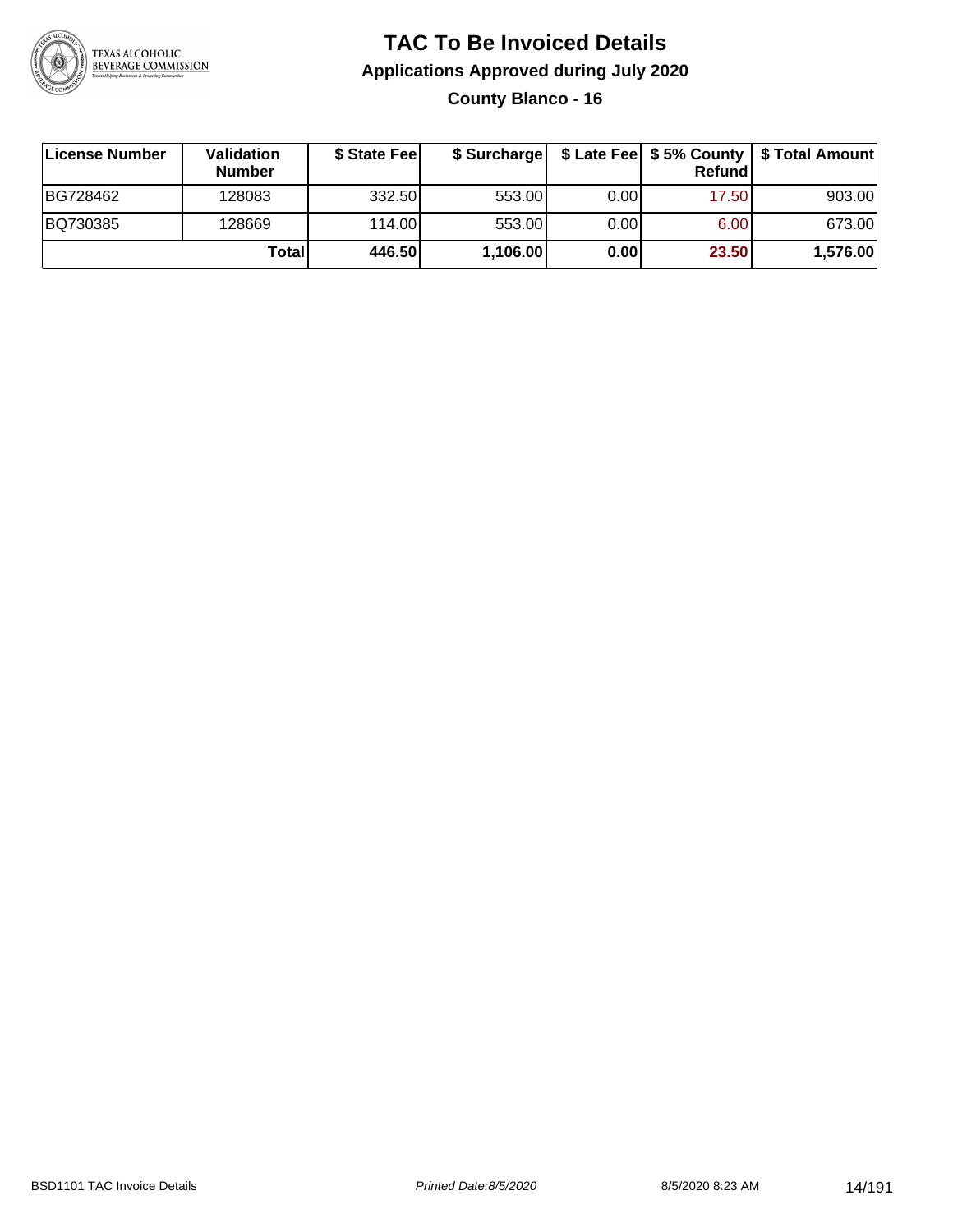

**County Bowie - 19**

| <b>License Number</b> | <b>Validation</b><br><b>Number</b> | \$ State Fee | \$ Surcharge | \$ Late Fee | \$5% County<br>Refundl | \$ Total Amount |
|-----------------------|------------------------------------|--------------|--------------|-------------|------------------------|-----------------|
| BF1092725             | 7067                               | 114.00       | 553.00       | 0.00        | 6.00                   | 673.00          |
| BF1092736             | 7070                               | 114.00       | 553.00       | 0.00        | 6.00                   | 673.00          |
| BB636209              | 128673                             | 570.00       | 701.00       | 0.00        | 30.00                  | 1,301.00        |
| BI636210              | 128677                             | 38.00        | 278.00       | 0.00        | 2.00                   | 318.00          |
| BJ636210              | 128677                             | 38.00        | 202.00       | 0.00        | 2.00                   | 242.00          |
| BQ1026474             | 128776                             | 114.00       | 553.00       | 0.00        | 6.00                   | 673.00          |
|                       | Total                              | 988.00       | 2,840.00     | 0.00        | 52.00                  | 3,880.00        |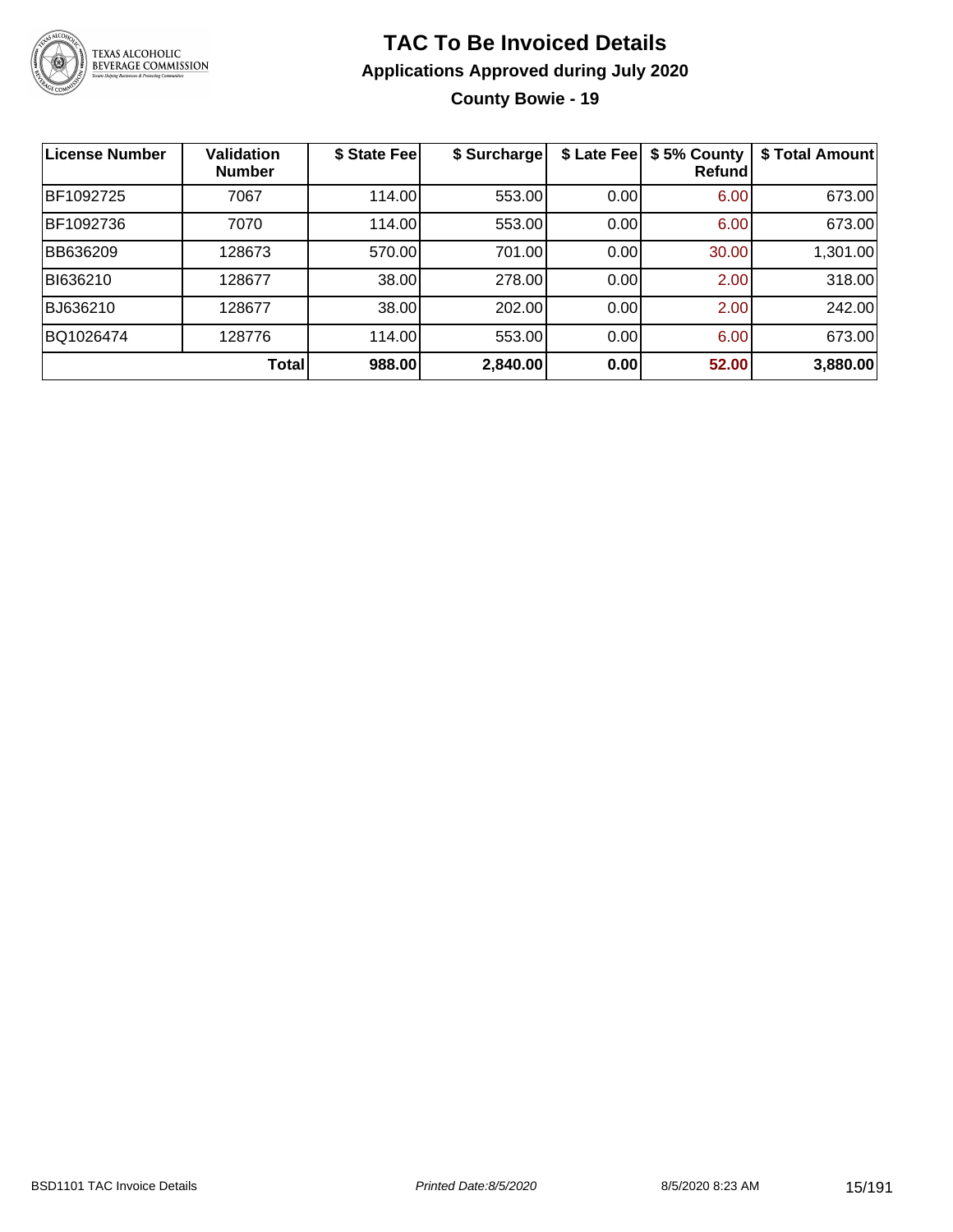

# TEXAS ALCOHOLIC<br>BEVERAGE COMMISSION

#### **TAC To Be Invoiced Details Applications Approved during July 2020 County Brazoria - 20**

| <b>License Number</b> | Validation<br><b>Number</b> | \$ State Fee | \$ Surcharge |        | \$ Late Fee   \$5% County<br><b>Refund</b> | \$ Total Amount |
|-----------------------|-----------------------------|--------------|--------------|--------|--------------------------------------------|-----------------|
| BF1093206             | 6732                        | 114.00       | 553.00       | 0.00   | 6.00                                       | 673.00          |
| BQ1093024             | 7082                        | 114.00       | 553.00       | 0.00   | 6.00                                       | 673.00          |
| BG1093861             | 7134                        | 332.50       | 553.00       | 0.00   | 17.50                                      | 903.00          |
| BQ1093444             | 7210                        | 114.00       | 553.00       | 0.00   | 6.00                                       | 673.00          |
| BF1093464             | 7269                        | 114.00       | 553.00       | 0.00   | 6.00                                       | 673.00          |
| BQ1094368             | 7466                        | 114.00       | 553.00       | 0.00   | 6.00                                       | 673.00          |
| BQ1094472             | 7620                        | 114.00       | 553.00       | 0.00   | 6.00                                       | 673.00          |
| BQ725988              | 125000                      | 114.00       | 553.00       | 0.00   | 6.00                                       | 673.00          |
| BG1021506             | 126918                      | 332.50       | 553.00       | 0.00   | 17.50                                      | 903.00          |
| BE1024588             | 127149                      | 285.00       | 553.00       | 0.00   | 15.00                                      | 853.00          |
| BG877608              | 127386                      | 332.50       | 553.00       | 0.00   | 17.50                                      | 903.00          |
| BL877608              | 127386                      | 475.00       | 327.00       | 0.00   | 25.00                                      | 827.00          |
| BQ699347              | 127491                      | 114.00       | 553.00       | 0.00   | 6.00                                       | 673.00          |
| BQ882877              | 128147                      | 114.00       | 553.00       | 0.00   | 6.00                                       | 673.00          |
| BQ701331              | 128154                      | 114.00       | 553.00       | 0.00   | 6.00                                       | 673.00          |
| BQ1023494             | 128206                      | 114.00       | 553.00       | 0.00   | 6.00                                       | 673.00          |
| BG949701              | 128308                      | 332.50       | 553.00       | 100.00 | 17.50                                      | 1,003.00        |
| BE455448              | 128500                      | 285.00       | 553.00       | 0.00   | 15.00                                      | 853.00          |
| BQ730121              | 128637                      | 114.00       | 553.00       | 0.00   | 6.00                                       | 673.00          |
| BE277397              | 128655                      | 285.00       | 553.00       | 0.00   | 15.00                                      | 853.00          |
| BQ816908              | 128819                      | 114.00       | 553.00       | 0.00   | 6.00                                       | 673.00          |
| BQ818073              | 128845                      | 114.00       | 553.00       | 0.00   | 6.00                                       | 673.00          |
| BG669627              | 128955                      | 332.50       | 553.00       | 0.00   | 17.50                                      | 903.00          |
| BQ883392              | 129174                      | 114.00       | 553.00       | 0.00   | 6.00                                       | 673.00          |
|                       | <b>Total</b>                | 4,702.50     | 13,046.00    | 100.00 | 247.50                                     | 18,096.00       |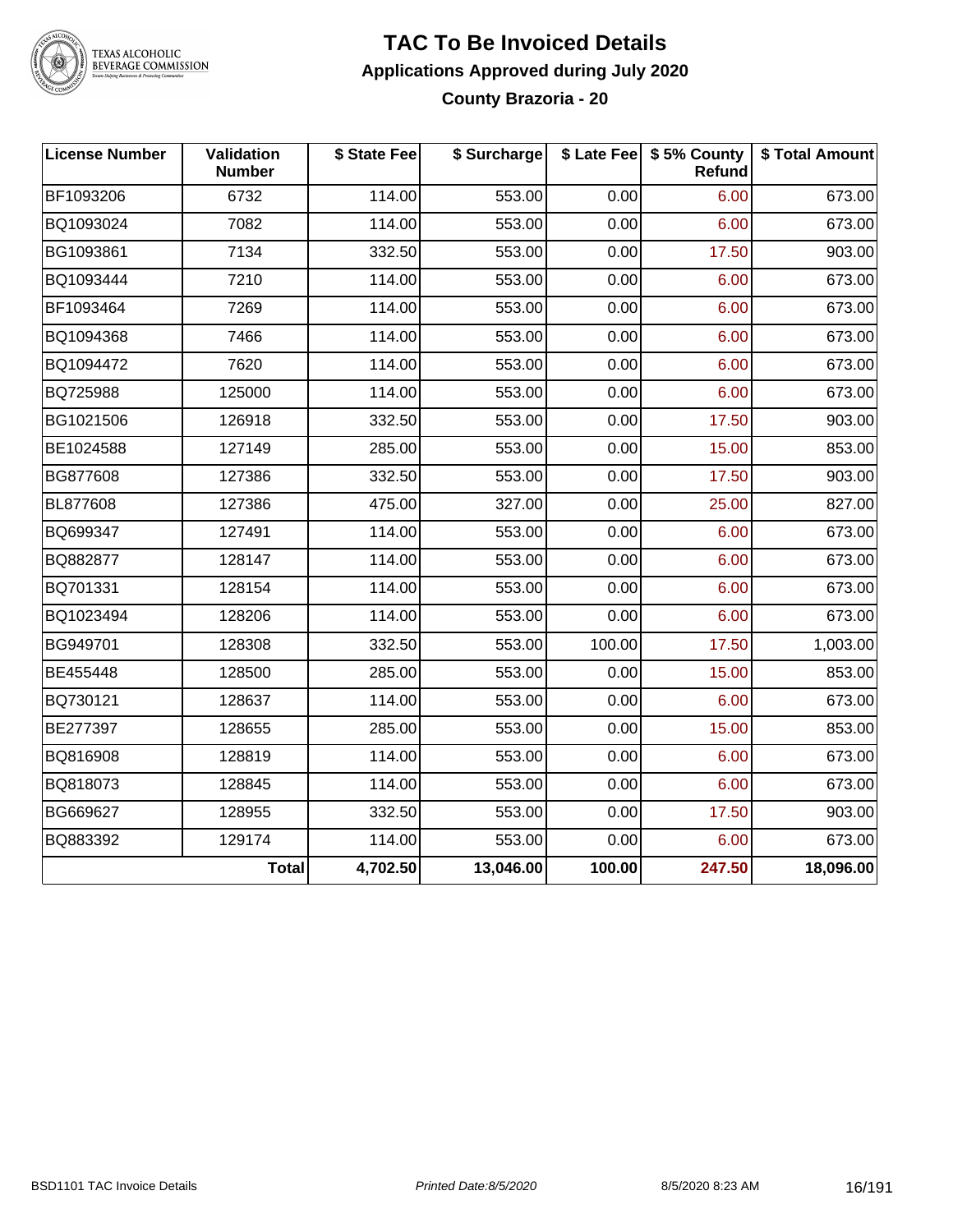

# TEXAS ALCOHOLIC<br>BEVERAGE COMMISSION

# **TAC To Be Invoiced Details Applications Approved during July 2020**

**County Brazos - 21**

| <b>License Number</b> | <b>Validation</b><br><b>Number</b> | \$ State Fee | \$ Surcharge |        | \$ Late Fee   \$5% County<br>Refund | \$ Total Amount |
|-----------------------|------------------------------------|--------------|--------------|--------|-------------------------------------|-----------------|
| BG1092420             | 6870                               | 332.50       | 553.00       | 0.00   | 17.50                               | 903.00          |
| BQ539745              | 127007                             | 114.00       | 553.00       | 0.00   | 6.00                                | 673.00          |
| BG664261              | 127022                             | 332.50       | 553.00       | 100.00 | 17.50                               | 1,003.00        |
| BG751795              | 127352                             | 332.50       | 553.00       | 100.00 | 17.50                               | 1,003.00        |
| BQ477004              | 127463                             | 114.00       | 553.00       | 0.00   | 6.00                                | 673.00          |
| BQ751796              | 127470                             | 114.00       | 553.00       | 100.00 | 6.00                                | 773.00          |
| BQ520565              | 127744                             | 114.00       | 553.00       | 0.00   | 6.00                                | 673.00          |
| BG320922              | 127913                             | 332.50       | 553.00       | 0.00   | 17.50                               | 903.00          |
| BQ497865              | 128021                             | 114.00       | 553.00       | 0.00   | 6.00                                | 673.00          |
| BQ955622              | 128326                             | 114.00       | 553.00       | 0.00   | 6.00                                | 673.00          |
| BQ816229              | 128522                             | 114.00       | 553.00       | 0.00   | 6.00                                | 673.00          |
| BG1024343             | 515046                             | 332.50       | 553.00       | 0.00   | 17.50                               | 903.00          |
| BQ476634              | 515079                             | 114.00       | 553.00       | 0.00   | 6.00                                | 673.00          |
| BG552746              | 515161                             | 332.50       | 553.00       | 0.00   | 17.50                               | 903.00          |
| BG454913              | 515244                             | 332.50       | 553.00       | 0.00   | 17.50                               | 903.00          |
| BG454454              | 515245                             | 332.50       | 553.00       | 0.00   | 17.50                               | 903.00          |
| BG454456              | 515246                             | 332.50       | 553.00       | 0.00   | 17.50                               | 903.00          |
| BG429868              | 515289                             | 332.50       | 553.00       | 0.00   | 17.50                               | 903.00          |
|                       | <b>Total</b>                       | 4,237.00     | 9,954.00     | 300.00 | 223.00                              | 14,714.00       |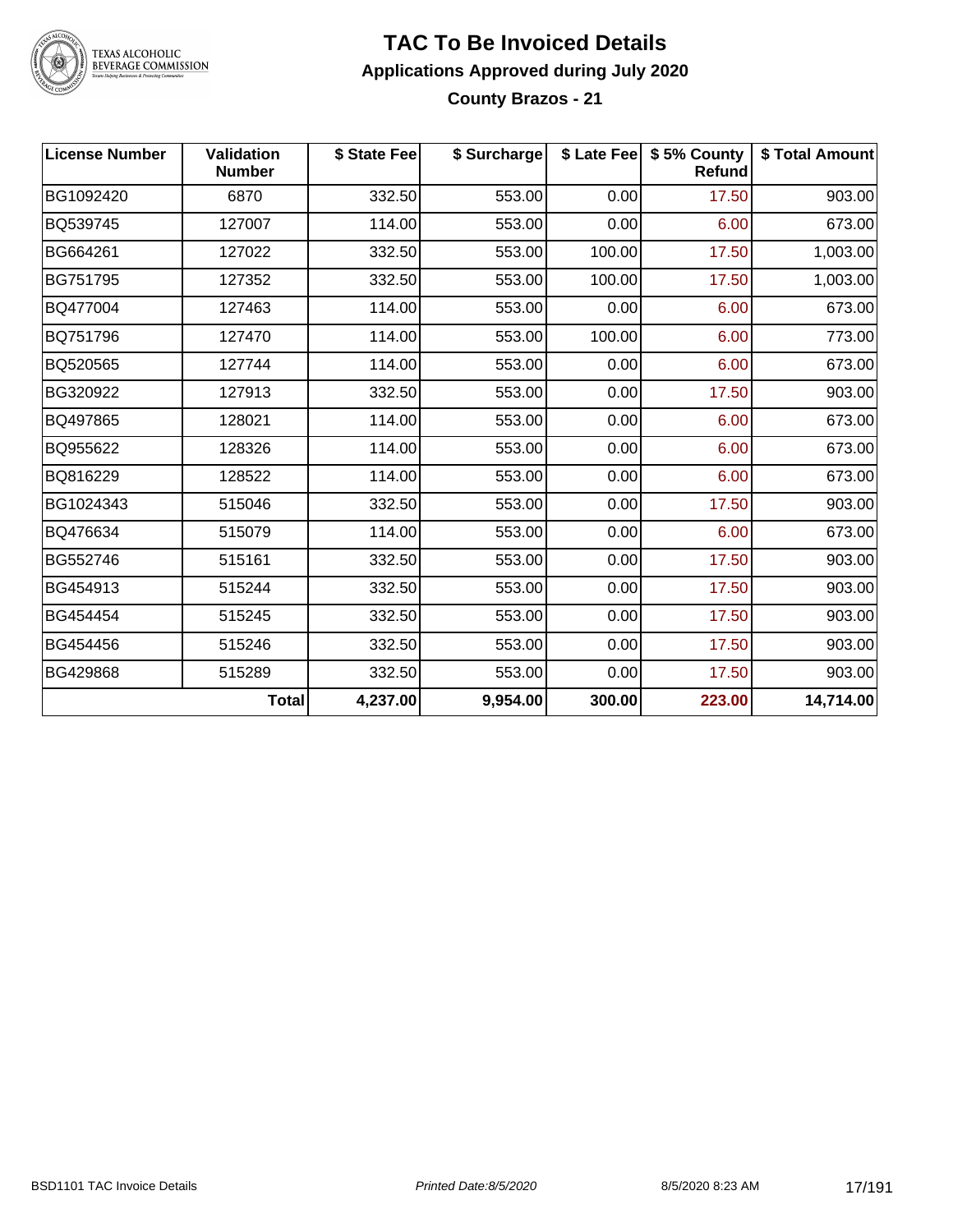

**County Brewster - 22**

| ∣License Number | <b>Validation</b><br><b>Number</b> | \$ State Fee |          |       | Refundl | \$ Surcharge   \$ Late Fee   \$5% County   \$ Total Amount |
|-----------------|------------------------------------|--------------|----------|-------|---------|------------------------------------------------------------|
| BG1026291       | 127619                             | 332.50       | 553.00   | 0.001 | 17.50   | 903.00                                                     |
| BG633024        | 515430                             | 332.50       | 553.00   | 0.001 | 17.50   | 903.00                                                     |
|                 | Total                              | 665.00       | 1,106.00 | 0.00  | 35.00   | 1,806.00                                                   |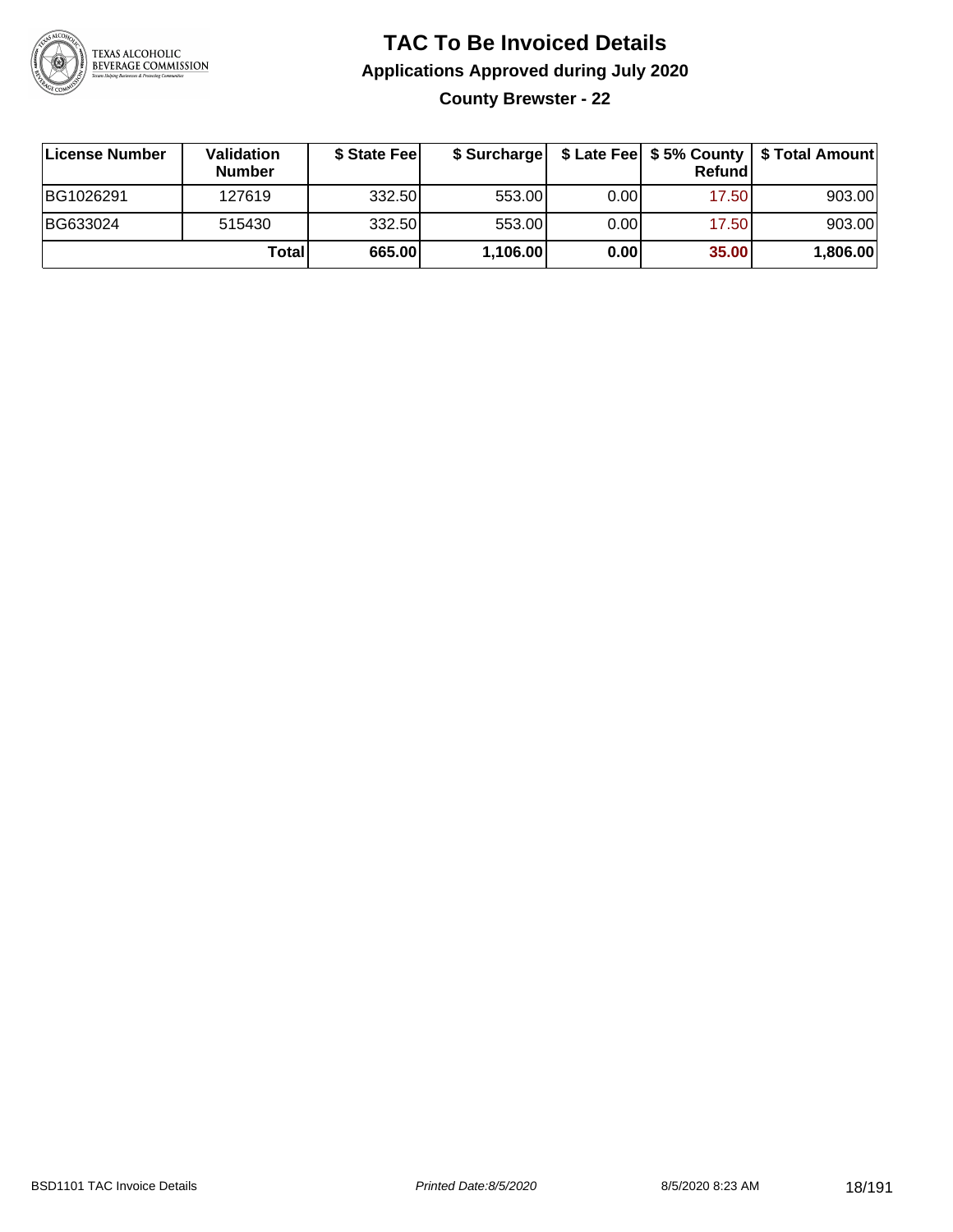

**County Brooks - 24**

| License Number | Validation<br><b>Number</b> | \$ State Fee |        |      | Refundl | \$ Surcharge   \$ Late Fee   \$5% County   \$ Total Amount |
|----------------|-----------------------------|--------------|--------|------|---------|------------------------------------------------------------|
| BQ603176       | 128429                      | 114.00       | 553.00 | 0.00 | 6.00    | 673.00                                                     |
|                | <b>Total</b>                | 114.00       | 553.00 | 0.00 | 6.00    | 673.00                                                     |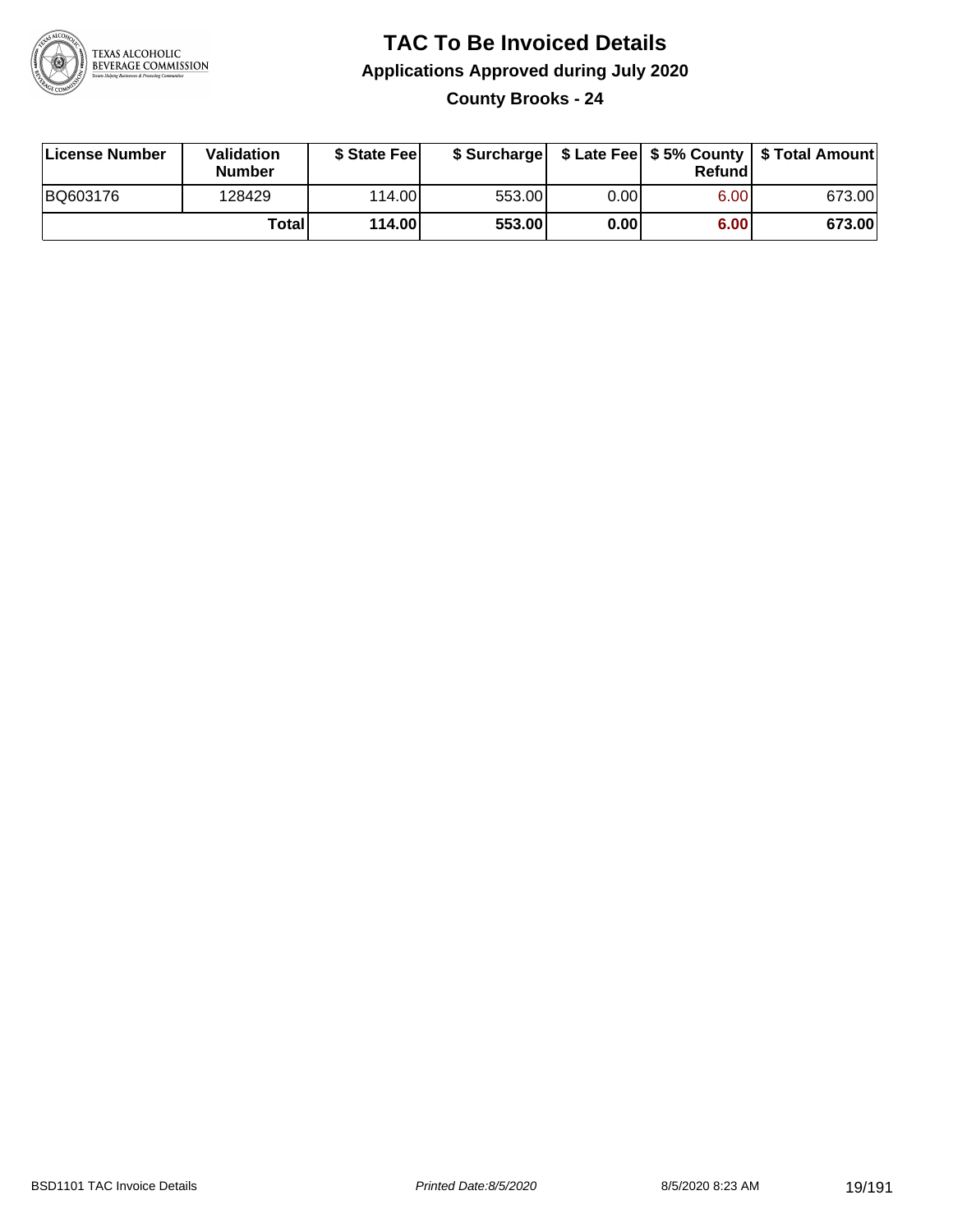

**County Brown - 25**

| ∣License Number | Validation<br><b>Number</b> | \$ State Fee | \$ Surcharge |      | \$ Late Fee   \$5% County  <br>Refundl | \$ Total Amount |
|-----------------|-----------------------------|--------------|--------------|------|----------------------------------------|-----------------|
| BQ1092888       | 7004                        | 114.00       | 553.00       | 0.00 | 6.00                                   | 673.00          |
| BQ1093255       | 7060                        | 114.00       | 553.00       | 0.00 | 6.00                                   | 673.00          |
| BF754811        | 128081                      | 114.00       | 553.00       | 0.00 | 6.00                                   | 673.00          |
| BQ563676        | 128521                      | 114.00       | 553.00       | 0.00 | 6.00                                   | 673.00          |
|                 | <b>Total</b>                | 456.00       | 2,212.00     | 0.00 | 24.00                                  | 2,692.00        |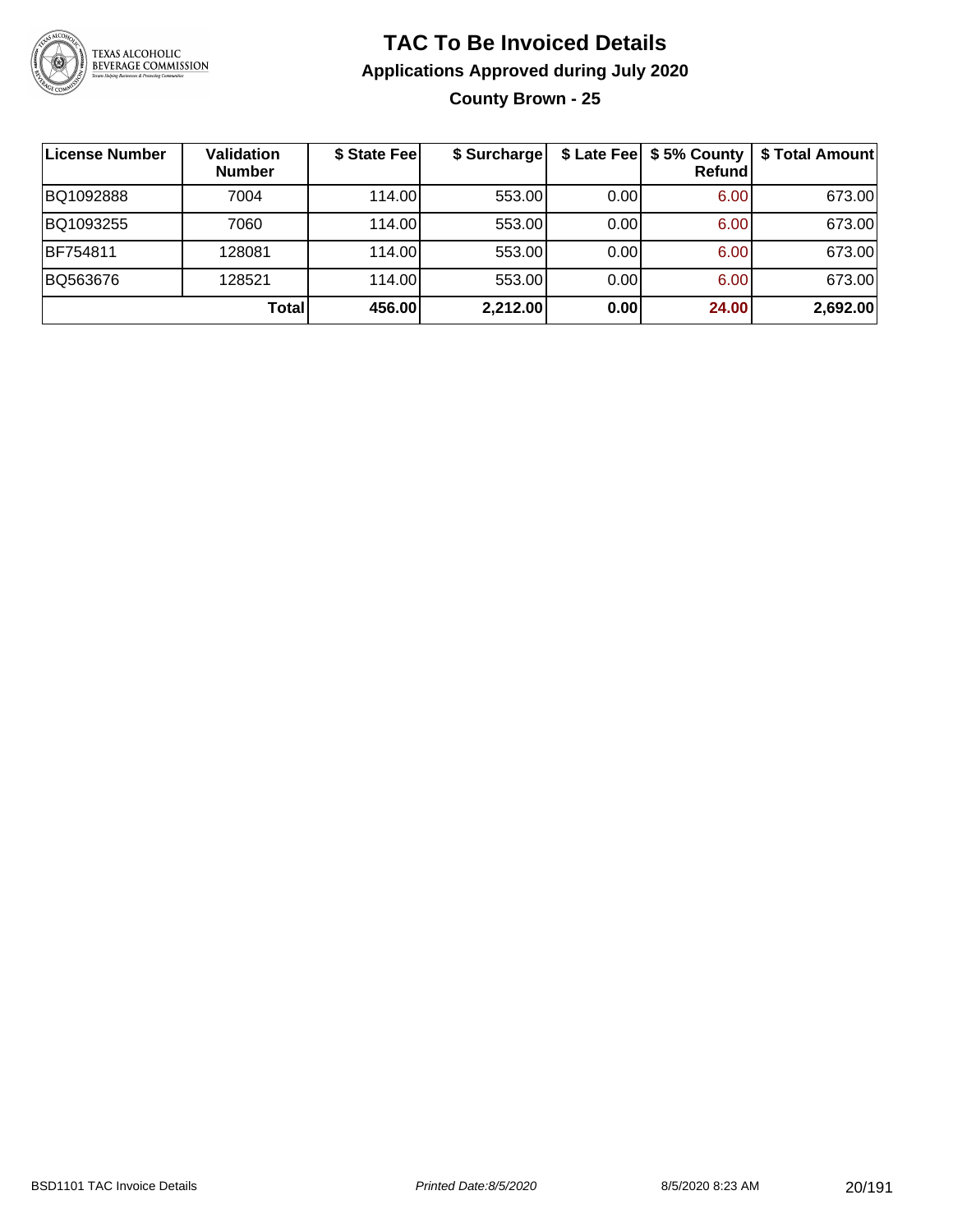

**County Burleson - 26**

| License Number  | <b>Validation</b><br><b>Number</b> | \$ State Fee | \$ Surcharge | \$ Late Fee | \$5% County<br>Refundl | \$ Total Amount |
|-----------------|------------------------------------|--------------|--------------|-------------|------------------------|-----------------|
| BQ1093702       | 7036                               | 114.00       | 553.00       | 0.00        | 6.00                   | 673.00          |
| BG562728        | 127445                             | 332.50       | 553.00       | 0.00        | 17.50                  | 903.00          |
| BQ754952        | 127547                             | 114.00       | 553.00       | 0.00        | 6.00                   | 673.00          |
| BG877161        | 128001                             | 332.50       | 553.00       | 100.00      | 17.50                  | 1,003.00        |
| BL877161        | 128001                             | 475.00       | 327.00       | 100.00      | 25.00                  | 927.00          |
| <b>BF521226</b> | 515266                             | 114.00       | 553.00       | 0.00        | 6.00                   | 673.00          |
| <b>BF521224</b> | 515270                             | 114.00       | 553.00       | 0.00        | 6.00                   | 673.00          |
|                 | Total                              | 1,596.00     | 3,645.00     | 200.00      | 84.00                  | 5,525.00        |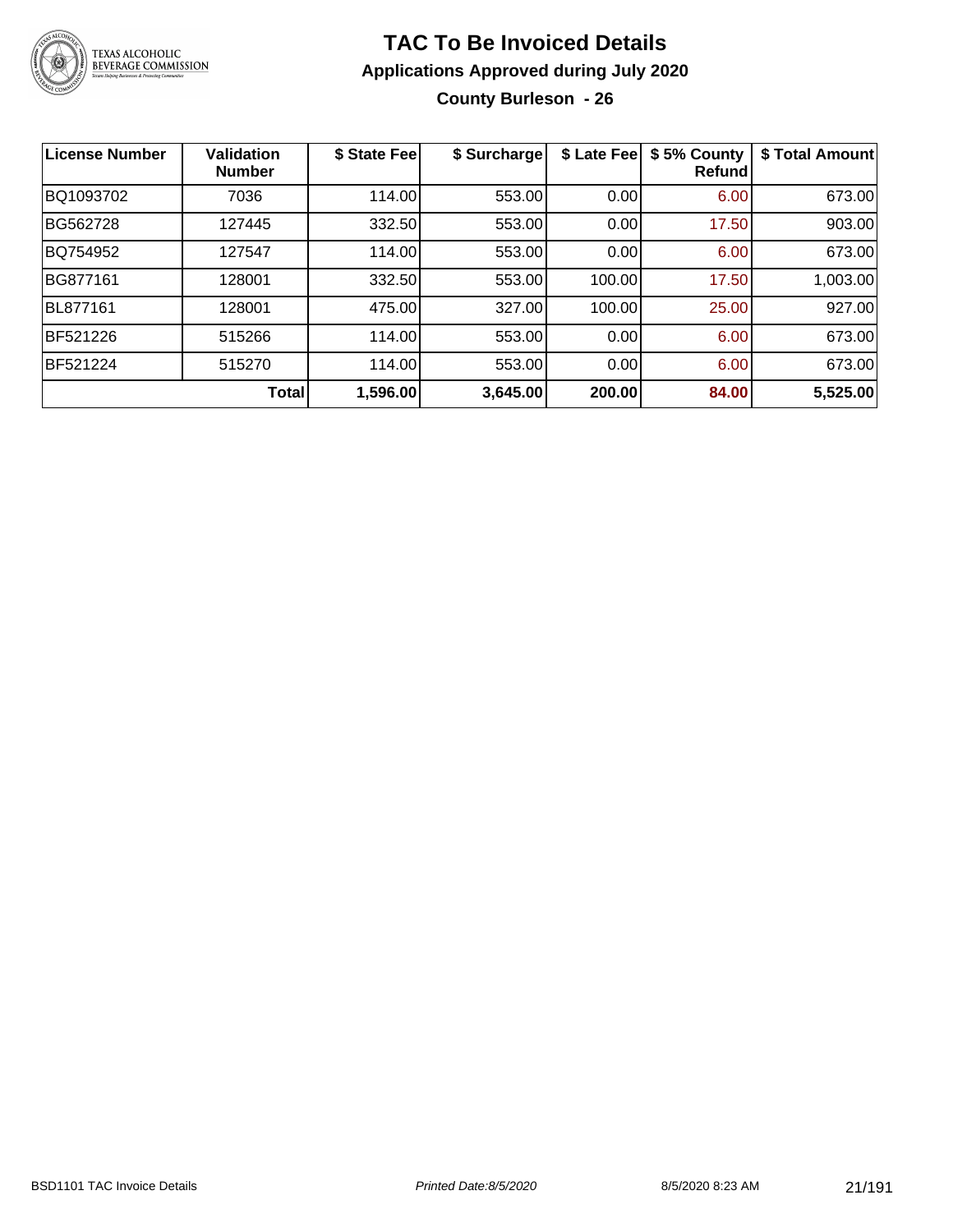

### **TAC To Be Invoiced Details Applications Approved during July 2020 County Burnet - 27**

| License Number | <b>Validation</b><br><b>Number</b> | \$ State Fee | \$ Surcharge |      | Refundl | \$ Late Fee   \$5% County   \$ Total Amount |
|----------------|------------------------------------|--------------|--------------|------|---------|---------------------------------------------|
| BG1093535      | 6803                               | 332.50       | 553.00       | 0.00 | 17.50   | 903.00                                      |
| BF1093590      | 6826                               | 114.00L      | 553.00       | 0.00 | 6.00    | 673.00                                      |
| BQ1094614      | 7109                               | 114.00       | 553.00       | 0.00 | 6.00    | 673.00                                      |
| BQ731058       | 128668                             | 114.00L      | 553.00       | 0.00 | 6.00    | 673.00                                      |
|                | Total                              | 674.50       | 2,212.00     | 0.00 | 35.50   | 2,922.00                                    |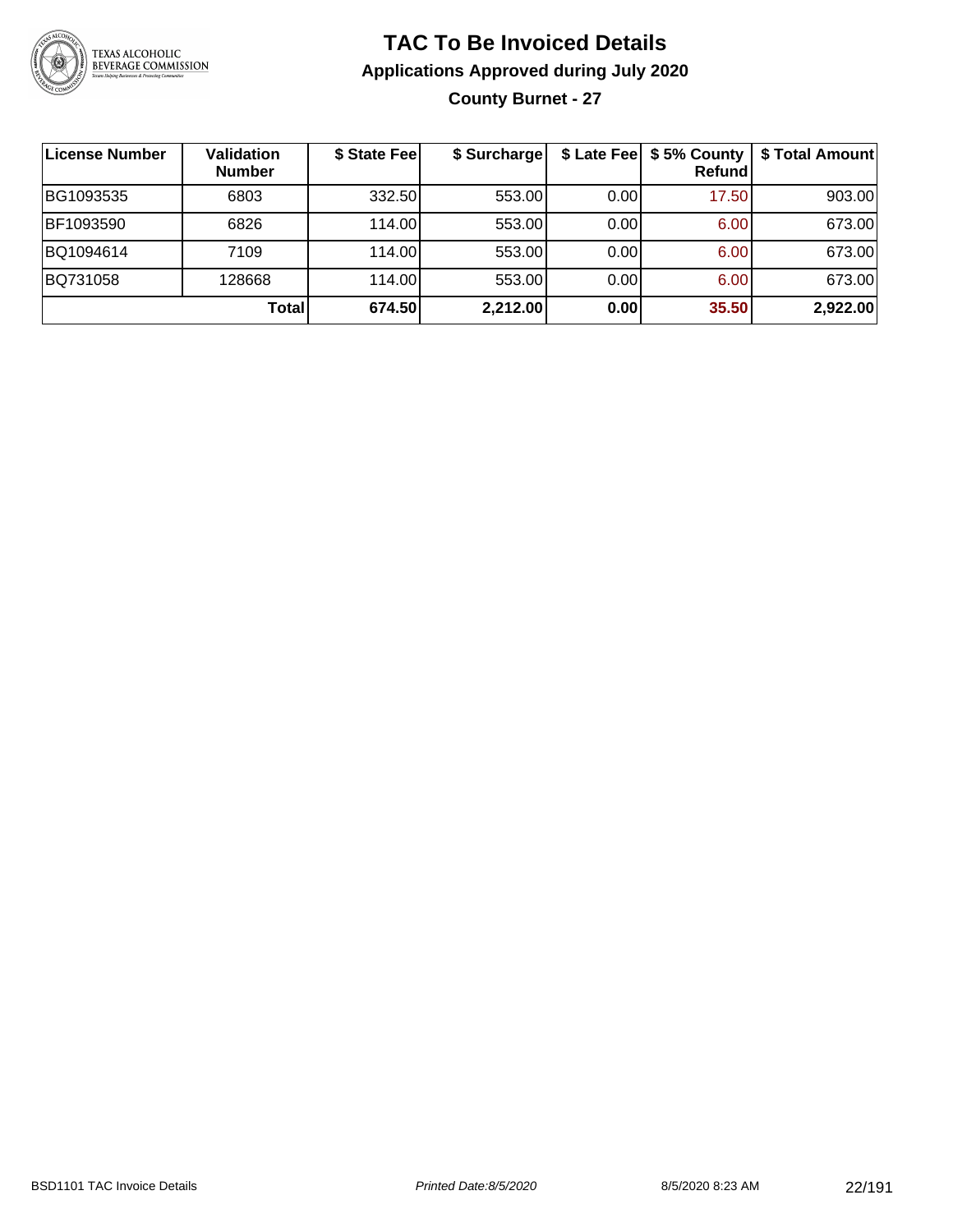

### **TAC To Be Invoiced Details Applications Approved during July 2020 County Caldwell - 28**

| ∣License Number | Validation<br><b>Number</b> | \$ State Fee | \$ Surcharge |      | Refundl | \$ Late Fee   \$5% County   \$ Total Amount |
|-----------------|-----------------------------|--------------|--------------|------|---------|---------------------------------------------|
| BQ1092341       | 6706                        | 114.00L      | 553.00       | 0.00 | 6.00    | 673.00                                      |
| BF436461        | 127534                      | 114.00       | 553.00       | 0.00 | 6.00    | 673.00                                      |
| BE288921        | 128663                      | 285.00       | 553.00       | 0.00 | 15.00   | 853.00                                      |
|                 | Total                       | 513.00       | 1,659.00     | 0.00 | 27.00   | 2,199.00                                    |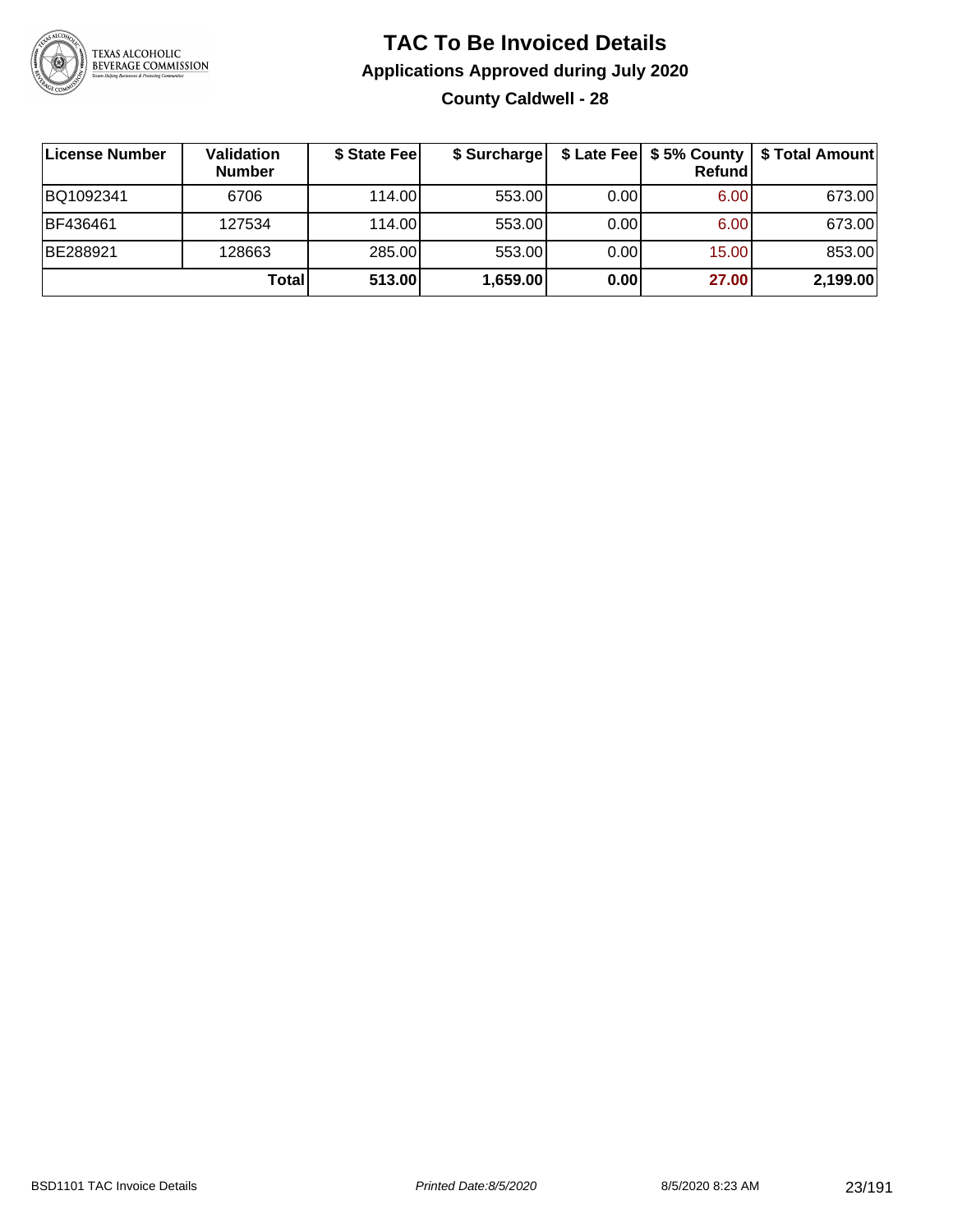

### **TAC To Be Invoiced Details Applications Approved during July 2020 County Calhoun - 29**

| ∣License Number | Validation<br><b>Number</b> | \$ State Fee | \$ Surcharge |      | \$ Late Fee   \$5% County  <br>Refundl | \$ Total Amount |
|-----------------|-----------------------------|--------------|--------------|------|----------------------------------------|-----------------|
| BQ223520        | 127744                      | 114.00       | 553.00       | 0.00 | 6.00                                   | 673.00          |
| BQ729728        | 128416                      | 114.00       | 553.00       | 0.00 | 6.00                                   | 673.00          |
| BG497209        | 128605                      | 332.50       | 553.00       | 0.00 | 17.50                                  | 903.00          |
|                 | <b>Total</b>                | 560.50       | 1,659.00     | 0.00 | 29.50                                  | 2,249.00        |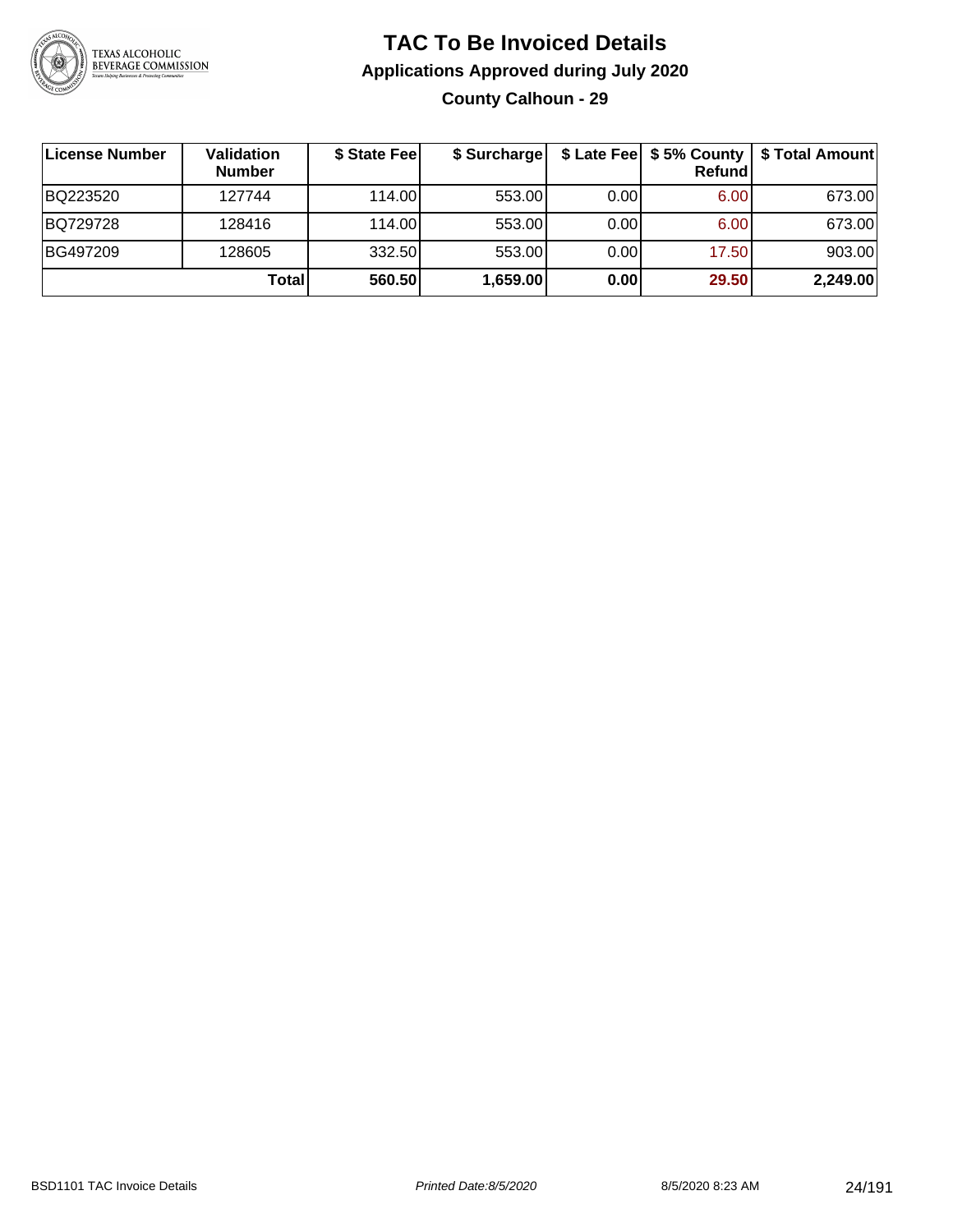

### **TAC To Be Invoiced Details Applications Approved during July 2020 County Callahan - 30**

| License Number | Validation<br><b>Number</b> | \$ State Fee | \$ Surcharge |      | <b>Refund</b> | \$ Late Fee   \$5% County   \$ Total Amount |
|----------------|-----------------------------|--------------|--------------|------|---------------|---------------------------------------------|
| BQ1093380      | 7170                        | 114.00L      | 553.00       | 0.00 | 6.00          | 673.00                                      |
| BF418230       | 128555                      | 114.00       | 553.00       | 0.00 | 6.00          | 673.00                                      |
| BQ1025348      | 515369                      | 114.00L      | 553.00       | 0.00 | 6.00          | 673.00                                      |
|                | Total                       | 342.00       | 1,659.00     | 0.00 | 18.00         | 2,019.00                                    |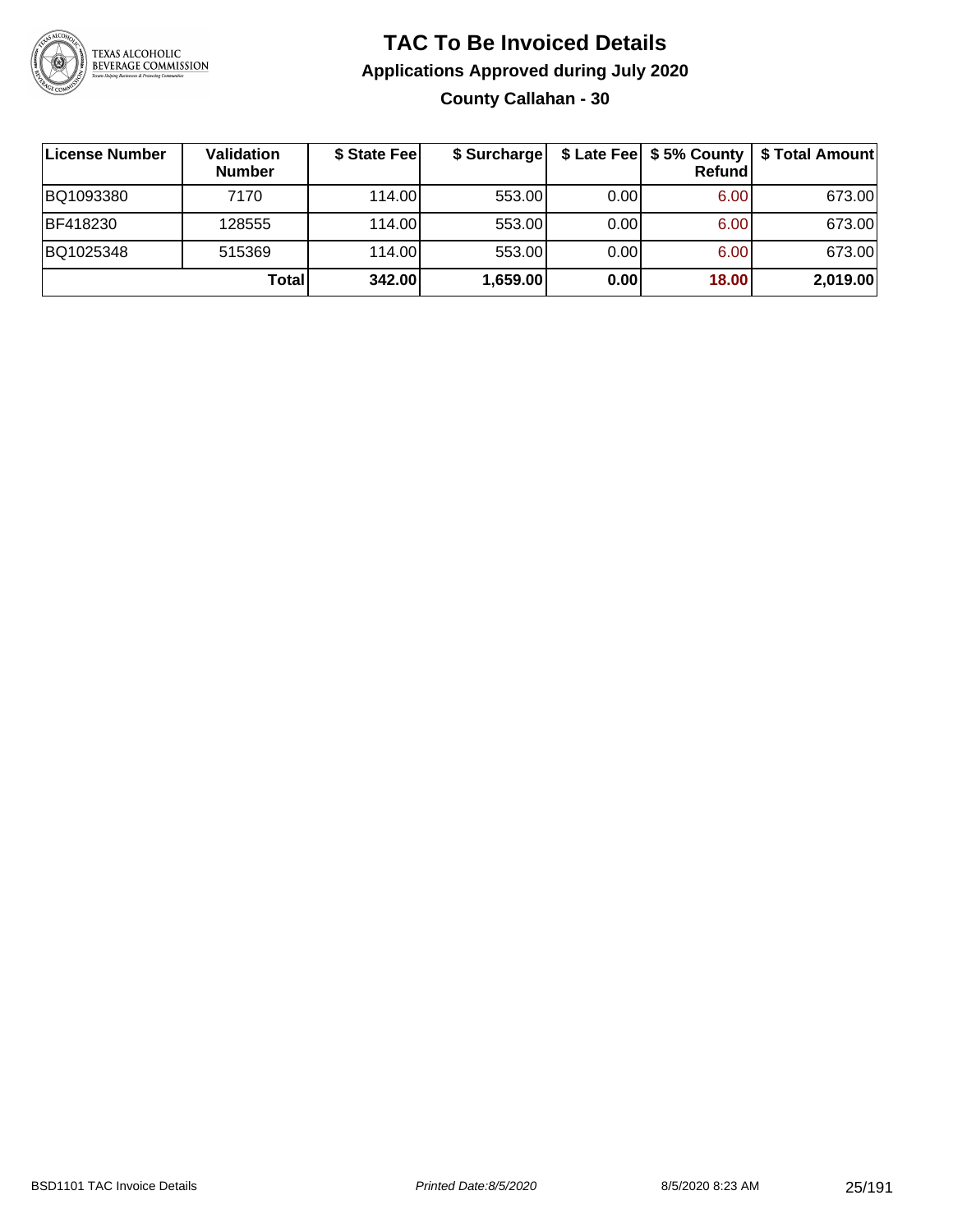

TEXAS ALCOHOLIC<br>BEVERAGE COMMISSION

#### **TAC To Be Invoiced Details Applications Approved during July 2020 County Cameron - 31**

| <b>License Number</b> | Validation<br><b>Number</b> | \$ State Fee | \$ Surcharge |        | \$ Late Fee   \$5% County<br><b>Refund</b> | \$ Total Amount |
|-----------------------|-----------------------------|--------------|--------------|--------|--------------------------------------------|-----------------|
| BQ178898              | 116045                      | 114.00       | 553.00       | 0.00   | 6.00                                       | 673.00          |
| BG952475              | 126259                      | 332.50       | 553.00       | 0.00   | 17.50                                      | 903.00          |
| BG750898              | 127202                      | 332.50       | 553.00       | 100.00 | 17.50                                      | 1,003.00        |
| BG560468              | 127372                      | 332.50       | 553.00       | 0.00   | 17.50                                      | 903.00          |
| BQ955216              | 127436                      | 114.00       | 553.00       | 0.00   | 6.00                                       | 673.00          |
| BQ563146              | 127463                      | 114.00       | 553.00       | 0.00   | 6.00                                       | 673.00          |
| BG699908              | 127687                      | 332.50       | 553.00       | 0.00   | 17.50                                      | 903.00          |
| BQ476735              | 127766                      | 114.00       | 553.00       | 0.00   | 6.00                                       | 673.00          |
| BG198109              | 127967                      | 332.50       | 553.00       | 0.00   | 17.50                                      | 903.00          |
| BQ1026976             | 127992                      | 114.00       | 553.00       | 0.00   | 6.00                                       | 673.00          |
| BF539801              | 129101                      | 114.00       | 553.00       | 0.00   | 6.00                                       | 673.00          |
| BQ184602              | 129149                      | 114.00       | 553.00       | 0.00   | 6.00                                       | 673.00          |
| BQ308651              | 129277                      | 114.00       | 553.00       | 0.00   | 6.00                                       | 673.00          |
| BQ308656              | 129277                      | 114.00       | 553.00       | 0.00   | 6.00                                       | 673.00          |
| BQ308657              | 129277                      | 114.00       | 553.00       | 0.00   | 6.00                                       | 673.00          |
| BQ308658              | 129277                      | 114.00       | 553.00       | 0.00   | 6.00                                       | 673.00          |
| BQ308663              | 129277                      | 114.00       | 553.00       | 0.00   | 6.00                                       | 673.00          |
| BQ308665              | 129277                      | 114.00       | 553.00       | 0.00   | 6.00                                       | 673.00          |
| BQ308666              | 129277                      | 114.00       | 553.00       | 0.00   | 6.00                                       | 673.00          |
| BQ308670              | 129277                      | 114.00       | 553.00       | 0.00   | 6.00                                       | 673.00          |
| BQ308671              | 129277                      | 114.00       | 553.00       | 0.00   | 6.00                                       | 673.00          |
| BQ638218              | 129277                      | 114.00       | 553.00       | 0.00   | 6.00                                       | 673.00          |
| BQ608280              | 515160                      | 114.00       | 553.00       | 0.00   | 6.00                                       | 673.00          |
|                       | <b>Total</b>                | 3,714.50     | 12,719.00    | 100.00 | 195.50                                     | 16,729.00       |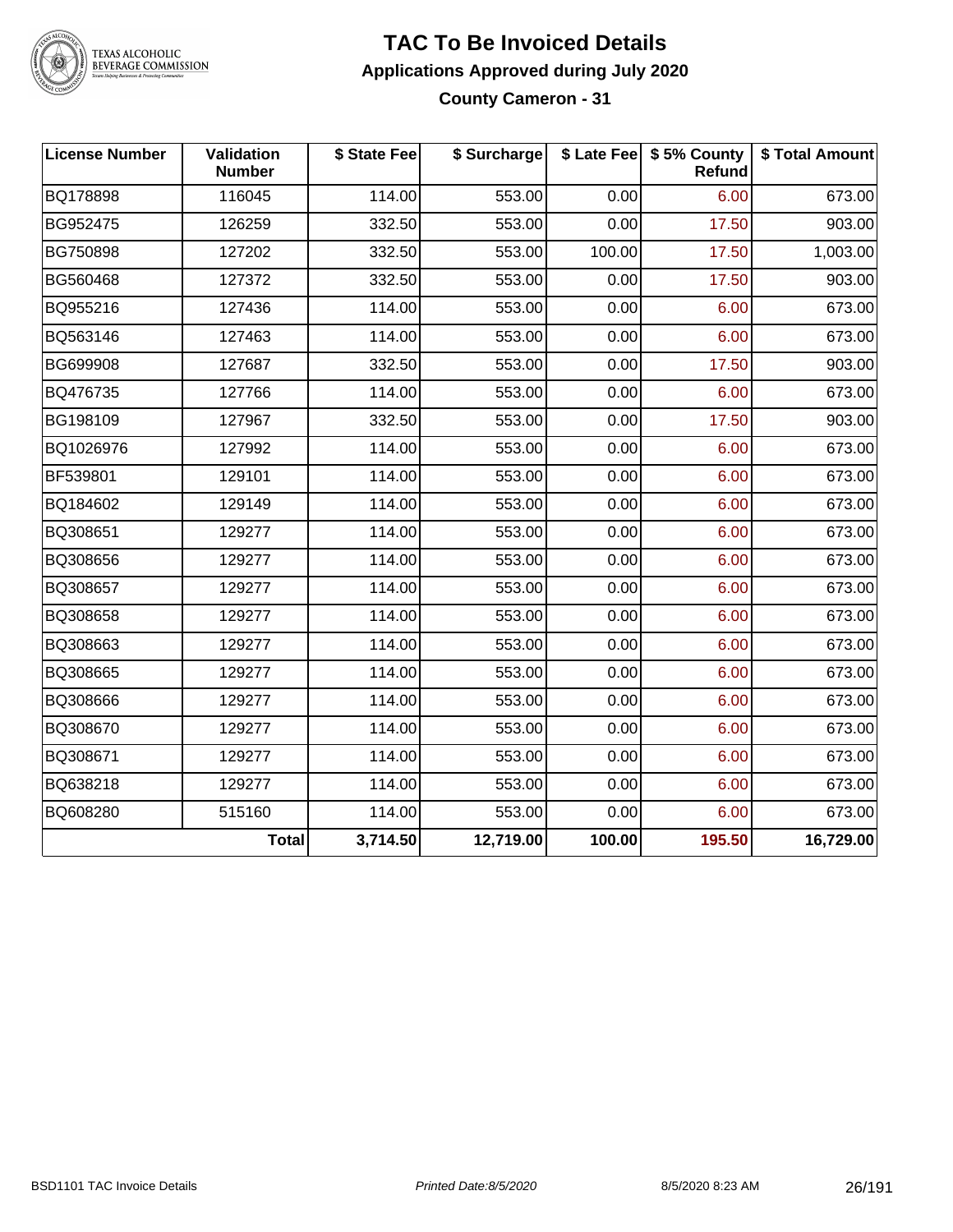

**County Camp - 32**

| License Number | Validation<br><b>Number</b> | \$ State Feel |        |        | Refundl | \$ Surcharge   \$ Late Fee   \$5% County   \$ Total Amount |
|----------------|-----------------------------|---------------|--------|--------|---------|------------------------------------------------------------|
| BQ949402       | 127224                      | 114.00        | 553.00 | 100.00 | 6.00    | 773.001                                                    |
|                | Totall                      | 114.00        | 553.00 | 100.00 | 6.00    | 773.00                                                     |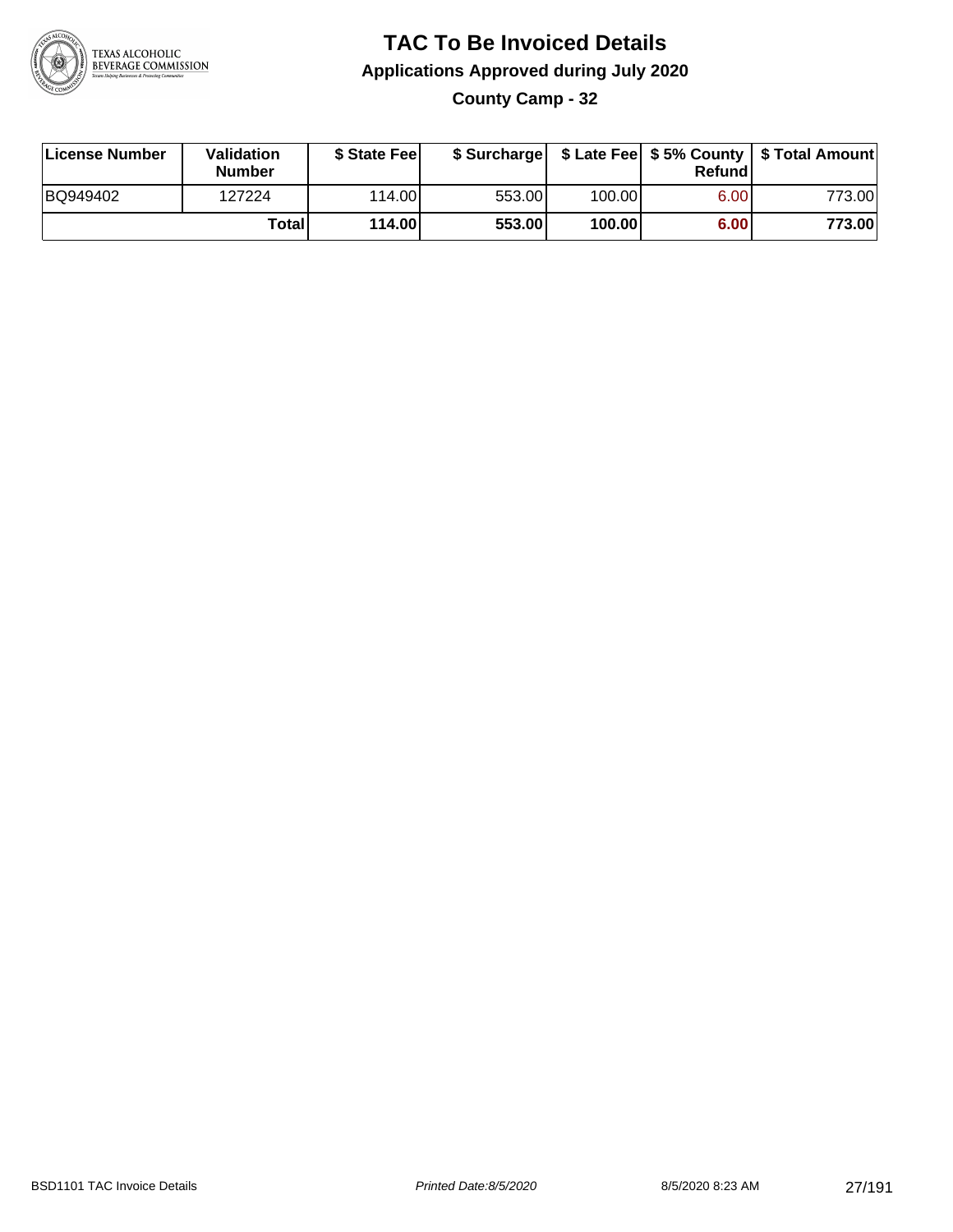

**County Carson - 33**

| License Number | Validation<br><b>Number</b> | \$ State Feel |          |      | Refundl | \$ Surcharge   \$ Late Fee   \$5% County   \$ Total Amount |
|----------------|-----------------------------|---------------|----------|------|---------|------------------------------------------------------------|
| BQ635430       | 126972                      | 114.00        | 553.00   | 0.00 | 6.00    | 673.00                                                     |
| BQ955439       | 127888                      | 114.00        | 553.00   | 0.00 | 6.00    | 673.00                                                     |
|                | Totall                      | 228.00        | 1,106.00 | 0.00 | 12.00   | 1,346.00                                                   |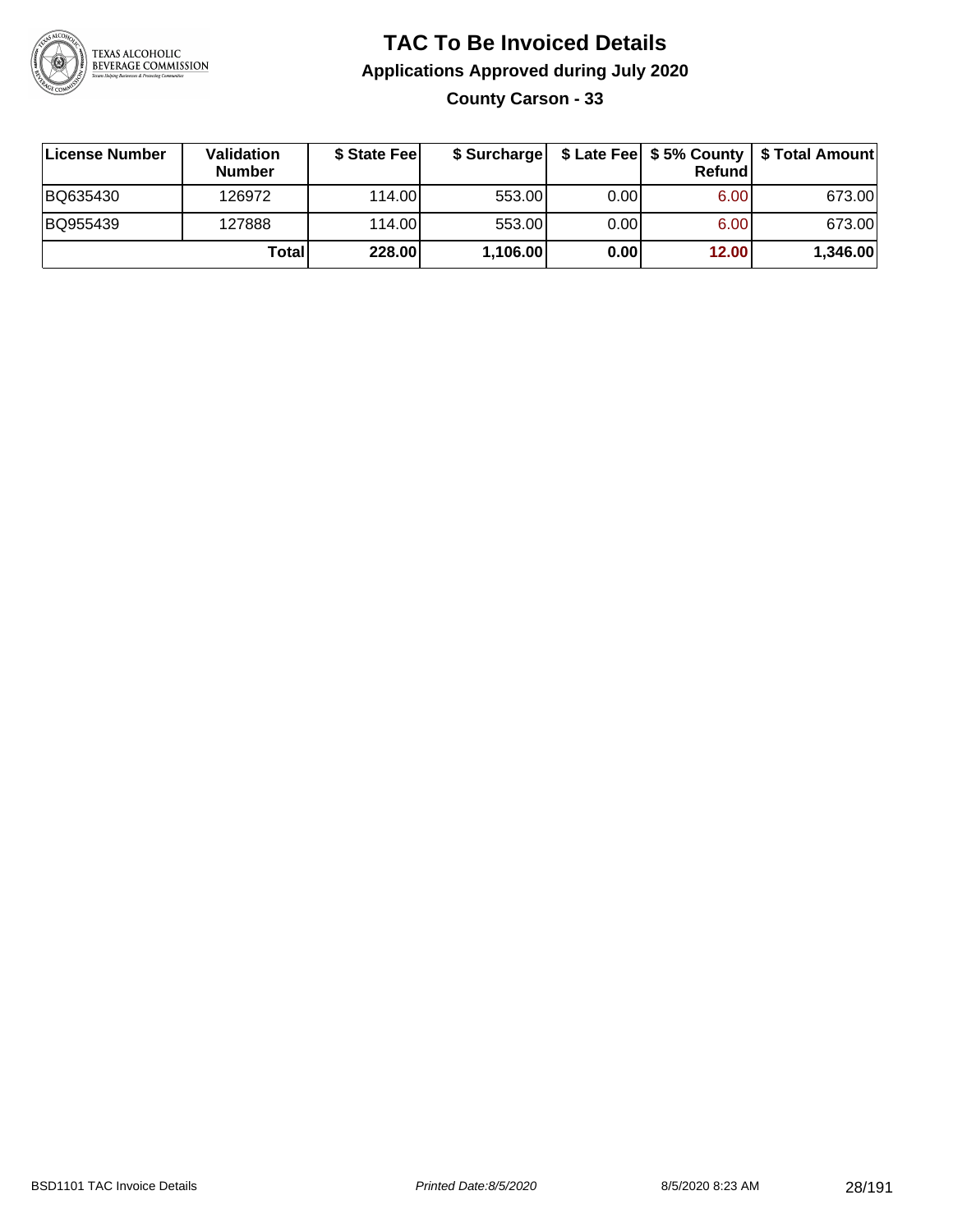

**County Cass - 34**

| License Number | <b>Validation</b><br>Number | \$ State Feel | \$ Surcharge |       | Refundl | \$ Late Fee   \$5% County   \$ Total Amount |
|----------------|-----------------------------|---------------|--------------|-------|---------|---------------------------------------------|
| BQ953960       | 127147                      | 114.00        | 553.00       | 0.001 | 6.00    | 673.00                                      |
|                | Totall                      | 114.00        | 553.00       | 0.001 | 6.00    | 673.00                                      |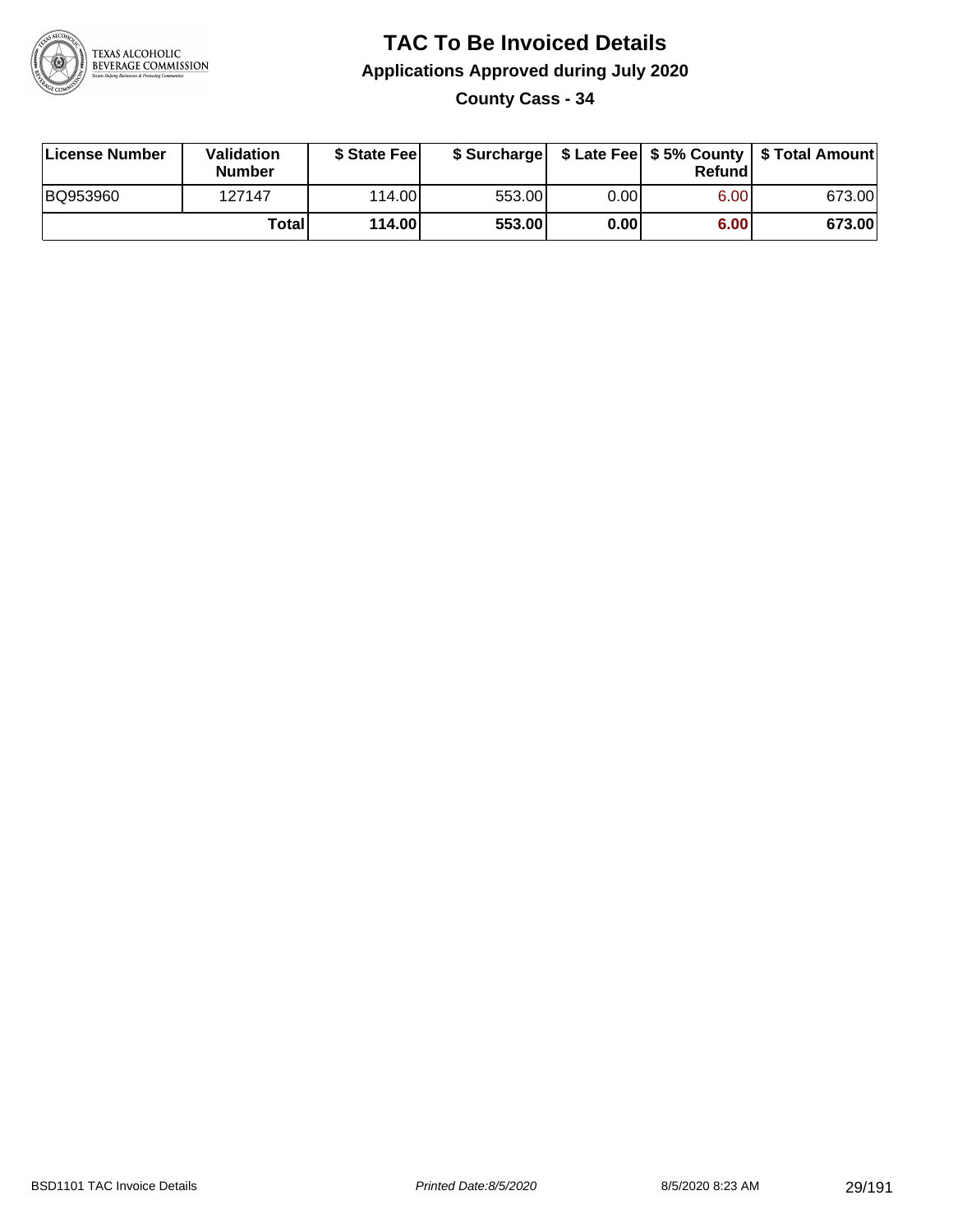

### **TAC To Be Invoiced Details Applications Approved during July 2020 County Chambers - 36**

| License Number | <b>Validation</b><br><b>Number</b> | \$ State Fee | \$ Surcharge |      | Refundl | \$ Late Fee   \$5% County   \$ Total Amount |
|----------------|------------------------------------|--------------|--------------|------|---------|---------------------------------------------|
| BF1019800      | 514966                             | 114.00L      | 553.00       | 0.00 | 6.00    | 673.00                                      |
| BF540020       | 515148                             | 114.00       | 553.00       | 0.00 | 6.00    | 673.00                                      |
|                | <b>Total</b>                       | 228.00       | 1,106.00     | 0.00 | 12.00   | 1,346.00                                    |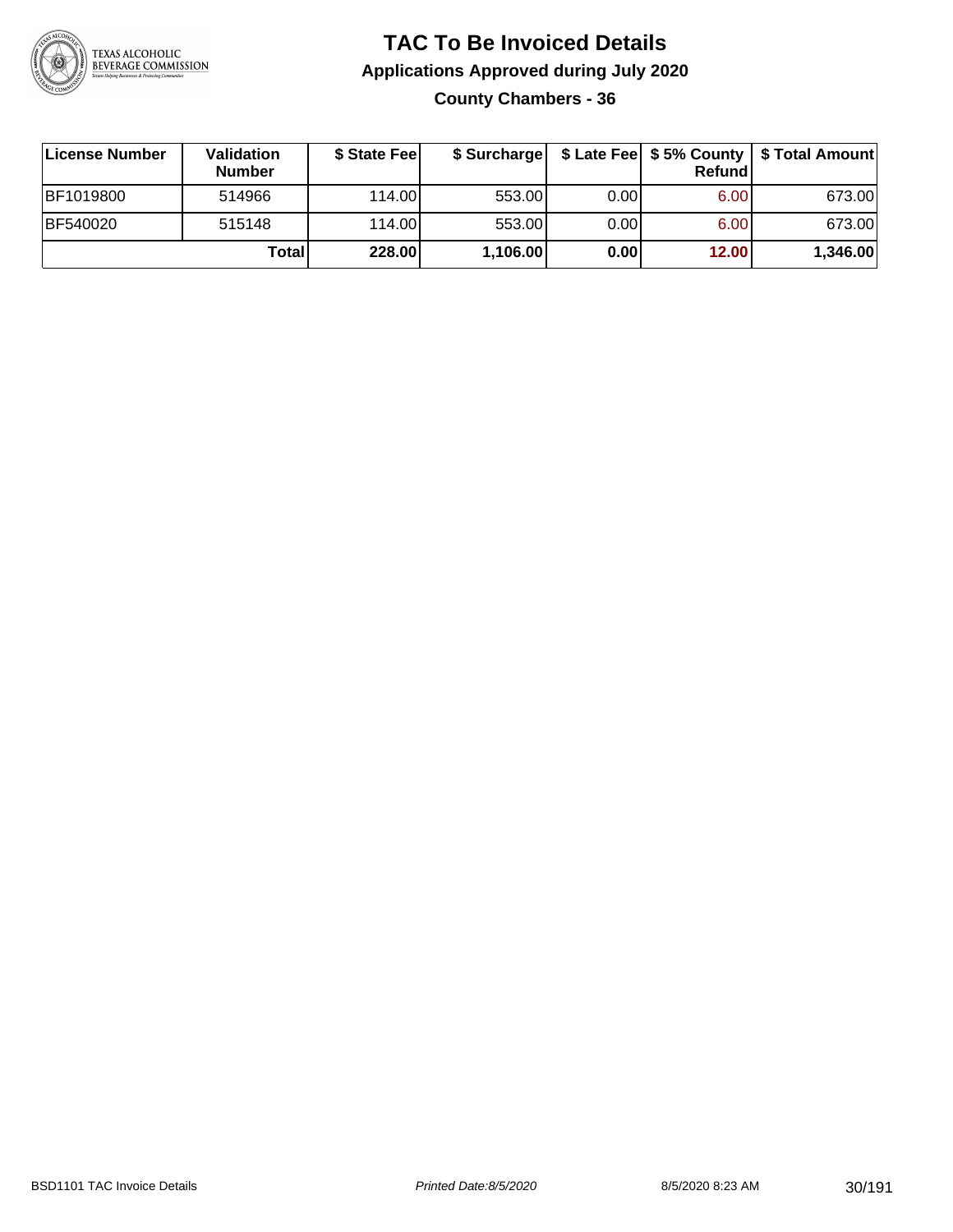

### **TAC To Be Invoiced Details Applications Approved during July 2020 County Cherokee - 37**

| <b>License Number</b> | <b>Validation</b><br><b>Number</b> | \$ State Fee | \$ Surcharge | \$ Late Fee | \$5% County<br>Refundl | \$ Total Amount |
|-----------------------|------------------------------------|--------------|--------------|-------------|------------------------|-----------------|
| BQ751148              | 123755                             | 114.00       | 553.00       | 0.00        | 6.00                   | 673.00          |
| BF814346              | 126715                             | 114.00       | 553.00       | 0.00        | 6.00                   | 673.00          |
| <b>BQ727754</b>       | 127139                             | 114.00       | 553.00       | 0.00        | 6.00                   | 673.00          |
| BF1025975             | 127505                             | 114.00       | 553.00       | 0.00        | 6.00                   | 673.00          |
| BQ877750              | 127782                             | 114.00       | 553.00       | 0.00        | 6.00                   | 673.00          |
| BQ755994              | 128683                             | 114.00       | 553.00       | 0.00        | 6.00                   | 673.00          |
| BQ751675              | 514885                             | 114.00       | 553.00       | 0.00        | 6.00                   | 673.00          |
| BQ954421              | 515385                             | 114.00       | 553.00       | 0.00        | 6.00                   | 673.00          |
|                       | <b>Total</b>                       | 912.00       | 4,424.00     | 0.00        | 48.00                  | 5,384.00        |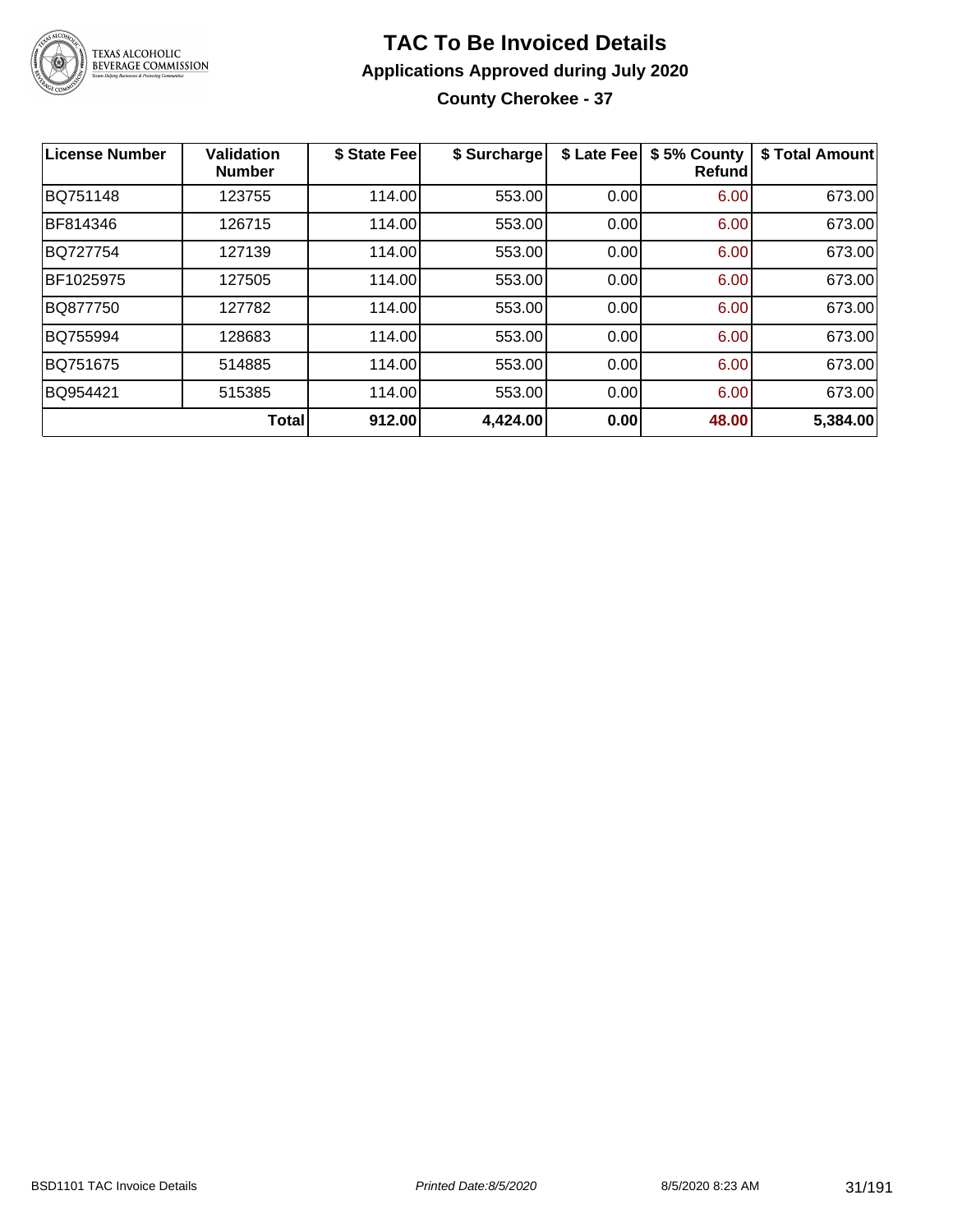

### **TAC To Be Invoiced Details Applications Approved during July 2020 County Childress - 38**

| License Number  | Validation<br><b>Number</b> | \$ State Fee |        |      | Refund | \$ Surcharge   \$ Late Fee   \$5% County   \$ Total Amount |
|-----------------|-----------------------------|--------------|--------|------|--------|------------------------------------------------------------|
| <b>BQ881567</b> | 127535                      | 114.00L      | 553.00 | 0.00 | 6.00   | 673.00                                                     |
|                 | Total                       | 114.00       | 553.00 | 0.00 | 6.00   | 673.00                                                     |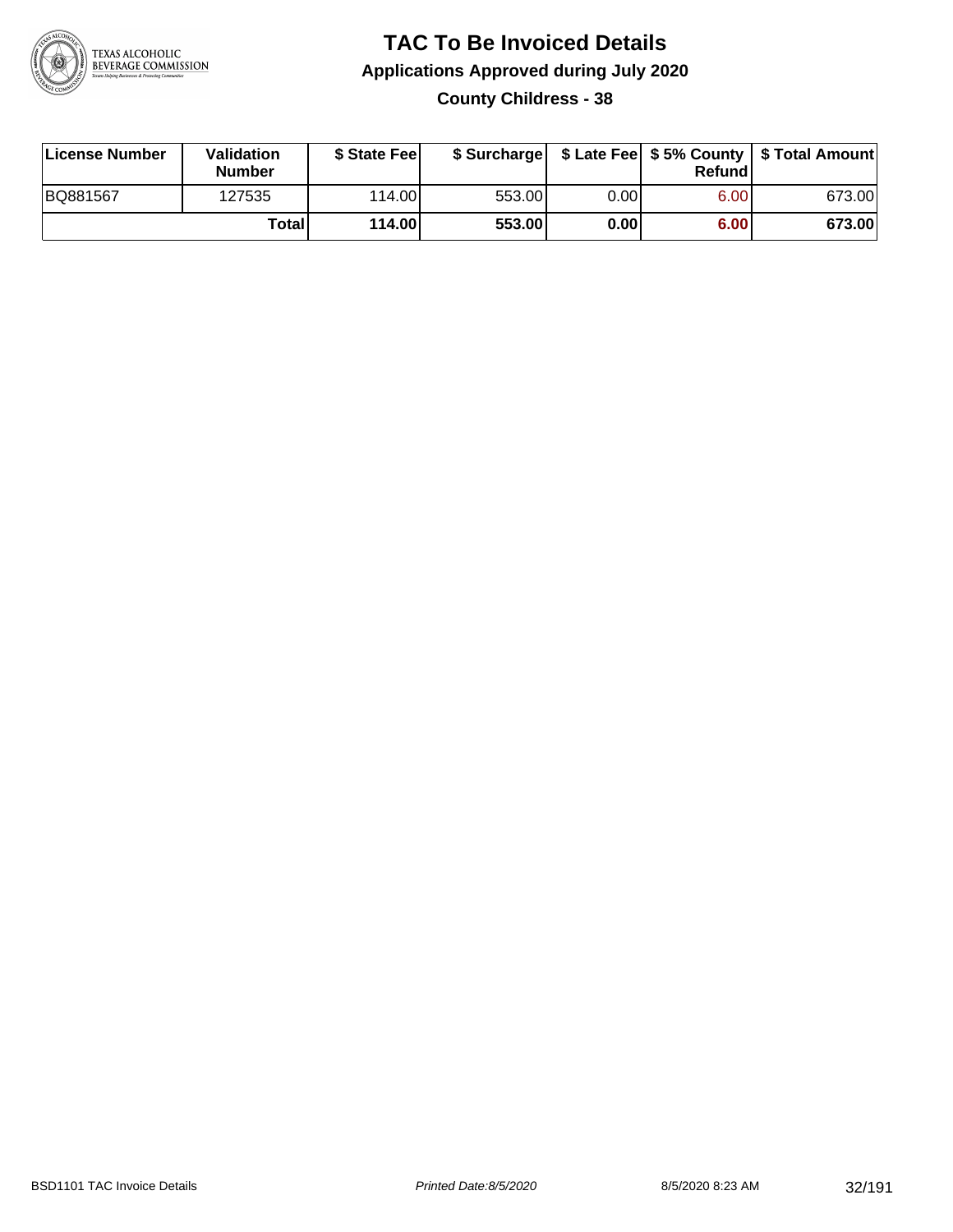

**County Coke - 41**

| License Number | Validation<br><b>Number</b> | \$ State Feel |        |      | Refundl | \$ Surcharge   \$ Late Fee   \$5% County   \$ Total Amount |
|----------------|-----------------------------|---------------|--------|------|---------|------------------------------------------------------------|
| BQ637044       | 127888                      | 114.00        | 553.00 | 0.00 | 6.00    | 673.00                                                     |
|                | Totall                      | <b>114.00</b> | 553.00 | 0.00 | 6.00    | 673.00                                                     |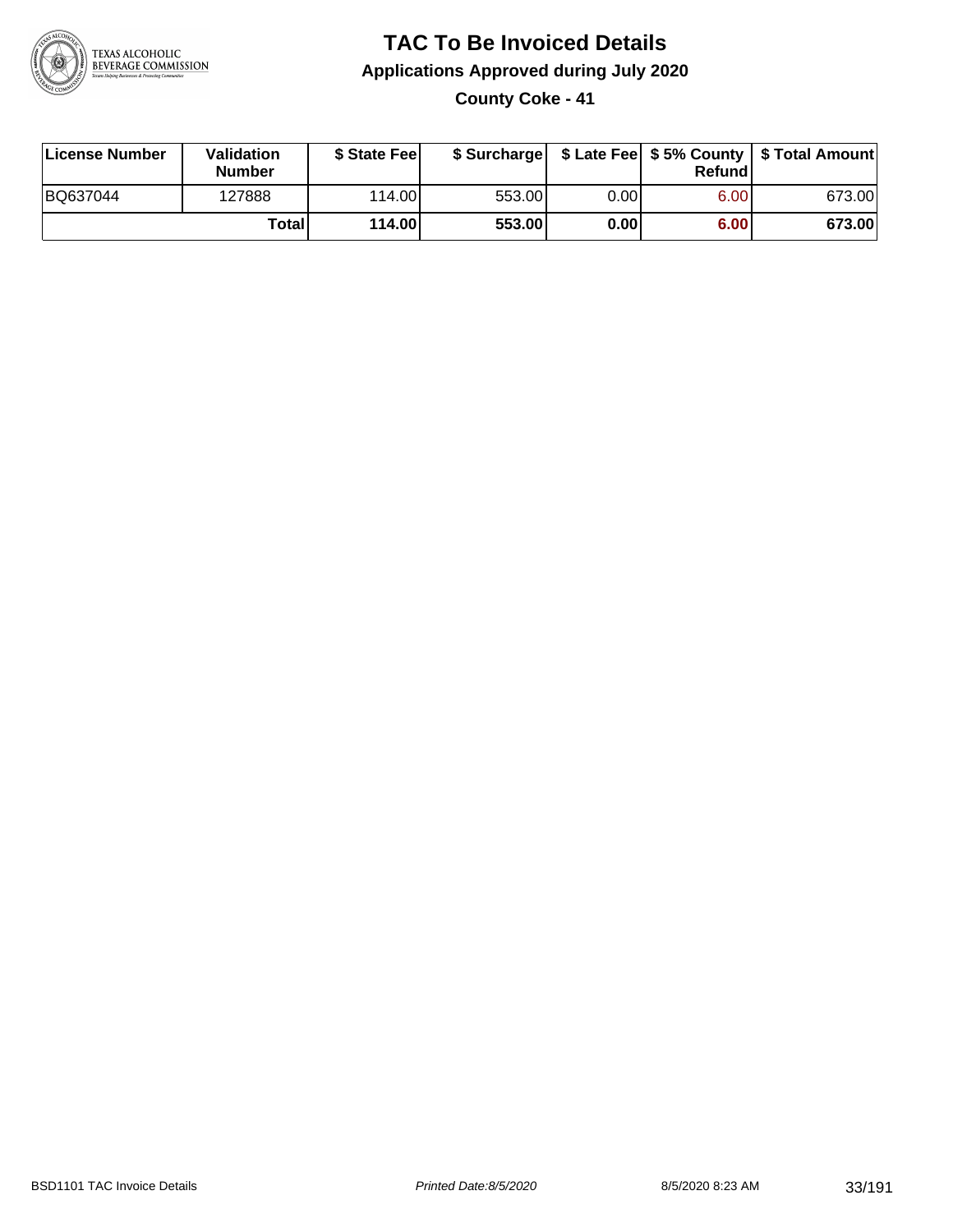

# TEXAS ALCOHOLIC<br>BEVERAGE COMMISSION

#### **TAC To Be Invoiced Details Applications Approved during July 2020 County Collin - 43**

| <b>License Number</b> | <b>Validation</b><br><b>Number</b> | \$ State Fee | \$ Surcharge |      | \$ Late Fee   \$5% County<br><b>Refund</b> | \$ Total Amount |
|-----------------------|------------------------------------|--------------|--------------|------|--------------------------------------------|-----------------|
| BQ1092453             | 6886                               | 114.00       | 553.00       | 0.00 | 6.00                                       | 673.00          |
| BF1092916             | 7072                               | 114.00       | 553.00       | 0.00 | 6.00                                       | 673.00          |
| BF1093014             | 7164                               | 114.00       | 553.00       | 0.00 | 6.00                                       | 673.00          |
| BQ1093234             | 7212                               | 114.00       | 553.00       | 0.00 | 6.00                                       | 673.00          |
| BG1094492             | 7629                               | 332.50       | 553.00       | 0.00 | 17.50                                      | 903.00          |
| BF1022625             | 125714                             | 114.00       | 553.00       | 0.00 | 6.00                                       | 673.00          |
| BQ880345              | 126896                             | 114.00       | 553.00       | 0.00 | 6.00                                       | 673.00          |
| BQ454314              | 126940                             | 114.00       | 553.00       | 0.00 | 6.00                                       | 673.00          |
| BQ561769              | 127407                             | 114.00       | 553.00       | 0.00 | 6.00                                       | 673.00          |
| BQ1026344             | 127463                             | 114.00       | 553.00       | 0.00 | 6.00                                       | 673.00          |
| BQ953154              | 127744                             | 114.00       | 553.00       | 0.00 | 6.00                                       | 673.00          |
| BQ881588              | 127958                             | 114.00       | 553.00       | 0.00 | 6.00                                       | 673.00          |
| BG955185              | 128053                             | 332.50       | 553.00       | 0.00 | 17.50                                      | 903.00          |
| BQ729229              | 128232                             | 114.00       | 553.00       | 0.00 | 6.00                                       | 673.00          |
| BQ603735              | 128281                             | 114.00       | 553.00       | 0.00 | 6.00                                       | 673.00          |
| BQ729023              | 128285                             | 114.00       | 553.00       | 0.00 | 6.00                                       | 673.00          |
| BQ729683              | 128416                             | 114.00       | 553.00       | 0.00 | 6.00                                       | 673.00          |
| BQ729684              | 128416                             | 114.00       | 553.00       | 0.00 | 6.00                                       | 673.00          |
| BQ730283              | 128430                             | 114.00       | 553.00       | 0.00 | 6.00                                       | 673.00          |
| BQ818042              | 128430                             | 114.00       | 553.00       | 0.00 | 6.00                                       | 673.00          |
| BQ634166              | 128446                             | 114.00       | 553.00       | 0.00 | 6.00                                       | 673.00          |
| BQ638237              | 128521                             | 114.00       | 553.00       | 0.00 | 6.00                                       | 673.00          |
| BQ638239              | 128521                             | 114.00       | 553.00       | 0.00 | 6.00                                       | 673.00          |
| BQ1026590             | 128527                             | 114.00       | 553.00       | 0.00 | 6.00                                       | 673.00          |
| BQ499153              | 128539                             | 114.00       | 553.00       | 0.00 | 6.00                                       | 673.00          |
| BQ730041              | 128594                             | 114.00       | 553.00       | 0.00 | 6.00                                       | 673.00          |
| BQ562738              | 128672                             | 114.00       | 553.00       | 0.00 | 6.00                                       | 673.00          |
| BQ562740              | 128678                             | 114.00       | 553.00       | 0.00 | 6.00                                       | 673.00          |
| BG1028212             | 128961                             | 332.50       | 553.00       | 0.00 | 17.50                                      | 903.00          |
| BQ755182              | 129100                             | 114.00       | 553.00       | 0.00 | 6.00                                       | 673.00          |
| BQ727656              | 129145                             | 114.00       | 553.00       | 0.00 | 6.00                                       | 673.00          |
| BQ953876              | 515040                             | 114.00       | 553.00       | 0.00 | 6.00                                       | 673.00          |
| BQ601827              | 515075                             | 114.00       | 553.00       | 0.00 | 6.00                                       | 673.00          |
| BG1094202             | 515179                             | 332.50       | 553.00       | 0.00 | 17.50                                      | 903.00          |
| BQ882150              | 515293                             | 114.00       | 553.00       | 0.00 | 6.00                                       | 673.00          |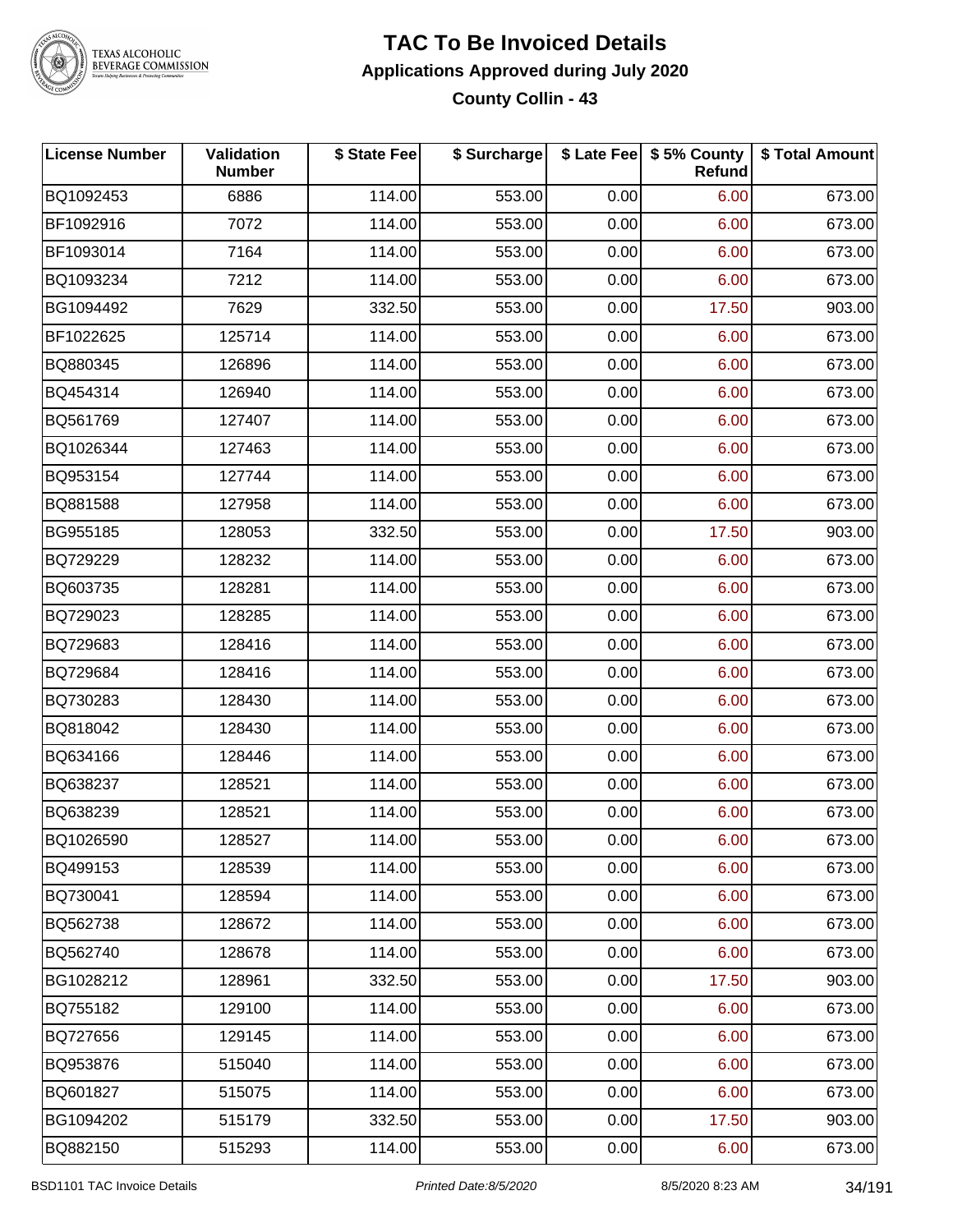| ∣License Number | <b>Validation</b><br><b>Number</b> | \$ State Feel | \$ Surcharge |       | Refundl | \$ Late Fee   \$5% County   \$ Total Amount |
|-----------------|------------------------------------|---------------|--------------|-------|---------|---------------------------------------------|
| BQ882251        | 515294                             | 114.00        | 553.00       | 0.00  | 6.00    | 673.00                                      |
| BQ880300        | 515387                             | 114.00        | 553.00       | 0.001 | 6.00    | 673.00                                      |
|                 | Totall                             | 5,092.00      | 20,461.00    | 0.00  | 268.00  | 25,821.00                                   |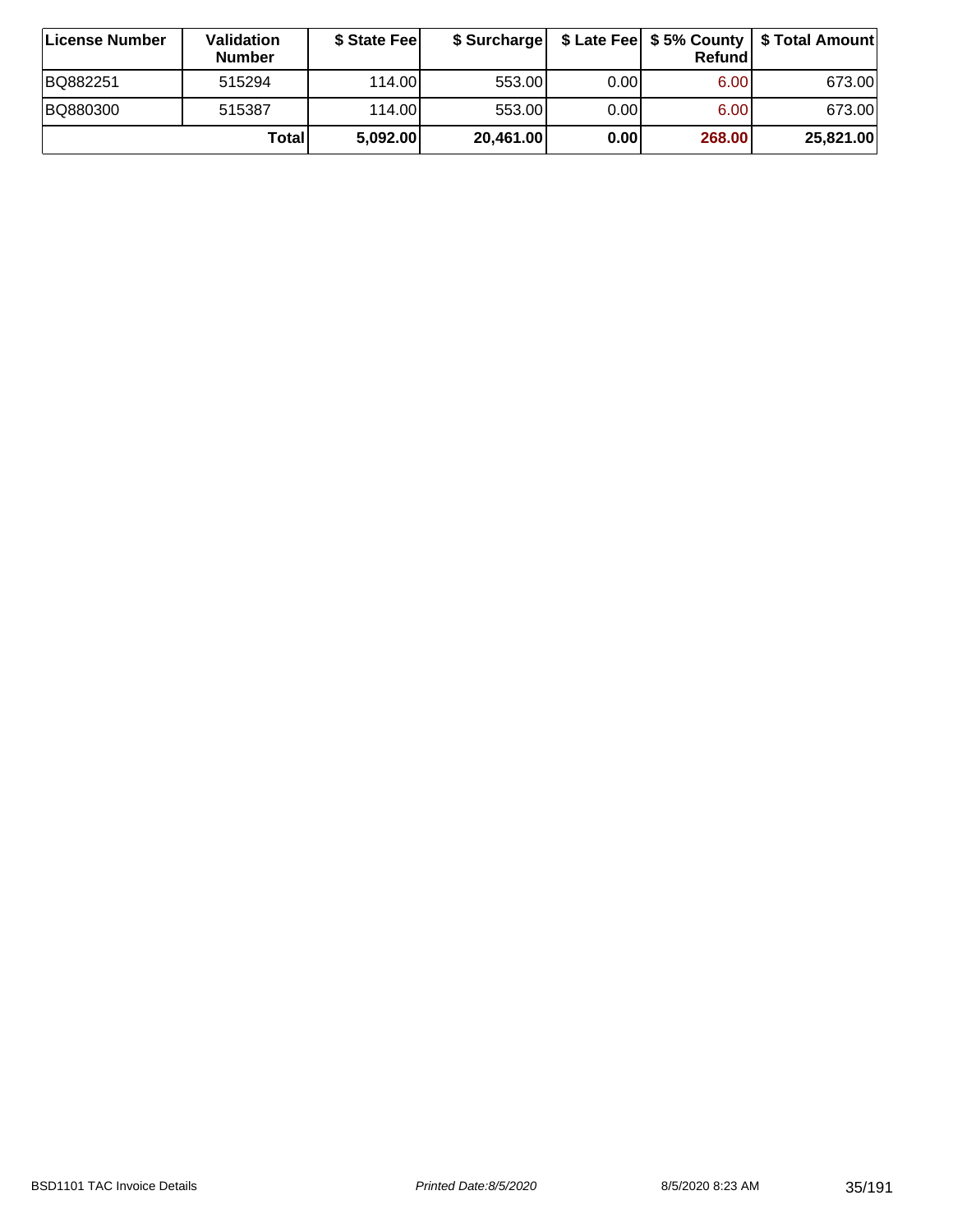

### **TAC To Be Invoiced Details Applications Approved during July 2020 County Colorado - 45**

| License Number  | <b>Validation</b><br><b>Number</b> | \$ State Fee | \$ Surcharge | \$ Late Fee | \$5% County<br>Refundl | \$ Total Amount |
|-----------------|------------------------------------|--------------|--------------|-------------|------------------------|-----------------|
| BG1094143       | 7222                               | 332.50       | 553.00       | 0.00        | 17.50                  | 903.00          |
| BG1026617       | 127252                             | 332.50       | 553.00       | 0.00        | 17.50                  | 903.00          |
| BQ701462        | 127794                             | 114.00       | 553.00       | 0.00        | 6.00                   | 673.00          |
| BE667311        | 128130                             | 285.00       | 553.00       | 0.00        | 15.00                  | 853.00          |
| <b>BF521666</b> | 515268                             | 114.00       | 553.00       | 0.00        | 6.00                   | 673.00          |
|                 | Total                              | 1,178.00     | 2,765.00     | 0.00        | 62.00                  | 4,005.00        |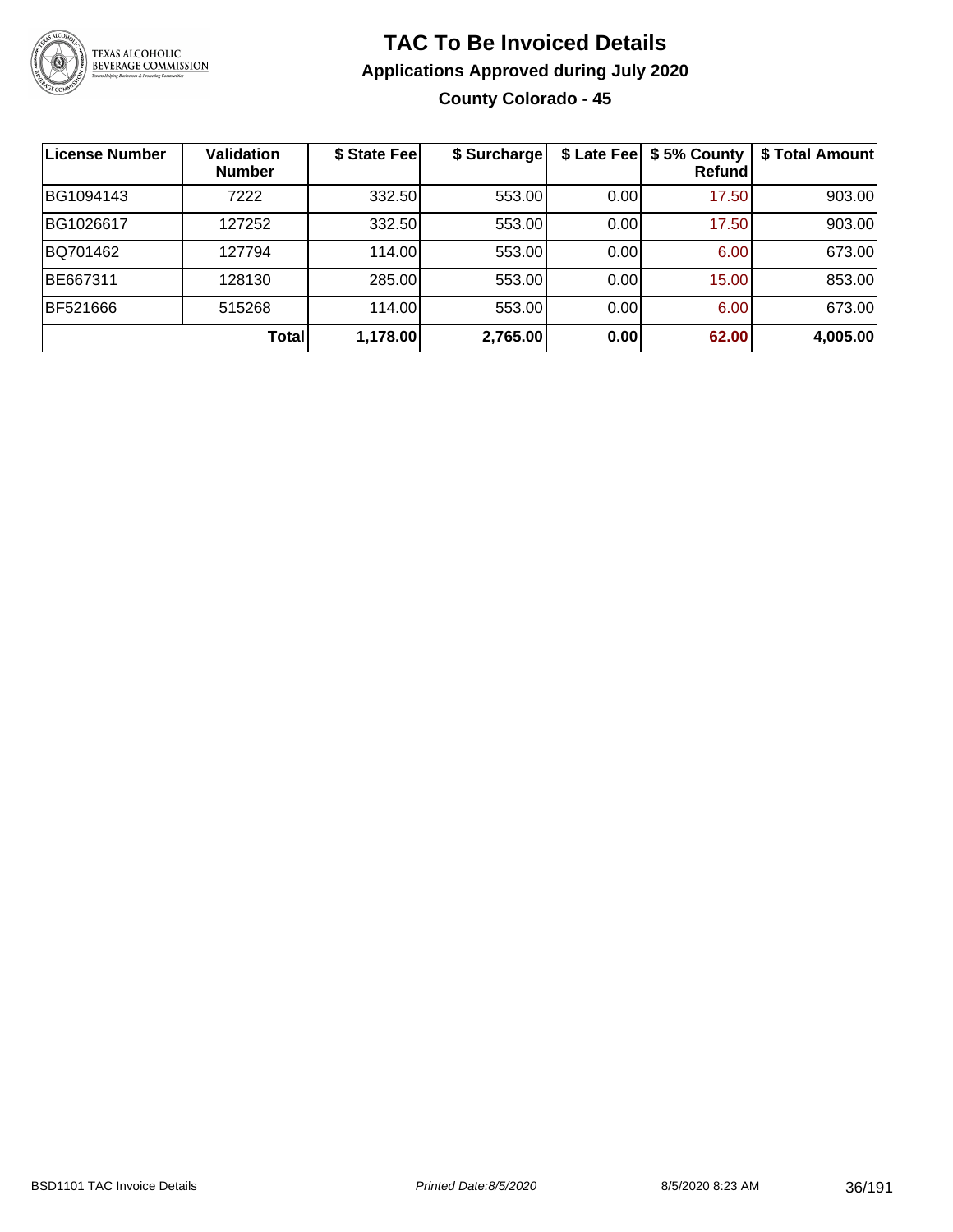

#### **TAC To Be Invoiced Details Applications Approved during July 2020 County Comal - 46**

| <b>License Number</b> | <b>Validation</b><br><b>Number</b> | \$ State Fee | \$ Surcharge |      | \$ Late Fee   \$5% County<br><b>Refund</b> | \$ Total Amount |
|-----------------------|------------------------------------|--------------|--------------|------|--------------------------------------------|-----------------|
| BQ1092550             | 6540                               | 114.00       | 553.00       | 0.00 | 6.00                                       | 673.00          |
| BG1092903             | 6673                               | 332.50       | 553.00       | 0.00 | 17.50                                      | 903.00          |
| BQ1092729             | 7136                               | 114.00       | 553.00       | 0.00 | 6.00                                       | 673.00          |
| BG1094391             | 7340                               | 332.50       | 553.00       | 0.00 | 17.50                                      | 903.00          |
| BQ1094375             | 7478                               | 114.00       | 553.00       | 0.00 | 6.00                                       | 673.00          |
| BE752566              | 127017                             | 285.00       | 553.00       | 0.00 | 15.00                                      | 853.00          |
| BE37443               | 127081                             | 285.00       | 553.00       | 0.00 | 15.00                                      | 853.00          |
| BG113497              | 127412                             | 332.50       | 553.00       | 0.00 | 17.50                                      | 903.00          |
| BQ635418              | 127744                             | 114.00       | 553.00       | 0.00 | 6.00                                       | 673.00          |
| BQ879423              | 127996                             | 114.00       | 553.00       | 0.00 | 6.00                                       | 673.00          |
| BG498139              | 128096                             | 332.50       | 553.00       | 0.00 | 17.50                                      | 903.00          |
| BG1025621             | 128288                             | 332.50       | 553.00       | 0.00 | 17.50                                      | 903.00          |
| BG540136              | 128320                             | 332.50       | 553.00       | 0.00 | 17.50                                      | 903.00          |
| BG701619              | 128645                             | 332.50       | 553.00       | 0.00 | 17.50                                      | 903.00          |
| BG256825              | 514692                             | 332.50       | 553.00       | 0.00 | 17.50                                      | 903.00          |
| BG540614              | 515164                             | 332.50       | 553.00       | 0.00 | 17.50                                      | 903.00          |
|                       | Total                              | 4,132.50     | 8,848.00     | 0.00 | 217.50                                     | 13,198.00       |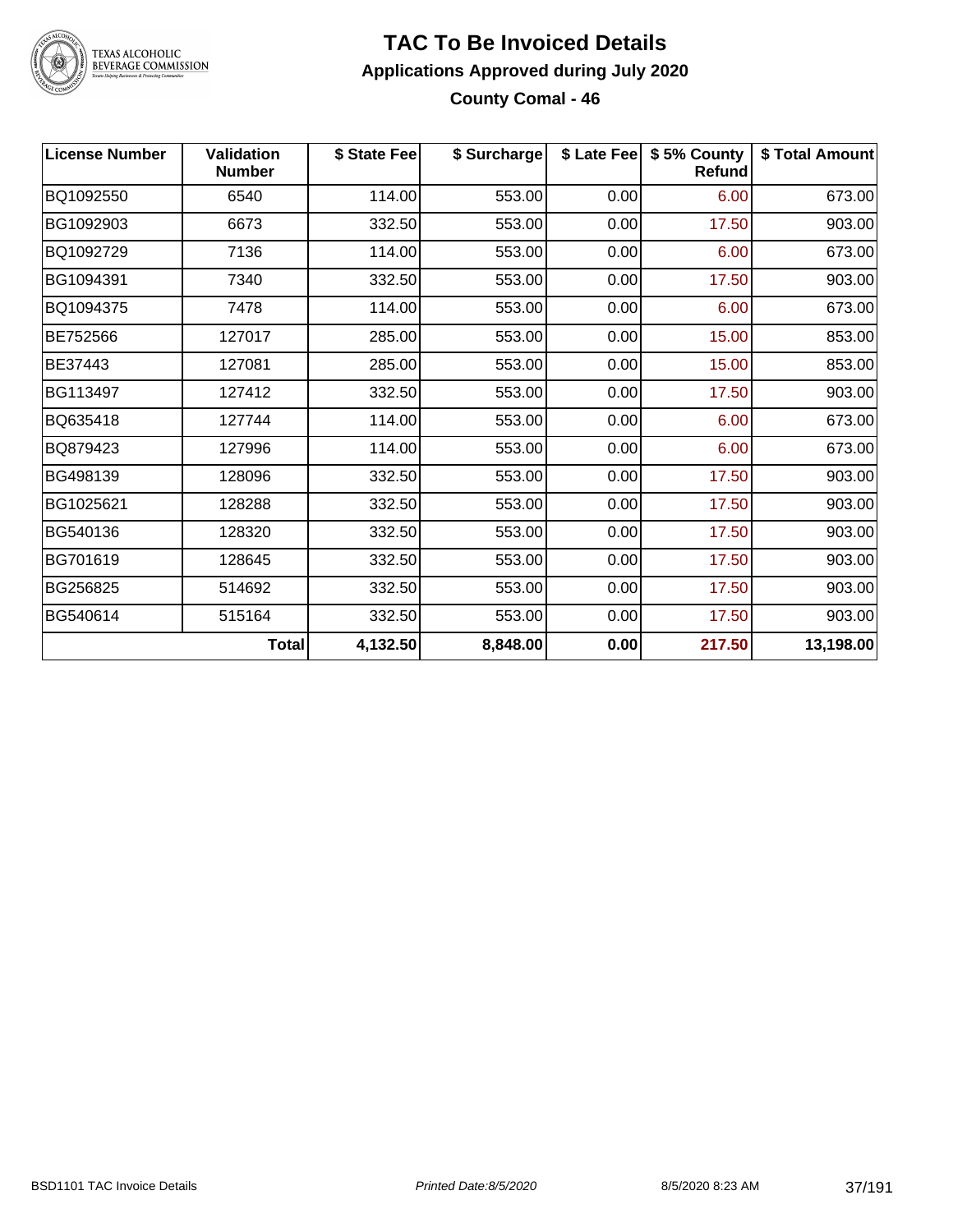

**County Cooke - 49**

| <b>License Number</b> | <b>Validation</b><br><b>Number</b> | \$ State Fee | \$ Surcharge |      | \$ Late Fee   \$5% County<br>Refundl | \$ Total Amount |
|-----------------------|------------------------------------|--------------|--------------|------|--------------------------------------|-----------------|
| BQ1093143             | 7247                               | 114.00       | 553.00       | 0.00 | 6.00                                 | 673.00          |
| BG1094186             | 7628                               | 332.50       | 553.00       | 0.00 | 17.50                                | 903.00          |
| BG605085              | 127578                             | 332.50       | 553.00       | 0.00 | 17.50                                | 903.00          |
| BQ211243              | 127611                             | 114.00       | 553.00       | 0.00 | 6.00                                 | 673.00          |
| BG171714              | 128932                             | 332.50       | 553.00       | 0.00 | 17.50                                | 903.00          |
|                       | Total                              | 1,225.50     | 2,765.00     | 0.00 | 64.50                                | 4,055.00        |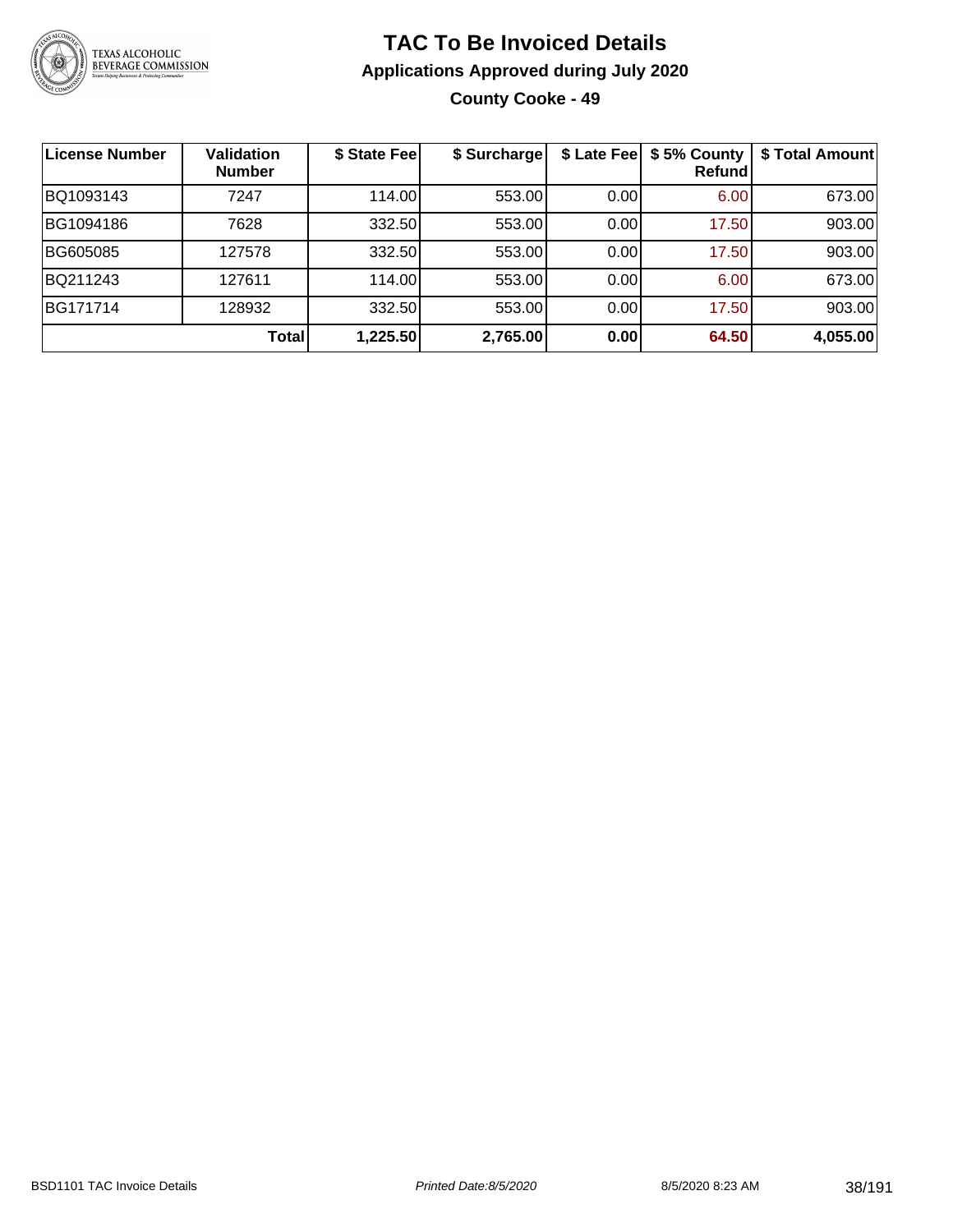

**County Coryell - 50**

| License Number | Validation<br><b>Number</b> | \$ State Feel |        |       | Refundl | \$ Surcharge   \$ Late Fee   \$5% County   \$ Total Amount |
|----------------|-----------------------------|---------------|--------|-------|---------|------------------------------------------------------------|
| BQ816281       | 127353                      | 114.00        | 553.00 | 0.00  | 6.00    | 673.00                                                     |
|                | Totall                      | 114.00        | 553.00 | 0.001 | 6.00    | 673.00                                                     |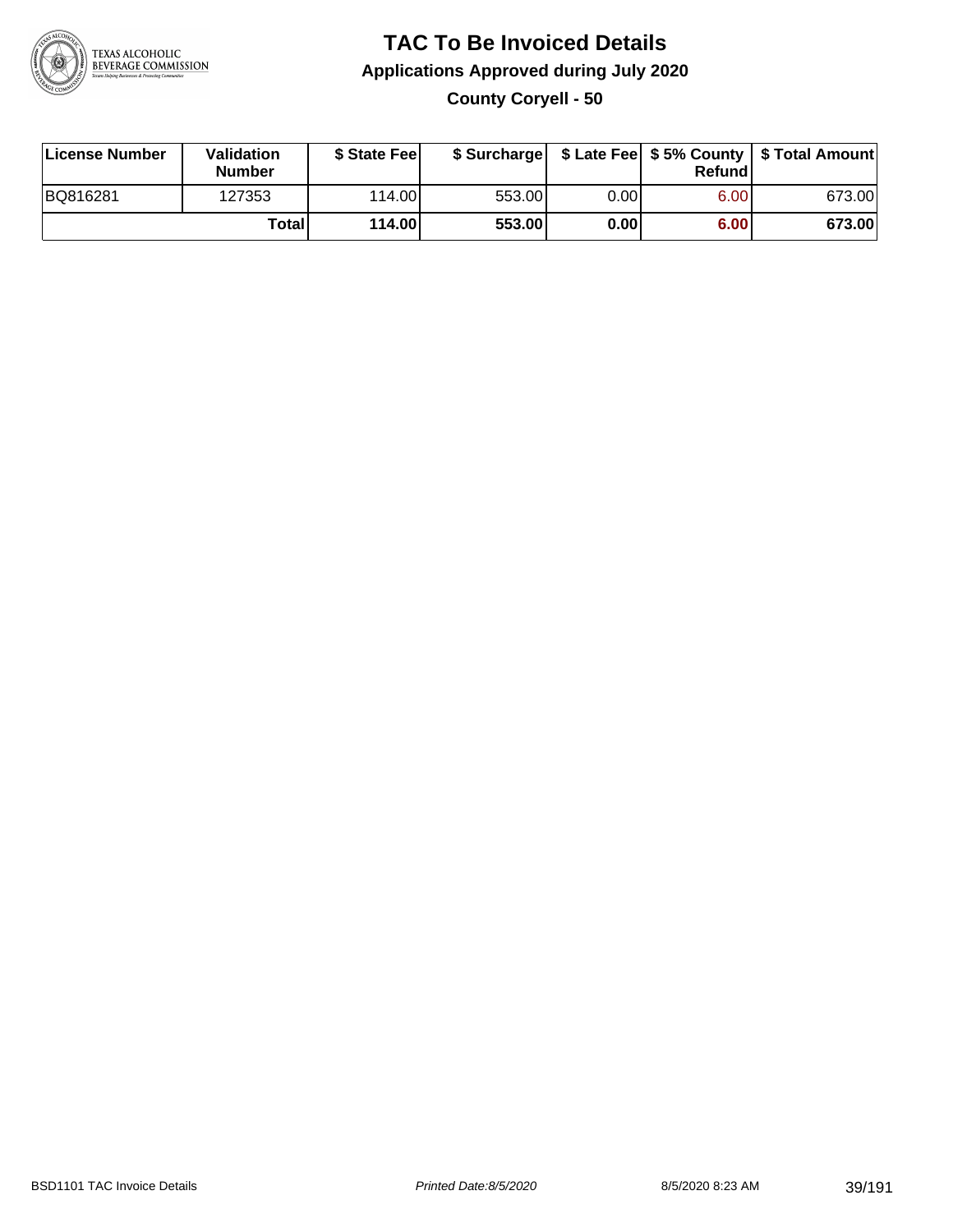

### **TAC To Be Invoiced Details Applications Approved during July 2020 County Crockett - 53**

| License Number | <b>Validation</b><br><b>Number</b> | \$ State Fee | \$ Surcharge |      | Refundl | \$ Late Fee   \$5% County   \$ Total Amount |
|----------------|------------------------------------|--------------|--------------|------|---------|---------------------------------------------|
| BQ634428       | 127731                             | 114.00L      | 553.00       | 0.00 | 6.00    | 673.00                                      |
| BQ634430       | 127731                             | 114.00       | 553.00       | 0.00 | 6.00    | 673.00                                      |
| BQ634437       | 127731                             | 114.00       | 553.00       | 0.00 | 6.00    | 673.00                                      |
|                | Total                              | 342.00       | 1,659.00     | 0.00 | 18.00   | 2,019.00                                    |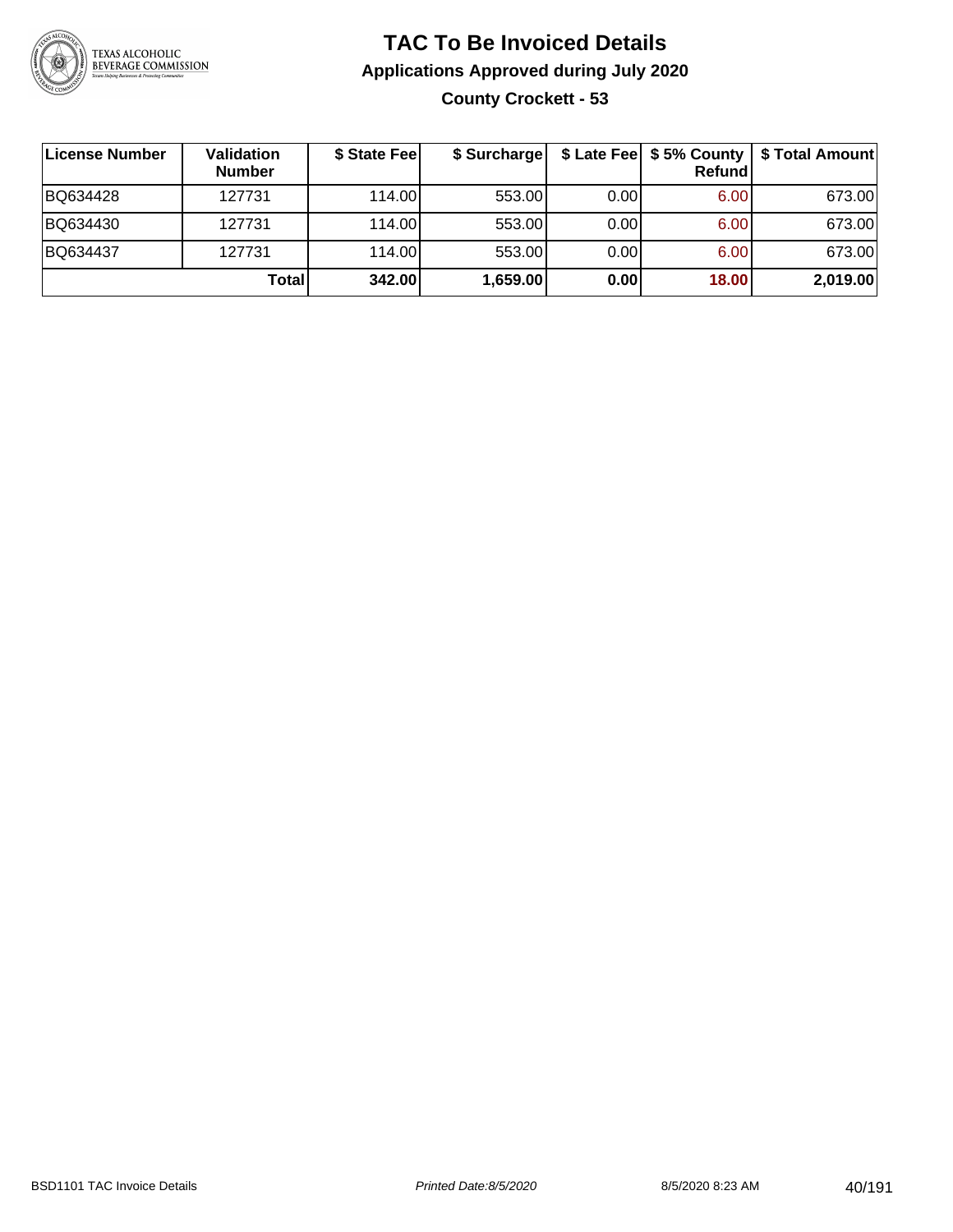

### **TAC To Be Invoiced Details Applications Approved during July 2020 County Culberson - 55**

| License Number | Validation<br><b>Number</b> | \$ State Fee | \$ Surcharge |       | \$ Late Fee   \$5% County<br>Refundl | \$ Total Amount |
|----------------|-----------------------------|--------------|--------------|-------|--------------------------------------|-----------------|
| BG185356       | 128020                      | 332.50       | 553.00       | 0.001 | 17.50                                | 903.00          |
| BL185356       | 128020                      | 475.00       | 327.00       | 0.00  | 25.00                                | 827.00          |
| BG726729       | 128265                      | 332.50       | 553.00       | 0.00  | 17.50                                | 903.00          |
|                | Total                       | 1,140.00     | 1,433.00     | 0.00  | 60.00                                | 2,633.00        |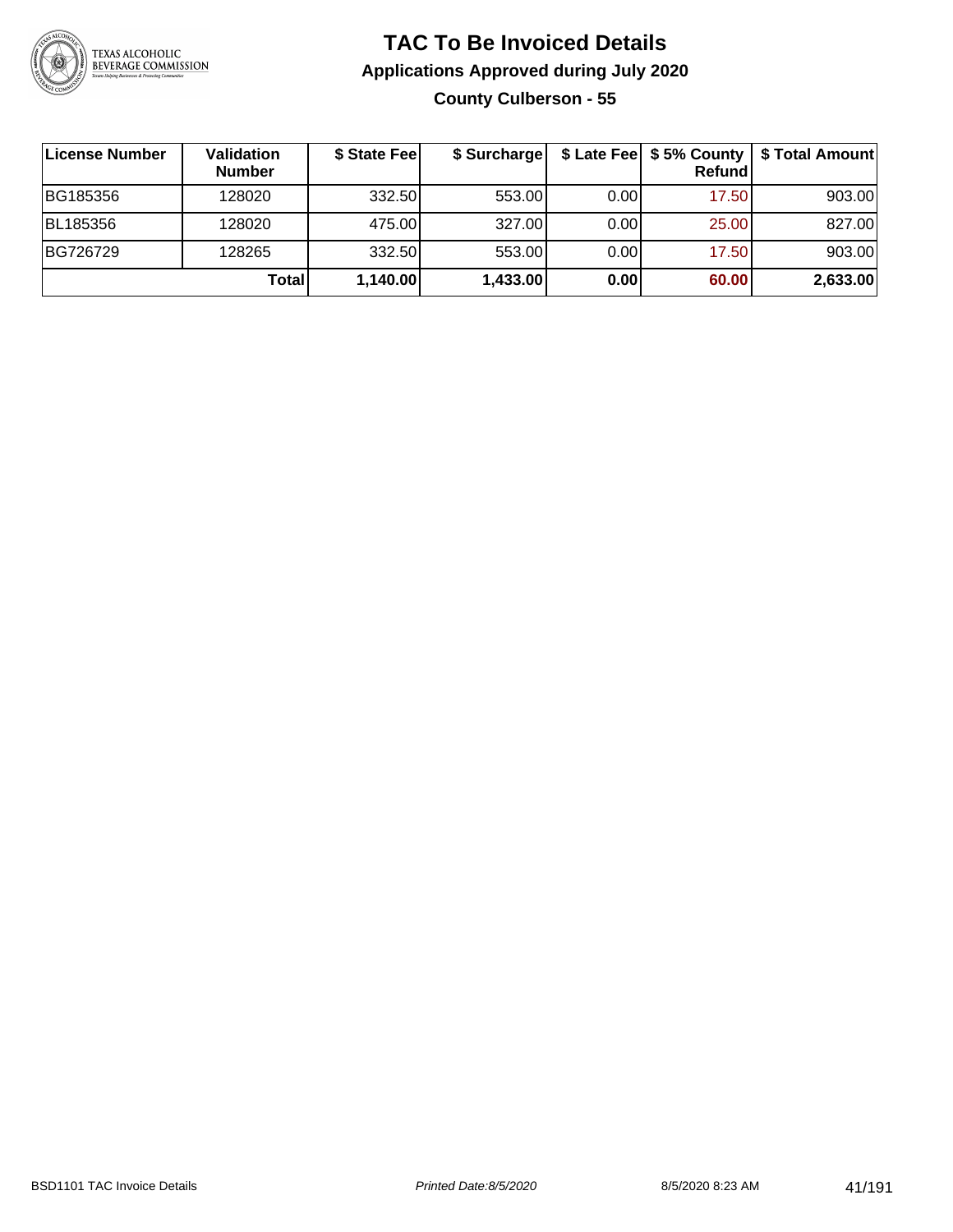

**County Dallam - 56**

| License Number | Validation<br><b>Number</b> | \$ State Fee |        |        | Refundl | \$ Surcharge   \$ Late Fee   \$5% County   \$ Total Amount |
|----------------|-----------------------------|--------------|--------|--------|---------|------------------------------------------------------------|
| BG561140       | 128588                      | 332.50       | 553.00 | 100.00 | 17.50   | 1.003.00                                                   |
|                | Totall                      | 332.50       | 553.00 | 100.00 | 17.50   | 1,003.00                                                   |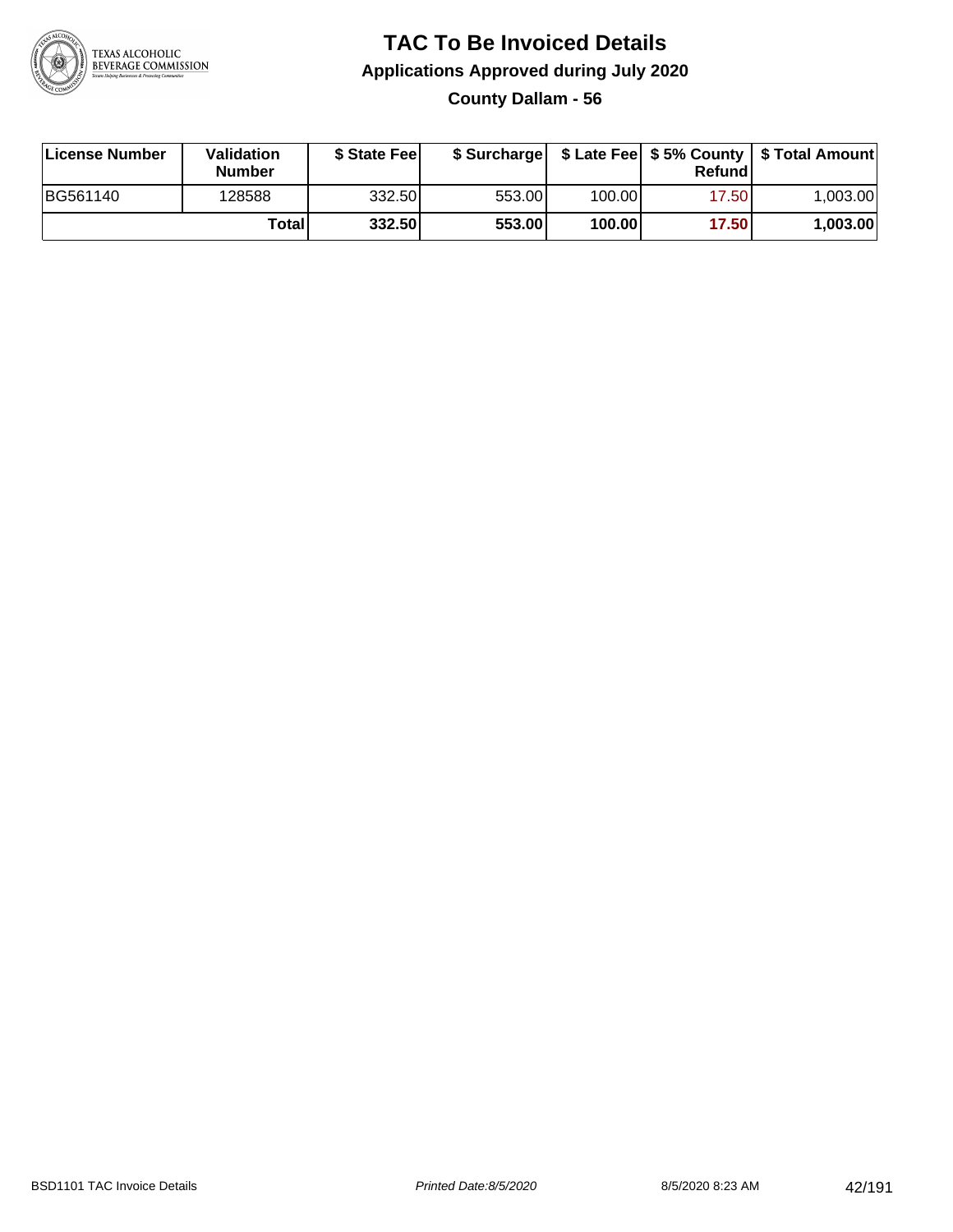

#### **TAC To Be Invoiced Details Applications Approved during July 2020 County Dallas - 57**

| <b>License Number</b> | Validation<br><b>Number</b> | \$ State Fee | \$ Surcharge |      | \$ Late Fee   \$5% County<br>Refund | \$ Total Amount |
|-----------------------|-----------------------------|--------------|--------------|------|-------------------------------------|-----------------|
| BG1092721             | 6997                        | 1,900.00     | 553.00       | 0.00 | 100.00                              | 2,553.00        |
| BQ1093392             | 7021                        | 114.00       | 553.00       | 0.00 | 6.00                                | 673.00          |
| BQ1093956             | 7045                        | 114.00       | 553.00       | 0.00 | 6.00                                | 673.00          |
| BF1093145             | 7069                        | 114.00       | 553.00       | 0.00 | 6.00                                | 673.00          |
| BF1093161             | 7071                        | 114.00       | 553.00       | 0.00 | 6.00                                | 673.00          |
| BF1093019             | 7073                        | 114.00       | 553.00       | 0.00 | 6.00                                | 673.00          |
| BF1092517             | 7074                        | 114.00       | 553.00       | 0.00 | 6.00                                | 673.00          |
| BF1092824             | 7124                        | 114.00       | 553.00       | 0.00 | 6.00                                | 673.00          |
| BG1094181             | 7195                        | 1,900.00     | 553.00       | 0.00 | 100.00                              | 2,553.00        |
| BL1094181             | 7195                        | 475.00       | 327.00       | 0.00 | 25.00                               | 827.00          |
| BQ1093686             | 7197                        | 114.00       | 553.00       | 0.00 | 6.00                                | 673.00          |
| BF1093321             | 7230                        | 114.00       | 553.00       | 0.00 | 6.00                                | 673.00          |
| BF1093286             | 7268                        | 114.00       | 553.00       | 0.00 | 6.00                                | 673.00          |
| BQ1094576             | 7336                        | 114.00       | 553.00       | 0.00 | 6.00                                | 673.00          |
| BQ1094657             | 7351                        | 114.00       | 553.00       | 0.00 | 6.00                                | 673.00          |
| BG1094378             | 7402                        | 1,900.00     | 553.00       | 0.00 | 100.00                              | 2,553.00        |
| BQ1094363             | 7493                        | 114.00       | 553.00       | 0.00 | 6.00                                | 673.00          |
| BG1094479             | 7550                        | 1,900.00     | 553.00       | 0.00 | 100.00                              | 2,553.00        |
| BG1094042             | 7579                        | 1,900.00     | 553.00       | 0.00 | 100.00                              | 2,553.00        |
| BQ1094483             | 7642                        | 114.00       | 553.00       | 0.00 | 6.00                                | 673.00          |
| BG1094668             | 7819                        | 1,900.00     | 553.00       | 0.00 | 100.00                              | 2,553.00        |
| BF299009              | 126611                      | 114.00       | 553.00       | 0.00 | 6.00                                | 673.00          |
| BG953081              | 126798                      | 1,425.00     | 553.00       | 0.00 | 75.00                               | 2,053.00        |
| BQ953141              | 126847                      | 114.00       | 553.00       | 0.00 | 6.00                                | 673.00          |
| BQ754272              | 126864                      | 114.00       | 553.00       | 0.00 | 6.00                                | 673.00          |
| BQ454479              | 126930                      | 114.00       | 553.00       | 0.00 | 6.00                                | 673.00          |
| BQ1025284             | 127002                      | 114.00       | 553.00       | 0.00 | 6.00                                | 673.00          |
| BG298515              | 127005                      | 1,425.00     | 553.00       | 0.00 | 75.00                               | 2,053.00        |
| BQ752120              | 127013                      | 114.00       | 553.00       | 0.00 | 6.00                                | 673.00          |
| BG1022308             | 127077                      | 1,425.00     | 553.00       | 0.00 | 75.00                               | 2,053.00        |
| BQ880178              | 127229                      | 114.00       | 553.00       | 0.00 | 6.00                                | 673.00          |
| BQ1023612             | 127243                      | 114.00       | 553.00       | 0.00 | 6.00                                | 673.00          |
| BQ817128              | 127289                      | 114.00       | 553.00       | 0.00 | 6.00                                | 673.00          |
| BF520475              | 127293                      | 114.00       | 553.00       | 0.00 | 6.00                                | 673.00          |
| BG455396              | 127335                      | 1,425.00     | 553.00       | 0.00 | 75.00                               | 2,053.00        |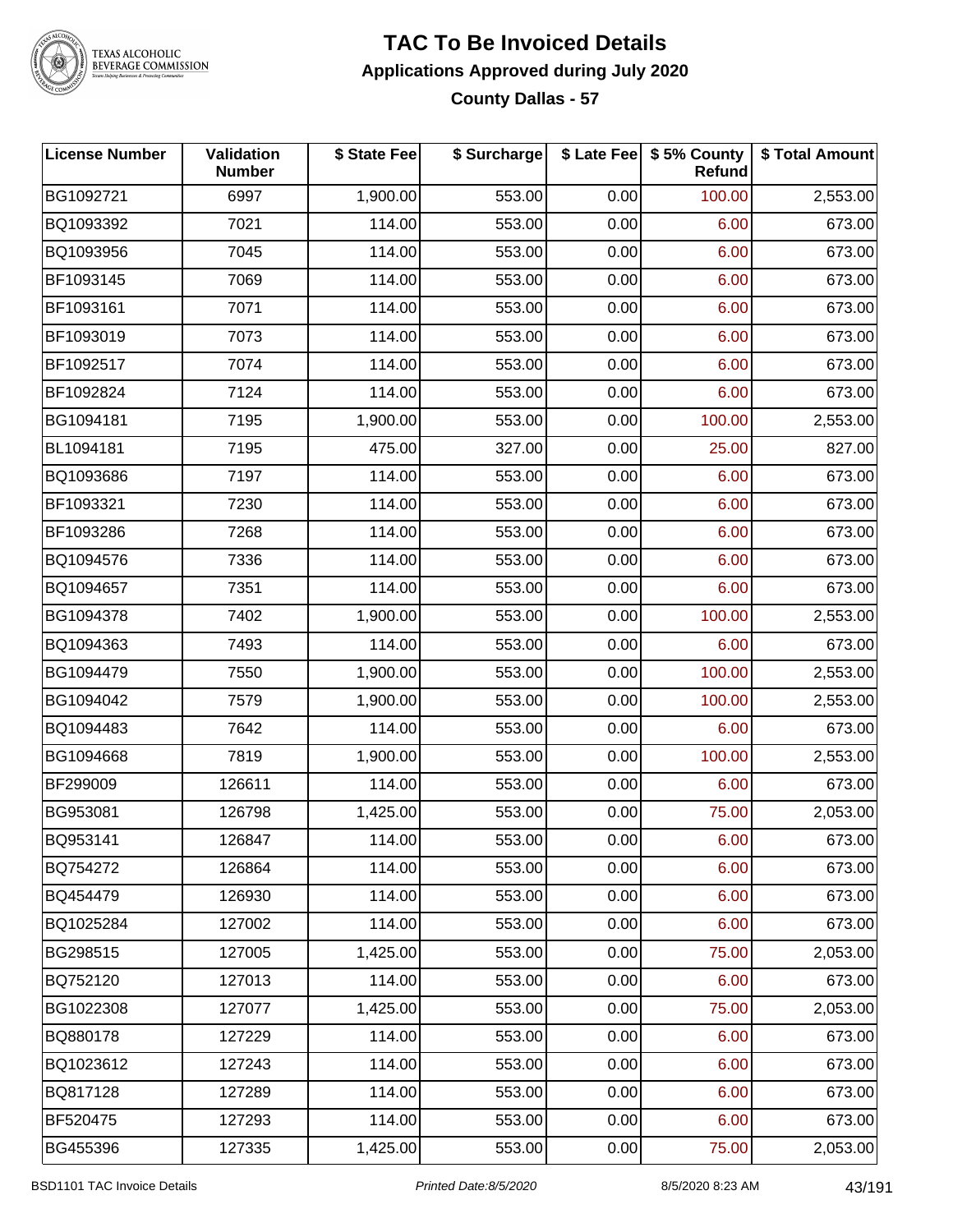| <b>License Number</b> | Validation<br><b>Number</b> | \$ State Fee | \$ Surcharge |      | \$ Late Fee   \$5% County<br>Refund | \$ Total Amount |
|-----------------------|-----------------------------|--------------|--------------|------|-------------------------------------|-----------------|
| BQ881400              | 127349                      | 114.00       | 553.00       | 0.00 | 6.00                                | 673.00          |
| BG1022039             | 127385                      | 1,425.00     | 553.00       | 0.00 | 75.00                               | 2,053.00        |
| BP1022039             | 127385                      | 950.00       | 426.00       | 0.00 | 50.00                               | 1,426.00        |
| BG561886              | 127387                      | 1,425.00     | 553.00       | 0.00 | 75.00                               | 2,053.00        |
| BQ1026278             | 127423                      | 114.00       | 553.00       | 0.00 | 6.00                                | 673.00          |
| BQ1022347             | 127432                      | 114.00       | 553.00       | 0.00 | 6.00                                | 673.00          |
| BG633600              | 127448                      | 1,425.00     | 553.00       | 0.00 | 75.00                               | 2,053.00        |
| BQ815745              | 127463                      | 114.00       | 553.00       | 0.00 | 6.00                                | 673.00          |
| BQ880607              | 127463                      | 114.00       | 553.00       | 0.00 | 6.00                                | 673.00          |
| BQ880789              | 127463                      | 114.00       | 553.00       | 0.00 | 6.00                                | 673.00          |
| BQ953342              | 127463                      | 114.00       | 553.00       | 0.00 | 6.00                                | 673.00          |
| BQ955188              | 127463                      | 114.00       | 553.00       | 0.00 | 6.00                                | 673.00          |
| BQ1025048             | 127463                      | 114.00       | 553.00       | 0.00 | 6.00                                | 673.00          |
| BF1025732             | 127463                      | 114.00       | 553.00       | 0.00 | 6.00                                | 673.00          |
| BF1026308             | 127463                      | 114.00       | 553.00       | 0.00 | 6.00                                | 673.00          |
| BF1026797             | 127463                      | 114.00       | 553.00       | 0.00 | 6.00                                | 673.00          |
| BF1026802             | 127463                      | 114.00       | 553.00       | 0.00 | 6.00                                | 673.00          |
| BF1026905             | 127463                      | 114.00       | 553.00       | 0.00 | 6.00                                | 673.00          |
| BF1027146             | 127463                      | 114.00       | 553.00       | 0.00 | 6.00                                | 673.00          |
| BF1027517             | 127463                      | 114.00       | 553.00       | 0.00 | 6.00                                | 673.00          |
| BF753660              | 127473                      | 114.00       | 553.00       | 0.00 | 6.00                                | 673.00          |
| BQ602458              | 127492                      | 114.00       | 553.00       | 0.00 | 6.00                                | 673.00          |
| BF881321              | 127519                      | 114.00       | 553.00       | 0.00 | 6.00                                | 673.00          |
| BQ605430              | 127639                      | 114.00       | 553.00       | 0.00 | 6.00                                | 673.00          |
| BQ700003              | 127744                      | 114.00       | 553.00       | 0.00 | 6.00                                | 673.00          |
| BQ953954              | 127744                      | 114.00       | 553.00       | 0.00 | 6.00                                | 673.00          |
| BQ877851              | 127805                      | 114.00       | 553.00       | 0.00 | 6.00                                | 673.00          |
| BQ602884              | 127922                      | 114.00       | 553.00       | 0.00 | 6.00                                | 673.00          |
| BQ881593              | 128012                      | 114.00       | 553.00       | 0.00 | 6.00                                | 673.00          |
| BG518954              | 128110                      | 1,425.00     | 553.00       | 0.00 | 75.00                               | 2,053.00        |
| BL518954              | 128110                      | 475.00       | 327.00       | 0.00 | 25.00                               | 827.00          |
| BG634188              | 128115                      | 1,425.00     | 553.00       | 0.00 | 75.00                               | 2,053.00        |
| BQ1023490             | 128122                      | 114.00       | 553.00       | 0.00 | 6.00                                | 673.00          |
| BB816338              | 128139                      | 570.00       | 701.00       | 0.00 | 30.00                               | 1,301.00        |
| BI816339              | 128141                      | 38.00        | 278.00       | 0.00 | 2.00                                | 318.00          |
| BJ816339              | 128141                      | 38.00        | 202.00       | 0.00 | 2.00                                | 242.00          |
| BQ1025755             | 128171                      | 114.00       | 553.00       | 0.00 | 6.00                                | 673.00          |
| BG1024129             | 128176                      | 1,425.00     | 553.00       | 0.00 | 75.00                               | 2,053.00        |
| BG1023020             | 128179                      | 1,425.00     | 553.00       | 0.00 | 75.00                               | 2,053.00        |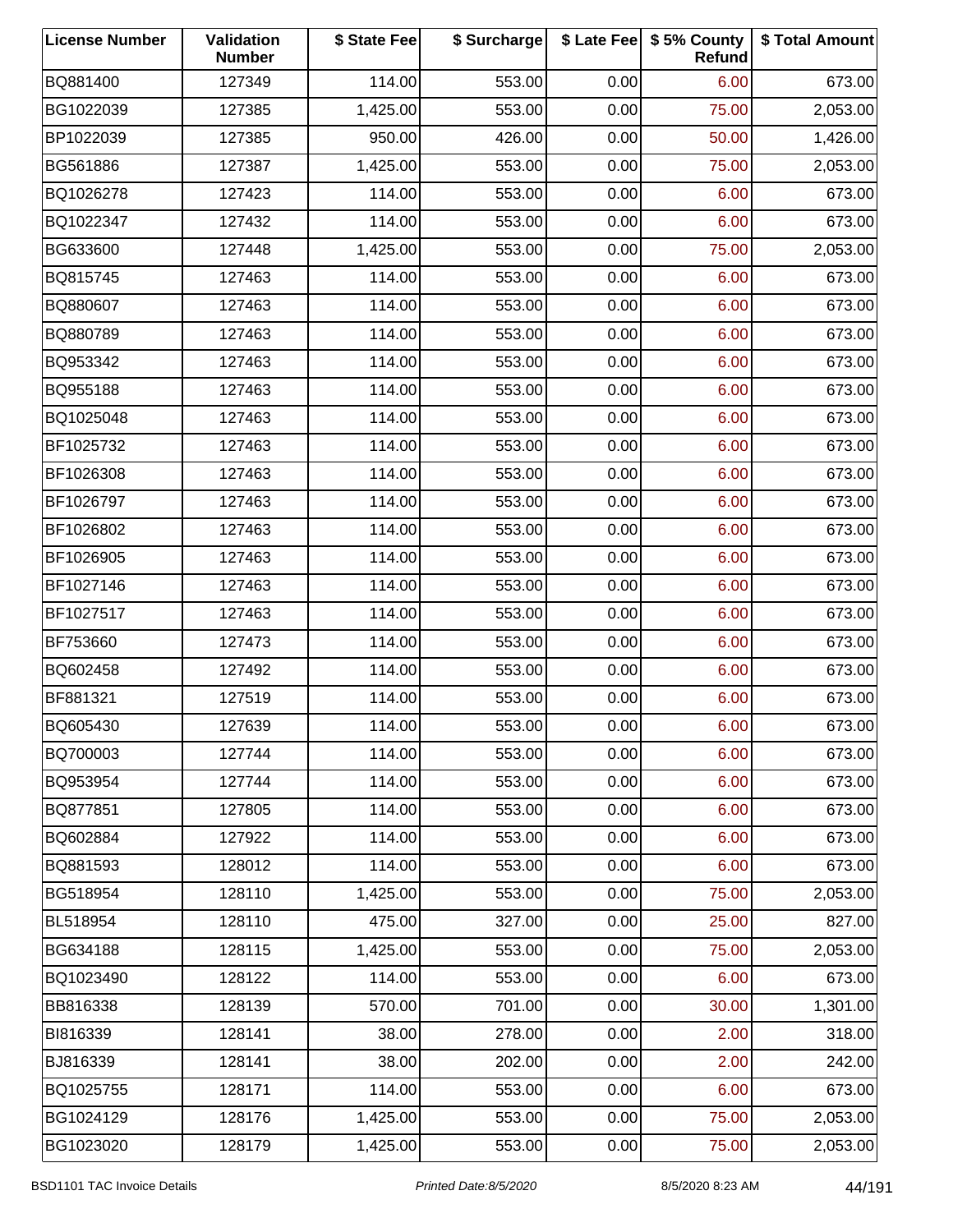| <b>License Number</b> | Validation<br><b>Number</b> | \$ State Fee | \$ Surcharge |        | \$ Late Fee   \$5% County<br>Refund | \$ Total Amount |
|-----------------------|-----------------------------|--------------|--------------|--------|-------------------------------------|-----------------|
| BG561135              | 128230                      | 1,425.00     | 553.00       | 0.00   | 75.00                               | 2,053.00        |
| BQ729231              | 128232                      | 114.00       | 553.00       | 0.00   | 6.00                                | 673.00          |
| BQ880730              | 128285                      | 114.00       | 553.00       | 0.00   | 6.00                                | 673.00          |
| BQ881725              | 128343                      | 114.00       | 553.00       | 0.00   | 6.00                                | 673.00          |
| BF1024704             | 128386                      | 114.00       | 553.00       | 0.00   | 6.00                                | 673.00          |
| BQ816305              | 128393                      | 114.00       | 553.00       | 0.00   | 6.00                                | 673.00          |
| BG1023860             | 128408                      | 1,425.00     | 553.00       | 0.00   | 75.00                               | 2,053.00        |
| BG880922              | 128428                      | 1,425.00     | 553.00       | 0.00   | 75.00                               | 2,053.00        |
| BE247354              | 128459                      | 1,425.00     | 553.00       | 0.00   | 75.00                               | 2,053.00        |
| BG1026120             | 128572                      | 1,425.00     | 553.00       | 0.00   | 75.00                               | 2,053.00        |
| BF668522              | 128573                      | 114.00       | 553.00       | 0.00   | 6.00                                | 673.00          |
| BF1025526             | 128585                      | 114.00       | 553.00       | 0.00   | 6.00                                | 673.00          |
| BQ634084              | 128610                      | 114.00       | 553.00       | 0.00   | 6.00                                | 673.00          |
| BG113718              | 128617                      | 1,425.00     | 553.00       | 0.00   | 75.00                               | 2,053.00        |
| BF953514              | 128626                      | 114.00       | 553.00       | 0.00   | 6.00                                | 673.00          |
| BQ1028459             | 128635                      | 114.00       | 553.00       | 0.00   | 6.00                                | 673.00          |
| BQ1024114             | 128651                      | 114.00       | 553.00       | 0.00   | 6.00                                | 673.00          |
| BG1027685             | 128690                      | 1,425.00     | 553.00       | 0.00   | 75.00                               | 2,053.00        |
| BF258100              | 128701                      | 114.00       | 553.00       | 0.00   | 6.00                                | 673.00          |
| BE811854              | 128703                      | 1,425.00     | 553.00       | 100.00 | 75.00                               | 2,153.00        |
| BL811854              | 128703                      | 475.00       | 327.00       | 100.00 | 25.00                               | 927.00          |
| BG517997              | 128717                      | 1,425.00     | 553.00       | 100.00 | 75.00                               | 2,153.00        |
| BG953010              | 128794                      | 1,425.00     | 553.00       | 0.00   | 75.00                               | 2,053.00        |
| BF1028569             | 128896                      | 114.00       | 553.00       | 0.00   | 6.00                                | 673.00          |
| BQ1027767             | 128901                      | 114.00       | 553.00       | 0.00   | 6.00                                | 673.00          |
| BG814424              | 128935                      | 1,425.00     | 553.00       | 0.00   | 75.00                               | 2,053.00        |
| BG729894              | 128974                      | 1,425.00     | 553.00       | 0.00   | 75.00                               | 2,053.00        |
| BG881276              | 128989                      | 1,425.00     | 553.00       | 0.00   | 75.00                               | 2,053.00        |
| BQ1026884             | 129011                      | 114.00       | 553.00       | 0.00   | 6.00                                | 673.00          |
| BQ881530              | 129137                      | 114.00       | 553.00       | 0.00   | 6.00                                | 673.00          |
| BQ563946              | 129202                      | 114.00       | 553.00       | 0.00   | 6.00                                | 673.00          |
| BQ731036              | 129270                      | 114.00       | 553.00       | 0.00   | 6.00                                | 673.00          |
| BF557749              | 514954                      | 114.00       | 553.00       | 0.00   | 6.00                                | 673.00          |
| BQ604806              | 515040                      | 114.00       | 553.00       | 0.00   | 6.00                                | 673.00          |
| BQ604808              | 515040                      | 114.00       | 553.00       | 0.00   | 6.00                                | 673.00          |
| BQ606587              | 515040                      | 114.00       | 553.00       | 0.00   | 6.00                                | 673.00          |
| BQ633545              | 515073                      | 114.00       | 553.00       | 0.00   | 6.00                                | 673.00          |
| BQ728692              | 515106                      | 114.00       | 553.00       | 0.00   | 6.00                                | 673.00          |
| BQ604313              | 515107                      | 114.00       | 553.00       | 0.00   | 6.00                                | 673.00          |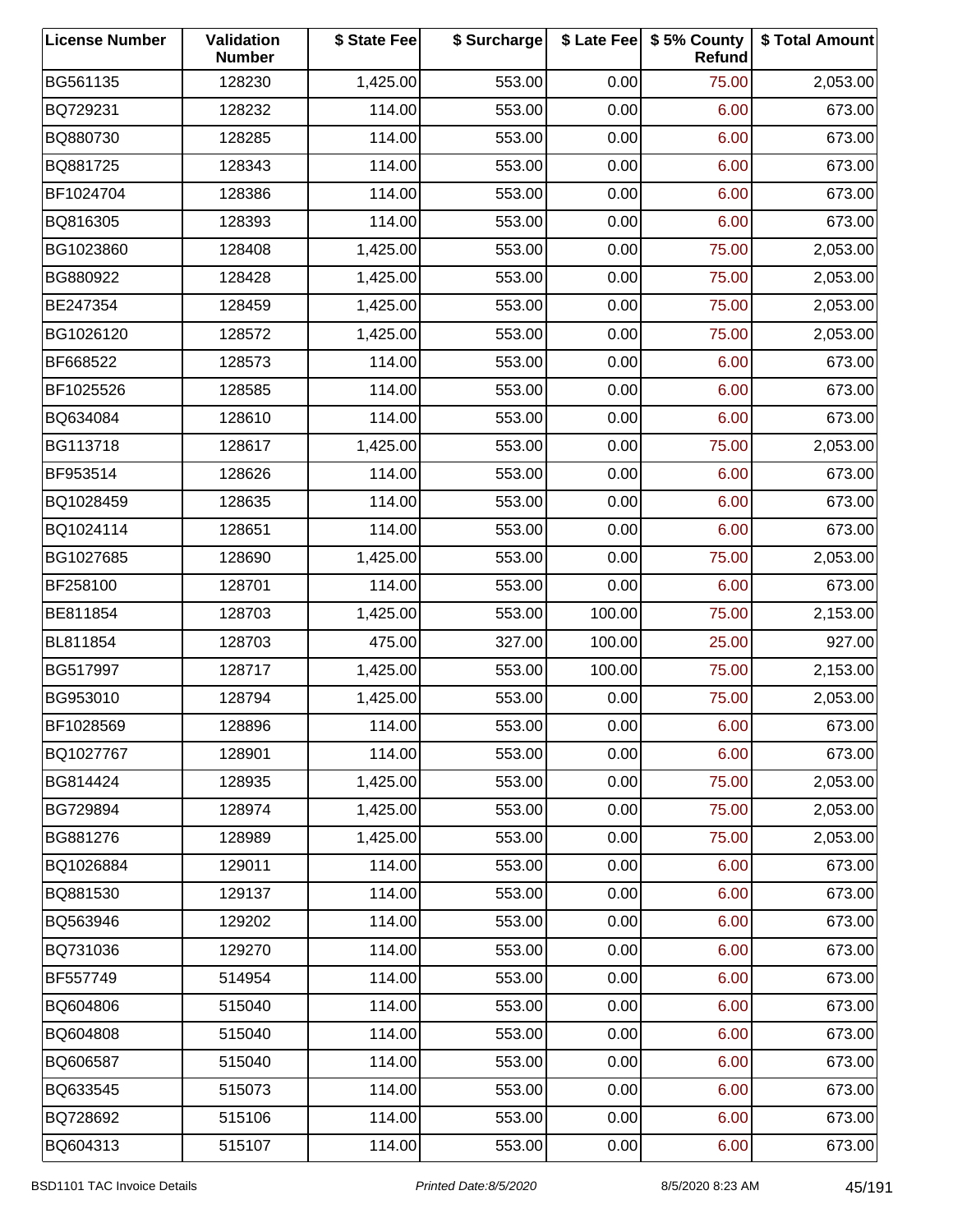| License Number  | <b>Validation</b><br><b>Number</b> | \$ State Fee | \$ Surcharge | \$ Late Fee | \$5% County<br>Refund | \$ Total Amount |
|-----------------|------------------------------------|--------------|--------------|-------------|-----------------------|-----------------|
| <b>BB814828</b> | 515146                             | 570.00       | 701.00       | 0.00        | 30.00                 | 1,301.00        |
| BI814830        | 515150                             | 38.00        | 278.00       | 0.00        | 2.00                  | 318.00          |
| BF235542        | 515207                             | 114.00       | 553.00       | 0.00        | 6.00                  | 673.00          |
| BQ604055        | 515248                             | 114.00       | 553.00       | 0.00        | 6.00                  | 673.00          |
| BG426197        | 515276                             | 1,425.00     | 553.00       | 0.00        | 75.00                 | 2,053.00        |
| BL426197        | 515276                             | 475.00       | 327.00       | 0.00        | 25.00                 | 827.00          |
| BQ815598        | 515376                             | 114.00       | 553.00       | 0.00        | 6.00                  | 673.00          |
| BQ880301        | 515378                             | 114.00       | 553.00       | 0.00        | 6.00                  | 673.00          |
|                 | <b>Total</b>                       | 60,249.00    | 65,277.00    | 300.00      | 3,171.00              | 128,997.00      |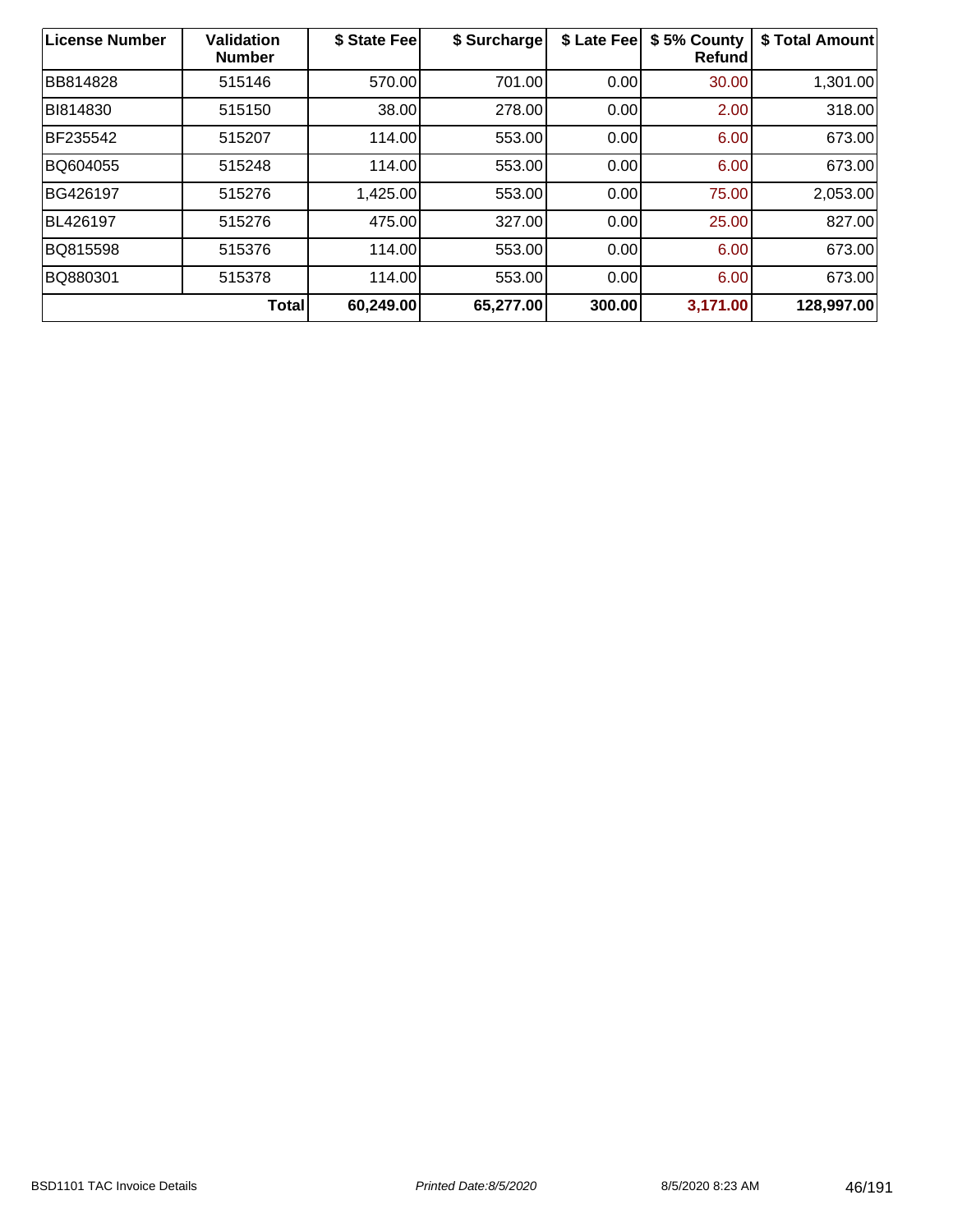

### **TAC To Be Invoiced Details Applications Approved during July 2020 County Dawson - 58**

| License Number | <b>Validation</b><br><b>Number</b> | \$ State Feel | \$ Surcharge |      | Refund | \$ Late Fee   \$5% County   \$ Total Amount |
|----------------|------------------------------------|---------------|--------------|------|--------|---------------------------------------------|
| BQ1093445      | 6957                               | 114.00L       | 553.00       | 0.00 | 6.00   | 673.00                                      |
| BF955030       | 128601                             | 114.00L       | 553.00       | 0.00 | 6.00   | 673.00                                      |
|                | Total                              | 228.00        | 1,106.00     | 0.00 | 12.00  | 1,346.00                                    |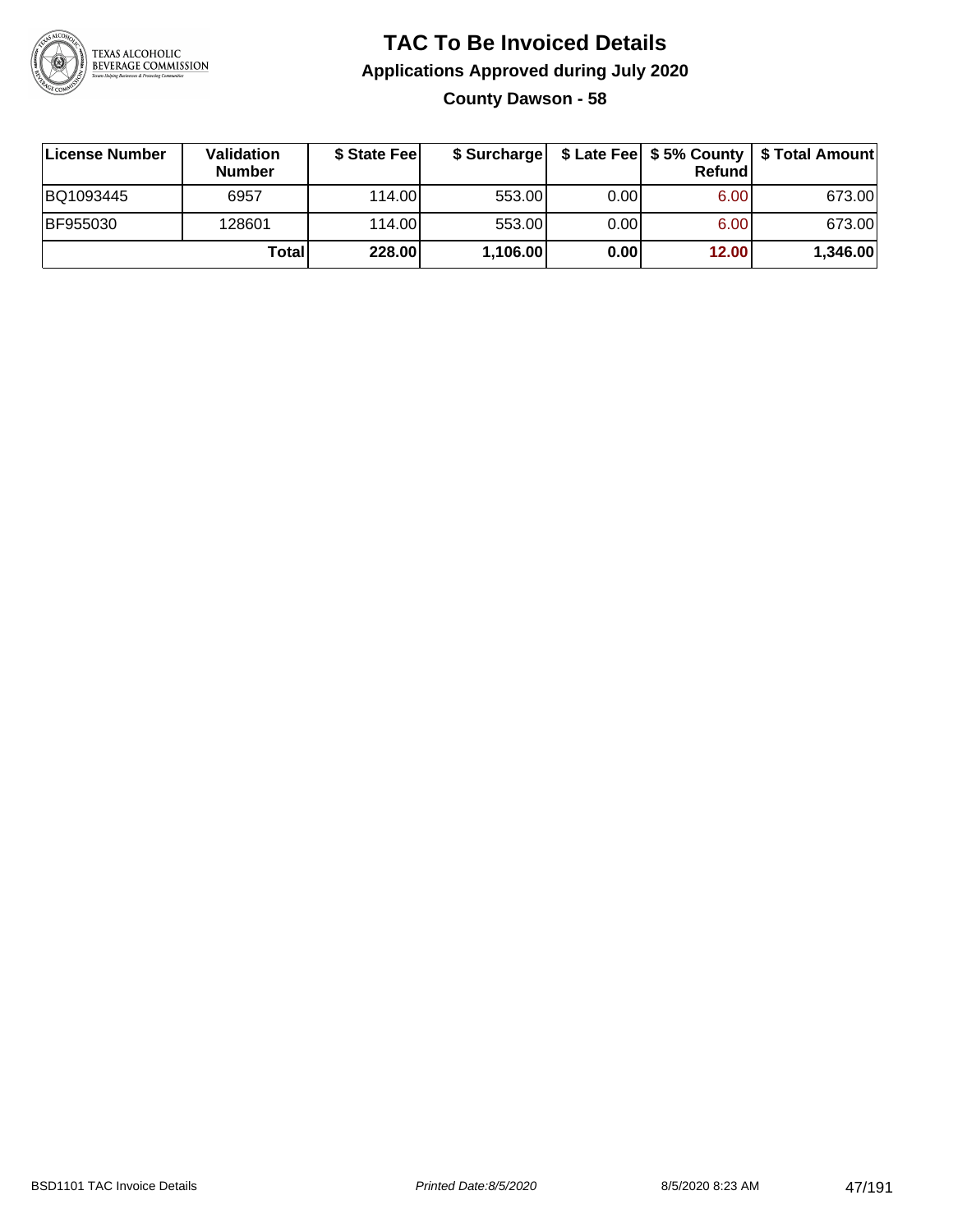

#### **TAC To Be Invoiced Details Applications Approved during July 2020 County Denton - 61**

| <b>License Number</b> | <b>Validation</b><br><b>Number</b> | \$ State Fee | \$ Surcharge |      | \$ Late Fee   \$5% County<br>Refund | \$ Total Amount |
|-----------------------|------------------------------------|--------------|--------------|------|-------------------------------------|-----------------|
| BQ1092546             | 6998                               | 114.00       | 553.00       | 0.00 | 6.00                                | 673.00          |
| BG1093920             | 7331                               | 332.50       | 553.00       | 0.00 | 17.50                               | 903.00          |
| BQ1094334             | 7643                               | 114.00       | 553.00       | 0.00 | 6.00                                | 673.00          |
| BF1094549             | 7753                               | 114.00       | 553.00       | 0.00 | 6.00                                | 673.00          |
| BG952805              | 126165                             | 332.50       | 553.00       | 0.00 | 17.50                               | 903.00          |
| BG1021989             | 126850                             | 332.50       | 553.00       | 0.00 | 17.50                               | 903.00          |
| BL1021989             | 126850                             | 475.00       | 327.00       | 0.00 | 25.00                               | 827.00          |
| BG953511              | 126887                             | 332.50       | 553.00       | 0.00 | 17.50                               | 903.00          |
| BQ728301              | 126904                             | 114.00       | 553.00       | 0.00 | 6.00                                | 673.00          |
| BQ602494              | 126922                             | 114.00       | 553.00       | 0.00 | 6.00                                | 673.00          |
| BQ1025820             | 127043                             | 114.00       | 553.00       | 0.00 | 6.00                                | 673.00          |
| BQ602917              | 127171                             | 114.00       | 553.00       | 0.00 | 6.00                                | 673.00          |
| BQ1026654             | 127181                             | 114.00       | 553.00       | 0.00 | 6.00                                | 673.00          |
| BG667628              | 127343                             | 332.50       | 553.00       | 0.00 | 17.50                               | 903.00          |
| BQ754229              | 127351                             | 114.00       | 553.00       | 0.00 | 6.00                                | 673.00          |
| BQ455445              | 127401                             | 114.00       | 553.00       | 0.00 | 6.00                                | 673.00          |
| BQ1027056             | 127471                             | 114.00       | 553.00       | 0.00 | 6.00                                | 673.00          |
| BQ881401              | 127522                             | 114.00       | 553.00       | 0.00 | 6.00                                | 673.00          |
| BQ603957              | 127659                             | 114.00       | 553.00       | 0.00 | 6.00                                | 673.00          |
| BG881078              | 127747                             | 332.50       | 553.00       | 0.00 | 17.50                               | 903.00          |
| BQ636221              | 127749                             | 114.00       | 553.00       | 0.00 | 6.00                                | 673.00          |
| BQ954109              | 127933                             | 114.00       | 553.00       | 0.00 | 6.00                                | 673.00          |
| BQ604337              | 128285                             | 114.00       | 553.00       | 0.00 | 6.00                                | 673.00          |
| BQ753901              | 128406                             | 114.00       | 553.00       | 0.00 | 6.00                                | 673.00          |
| BQ729674              | 128416                             | 114.00       | 553.00       | 0.00 | 6.00                                | 673.00          |
| BQ729682              | 128416                             | 114.00       | 553.00       | 0.00 | 6.00                                | 673.00          |
| BQ729685              | 128416                             | 114.00       | 553.00       | 0.00 | 6.00                                | 673.00          |
| BQ606706              | 128458                             | 114.00       | 553.00       | 0.00 | 6.00                                | 673.00          |
| BG951294              | 128481                             | 332.50       | 553.00       | 0.00 | 17.50                               | 903.00          |
| BG1023689             | 128485                             | 332.50       | 553.00       | 0.00 | 17.50                               | 903.00          |
| BQ882563              | 128553                             | 114.00       | 553.00       | 0.00 | 6.00                                | 673.00          |
| BQ730653              | 128594                             | 114.00       | 553.00       | 0.00 | 6.00                                | 673.00          |
| BQ668526              | 128648                             | 114.00       | 553.00       | 0.00 | 6.00                                | 673.00          |
| BQ881386              | 128680                             | 114.00       | 553.00       | 0.00 | 6.00                                | 673.00          |
| BG952919              | 128786                             | 332.50       | 553.00       | 0.00 | 17.50                               | 903.00          |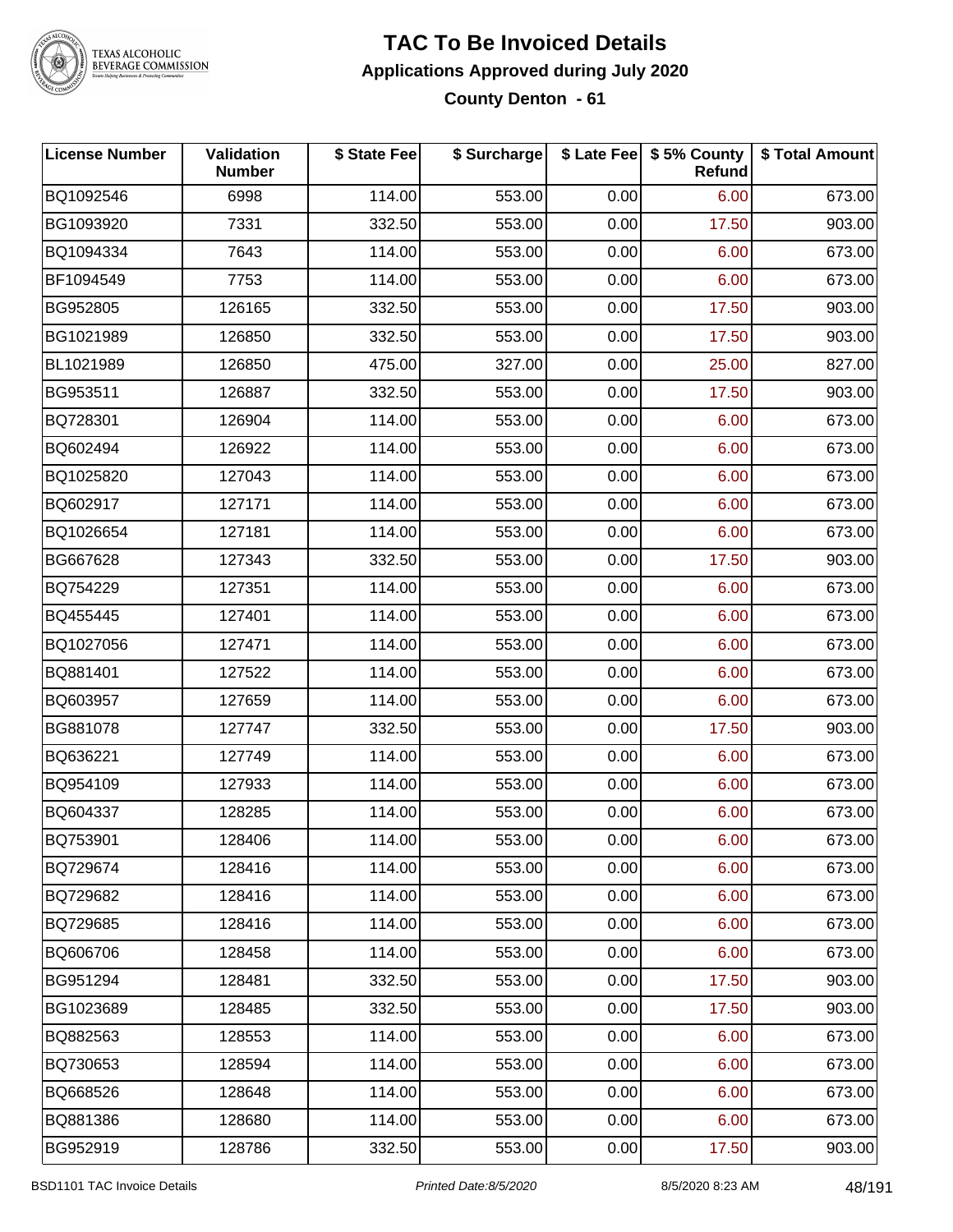| License Number | <b>Validation</b><br><b>Number</b> | \$ State Fee | \$ Surcharge | \$ Late Fee | \$5% County<br>Refund | \$ Total Amount |
|----------------|------------------------------------|--------------|--------------|-------------|-----------------------|-----------------|
| BQ278064       | 128855                             | 114.00       | 553.00       | 0.00        | 6.00                  | 673.00          |
| BQ540401       | 128858                             | 114.00       | 553.00       | 0.00        | 6.00                  | 673.00          |
| BG320330       | 129031                             | 332.50       | 553.00       | 0.00        | 17.50                 | 903.00          |
| BG881868       | 129102                             | 332.50       | 553.00       | 0.00        | 17.50                 | 903.00          |
| BQ560929       | 515072                             | 114.00       | 553.00       | 0.00        | 6.00                  | 673.00          |
| BF815290       | 515131                             | 114.00       | 553.00       | 0.00        | 6.00                  | 673.00          |
| BG633809       | 515278                             | 332.50       | 553.00       | 0.00        | 17.50                 | 903.00          |
| BQ817549       | 515384                             | 114.00       | 553.00       | 0.00        | 6.00                  | 673.00          |
|                | <b>Total</b>                       | 7,885.00     | 23,553.00    | 0.00        | 415.00                | 31,853.00       |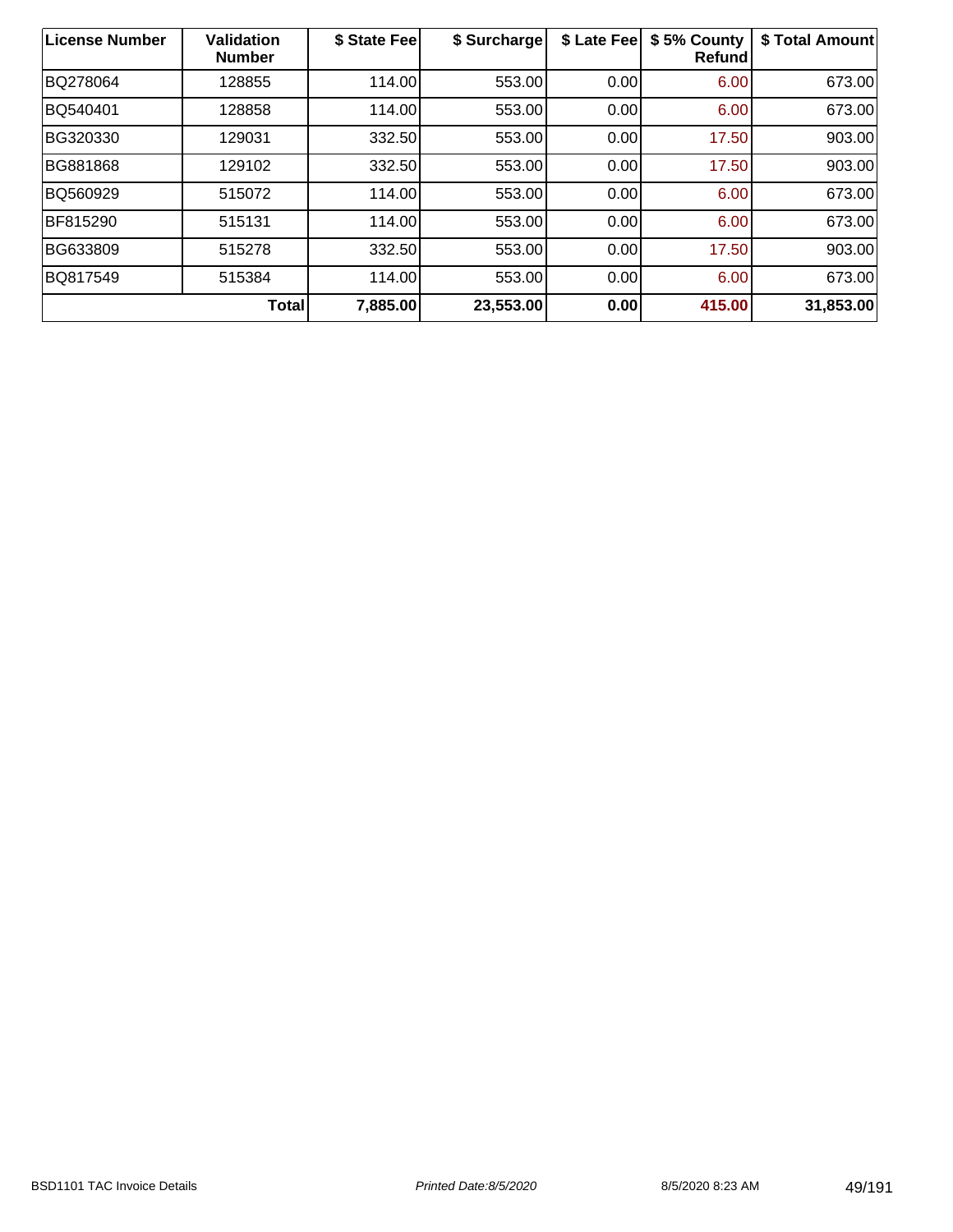

### **TAC To Be Invoiced Details Applications Approved during July 2020 County DeWitt - 62**

| License Number | <b>Validation</b><br><b>Number</b> | \$ State Fee | \$ Surcharge |      | <b>Refund</b> | \$ Late Fee   \$5% County   \$ Total Amount |
|----------------|------------------------------------|--------------|--------------|------|---------------|---------------------------------------------|
| BG497857       | 128747                             | 332.50       | 553.00       | 0.00 | 17.50         | 903.00                                      |
| BF521653       | 128820                             | 114.00L      | 553.00       | 0.00 | 6.00          | 673.00                                      |
|                | Total                              | 446.50       | 1,106.00     | 0.00 | 23.50         | 1,576.00                                    |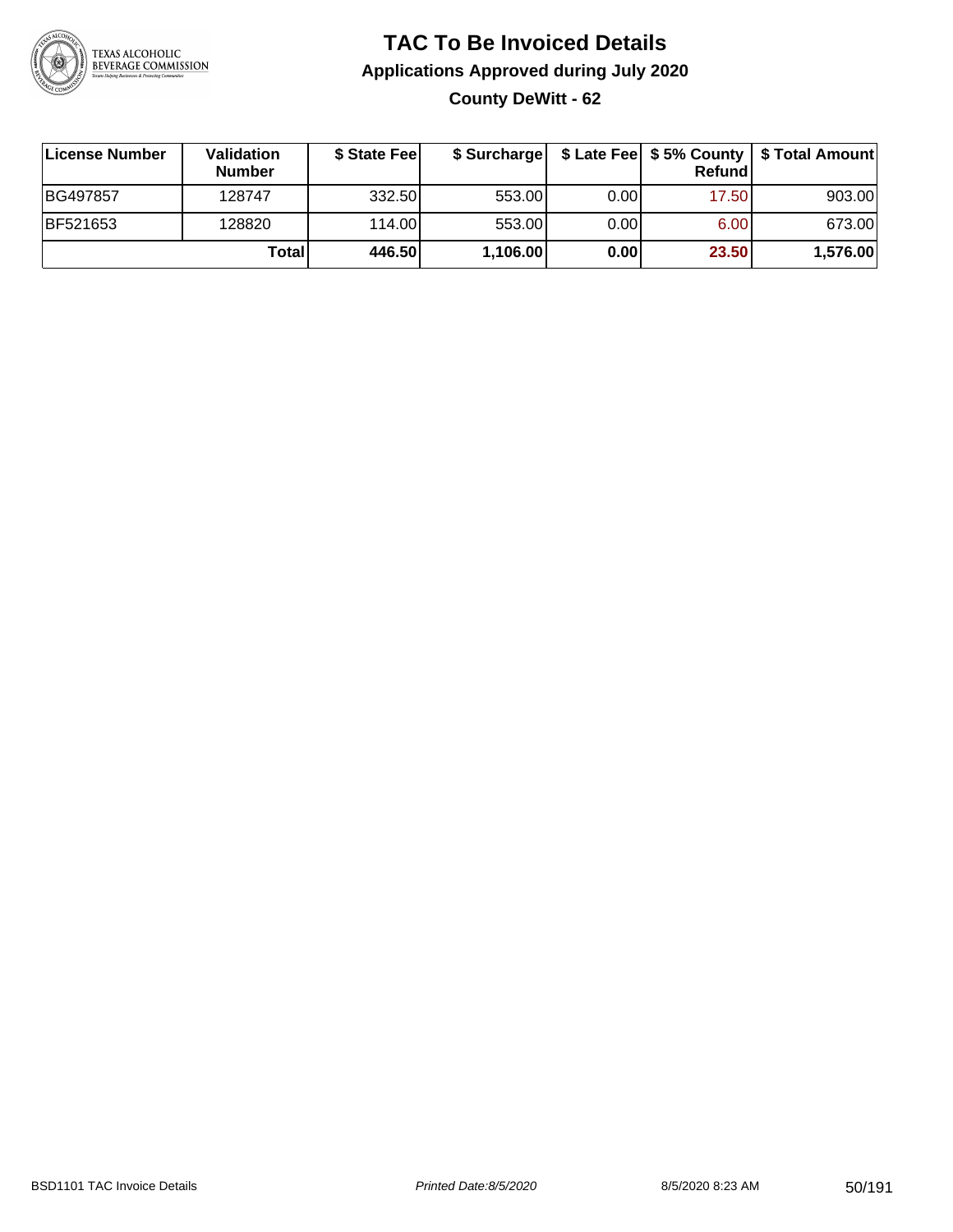

**County Dimmit - 64**

| License Number | <b>Validation</b><br><b>Number</b> | \$ State Fee | \$ Surcharge |       | Refundl | \$ Late Fee   \$5% County   \$ Total Amount |
|----------------|------------------------------------|--------------|--------------|-------|---------|---------------------------------------------|
| BQ755550       | 128430                             | 114.00       | 553.00       | 0.001 | 6.00    | 673.00                                      |
| BQ432888       | 515238                             | 114.00       | 553.00       | 0.001 | 6.00    | 673.00                                      |
|                | Totall                             | 228.00       | 1,106.00     | 0.00  | 12.00   | 1,346.00                                    |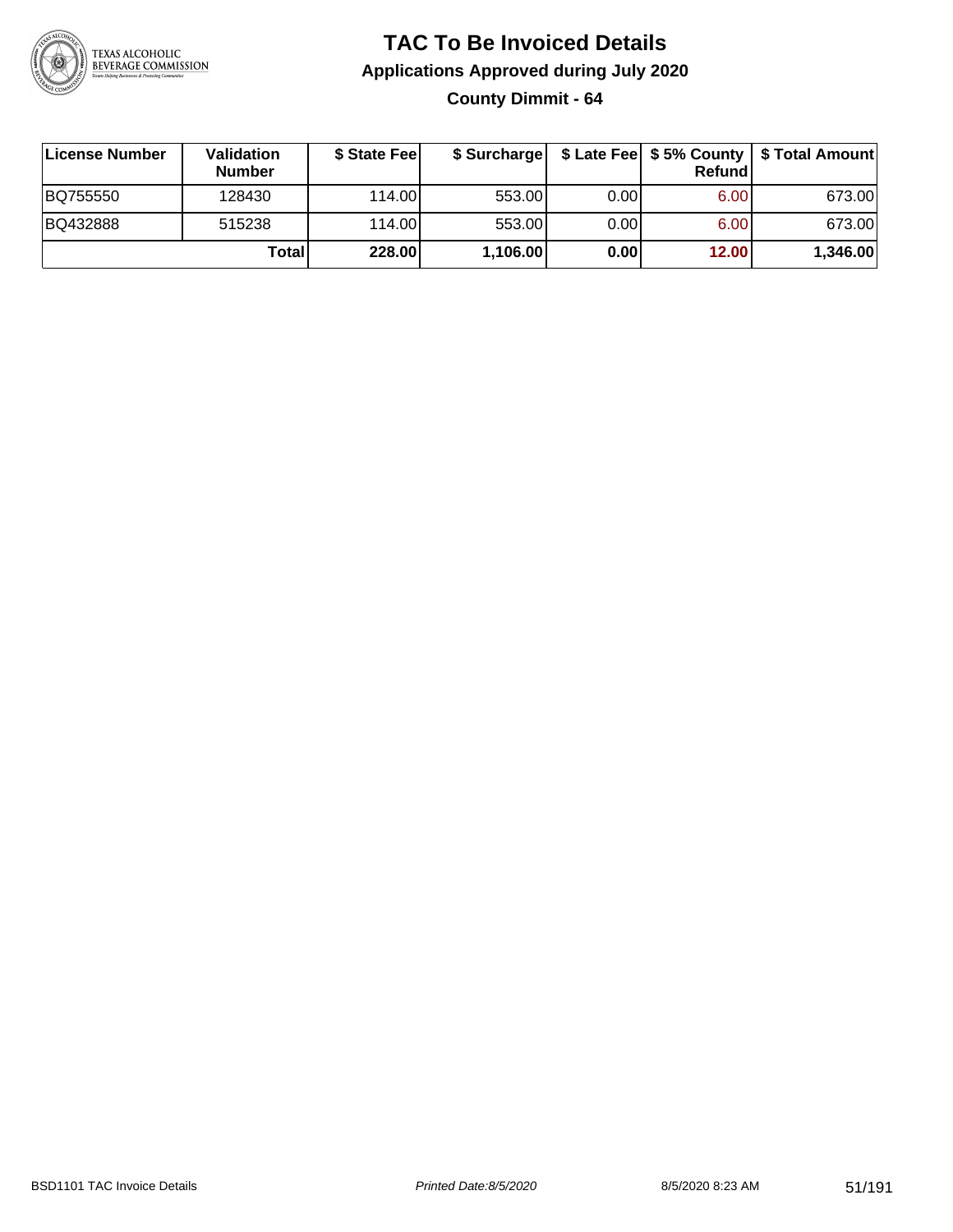

### **TAC To Be Invoiced Details Applications Approved during July 2020 County Duval - 66**

| License Number | Validation<br>Number | \$ State Feel |        |      | Refundl | \$ Surcharge   \$ Late Fee   \$5% County   \$ Total Amount |
|----------------|----------------------|---------------|--------|------|---------|------------------------------------------------------------|
| BQ308770       | 129277               | 114.00L       | 553.00 | 0.00 | 6.00    | 673.00                                                     |
|                | Totall               | 114.00        | 553.00 | 0.00 | 6.00    | 673.00                                                     |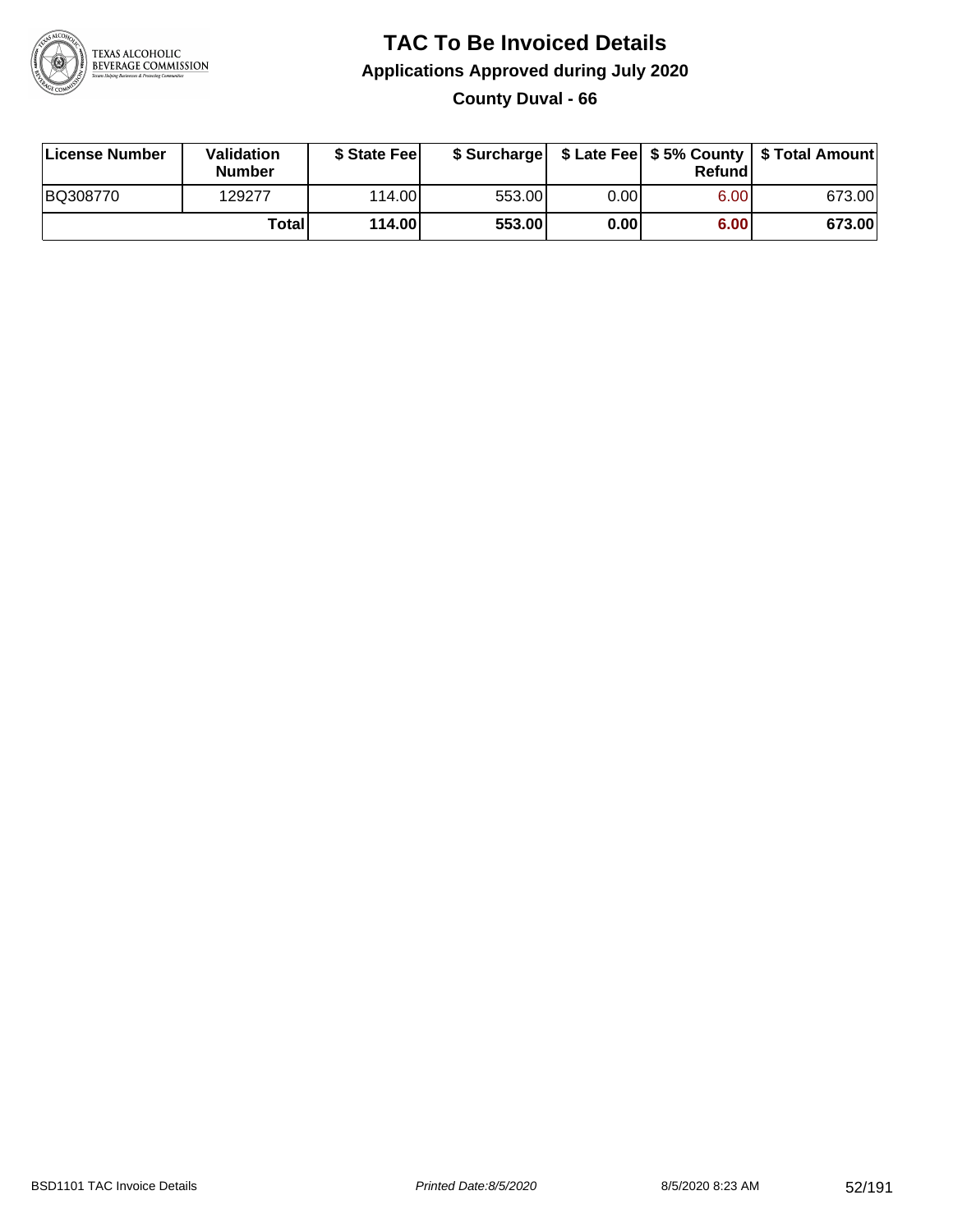

### **TAC To Be Invoiced Details Applications Approved during July 2020 County Eastland - 67**

| License Number | Validation<br><b>Number</b> | \$ State Fee | \$ Surcharge |      | Refund | \$ Late Fee   \$5% County   \$ Total Amount |
|----------------|-----------------------------|--------------|--------------|------|--------|---------------------------------------------|
| BG1023659      | 128424                      | 332.50       | 553.00       | 0.00 | 17.50  | 903.00                                      |
| BQ1023664      | 128425                      | 114.00L      | 553.00       | 0.00 | 6.00   | 673.00                                      |
|                | Total                       | 446.50       | 1,106.00     | 0.00 | 23.50  | 1,576.00                                    |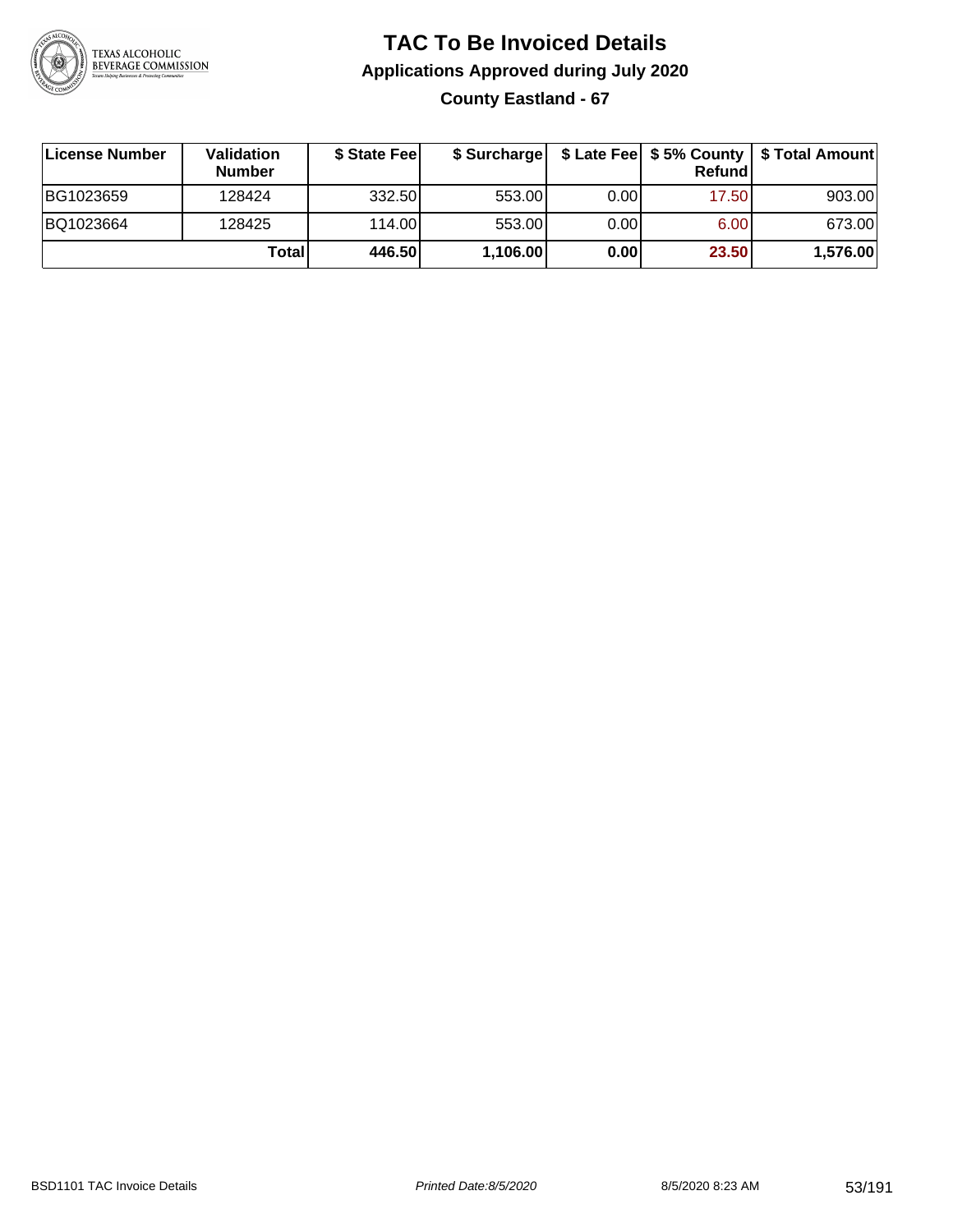

**County Ector - 68**

| <b>License Number</b> | <b>Validation</b><br><b>Number</b> | \$ State Fee | \$ Surcharge |      | \$ Late Fee   \$5% County<br>Refundl | \$ Total Amount |
|-----------------------|------------------------------------|--------------|--------------|------|--------------------------------------|-----------------|
| BQ697159              | 126977                             | 114.00       | 553.00       | 0.00 | 6.00                                 | 673.00          |
| BQ877093              | 127244                             | 114.00       | 553.00       | 0.00 | 6.00                                 | 673.00          |
| BG562512              | 127620                             | 332.50       | 553.00       | 0.00 | 17.50                                | 903.00          |
| BQ729350              | 128232                             | 114.00       | 553.00       | 0.00 | 6.00                                 | 673.00          |
| BQ729561              | 128232                             | 114.00       | 553.00       | 0.00 | 6.00                                 | 673.00          |
| BF955463              | 128315                             | 114.00       | 553.00       | 0.00 | 6.00                                 | 673.00          |
| BG952800              | 128520                             | 332.50       | 553.00       | 0.00 | 17.50                                | 903.00          |
| BL952800              | 128520                             | 475.00       | 327.00       | 0.00 | 25.00                                | 827.00          |
| BQ267360              | 128684                             | 114.00       | 553.00       | 0.00 | 6.00                                 | 673.00          |
| BQ817689              | 515383                             | 114.00       | 553.00       | 0.00 | 6.00                                 | 673.00          |
|                       | Total                              | 1,938.00     | 5,304.00     | 0.00 | 102.00                               | 7,344.00        |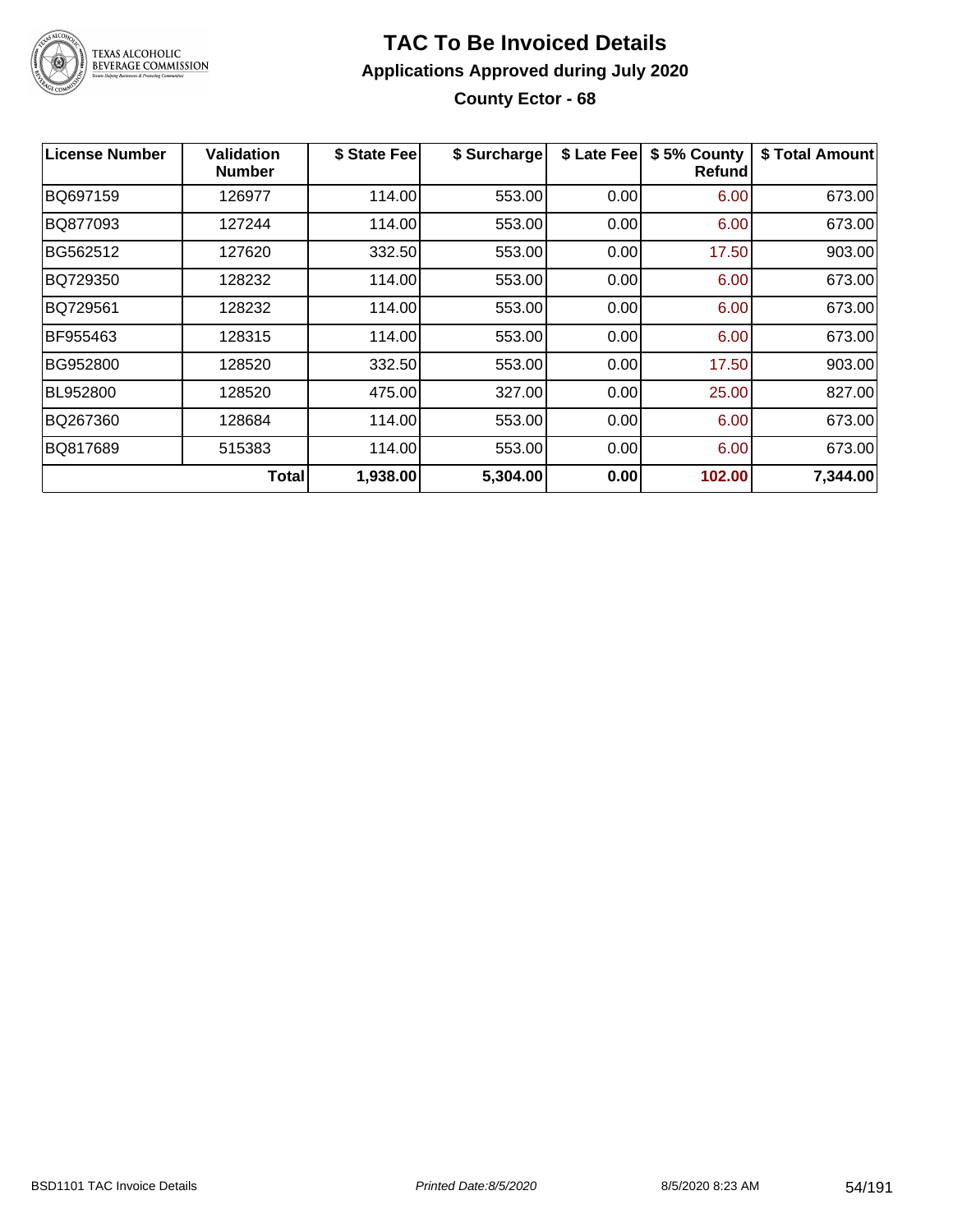

### **TAC To Be Invoiced Details Applications Approved during July 2020 County Edwards - 69**

| License Number | Validation<br><b>Number</b> | \$ State Fee |        |      | Refund | \$ Surcharge   \$ Late Fee   \$5% County   \$ Total Amount |
|----------------|-----------------------------|--------------|--------|------|--------|------------------------------------------------------------|
| BF1027948      | 128662                      | 114.00L      | 553.00 | 0.00 | 6.00   | 673.00                                                     |
|                | Total                       | 114.00       | 553.00 | 0.00 | 6.00   | 673.00                                                     |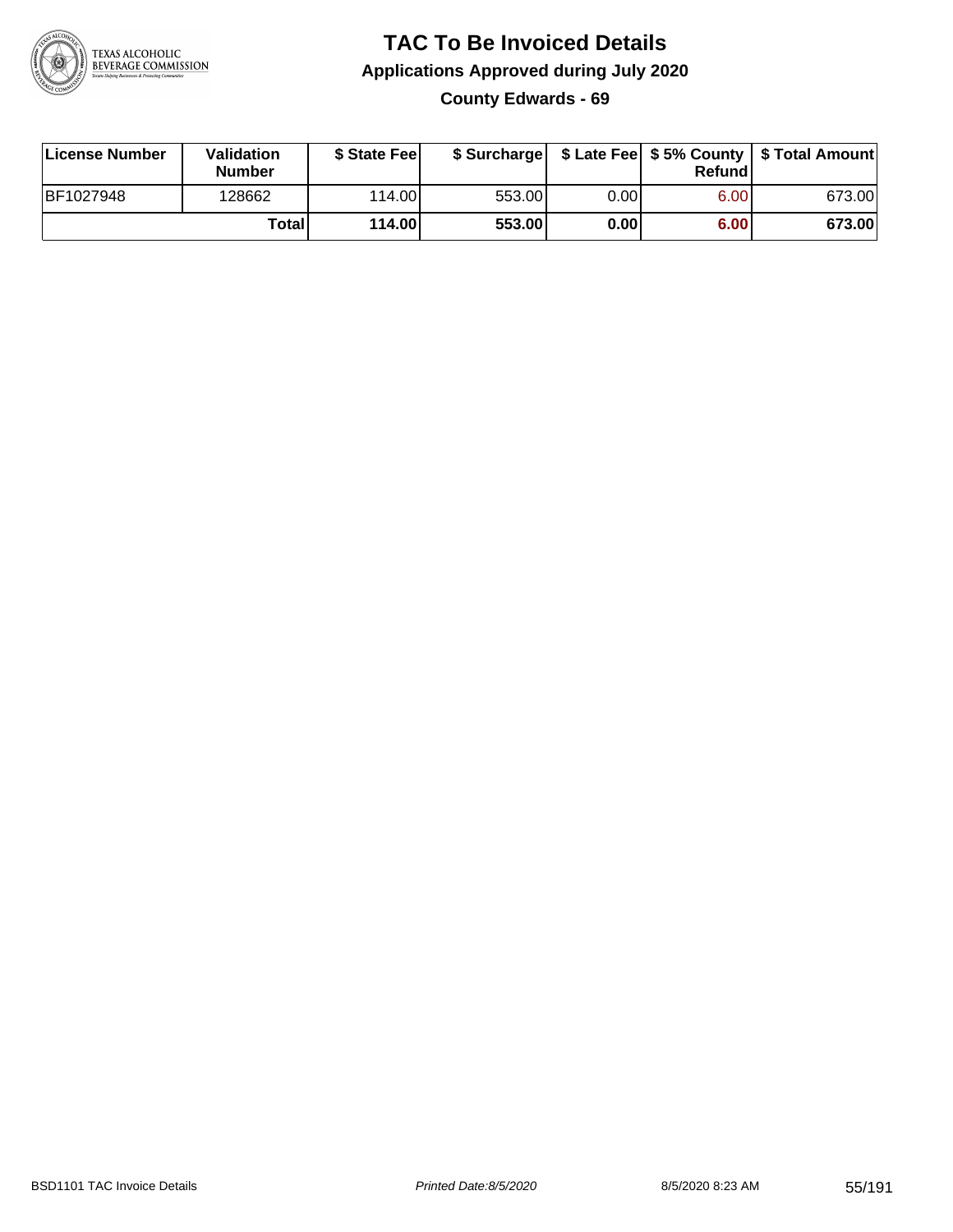

**County Ellis - 70**

| <b>License Number</b> | <b>Validation</b><br><b>Number</b> | \$ State Fee | \$ Surcharge | \$ Late Fee | \$5% County<br>Refundl | \$ Total Amount |
|-----------------------|------------------------------------|--------------|--------------|-------------|------------------------|-----------------|
| BG1019746             | 127009                             | 332.50       | 553.00       | 100.00      | 17.50                  | 1,003.00        |
| BQ954640              | 127419                             | 114.00       | 553.00       | 0.00        | 6.00                   | 673.00          |
| BQ1021685             | 127917                             | 114.00       | 553.00       | 100.00      | 6.00                   | 773.00          |
| BG1026957             | 128220                             | 332.50       | 553.00       | 0.00        | 17.50                  | 903.00          |
| BQ817994              | 128525                             | 114.00       | 553.00       | 0.00        | 6.00                   | 673.00          |
|                       | <b>Total</b>                       | 1,007.00     | 2,765.00     | 200.00      | 53.00                  | 4,025.00        |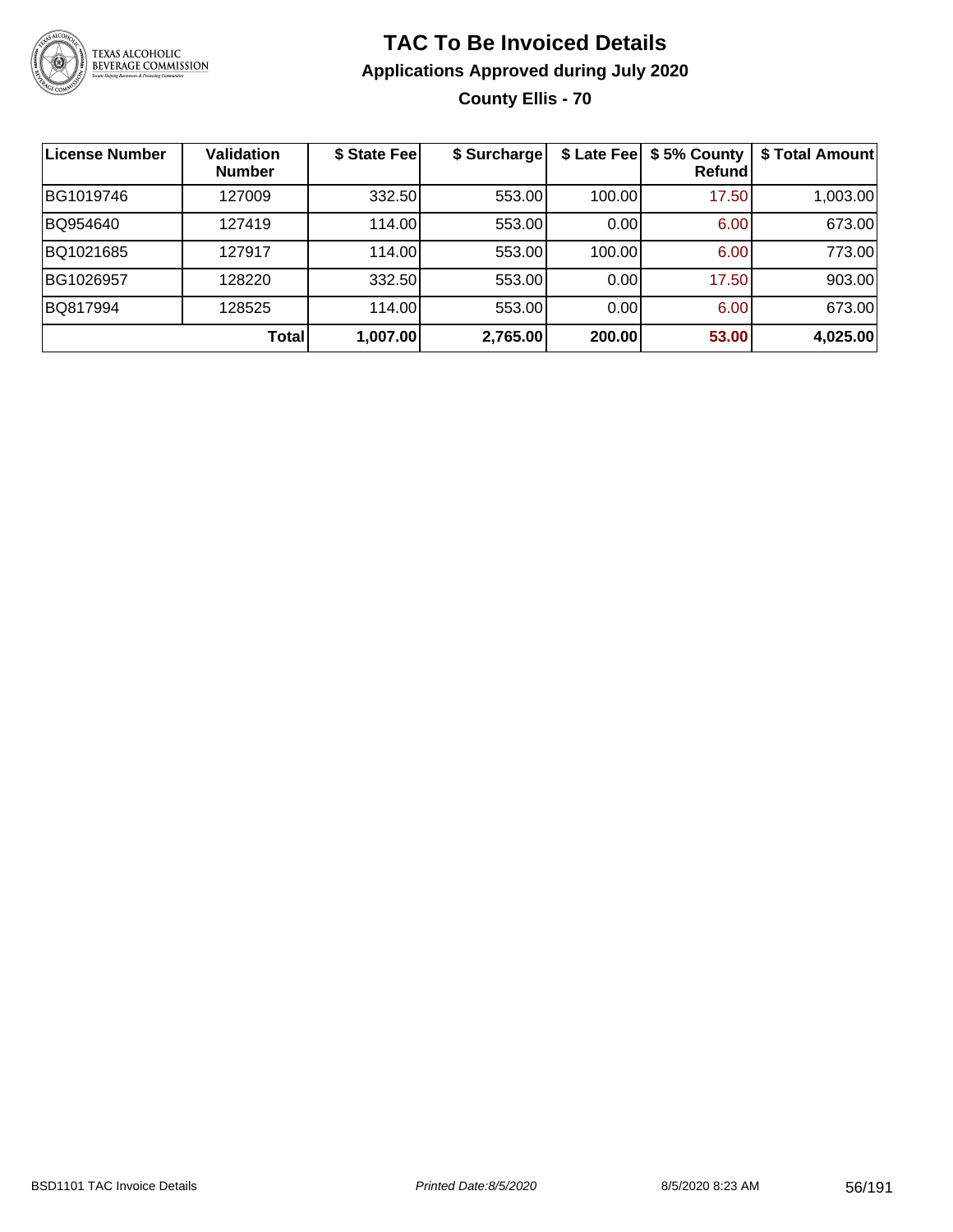

### **TAC To Be Invoiced Details Applications Approved during July 2020**

**County El Paso - 71**

| <b>License Number</b> | Validation<br><b>Number</b> | \$ State Fee | \$ Surcharge |        | \$ Late Fee   \$5% County<br>Refund | \$ Total Amount |
|-----------------------|-----------------------------|--------------|--------------|--------|-------------------------------------|-----------------|
| BF1092911             | 6823                        | 114.00       | 553.00       | 0.00   | 6.00                                | 673.00          |
| BG1093454             | 6851                        | 332.50       | 553.00       | 0.00   | 17.50                               | 903.00          |
| BP1093454             | 6851                        | 950.00       | 426.00       | 0.00   | 50.00                               | 1,426.00        |
| BG1093258             | 7006                        | 332.50       | 553.00       | 0.00   | 17.50                               | 903.00          |
| BG1094663             | 7200                        | 332.50       | 553.00       | 0.00   | 17.50                               | 903.00          |
| BG1093731             | 7350                        | 332.50       | 553.00       | 0.00   | 17.50                               | 903.00          |
| BL1093731             | 7350                        | 475.00       | 327.00       | 0.00   | 25.00                               | 827.00          |
| BG1019469             | 125922                      | 332.50       | 553.00       | 0.00   | 17.50                               | 903.00          |
| BG476165              | 126970                      | 332.50       | 553.00       | 0.00   | 17.50                               | 903.00          |
| BG815015              | 126973                      | 332.50       | 553.00       | 0.00   | 17.50                               | 903.00          |
| BQ497302              | 127027                      | 114.00       | 553.00       | 0.00   | 6.00                                | 673.00          |
| BG605105              | 127104                      | 332.50       | 553.00       | 100.00 | 17.50                               | 1,003.00        |
| BQ953049              | 127141                      | 114.00       | 553.00       | 0.00   | 6.00                                | 673.00          |
| BQ1026954             | 127142                      | 114.00       | 553.00       | 0.00   | 6.00                                | 673.00          |
| BQ812392              | 127304                      | 114.00       | 553.00       | 0.00   | 6.00                                | 673.00          |
| BQ1026138             | 127311                      | 114.00       | 553.00       | 0.00   | 6.00                                | 673.00          |
| BF478098              | 127378                      | 114.00       | 553.00       | 0.00   | 6.00                                | 673.00          |
| BG700602              | 127464                      | 332.50       | 553.00       | 0.00   | 17.50                               | 903.00          |
| BG1021716             | 127741                      | 332.50       | 553.00       | 100.00 | 17.50                               | 1,003.00        |
| BL1021716             | 127741                      | 475.00       | 327.00       | 100.00 | 25.00                               | 927.00          |
| BQ542203              | 127781                      | 114.00       | 553.00       | 0.00   | 6.00                                | 673.00          |
| BF299078              | 127837                      | 114.00       | 553.00       | 0.00   | 6.00                                | 673.00          |
| BQ665442              | 127906                      | 114.00       | 553.00       | 0.00   | 6.00                                | 673.00          |
| BF1028224             | 128047                      | 114.00       | 553.00       | 0.00   | 6.00                                | 673.00          |
| BQ288603              | 128193                      | 114.00       | 553.00       | 0.00   | 6.00                                | 673.00          |
| BQ729563              | 128232                      | 114.00       | 553.00       | 0.00   | 6.00                                | 673.00          |
| BQ729575              | 128232                      | 114.00       | 553.00       | 0.00   | 6.00                                | 673.00          |
| BQ729577              | 128232                      | 114.00       | 553.00       | 0.00   | 6.00                                | 673.00          |
| BQ729582              | 128232                      | 114.00       | 553.00       | 0.00   | 6.00                                | 673.00          |
| BQ729584              | 128232                      | 114.00       | 553.00       | 0.00   | 6.00                                | 673.00          |
| BQ729586              | 128232                      | 114.00       | 553.00       | 0.00   | 6.00                                | 673.00          |
| BQ729587              | 128232                      | 114.00       | 553.00       | 0.00   | 6.00                                | 673.00          |
| BQ729651              | 128416                      | 114.00       | 553.00       | 0.00   | 6.00                                | 673.00          |
| BQ729652              | 128416                      | 114.00       | 553.00       | 0.00   | 6.00                                | 673.00          |
| BQ729653              | 128416                      | 114.00       | 553.00       | 0.00   | 6.00                                | 673.00          |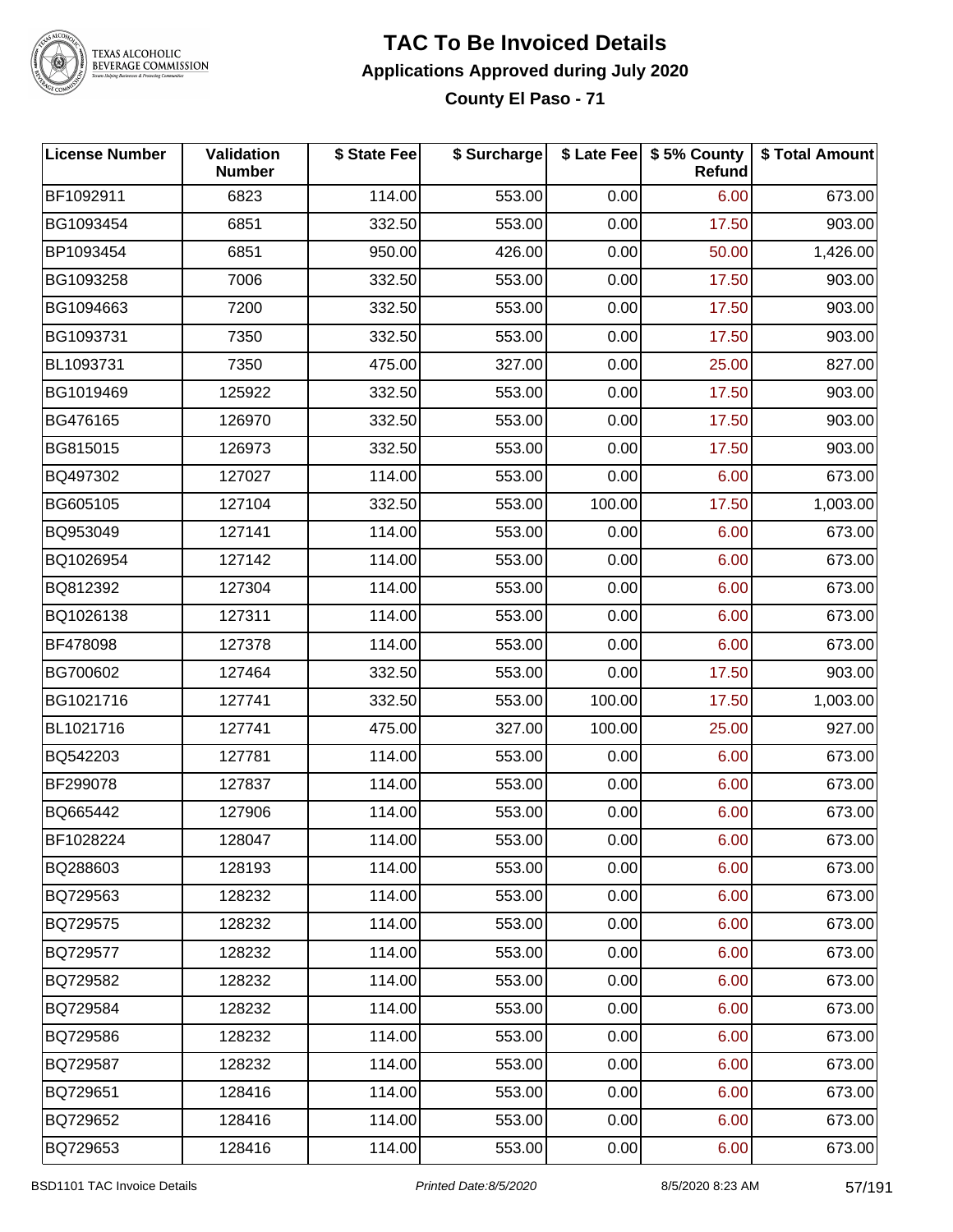| <b>License Number</b> | Validation<br><b>Number</b> | \$ State Fee | \$ Surcharge |        | \$ Late Fee   \$5% County<br>Refund | \$ Total Amount |
|-----------------------|-----------------------------|--------------|--------------|--------|-------------------------------------|-----------------|
| BQ729656              | 128416                      | 114.00       | 553.00       | 0.00   | 6.00                                | 673.00          |
| BQ729721              | 128416                      | 114.00       | 553.00       | 0.00   | 6.00                                | 673.00          |
| BQ729722              | 128416                      | 114.00       | 553.00       | 0.00   | 6.00                                | 673.00          |
| BQ729723              | 128416                      | 114.00       | 553.00       | 0.00   | 6.00                                | 673.00          |
| BQ729724              | 128416                      | 114.00       | 553.00       | 0.00   | 6.00                                | 673.00          |
| BQ729726              | 128416                      | 114.00       | 553.00       | 0.00   | 6.00                                | 673.00          |
| BQ729727              | 128416                      | 114.00       | 553.00       | 0.00   | 6.00                                | 673.00          |
| BQ729733              | 128416                      | 114.00       | 553.00       | 0.00   | 6.00                                | 673.00          |
| BQ729735              | 128416                      | 114.00       | 553.00       | 0.00   | 6.00                                | 673.00          |
| BQ729736              | 128416                      | 114.00       | 553.00       | 0.00   | 6.00                                | 673.00          |
| BQ212201              | 128427                      | 114.00       | 553.00       | 0.00   | 6.00                                | 673.00          |
| BQ730042              | 128594                      | 114.00       | 553.00       | 0.00   | 6.00                                | 673.00          |
| BF197377              | 128616                      | 114.00       | 553.00       | 0.00   | 6.00                                | 673.00          |
| BQ635917              | 128697                      | 114.00       | 553.00       | 0.00   | 6.00                                | 673.00          |
| BG815328              | 128728                      | 332.50       | 553.00       | 0.00   | 17.50                               | 903.00          |
| BL815328              | 128728                      | 475.00       | 327.00       | 0.00   | 25.00                               | 827.00          |
| BF880578              | 128835                      | 114.00       | 553.00       | 0.00   | 6.00                                | 673.00          |
| BG955625              | 128918                      | 332.50       | 553.00       | 0.00   | 17.50                               | 903.00          |
| BG476546              | 128970                      | 332.50       | 553.00       | 0.00   | 17.50                               | 903.00          |
| BG1025362             | 128999                      | 332.50       | 553.00       | 0.00   | 17.50                               | 903.00          |
| BQ605876              | 129244                      | 114.00       | 553.00       | 0.00   | 6.00                                | 673.00          |
| BG265407              | 514891                      | 332.50       | 553.00       | 0.00   | 17.50                               | 903.00          |
| BQ809370              | 514925                      | 114.00       | 553.00       | 0.00   | 6.00                                | 673.00          |
| BQ477387              | 515166                      | 114.00       | 553.00       | 0.00   | 6.00                                | 673.00          |
|                       | <b>Total</b>                | 11,922.50    | 31,822.00    | 300.00 | 627.50                              | 44,672.00       |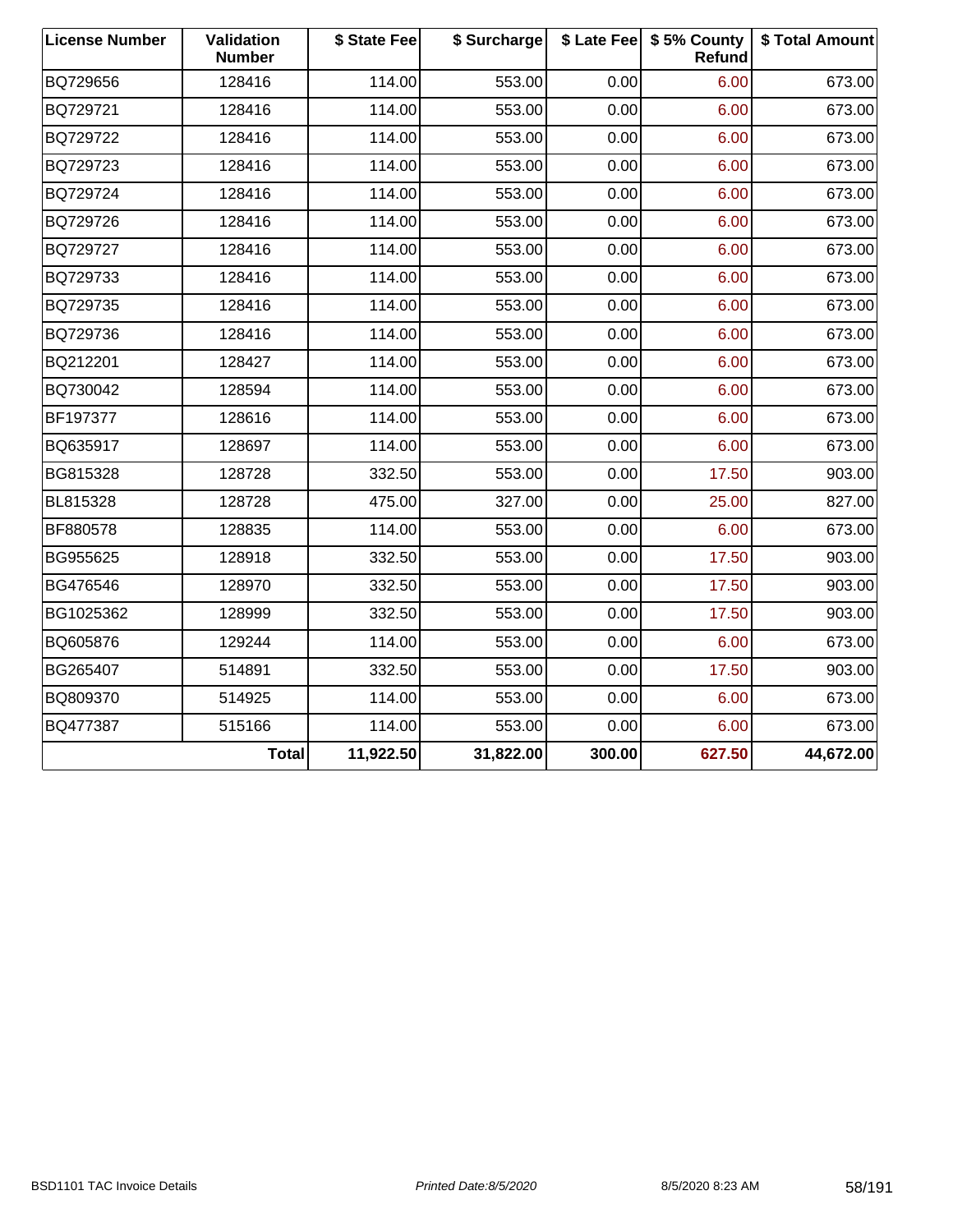

**County Erath - 72**

| License Number | <b>Validation</b><br><b>Number</b> | \$ State Fee | \$ Surcharge |        | Refundl |        |
|----------------|------------------------------------|--------------|--------------|--------|---------|--------|
| BQ813542       | 127977                             | 114.00L      | 553.00       | 0.00 l | 6.00    | 673.00 |
|                | Totall                             | 114.00       | 553.00       | 0.00   | 6.00    | 673.00 |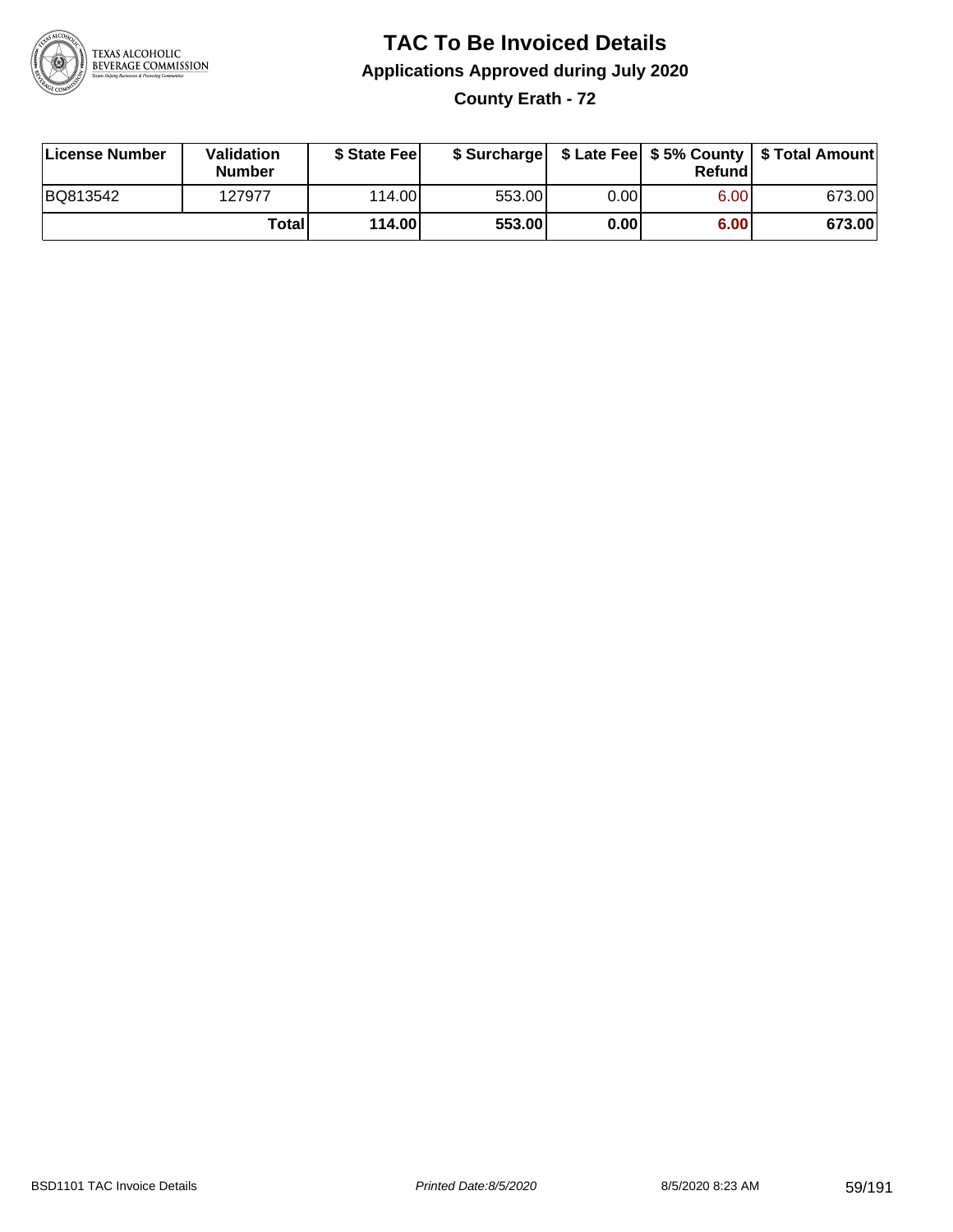

**County Falls - 73**

| ∣License Number | <b>Validation</b><br><b>Number</b> | \$ State Feel |          |       | Refundl | \$ Surcharge   \$ Late Fee   \$5% County   \$ Total Amount |
|-----------------|------------------------------------|---------------|----------|-------|---------|------------------------------------------------------------|
| BQ198038        | 127096                             | 114.00        | 553.00   | 0.001 | 6.00    | 673.00                                                     |
| BG562197        | 127868                             | 332.50        | 553.00   | 0.00  | 17.50   | 903.00                                                     |
|                 | Totall                             | 446.50        | 1,106.00 | 0.00  | 23.50   | 1,576.00                                                   |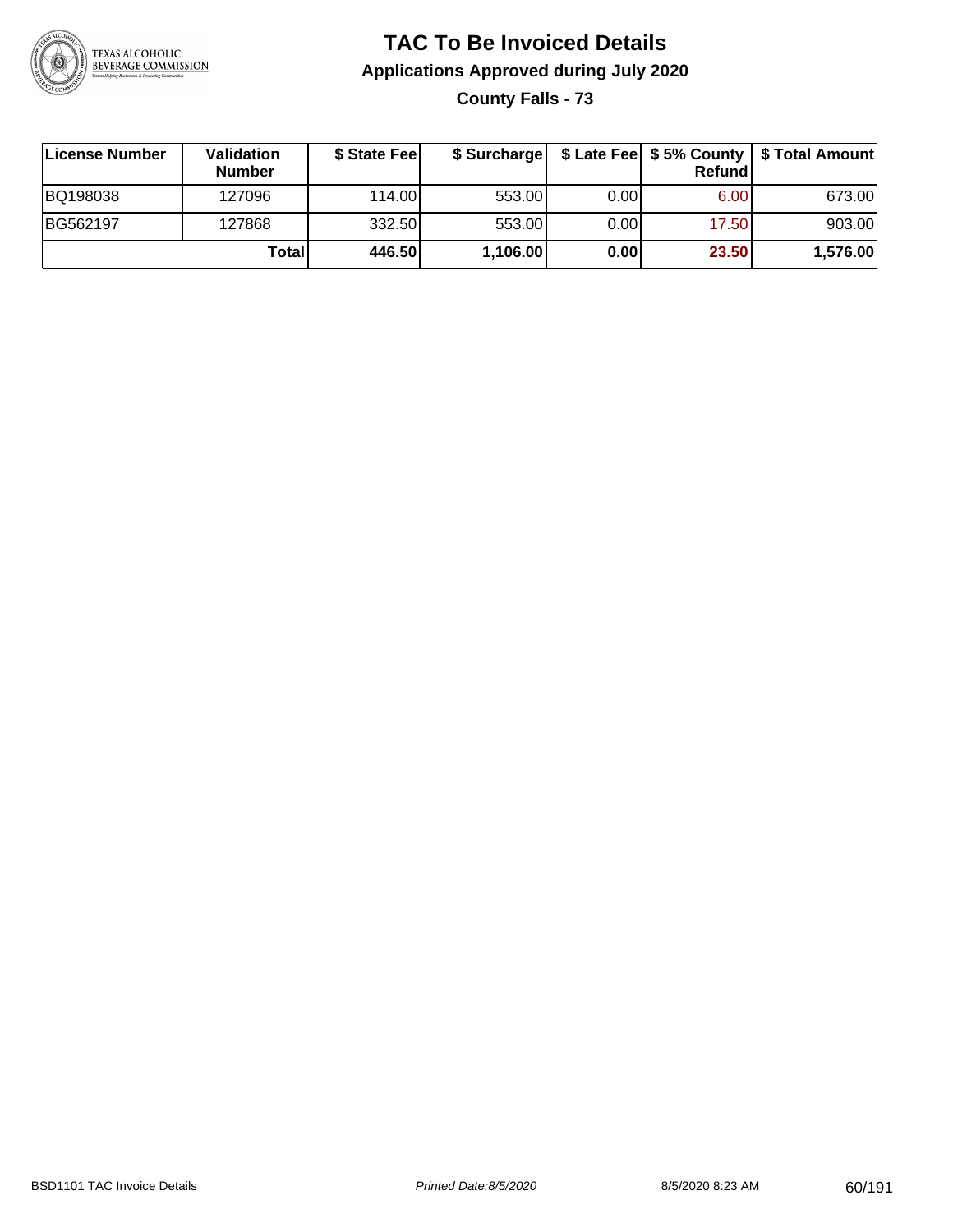

**County Fannin - 74**

| License Number | Validation<br><b>Number</b> | \$ State Feel |          |      | Refundl | \$ Surcharge   \$ Late Fee   \$5% County   \$ Total Amount |
|----------------|-----------------------------|---------------|----------|------|---------|------------------------------------------------------------|
| BQ880226       | 128501                      | 114.00        | 553.00   | 0.00 | 6.00    | 673.00                                                     |
| BQ882822       | 128502                      | 114.00        | 553.00   | 0.00 | 6.00    | 673.00                                                     |
|                | Total                       | 228.00        | 1,106.00 | 0.00 | 12.00   | 1,346.00                                                   |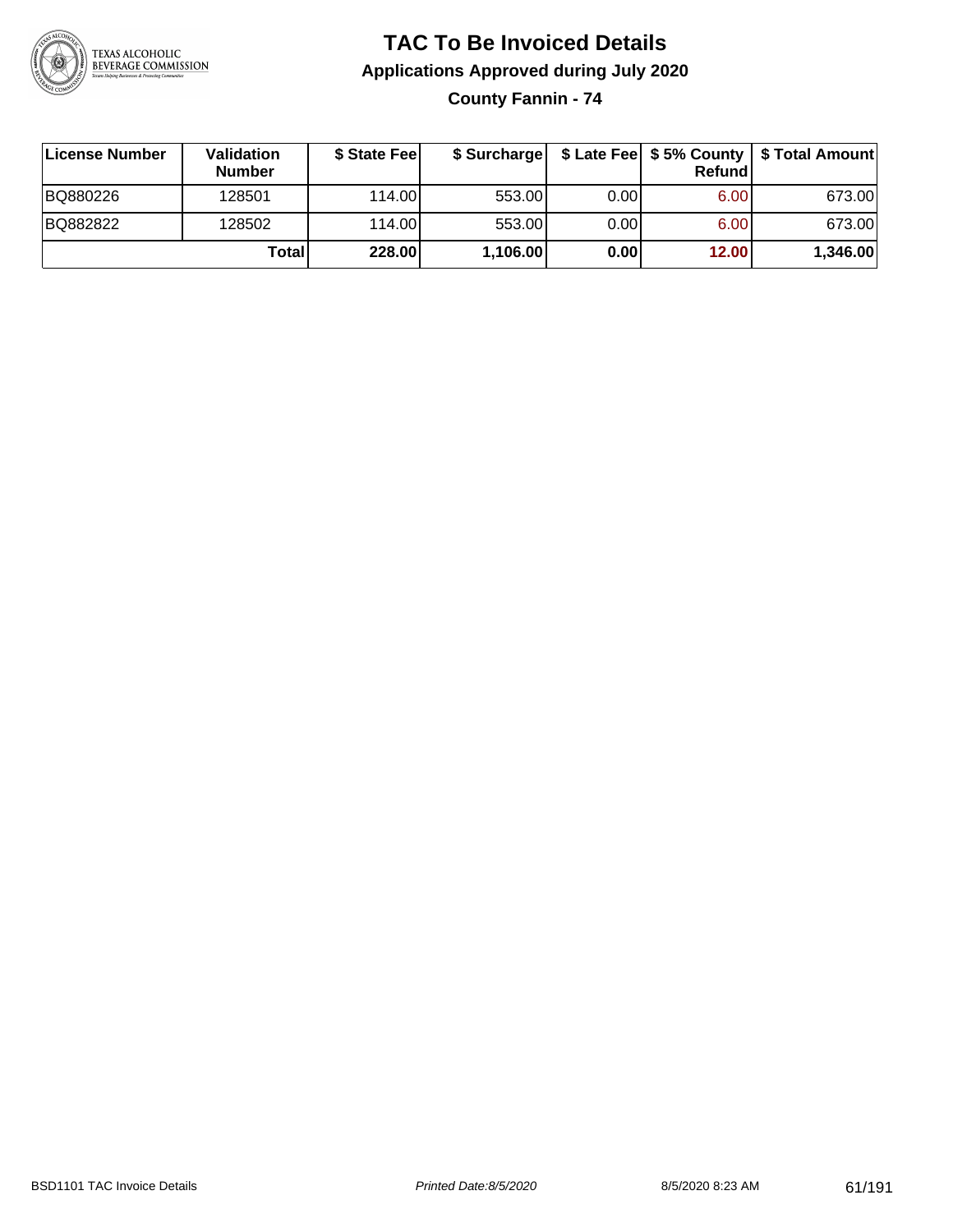

**County Fayette - 75**

| <b>License Number</b> | <b>Validation</b><br><b>Number</b> | \$ State Feel | \$ Surcharge |       | Refundl | \$ Late Fee   \$5% County   \$ Total Amount |
|-----------------------|------------------------------------|---------------|--------------|-------|---------|---------------------------------------------|
| BG1093778             | 7367                               | 332.50        | 553.00       | 0.001 | 17.50   | 903.00                                      |
| BG519508              | 127892                             | 332.50        | 553.00       | 0.00  | 17.50   | 903.00                                      |
| BQ955365              | 128086                             | 114.00L       | 553.00       | 0.00  | 6.00    | 673.00                                      |
|                       | Total                              | 779.00        | 1,659.00     | 0.00  | 41.00   | 2,479.00                                    |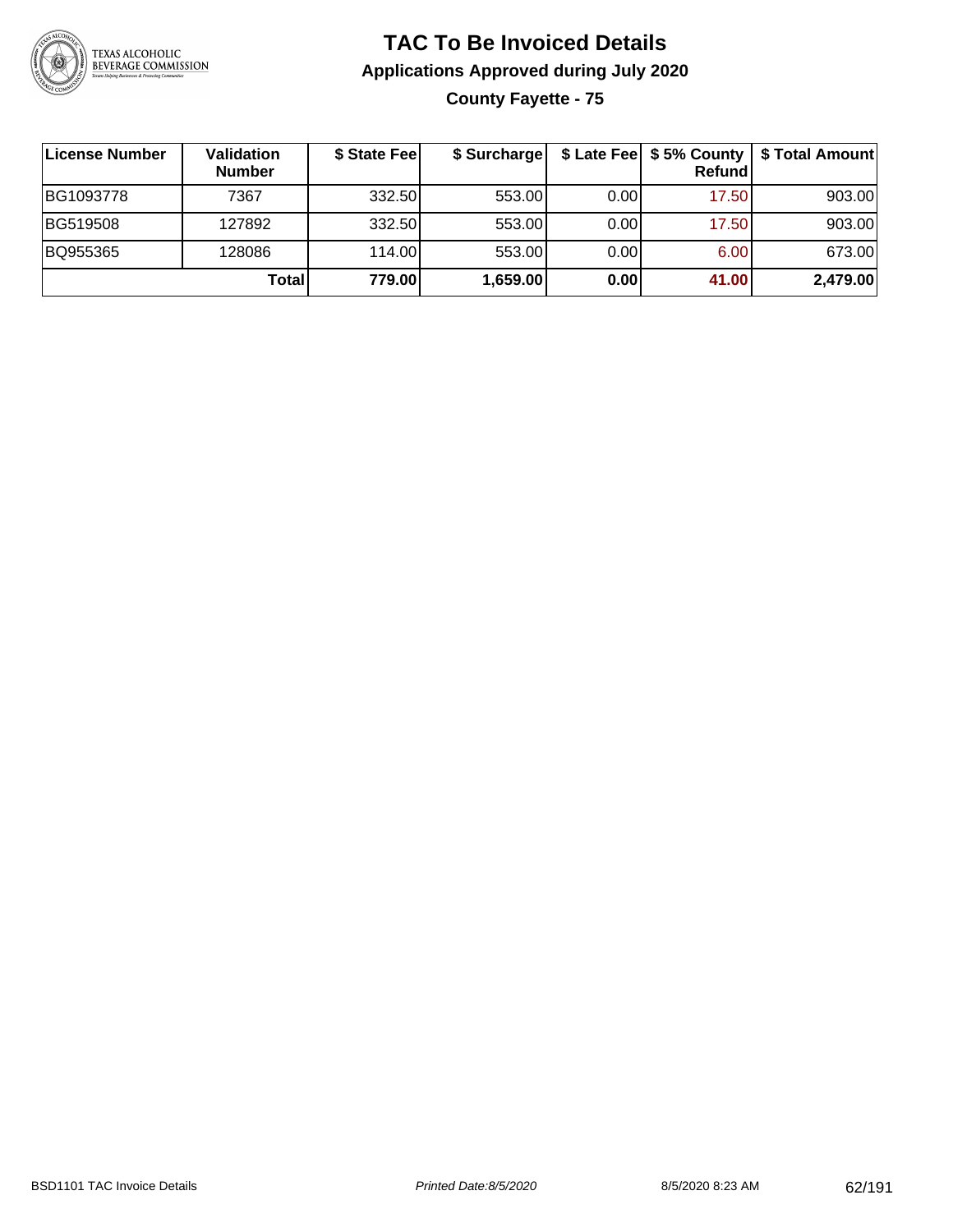

#### **TAC To Be Invoiced Details Applications Approved during July 2020 County Fort Bend - 79**

| <b>License Number</b> | Validation<br><b>Number</b> | \$ State Fee | \$ Surcharge |        | \$ Late Fee   \$5% County  <br>Refund | \$ Total Amount |
|-----------------------|-----------------------------|--------------|--------------|--------|---------------------------------------|-----------------|
| BG1093502             | 6723                        | 332.50       | 553.00       | 0.00   | 17.50                                 | 903.00          |
| BG1092902             | 6994                        | 332.50       | 553.00       | 0.00   | 17.50                                 | 903.00          |
| BQ1093252             | 7150                        | 114.00       | 553.00       | 0.00   | 6.00                                  | 673.00          |
| BQ1093373             | 7194                        | 114.00       | 553.00       | 0.00   | 6.00                                  | 673.00          |
| BE490443              | 126932                      | 285.00       | 553.00       | 0.00   | 15.00                                 | 853.00          |
| BQ953000              | 126971                      | 114.00       | 553.00       | 0.00   | 6.00                                  | 673.00          |
| BQ490553              | 127045                      | 114.00       | 553.00       | 0.00   | 6.00                                  | 673.00          |
| BQ288693              | 127383                      | 114.00       | 553.00       | 0.00   | 6.00                                  | 673.00          |
| BQ755283              | 127585                      | 114.00       | 553.00       | 0.00   | 6.00                                  | 673.00          |
| BG951269              | 127614                      | 332.50       | 553.00       | 0.00   | 17.50                                 | 903.00          |
| BQ667327              | 127663                      | 114.00       | 553.00       | 0.00   | 6.00                                  | 673.00          |
| BQ1025794             | 127691                      | 114.00       | 553.00       | 0.00   | 6.00                                  | 673.00          |
| BQ700377              | 127693                      | 114.00       | 553.00       | 0.00   | 6.00                                  | 673.00          |
| BG877550              | 127696                      | 332.50       | 553.00       | 0.00   | 17.50                                 | 903.00          |
| BQ603776              | 127744                      | 114.00       | 553.00       | 0.00   | 6.00                                  | 673.00          |
| BQ701303              | 127812                      | 114.00       | 553.00       | 0.00   | 6.00                                  | 673.00          |
| BG953074              | 128013                      | 332.50       | 553.00       | 0.00   | 17.50                                 | 903.00          |
| BF1022472             | 128057                      | 114.00       | 553.00       | 100.00 | 6.00                                  | 773.00          |
| BQ954502              | 128325                      | 114.00       | 553.00       | 0.00   | 6.00                                  | 673.00          |
| BF1025523             | 128386                      | 114.00       | 553.00       | 0.00   | 6.00                                  | 673.00          |
| BQ729737              | 128416                      | 114.00       | 553.00       | 0.00   | 6.00                                  | 673.00          |
| BQ729738              | 128416                      | 114.00       | 553.00       | 0.00   | 6.00                                  | 673.00          |
| BQ729739              | 128416                      | 114.00       | 553.00       | 0.00   | 6.00                                  | 673.00          |
| BQ729868              | 128416                      | 114.00       | 553.00       | 0.00   | 6.00                                  | 673.00          |
| BQ951283              | 128542                      | 114.00       | 553.00       | 0.00   | 6.00                                  | 673.00          |
| BQ730227              | 128594                      | 114.00       | 553.00       | 0.00   | 6.00                                  | 673.00          |
| BF814364              | 128958                      | 114.00       | 553.00       | 0.00   | 6.00                                  | 673.00          |
| BG211507              | 128982                      | 332.50       | 553.00       | 0.00   | 17.50                                 | 903.00          |
| BL211507              | 128982                      | 475.00       | 327.00       | 0.00   | 25.00                                 | 827.00          |
| BQ952286              | 514979                      | 114.00       | 553.00       | 0.00   | 6.00                                  | 673.00          |
| BF561185              | 515086                      | 114.00       | 553.00       | 0.00   | 6.00                                  | 673.00          |
| BF602029              | 515128                      | 114.00       | 553.00       | 0.00   | 6.00                                  | 673.00          |
|                       | <b>Total</b>                | 5,491.00     | 17,470.00    | 100.00 | 289.00                                | 23,350.00       |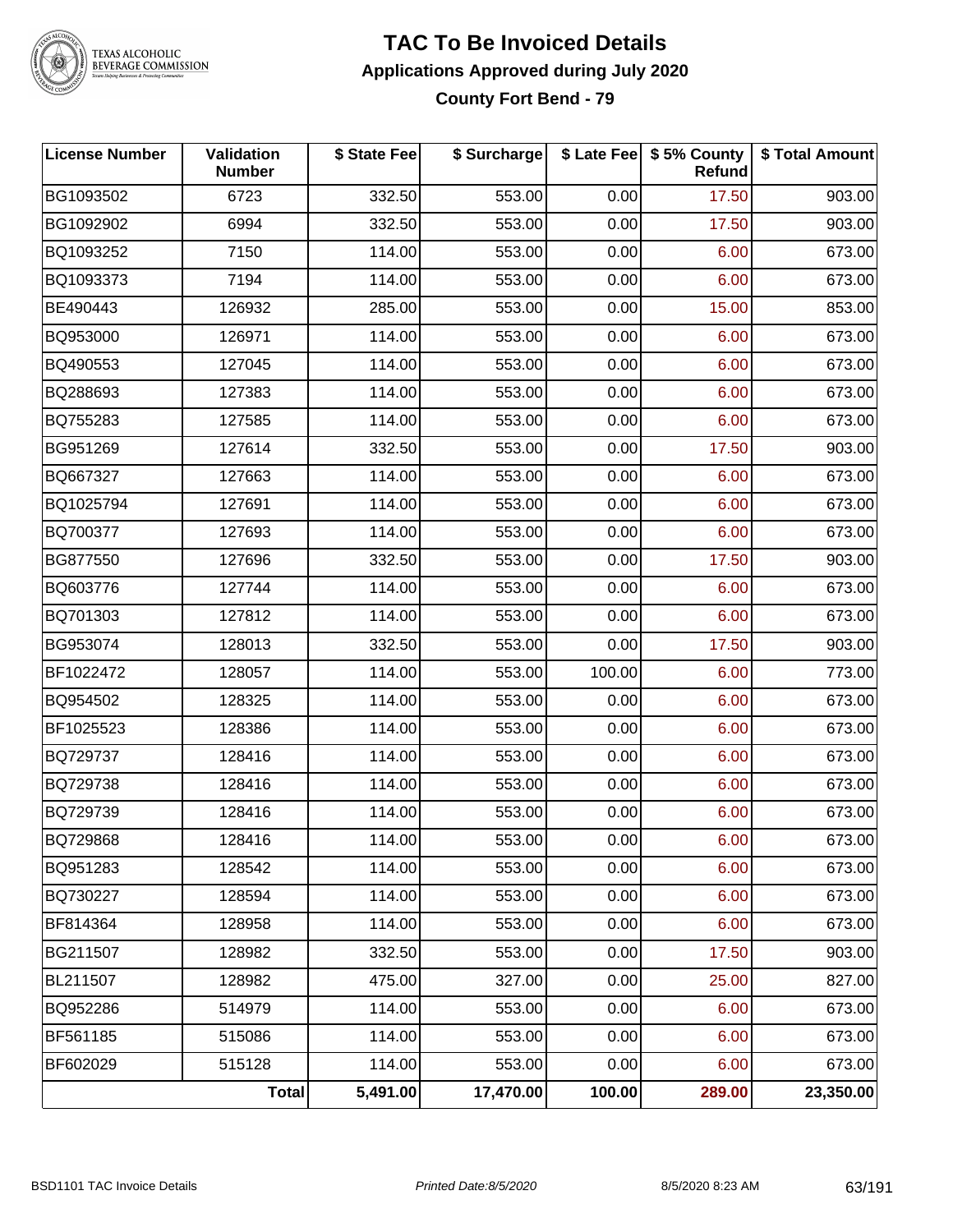

### **TAC To Be Invoiced Details Applications Approved during July 2020**

**County Galveston - 84**

| <b>License Number</b> | Validation<br><b>Number</b> | \$ State Fee | \$ Surcharge |        | \$ Late Fee   \$5% County<br>Refund | \$ Total Amount |
|-----------------------|-----------------------------|--------------|--------------|--------|-------------------------------------|-----------------|
| BG1092423             | 6827                        | 332.50       | 553.00       | 0.00   | 17.50                               | 903.00          |
| BG1093583             | 7261                        | 332.50       | 553.00       | 0.00   | 17.50                               | 903.00          |
| BG1094428             | 7623                        | 332.50       | 553.00       | 0.00   | 17.50                               | 903.00          |
| BG953146              | 126786                      | 332.50       | 553.00       | 0.00   | 17.50                               | 903.00          |
| BL953146              | 126786                      | 475.00       | 327.00       | 0.00   | 25.00                               | 827.00          |
| BQ728998              | 127109                      | 114.00       | 553.00       | 0.00   | 6.00                                | 673.00          |
| BQ728999              | 127109                      | 114.00       | 553.00       | 0.00   | 6.00                                | 673.00          |
| BQ729000              | 127109                      | 114.00       | 553.00       | 0.00   | 6.00                                | 673.00          |
| BQ729001              | 127109                      | 114.00       | 553.00       | 0.00   | 6.00                                | 673.00          |
| BQ666842              | 127126                      | 114.00       | 553.00       | 0.00   | 6.00                                | 673.00          |
| BG816195              | 127203                      | 332.50       | 553.00       | 0.00   | 17.50                               | 903.00          |
| BG561391              | 127251                      | 332.50       | 553.00       | 0.00   | 17.50                               | 903.00          |
| BQ812785              | 127254                      | 114.00       | 553.00       | 0.00   | 6.00                                | 673.00          |
| BF435801              | 127264                      | 114.00       | 553.00       | 0.00   | 6.00                                | 673.00          |
| BQ727641              | 127405                      | 114.00       | 553.00       | 0.00   | 6.00                                | 673.00          |
| BQ455228              | 127494                      | 114.00       | 553.00       | 0.00   | 6.00                                | 673.00          |
| BF955343              | 127873                      | 114.00       | 553.00       | 0.00   | 6.00                                | 673.00          |
| BG953816              | 128223                      | 332.50       | 553.00       | 0.00   | 17.50                               | 903.00          |
| BQ729181              | 128232                      | 114.00       | 553.00       | 0.00   | 6.00                                | 673.00          |
| BQ729302              | 128232                      | 114.00       | 553.00       | 0.00   | 6.00                                | 673.00          |
| BG539979              | 128235                      | 332.50       | 553.00       | 0.00   | 17.50                               | 903.00          |
| BQ669383              | 128539                      | 114.00       | 553.00       | 0.00   | 6.00                                | 673.00          |
| BG561178              | 128562                      | 332.50       | 553.00       | 100.00 | 17.50                               | 1,003.00        |
| BG878793              | 128577                      | 332.50       | 553.00       | 0.00   | 17.50                               | 903.00          |
| BQ730113              | 128594                      | 114.00       | 553.00       | 0.00   | 6.00                                | 673.00          |
| BQ730284              | 128594                      | 114.00       | 553.00       | 0.00   | 6.00                                | 673.00          |
| BQ756377              | 128687                      | 114.00       | 553.00       | 0.00   | 6.00                                | 673.00          |
| BQ953212              | 128805                      | 114.00       | 553.00       | 0.00   | 6.00                                | 673.00          |
| BF437643              | 128830                      | 114.00       | 553.00       | 0.00   | 6.00                                | 673.00          |
| BQ880228              | 128946                      | 114.00       | 553.00       | 0.00   | 6.00                                | 673.00          |
| BQ755089              | 129197                      | 114.00       | 553.00       | 0.00   | 6.00                                | 673.00          |
| BQ1023299             | 514910                      | 114.00       | 553.00       | 0.00   | 6.00                                | 673.00          |
| BG803850              | 515089                      | 332.50       | 553.00       | 0.00   | 17.50                               | 903.00          |
| BQ817981              | 515382                      | 114.00       | 553.00       | 0.00   | 6.00                                | 673.00          |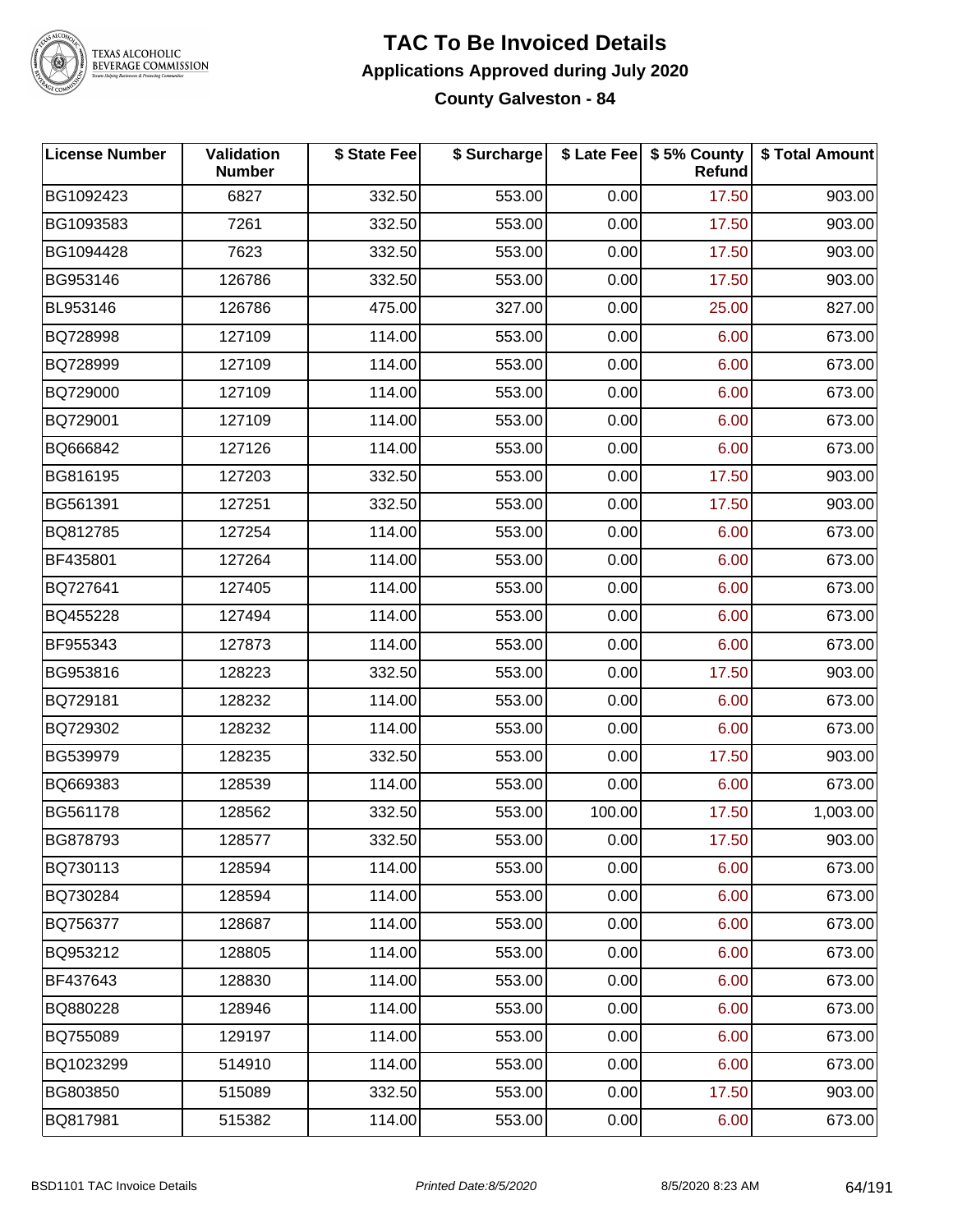| <b>License Number</b> | <b>Validation</b><br><b>Number</b> | \$ State Fee |           |        | Refundl | \$ Surcharge   \$ Late Fee   \$5% County   \$ Total Amount |
|-----------------------|------------------------------------|--------------|-----------|--------|---------|------------------------------------------------------------|
| BG60761               | 515435                             | 332.50       | 553.00    | 0.00I  | 17.50   | 903.00                                                     |
|                       | Totall                             | 6,973.00     | 19,129.00 | 100.00 | 367.00  | 26,569.00                                                  |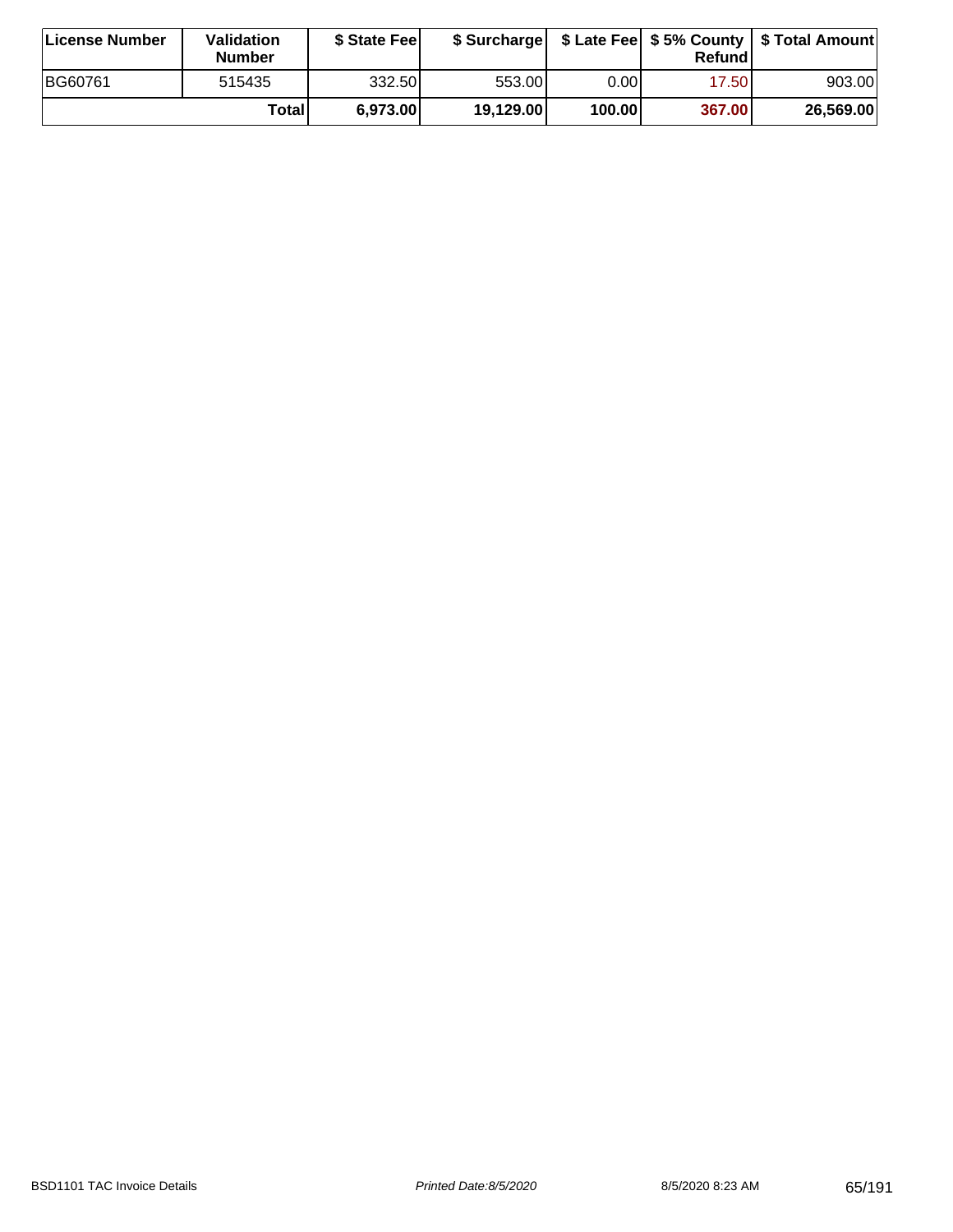

### **TAC To Be Invoiced Details Applications Approved during July 2020 County Gillespie - 86**

| ∣License Number | <b>Validation</b><br><b>Number</b> | \$ State Fee | \$ Surcharge | \$ Late Fee | \$5% County<br>Refundl | \$ Total Amount |
|-----------------|------------------------------------|--------------|--------------|-------------|------------------------|-----------------|
| BG1022588       | 126898                             | 332.50       | 553.00       | 0.00        | 17.50                  | 903.00          |
| BQ256828        | 127060                             | 114.00       | 553.00       | 0.00        | 6.00                   | 673.00          |
| BQ476891        | 127180                             | 114.00       | 553.00       | 0.00        | 6.00                   | 673.00          |
| BG475777        | 127755                             | 332.50       | 553.00       | 0.00        | 17.50                  | 903.00          |
| BG1028221       | 128102                             | 332.50       | 553.00       | 0.00        | 17.50                  | 903.00          |
|                 | Total                              | 1,225.50     | 2,765.00     | 0.00        | 64.50                  | 4,055.00        |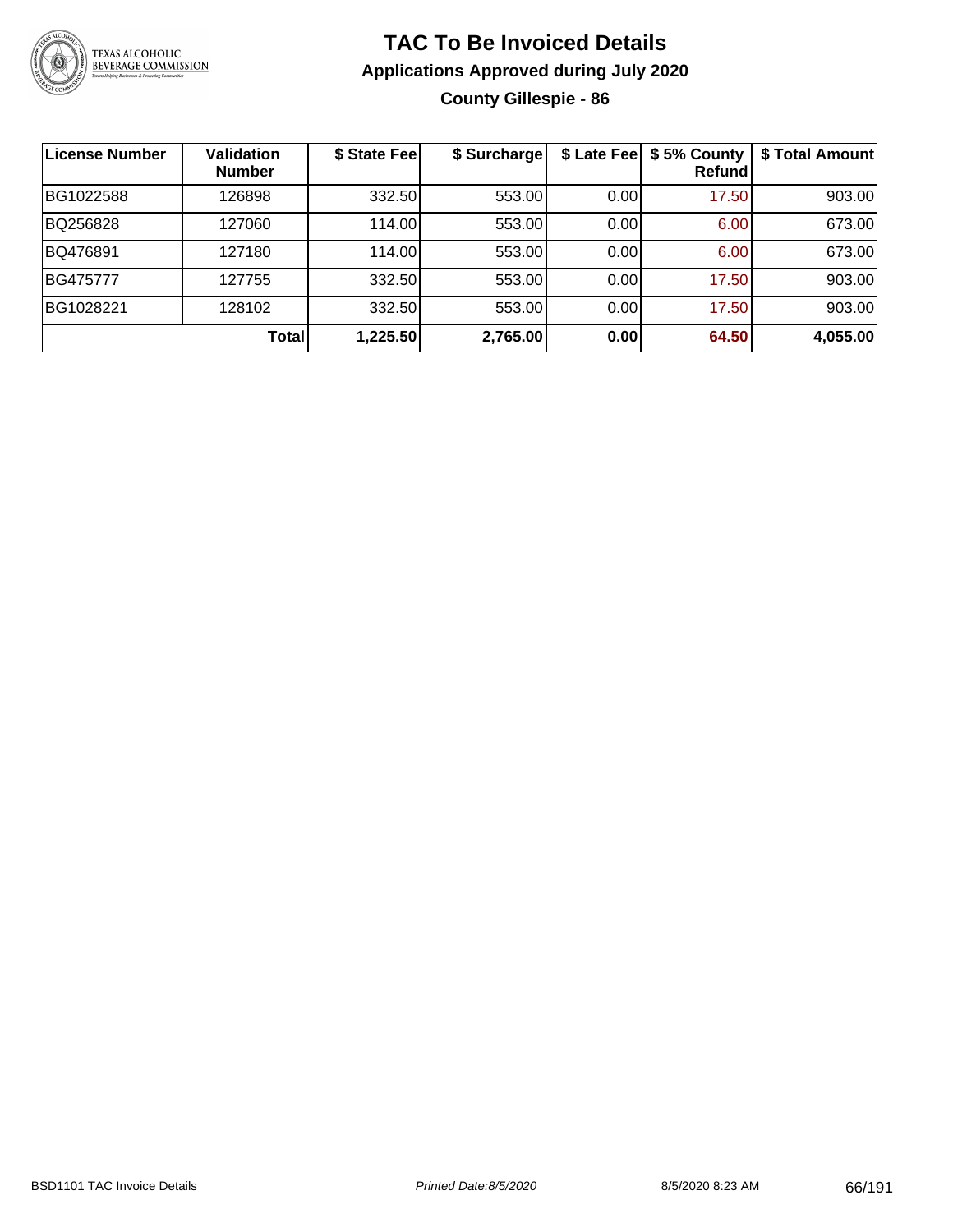

### **TAC To Be Invoiced Details Applications Approved during July 2020 County Goliad - 88**

| License Number | Validation<br><b>Number</b> | \$ State Fee |          |      | Refundl | \$ Surcharge   \$ Late Fee   \$5% County   \$ Total Amount |
|----------------|-----------------------------|--------------|----------|------|---------|------------------------------------------------------------|
| BQ309730       | 129277                      | 114.00L      | 553.00   | 0.00 | 6.00    | 673.00                                                     |
| BQ955923       | 515390                      | 114.00       | 553.00   | 0.00 | 6.00    | 673.00                                                     |
|                | Totall                      | 228.00       | 1,106.00 | 0.00 | 12.00   | 1,346.00                                                   |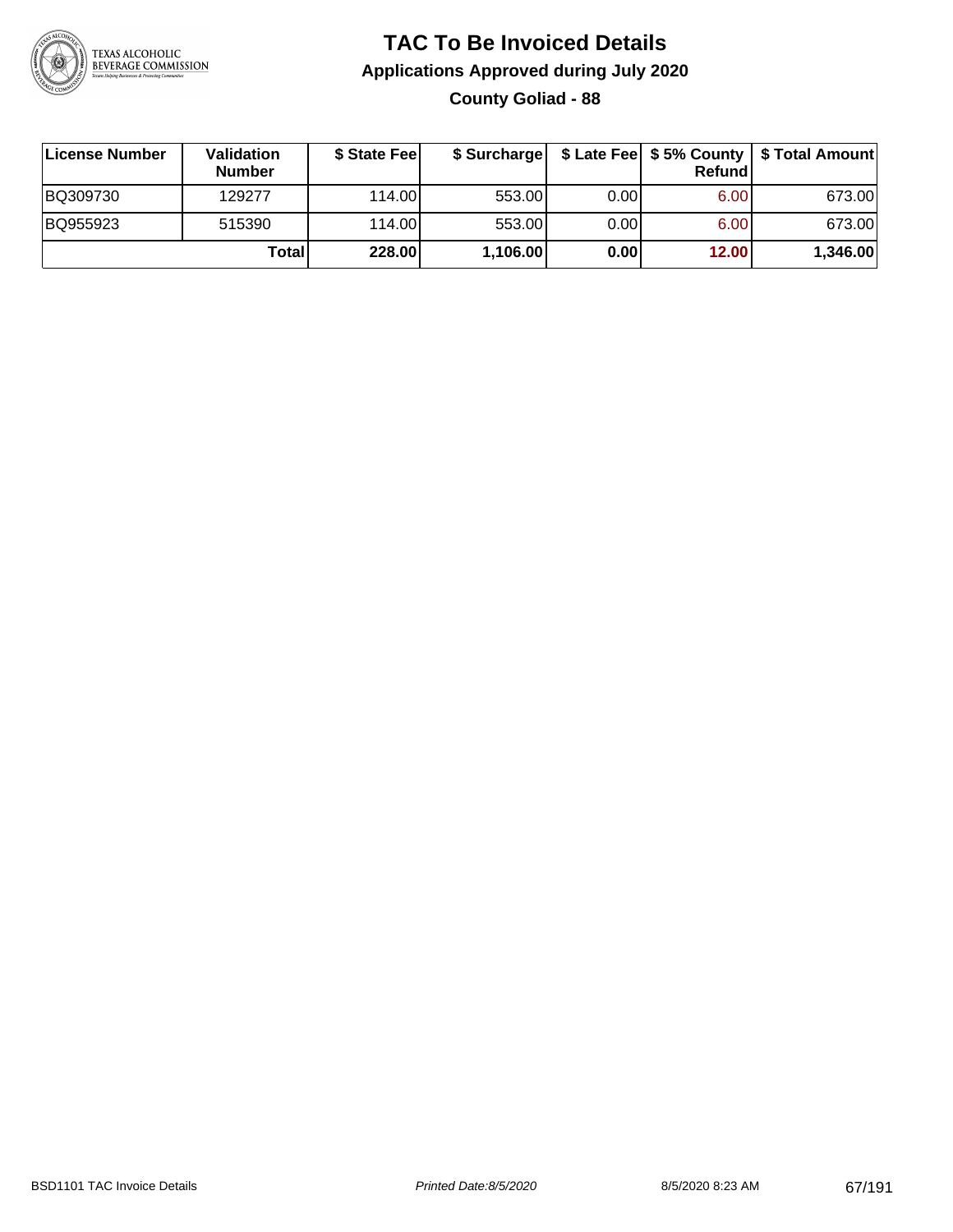

### **TAC To Be Invoiced Details Applications Approved during July 2020 County Gonzales - 89**

| ∣License Number | <b>Validation</b><br><b>Number</b> | \$ State Feel | \$ Surcharge |      | Refund | \$ Late Fee   \$5% County   \$ Total Amount |
|-----------------|------------------------------------|---------------|--------------|------|--------|---------------------------------------------|
| BG1094112       | 6284                               | 332.50        | 553.00       | 0.00 | 17.50  | 903.00                                      |
| BF1023067       | 126835                             | 114.00        | 553.00       | 0.00 | 6.00   | 673.00                                      |
| BF700910        | 127347                             | 114.00        | 553.00       | 0.00 | 6.00   | 673.00                                      |
|                 | Total                              | 560.50        | 1,659.00     | 0.00 | 29.50  | 2,249.00                                    |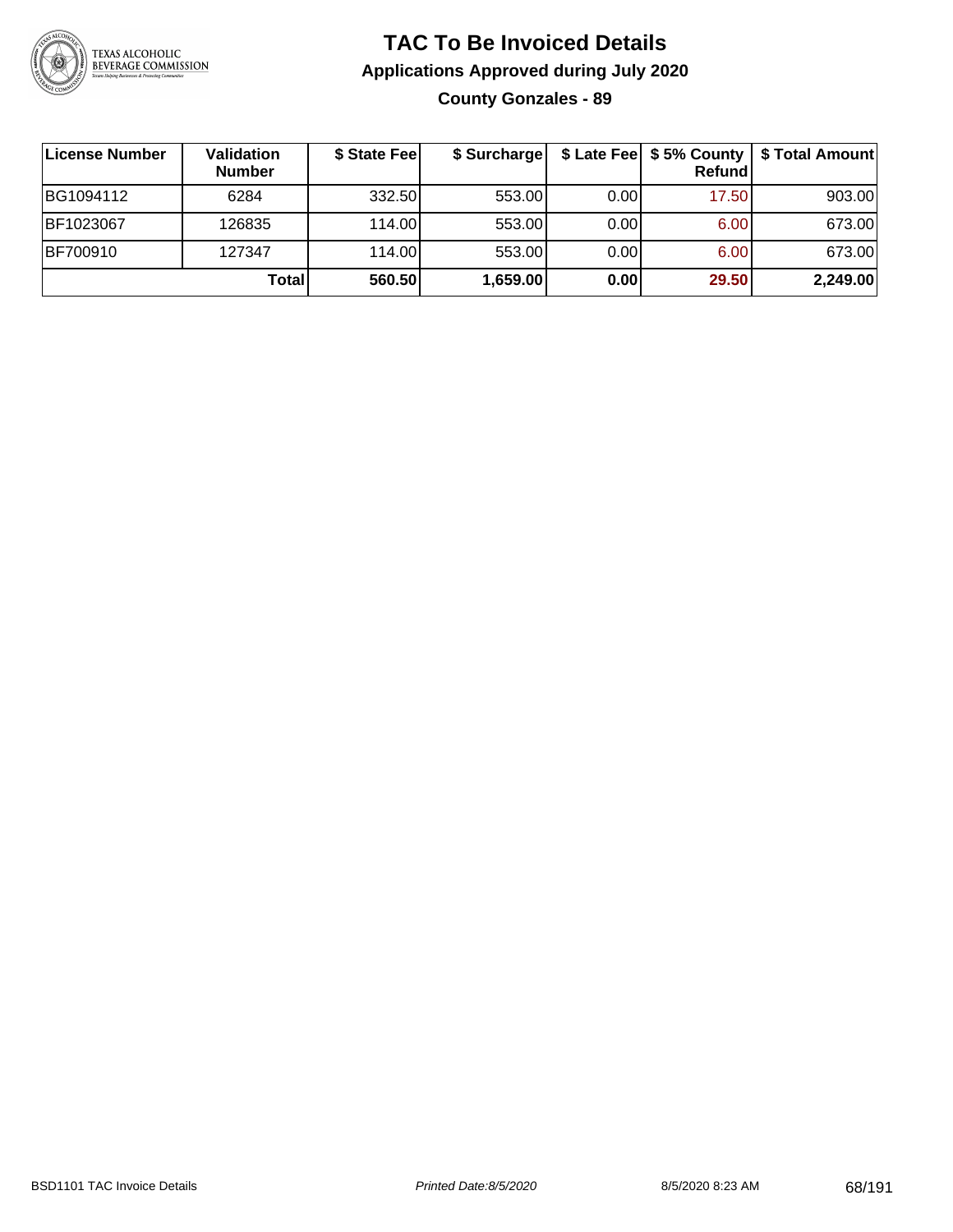

**County Gray - 90**

| License Number | Validation<br><b>Number</b> | \$ State Feel |        |      | Refundl | \$ Surcharge   \$ Late Fee   \$5% County   \$ Total Amount |
|----------------|-----------------------------|---------------|--------|------|---------|------------------------------------------------------------|
| BF667852       | 127896                      | 114.00        | 553.00 | 0.00 | 6.00    | 673.00                                                     |
|                | Totall                      | 114.00        | 553.00 | 0.00 | 6.00    | 673.00                                                     |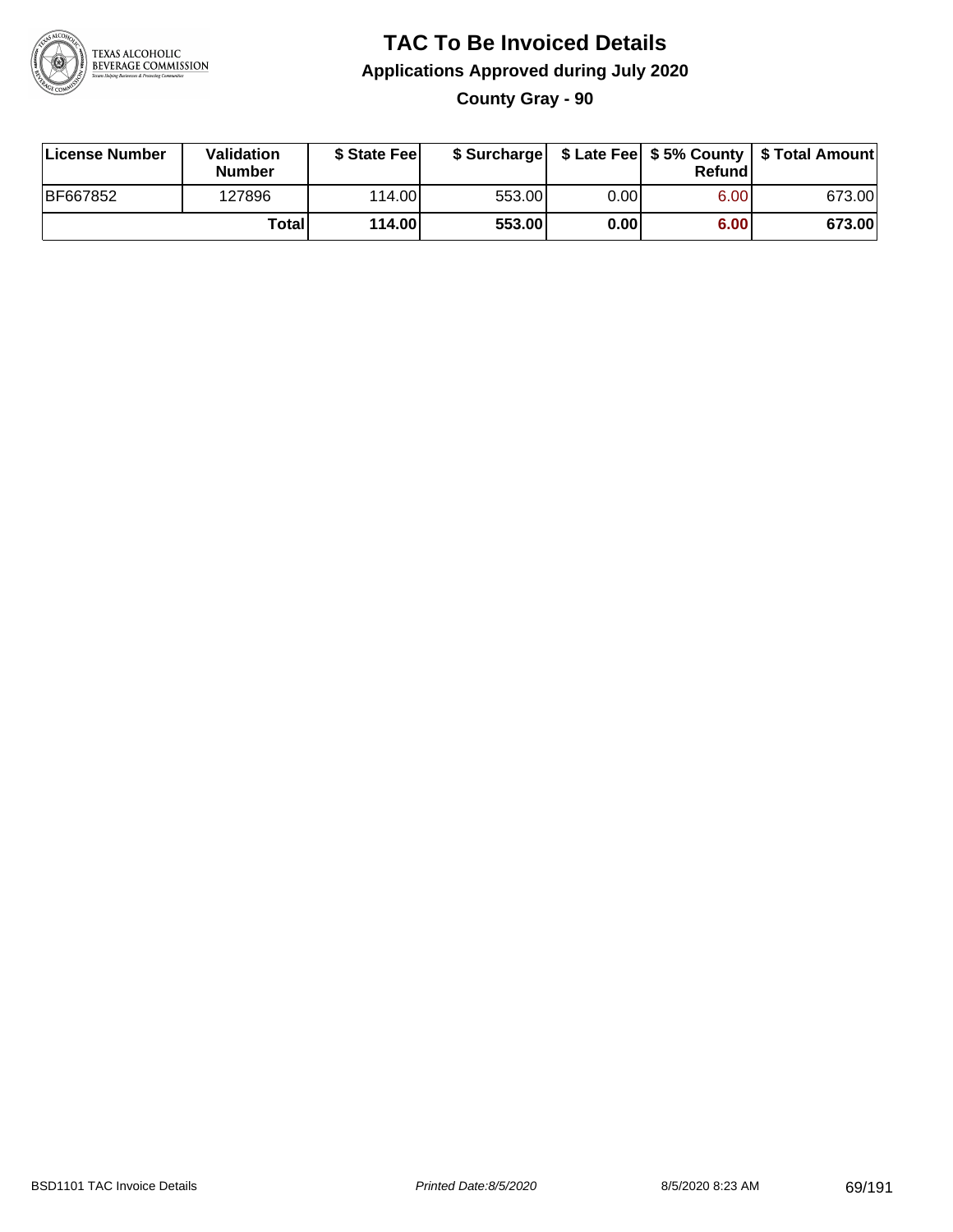

### **TAC To Be Invoiced Details Applications Approved during July 2020 County Grayson - 91**

| <b>License Number</b> | <b>Validation</b><br><b>Number</b> | \$ State Fee | \$ Surcharge | \$ Late Fee | \$5% County<br><b>Refund</b> | \$ Total Amount |
|-----------------------|------------------------------------|--------------|--------------|-------------|------------------------------|-----------------|
| BG1093450             | 6760                               | 332.50       | 553.00       | 0.00        | 17.50                        | 903.00          |
| BQ1093921             | 7166                               | 114.00       | 553.00       | 0.00        | 6.00                         | 673.00          |
| BF698398              | 127265                             | 114.00       | 553.00       | 0.00        | 6.00                         | 673.00          |
| BQ666828              | 127358                             | 114.00       | 553.00       | 0.00        | 6.00                         | 673.00          |
| BQ815311              | 128423                             | 114.00       | 553.00       | 0.00        | 6.00                         | 673.00          |
| BQ700817              | 128947                             | 114.00       | 553.00       | 0.00        | 6.00                         | 673.00          |
| BG1024076             | 128991                             | 332.50       | 553.00       | 0.00        | 17.50                        | 903.00          |
| BG701634              | 129040                             | 332.50       | 553.00       | 0.00        | 17.50                        | 903.00          |
| <b>BL701634</b>       | 129040                             | 475.00       | 327.00       | 0.00        | 25.00                        | 827.00          |
| BQ601558              | 514973                             | 114.00       | 553.00       | 0.00        | 6.00                         | 673.00          |
|                       | Totall                             | 2,156.50     | 5,304.00     | 0.00        | 113.50                       | 7,574.00        |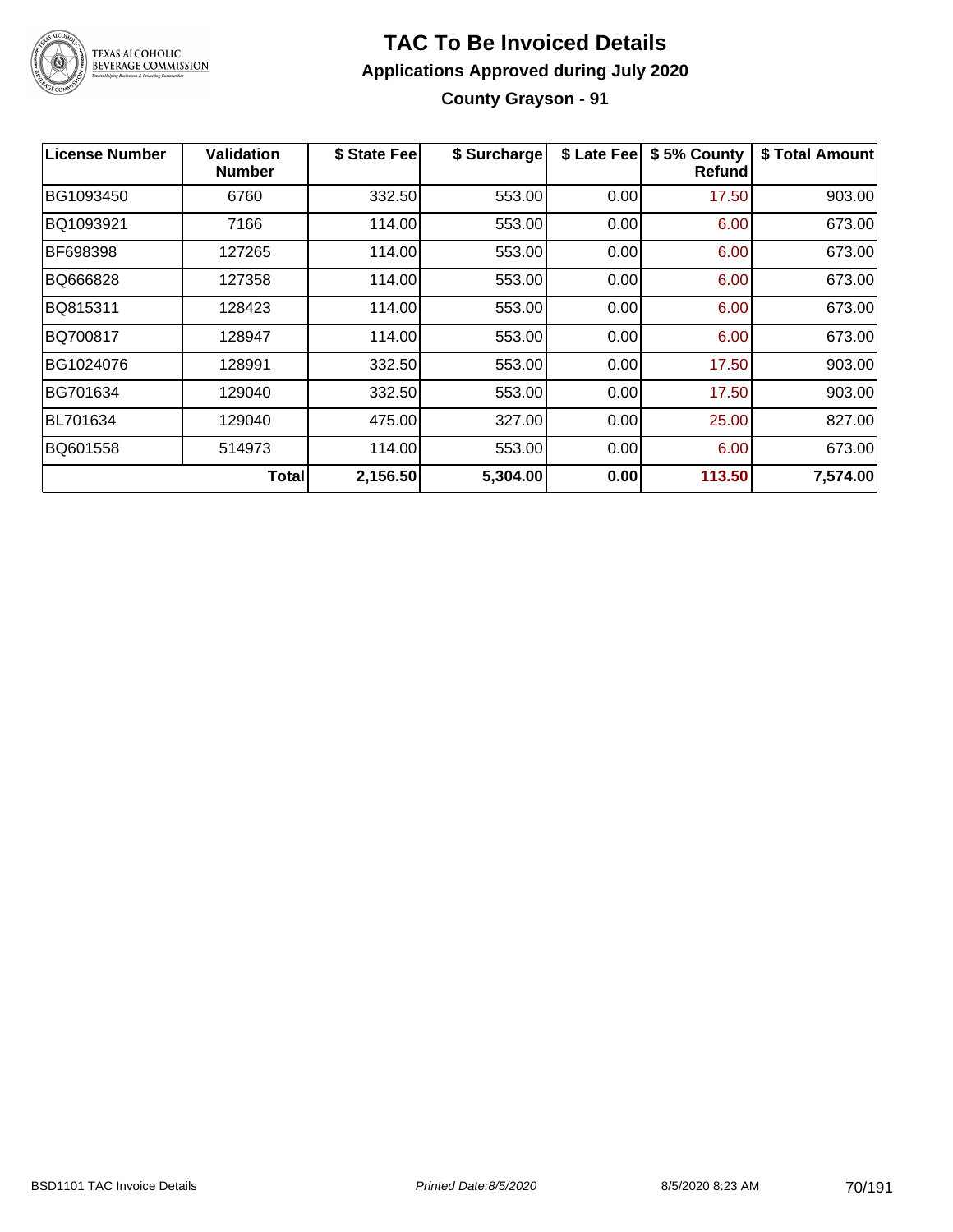

### **TAC To Be Invoiced Details Applications Approved during July 2020 County Gregg - 92**

| <b>License Number</b> | <b>Validation</b><br><b>Number</b> | \$ State Fee | \$ Surcharge |      | \$ Late Fee   \$5% County<br><b>Refund</b> | \$ Total Amount |
|-----------------------|------------------------------------|--------------|--------------|------|--------------------------------------------|-----------------|
| BF1092558             | 6813                               | 114.00       | 553.00       | 0.00 | 6.00                                       | 673.00          |
| BQ1092510             | 7020                               | 114.00       | 553.00       | 0.00 | 6.00                                       | 673.00          |
| BG1093578             | 7101                               | 332.50       | 553.00       | 0.00 | 17.50                                      | 903.00          |
| BG1093834             | 7137                               | 332.50       | 553.00       | 0.00 | 17.50                                      | 903.00          |
| BL1093834             | 7137                               | 475.00       | 327.00       | 0.00 | 25.00                                      | 827.00          |
| BG601338              | 126892                             | 332.50       | 553.00       | 0.00 | 17.50                                      | 903.00          |
| BQ1021495             | 126960                             | 114.00       | 553.00       | 0.00 | 6.00                                       | 673.00          |
| BQ877737              | 127433                             | 114.00       | 553.00       | 0.00 | 6.00                                       | 673.00          |
| BG540856              | 127581                             | 332.50       | 553.00       | 0.00 | 17.50                                      | 903.00          |
| BQ603172              | 128044                             | 114.00       | 553.00       | 0.00 | 6.00                                       | 673.00          |
| BG698954              | 128167                             | 332.50       | 553.00       | 0.00 | 17.50                                      | 903.00          |
| BQ540509              | 128521                             | 114.00       | 553.00       | 0.00 | 6.00                                       | 673.00          |
| BQ540510              | 128521                             | 114.00       | 553.00       | 0.00 | 6.00                                       | 673.00          |
| BQ540641              | 128521                             | 114.00       | 553.00       | 0.00 | 6.00                                       | 673.00          |
| BQ540643              | 128521                             | 114.00       | 553.00       | 0.00 | 6.00                                       | 673.00          |
| BQ475377              | 515077                             | 114.00       | 553.00       | 0.00 | 6.00                                       | 673.00          |
| BQ1025464             | 515367                             | 114.00       | 553.00       | 0.00 | 6.00                                       | 673.00          |
|                       | <b>Total</b>                       | 3,391.50     | 9,175.00     | 0.00 | 178.50                                     | 12,745.00       |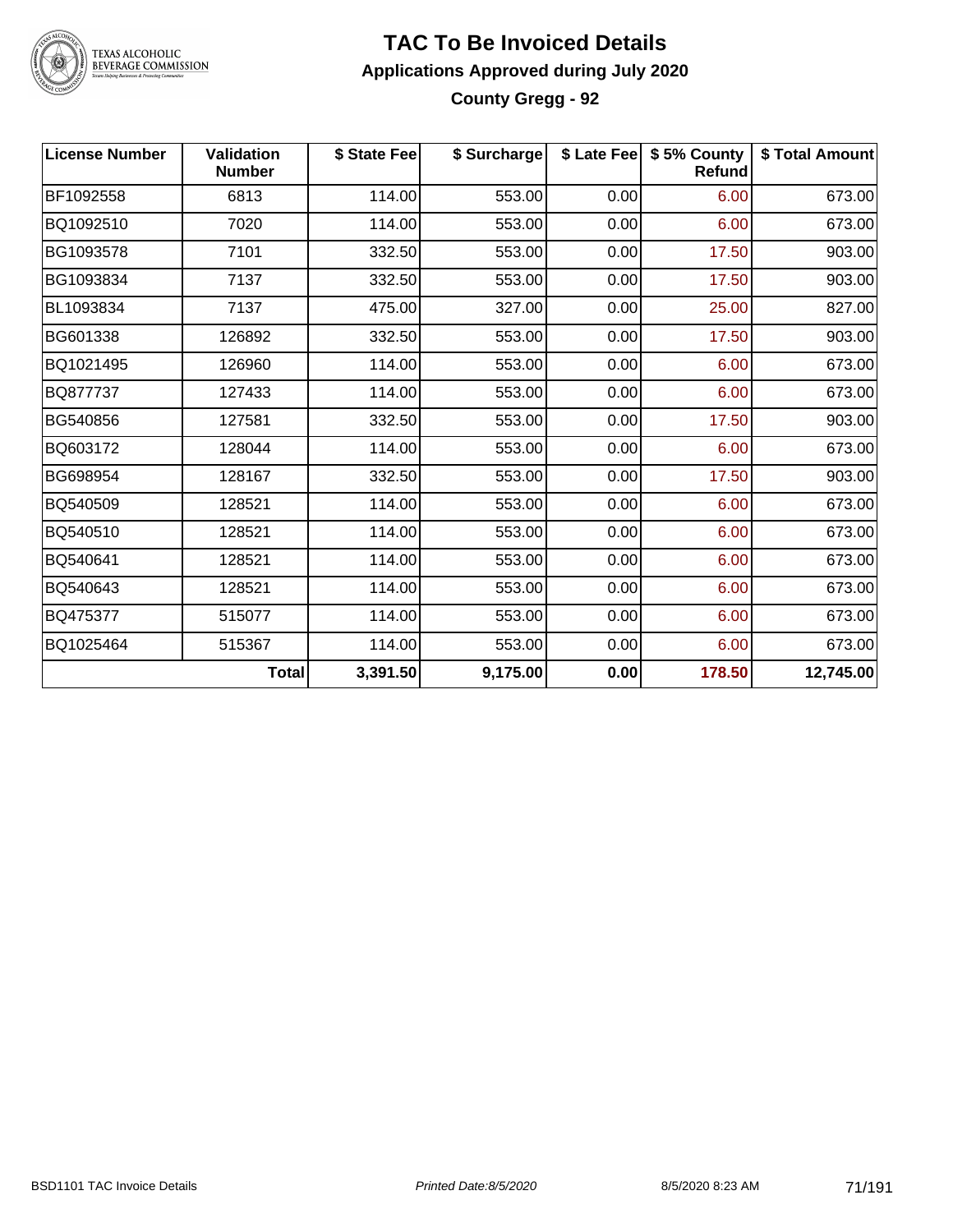

**County Grimes - 93**

| <b>License Number</b> | <b>Validation</b><br><b>Number</b> | \$ State Fee | \$ Surcharge | \$ Late Fee | \$5% County<br>Refundl | \$ Total Amount |
|-----------------------|------------------------------------|--------------|--------------|-------------|------------------------|-----------------|
| BG1093091             | 7192                               | 332.50       | 553.00       | 0.00        | 17.50                  | 903.00          |
| BG211209              | 127647                             | 332.50       | 553.00       | 0.00        | 17.50                  | 903.00          |
| BG438853              | 127651                             | 332.50       | 553.00       | 0.00        | 17.50                  | 903.00          |
| BG562517              | 127652                             | 332.50       | 553.00       | 0.00        | 17.50                  | 903.00          |
| BG498303              | 127653                             | 332.50       | 553.00       | 0.00        | 17.50                  | 903.00          |
| BG499223              | 127657                             | 332.50       | 553.00       | 0.00        | 17.50                  | 903.00          |
| BF520296              | 515205                             | 114.00       | 553.00       | 0.00        | 6.00                   | 673.00          |
|                       | Total                              | 2,109.00     | 3,871.00     | 0.00        | 111.00                 | 6,091.00        |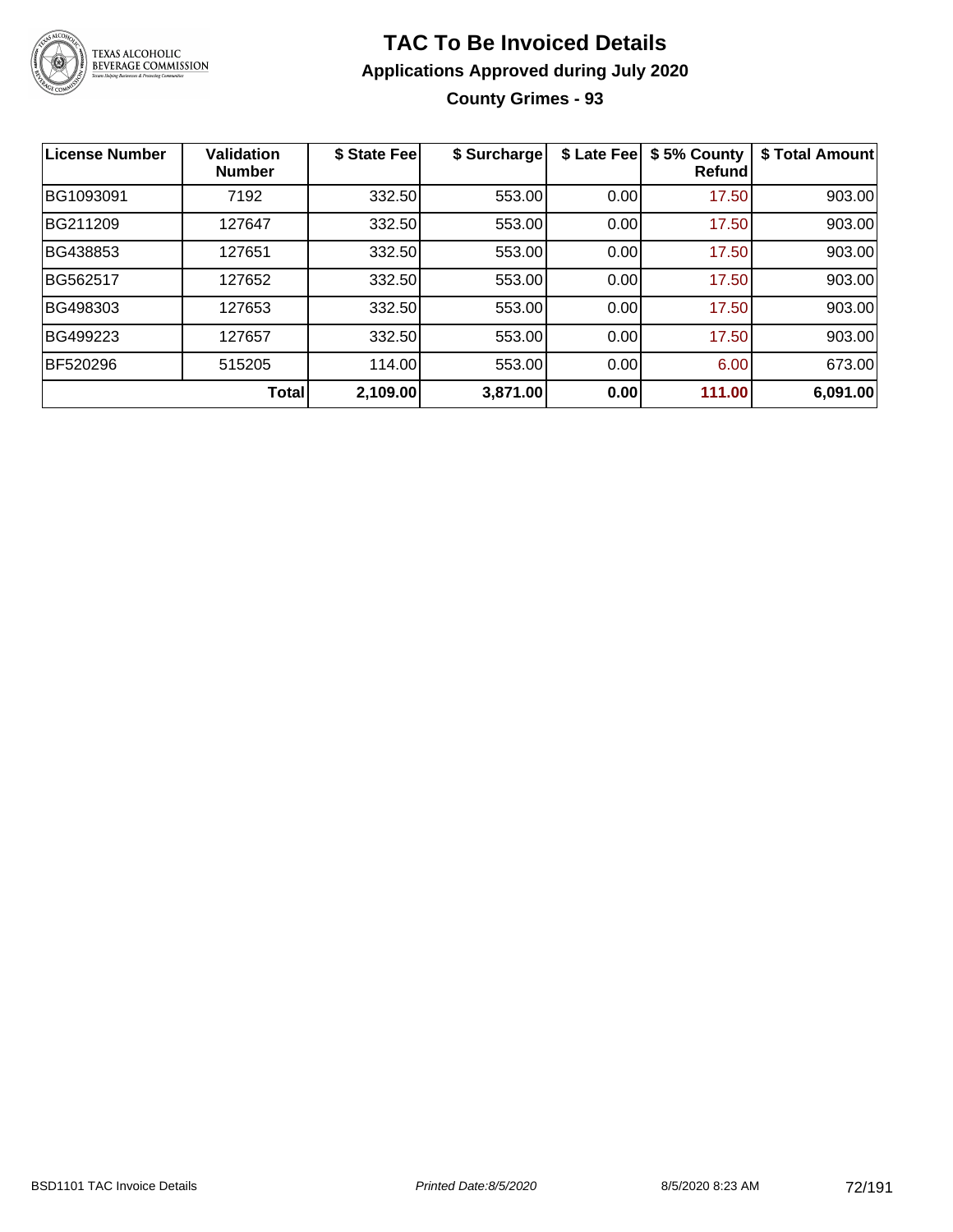

#### **TAC To Be Invoiced Details Applications Approved during July 2020 County Guadalupe - 94**

| <b>License Number</b> | <b>Validation</b><br><b>Number</b> | \$ State Fee | \$ Surcharge | \$ Late Fee | \$5% County<br>Refund | \$ Total Amount |
|-----------------------|------------------------------------|--------------|--------------|-------------|-----------------------|-----------------|
| <b>BG949751</b>       | 127076                             | 332.50       | 553.00       | 0.00        | 17.50                 | 903.00          |
| BQ1026471             | 127178                             | 114.00       | 553.00       | 0.00        | 6.00                  | 673.00          |
| BQ436602              | 127531                             | 114.00       | 553.00       | 0.00        | 6.00                  | 673.00          |
| BQ436599              | 127536                             | 114.00       | 553.00       | 0.00        | 6.00                  | 673.00          |
| BQ436720              | 127538                             | 114.00       | 553.00       | 0.00        | 6.00                  | 673.00          |
| BQ436460              | 127540                             | 114.00       | 553.00       | 0.00        | 6.00                  | 673.00          |
| BQ436724              | 127541                             | 114.00       | 553.00       | 0.00        | 6.00                  | 673.00          |
| BQ436600              | 127543                             | 114.00       | 553.00       | 0.00        | 6.00                  | 673.00          |
| BQ700379              | 127726                             | 114.00       | 553.00       | 0.00        | 6.00                  | 673.00          |
| BQ728455              | 128280                             | 114.00       | 553.00       | 0.00        | 6.00                  | 673.00          |
|                       | <b>Total</b>                       | 1,358.50     | 5,530.00     | 0.00        | 71.50                 | 6,960.00        |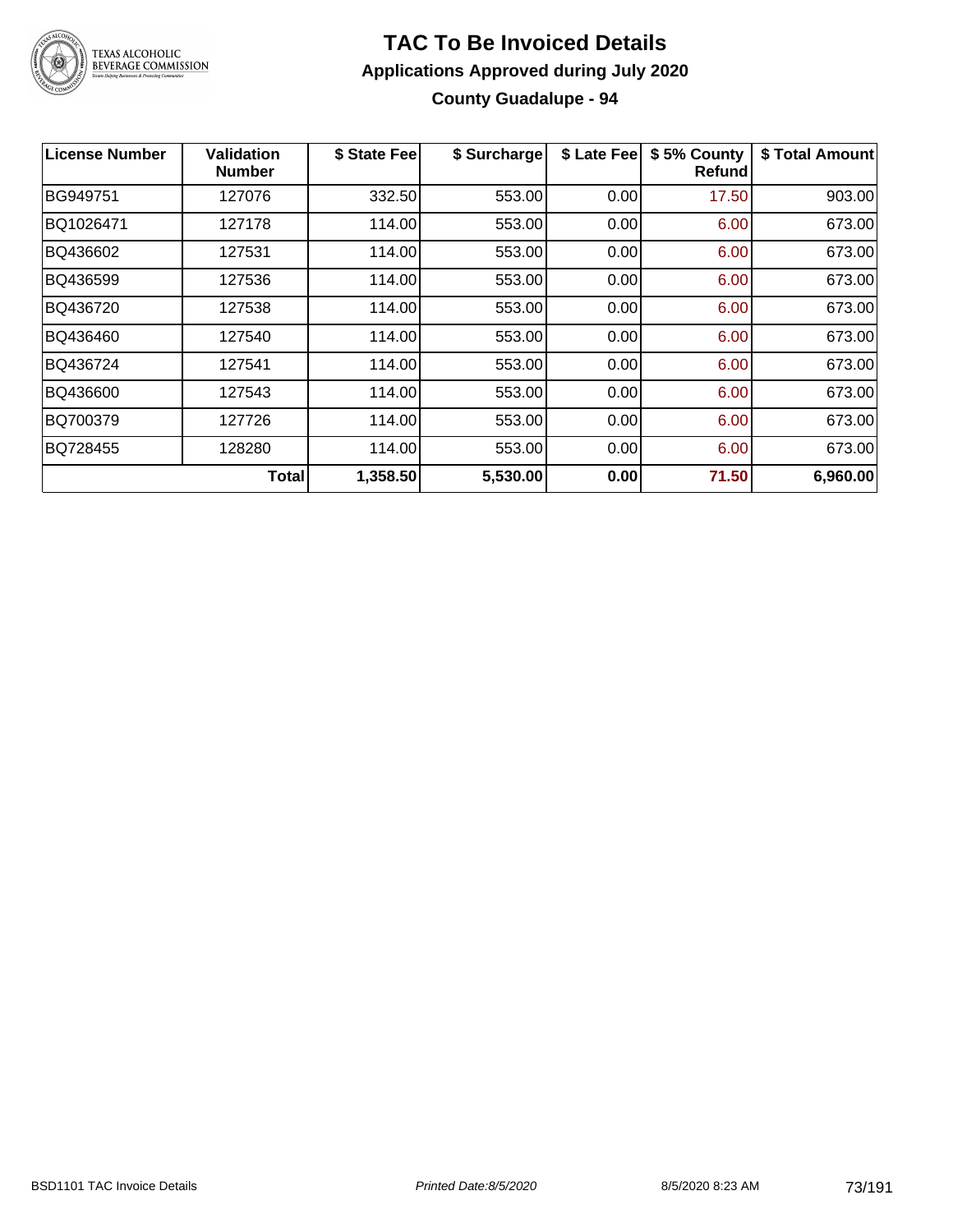

#### **TAC To Be Invoiced Details Applications Approved during July 2020 County Hardin - 100**

| License Number | Validation<br><b>Number</b> | \$ State Fee | \$ Surcharge |      | <b>Refund</b> | \$ Late Fee   \$5% County   \$ Total Amount |
|----------------|-----------------------------|--------------|--------------|------|---------------|---------------------------------------------|
| BQ1094029      | 7100                        | 114.00       | 553.00       | 0.00 | 6.00          | 673.00                                      |
| BQ699483       | 127521                      | 114.00       | 553.00       | 0.00 | 6.00          | 673.00                                      |
| BQ956050       | 128694                      | 114.00L      | 553.00       | 0.00 | 6.00          | 673.00                                      |
|                | Total                       | 342.00       | 1,659.00     | 0.00 | 18.00         | 2,019.00                                    |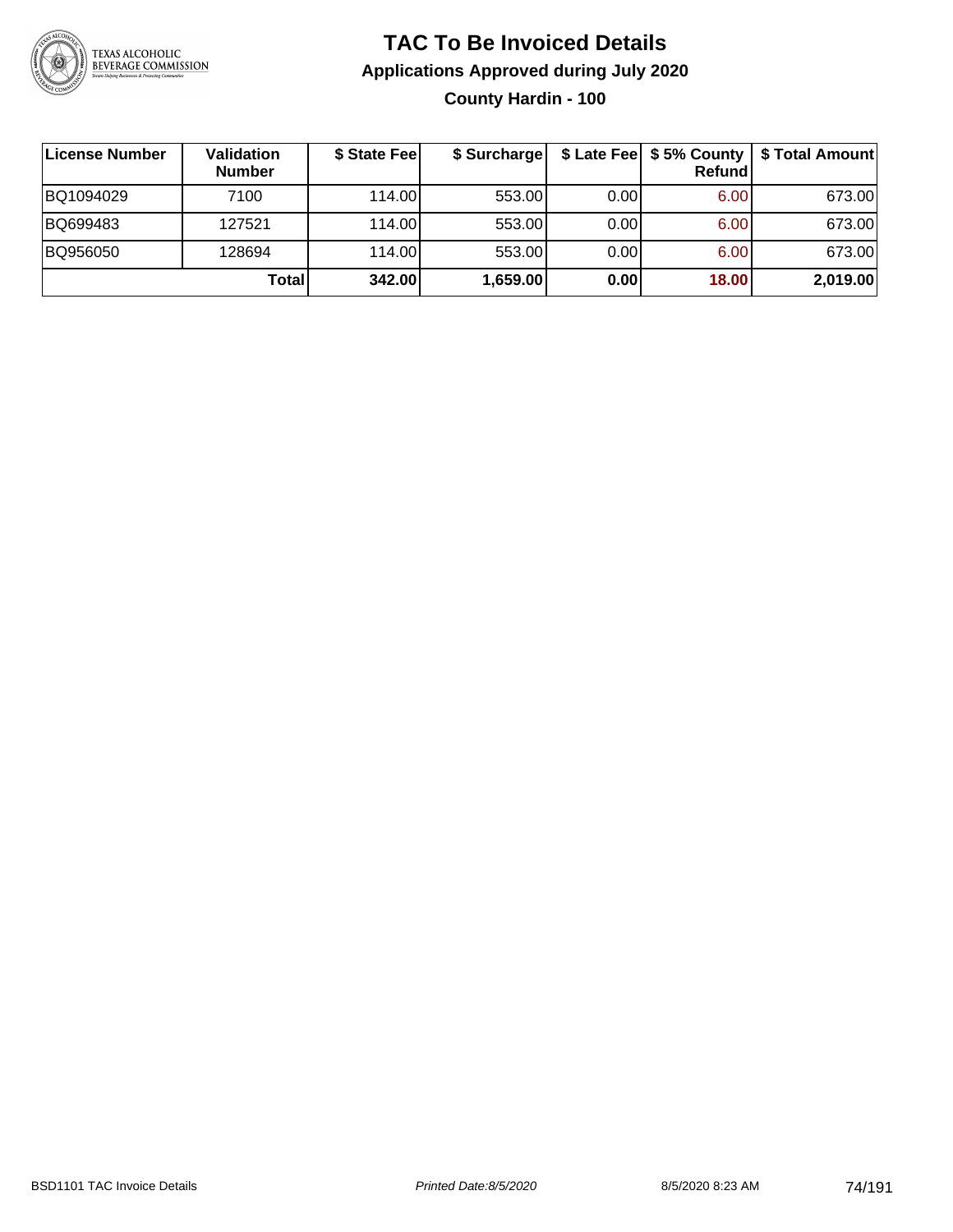

#### **TEXAS ALCOHOLIC BEVERAGE COMMISSION**

#### **TAC To Be Invoiced Details Applications Approved during July 2020 County Harris - 101**

**License Number Validation Number \$ State Fee \$ Surcharge \$ Late Fee \$ 5% County Refund \$ Total Amount** BG306444 5681 1,425.00 553.00 0.00 75.00 2,053.00 BF1093514 | 6265 | 114.00| 553.00| 0.00| 6.00| 673.00 BQ1094561 | 6308 | 114.00| 553.00| 0.00| 6.00| 673.00 BF1092567 | 6431 | 114.00| 553.00| 0.00| 6.00| 673.00 BQ1094383 | 6523 | 114.00| 553.00| 0.00| 6.00| 673.00 BG1092444 6651 1,900.00 553.00 0.00 100.00 2,553.00 BG1093046 6703 1,900.00 553.00 0.00 100.00 2,553.00 BG1092785 6804 1,900.00 553.00 0.00 100.00 2,553.00 BQ1092500 | 6908 | 114.00| 553.00| 0.00| 6.00| 673.00 BG1093767 6951 1,900.00 553.00 0.00 100.00 2,553.00 BG1093830 6995 1,900.00 553.00 0.00 100.00 2,553.00 BQ1093381 7013 114.00 553.00 0.00 6.00 673.00 BF1093240 7014 114.00 553.00 0.00 6.00 673.00 BG1093044 7016 1,900.00 553.00 0.00 100.00 2,553.00 BG1094069 7028 1,900.00 553.00 0.00 100.00 2,553.00 BQ1094397 7051 114.00 553.00 0.00 6.00 673.00 BG1092771 7053 1,900.00 553.00 0.00 100.00 2,553.00 BQ1093006 7063 114.00 553.00 0.00 6.00 673.00 BG1092718 | 7088 | 1,900.00| 553.00| 0.00| 100.00| 2,553.00 BL1092718 7088 475.00 327.00 0.00 25.00 827.00 BG1093391 7098 1,900.00 553.00 0.00 100.00 2,553.00 BF1094033 7117 114.00 553.00 0.00 6.00 673.00 BQ1092905 7118 114.00 553.00 0.00 6.00 673.00 BF1093139 | 7138 | 114.00| 553.00| 0.00| 6.00| 673.00 BF1093379 7139 114.00 553.00 0.00 6.00 673.00 BQ1094073 7143 114.00 553.00 0.00 6.00 673.00 BQ1093833 7148 114.00 553.00 0.00 6.00 673.00 BQ1093383 7149 114.00 553.00 0.00 6.00 673.00 BG1093532 7151 1,900.00 553.00 0.00 100.00 2,553.00 BQ1093446 7176 114.00 553.00 0.00 6.00 673.00 BF1094047 | 7183 | 114.00| 553.00| 0.00| 6.00| 673.00 BQ1092882 7198 114.00 553.00 0.00 6.00 673.00 BQ1094577 7248 114.00 553.00 0.00 6.00 673.00 BQ1093781 7249 114.00 553.00 0.00 6.00 673.00 BQ1094313 7250 114.00 553.00 0.00 6.00 673.00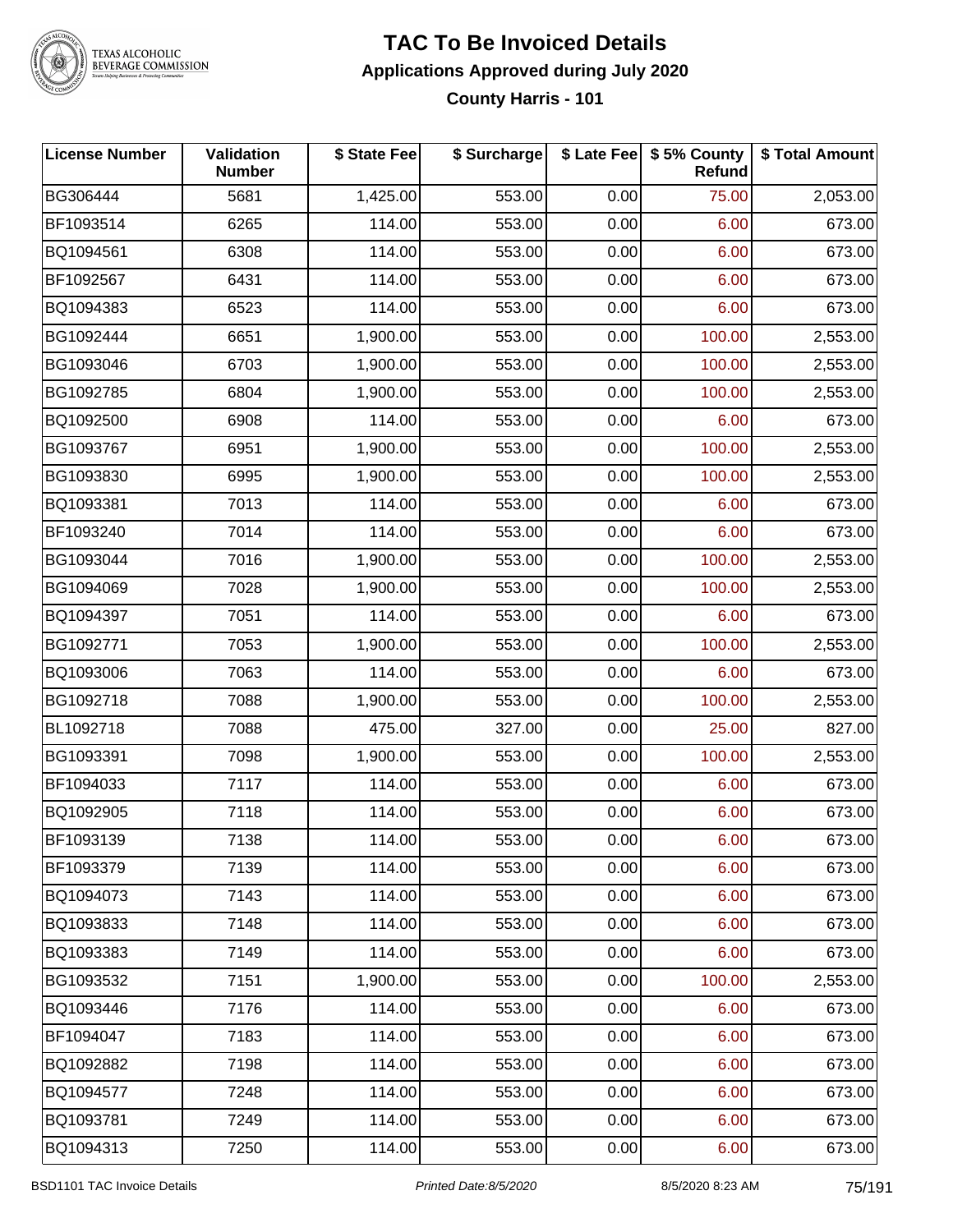| <b>License Number</b> | Validation<br><b>Number</b> | \$ State Fee | \$ Surcharge |        | \$ Late Fee   \$5% County<br>Refund | \$ Total Amount |
|-----------------------|-----------------------------|--------------|--------------|--------|-------------------------------------|-----------------|
| BQ1093812             | 7256                        | 114.00       | 553.00       | 0.00   | 6.00                                | 673.00          |
| BG1093780             | 7283                        | 1,900.00     | 553.00       | 0.00   | 100.00                              | 2,553.00        |
| BQ1094087             | 7359                        | 114.00       | 553.00       | 0.00   | 6.00                                | 673.00          |
| BF1094101             | 7369                        | 114.00       | 553.00       | 0.00   | 6.00                                | 673.00          |
| BG1093831             | 7384                        | 1,900.00     | 553.00       | 0.00   | 100.00                              | 2,553.00        |
| BQ1093805             | 7401                        | 114.00       | 553.00       | 0.00   | 6.00                                | 673.00          |
| BG1094469             | 7460                        | 1,900.00     | 553.00       | 0.00   | 100.00                              | 2,553.00        |
| BL1094469             | 7460                        | 475.00       | 327.00       | 0.00   | 25.00                               | 827.00          |
| BG1094430             | 7461                        | 1,900.00     | 553.00       | 0.00   | 100.00                              | 2,553.00        |
| BQ1094573             | 7467                        | 114.00       | 553.00       | 0.00   | 6.00                                | 673.00          |
| BQ1094662             | 7469                        | 114.00       | 553.00       | 0.00   | 6.00                                | 673.00          |
| BQ1094583             | 7470                        | 114.00       | 553.00       | 0.00   | 6.00                                | 673.00          |
| BQ1094351             | 7471                        | 114.00       | 553.00       | 0.00   | 6.00                                | 673.00          |
| BQ1094547             | 7476                        | 114.00       | 553.00       | 0.00   | 6.00                                | 673.00          |
| BQ1094473             | 7477                        | 114.00       | 553.00       | 0.00   | 6.00                                | 673.00          |
| BQ1094545             | 7479                        | 114.00       | 553.00       | 0.00   | 6.00                                | 673.00          |
| BQ1094389             | 7483                        | 114.00       | 553.00       | 0.00   | 6.00                                | 673.00          |
| BQ1094348             | 7484                        | 114.00       | 553.00       | 0.00   | 6.00                                | 673.00          |
| BQ1094371             | 7485                        | 114.00       | 553.00       | 0.00   | 6.00                                | 673.00          |
| BB1094106             | 7513                        | 570.00       | 701.00       | 0.00   | 30.00                               | 1,301.00        |
| BF1094309             | 7529                        | 114.00       | 553.00       | 0.00   | 6.00                                | 673.00          |
| BG1094593             | 7601                        | 1,900.00     | 553.00       | 0.00   | 100.00                              | 2,553.00        |
| BF1094385             | 7663                        | 114.00       | 553.00       | 0.00   | 6.00                                | 673.00          |
| BF1094316             | 7699                        | 114.00       | 553.00       | 0.00   | 6.00                                | 673.00          |
| BQ1094311             | 7715                        | 114.00       | 553.00       | 0.00   | 6.00                                | 673.00          |
| BQ1094585             | 7850                        | 114.00       | 553.00       | 0.00   | 6.00                                | 673.00          |
| BF931937              | 109724                      | 114.00       | 553.00       | 0.00   | 6.00                                | 673.00          |
| BQ933148              | 113548                      | 114.00       | 553.00       | 100.00 | 6.00                                | 773.00          |
| BF1006062             | 114167                      | 114.00       | 553.00       | 100.00 | 6.00                                | 773.00          |
| BG657434              | 120534                      | 1,425.00     | 553.00       | 0.00   | 75.00                               | 2,053.00        |
| BL657434              | 120534                      | 475.00       | 327.00       | 0.00   | 25.00                               | 827.00          |
| BG1016933             | 123872                      | 1,425.00     | 553.00       | 0.00   | 75.00                               | 2,053.00        |
| BG748087              | 126216                      | 1,425.00     | 553.00       | 0.00   | 75.00                               | 2,053.00        |
| BF952901              | 126623                      | 114.00       | 553.00       | 0.00   | 6.00                                | 673.00          |
| BF952905              | 126623                      | 114.00       | 553.00       | 0.00   | 6.00                                | 673.00          |
| BF952906              | 126623                      | 114.00       | 553.00       | 0.00   | 6.00                                | 673.00          |
| BG498478              | 126831                      | 1,425.00     | 553.00       | 0.00   | 75.00                               | 2,053.00        |
| BL498478              | 126831                      | 475.00       | 327.00       | 0.00   | 25.00                               | 827.00          |
| BG726734              | 126851                      | 1,425.00     | 553.00       | 0.00   | 75.00                               | 2,053.00        |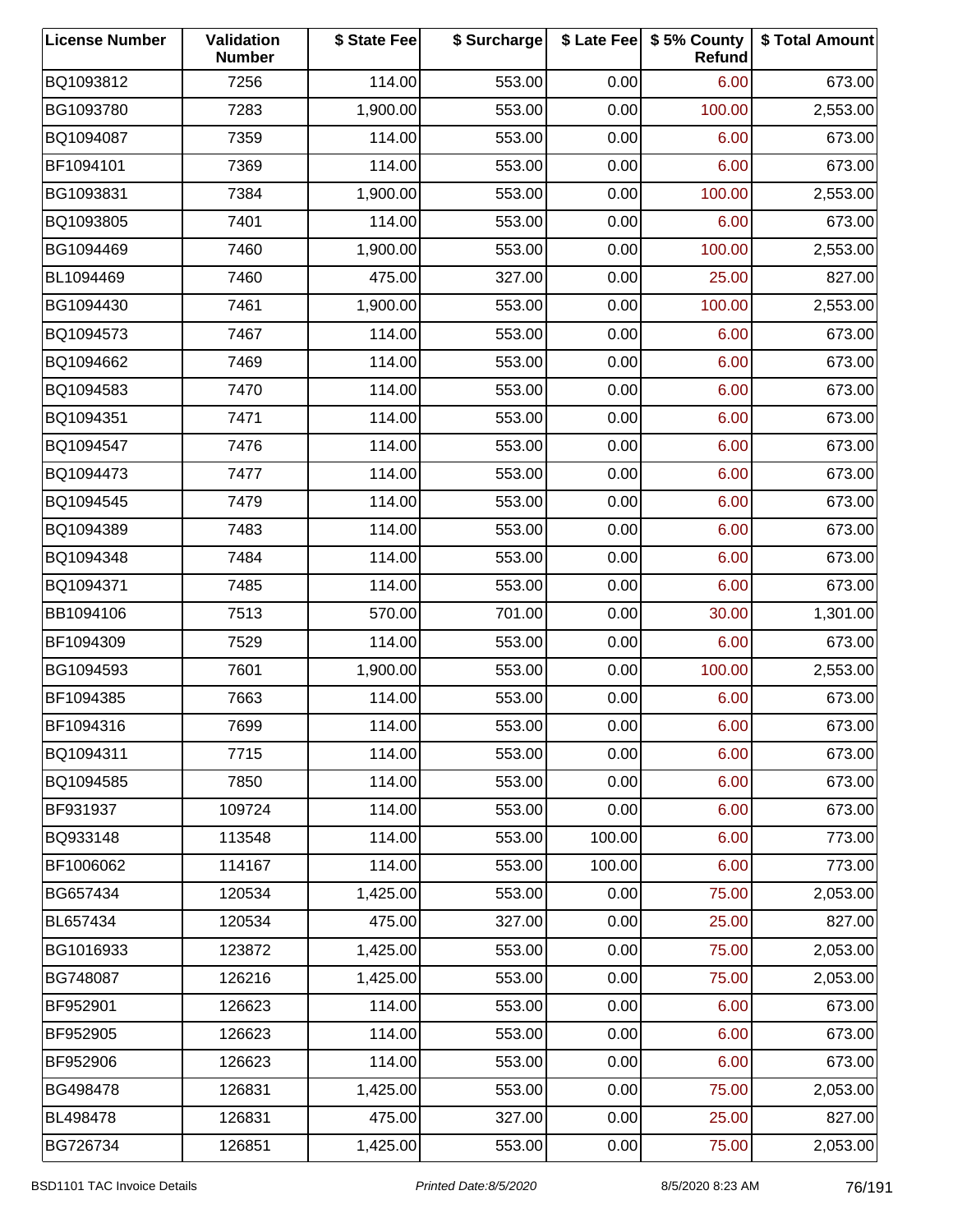| <b>License Number</b> | Validation<br><b>Number</b> | \$ State Fee | \$ Surcharge |        | \$ Late Fee   \$5% County<br>Refund | \$ Total Amount |
|-----------------------|-----------------------------|--------------|--------------|--------|-------------------------------------|-----------------|
| BF754067              | 126862                      | 114.00       | 553.00       | 0.00   | 6.00                                | 673.00          |
| BF876586              | 126886                      | 114.00       | 553.00       | 0.00   | 6.00                                | 673.00          |
| BG1021345             | 126888                      | 1,425.00     | 553.00       | 0.00   | 75.00                               | 2,053.00        |
| BQ878281              | 126907                      | 114.00       | 553.00       | 0.00   | 6.00                                | 673.00          |
| BQ953357              | 126908                      | 114.00       | 553.00       | 0.00   | 6.00                                | 673.00          |
| BG876372              | 126925                      | 1,425.00     | 553.00       | 100.00 | 75.00                               | 2,153.00        |
| BQ700696              | 126937                      | 114.00       | 553.00       | 0.00   | 6.00                                | 673.00          |
| BF816882              | 126945                      | 114.00       | 553.00       | 0.00   | 6.00                                | 673.00          |
| BF456305              | 126952                      | 114.00       | 553.00       | 0.00   | 6.00                                | 673.00          |
| BQ949445              | 126979                      | 114.00       | 553.00       | 100.00 | 6.00                                | 773.00          |
| BQ812472              | 126988                      | 114.00       | 553.00       | 0.00   | 6.00                                | 673.00          |
| BF320403              | 127019                      | 114.00       | 553.00       | 0.00   | 6.00                                | 673.00          |
| BQ667984              | 127040                      | 114.00       | 553.00       | 0.00   | 6.00                                | 673.00          |
| BQ879701              | 127041                      | 114.00       | 553.00       | 0.00   | 6.00                                | 673.00          |
| BF634822              | 127042                      | 114.00       | 553.00       | 0.00   | 6.00                                | 673.00          |
| BQ319908              | 127044                      | 114.00       | 553.00       | 0.00   | 6.00                                | 673.00          |
| BQ814799              | 127046                      | 114.00       | 553.00       | 0.00   | 6.00                                | 673.00          |
| BQ634546              | 127047                      | 114.00       | 553.00       | 0.00   | 6.00                                | 673.00          |
| BF666553              | 127050                      | 114.00       | 553.00       | 0.00   | 6.00                                | 673.00          |
| BQ952462              | 127051                      | 114.00       | 553.00       | 0.00   | 6.00                                | 673.00          |
| BG559644              | 127055                      | 1,425.00     | 553.00       | 0.00   | 75.00                               | 2,053.00        |
| BQ878726              | 127057                      | 114.00       | 553.00       | 0.00   | 6.00                                | 673.00          |
| BF1024594             | 127066                      | 114.00       | 553.00       | 0.00   | 6.00                                | 673.00          |
| BQ728327              | 127079                      | 114.00       | 553.00       | 0.00   | 6.00                                | 673.00          |
| BF256314              | 127106                      | 114.00       | 553.00       | 0.00   | 6.00                                | 673.00          |
| BQ815307              | 127137                      | 114.00       | 553.00       | 0.00   | 6.00                                | 673.00          |
| BG697225              | 127191                      | 1,425.00     | 553.00       | 0.00   | 75.00                               | 2,053.00        |
| BG1021514             | 127198                      | 1,425.00     | 553.00       | 0.00   | 75.00                               | 2,053.00        |
| BG1021396             | 127200                      | 1,425.00     | 553.00       | 0.00   | 75.00                               | 2,053.00        |
| BG560261              | 127204                      | 1,425.00     | 553.00       | 0.00   | 75.00                               | 2,053.00        |
| BF877122              | 127206                      | 114.00       | 553.00       | 0.00   | 6.00                                | 673.00          |
| BQ699574              | 127217                      | 114.00       | 553.00       | 0.00   | 6.00                                | 673.00          |
| BF699899              | 127227                      | 114.00       | 553.00       | 0.00   | 6.00                                | 673.00          |
| BQ752289              | 127253                      | 114.00       | 553.00       | 0.00   | 6.00                                | 673.00          |
| BQ950123              | 127256                      | 114.00       | 553.00       | 0.00   | 6.00                                | 673.00          |
| BQ951020              | 127261                      | 114.00       | 553.00       | 0.00   | 6.00                                | 673.00          |
| BG950486              | 127266                      | 1,425.00     | 553.00       | 0.00   | 75.00                               | 2,053.00        |
| BQ953941              | 127267                      | 114.00       | 553.00       | 0.00   | 6.00                                | 673.00          |
| BF877127              | 127276                      | 114.00       | 553.00       | 0.00   | 6.00                                | 673.00          |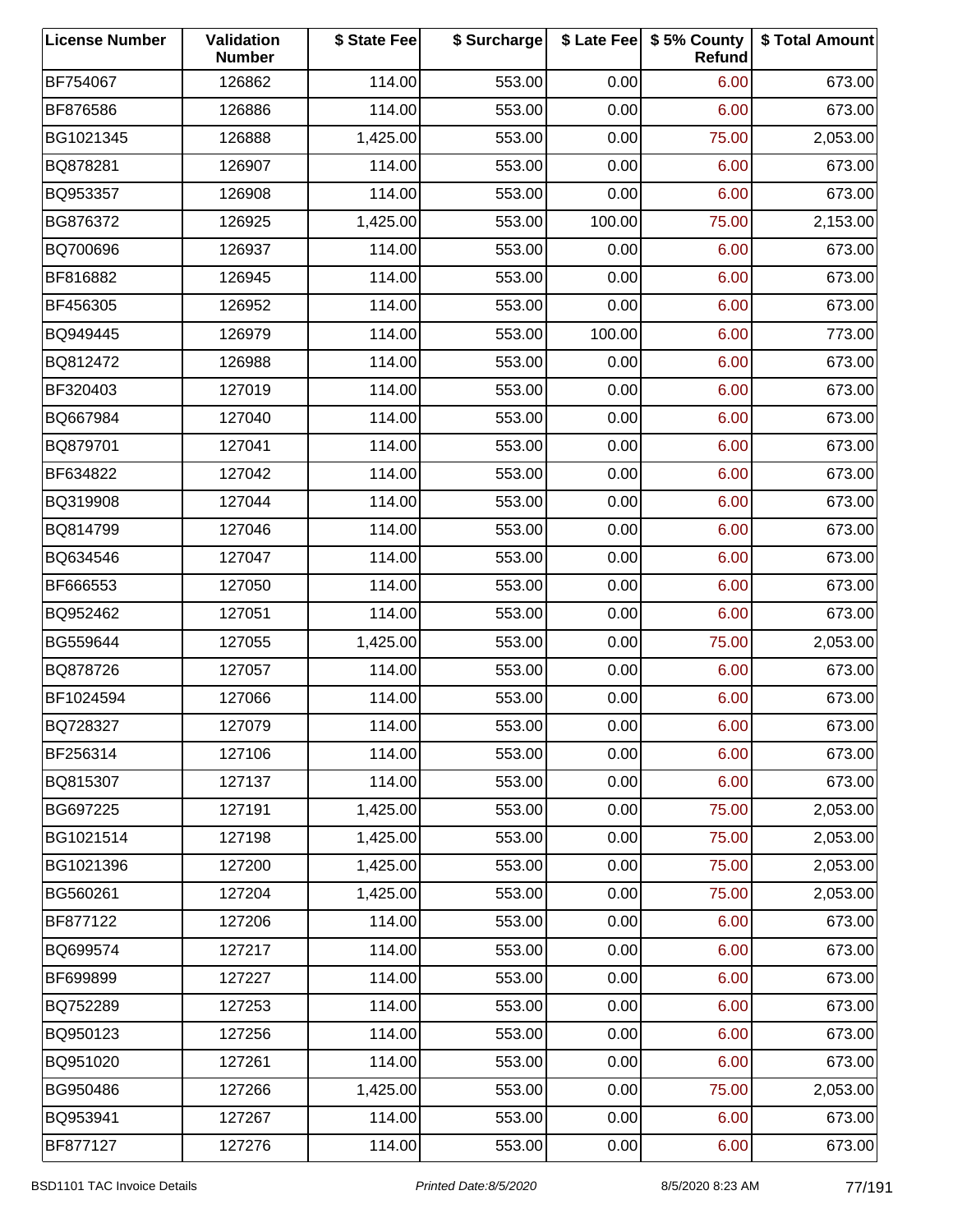| <b>License Number</b> | Validation<br><b>Number</b> | \$ State Fee | \$ Surcharge |        | \$ Late Fee   \$5% County<br>Refund | \$ Total Amount |
|-----------------------|-----------------------------|--------------|--------------|--------|-------------------------------------|-----------------|
| BQ664657              | 127288                      | 114.00       | 553.00       | 100.00 | 6.00                                | 773.00          |
| BG601069              | 127315                      | 1,425.00     | 553.00       | 0.00   | 75.00                               | 2,053.00        |
| BF1022743             | 127359                      | 114.00       | 553.00       | 0.00   | 6.00                                | 673.00          |
| BF877778              | 127396                      | 114.00       | 553.00       | 0.00   | 6.00                                | 673.00          |
| BQ518314              | 127411                      | 114.00       | 553.00       | 0.00   | 6.00                                | 673.00          |
| BQ603848              | 127426                      | 114.00       | 553.00       | 0.00   | 6.00                                | 673.00          |
| BG1025437             | 127444                      | 1,425.00     | 553.00       | 0.00   | 75.00                               | 2,053.00        |
| BG416121              | 127459                      | 1,425.00     | 553.00       | 0.00   | 75.00                               | 2,053.00        |
| BQ816154              | 127463                      | 114.00       | 553.00       | 0.00   | 6.00                                | 673.00          |
| BG726733              | 127484                      | 1,425.00     | 553.00       | 0.00   | 75.00                               | 2,053.00        |
| BQ1026663             | 127487                      | 114.00       | 553.00       | 0.00   | 6.00                                | 673.00          |
| BQ727771              | 127490                      | 114.00       | 553.00       | 0.00   | 6.00                                | 673.00          |
| BG697739              | 127497                      | 1,425.00     | 553.00       | 0.00   | 75.00                               | 2,053.00        |
| BQ879226              | 127544                      | 114.00       | 553.00       | 0.00   | 6.00                                | 673.00          |
| BQ455114              | 127559                      | 114.00       | 553.00       | 0.00   | 6.00                                | 673.00          |
| BF953415              | 127564                      | 114.00       | 553.00       | 0.00   | 6.00                                | 673.00          |
| BF635429              | 127582                      | 114.00       | 553.00       | 0.00   | 6.00                                | 673.00          |
| BQ951025              | 127594                      | 114.00       | 553.00       | 0.00   | 6.00                                | 673.00          |
| BQ496413              | 127615                      | 114.00       | 553.00       | 0.00   | 6.00                                | 673.00          |
| BF755219              | 127630                      | 114.00       | 553.00       | 0.00   | 6.00                                | 673.00          |
| BQ633896              | 127654                      | 114.00       | 553.00       | 0.00   | 6.00                                | 673.00          |
| BQ815710              | 127661                      | 114.00       | 553.00       | 0.00   | 6.00                                | 673.00          |
| BQ1025587             | 127664                      | 114.00       | 553.00       | 0.00   | 6.00                                | 673.00          |
| BF953506              | 127666                      | 114.00       | 553.00       | 0.00   | 6.00                                | 673.00          |
| BF699989              | 127671                      | 114.00       | 553.00       | 0.00   | 6.00                                | 673.00          |
| BQ880180              | 127673                      | 114.00       | 553.00       | 0.00   | 6.00                                | 673.00          |
| BQ880183              | 127674                      | 114.00       | 553.00       | 0.00   | 6.00                                | 673.00          |
| BF114112              | 127676                      | 114.00       | 553.00       | 0.00   | 6.00                                | 673.00          |
| BF157023              | 127676                      | 114.00       | 553.00       | 0.00   | 6.00                                | 673.00          |
| BF953686              | 127679                      | 114.00       | 553.00       | 0.00   | 6.00                                | 673.00          |
| BF953617              | 127681                      | 114.00       | 553.00       | 0.00   | 6.00                                | 673.00          |
| BG728394              | 127684                      | 1,425.00     | 553.00       | 0.00   | 75.00                               | 2,053.00        |
| BF880433              | 127689                      | 114.00       | 553.00       | 0.00   | 6.00                                | 673.00          |
| BF953888              | 127694                      | 114.00       | 553.00       | 0.00   | 6.00                                | 673.00          |
| BF309256              | 127695                      | 114.00       | 553.00       | 0.00   | 6.00                                | 673.00          |
| BF310274              | 127697                      | 114.00       | 553.00       | 0.00   | 6.00                                | 673.00          |
| BE754452              | 127706                      | 1,425.00     | 553.00       | 0.00   | 75.00                               | 2,053.00        |
| BL754452              | 127706                      | 475.00       | 327.00       | 0.00   | 25.00                               | 827.00          |
| BQ665112              | 127710                      | 114.00       | 553.00       | 0.00   | 6.00                                | 673.00          |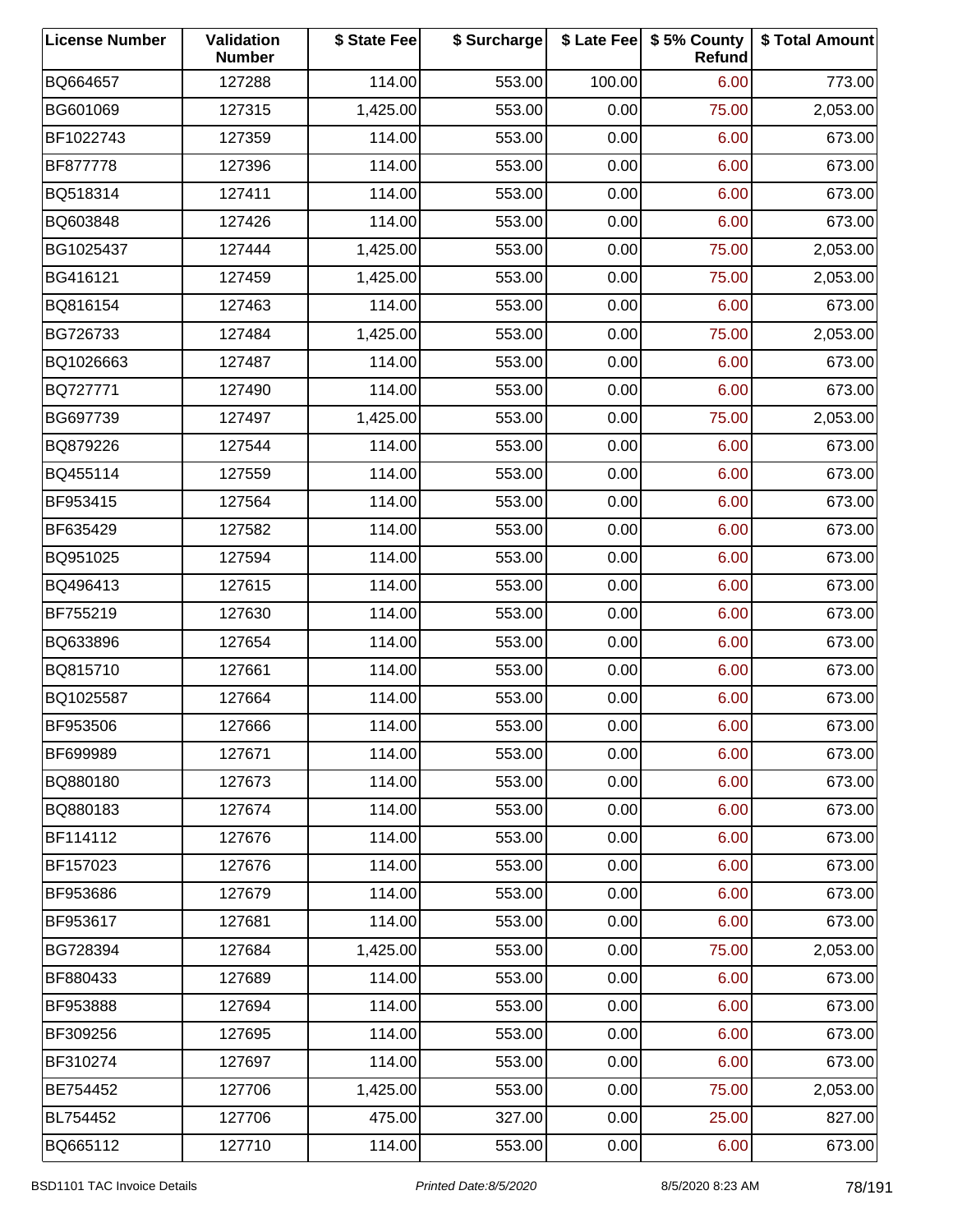| <b>License Number</b> | Validation<br><b>Number</b> | \$ State Fee | \$ Surcharge |        | \$ Late Fee   \$5% County<br>Refund | \$ Total Amount |
|-----------------------|-----------------------------|--------------|--------------|--------|-------------------------------------|-----------------|
| BQ814805              | 127724                      | 114.00       | 553.00       | 0.00   | 6.00                                | 673.00          |
| BQ560933              | 127770                      | 114.00       | 553.00       | 0.00   | 6.00                                | 673.00          |
| BF633267              | 127770                      | 114.00       | 553.00       | 0.00   | 6.00                                | 673.00          |
| BF726707              | 127770                      | 114.00       | 553.00       | 0.00   | 6.00                                | 673.00          |
| BF877781              | 127770                      | 114.00       | 553.00       | 0.00   | 6.00                                | 673.00          |
| BF950790              | 127770                      | 114.00       | 553.00       | 0.00   | 6.00                                | 673.00          |
| BF184303              | 127811                      | 114.00       | 553.00       | 0.00   | 6.00                                | 673.00          |
| BF815700              | 127831                      | 114.00       | 553.00       | 0.00   | 6.00                                | 673.00          |
| BG881541              | 127833                      | 1,425.00     | 553.00       | 0.00   | 75.00                               | 2,053.00        |
| BQ637036              | 127875                      | 114.00       | 553.00       | 0.00   | 6.00                                | 673.00          |
| BQ701150              | 127919                      | 114.00       | 553.00       | 0.00   | 6.00                                | 673.00          |
| BQ1026348             | 127923                      | 114.00       | 553.00       | 0.00   | 6.00                                | 673.00          |
| BG664237              | 127945                      | 1,425.00     | 553.00       | 100.00 | 75.00                               | 2,153.00        |
| BF667817              | 127953                      | 114.00       | 553.00       | 0.00   | 6.00                                | 673.00          |
| BG816676              | 127960                      | 1,425.00     | 553.00       | 0.00   | 75.00                               | 2,053.00        |
| BQ955608              | 127982                      | 114.00       | 553.00       | 0.00   | 6.00                                | 673.00          |
| BF754507              | 127998                      | 114.00       | 553.00       | 0.00   | 6.00                                | 673.00          |
| BG1026702             | 128010                      | 1,425.00     | 553.00       | 0.00   | 75.00                               | 2,053.00        |
| BP1026702             | 128010                      | 950.00       | 426.00       | 0.00   | 50.00                               | 1,426.00        |
| BQ605155              | 128036                      | 114.00       | 553.00       | 0.00   | 6.00                                | 673.00          |
| BQ667366              | 128042                      | 114.00       | 553.00       | 0.00   | 6.00                                | 673.00          |
| BQ728375              | 128045                      | 114.00       | 553.00       | 0.00   | 6.00                                | 673.00          |
| BQ950577              | 128059                      | 114.00       | 553.00       | 100.00 | 6.00                                | 773.00          |
| BF437307              | 128109                      | 114.00       | 553.00       | 0.00   | 6.00                                | 673.00          |
| BQ563373              | 128125                      | 114.00       | 553.00       | 0.00   | 6.00                                | 673.00          |
| BF287704              | 128155                      | 114.00       | 553.00       | 0.00   | 6.00                                | 673.00          |
| BQ952684              | 128162                      | 114.00       | 553.00       | 0.00   | 6.00                                | 673.00          |
| BG1023043             | 128194                      | 1,425.00     | 553.00       | 0.00   | 75.00                               | 2,053.00        |
| BQ955079              | 128212                      | 114.00       | 553.00       | 0.00   | 6.00                                | 673.00          |
| BG1024368             | 128214                      | 1,425.00     | 553.00       | 0.00   | 75.00                               | 2,053.00        |
| BQ1025097             | 128215                      | 114.00       | 553.00       | 0.00   | 6.00                                | 673.00          |
| BQ815421              | 128219                      | 114.00       | 553.00       | 0.00   | 6.00                                | 673.00          |
| BG955839              | 128222                      | 1,425.00     | 553.00       | 0.00   | 75.00                               | 2,053.00        |
| BQ729227              | 128232                      | 114.00       | 553.00       | 0.00   | 6.00                                | 673.00          |
| BQ729228              | 128232                      | 114.00       | 553.00       | 0.00   | 6.00                                | 673.00          |
| BQ729230              | 128232                      | 114.00       | 553.00       | 0.00   | 6.00                                | 673.00          |
| BQ729232              | 128232                      | 114.00       | 553.00       | 0.00   | 6.00                                | 673.00          |
| BQ729233              | 128232                      | 114.00       | 553.00       | 0.00   | 6.00                                | 673.00          |
| BQ729234              | 128232                      | 114.00       | 553.00       | 0.00   | 6.00                                | 673.00          |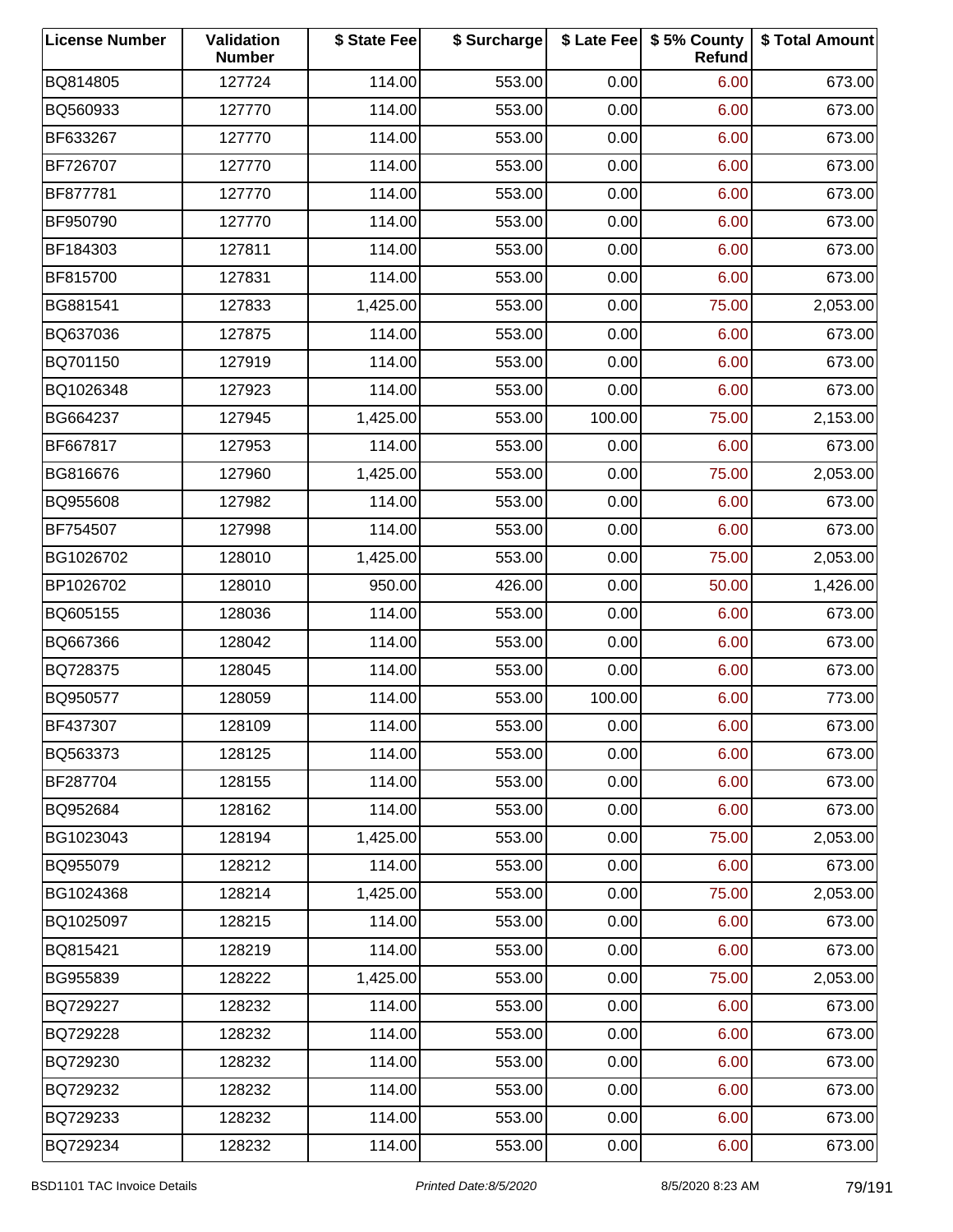| <b>License Number</b> | Validation<br><b>Number</b> | \$ State Fee | \$ Surcharge |      | \$ Late Fee   \$5% County<br>Refund | \$ Total Amount |
|-----------------------|-----------------------------|--------------|--------------|------|-------------------------------------|-----------------|
| BQ729237              | 128232                      | 114.00       | 553.00       | 0.00 | 6.00                                | 673.00          |
| BG881305              | 128259                      | 1,425.00     | 553.00       | 0.00 | 75.00                               | 2,053.00        |
| BG1025874             | 128268                      | 1,425.00     | 553.00       | 0.00 | 75.00                               | 2,053.00        |
| BQ754731              | 128282                      | 114.00       | 553.00       | 0.00 | 6.00                                | 673.00          |
| BQ604236              | 128285                      | 114.00       | 553.00       | 0.00 | 6.00                                | 673.00          |
| BQ668229              | 128285                      | 114.00       | 553.00       | 0.00 | 6.00                                | 673.00          |
| BQ668230              | 128285                      | 114.00       | 553.00       | 0.00 | 6.00                                | 673.00          |
| BQ700621              | 128285                      | 114.00       | 553.00       | 0.00 | 6.00                                | 673.00          |
| BQ701045              | 128285                      | 114.00       | 553.00       | 0.00 | 6.00                                | 673.00          |
| BF668509              | 128304                      | 114.00       | 553.00       | 0.00 | 6.00                                | 673.00          |
| BQ955283              | 128334                      | 114.00       | 553.00       | 0.00 | 6.00                                | 673.00          |
| BF257206              | 128404                      | 114.00       | 553.00       | 0.00 | 6.00                                | 673.00          |
| BQ698533              | 128415                      | 114.00       | 553.00       | 0.00 | 6.00                                | 673.00          |
| BQ729687              | 128416                      | 114.00       | 553.00       | 0.00 | 6.00                                | 673.00          |
| BQ729883              | 128416                      | 114.00       | 553.00       | 0.00 | 6.00                                | 673.00          |
| BF1024307             | 128418                      | 114.00       | 553.00       | 0.00 | 6.00                                | 673.00          |
| BQ1024625             | 128419                      | 114.00       | 553.00       | 0.00 | 6.00                                | 673.00          |
| BF818005              | 128454                      | 114.00       | 553.00       | 0.00 | 6.00                                | 673.00          |
| BQ310995              | 128465                      | 114.00       | 553.00       | 0.00 | 6.00                                | 673.00          |
| BQ817330              | 128470                      | 114.00       | 553.00       | 0.00 | 6.00                                | 673.00          |
| BG952652              | 128474                      | 1,425.00     | 553.00       | 0.00 | 75.00                               | 2,053.00        |
| BF754618              | 128494                      | 114.00       | 553.00       | 0.00 | 6.00                                | 673.00          |
| BG753330              | 128512                      | 1,425.00     | 553.00       | 0.00 | 75.00                               | 2,053.00        |
| BQ666577              | 128518                      | 114.00       | 553.00       | 0.00 | 6.00                                | 673.00          |
| BQ235782              | 128539                      | 114.00       | 553.00       | 0.00 | 6.00                                | 673.00          |
| BQ752863              | 128542                      | 114.00       | 553.00       | 0.00 | 6.00                                | 673.00          |
| BQ1027011             | 128547                      | 114.00       | 553.00       | 0.00 | 6.00                                | 673.00          |
| BG818045              | 128564                      | 1,425.00     | 553.00       | 0.00 | 75.00                               | 2,053.00        |
| BG951394              | 128591                      | 1,425.00     | 553.00       | 0.00 | 75.00                               | 2,053.00        |
| BQ729999              | 128594                      | 114.00       | 553.00       | 0.00 | 6.00                                | 673.00          |
| BQ730004              | 128594                      | 114.00       | 553.00       | 0.00 | 6.00                                | 673.00          |
| BQ730005              | 128594                      | 114.00       | 553.00       | 0.00 | 6.00                                | 673.00          |
| BQ730014              | 128594                      | 114.00       | 553.00       | 0.00 | 6.00                                | 673.00          |
| BQ730034              | 128594                      | 114.00       | 553.00       | 0.00 | 6.00                                | 673.00          |
| BQ730112              | 128594                      | 114.00       | 553.00       | 0.00 | 6.00                                | 673.00          |
| BQ730547              | 128594                      | 114.00       | 553.00       | 0.00 | 6.00                                | 673.00          |
| BQ730646              | 128594                      | 114.00       | 553.00       | 0.00 | 6.00                                | 673.00          |
| BQ730654              | 128594                      | 114.00       | 553.00       | 0.00 | 6.00                                | 673.00          |
| BQ730657              | 128594                      | 114.00       | 553.00       | 0.00 | 6.00                                | 673.00          |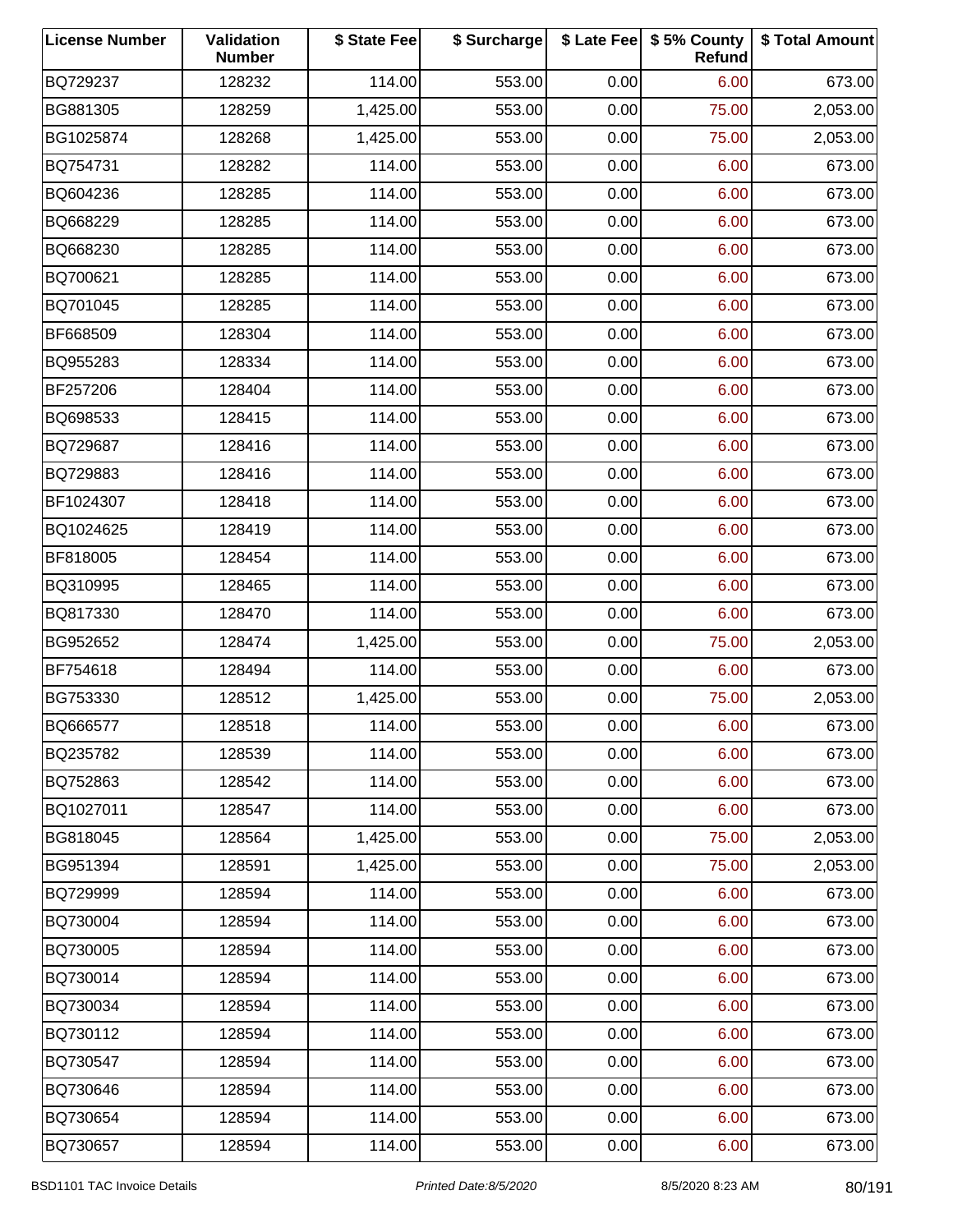| <b>License Number</b> | Validation<br><b>Number</b> | \$ State Fee | \$ Surcharge |      | \$ Late Fee   \$5% County<br>Refund | \$ Total Amount |
|-----------------------|-----------------------------|--------------|--------------|------|-------------------------------------|-----------------|
| BQ730663              | 128594                      | 114.00       | 553.00       | 0.00 | 6.00                                | 673.00          |
| BQ730700              | 128594                      | 114.00       | 553.00       | 0.00 | 6.00                                | 673.00          |
| BQ730702              | 128594                      | 114.00       | 553.00       | 0.00 | 6.00                                | 673.00          |
| BQ730705              | 128594                      | 114.00       | 553.00       | 0.00 | 6.00                                | 673.00          |
| BQ730706              | 128594                      | 114.00       | 553.00       | 0.00 | 6.00                                | 673.00          |
| BQ730707              | 128594                      | 114.00       | 553.00       | 0.00 | 6.00                                | 673.00          |
| BQ730711              | 128594                      | 114.00       | 553.00       | 0.00 | 6.00                                | 673.00          |
| BQ730733              | 128594                      | 114.00       | 553.00       | 0.00 | 6.00                                | 673.00          |
| BQ730736              | 128594                      | 114.00       | 553.00       | 0.00 | 6.00                                | 673.00          |
| BE320561              | 128596                      | 1,425.00     | 553.00       | 0.00 | 75.00                               | 2,053.00        |
| BQ478702              | 128608                      | 114.00       | 553.00       | 0.00 | 6.00                                | 673.00          |
| BF952791              | 128619                      | 114.00       | 553.00       | 0.00 | 6.00                                | 673.00          |
| BG882774              | 128632                      | 1,425.00     | 553.00       | 0.00 | 75.00                               | 2,053.00        |
| BG755296              | 128636                      | 1,425.00     | 553.00       | 0.00 | 75.00                               | 2,053.00        |
| BL755296              | 128636                      | 475.00       | 327.00       | 0.00 | 25.00                               | 827.00          |
| BP755296              | 128636                      | 950.00       | 426.00       | 0.00 | 50.00                               | 1,426.00        |
| BF817997              | 128640                      | 114.00       | 553.00       | 0.00 | 6.00                                | 673.00          |
| BF668486              | 128650                      | 114.00       | 553.00       | 0.00 | 6.00                                | 673.00          |
| BQ729107              | 128675                      | 114.00       | 553.00       | 0.00 | 6.00                                | 673.00          |
| BG730905              | 128681                      | 1,425.00     | 553.00       | 0.00 | 75.00                               | 2,053.00        |
| BQ668897              | 128713                      | 114.00       | 553.00       | 0.00 | 6.00                                | 673.00          |
| BG954634              | 128734                      | 1,425.00     | 553.00       | 0.00 | 75.00                               | 2,053.00        |
| BG267062              | 128795                      | 1,425.00     | 553.00       | 0.00 | 75.00                               | 2,053.00        |
| BQ953897              | 128808                      | 114.00       | 553.00       | 0.00 | 6.00                                | 673.00          |
| BQ816456              | 128810                      | 114.00       | 553.00       | 0.00 | 6.00                                | 673.00          |
| BQ437209              | 128812                      | 114.00       | 553.00       | 0.00 | 6.00                                | 673.00          |
| BQ701043              | 128816                      | 114.00       | 553.00       | 0.00 | 6.00                                | 673.00          |
| BQ816892              | 128818                      | 114.00       | 553.00       | 0.00 | 6.00                                | 673.00          |
| BQ754992              | 128821                      | 114.00       | 553.00       | 0.00 | 6.00                                | 673.00          |
| BQ701103              | 128824                      | 114.00       | 553.00       | 0.00 | 6.00                                | 673.00          |
| BF1028138             | 128825                      | 114.00       | 553.00       | 0.00 | 6.00                                | 673.00          |
| BF955105              | 128827                      | 114.00       | 553.00       | 0.00 | 6.00                                | 673.00          |
| BQ881939              | 128828                      | 114.00       | 553.00       | 0.00 | 6.00                                | 673.00          |
| BQ955823              | 128839                      | 114.00       | 553.00       | 0.00 | 6.00                                | 673.00          |
| BQ606273              | 128843                      | 114.00       | 553.00       | 0.00 | 6.00                                | 673.00          |
| BQ606474              | 128846                      | 114.00       | 553.00       | 0.00 | 6.00                                | 673.00          |
| BF956318              | 128848                      | 114.00       | 553.00       | 0.00 | 6.00                                | 673.00          |
| BQ756194              | 128849                      | 114.00       | 553.00       | 0.00 | 6.00                                | 673.00          |
| BQ277135              | 128864                      | 114.00       | 553.00       | 0.00 | 6.00                                | 673.00          |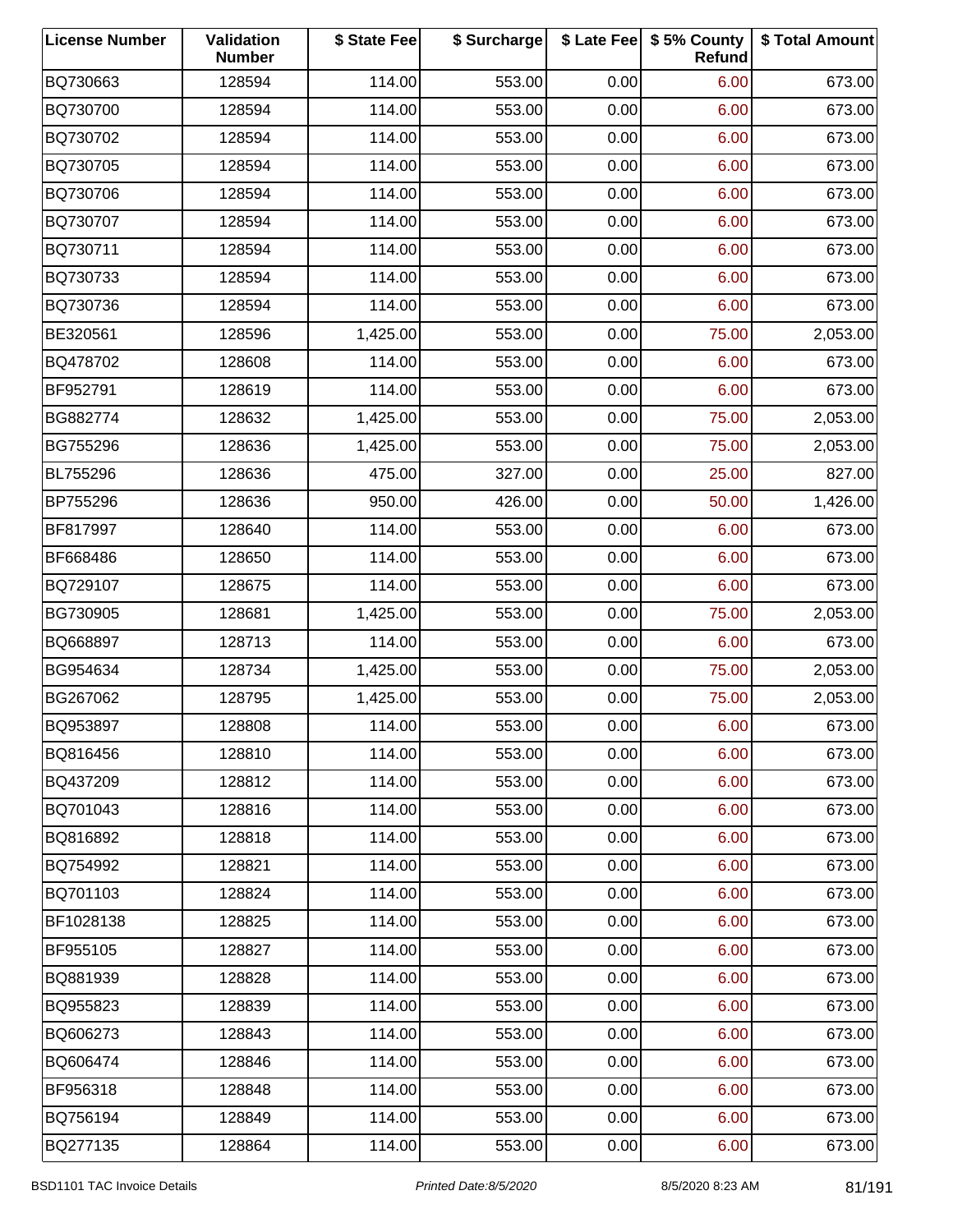| <b>License Number</b> | Validation<br><b>Number</b> | \$ State Fee | \$ Surcharge |        | \$ Late Fee   \$5% County<br>Refund | \$ Total Amount |
|-----------------------|-----------------------------|--------------|--------------|--------|-------------------------------------|-----------------|
| BQ476495              | 128864                      | 114.00       | 553.00       | 0.00   | 6.00                                | 673.00          |
| BQ476708              | 128864                      | 114.00       | 553.00       | 0.00   | 6.00                                | 673.00          |
| BQ519480              | 128864                      | 114.00       | 553.00       | 0.00   | 6.00                                | 673.00          |
| BQ540646              | 128864                      | 114.00       | 553.00       | 0.00   | 6.00                                | 673.00          |
| BQ753845              | 128864                      | 114.00       | 553.00       | 0.00   | 6.00                                | 673.00          |
| BG257077              | 128880                      | 1,425.00     | 553.00       | 0.00   | 75.00                               | 2,053.00        |
| BL257077              | 128880                      | 475.00       | 327.00       | 0.00   | 25.00                               | 827.00          |
| BG257079              | 128882                      | 1,425.00     | 553.00       | 0.00   | 75.00                               | 2,053.00        |
| BL257079              | 128882                      | 475.00       | 327.00       | 0.00   | 25.00                               | 827.00          |
| BQ754514              | 128898                      | 114.00       | 553.00       | 0.00   | 6.00                                | 673.00          |
| BQ952504              | 128899                      | 114.00       | 553.00       | 0.00   | 6.00                                | 673.00          |
| BQ278195              | 128925                      | 114.00       | 553.00       | 0.00   | 6.00                                | 673.00          |
| BQ477160              | 128951                      | 114.00       | 553.00       | 0.00   | 6.00                                | 673.00          |
| BF701007              | 128954                      | 114.00       | 553.00       | 0.00   | 6.00                                | 673.00          |
| BF437323              | 128967                      | 114.00       | 553.00       | 0.00   | 6.00                                | 673.00          |
| BQ603119              | 128996                      | 114.00       | 553.00       | 0.00   | 6.00                                | 673.00          |
| BQ540647              | 129021                      | 114.00       | 553.00       | 0.00   | 6.00                                | 673.00          |
| BQ728310              | 129087                      | 114.00       | 553.00       | 0.00   | 6.00                                | 673.00          |
| BQ880077              | 129134                      | 114.00       | 553.00       | 0.00   | 6.00                                | 673.00          |
| BQ754780              | 129140                      | 114.00       | 553.00       | 0.00   | 6.00                                | 673.00          |
| BQ814800              | 129147                      | 114.00       | 553.00       | 0.00   | 6.00                                | 673.00          |
| BG657740              | 407484                      | 1,425.00     | 553.00       | 0.00   | 75.00                               | 2,053.00        |
| BG999303              | 505622                      | 1,425.00     | 553.00       | 100.00 | 75.00                               | 2,153.00        |
| BG576601              | 509841                      | 1,425.00     | 553.00       | 0.00   | 75.00                               | 2,053.00        |
| BF318620              | 514668                      | 114.00       | 553.00       | 0.00   | 6.00                                | 673.00          |
| BQ753389              | 514688                      | 114.00       | 553.00       | 0.00   | 6.00                                | 673.00          |
| BF1092416             | 514854                      | 114.00       | 553.00       | 0.00   | 6.00                                | 673.00          |
| BG1014323             | 514889                      | 1,425.00     | 553.00       | 0.00   | 75.00                               | 2,053.00        |
| BQ748086              | 514903                      | 114.00       | 553.00       | 0.00   | 6.00                                | 673.00          |
| BQ752867              | 514912                      | 114.00       | 553.00       | 0.00   | 6.00                                | 673.00          |
| BQ880007              | 514958                      | 114.00       | 553.00       | 0.00   | 6.00                                | 673.00          |
| BG1020378             | 514963                      | 1,425.00     | 553.00       | 0.00   | 75.00                               | 2,053.00        |
| BQ1020648             | 514964                      | 114.00       | 553.00       | 0.00   | 6.00                                | 673.00          |
| BQ496256              | 514969                      | 114.00       | 553.00       | 0.00   | 6.00                                | 673.00          |
| BQ1024447             | 515042                      | 114.00       | 553.00       | 0.00   | 6.00                                | 673.00          |
| BF952522              | 515044                      | 114.00       | 553.00       | 0.00   | 6.00                                | 673.00          |
| BG496664              | 515047                      | 1,425.00     | 553.00       | 0.00   | 75.00                               | 2,053.00        |
| BG665825              | 515049                      | 1,425.00     | 553.00       | 0.00   | 75.00                               | 2,053.00        |
| BF755098              | 515066                      | 114.00       | 553.00       | 0.00   | 6.00                                | 673.00          |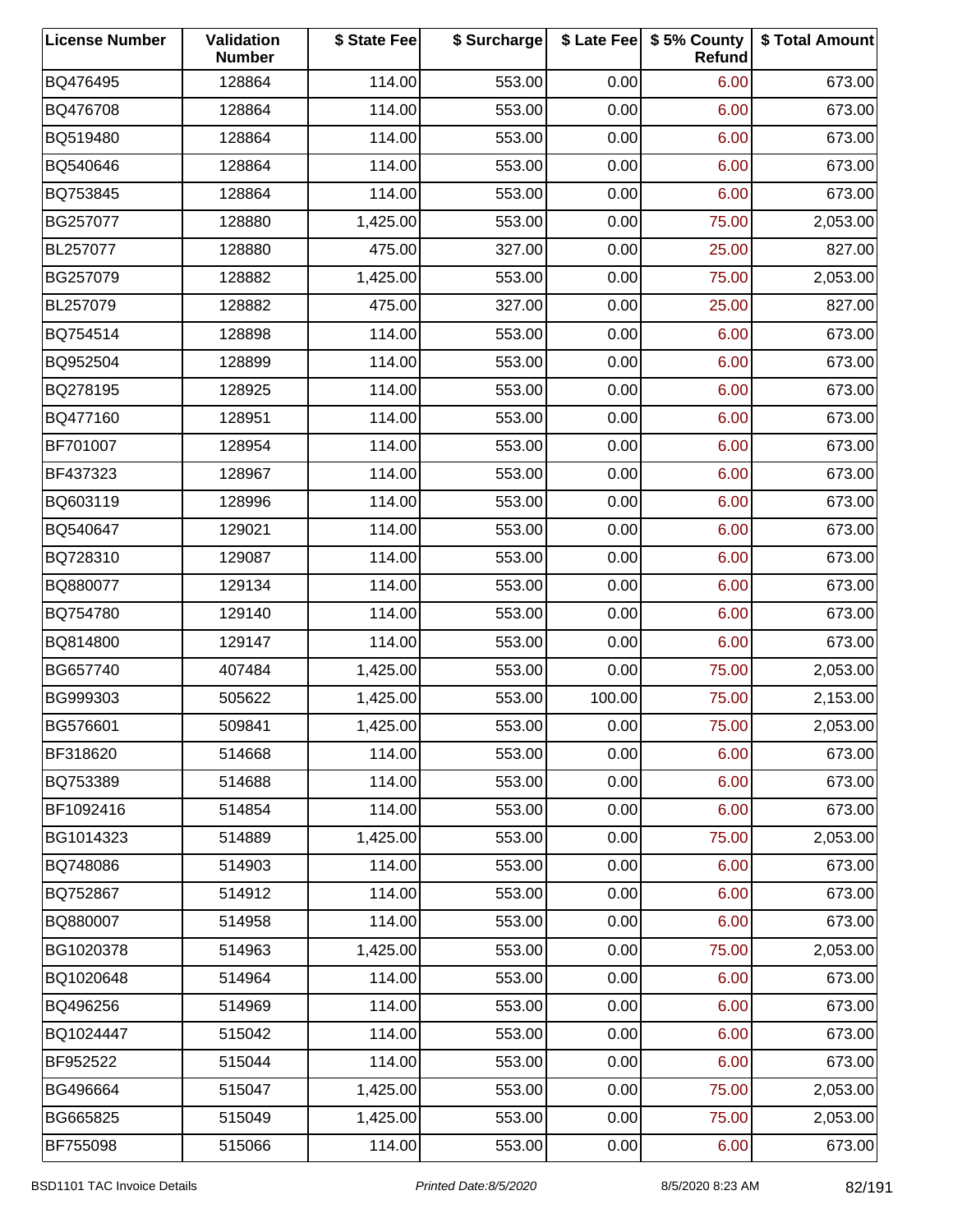| <b>License Number</b> | Validation<br><b>Number</b> | \$ State Fee | \$ Surcharge |        | \$ Late Fee   \$5% County<br><b>Refund</b> | \$ Total Amount |
|-----------------------|-----------------------------|--------------|--------------|--------|--------------------------------------------|-----------------|
| BQ878587              | 515074                      | 114.00       | 553.00       | 0.00   | 6.00                                       | 673.00          |
| BQ879220              | 515078                      | 114.00       | 553.00       | 0.00   | 6.00                                       | 673.00          |
| BG752523              | 515082                      | 1,425.00     | 553.00       | 0.00   | 75.00                                      | 2,053.00        |
| BG753636              | 515100                      | 1,425.00     | 553.00       | 0.00   | 75.00                                      | 2,053.00        |
| BL753636              | 515100                      | 475.00       | 327.00       | 0.00   | 25.00                                      | 827.00          |
| BF602350              | 515123                      | 114.00       | 553.00       | 0.00   | 6.00                                       | 673.00          |
| BF602077              | 515124                      | 114.00       | 553.00       | 0.00   | 6.00                                       | 673.00          |
| BF602225              | 515125                      | 114.00       | 553.00       | 0.00   | 6.00                                       | 673.00          |
| BF602070              | 515126                      | 114.00       | 553.00       | 0.00   | 6.00                                       | 673.00          |
| BG952799              | 515155                      | 1,425.00     | 553.00       | 0.00   | 75.00                                      | 2,053.00        |
| BF727460              | 515170                      | 114.00       | 553.00       | 0.00   | 6.00                                       | 673.00          |
| BF940168              | 515175                      | 114.00       | 553.00       | 0.00   | 6.00                                       | 673.00          |
| BF635361              | 515204                      | 114.00       | 553.00       | 0.00   | 6.00                                       | 673.00          |
| BF171666              | 515218                      | 114.00       | 553.00       | 0.00   | 6.00                                       | 673.00          |
| BF560736              | 515219                      | 114.00       | 553.00       | 0.00   | 6.00                                       | 673.00          |
| BQ635001              | 515220                      | 114.00       | 553.00       | 0.00   | 6.00                                       | 673.00          |
| BG1023376             | 515222                      | 1,425.00     | 553.00       | 0.00   | 75.00                                      | 2,053.00        |
| BL1023376             | 515222                      | 475.00       | 327.00       | 0.00   | 25.00                                      | 827.00          |
| BP1023376             | 515222                      | 950.00       | 426.00       | 0.00   | 50.00                                      | 1,426.00        |
| BG1008126             | 515225                      | 1,425.00     | 553.00       | 0.00   | 75.00                                      | 2,053.00        |
| BQ953073              | 515230                      | 114.00       | 553.00       | 0.00   | 6.00                                       | 673.00          |
| BF318782              | 515232                      | 114.00       | 553.00       | 0.00   | 6.00                                       | 673.00          |
| BG266635              | 515234                      | 1,425.00     | 553.00       | 0.00   | 75.00                                      | 2,053.00        |
| BQ812381              | 515235                      | 114.00       | 553.00       | 0.00   | 6.00                                       | 673.00          |
| BF950051              | 515237                      | 114.00       | 553.00       | 0.00   | 6.00                                       | 673.00          |
| BG699090              | 515241                      | 1,425.00     | 553.00       | 0.00   | 75.00                                      | 2,053.00        |
| BQ955195              | 515375                      | 114.00       | 553.00       | 0.00   | 6.00                                       | 673.00          |
| BQ155901              | 515408                      | 114.00       | 553.00       | 0.00   | 6.00                                       | 673.00          |
| BG753851              | 515420                      | 1,425.00     | 553.00       | 0.00   | 75.00                                      | 2,053.00        |
| BF298820              | 515422                      | 114.00       | 553.00       | 0.00   | 6.00                                       | 673.00          |
| BQ667162              | 515423                      | 114.00       | 553.00       | 0.00   | 6.00                                       | 673.00          |
|                       | <b>Total</b>                | 148,523.00   | 184,974.00   | 800.00 | 7,817.00                                   | 342,114.00      |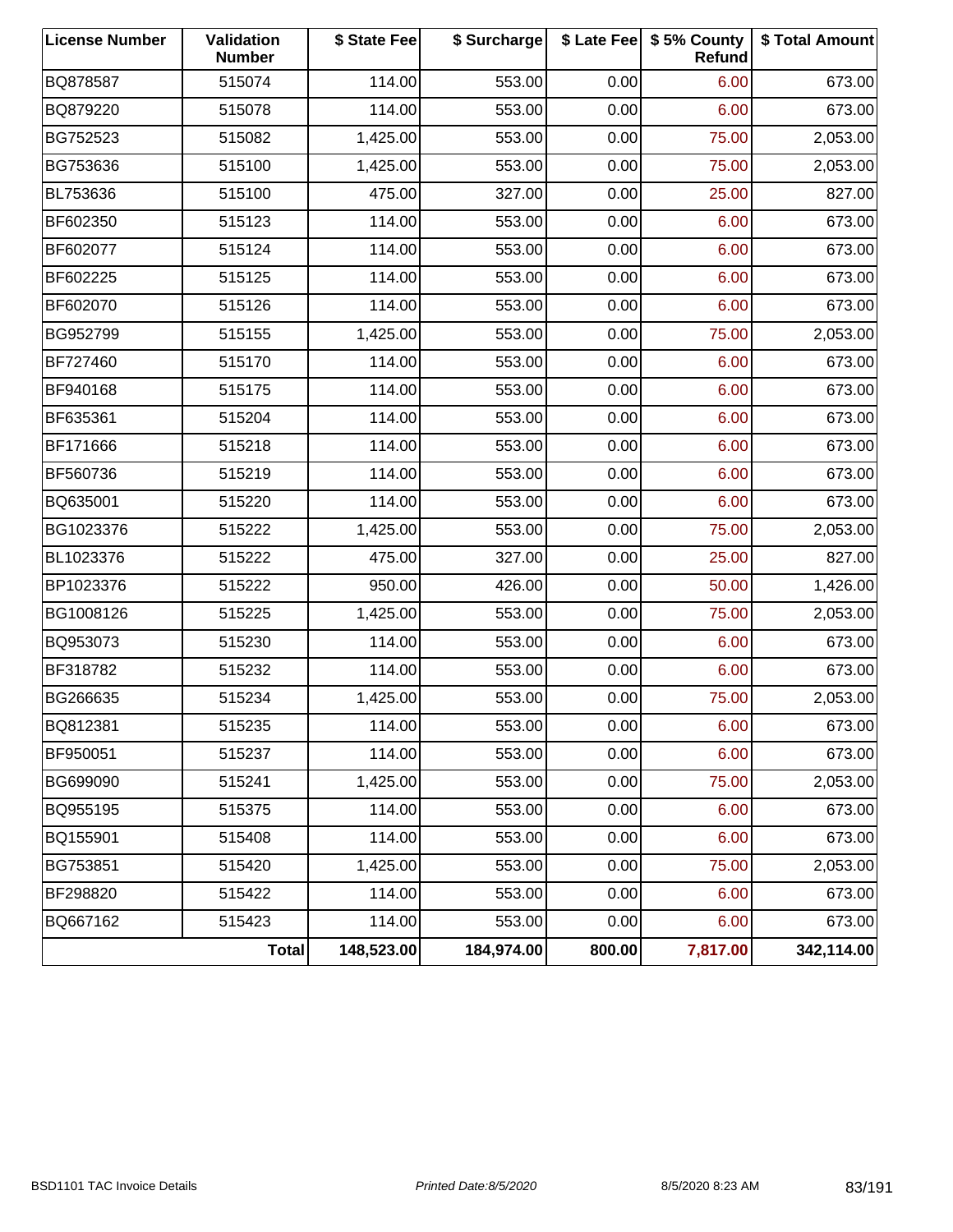

**County Harrison - 102**

| License Number | <b>Validation</b><br><b>Number</b> | \$ State Fee | \$ Surcharge | \$ Late Fee | \$5% County<br>Refundl | \$ Total Amount |
|----------------|------------------------------------|--------------|--------------|-------------|------------------------|-----------------|
| BQ953967       | 127275                             | 114.00       | 553.00       | 0.00        | 6.00                   | 673.00          |
| BQ540642       | 128521                             | 114.00       | 553.00       | 0.00        | 6.00                   | 673.00          |
| BQ540644       | 128521                             | 114.00       | 553.00       | 0.00        | 6.00                   | 673.00          |
| BF288795       | 128550                             | 114.00       | 553.00       | 0.00        | 6.00                   | 673.00          |
| BQ475376       | 515076                             | 114.00       | 553.00       | 0.00        | 6.00                   | 673.00          |
|                | <b>Total</b>                       | 570.00       | 2,765.00     | 0.00        | 30.00                  | 3,365.00        |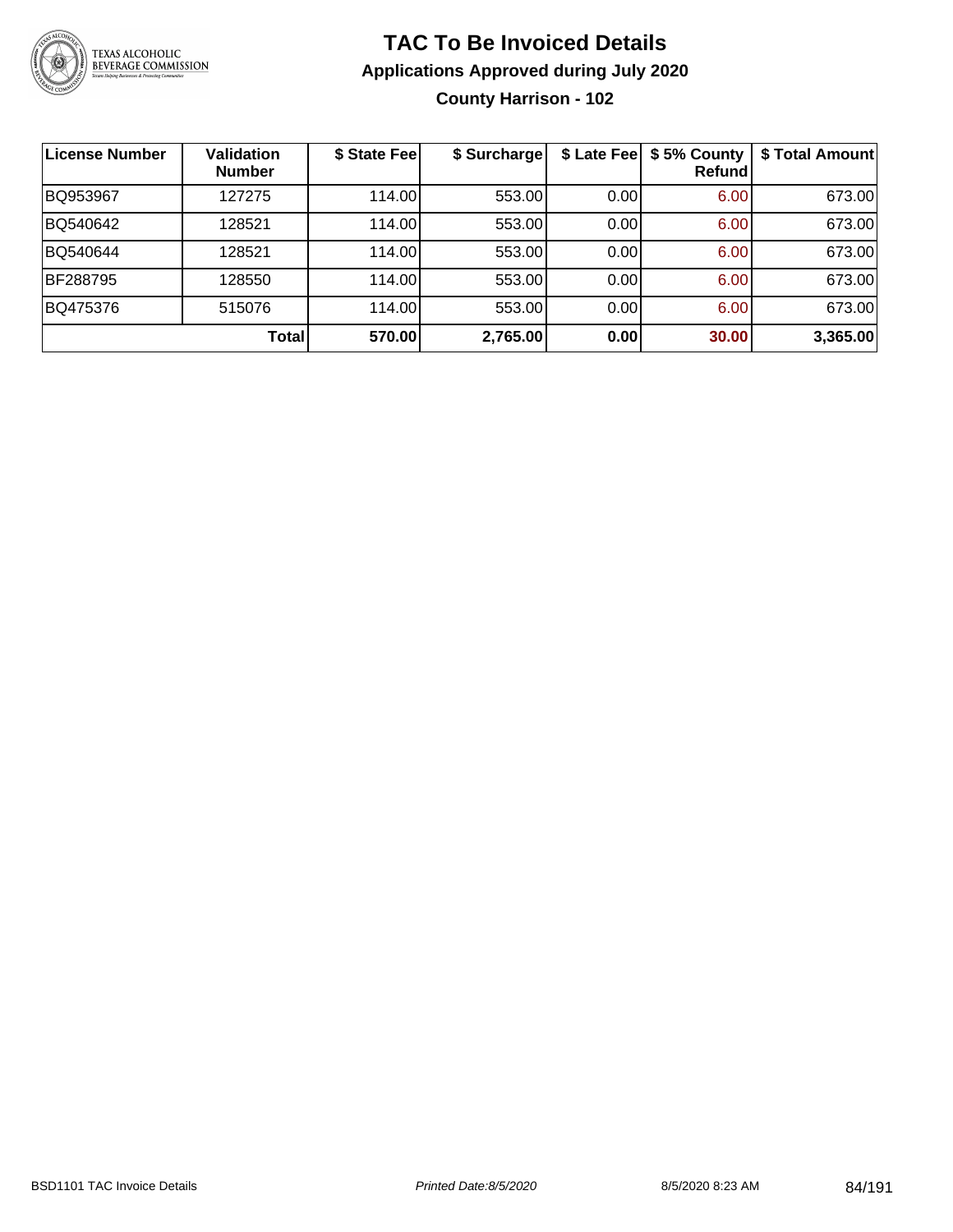

# TEXAS ALCOHOLIC<br>BEVERAGE COMMISSION

#### **TAC To Be Invoiced Details Applications Approved during July 2020 County Hays - 105**

| <b>License Number</b> | <b>Validation</b><br><b>Number</b> | \$ State Fee | \$ Surcharge | \$ Late Fee | \$5% County<br>Refund | \$ Total Amount |
|-----------------------|------------------------------------|--------------|--------------|-------------|-----------------------|-----------------|
| BQ1093622             | 7102                               | 114.00       | 553.00       | 0.00        | 6.00                  | 673.00          |
| BG1094398             | 7156                               | 332.50       | 553.00       | 0.00        | 17.50                 | 903.00          |
| BG1094659             | 7748                               | 332.50       | 553.00       | 0.00        | 17.50                 | 903.00          |
| BG879638              | 127420                             | 332.50       | 553.00       | 0.00        | 17.50                 | 903.00          |
| BP879638              | 127420                             | 950.00       | 426.00       | 0.00        | 50.00                 | 1,426.00        |
| BQ952640              | 127733                             | 114.00       | 553.00       | 0.00        | 6.00                  | 673.00          |
| BQ635417              | 127744                             | 114.00       | 553.00       | 0.00        | 6.00                  | 673.00          |
| BG755543              | 127976                             | 332.50       | 553.00       | 0.00        | 17.50                 | 903.00          |
| BQ728981              | 128285                             | 114.00       | 553.00       | 0.00        | 6.00                  | 673.00          |
| BG955048              | 128421                             | 332.50       | 553.00       | 0.00        | 17.50                 | 903.00          |
| BQ818323              | 128594                             | 114.00       | 553.00       | 0.00        | 6.00                  | 673.00          |
| BQ730122              | 128658                             | 114.00       | 553.00       | 0.00        | 6.00                  | 673.00          |
| BF814427              | 128885                             | 114.00       | 553.00       | 0.00        | 6.00                  | 673.00          |
| BF667361              | 128905                             | 114.00       | 553.00       | 0.00        | 6.00                  | 673.00          |
| BG603174              | 129096                             | 332.50       | 553.00       | 0.00        | 17.50                 | 903.00          |
|                       | Total                              | 3,857.00     | 8,168.00     | 0.00        | 203.00                | 12,228.00       |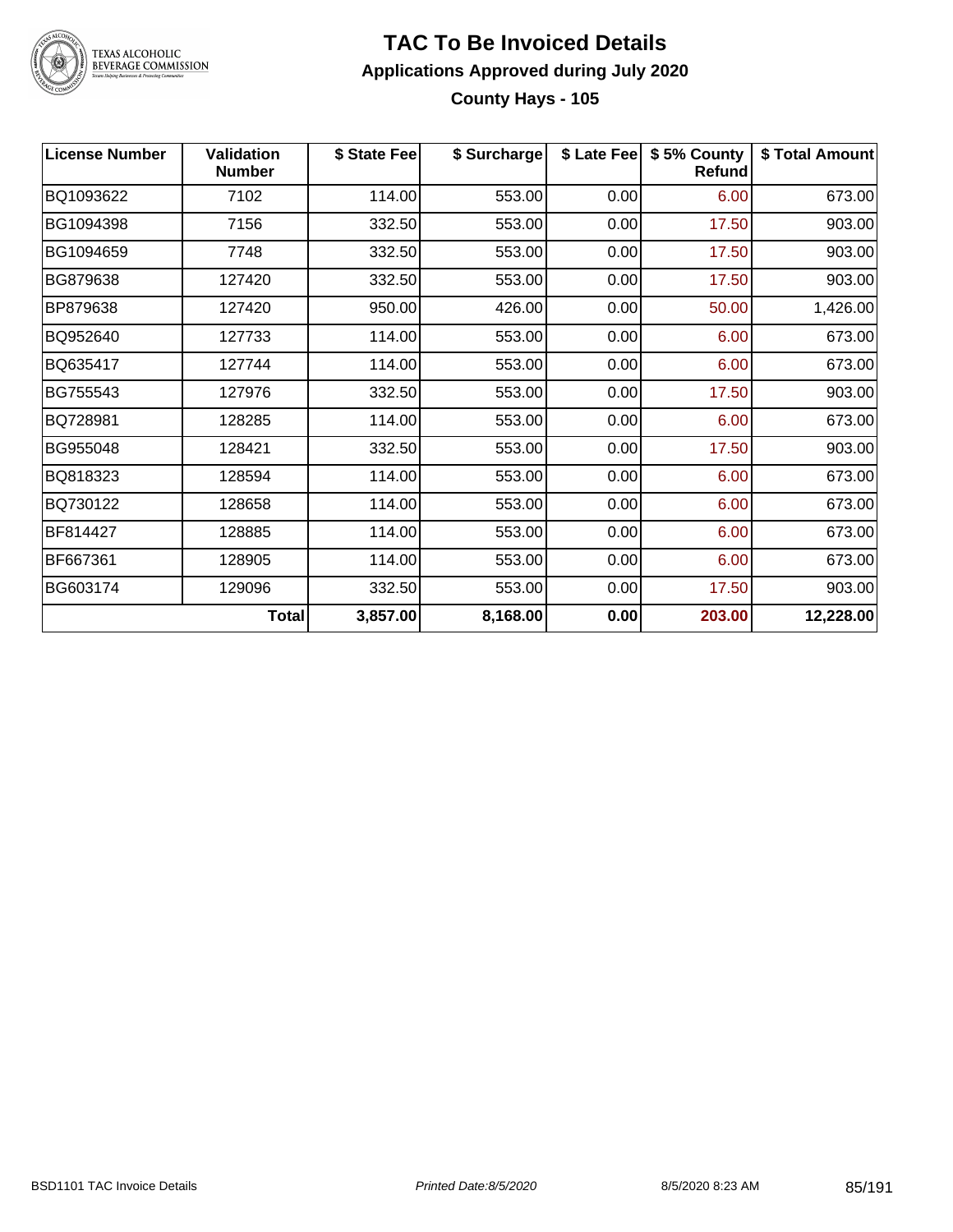

**County Henderson - 107**

| License Number  | <b>Validation</b><br><b>Number</b> | \$ State Fee | \$ Surcharge |       | <b>Refund</b> | \$ Late Fee   \$5% County   \$ Total Amount |
|-----------------|------------------------------------|--------------|--------------|-------|---------------|---------------------------------------------|
| BQ1093393       | 6996                               | 114.00       | 553.00       | 0.001 | 6.00          | 673.00                                      |
| <b>BF953951</b> | 128872                             | 114.00       | 553.00       | 0.00  | 6.00          | 673.00                                      |
| <b>BF728006</b> | 129078                             | 114.00L      | 553.00       | 0.00  | 6.00          | 673.00                                      |
|                 | Totall                             | 342.00       | 1,659.00     | 0.00  | 18.00         | 2,019.00                                    |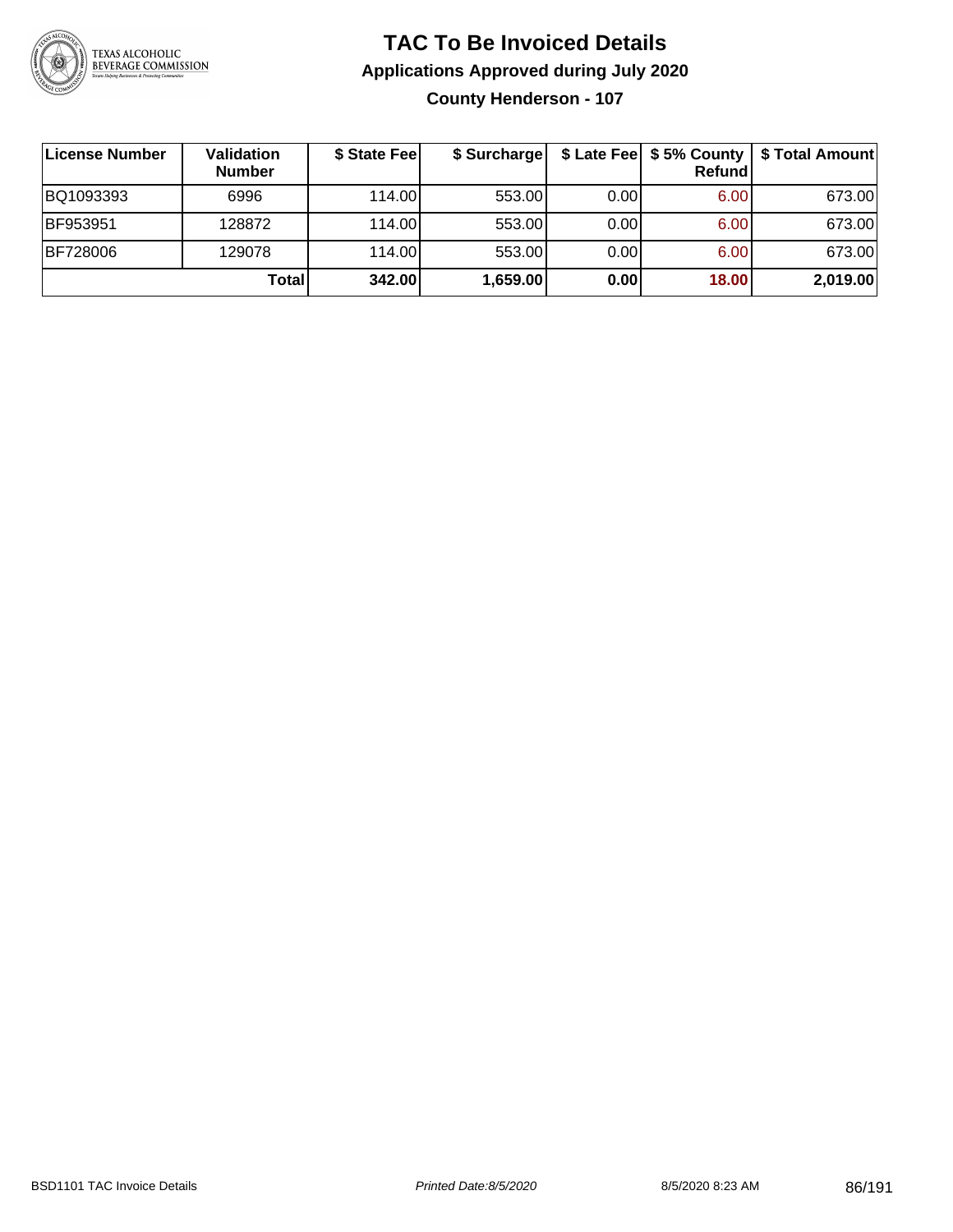

TEXAS ALCOHOLIC<br>BEVERAGE COMMISSION

#### **TAC To Be Invoiced Details Applications Approved during July 2020 County Hidalgo - 108**

| <b>License Number</b> | Validation<br><b>Number</b> | \$ State Fee | \$ Surcharge |      | \$ Late Fee   \$5% County<br>Refund | \$ Total Amount |
|-----------------------|-----------------------------|--------------|--------------|------|-------------------------------------|-----------------|
| BG1092659             | 6788                        | 332.50       | 553.00       | 0.00 | 17.50                               | 903.00          |
| BQ1092345             | 7076                        | 114.00       | 553.00       | 0.00 | 6.00                                | 673.00          |
| BG1092570             | 7084                        | 332.50       | 553.00       | 0.00 | 17.50                               | 903.00          |
| BG1092654             | 7085                        | 332.50       | 553.00       | 0.00 | 17.50                               | 903.00          |
| BG1092885             | 7096                        | 332.50       | 553.00       | 0.00 | 17.50                               | 903.00          |
| BF1092621             | 7112                        | 114.00       | 553.00       | 0.00 | 6.00                                | 673.00          |
| BG1092653             | 7121                        | 332.50       | 553.00       | 0.00 | 17.50                               | 903.00          |
| BG1093692             | 7127                        | 332.50       | 553.00       | 0.00 | 17.50                               | 903.00          |
| BG1092875             | 7219                        | 332.50       | 553.00       | 0.00 | 17.50                               | 903.00          |
| BQ1093367             | 7287                        | 114.00       | 553.00       | 0.00 | 6.00                                | 673.00          |
| BG1093721             | 7302                        | 332.50       | 553.00       | 0.00 | 17.50                               | 903.00          |
| BL1093721             | 7302                        | 475.00       | 327.00       | 0.00 | 25.00                               | 827.00          |
| BF1093783             | 7332                        | 114.00       | 553.00       | 0.00 | 6.00                                | 673.00          |
| BQ1094320             | 7600                        | 114.00       | 553.00       | 0.00 | 6.00                                | 673.00          |
| BG1094470             | 7722                        | 332.50       | 553.00       | 0.00 | 17.50                               | 903.00          |
| BQ815154              | 126863                      | 114.00       | 553.00       | 0.00 | 6.00                                | 673.00          |
| BG454830              | 126885                      | 332.50       | 553.00       | 0.00 | 17.50                               | 903.00          |
| BQ697024              | 127119                      | 114.00       | 553.00       | 0.00 | 6.00                                | 673.00          |
| BQ497283              | 127122                      | 114.00       | 553.00       | 0.00 | 6.00                                | 673.00          |
| BQ879911              | 127156                      | 114.00       | 553.00       | 0.00 | 6.00                                | 673.00          |
| BQ879914              | 127158                      | 114.00       | 553.00       | 0.00 | 6.00                                | 673.00          |
| BQ879909              | 127159                      | 114.00       | 553.00       | 0.00 | 6.00                                | 673.00          |
| BQ813911              | 127162                      | 114.00       | 553.00       | 0.00 | 6.00                                | 673.00          |
| BQ1022266             | 127346                      | 114.00       | 553.00       | 0.00 | 6.00                                | 673.00          |
| BG751924              | 127368                      | 332.50       | 553.00       | 0.00 | 17.50                               | 903.00          |
| BG950437              | 127437                      | 332.50       | 553.00       | 0.00 | 17.50                               | 903.00          |
| BG950911              | 127441                      | 332.50       | 553.00       | 0.00 | 17.50                               | 903.00          |
| BQ498663              | 127463                      | 114.00       | 553.00       | 0.00 | 6.00                                | 673.00          |
| BQ520571              | 127463                      | 114.00       | 553.00       | 0.00 | 6.00                                | 673.00          |
| BG1023972             | 127469                      | 332.50       | 553.00       | 0.00 | 17.50                               | 903.00          |
| BG184933              | 127572                      | 332.50       | 553.00       | 0.00 | 17.50                               | 903.00          |
| BQ813167              | 127650                      | 114.00       | 553.00       | 0.00 | 6.00                                | 673.00          |
| BQ954111              | 127835                      | 114.00       | 553.00       | 0.00 | 6.00                                | 673.00          |
| BQ223475              | 127886                      | 114.00       | 553.00       | 0.00 | 6.00                                | 673.00          |
| BG755646              | 127910                      | 332.50       | 553.00       | 0.00 | 17.50                               | 903.00          |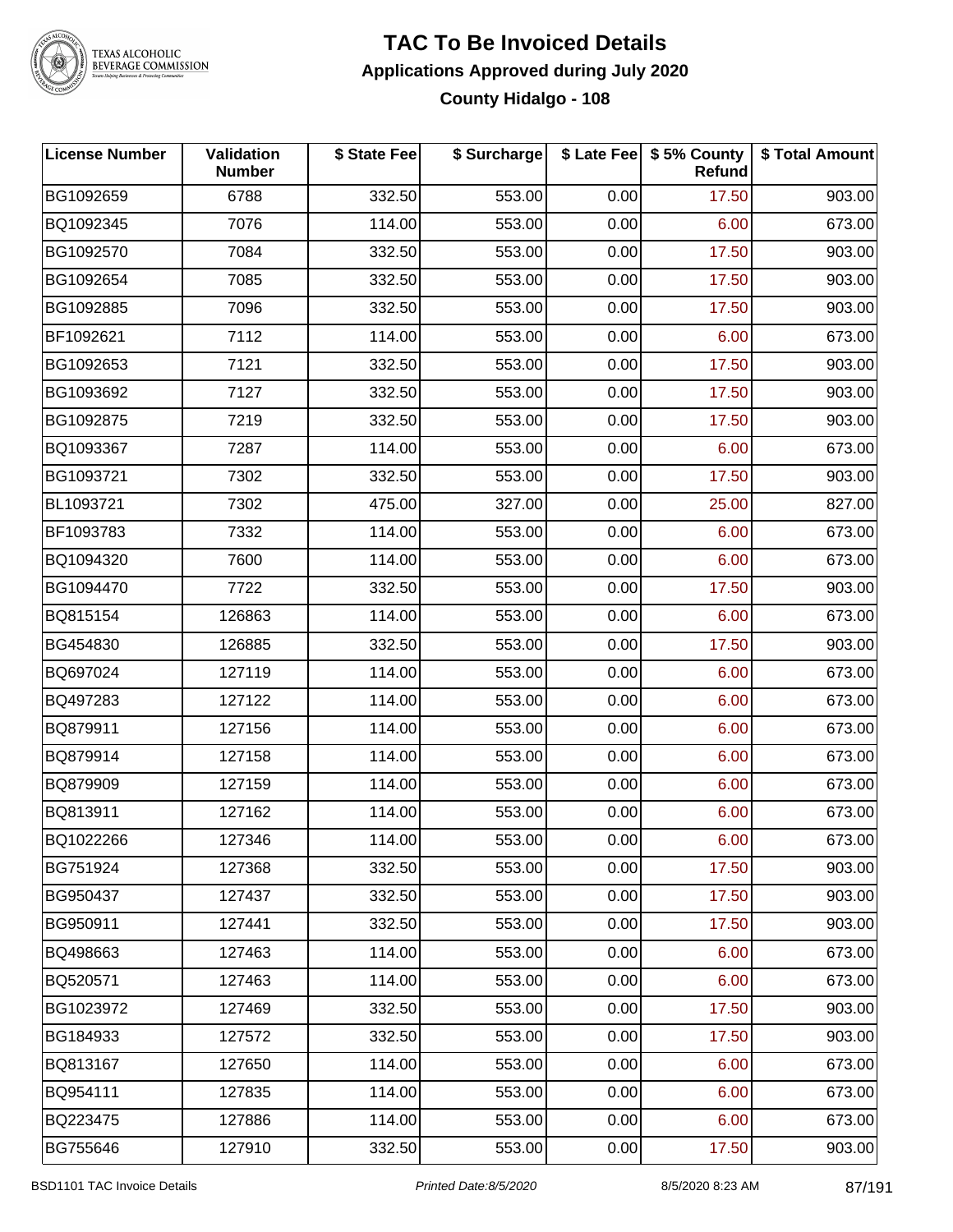| <b>License Number</b> | Validation<br><b>Number</b> | \$ State Fee | \$ Surcharge |      | \$ Late Fee   \$5% County<br><b>Refund</b> | \$ Total Amount |
|-----------------------|-----------------------------|--------------|--------------|------|--------------------------------------------|-----------------|
| BL755646              | 127910                      | 475.00       | 327.00       | 0.00 | 25.00                                      | 827.00          |
| BG100371              | 127990                      | 332.50       | 553.00       | 0.00 | 17.50                                      | 903.00          |
| BQ563073              | 127997                      | 114.00       | 553.00       | 0.00 | 6.00                                       | 673.00          |
| BQ417441              | 128022                      | 114.00       | 553.00       | 0.00 | 6.00                                       | 673.00          |
| BG753640              | 128101                      | 332.50       | 553.00       | 0.00 | 17.50                                      | 903.00          |
| BG668700              | 128104                      | 332.50       | 553.00       | 0.00 | 17.50                                      | 903.00          |
| BG729344              | 128107                      | 332.50       | 553.00       | 0.00 | 17.50                                      | 903.00          |
| BG1023382             | 128238                      | 332.50       | 553.00       | 0.00 | 17.50                                      | 903.00          |
| BG1025581             | 128254                      | 332.50       | 553.00       | 0.00 | 17.50                                      | 903.00          |
| BQ754223              | 128272                      | 114.00       | 553.00       | 0.00 | 6.00                                       | 673.00          |
| BG953104              | 128514                      | 332.50       | 553.00       | 0.00 | 17.50                                      | 903.00          |
| BQ730011              | 128594                      | 114.00       | 553.00       | 0.00 | 6.00                                       | 673.00          |
| BQ730012              | 128594                      | 114.00       | 553.00       | 0.00 | 6.00                                       | 673.00          |
| BQ730022              | 128594                      | 114.00       | 553.00       | 0.00 | 6.00                                       | 673.00          |
| BQ730025              | 128594                      | 114.00       | 553.00       | 0.00 | 6.00                                       | 673.00          |
| BQ730028              | 128594                      | 114.00       | 553.00       | 0.00 | 6.00                                       | 673.00          |
| BQ730030              | 128594                      | 114.00       | 553.00       | 0.00 | 6.00                                       | 673.00          |
| BQ882784              | 128618                      | 114.00       | 553.00       | 0.00 | 6.00                                       | 673.00          |
| BQ952625              | 128657                      | 114.00       | 553.00       | 0.00 | 6.00                                       | 673.00          |
| BG1026367             | 128665                      | 332.50       | 553.00       | 0.00 | 17.50                                      | 903.00          |
| BQ416909              | 128700                      | 114.00       | 553.00       | 0.00 | 6.00                                       | 673.00          |
| BG1028515             | 128861                      | 332.50       | 553.00       | 0.00 | 17.50                                      | 903.00          |
| BQ308660              | 129277                      | 114.00       | 553.00       | 0.00 | 6.00                                       | 673.00          |
| BG1014271             | 515083                      | 332.50       | 553.00       | 0.00 | 17.50                                      | 903.00          |
| BQ954110              | 515174                      | 114.00       | 553.00       | 0.00 | 6.00                                       | 673.00          |
| BQ816798              | 515379                      | 114.00       | 553.00       | 0.00 | 6.00                                       | 673.00          |
| BQ817550              | 515380                      | 114.00       | 553.00       | 0.00 | 6.00                                       | 673.00          |
| BQ880298              | 515388                      | 114.00       | 553.00       | 0.00 | 6.00                                       | 673.00          |
|                       | <b>Total</b>                | 13,585.00    | 34,387.00    | 0.00 | 715.00                                     | 48,687.00       |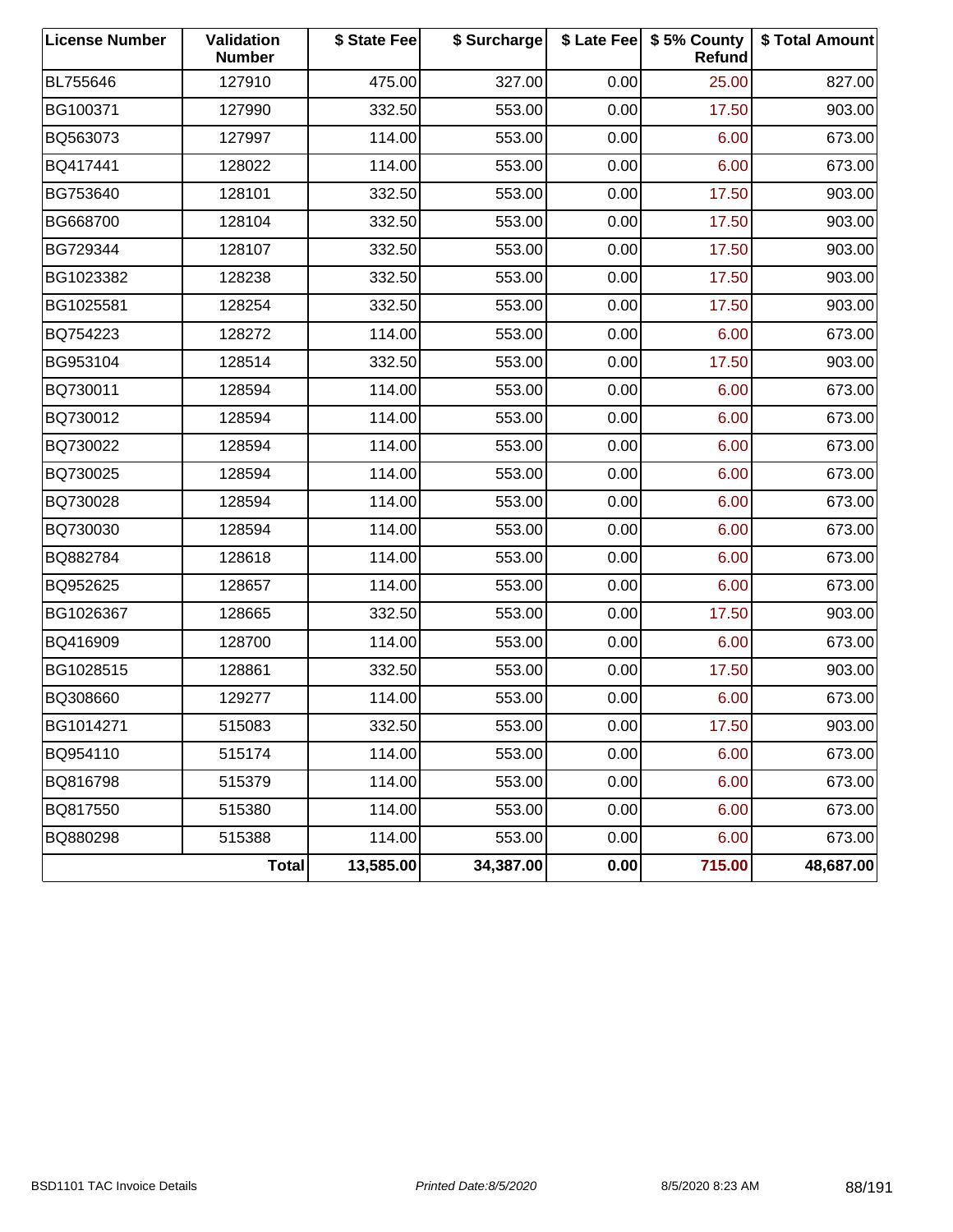

**County Hood - 111**

| License Number | <b>Validation</b><br><b>Number</b> | \$ State Fee | \$ Surcharge |        | \$ Late Fee   \$5% County  <br><b>Refund</b> | \$ Total Amount |
|----------------|------------------------------------|--------------|--------------|--------|----------------------------------------------|-----------------|
| BQ1092559      | 7024                               | 114.00L      | 553.00       | 0.00   | 6.00                                         | 673.00          |
| BQ811988       | 126614                             | 114.00       | 553.00       | 0.00   | 6.00                                         | 673.00          |
| BQ1023959      | 127033                             | 114.00L      | 553.00       | 0.00   | 6.00                                         | 673.00          |
| BQ665013       | 128330                             | 114.00       | 553.00       | 100.00 | 6.00                                         | 773.00          |
|                | Total                              | 456.00       | 2,212.00     | 100.00 | 24.00                                        | 2,792.00        |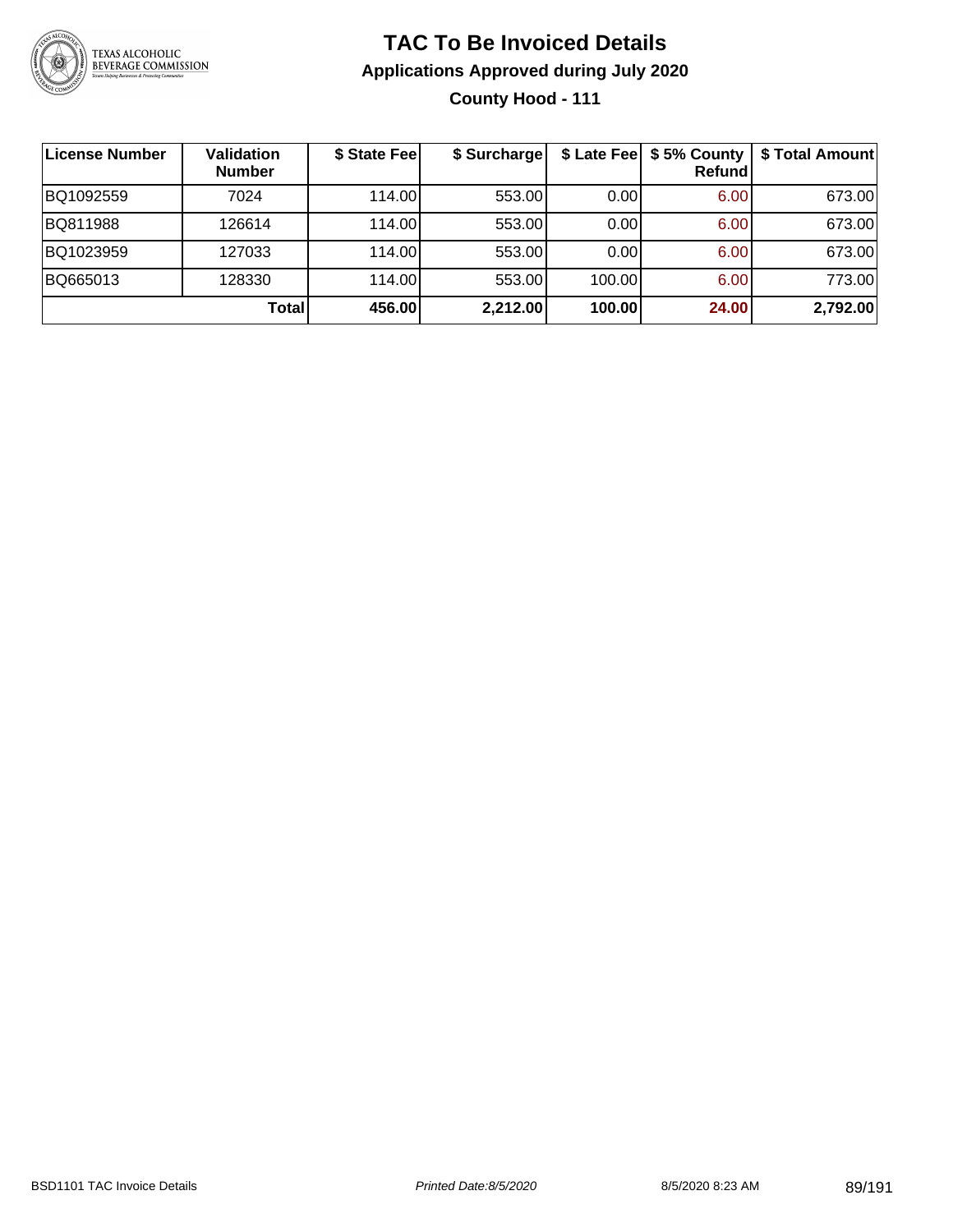

**County Hopkins - 112**

| License Number | Validation<br><b>Number</b> | \$ State Feel |          |      | <b>Refund</b> | \$ Surcharge   \$ Late Fee   \$5% County   \$ Total Amount |
|----------------|-----------------------------|---------------|----------|------|---------------|------------------------------------------------------------|
| BQ1093374      | 7262                        | 114.00        | 553.00   | 0.00 | 6.00          | 673.00                                                     |
| BQ1025718      | 127211                      | 114.00        | 553.00   | 0.00 | 6.00          | 673.00                                                     |
|                | <b>Total</b>                | 228.00        | 1,106.00 | 0.00 | 12.00         | 1,346.00                                                   |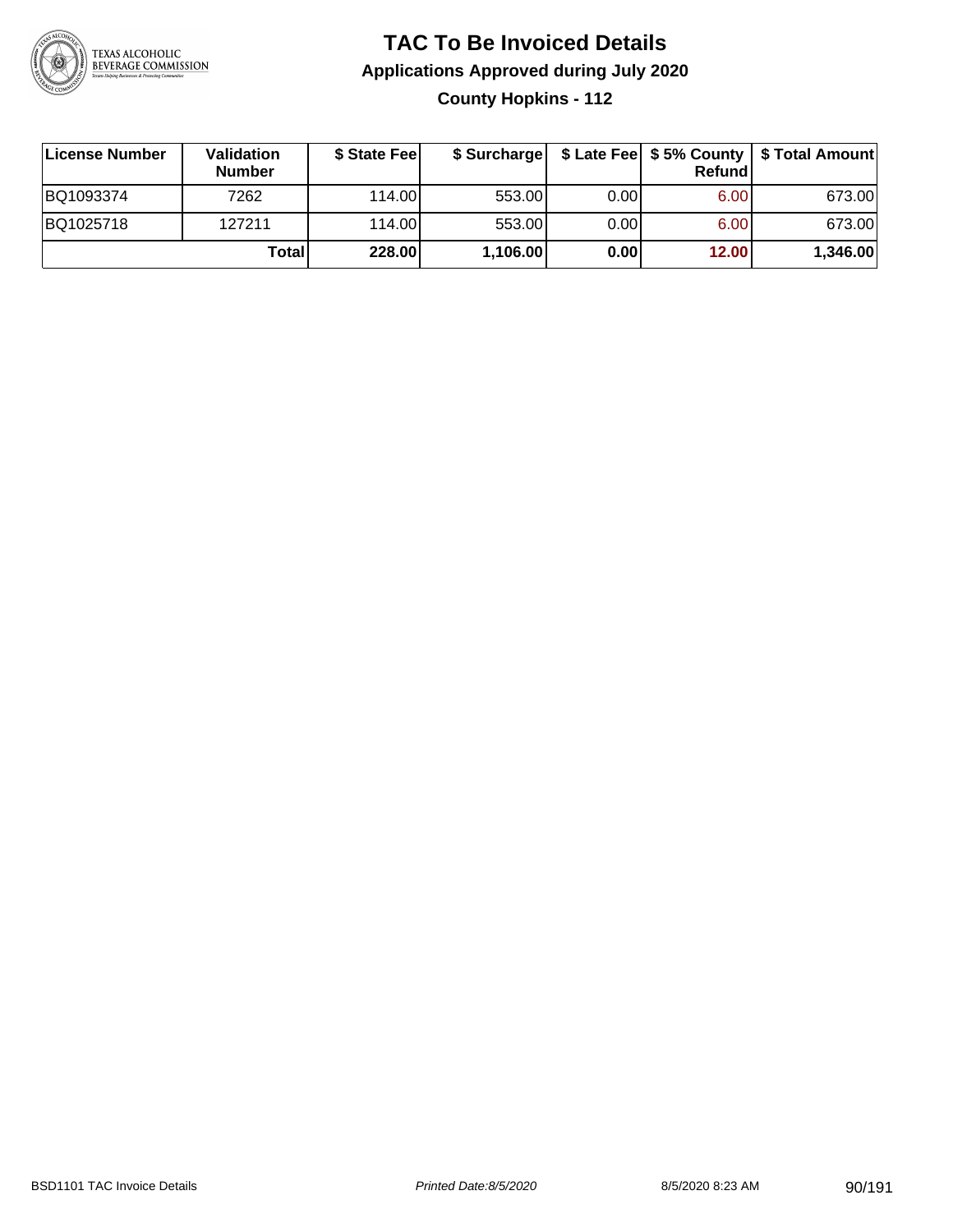

**County Howard - 114**

| License Number | <b>Validation</b><br><b>Number</b> | \$ State Feel | \$ Surcharge |        | Refundl | \$ Late Fee   \$5% County   \$ Total Amount |
|----------------|------------------------------------|---------------|--------------|--------|---------|---------------------------------------------|
| BQ812057       | 127143                             | 114.00        | 553.00       | 100.00 | 6.00    | 773.00                                      |
| BQ730499       | 128674                             | 114.00        | 553.00       | 0.001  | 6.00    | 673.00                                      |
| BG211456       | 128737                             | 332.50        | 553.00       | 0.001  | 17.50   | 903.00                                      |
|                | Total                              | 560.50        | 1,659.00     | 100.00 | 29.50   | 2,349.00                                    |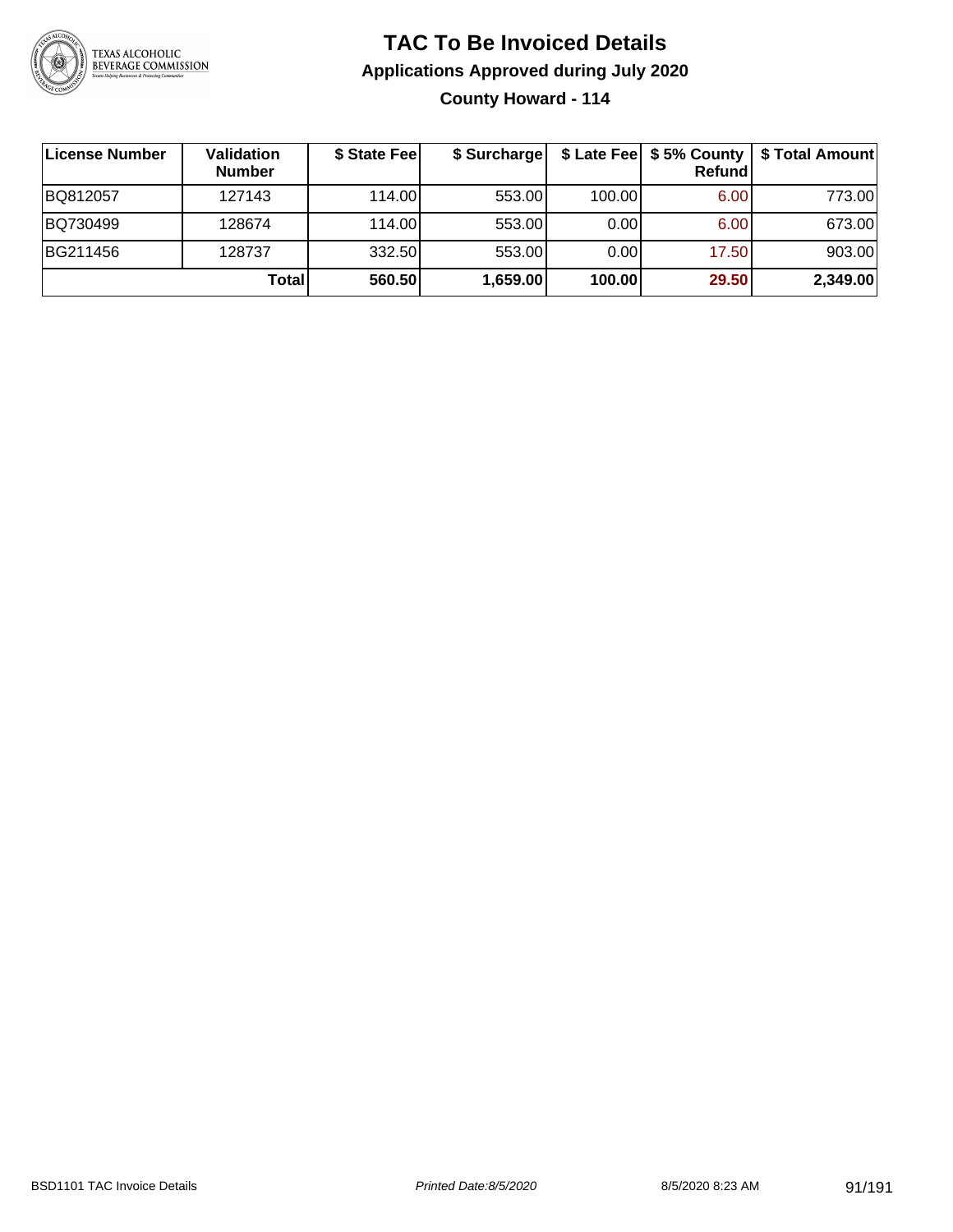

#### **TAC To Be Invoiced Details Applications Approved during July 2020 County Hunt - 116**

| ∣License Number | <b>Validation</b><br><b>Number</b> | \$ State Fee | \$ Surcharge | \$ Late Fee | \$5% County<br>Refund | \$ Total Amount |
|-----------------|------------------------------------|--------------|--------------|-------------|-----------------------|-----------------|
| BQ1094620       | 7315                               | 114.00       | 553.00       | 0.00        | 6.00                  | 673.00          |
| BG878335        | 126890                             | 332.50       | 553.00       | 0.00        | 17.50                 | 903.00          |
| BQ953959        | 127759                             | 114.00       | 553.00       | 0.00        | 6.00                  | 673.00          |
| BF1027792       | 128310                             | 114.00       | 553.00       | 0.00        | 6.00                  | 673.00          |
|                 | Total                              | 674.50       | 2,212.00     | 0.00        | 35.50                 | 2,922.00        |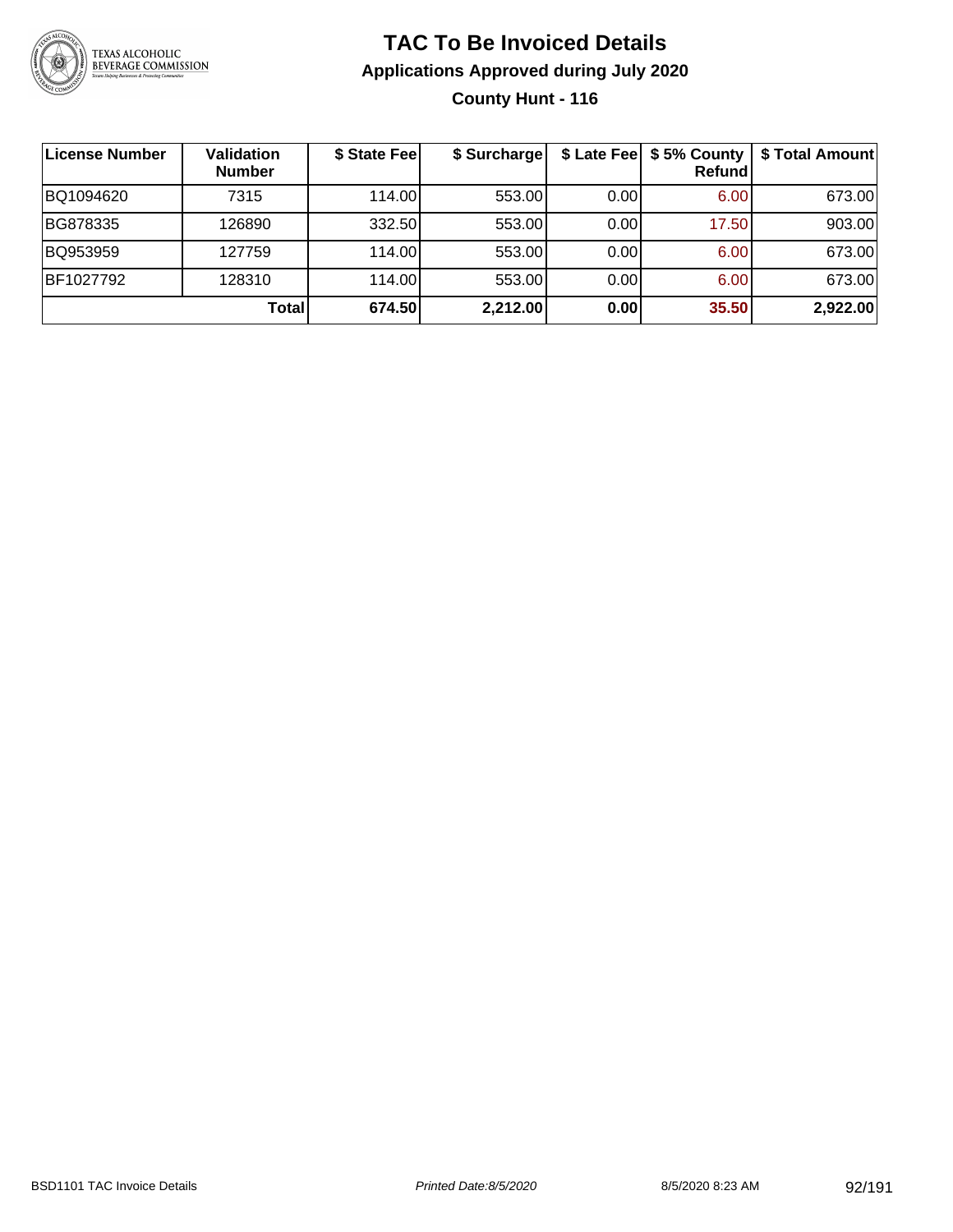

**County Hutchinson - 117**

| License Number | <b>Validation</b><br><b>Number</b> | \$ State Fee | \$ Surcharge |        | <b>Refund</b> | \$ Late Fee   \$5% County   \$ Total Amount |
|----------------|------------------------------------|--------------|--------------|--------|---------------|---------------------------------------------|
| BG476946       | 127246                             | 332.50       | 553.00       | 0.00   | 17.50         | 903.00                                      |
| BG490503       | 513760                             | 332.50       | 553.00       | 100.00 | 17.50         | 1,003.00                                    |
| BQ755553       | 515403                             | 114.00L      | 553.00       | 0.00   | 6.00          | 673.00                                      |
|                | Total                              | 779.00       | 1,659.00     | 100.00 | 41.00         | 2,579.00                                    |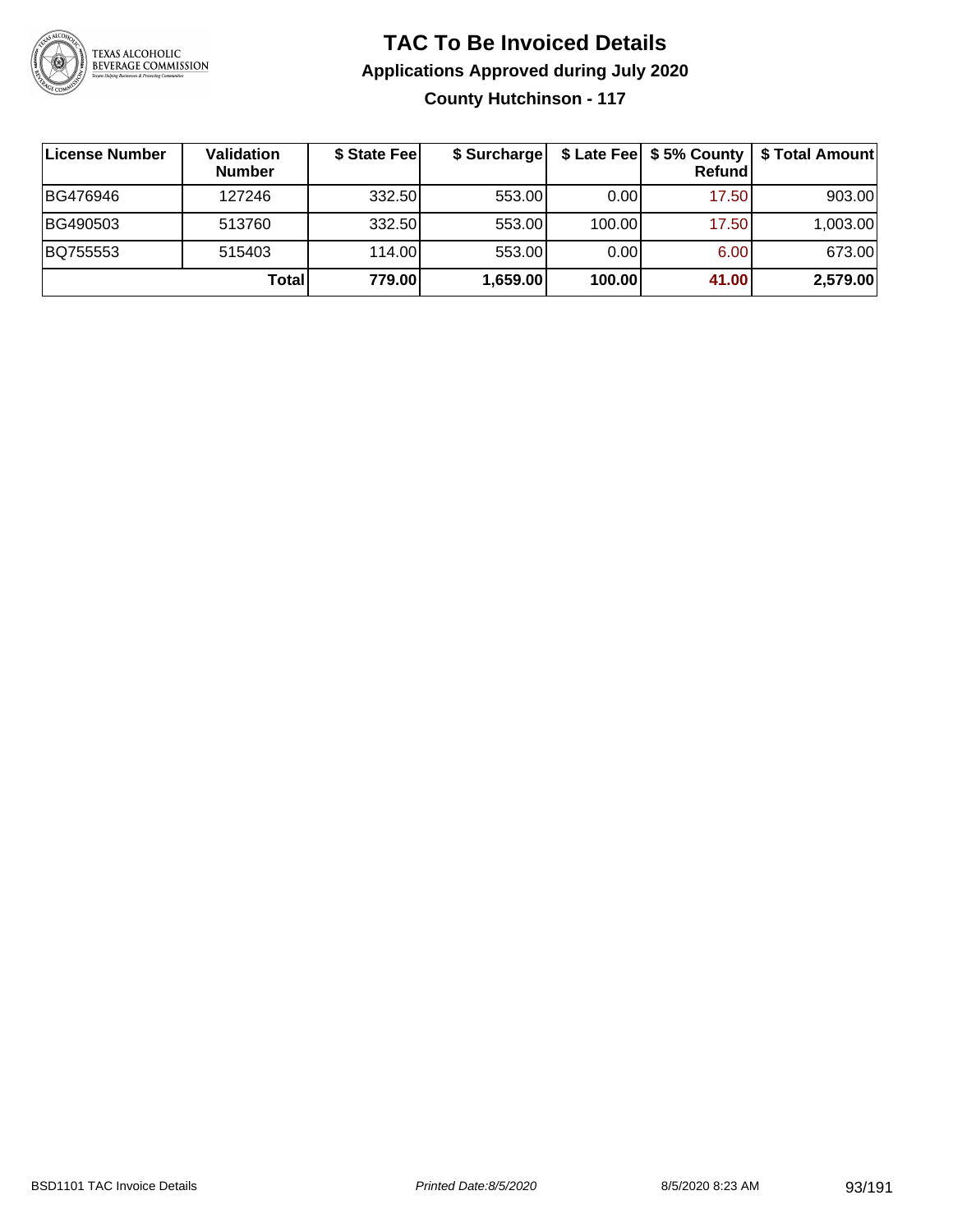

**County Jackson - 120**

| License Number | Validation<br><b>Number</b> | \$ State Feel |        |       | Refundl | \$ Surcharge   \$ Late Fee   \$5% County   \$ Total Amount |
|----------------|-----------------------------|---------------|--------|-------|---------|------------------------------------------------------------|
| BQ309731       | 129277                      | 114.00        | 553.00 | 0.00  | 6.00    | 673.00                                                     |
|                | Totall                      | 114.00        | 553.00 | 0.001 | 6.00    | 673.00                                                     |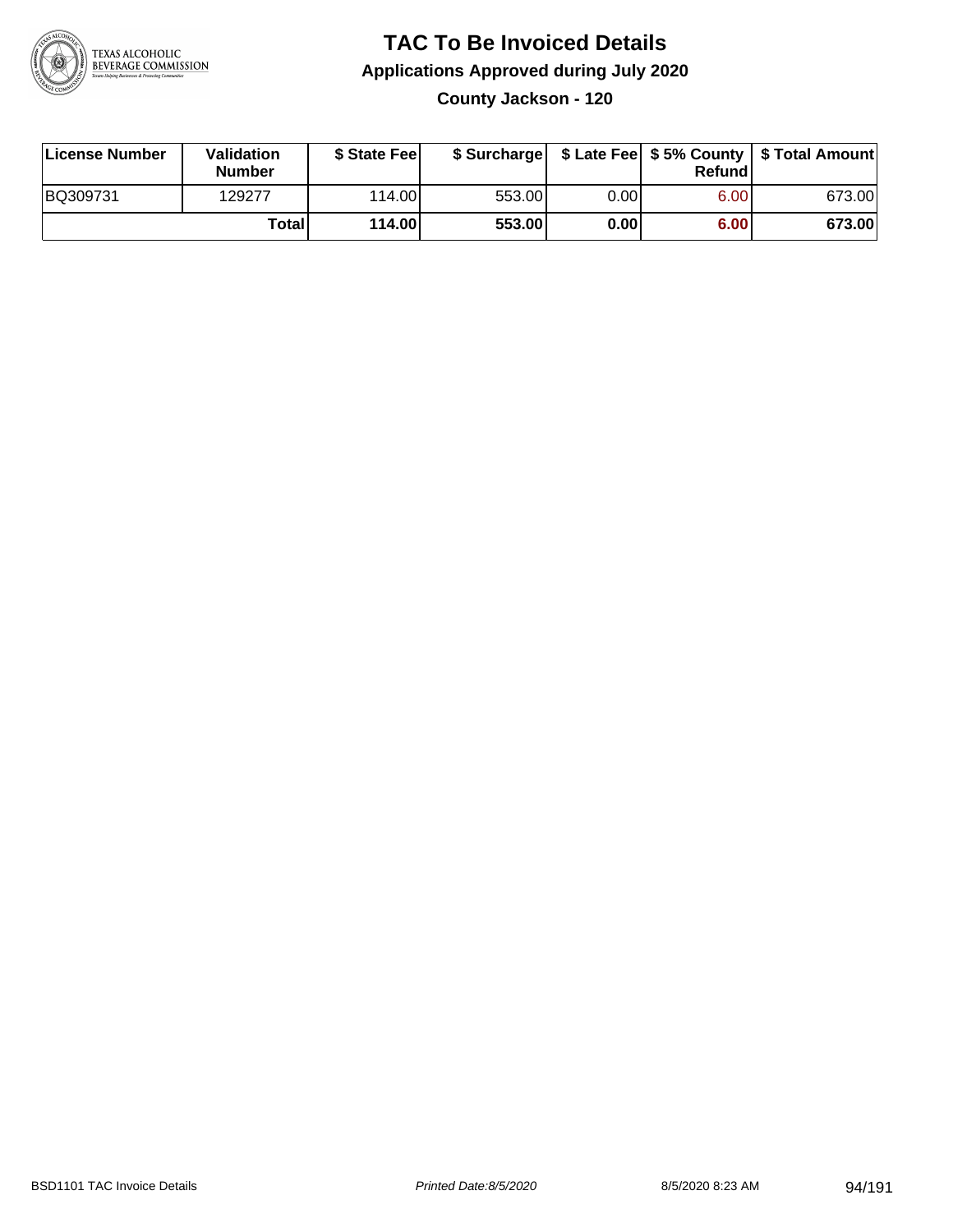

**County Jasper - 121**

| License Number | <b>Validation</b><br><b>Number</b> | \$ State Feel | \$ Surcharge | \$ Late Fee | \$5% County<br>Refundl | \$ Total Amount |
|----------------|------------------------------------|---------------|--------------|-------------|------------------------|-----------------|
| BQ812327       | 126856                             | 114.00        | 553.00       | 0.00        | 6.00                   | 673.00          |
| BQ812328       | 126857                             | 114.00        | 553.00       | 0.00        | 6.00                   | 673.00          |
| BQ812483       | 127340                             | 114.00        | 553.00       | 100.00      | 6.00                   | 773.00          |
| BF541199       | 127669                             | 114.00        | 553.00       | 0.00        | 6.00                   | 673.00          |
| BQ700491       | 127838                             | 114.00        | 553.00       | 0.00        | 6.00                   | 673.00          |
| BQ700490       | 127839                             | 114.00        | 553.00       | 0.00        | 6.00                   | 673.00          |
| BQ700603       | 127840                             | 114.00        | 553.00       | 0.00        | 6.00                   | 673.00          |
| BQ953189       | 515404                             | 114.00        | 553.00       | 0.00        | 6.00                   | 673.00          |
|                | <b>Total</b>                       | 912.00        | 4,424.00     | 100.00      | 48.00                  | 5,484.00        |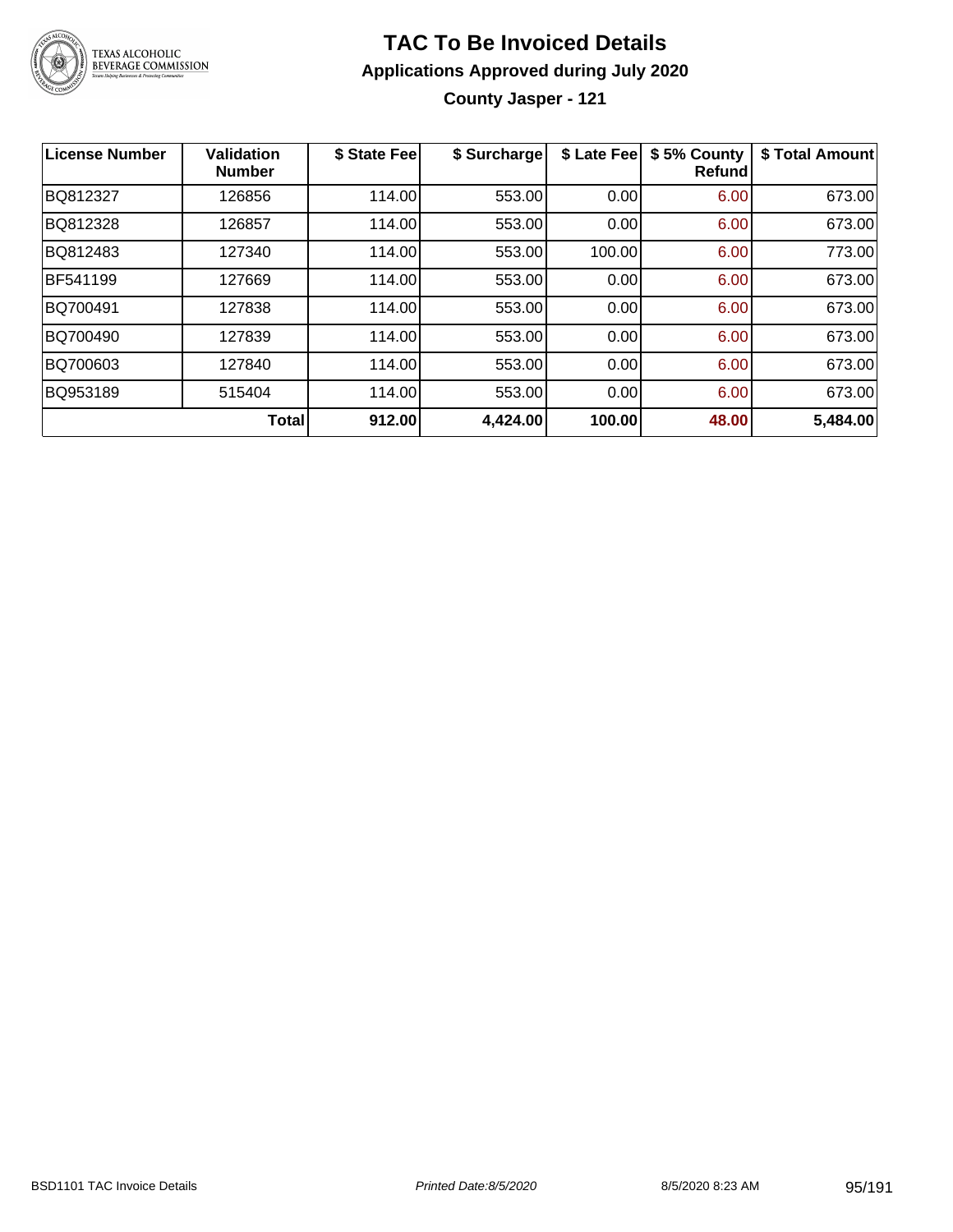

# TEXAS ALCOHOLIC<br>BEVERAGE COMMISSION

#### **TAC To Be Invoiced Details Applications Approved during July 2020 County Jefferson - 123**

| <b>License Number</b> | Validation<br><b>Number</b> | \$ State Fee | \$ Surcharge |      | \$ Late Fee   \$5% County<br><b>Refund</b> | \$ Total Amount |
|-----------------------|-----------------------------|--------------|--------------|------|--------------------------------------------|-----------------|
| BG1093568             | 6767                        | 332.50       | 553.00       | 0.00 | 17.50                                      | 903.00          |
| BQ1093619             | 7165                        | 114.00       | 553.00       | 0.00 | 6.00                                       | 673.00          |
| BG1092788             | 7173                        | 332.50       | 553.00       | 0.00 | 17.50                                      | 903.00          |
| BF1094036             | 7541                        | 114.00       | 553.00       | 0.00 | 6.00                                       | 673.00          |
| BF127820              | 127058                      | 114.00       | 553.00       | 0.00 | 6.00                                       | 673.00          |
| BF309803              | 127115                      | 114.00       | 553.00       | 0.00 | 6.00                                       | 673.00          |
| BQ880008              | 127382                      | 114.00       | 553.00       | 0.00 | 6.00                                       | 673.00          |
| BQ415828              | 127451                      | 114.00       | 553.00       | 0.00 | 6.00                                       | 673.00          |
| BQ561002              | 127451                      | 114.00       | 553.00       | 0.00 | 6.00                                       | 673.00          |
| BQ1022809             | 127701                      | 114.00       | 553.00       | 0.00 | 6.00                                       | 673.00          |
| BQ435606              | 127702                      | 114.00       | 553.00       | 0.00 | 6.00                                       | 673.00          |
| BF814102              | 127703                      | 114.00       | 553.00       | 0.00 | 6.00                                       | 673.00          |
| BQ729569              | 128232                      | 114.00       | 553.00       | 0.00 | 6.00                                       | 673.00          |
| BQ729571              | 128232                      | 114.00       | 553.00       | 0.00 | 6.00                                       | 673.00          |
| BQ729579              | 128232                      | 114.00       | 553.00       | 0.00 | 6.00                                       | 673.00          |
| BQ729589              | 128232                      | 114.00       | 553.00       | 0.00 | 6.00                                       | 673.00          |
| BF880627              | 128510                      | 114.00       | 553.00       | 0.00 | 6.00                                       | 673.00          |
| BQ755658              | 128557                      | 114.00       | 553.00       | 0.00 | 6.00                                       | 673.00          |
| BG953486              | 128894                      | 332.50       | 553.00       | 0.00 | 17.50                                      | 903.00          |
| BF729015              | 128997                      | 114.00       | 553.00       | 0.00 | 6.00                                       | 673.00          |
| BQ755091              | 129000                      | 114.00       | 553.00       | 0.00 | 6.00                                       | 673.00          |
| BG949700              | 514853                      | 332.50       | 553.00       | 0.00 | 17.50                                      | 903.00          |
| BG1018926             | 515226                      | 332.50       | 553.00       | 0.00 | 17.50                                      | 903.00          |
| BL1018926             | 515226                      | 475.00       | 327.00       | 0.00 | 25.00                                      | 827.00          |
|                       | <b>Total</b>                | 4,189.50     | 13,046.00    | 0.00 | 220.50                                     | 17,456.00       |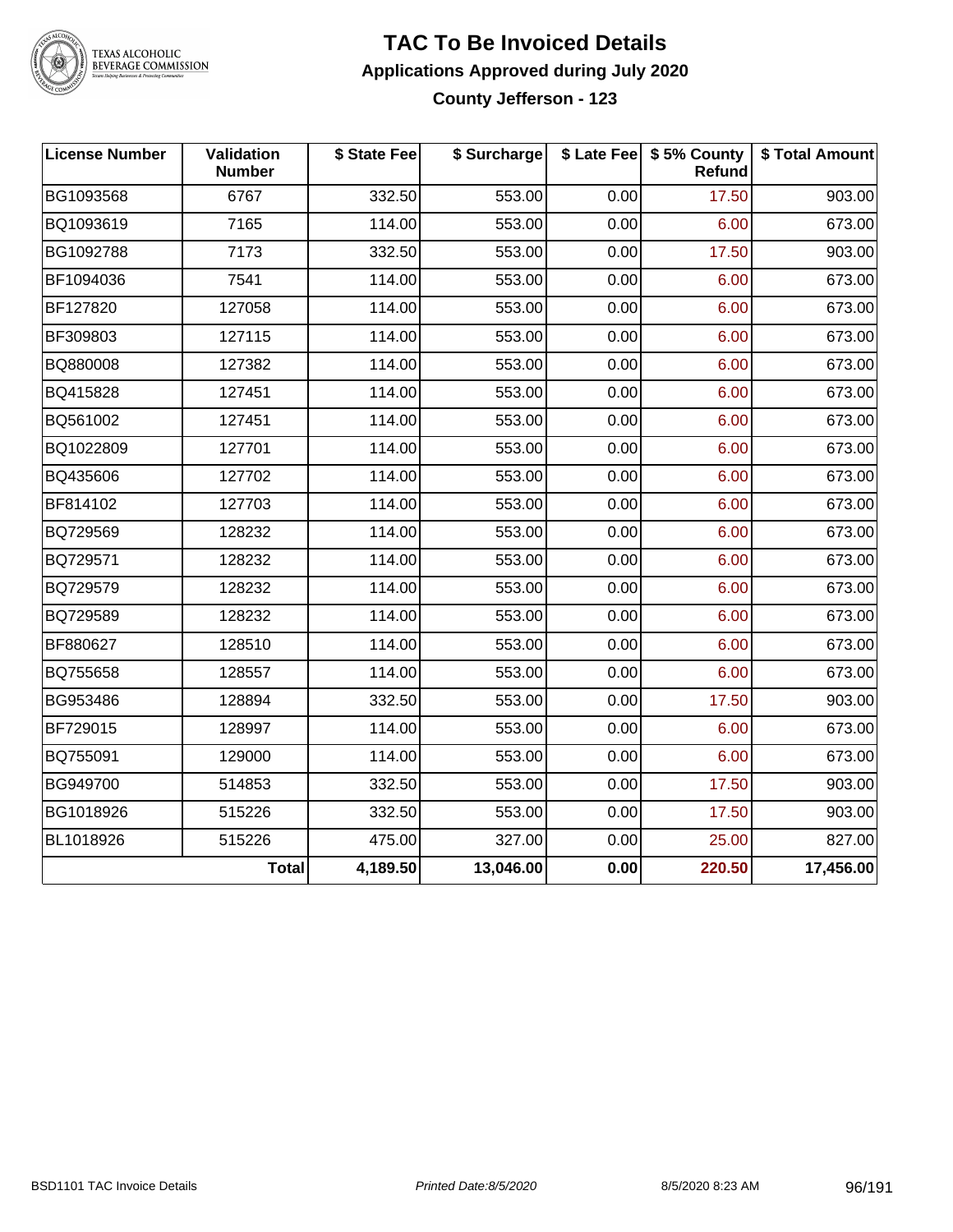

**County Jim Hogg - 124**

| License Number | Validation<br><b>Number</b> | \$ State Feel |        |       | Refundl | \$ Surcharge   \$ Late Fee   \$5% County   \$ Total Amount |
|----------------|-----------------------------|---------------|--------|-------|---------|------------------------------------------------------------|
| BQ729914       | 128321                      | 114.00        | 553.00 | 0.00  | 6.00    | 673.00                                                     |
|                | Totall                      | 114.00        | 553.00 | 0.001 | 6.00    | 673.00                                                     |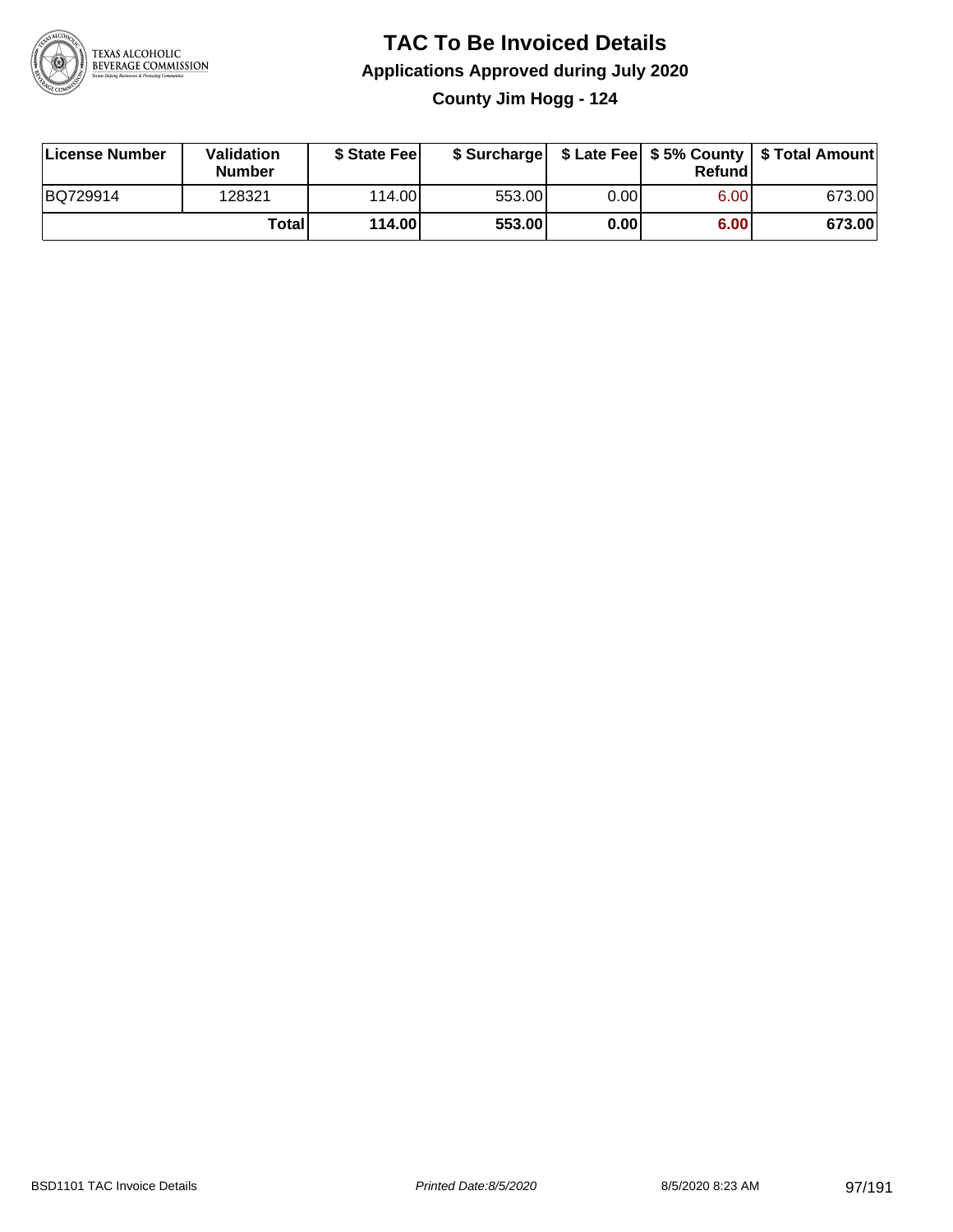

**County Jim Wells - 125**

| ∣License Number | <b>Validation</b><br><b>Number</b> | \$ State Fee |          |      | <b>Refund</b> | \$ Surcharge   \$ Late Fee   \$5% County   \$ Total Amount |
|-----------------|------------------------------------|--------------|----------|------|---------------|------------------------------------------------------------|
| BG701072        | 128524                             | 332.50       | 553.00   | 0.00 | 17.50         | 903.00                                                     |
| BQ307956        | 129277                             | 114.00       | 553.00   | 0.00 | 6.00          | 673.00                                                     |
|                 | Totall                             | 446.50       | 1,106.00 | 0.00 | 23.50         | 1,576.00                                                   |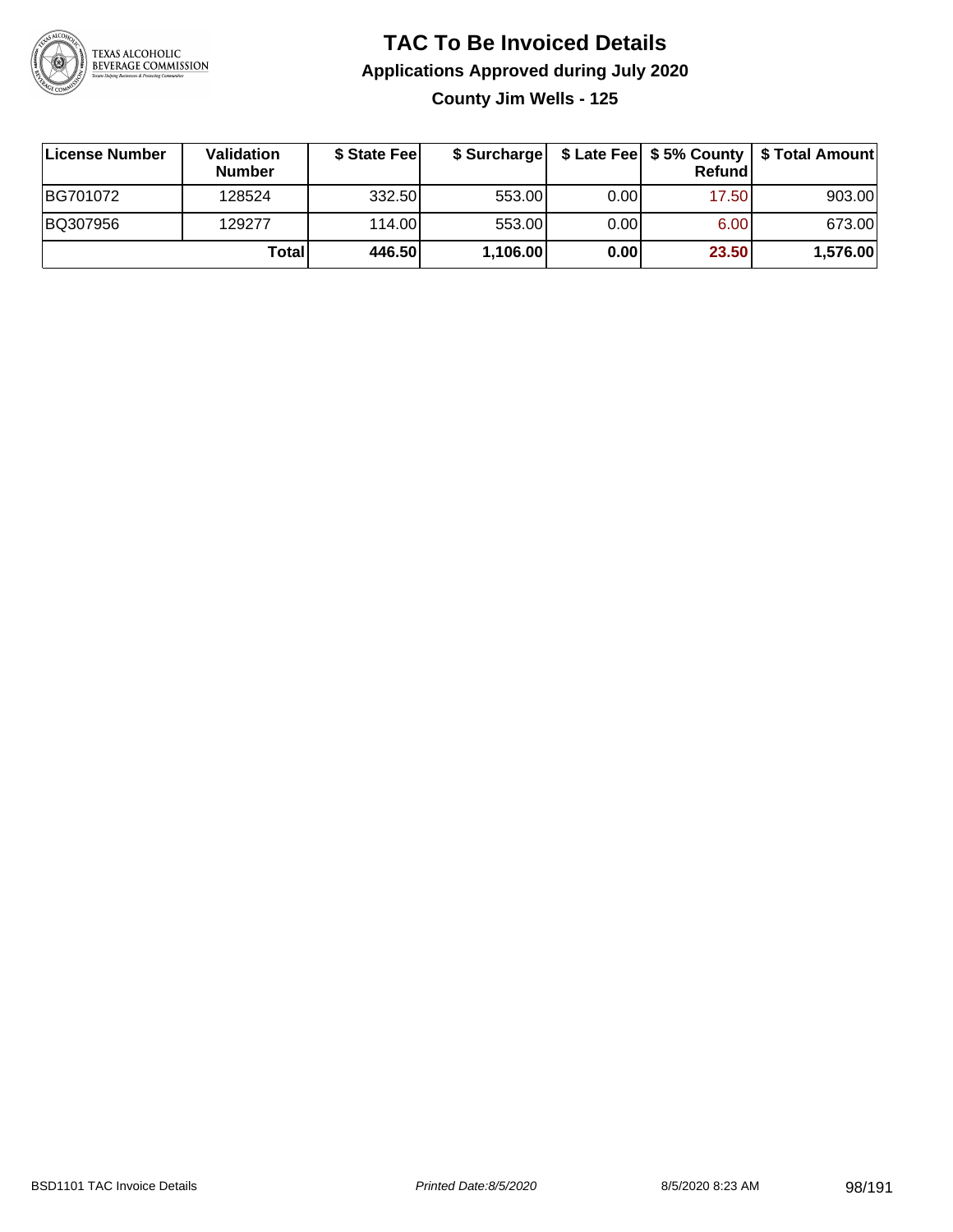

**County Johnson - 126**

| <b>License Number</b> | <b>Validation</b><br><b>Number</b> | \$ State Fee | \$ Surcharge | \$ Late Fee | \$5% County<br>Refundl | \$ Total Amount |
|-----------------------|------------------------------------|--------------|--------------|-------------|------------------------|-----------------|
| BQ1093916             | 7565                               | 114.00       | 553.00       | 0.00        | 6.00                   | 673.00          |
| BG1025992             | 127546                             | 332.50       | 553.00       | 0.00        | 17.50                  | 903.00          |
| BQ881637              | 128000                             | 114.00       | 553.00       | 0.00        | 6.00                   | 673.00          |
| BF814422              | 128189                             | 114.00       | 553.00       | 0.00        | 6.00                   | 673.00          |
| BQ729650              | 128416                             | 114.00       | 553.00       | 0.00        | 6.00                   | 673.00          |
| BG1026268             | 128504                             | 332.50       | 553.00       | 0.00        | 17.50                  | 903.00          |
| BQ1024596             | 128900                             | 114.00       | 553.00       | 0.00        | 6.00                   | 673.00          |
| BQ881371              | 515040                             | 114.00       | 553.00       | 0.00        | 6.00                   | 673.00          |
| BQ955881              | 515393                             | 114.00       | 553.00       | 0.00        | 6.00                   | 673.00          |
|                       | <b>Total</b>                       | 1,463.00     | 4,977.00     | 0.00        | 77.00                  | 6,517.00        |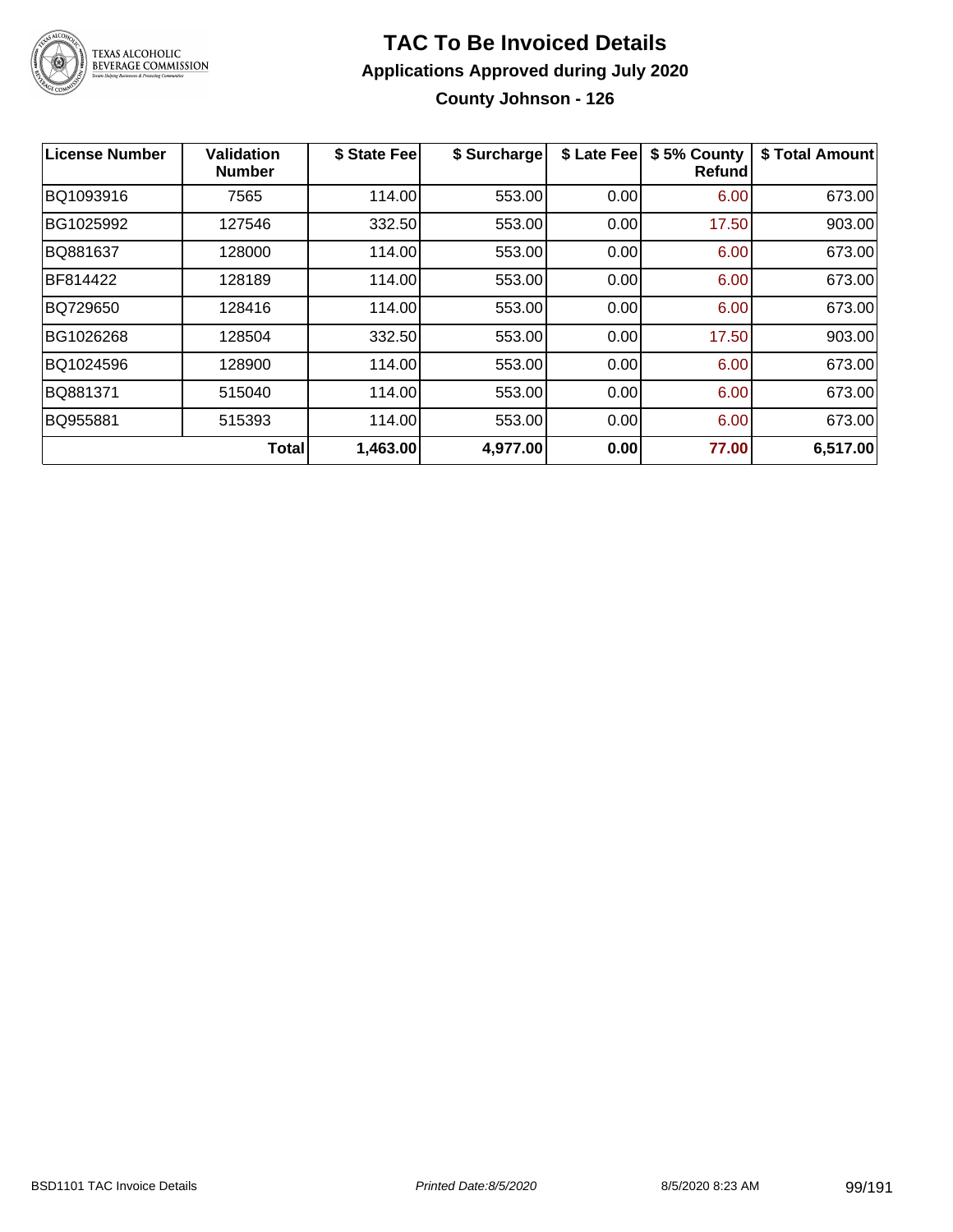

**County Jones - 127**

| License Number | Validation<br><b>Number</b> | \$ State Feel |        |       | Refundl | \$ Surcharge   \$ Late Fee   \$5% County   \$ Total Amount |
|----------------|-----------------------------|---------------|--------|-------|---------|------------------------------------------------------------|
| BG812635       | 126894                      | 332.50        | 553.00 | 0.00  | 17.50   | 903.00                                                     |
|                | Totall                      | 332.50        | 553.00 | 0.001 | 17.50   | 903.00                                                     |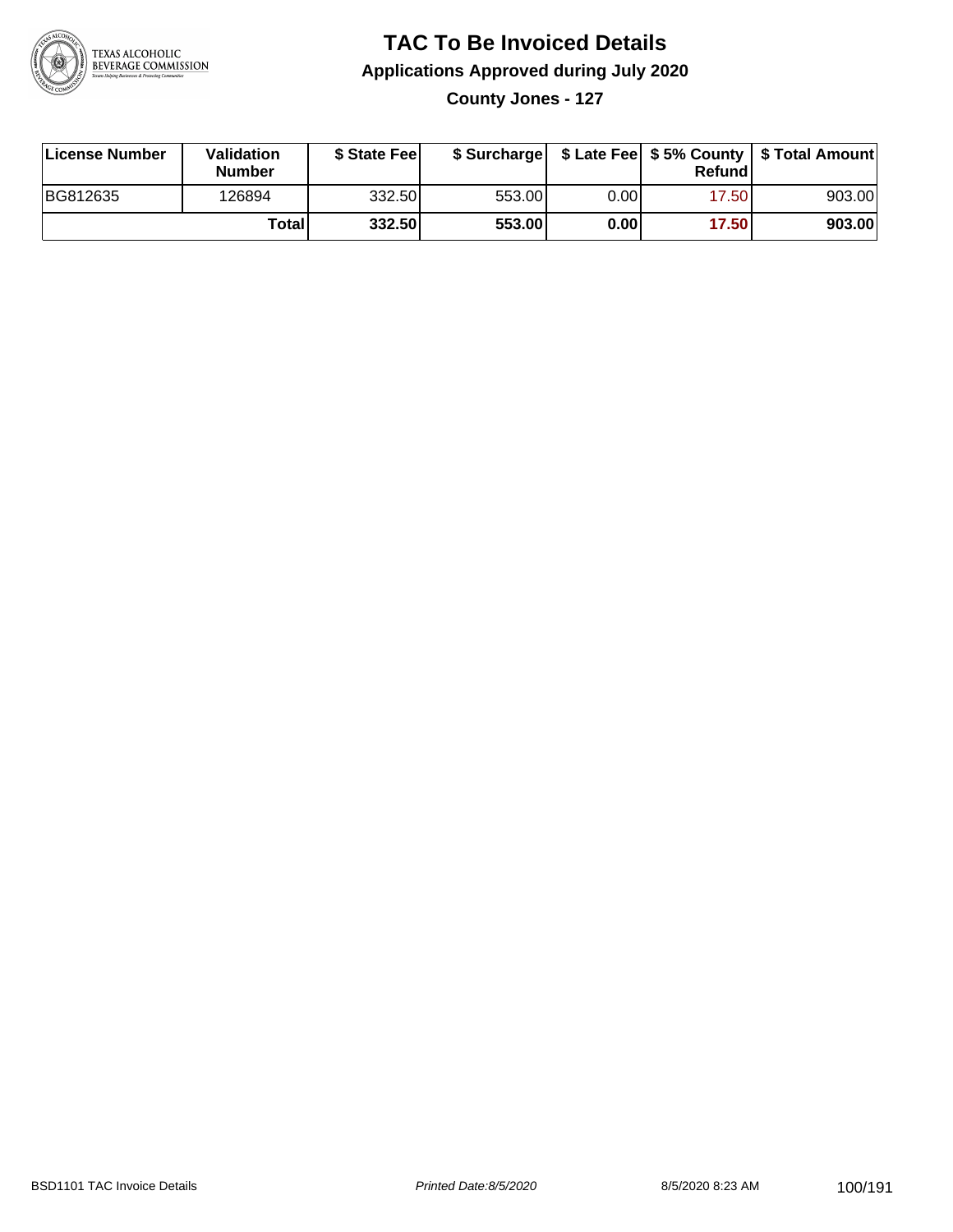

#### **TAC To Be Invoiced Details Applications Approved during July 2020 County Karnes - 128**

| ∣License Number | Validation<br><b>Number</b> | \$ State Fee | \$ Surcharge |      | \$ Late Fee   \$5% County<br>Refundl | \$ Total Amount |
|-----------------|-----------------------------|--------------|--------------|------|--------------------------------------|-----------------|
| BG210248        | 127392                      | 332.50       | 553.00       | 0.00 | 17.50                                | 903.00          |
| <b>BF701865</b> | 128641                      | 114.00       | 553.00       | 0.00 | 6.00                                 | 673.00          |
| BG223643        | 128696                      | 332.50       | 553.00       | 0.00 | 17.50                                | 903.00          |
|                 | Total                       | 779.00       | 1,659.00     | 0.00 | 41.00                                | 2,479.00        |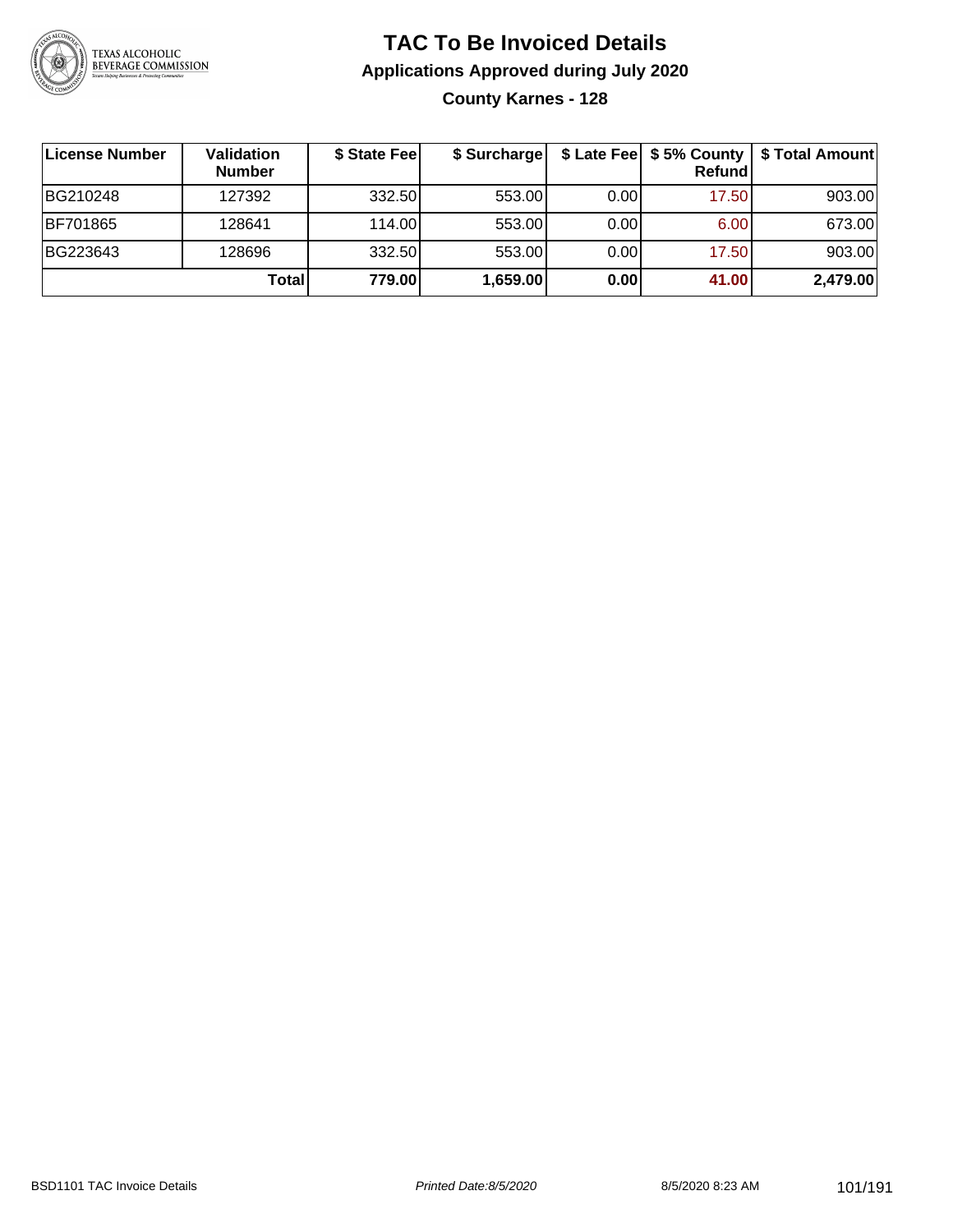

#### **TAC To Be Invoiced Details Applications Approved during July 2020 County Kaufman - 129**

| License Number | <b>Validation</b><br><b>Number</b> | \$ State Feel | \$ Surcharge | \$ Late Fee | \$5% County<br>Refund | \$ Total Amount |
|----------------|------------------------------------|---------------|--------------|-------------|-----------------------|-----------------|
| BQ881636       | 128016                             | 114.00        | 553.00       | 0.00        | 6.00                  | 673.00          |
| BF1023847      | 128068                             | 114.00        | 553.00       | 0.00        | 6.00                  | 673.00          |
| BQ817254       | 128327                             | 114.00        | 553.00       | 0.00        | 6.00                  | 673.00          |
| BQ1028041      | 128549                             | 114.00        | 553.00       | 0.00        | 6.00                  | 673.00          |
| BQ299327       | 128774                             | 114.00        | 553.00       | 0.00        | 6.00                  | 673.00          |
|                | <b>Total</b>                       | 570.00        | 2,765.00     | 0.00        | 30.00                 | 3,365.00        |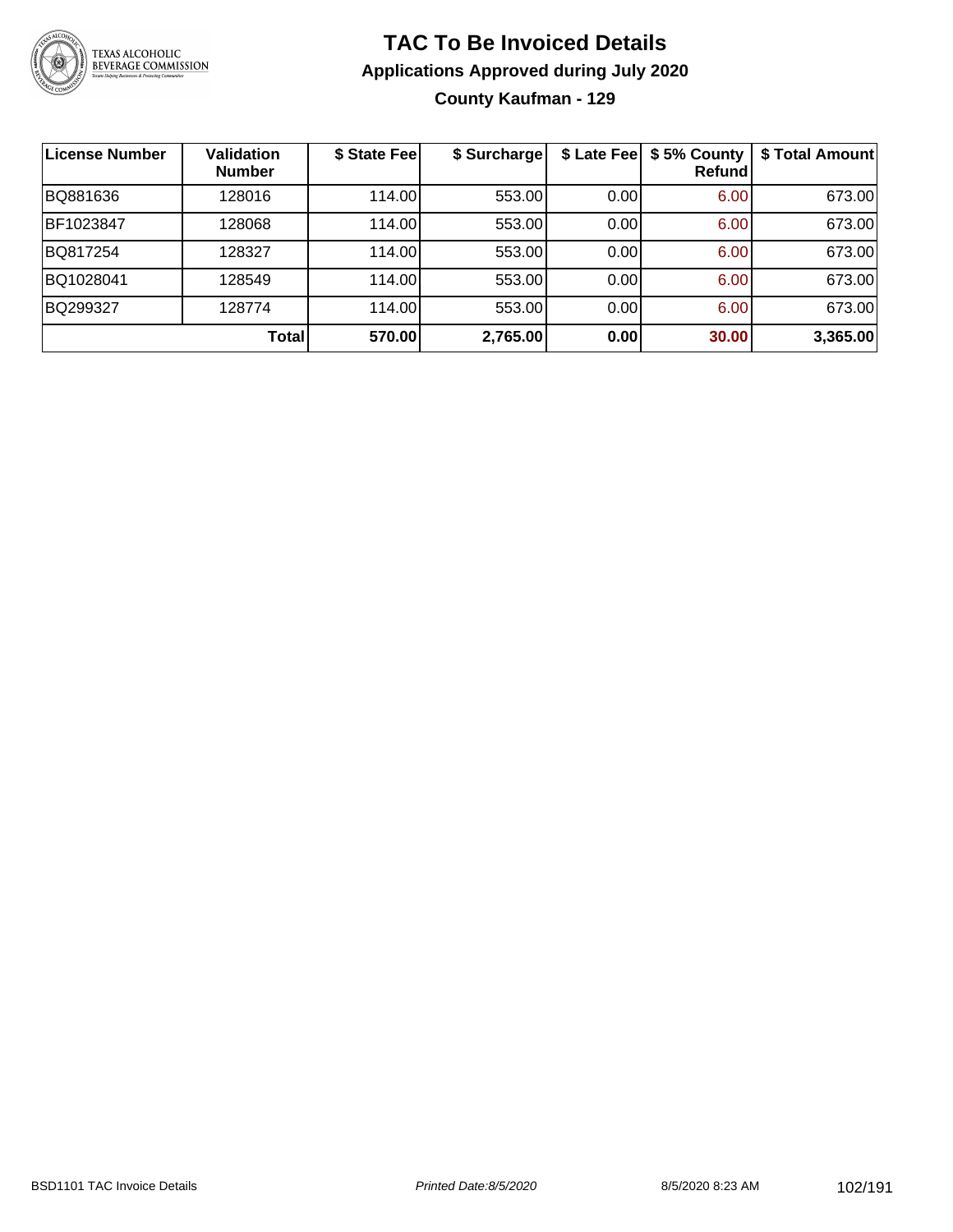

#### **TAC To Be Invoiced Details Applications Approved during July 2020 County Kendall - 130**

| License Number | Validation<br><b>Number</b> | \$ State Fee | \$ Surcharge |       | Refund | \$ Late Fee   \$5% County   \$ Total Amount |
|----------------|-----------------------------|--------------|--------------|-------|--------|---------------------------------------------|
| BF698231       | 127071                      | 114.00L      | 553.00       | 0.001 | 6.00   | 673.00                                      |
| BQ730379       | 128670                      | 114.00L      | 553.00       | 0.00  | 6.00   | 673.00                                      |
|                | Total                       | 228.00       | 1,106.00     | 0.00  | 12.00  | 1,346.00                                    |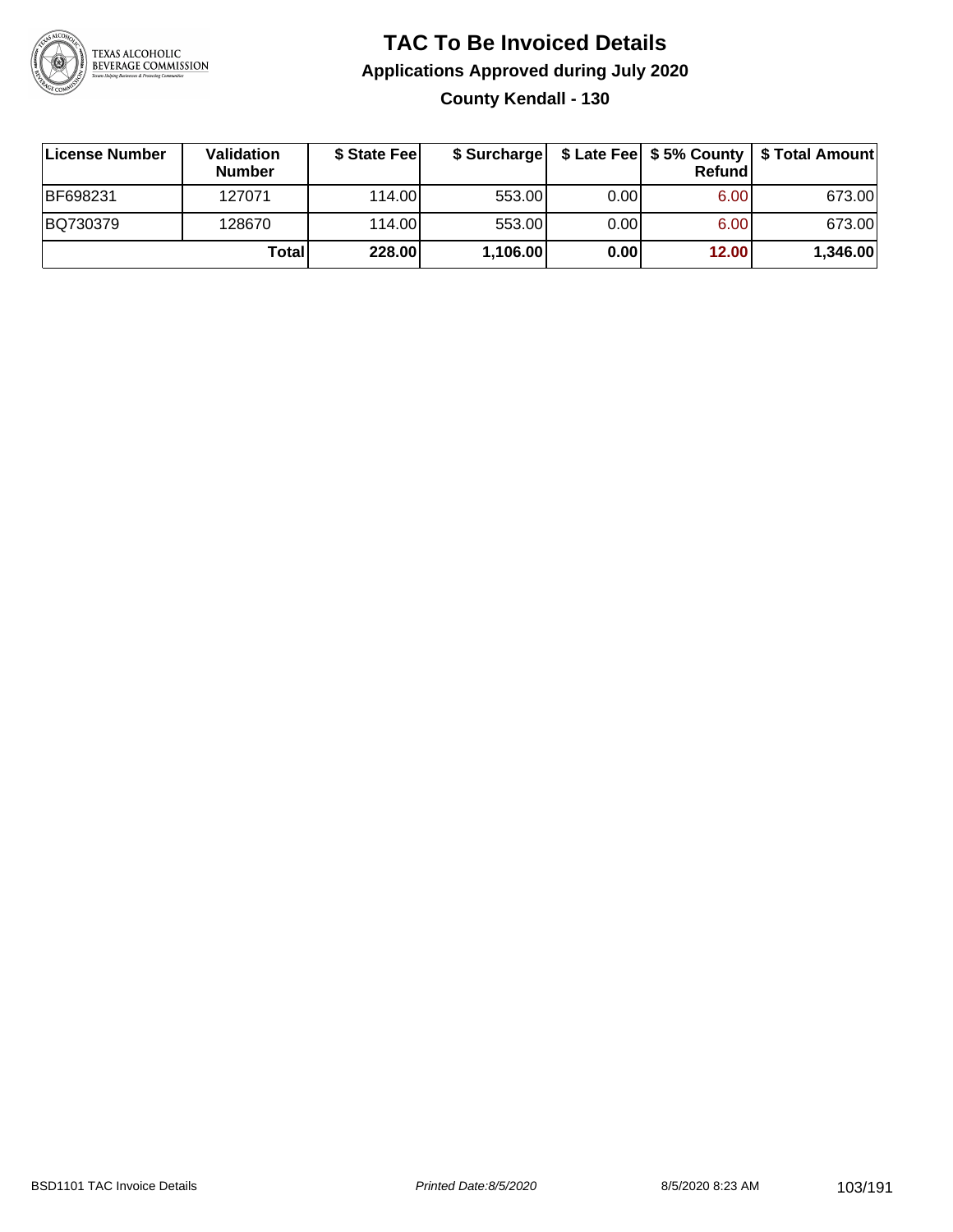

**County Kerr - 133**

| License Number | <b>Validation</b><br><b>Number</b> | \$ State Fee | \$ Surcharge | \$ Late Fee | \$5% County<br>Refundl | \$ Total Amount |
|----------------|------------------------------------|--------------|--------------|-------------|------------------------|-----------------|
| BE561988       | 127086                             | 285.00       | 553.00       | 0.00        | 15.00                  | 853.00          |
| BG414866       | 128262                             | 332.50       | 553.00       | 0.00        | 17.50                  | 903.00          |
| BG247338       | 128531                             | 332.50       | 553.00       | 0.001       | 17.50                  | 903.00          |
| BE604597       | 128638                             | 285.00       | 553.00       | 0.00        | 15.00                  | 853.00          |
| BQ755581       | 128853                             | 114.00       | 553.00       | 0.001       | 6.00                   | 673.00          |
|                | <b>Total</b>                       | 1,349.00     | 2,765.00     | 0.00        | 71.00                  | 4,185.00        |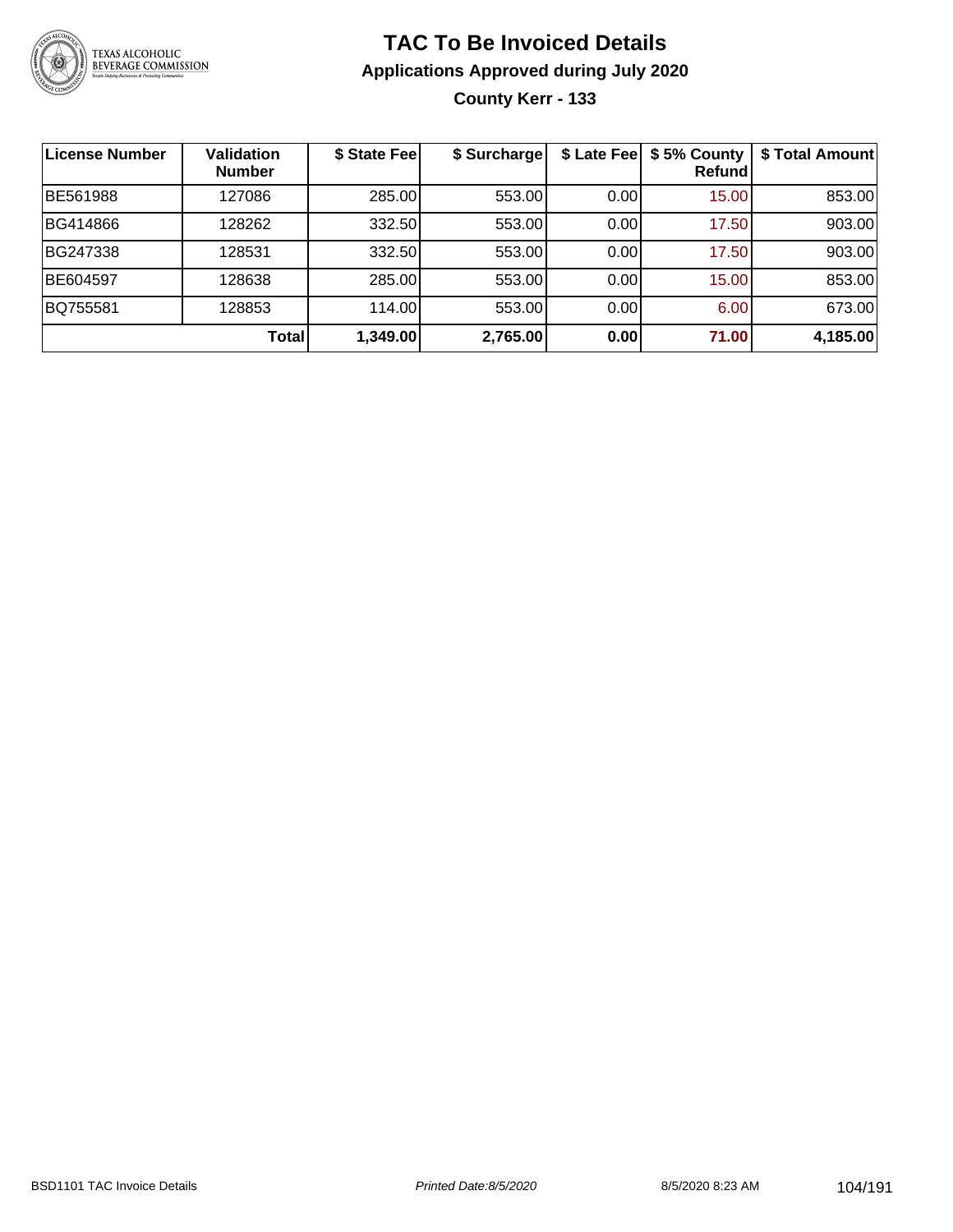

#### **TAC To Be Invoiced Details Applications Approved during July 2020 County Kimble - 134**

| License Number | Validation<br>Number | \$ State Fee |        |      | Refundl | \$ Surcharge   \$ Late Fee   \$5% County   \$ Total Amount |
|----------------|----------------------|--------------|--------|------|---------|------------------------------------------------------------|
| BE222794       | 127065               | 285.00       | 553.00 | 0.00 | 15.00   | 853.00                                                     |
|                | Totall               | 285.00       | 553.00 | 0.00 | 15.00   | 853.00                                                     |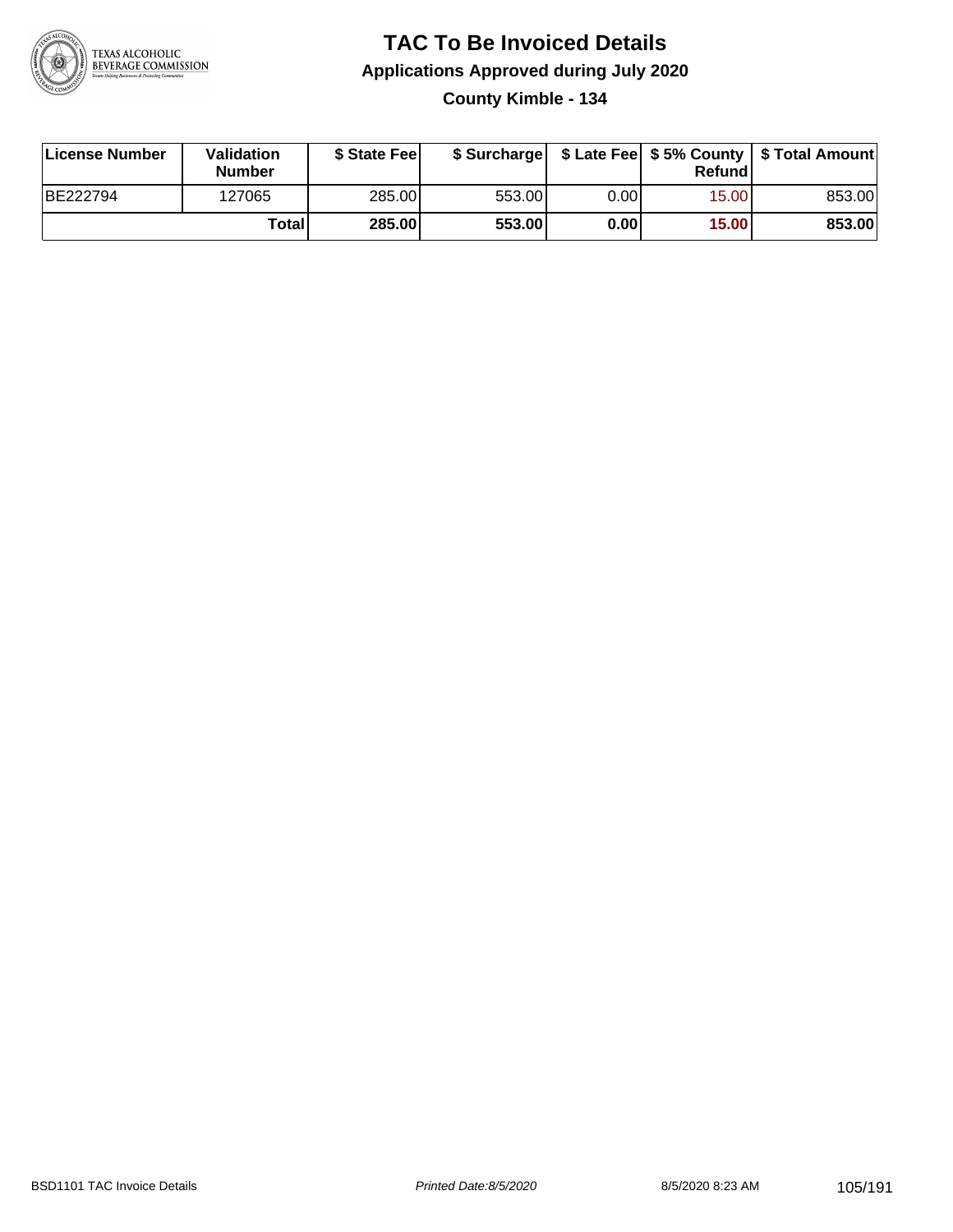

### **TAC To Be Invoiced Details Applications Approved during July 2020 County Kleberg - 137**

| ∣License Number | <b>Validation</b><br><b>Number</b> | \$ State Feel | \$ Surcharge |      | Refund | \$ Late Fee   \$5% County   \$ Total Amount |
|-----------------|------------------------------------|---------------|--------------|------|--------|---------------------------------------------|
| BQ604079        | 127145                             | 114.00        | 553.00       | 0.00 | 6.00   | 673.00                                      |
| BG952907        | 128832                             | 332.50        | 553.00       | 0.00 | 17.50  | 903.00                                      |
| BL952907        | 128832                             | 475.00        | 327.00       | 0.00 | 25.00  | 827.00                                      |
|                 | Total                              | 921.50        | 1,433.00     | 0.00 | 48.50  | 2,403.00                                    |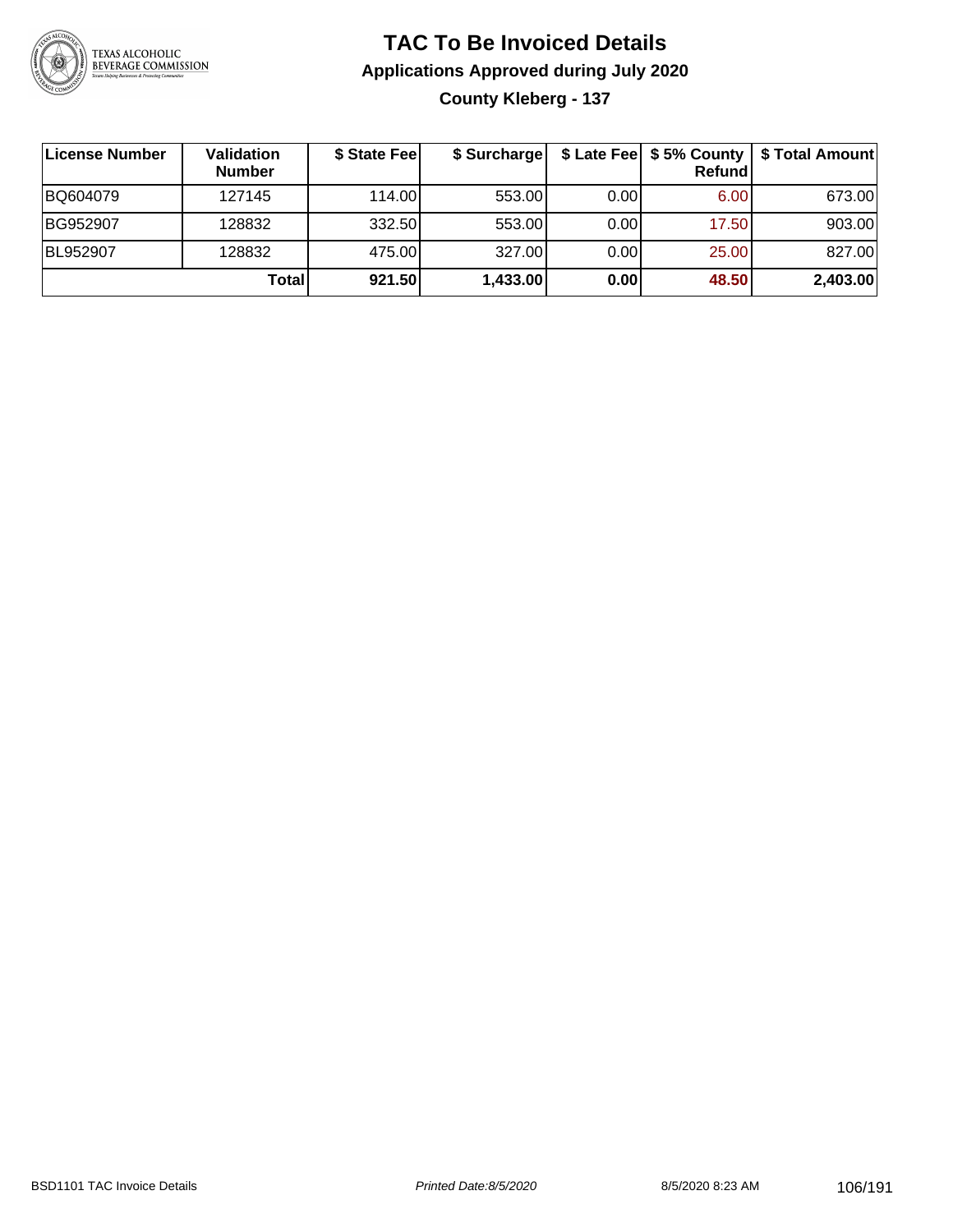

**County Lamar - 139**

| <b>License Number</b> | <b>Validation</b><br><b>Number</b> | \$ State Fee | \$ Surcharge |      | \$ Late Fee   \$5% County<br>Refundl | \$ Total Amount |
|-----------------------|------------------------------------|--------------|--------------|------|--------------------------------------|-----------------|
| BQ1024732             | 126994                             | 114.00       | 553.00       | 0.00 | 6.00                                 | 673.00          |
| BQ878437              | 127617                             | 114.00       | 553.00       | 0.00 | 6.00                                 | 673.00          |
| BQ1024522             | 127820                             | 114.00       | 553.00       | 0.00 | 6.00                                 | 673.00          |
| BQ729319              | 128008                             | 114.00       | 553.00       | 0.00 | 6.00                                 | 673.00          |
| BQ728313              | 129008                             | 114.00       | 553.00       | 0.00 | 6.00                                 | 673.00          |
|                       | <b>Total</b>                       | 570.00       | 2,765.00     | 0.00 | 30.00                                | 3,365.00        |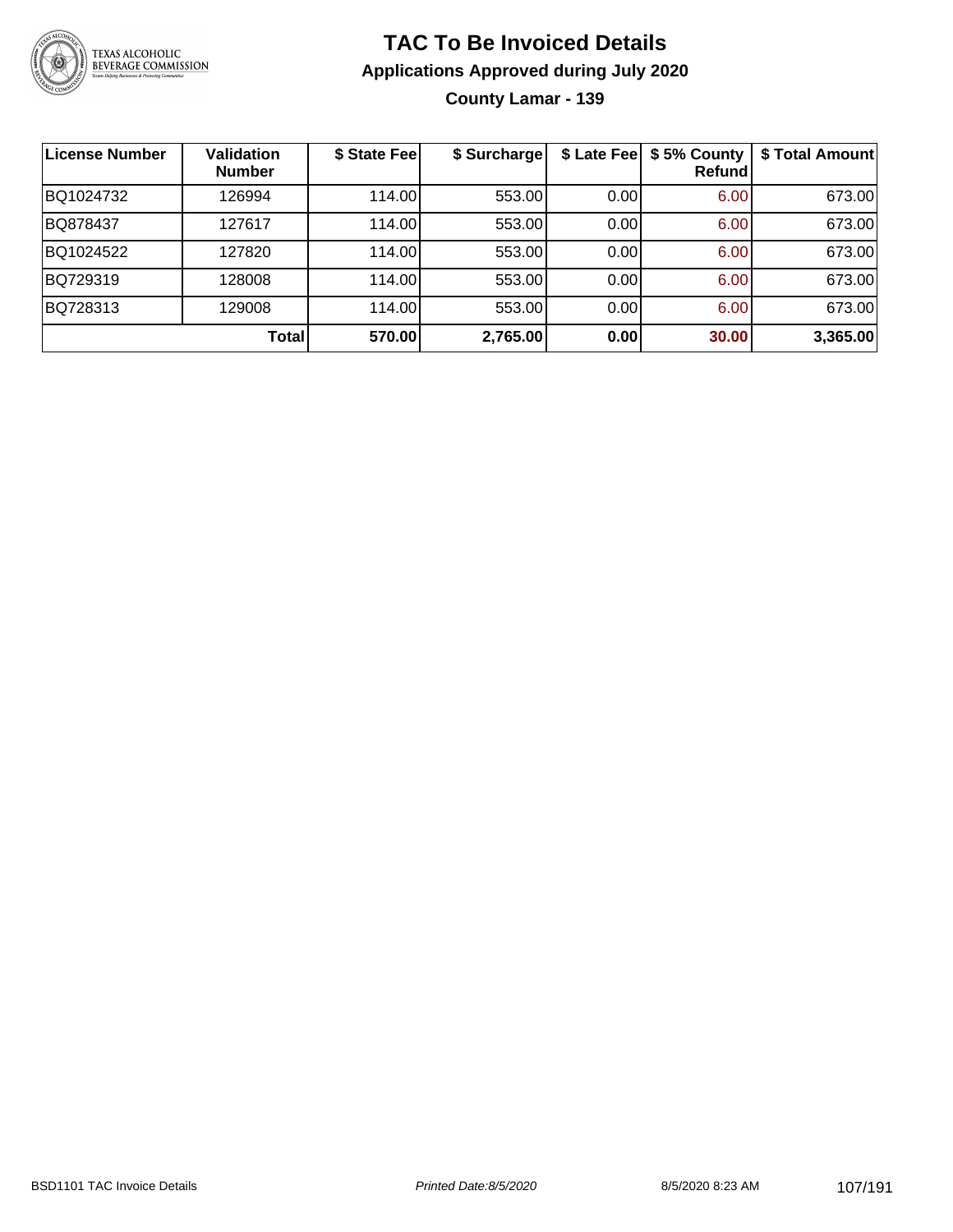

**County Lampasas - 141**

| License Number | Validation<br><b>Number</b> | \$ State Feel |        |      | Refundl | \$ Surcharge   \$ Late Fee   \$5% County   \$ Total Amount |
|----------------|-----------------------------|---------------|--------|------|---------|------------------------------------------------------------|
| BG880633       | 128279                      | 332.50        | 553.00 | 0.00 | 17.50   | 903.00                                                     |
|                | Totall                      | 332.50        | 553.00 | 0.00 | 17.50   | 903.00                                                     |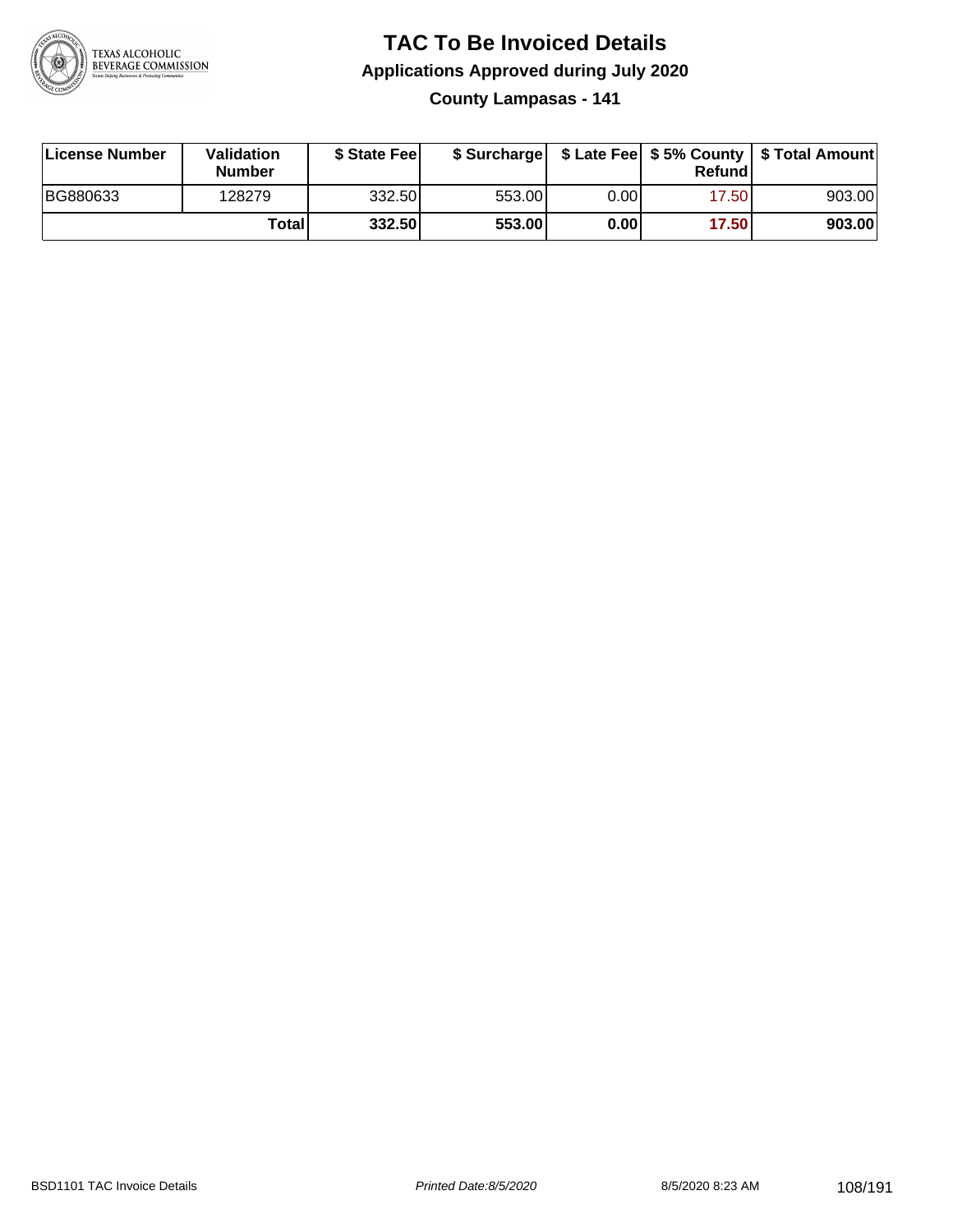

### **TAC To Be Invoiced Details Applications Approved during July 2020 County Lavaca - 143**

| License Number | Validation<br><b>Number</b> | \$ State Fee | \$ Surcharge |      | \$ Late Fee   \$5% County<br>Refund | \$ Total Amount |
|----------------|-----------------------------|--------------|--------------|------|-------------------------------------|-----------------|
| BF665296       | 127475                      | 114.00L      | 553.00       | 0.00 | 6.00                                | 673.00          |
| BG562936       | 128464                      | 332.50       | 553.00       | 0.00 | 17.50                               | 903.00          |
| BQ309726       | 129277                      | 114.00       | 553.00       | 0.00 | 6.00                                | 673.00          |
|                | Total                       | 560.50       | 1,659.00     | 0.00 | 29.50                               | 2,249.00        |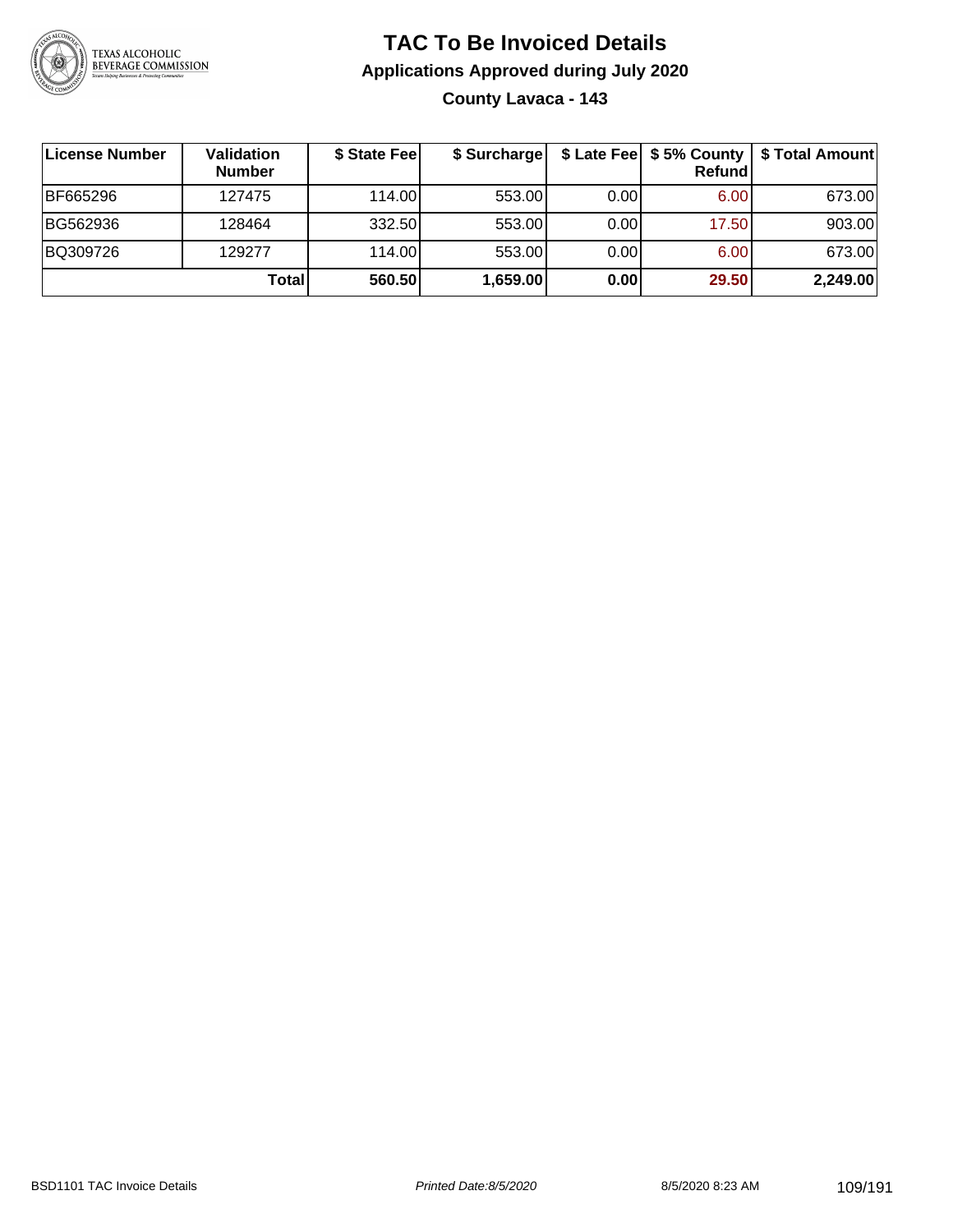

**County Lee - 144**

| License Number  | Validation<br><b>Number</b> | \$ State Fee | \$ Surcharge |       | <b>Refund</b> | \$ Late Fee   \$5% County   \$ Total Amount |
|-----------------|-----------------------------|--------------|--------------|-------|---------------|---------------------------------------------|
| BQ952641        | 127059                      | 114.00       | 553.00       | 0.001 | 6.00          | 673.00                                      |
| BQ606238        | 128323                      | 114.00       | 553.00       | 0.00  | 6.00          | 673.00                                      |
| <b>BF519089</b> | 515270                      | 114.00L      | 553.00       | 0.00  | 6.00          | 673.00                                      |
|                 | Total                       | 342.00       | 1,659.00     | 0.00  | 18.00         | 2,019.00                                    |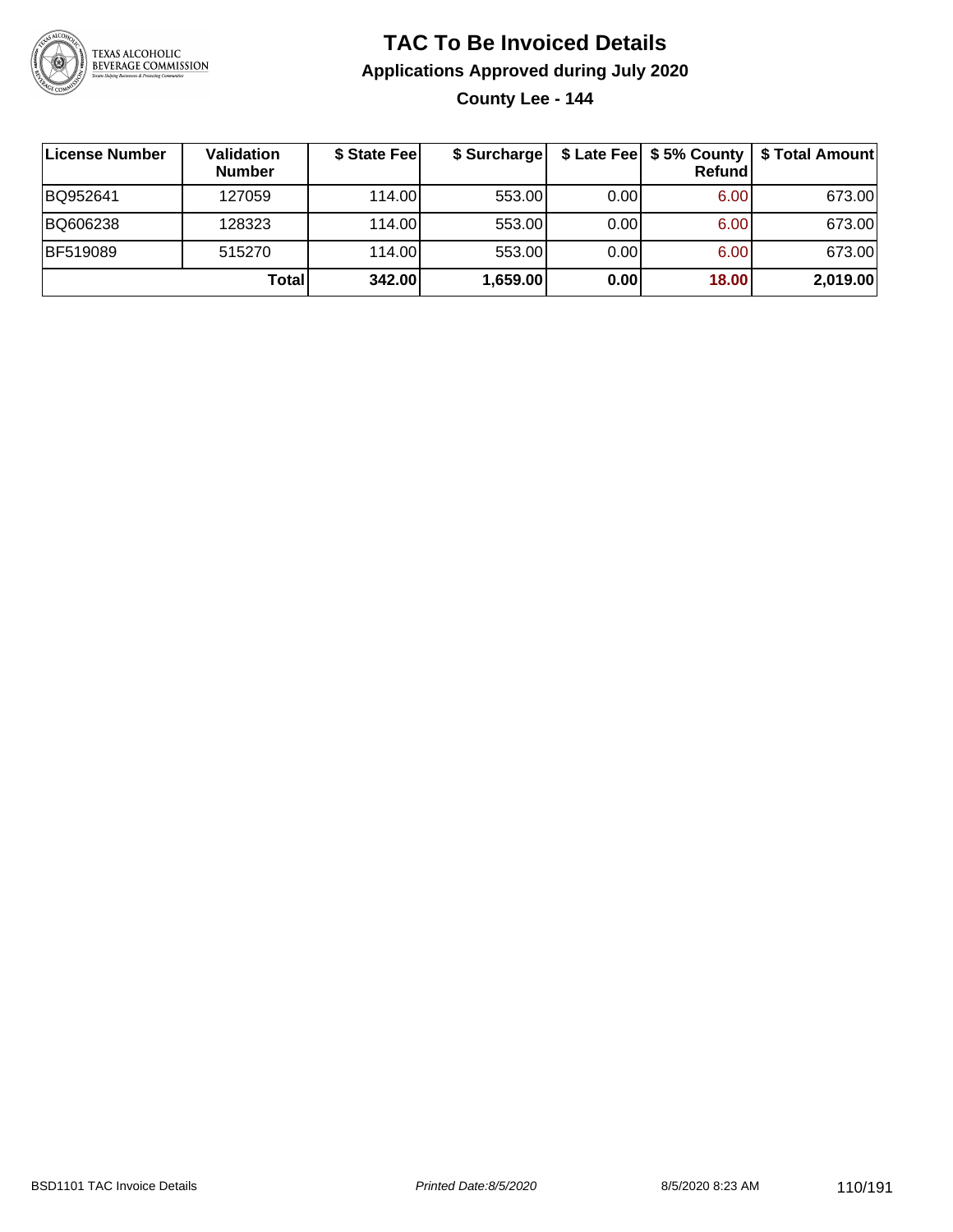

**County Leon - 145**

| License Number | <b>Validation</b><br><b>Number</b> | \$ State Feel |        |      | Refundl | \$ Surcharge   \$ Late Fee   \$5% County   \$ Total Amount |
|----------------|------------------------------------|---------------|--------|------|---------|------------------------------------------------------------|
| BF520401       | 515204                             | 114.00L       | 553.00 | 0.00 | 6.00    | 673.00                                                     |
|                | Totall                             | 114.00        | 553.00 | 0.00 | 6.00    | 673.00                                                     |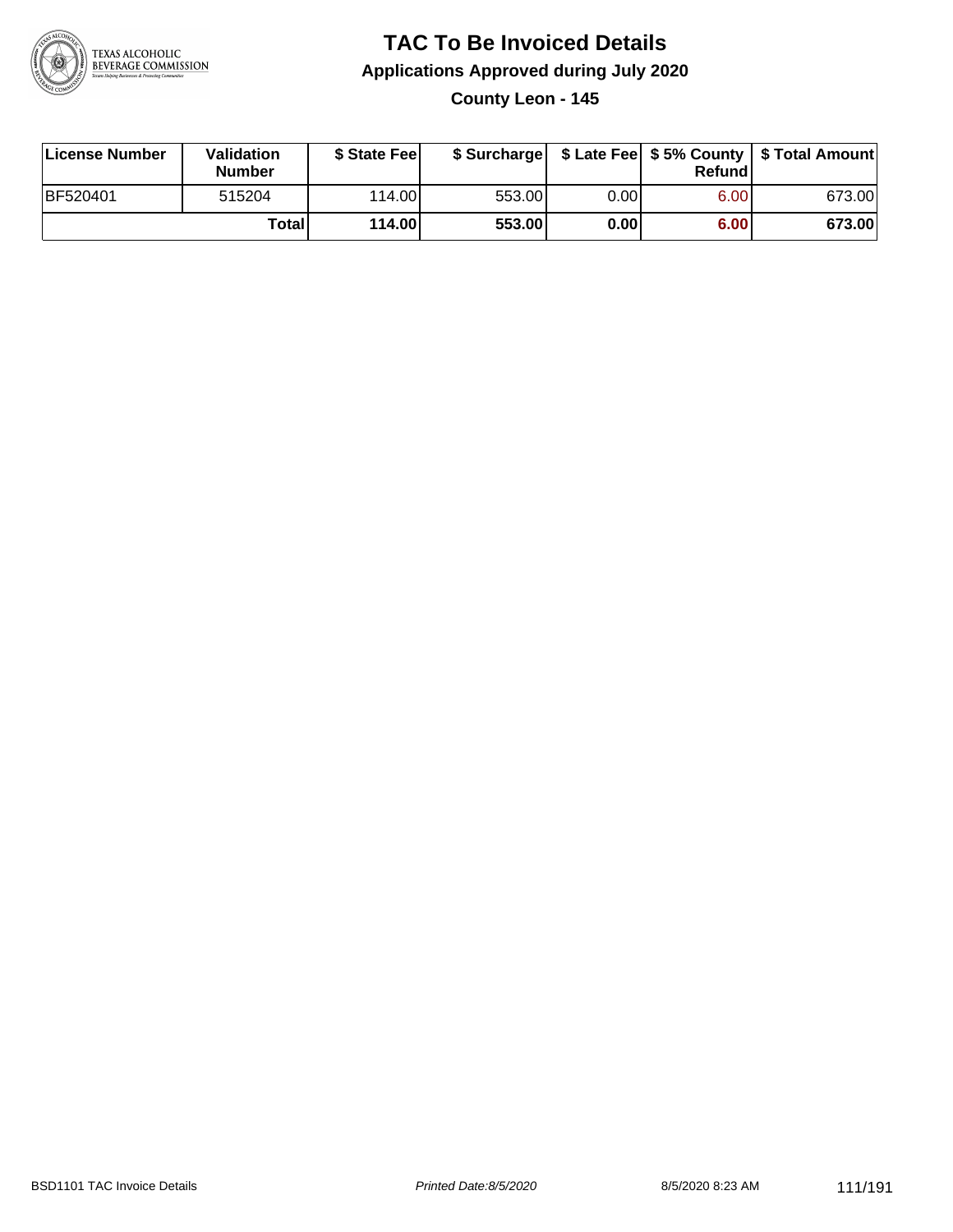

# TEXAS ALCOHOLIC<br>BEVERAGE COMMISSION

### **TAC To Be Invoiced Details Applications Approved during July 2020 County Liberty - 146**

| <b>License Number</b> | <b>Validation</b><br><b>Number</b> | \$ State Fee | \$ Surcharge | \$ Late Fee | \$5% County<br>Refund | \$ Total Amount |
|-----------------------|------------------------------------|--------------|--------------|-------------|-----------------------|-----------------|
| BG1093750             | 7251                               | 332.50       | 553.00       | 0.00        | 17.50                 | 903.00          |
| BG1094102             | 7304                               | 332.50       | 553.00       | 0.00        | 17.50                 | 903.00          |
| BQ1094544             | 7465                               | 114.00       | 553.00       | 0.00        | 6.00                  | 673.00          |
| BQ1025816             | 126902                             | 114.00       | 553.00       | 0.00        | 6.00                  | 673.00          |
| BQ729139              | 127109                             | 114.00       | 553.00       | 0.00        | 6.00                  | 673.00          |
| BG560410              | 127428                             | 332.50       | 553.00       | 0.00        | 17.50                 | 903.00          |
| BL560410              | 127428                             | 475.00       | 327.00       | 0.00        | 25.00                 | 827.00          |
| BF955799              | 128100                             | 114.00       | 553.00       | 0.00        | 6.00                  | 673.00          |
| BQ701153              | 128539                             | 114.00       | 553.00       | 0.00        | 6.00                  | 673.00          |
| BG699601              | 128720                             | 332.50       | 553.00       | 0.00        | 17.50                 | 903.00          |
| BQ954308              | 128948                             | 114.00       | 553.00       | 0.00        | 6.00                  | 673.00          |
| BQ956965              | 129188                             | 114.00       | 553.00       | 0.00        | 6.00                  | 673.00          |
| BQ949654              | 514965                             | 114.00       | 553.00       | 0.00        | 6.00                  | 673.00          |
|                       | <b>Total</b>                       | 2,717.00     | 6,963.00     | 0.00        | 143.00                | 9,823.00        |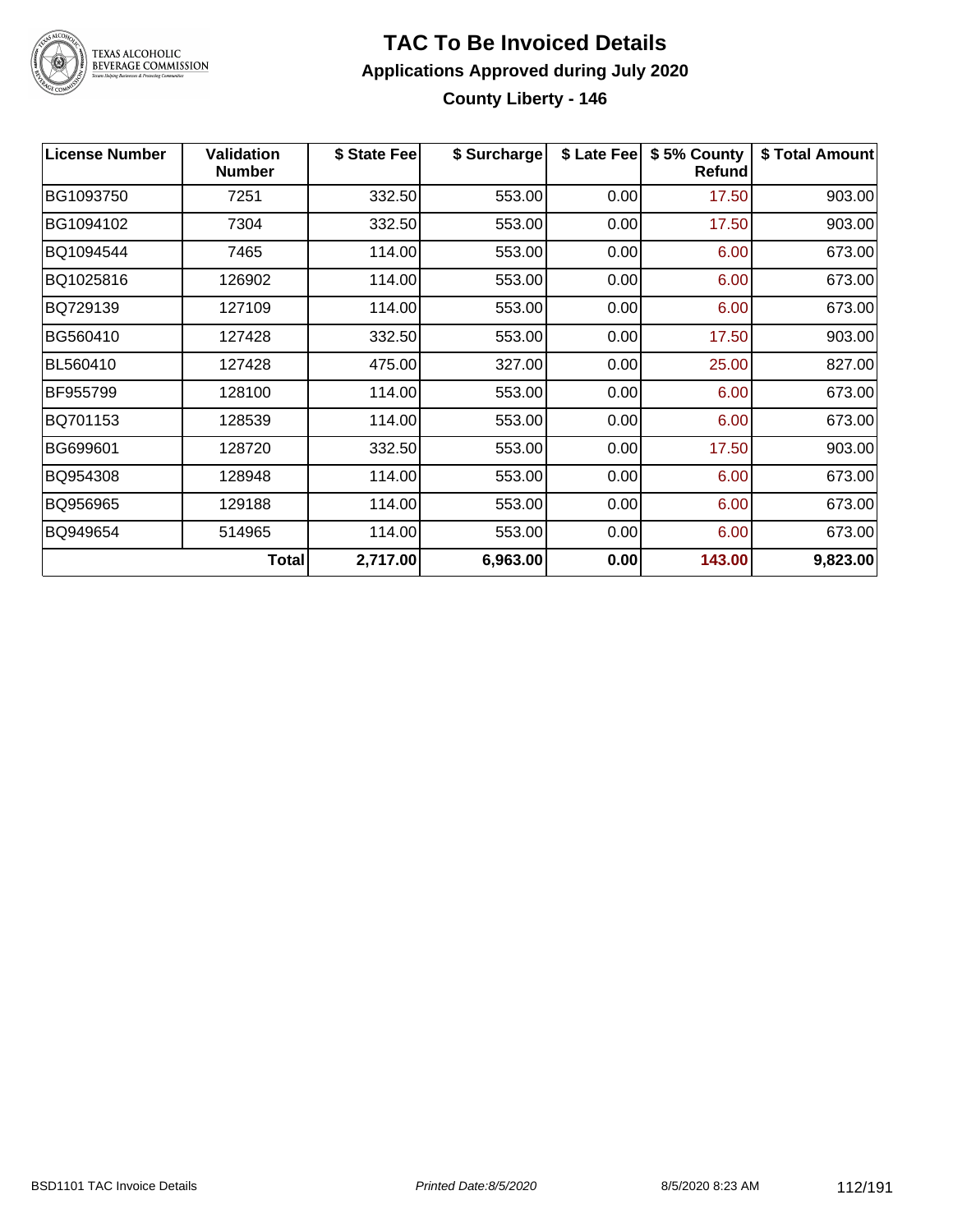

**County Limestone - 147**

| License Number | Validation<br><b>Number</b> | \$ State Feel |        |      | Refundl | \$ Surcharge   \$ Late Fee   \$5% County   \$ Total Amount |
|----------------|-----------------------------|---------------|--------|------|---------|------------------------------------------------------------|
| BQ1027600      | 128027                      | 114.00        | 553.00 | 0.00 | 6.00    | 673.00                                                     |
|                | Totall                      | 114.00        | 553.00 | 0.00 | 6.00    | 673.00                                                     |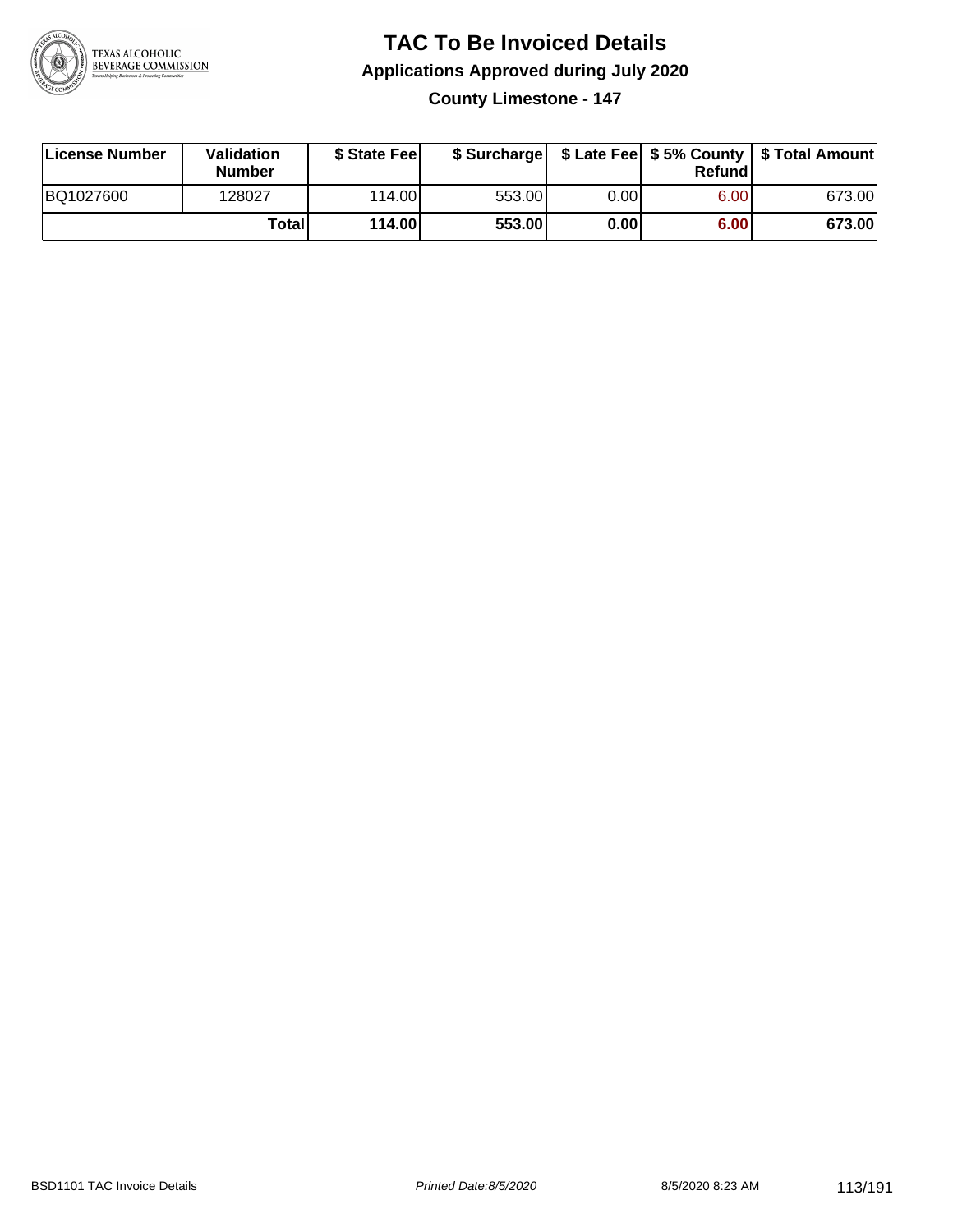

**County Live Oak - 149**

| <b>License Number</b> | Validation<br><b>Number</b> | \$ State Fee | \$ Surcharge |      | Refundl | \$ Late Fee   \$5% County   \$ Total Amount |
|-----------------------|-----------------------------|--------------|--------------|------|---------|---------------------------------------------|
| BG1092731             | 6947                        | 332.50       | 553.00       | 0.00 | 17.50   | 903.00                                      |
| BG1094475             | 7693                        | 332.50       | 553.00       | 0.00 | 17.50   | 903.00                                      |
| BF883182              | 128679                      | 114.00       | 553.00       | 0.00 | 6.00    | 673.00                                      |
|                       | <b>Total</b>                | 779.00       | 1,659.00     | 0.00 | 41.00   | 2,479.00                                    |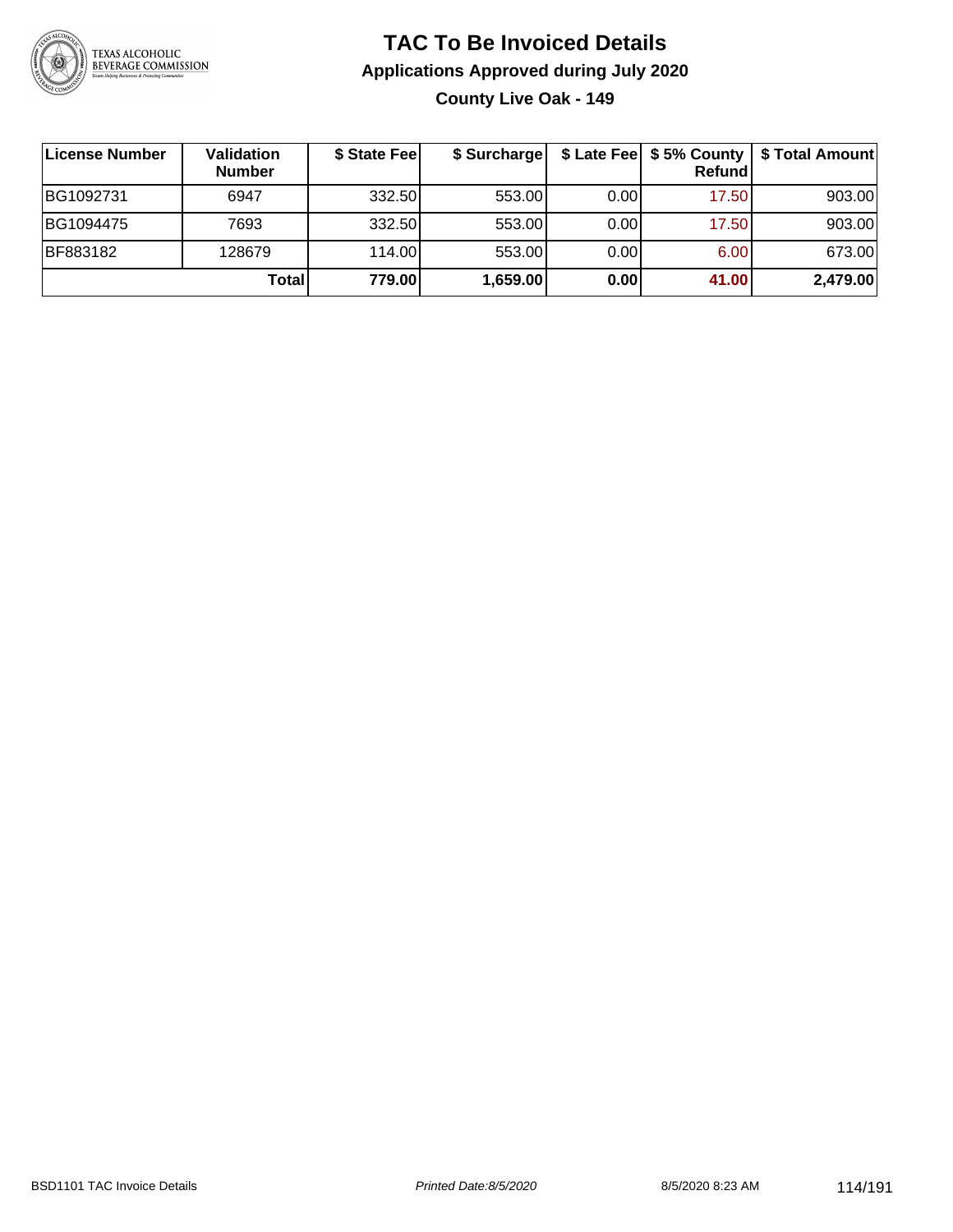

**County Llano - 150**

| License Number | Validation<br><b>Number</b> | \$ State Feel |        |      | Refundl | \$ Surcharge   \$ Late Fee   \$5% County   \$ Total Amount |
|----------------|-----------------------------|---------------|--------|------|---------|------------------------------------------------------------|
| BQ816181       | 127377                      | 114.00        | 553.00 | 0.00 | 6.00    | 673.00                                                     |
|                | Totall                      | 114.00        | 553.00 | 0.00 | 6.00    | 673.00                                                     |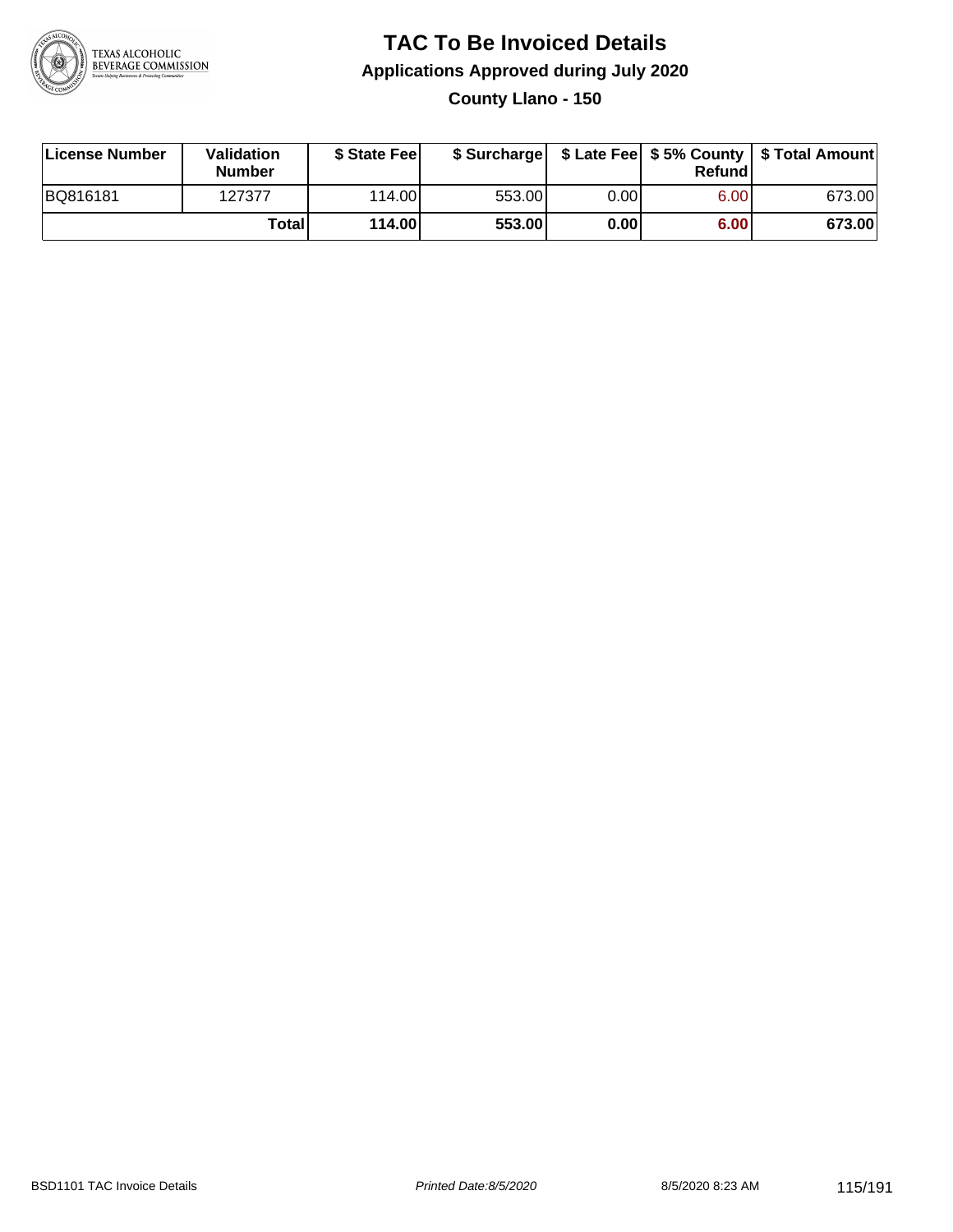

### **TAC To Be Invoiced Details Applications Approved during July 2020 County Lubbock - 152**

| <b>License Number</b> | <b>Validation</b><br><b>Number</b> | \$ State Fee | \$ Surcharge | \$ Late Fee | \$5% County<br><b>Refund</b> | \$ Total Amount |
|-----------------------|------------------------------------|--------------|--------------|-------------|------------------------------|-----------------|
| BG1093049             | 7059                               | 332.50       | 553.00       | 0.00        | 17.50                        | 903.00          |
| BF1092897             | 7116                               | 114.00       | 553.00       | 0.00        | 6.00                         | 673.00          |
| BQ1093904             | 7303                               | 114.00       | 553.00       | 0.00        | 6.00                         | 673.00          |
| BQ1094599             | 7511                               | 114.00       | 553.00       | 0.00        | 6.00                         | 673.00          |
| BF1094467             | 7578                               | 114.00       | 553.00       | 0.00        | 6.00                         | 673.00          |
| BQ728315              | 126924                             | 114.00       | 553.00       | 0.00        | 6.00                         | 673.00          |
| BQ726089              | 127367                             | 114.00       | 553.00       | 0.00        | 6.00                         | 673.00          |
| BG1024075             | 128993                             | 332.50       | 553.00       | 0.00        | 17.50                        | 903.00          |
| BF754683              | 129069                             | 114.00       | 553.00       | 0.00        | 6.00                         | 673.00          |
| BQ752504              | 514960                             | 114.00       | 553.00       | 0.00        | 6.00                         | 673.00          |
| BF814622              | 515127                             | 114.00       | 553.00       | 0.00        | 6.00                         | 673.00          |
| BF814375              | 515130                             | 114.00       | 553.00       | 0.00        | 6.00                         | 673.00          |
| BF815287              | 515132                             | 114.00       | 553.00       | 0.00        | 6.00                         | 673.00          |
|                       | <b>Total</b>                       | 1,919.00     | 7,189.00     | 0.00        | 101.00                       | 9,209.00        |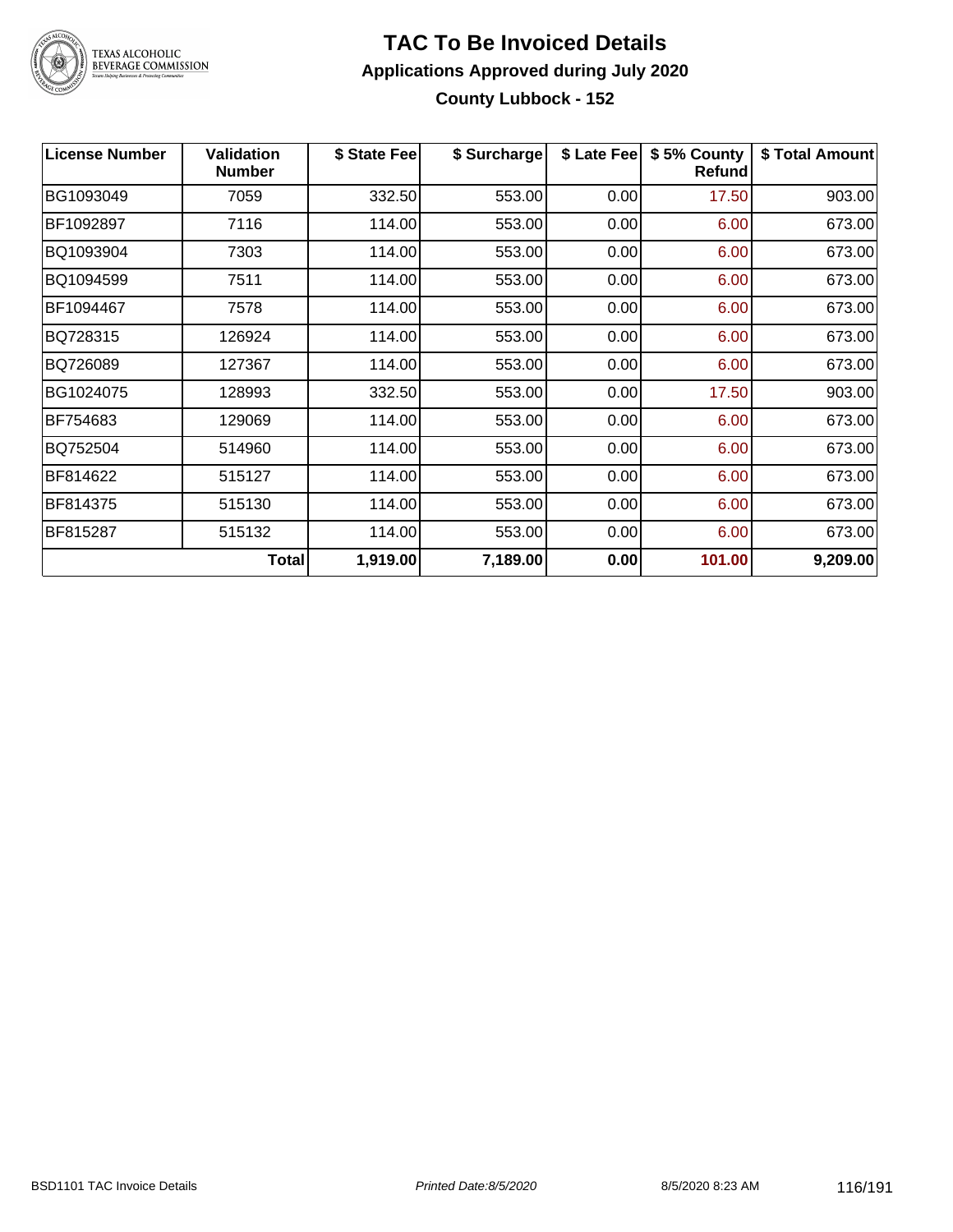

### **TAC To Be Invoiced Details Applications Approved during July 2020 County McLennan - 155**

| <b>License Number</b> | <b>Validation</b><br><b>Number</b> | \$ State Fee | \$ Surcharge | \$ Late Fee | \$5% County<br>Refund | \$ Total Amount |
|-----------------------|------------------------------------|--------------|--------------|-------------|-----------------------|-----------------|
| BF1092796             | 6737                               | 114.00       | 553.00       | 0.00        | 6.00                  | 673.00          |
| BQ1093027             | 6869                               | 114.00       | 553.00       | 0.00        | 6.00                  | 673.00          |
| BQ1094072             | 7110                               | 114.00       | 553.00       | 0.00        | 6.00                  | 673.00          |
| BQ1094078             | 7128                               | 114.00       | 553.00       | 0.00        | 6.00                  | 673.00          |
| BG1023460             | 126975                             | 332.50       | 553.00       | 0.00        | 17.50                 | 903.00          |
| BQ1026142             | 127417                             | 114.00       | 553.00       | 0.00        | 6.00                  | 673.00          |
| BG1022420             | 127513                             | 332.50       | 553.00       | 0.00        | 17.50                 | 903.00          |
| BQ954729              | 128333                             | 114.00       | 553.00       | 0.00        | 6.00                  | 673.00          |
| BQ956054              | 128336                             | 114.00       | 553.00       | 0.00        | 6.00                  | 673.00          |
| BQ633720              | 128508                             | 114.00       | 553.00       | 0.00        | 6.00                  | 673.00          |
| BQ818054              | 129182                             | 114.00       | 553.00       | 0.00        | 6.00                  | 673.00          |
| BF605426              | 515268                             | 114.00       | 553.00       | 0.00        | 6.00                  | 673.00          |
|                       | <b>Total</b>                       | 1,805.00     | 6,636.00     | 0.00        | 95.00                 | 8,536.00        |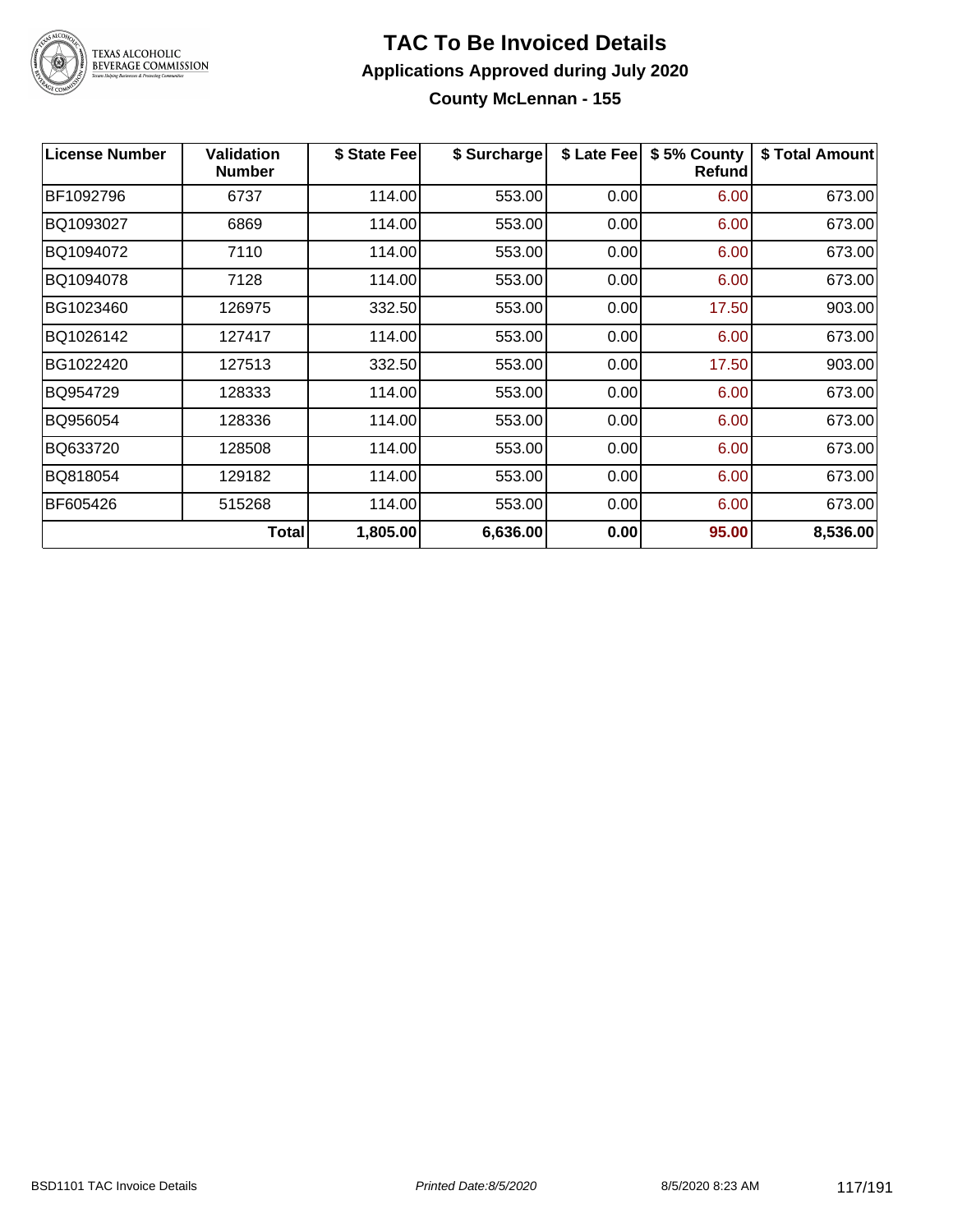

**County Martin - 159**

| License Number | Validation<br><b>Number</b> | \$ State Feel |        |      | Refundl | \$ Surcharge   \$ Late Fee   \$5% County   \$ Total Amount |
|----------------|-----------------------------|---------------|--------|------|---------|------------------------------------------------------------|
| BQ235892       | 128048                      | 114.00        | 553.00 | 0.00 | 6.00    | 673.00                                                     |
|                | Totall                      | 114.00        | 553.00 | 0.00 | 6.00    | 673.00                                                     |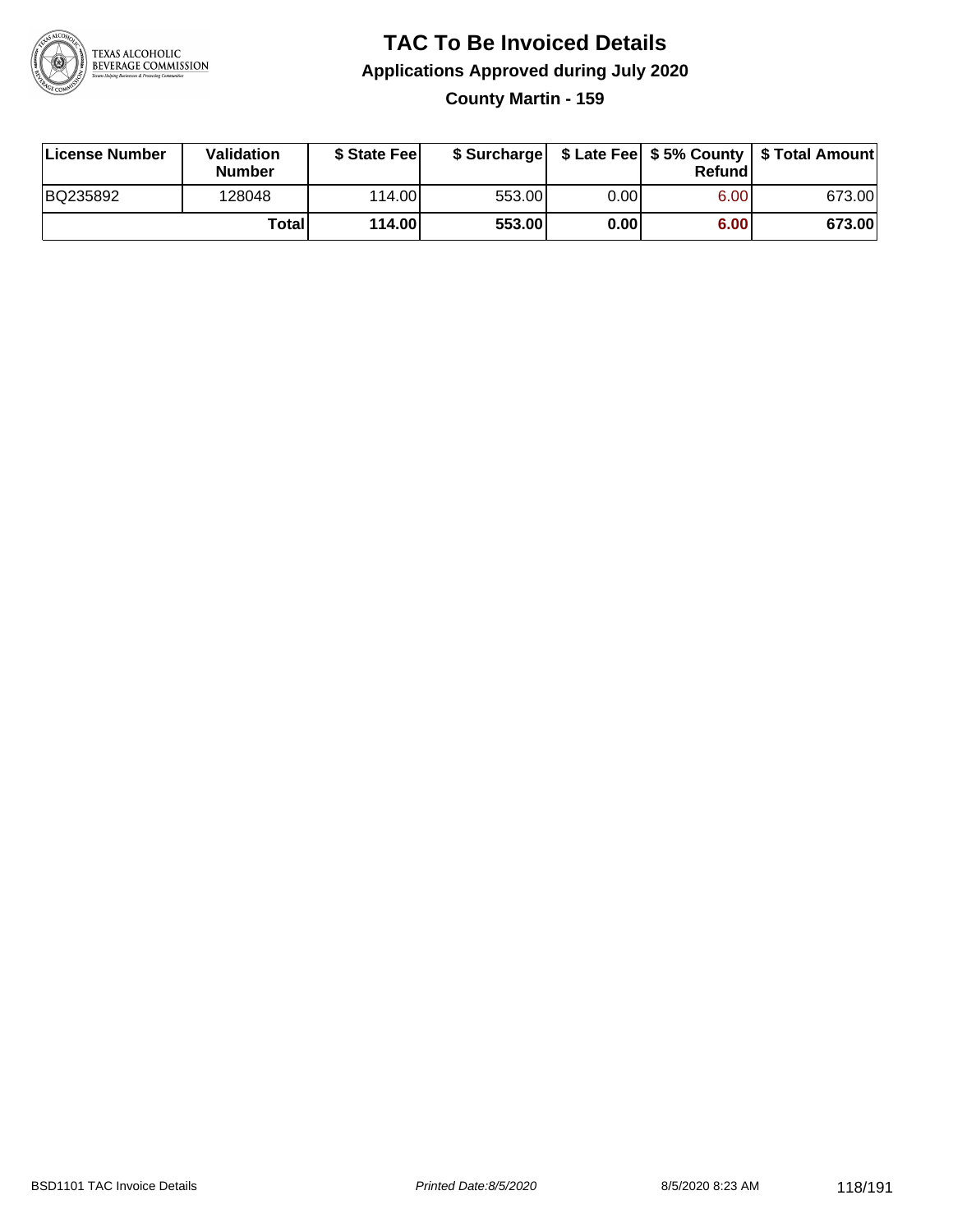

### **TAC To Be Invoiced Details Applications Approved during July 2020 County Mason - 160**

| License Number  | Validation<br><b>Number</b> | \$ State Fee | \$ Surcharge |      | Refund | \$ Late Fee   \$5% County   \$ Total Amount |
|-----------------|-----------------------------|--------------|--------------|------|--------|---------------------------------------------|
| <b>BF211668</b> | 127272                      | 114.00L      | 553.00       | 0.00 | 6.00   | 673.00                                      |
|                 | <b>Total</b>                | 114.00       | 553.00       | 0.00 | 6.00   | 673.00                                      |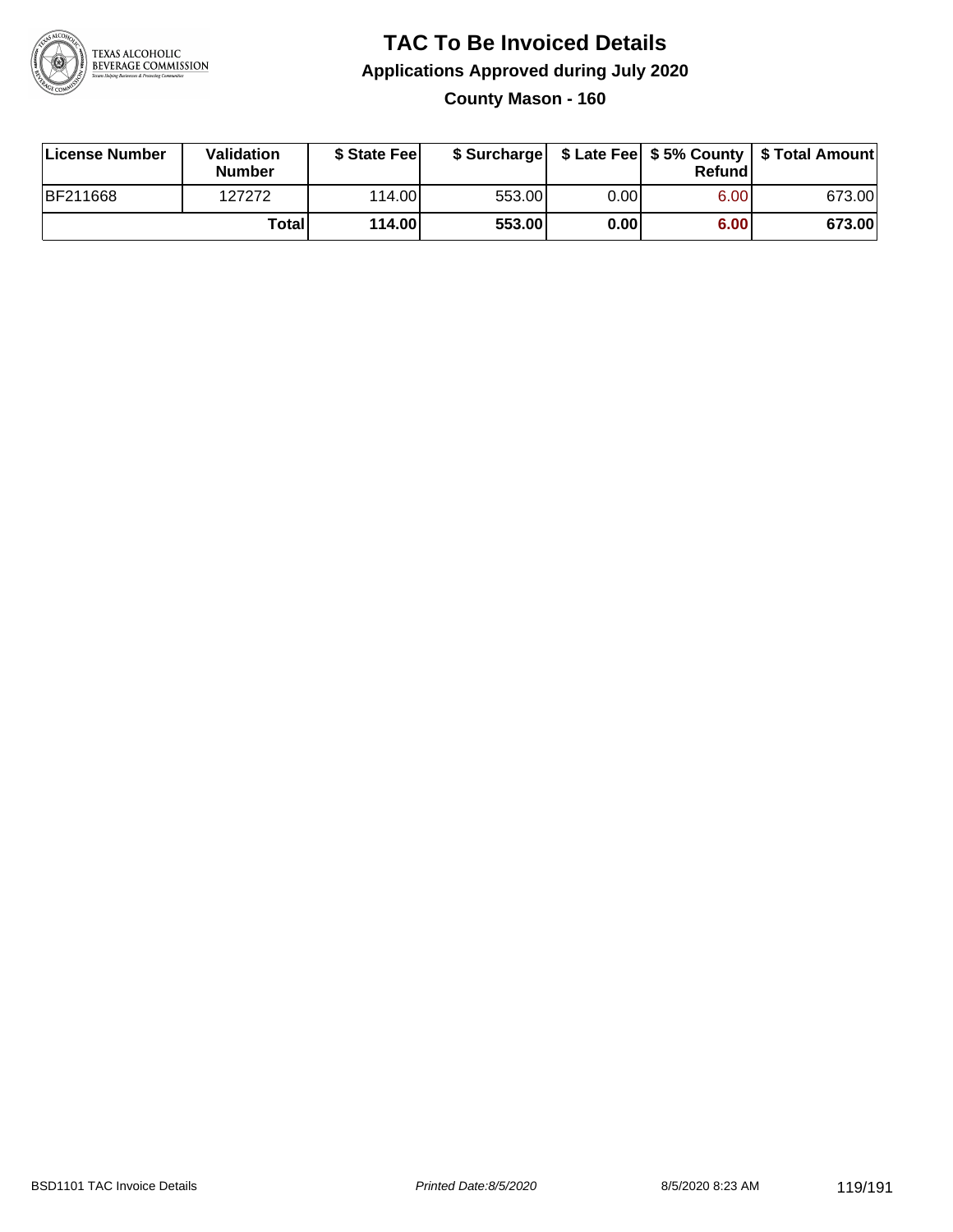

### **TAC To Be Invoiced Details Applications Approved during July 2020 County Matagorda - 161**

| ∣License Number | <b>Validation</b><br><b>Number</b> | \$ State Fee | \$ Surcharge | \$ Late Fee | \$5% County<br>Refundl | \$ Total Amount |
|-----------------|------------------------------------|--------------|--------------|-------------|------------------------|-----------------|
| BQ1094553       | 7253                               | 114.00       | 553.00       | 0.00        | 6.00                   | 673.00          |
| BQ1094550       | 7710                               | 114.00       | 553.00       | 0.00        | 6.00                   | 673.00          |
| BG267022        | 127719                             | 332.50       | 553.00       | 0.00        | 17.50                  | 903.00          |
| BG475558        | 128536                             | 332.50       | 553.00       | 0.00        | 17.50                  | 903.00          |
| BQ1026740       | 515373                             | 114.00       | 553.00       | 0.00        | 6.00                   | 673.00          |
|                 | Total                              | 1,007.00     | 2,765.00     | 0.00        | 53.00                  | 3,825.00        |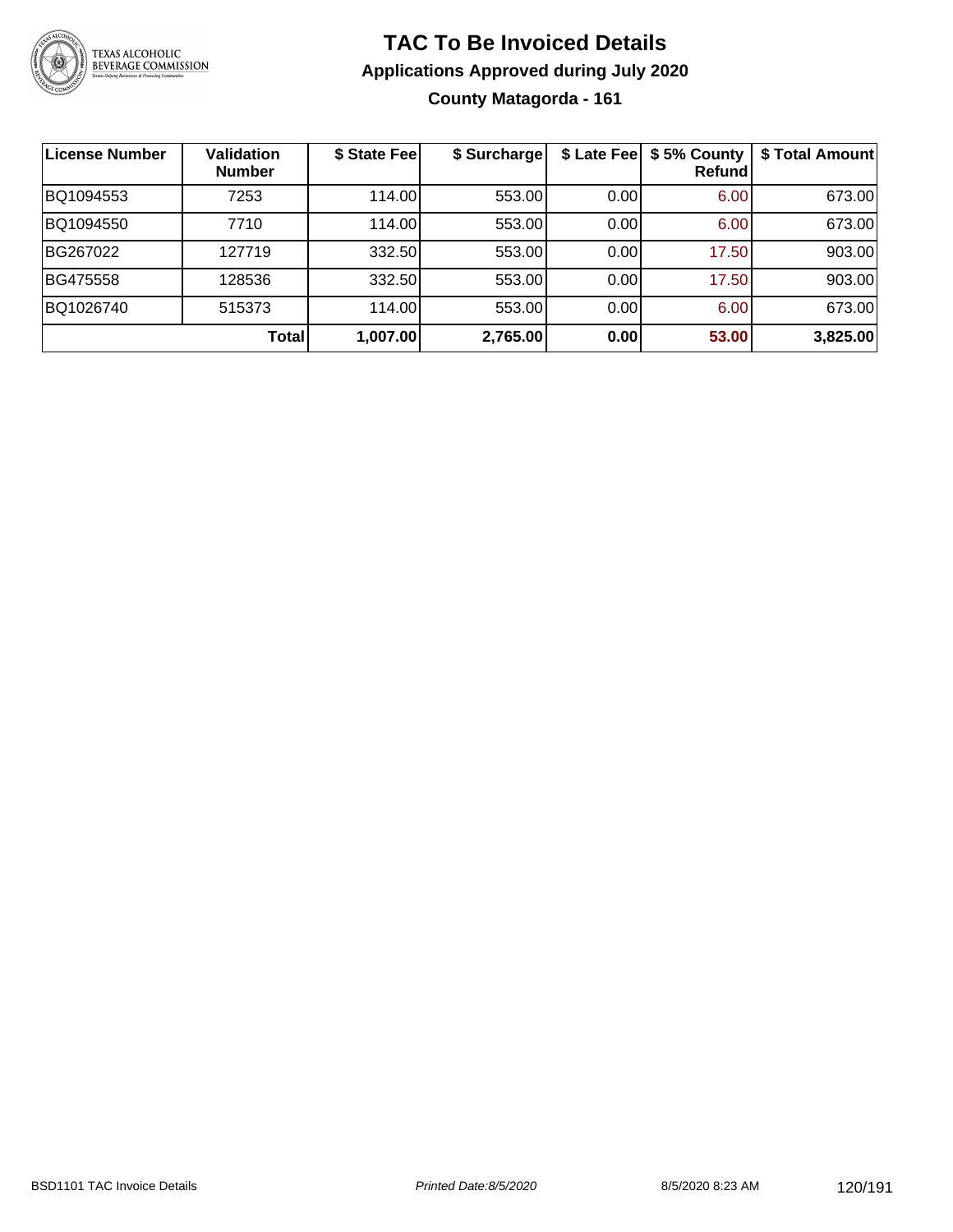

### **TAC To Be Invoiced Details Applications Approved during July 2020 County Maverick - 162**

| License Number | <b>Validation</b><br><b>Number</b> | \$ State Fee | \$ Surcharge |      | \$ Late Fee   \$5% County<br>Refund | \$ Total Amount |
|----------------|------------------------------------|--------------|--------------|------|-------------------------------------|-----------------|
| BG1093511      | 7322                               | 332.50       | 553.00       | 0.00 | 17.50                               | 903.00          |
| BQ814057       | 128143                             | 114.00L      | 553.00       | 0.00 | 6.00                                | 673.00          |
| BQ729912       | 128430                             | 114.00       | 553.00       | 0.00 | 6.00                                | 673.00          |
| BF71870        | 128460                             | 114.00       | 553.00       | 0.00 | 6.00                                | 673.00          |
|                | <b>Total</b>                       | 674.50       | 2,212.00     | 0.00 | 35.50                               | 2,922.00        |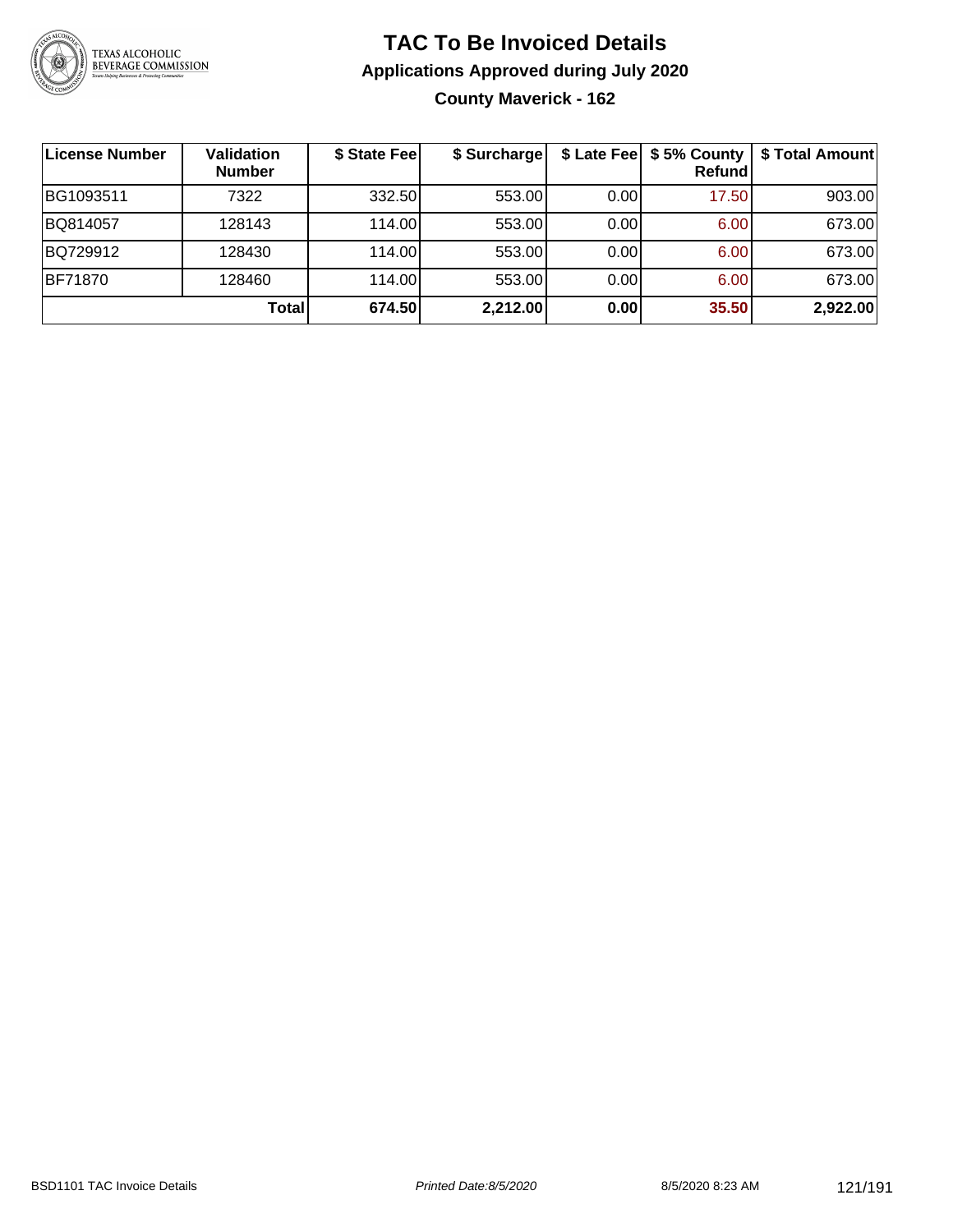

### **TAC To Be Invoiced Details Applications Approved during July 2020 County Medina - 163**

| License Number | Validation<br><b>Number</b> | \$ State Fee | \$ Surcharge |       | \$ Late Fee   \$5% County<br>Refundl | \$ Total Amount |
|----------------|-----------------------------|--------------|--------------|-------|--------------------------------------|-----------------|
| BG1093801      | 7296                        | 332.50       | 553.00       | 0.001 | 17.50                                | 903.00          |
| BG310428       | 128039                      | 332.50       | 553.00       | 0.00  | 17.50                                | 903.00          |
| BQ198952       | 128568                      | 114.00       | 553.00       | 0.00  | 6.00                                 | 673.00          |
| BQ755547       | 129199                      | 114.00L      | 553.00       | 0.00  | 6.00                                 | 673.00          |
|                | Total                       | 893.00       | 2,212.00     | 0.00  | 47.00                                | 3,152.00        |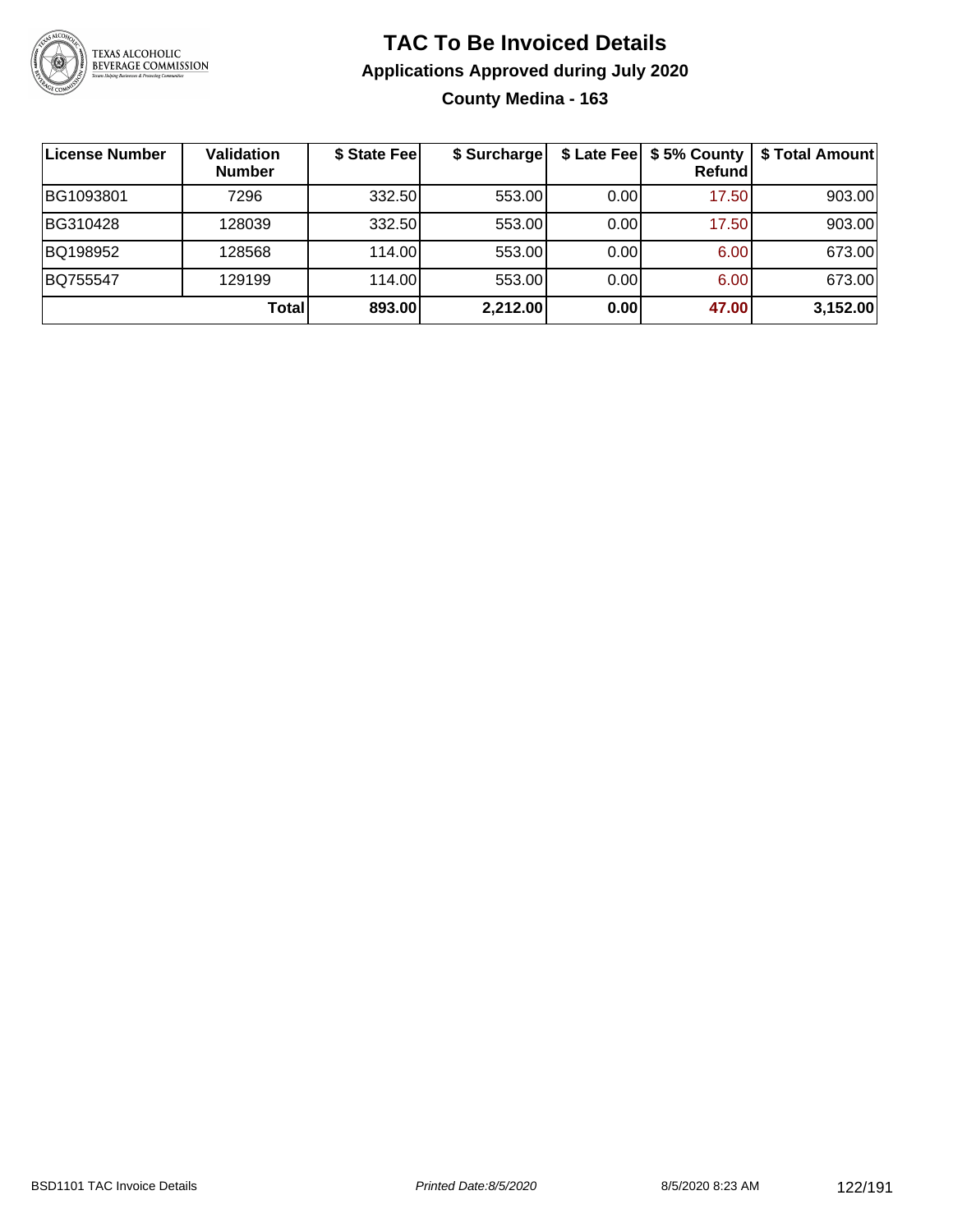

### **TAC To Be Invoiced Details Applications Approved during July 2020 County Menard - 164**

| License Number | Validation<br>Number | \$ State Fee    |        |      | Refundl | \$ Surcharge   \$ Late Fee   \$5% County   \$ Total Amount |
|----------------|----------------------|-----------------|--------|------|---------|------------------------------------------------------------|
| BF212184       | 128534               | 114.00 <b>1</b> | 553.00 | 0.00 | 6.00    | 673.00                                                     |
|                | Totall               | 114.00          | 553.00 | 0.00 | 6.00    | 673.00                                                     |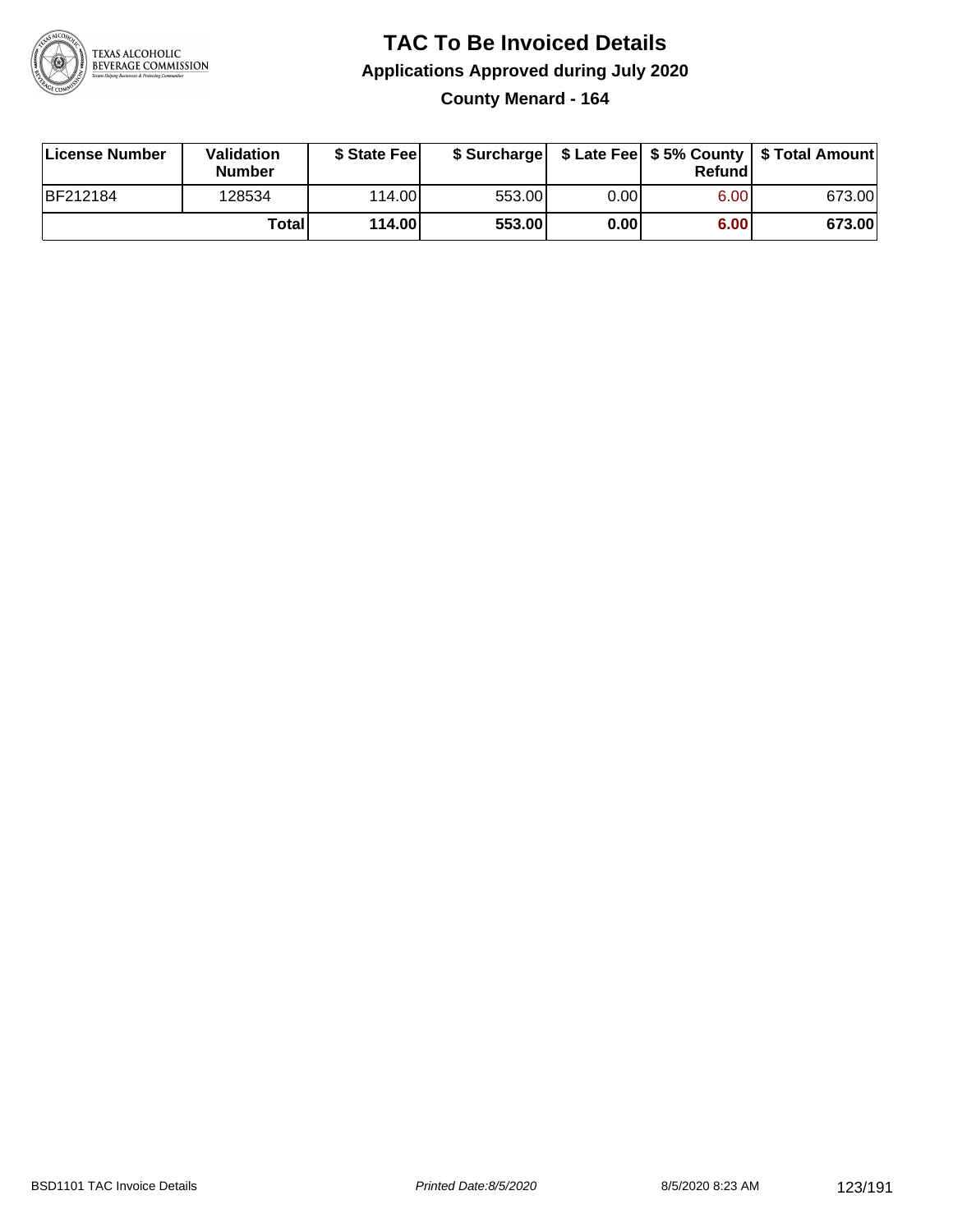

### **TAC To Be Invoiced Details Applications Approved during July 2020 County Midland - 165**

| <b>License Number</b> | <b>Validation</b><br><b>Number</b> | \$ State Fee | \$ Surcharge |        | \$ Late Fee   \$5% County<br><b>Refund</b> | \$ Total Amount |
|-----------------------|------------------------------------|--------------|--------------|--------|--------------------------------------------|-----------------|
| BG1093260             | 6958                               | 332.50       | 553.00       | 0.00   | 17.50                                      | 903.00          |
| BL1093260             | 6958                               | 475.00       | 327.00       | 0.00   | 25.00                                      | 827.00          |
| BQ1092343             | 7039                               | 114.00       | 553.00       | 0.00   | 6.00                                       | 673.00          |
| BQ729349              | 128232                             | 114.00       | 553.00       | 0.00   | 6.00                                       | 673.00          |
| BE664583              | 128475                             | 285.00       | 553.00       | 100.00 | 15.00                                      | 953.00          |
| BF637820              | 128506                             | 114.00       | 553.00       | 0.00   | 6.00                                       | 673.00          |
| BQ309740              | 128533                             | 114.00       | 553.00       | 0.00   | 6.00                                       | 673.00          |
| BQ955173              | 128539                             | 114.00       | 553.00       | 0.00   | 6.00                                       | 673.00          |
| BQ730119              | 128659                             | 114.00       | 553.00       | 0.00   | 6.00                                       | 673.00          |
| BF756218              | 128788                             | 114.00       | 553.00       | 0.00   | 6.00                                       | 673.00          |
| BG945239              | 514072                             | 332.50       | 553.00       | 100.00 | 17.50                                      | 1,003.00        |
| BF453940              | 515151                             | 114.00       | 553.00       | 0.00   | 6.00                                       | 673.00          |
| BQ753941              | 515389                             | 114.00       | 553.00       | 0.00   | 6.00                                       | 673.00          |
| BQ753982              | 515397                             | 114.00       | 553.00       | 0.00   | 6.00                                       | 673.00          |
|                       | <b>Total</b>                       | 2,565.00     | 7,516.00     | 200.00 | 135.00                                     | 10,416.00       |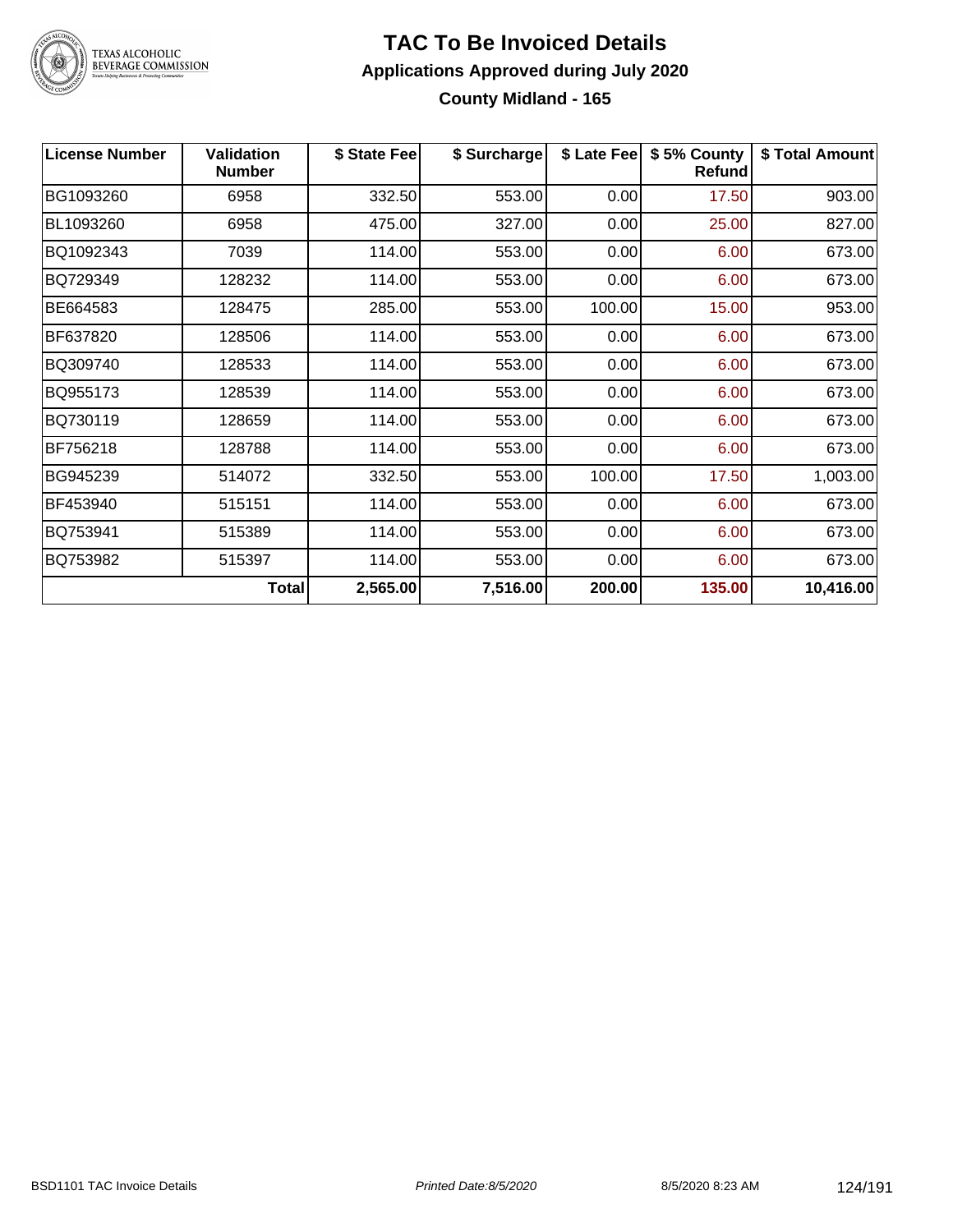

**County Milam - 166**

| License Number | <b>Validation</b><br><b>Number</b> | \$ State Fee | \$ Surcharge | \$ Late Fee | \$5% County<br>Refundl | \$ Total Amount |
|----------------|------------------------------------|--------------|--------------|-------------|------------------------|-----------------|
| BQ1092513      | 6780                               | 114.00       | 553.00       | 0.00        | 6.00                   | 673.00          |
| BQ1094675      | 7409                               | 114.00       | 553.00       | 0.00        | 6.00                   | 673.00          |
| BG665600       | 127362                             | 332.50       | 553.00       | 0.00        | 17.50                  | 903.00          |
| BQ198214       | 127443                             | 114.00       | 553.00       | 0.00        | 6.00                   | 673.00          |
| BG541090       | 128874                             | 332.50       | 553.00       | 0.00        | 17.50                  | 903.00          |
| BQ811802       | 129159                             | 114.00       | 553.00       | 0.00        | 6.00                   | 673.00          |
|                | Total                              | 1,121.00     | 3,318.00     | 0.00        | 59.00                  | 4,498.00        |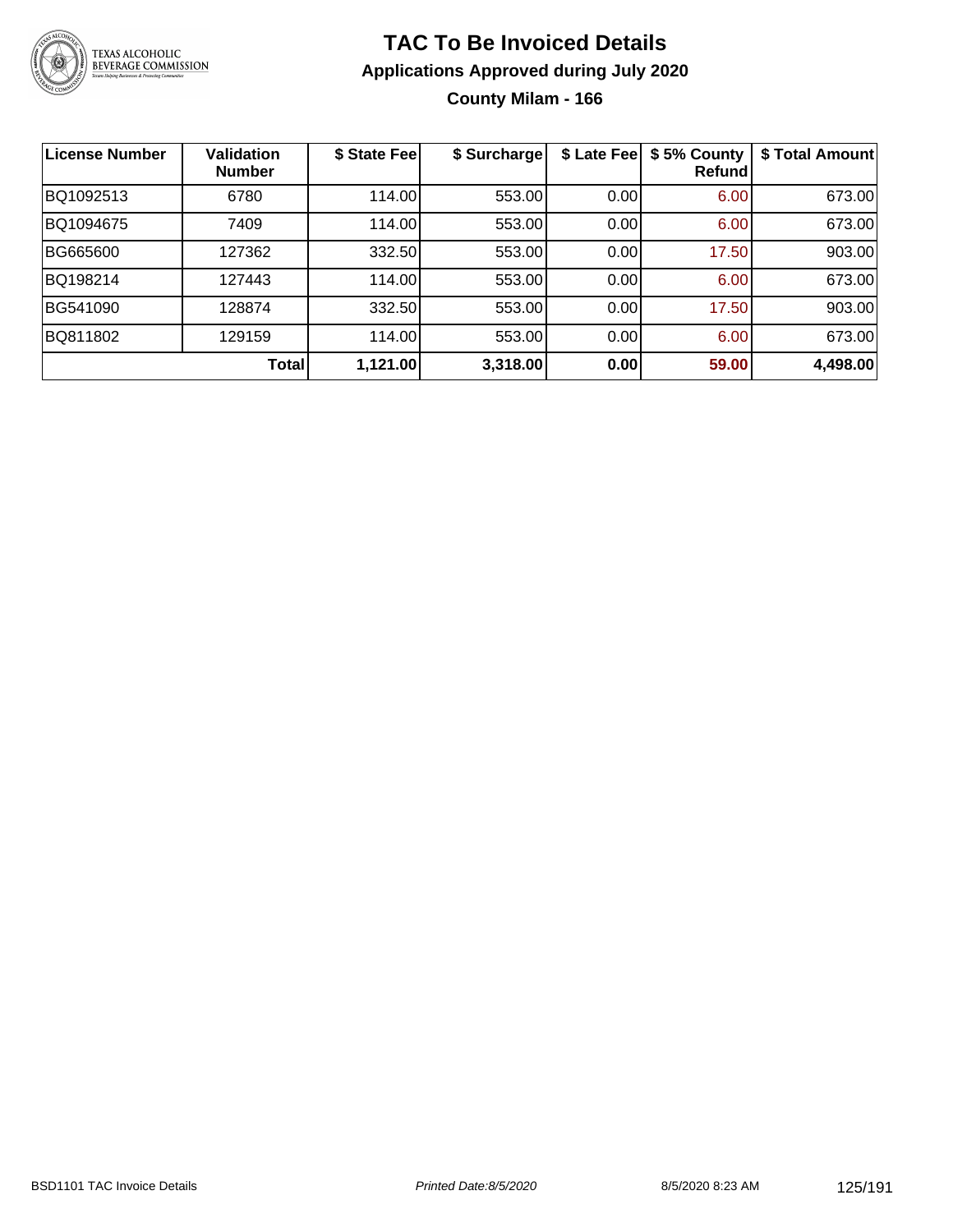

### **TAC To Be Invoiced Details Applications Approved during July 2020 County Mitchell - 168**

| License Number | Validation<br>Number | \$ State Fee |        |      | Refundl | \$ Surcharge   \$ Late Fee   \$5% County   \$ Total Amount |
|----------------|----------------------|--------------|--------|------|---------|------------------------------------------------------------|
| BG1025993      | 127934               | 332.50       | 553.00 | 0.00 | 17.50   | 903.00                                                     |
|                | Totall               | 332.50       | 553.00 | 0.00 | 17.50   | 903.00                                                     |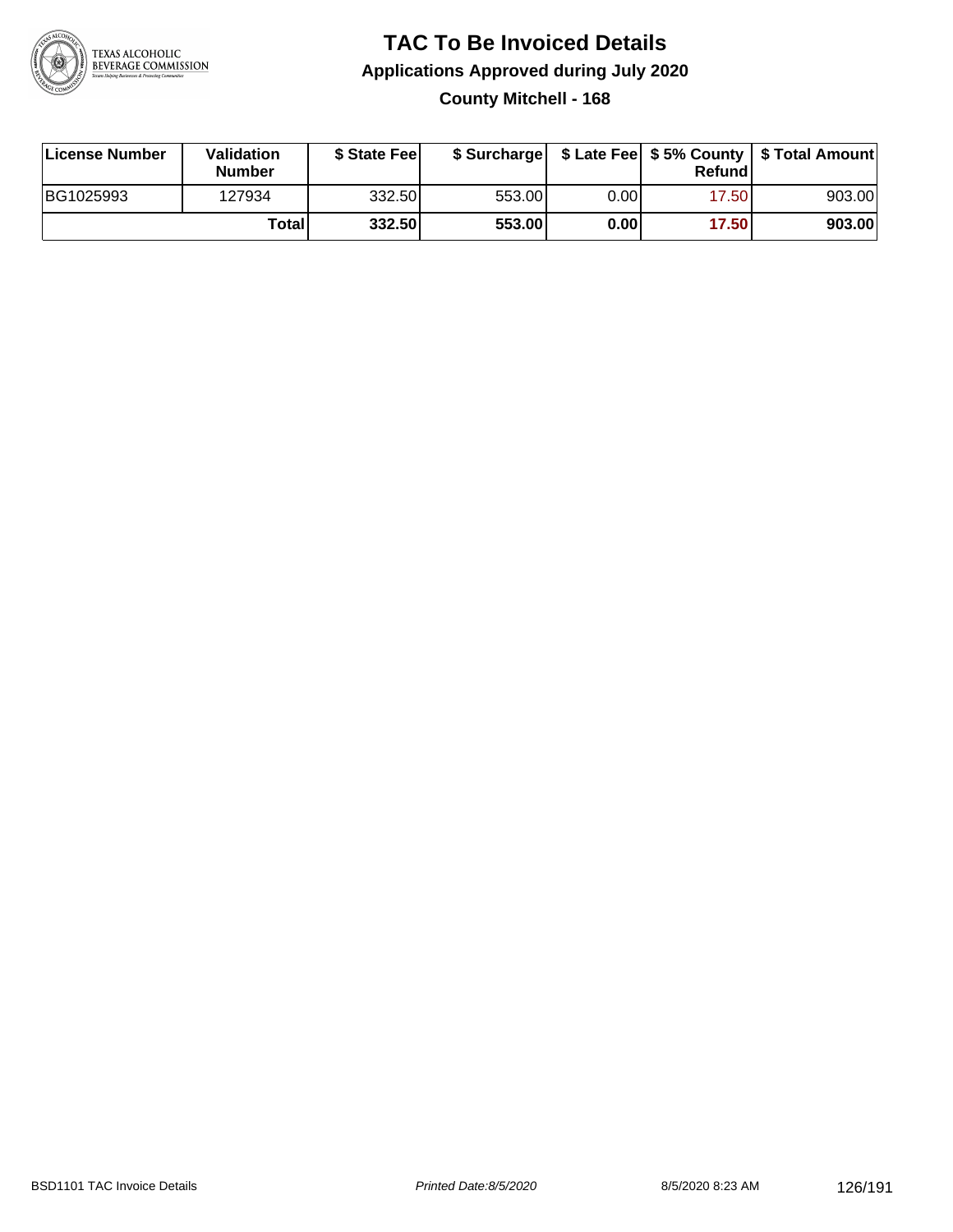

### **TAC To Be Invoiced Details Applications Approved during July 2020 County Montague - 169**

| License Number | Validation<br>Number | \$ State Fee    |        |      | Refundl | \$ Surcharge   \$ Late Fee   \$5% County   \$ Total Amount |
|----------------|----------------------|-----------------|--------|------|---------|------------------------------------------------------------|
| BQ882559       | 128535               | 114.00 <b>1</b> | 553.00 | 0.00 | 6.00    | 673.00                                                     |
|                | Totall               | 114.00          | 553.00 | 0.00 | 6.00    | 673.00                                                     |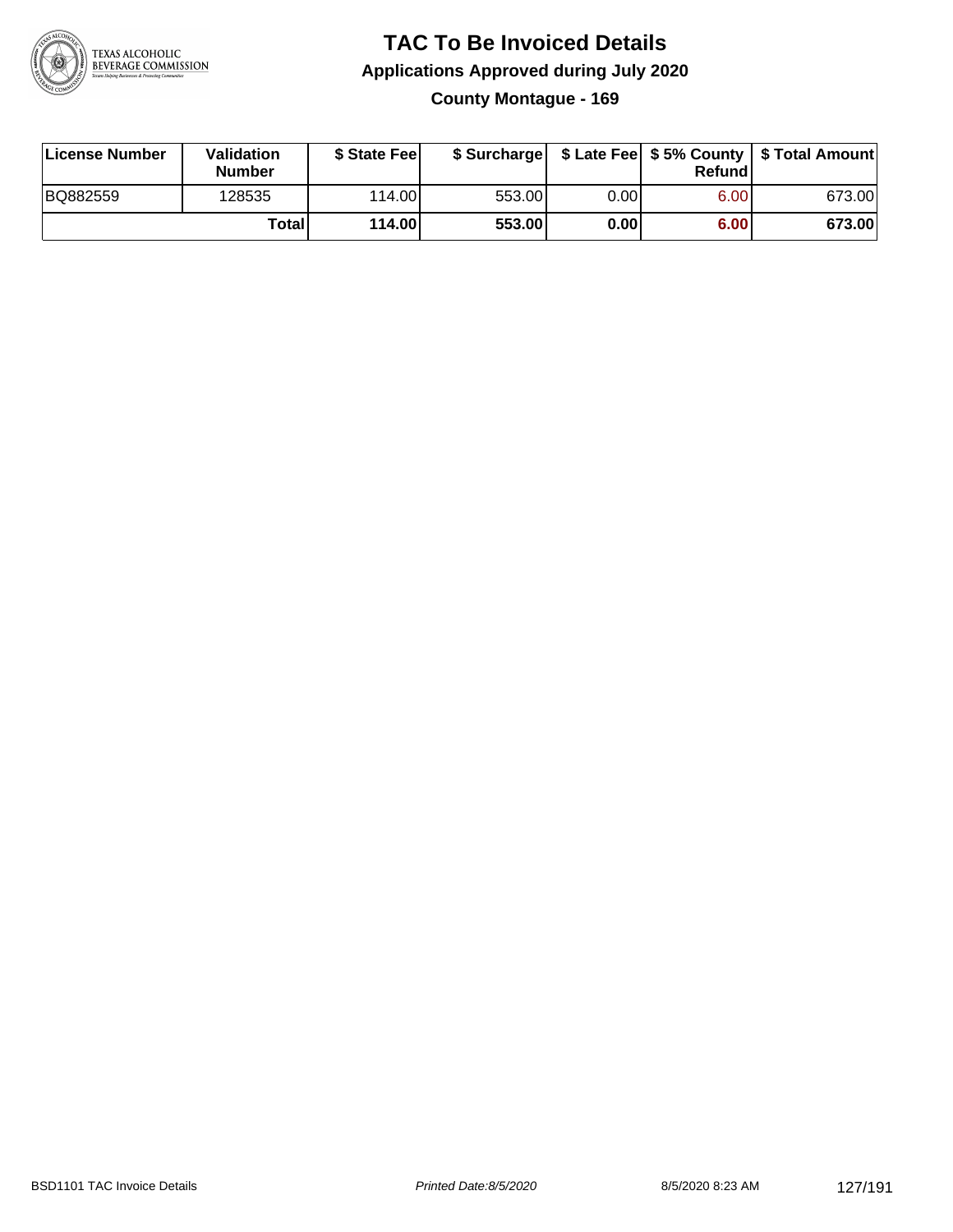

# TEXAS ALCOHOLIC<br>BEVERAGE COMMISSION

### **TAC To Be Invoiced Details Applications Approved during July 2020 County Montgomery - 170**

| <b>License Number</b> | <b>Validation</b><br><b>Number</b> | \$ State Fee | \$ Surcharge |      | \$ Late Fee   \$5% County<br>Refund | \$ Total Amount |
|-----------------------|------------------------------------|--------------|--------------|------|-------------------------------------|-----------------|
| BQ1092803             | 6355                               | 114.00       | 553.00       | 0.00 | 6.00                                | 673.00          |
| BG1092713             | 6547                               | 332.50       | 553.00       | 0.00 | 17.50                               | 903.00          |
| BG1092573             | 6575                               | 332.50       | 553.00       | 0.00 | 17.50                               | 903.00          |
| BQ1093353             | 6861                               | 114.00       | 553.00       | 0.00 | 6.00                                | 673.00          |
| BG1093753             | 6884                               | 332.50       | 553.00       | 0.00 | 17.50                               | 903.00          |
| BG1093253             | 6924                               | 332.50       | 553.00       | 0.00 | 17.50                               | 903.00          |
| BQ1093452             | 6950                               | 114.00       | 553.00       | 0.00 | 6.00                                | 673.00          |
| BQ1092695             | 6961                               | 114.00       | 553.00       | 0.00 | 6.00                                | 673.00          |
| BG1093262             | 7034                               | 332.50       | 553.00       | 0.00 | 17.50                               | 903.00          |
| BG1093964             | 7147                               | 332.50       | 553.00       | 0.00 | 17.50                               | 903.00          |
| BQ1093768             | 7368                               | 114.00       | 553.00       | 0.00 | 6.00                                | 673.00          |
| BQ1094519             | 7474                               | 114.00       | 553.00       | 0.00 | 6.00                                | 673.00          |
| BF724312              | 125080                             | 114.00       | 553.00       | 0.00 | 6.00                                | 673.00          |
| BQ1025692             | 126899                             | 114.00       | 553.00       | 0.00 | 6.00                                | 673.00          |
| BQ319061              | 127052                             | 114.00       | 553.00       | 0.00 | 6.00                                | 673.00          |
| BQ728826              | 127109                             | 114.00       | 553.00       | 0.00 | 6.00                                | 673.00          |
| BQ728827              | 127109                             | 114.00       | 553.00       | 0.00 | 6.00                                | 673.00          |
| BQ728832              | 127109                             | 114.00       | 553.00       | 0.00 | 6.00                                | 673.00          |
| BQ728834              | 127109                             | 114.00       | 553.00       | 0.00 | 6.00                                | 673.00          |
| BQ729137              | 127109                             | 114.00       | 553.00       | 0.00 | 6.00                                | 673.00          |
| BQ877864              | 127244                             | 114.00       | 553.00       | 0.00 | 6.00                                | 673.00          |
| BQ437081              | 127273                             | 114.00       | 553.00       | 0.00 | 6.00                                | 673.00          |
| BQ727654              | 127278                             | 114.00       | 553.00       | 0.00 | 6.00                                | 673.00          |
| BG1024757             | 127333                             | 332.50       | 553.00       | 0.00 | 17.50                               | 903.00          |
| BP1024757             | 127333                             | 950.00       | 426.00       | 0.00 | 50.00                               | 1,426.00        |
| BG247261              | 127395                             | 332.50       | 553.00       | 0.00 | 17.50                               | 903.00          |
| BQ953441              | 127744                             | 114.00       | 553.00       | 0.00 | 6.00                                | 673.00          |
| BF562204              | 127745                             | 114.00       | 553.00       | 0.00 | 6.00                                | 673.00          |
| BG1026513             | 127843                             | 332.50       | 553.00       | 0.00 | 17.50                               | 903.00          |
| BG882701              | 128185                             | 332.50       | 553.00       | 0.00 | 17.50                               | 903.00          |
| BG1025787             | 128216                             | 332.50       | 553.00       | 0.00 | 17.50                               | 903.00          |
| BQ729183              | 128232                             | 114.00       | 553.00       | 0.00 | 6.00                                | 673.00          |
| BG665675              | 128264                             | 332.50       | 553.00       | 0.00 | 17.50                               | 903.00          |
| BQ882699              | 128332                             | 114.00       | 553.00       | 0.00 | 6.00                                | 673.00          |
| BG669740              | 128401                             | 332.50       | 553.00       | 0.00 | 17.50                               | 903.00          |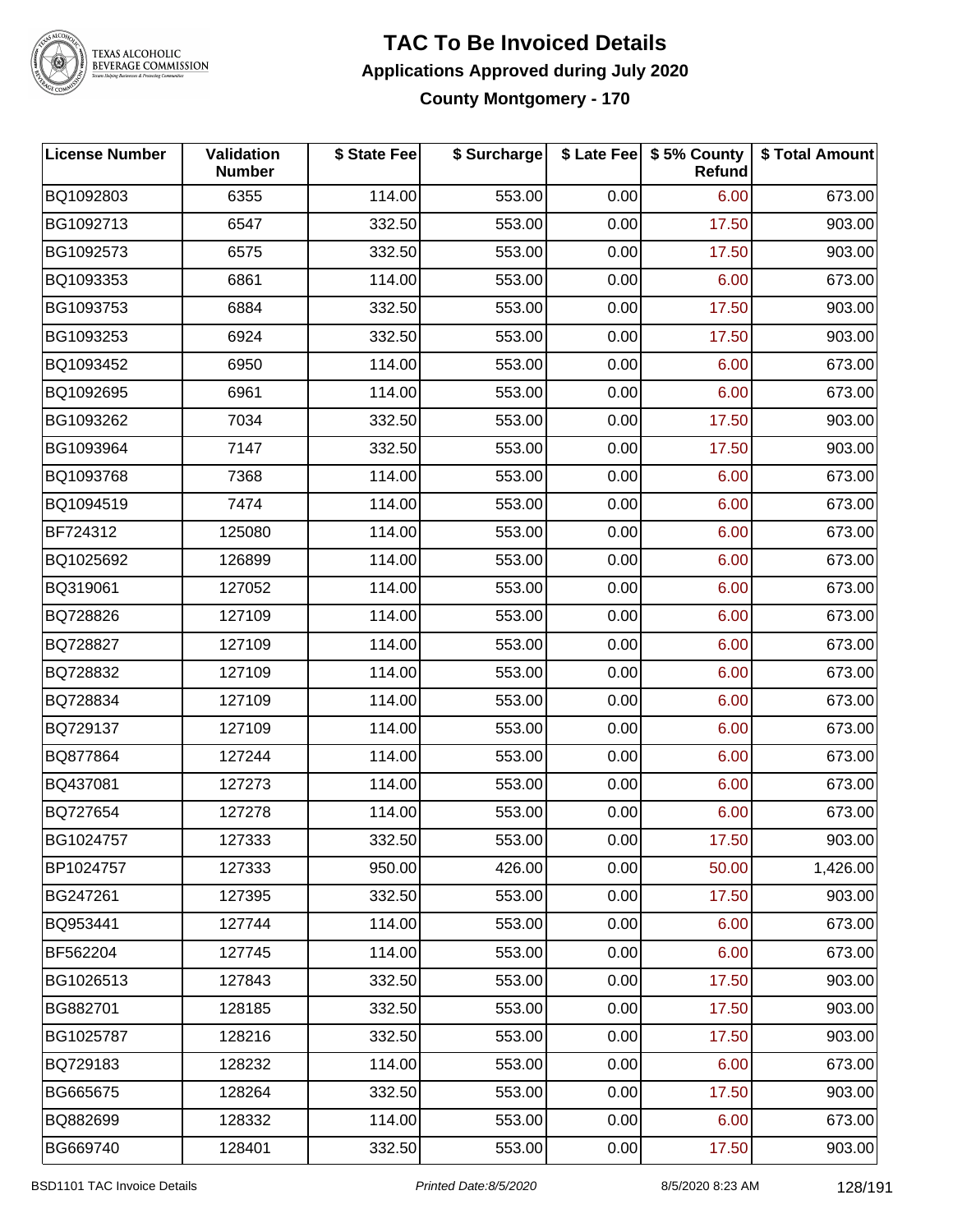| <b>License Number</b> | <b>Validation</b><br><b>Number</b> | \$ State Fee | \$ Surcharge | \$ Late Fee | \$5% County<br><b>Refund</b> | \$ Total Amount |
|-----------------------|------------------------------------|--------------|--------------|-------------|------------------------------|-----------------|
| BL669740              | 128401                             | 475.00       | 327.00       | 0.00        | 25.00                        | 827.00          |
| BG417957              | 128440                             | 332.50       | 553.00       | 0.00        | 17.50                        | 903.00          |
| BQ701152              | 128539                             | 114.00       | 553.00       | 0.00        | 6.00                         | 673.00          |
| BF726985              | 128542                             | 114.00       | 553.00       | 0.00        | 6.00                         | 673.00          |
| BQ1028046             | 128592                             | 114.00       | 553.00       | 0.00        | 6.00                         | 673.00          |
| BQ730000              | 128594                             | 114.00       | 553.00       | 0.00        | 6.00                         | 673.00          |
| BQ730013              | 128594                             | 114.00       | 553.00       | 0.00        | 6.00                         | 673.00          |
| BQ730019              | 128594                             | 114.00       | 553.00       | 0.00        | 6.00                         | 673.00          |
| BQ668300              | 128815                             | 114.00       | 553.00       | 0.00        | 6.00                         | 673.00          |
| BQ816911              | 128862                             | 114.00       | 553.00       | 0.00        | 6.00                         | 673.00          |
| BG1014954             | 512867                             | 332.50       | 553.00       | 0.00        | 17.50                        | 903.00          |
| BG539882              | 514723                             | 332.50       | 553.00       | 0.00        | 17.50                        | 903.00          |
| BF876569              | 515099                             | 114.00       | 553.00       | 0.00        | 6.00                         | 673.00          |
| BF602036              | 515129                             | 114.00       | 553.00       | 0.00        | 6.00                         | 673.00          |
| BF435364              | 515214                             | 114.00       | 553.00       | 0.00        | 6.00                         | 673.00          |
| BF723077              | 515425                             | 114.00       | 553.00       | 0.00        | 6.00                         | 673.00          |
|                       | <b>Total</b>                       | 10,507.00    | 27,850.00    | 0.00        | 553.00                       | 38,910.00       |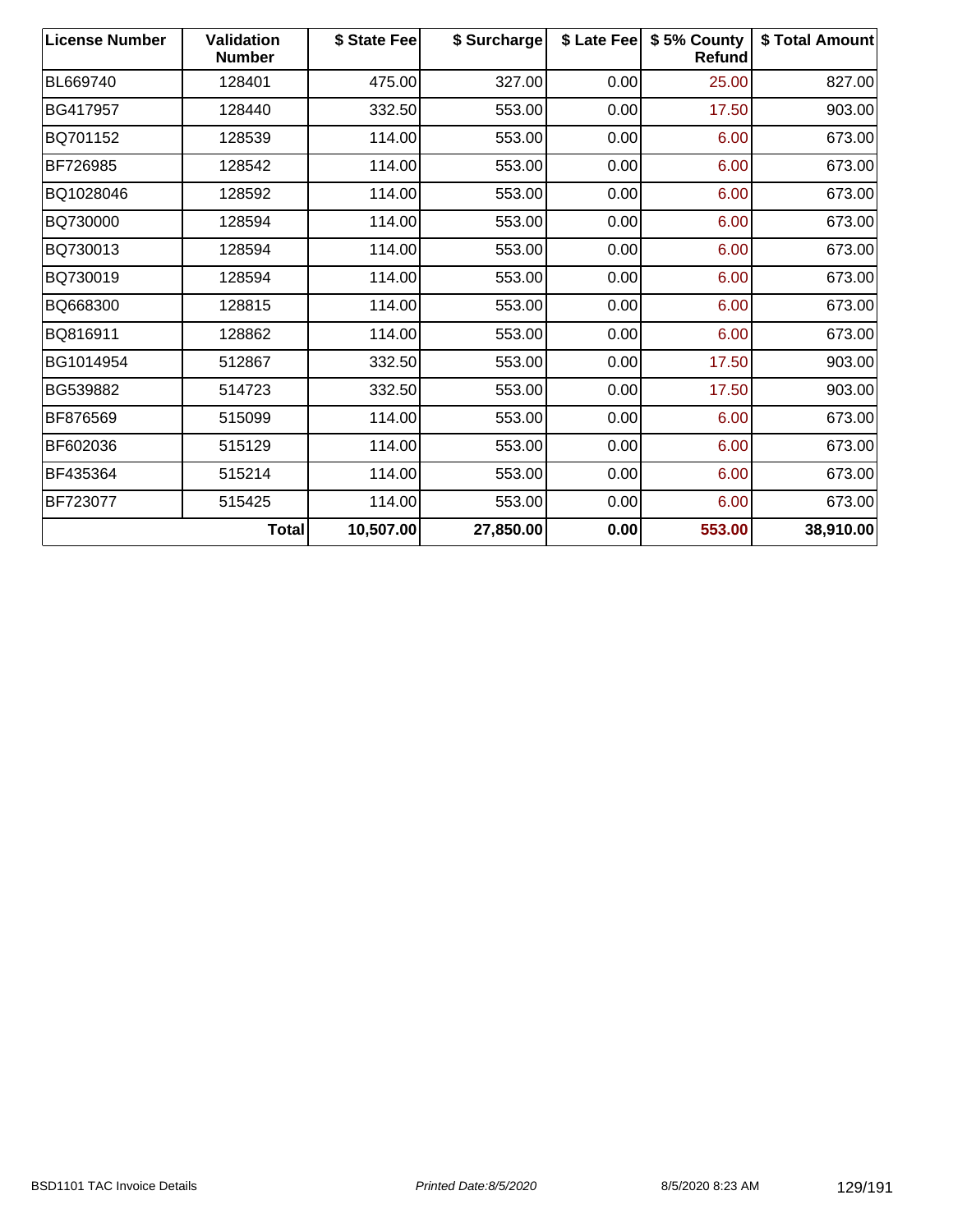

**County Moore - 171**

| License Number  | <b>Validation</b><br><b>Number</b> | \$ State Fee |          |       | Refund | \$ Surcharge   \$ Late Fee   \$5% County   \$ Total Amount |
|-----------------|------------------------------------|--------------|----------|-------|--------|------------------------------------------------------------|
| BG951235        | 127771                             | 332.50       | 553.00   | 0.001 | 17.50  | 903.00                                                     |
| <b>BF437129</b> | 128604                             | 114.00       | 553.00   | 0.001 | 6.00   | 673.00                                                     |
|                 | Totall                             | 446.50       | 1,106.00 | 0.00  | 23.50  | 1,576.00                                                   |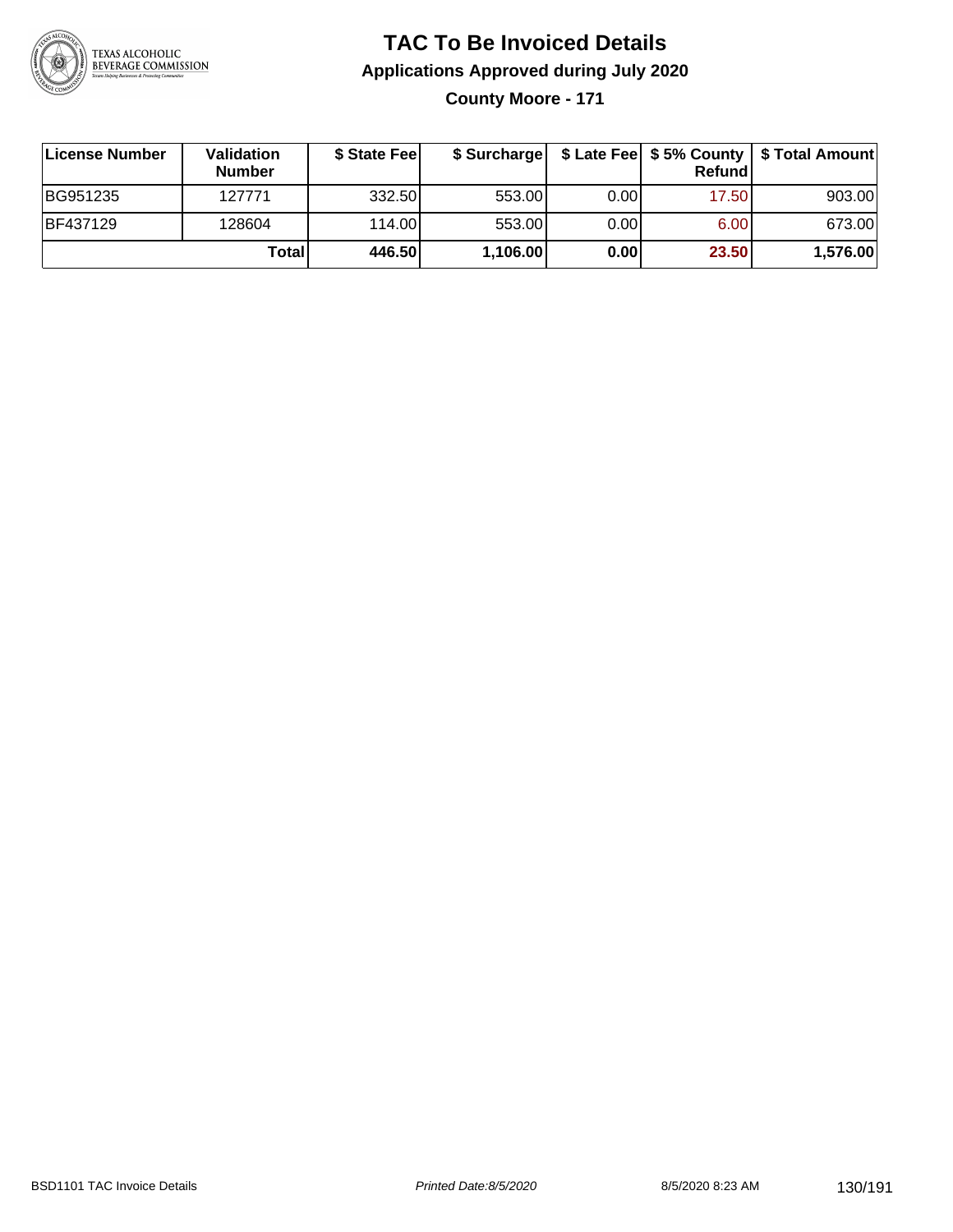

### **TAC To Be Invoiced Details Applications Approved during July 2020 County Morris - 172**

**License Number Validation Number \$ State Fee \$ Surcharge \$ Late Fee \$ 5% County Refund \$ Total Amount** BF1024452 128105 114.00 553.00 0.00 6.00 673.00 **Total 114.00 553.00 0.00 6.00 673.00**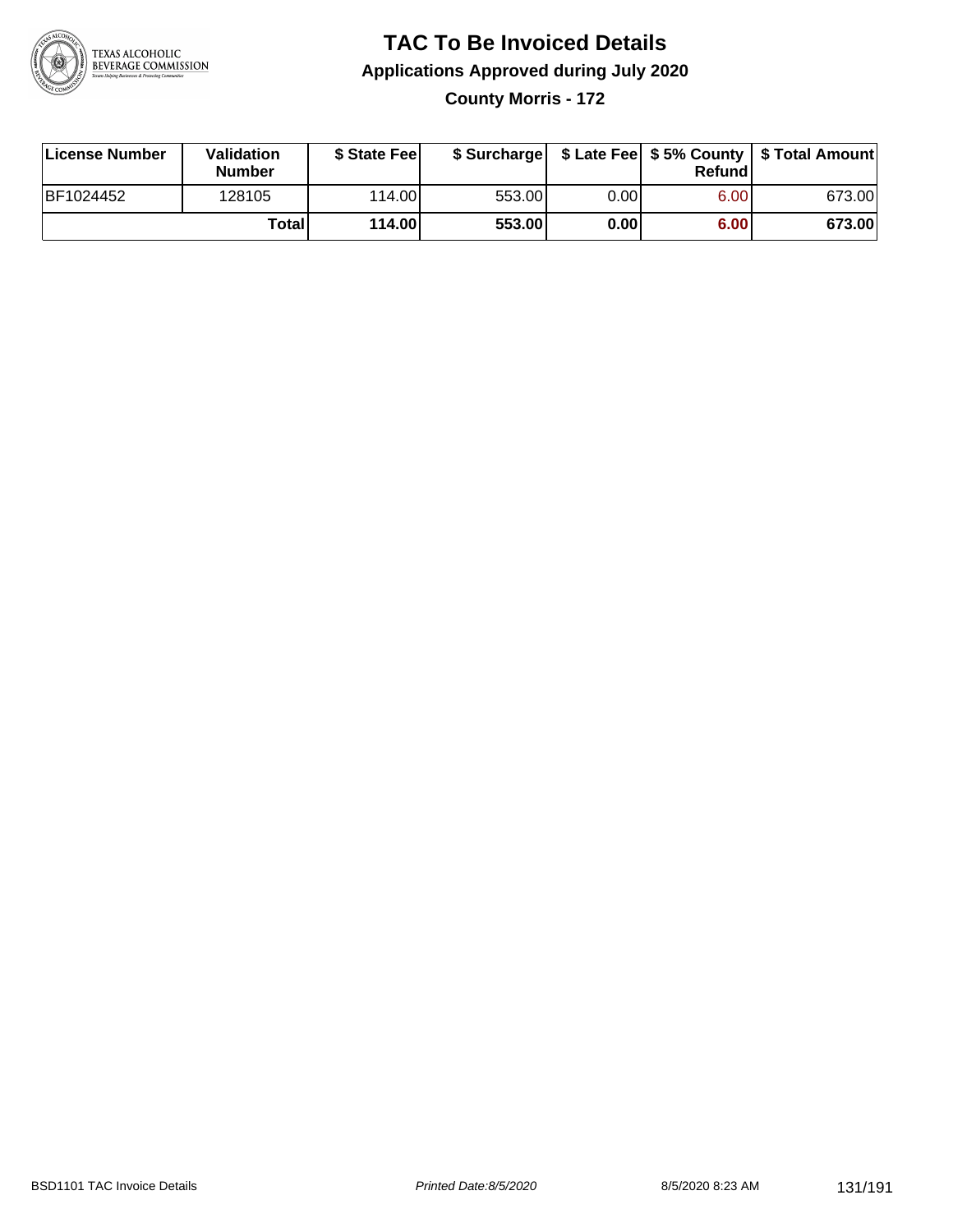

**County Nacogdoches - 174**

| <b>License Number</b> | <b>Validation</b><br><b>Number</b> | \$ State Fee | \$ Surcharge |      | \$ Late Fee   \$5% County<br>Refundl | \$ Total Amount |
|-----------------------|------------------------------------|--------------|--------------|------|--------------------------------------|-----------------|
| BF415564              | 126499                             | 114.00       | 553.00       | 0.00 | 6.00                                 | 673.00          |
| BG1024035             | 126946                             | 332.50       | 553.00       | 0.00 | 17.50                                | 903.00          |
| BG1022351             | 127793                             | 332.50       | 553.00       | 0.00 | 17.50                                | 903.00          |
| BQ729758              | 128098                             | 114.00       | 553.00       | 0.00 | 6.00                                 | 673.00          |
| BQ882148              | 128837                             | 114.00       | 553.00       | 0.00 | 6.00                                 | 673.00          |
|                       | <b>Total</b>                       | 1,007.00     | 2,765.00     | 0.00 | 53.00                                | 3,825.00        |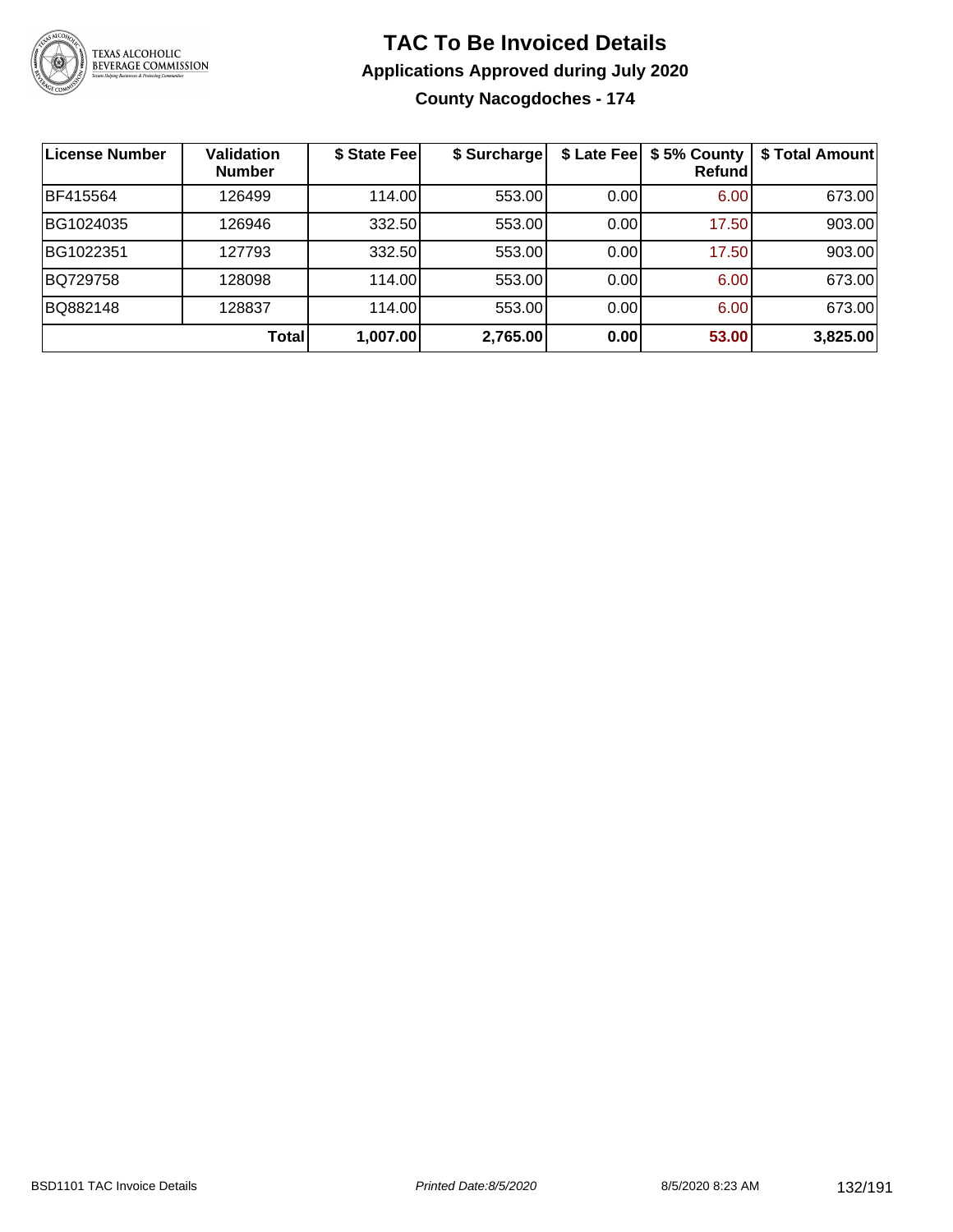

**County Navarro - 175**

| License Number | <b>Validation</b><br><b>Number</b> | \$ State Fee | \$ Surcharge | \$ Late Fee | \$5% County<br>Refundl | \$ Total Amount |
|----------------|------------------------------------|--------------|--------------|-------------|------------------------|-----------------|
| BG1024445      | 126976                             | 332.50       | 553.00       | 0.00        | 17.50                  | 903.00          |
| BQ562095       | 127339                             | 114.00       | 553.00       | 0.00        | 6.00                   | 673.00          |
| BF753712       | 127668                             | 114.00       | 553.00       | 0.00        | 6.00                   | 673.00          |
| BQ729742       | 127845                             | 114.00       | 553.00       | 0.00        | 6.00                   | 673.00          |
| BF755191       | 128227                             | 114.00       | 553.00       | 0.00        | 6.00                   | 673.00          |
| BQ561842       | 128790                             | 114.00       | 553.00       | 0.00        | 6.00                   | 673.00          |
|                | Total                              | 902.50       | 3,318.00     | 0.00        | 47.50                  | 4,268.00        |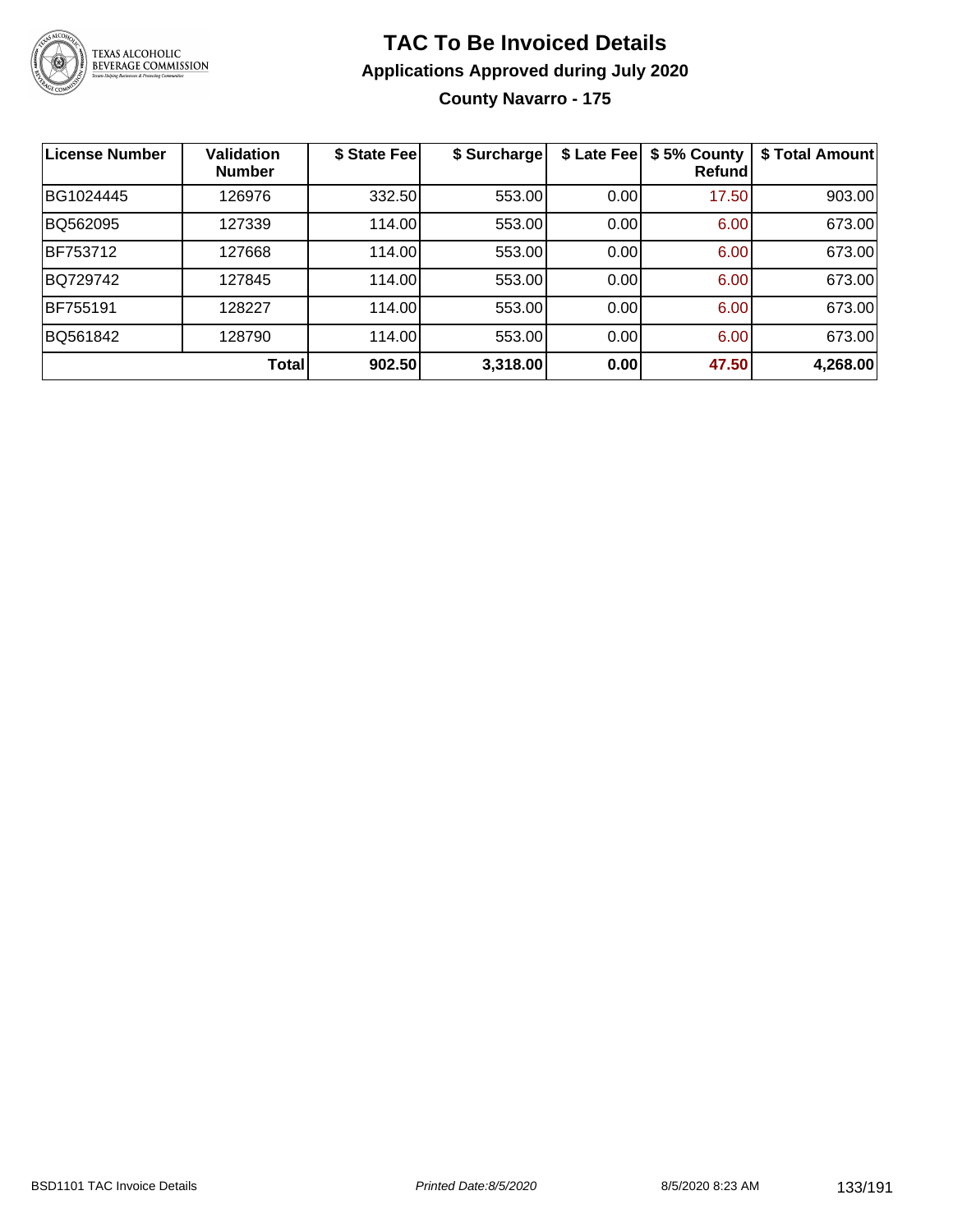

**County Newton - 176**

| License Number  | <b>Validation</b><br><b>Number</b> | \$ State Feel |        |      | Refundl | \$ Surcharge   \$ Late Fee   \$5% County   \$ Total Amount |
|-----------------|------------------------------------|---------------|--------|------|---------|------------------------------------------------------------|
| <b>BF496168</b> | 127205                             | 114.00        | 553.00 | 0.00 | 6.00    | 673.00                                                     |
|                 | Totall                             | 114.00        | 553.00 | 0.00 | 6.00    | 673.00                                                     |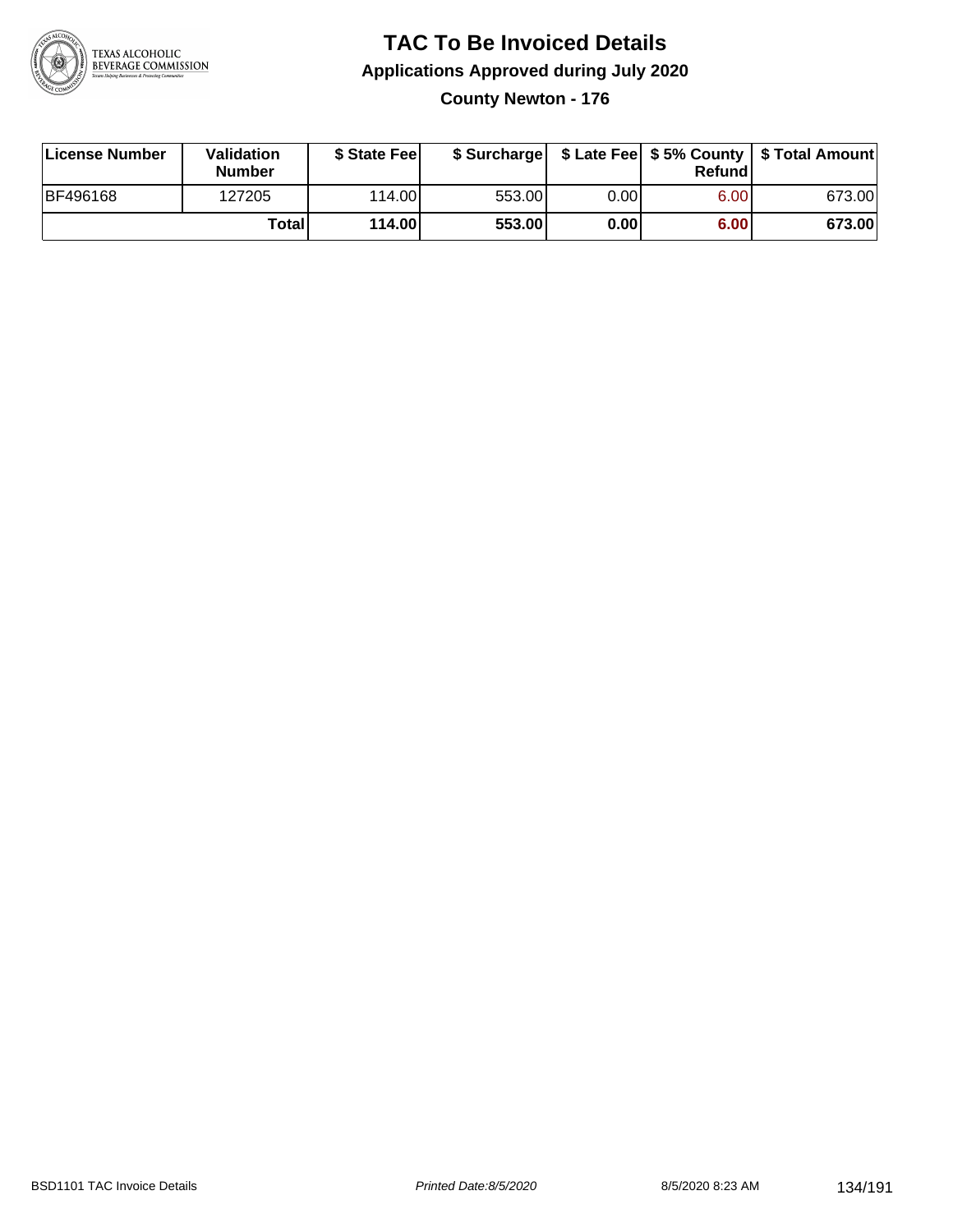

**County Nolan - 177**

| ∣License Number | <b>Validation</b><br><b>Number</b> | \$ State Fee | \$ Surcharge |      | Refundl           | \$ Late Fee   \$5% County   \$ Total Amount |
|-----------------|------------------------------------|--------------|--------------|------|-------------------|---------------------------------------------|
| BQ1024979       | 128851                             | 114.00L      | 553.00       | 0.00 | 6.00 <sub>1</sub> | 673.00                                      |
| BG755788        | 129001                             | 332.50       | 553.00       | 0.00 | 17.50             | 903.00                                      |
|                 | Totall                             | 446.50       | 1,106.00     | 0.00 | 23.50             | 1,576.00                                    |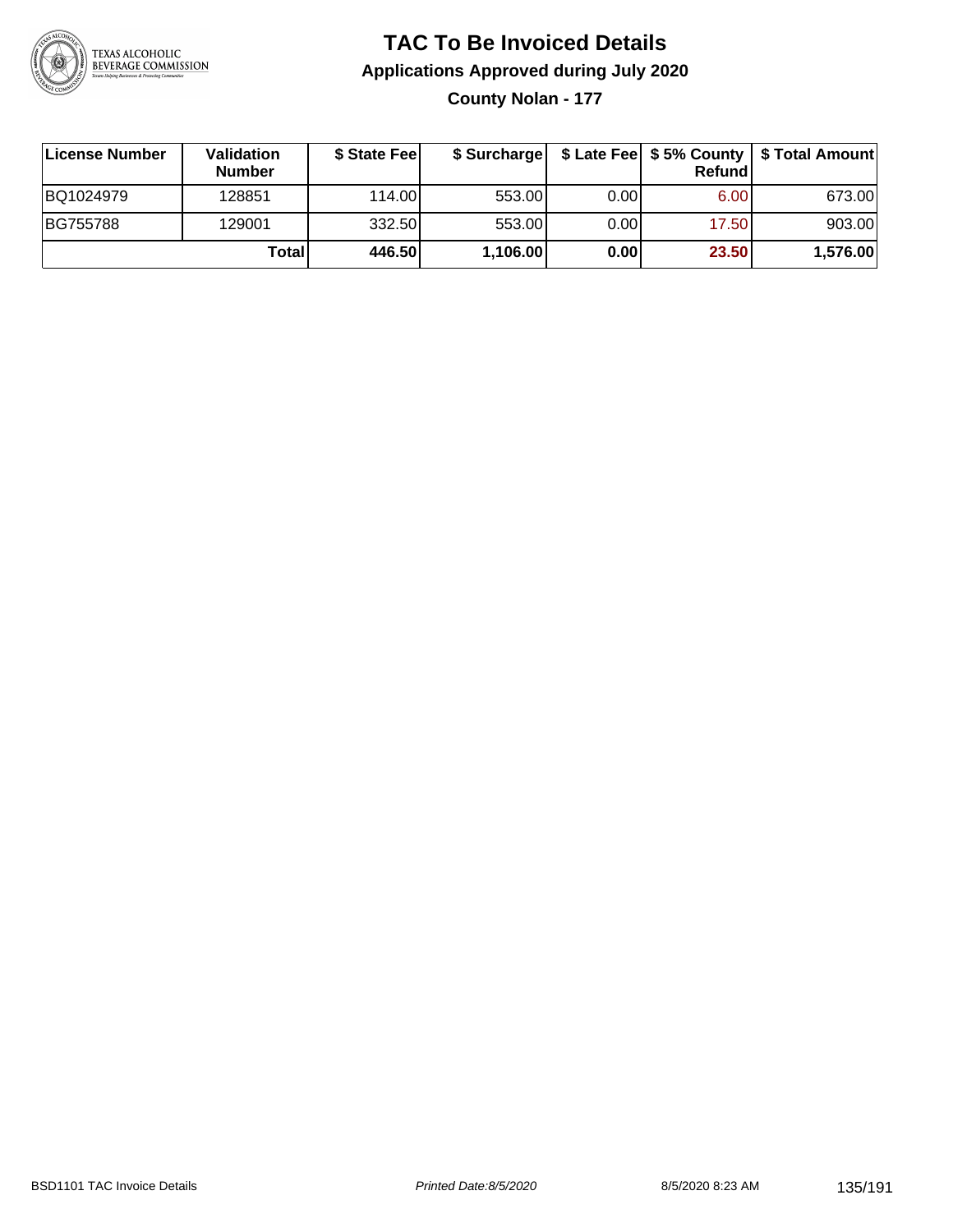

# TEXAS ALCOHOLIC<br>BEVERAGE COMMISSION

### **TAC To Be Invoiced Details Applications Approved during July 2020 County Nueces - 178**

| <b>License Number</b> | <b>Validation</b><br><b>Number</b> | \$ State Fee | \$ Surcharge |      | \$ Late Fee   \$5% County<br>Refund | \$ Total Amount |
|-----------------------|------------------------------------|--------------|--------------|------|-------------------------------------|-----------------|
| BQ1093807             | 7244                               | 114.00       | 553.00       | 0.00 | 6.00                                | 673.00          |
| BQ1094359             | 7577                               | 114.00       | 553.00       | 0.00 | 6.00                                | 673.00          |
| BG689563              | 119518                             | 332.50       | 553.00       | 0.00 | 17.50                               | 903.00          |
| BQ699999              | 126906                             | 114.00       | 553.00       | 0.00 | 6.00                                | 673.00          |
| BG1024637             | 126920                             | 332.50       | 553.00       | 0.00 | 17.50                               | 903.00          |
| BE197934              | 126962                             | 285.00       | 553.00       | 0.00 | 15.00                               | 853.00          |
| BG953065              | 127021                             | 332.50       | 553.00       | 0.00 | 17.50                               | 903.00          |
| BF752839              | 127128                             | 114.00       | 553.00       | 0.00 | 6.00                                | 673.00          |
| BQ519221              | 127223                             | 114.00       | 553.00       | 0.00 | 6.00                                | 673.00          |
| BQ456116              | 127463                             | 114.00       | 553.00       | 0.00 | 6.00                                | 673.00          |
| BQ699957              | 127744                             | 114.00       | 553.00       | 0.00 | 6.00                                | 673.00          |
| BG1028159             | 128080                             | 332.50       | 553.00       | 0.00 | 17.50                               | 903.00          |
| BG729372              | 128168                             | 332.50       | 553.00       | 0.00 | 17.50                               | 903.00          |
| BG880844              | 128301                             | 332.50       | 553.00       | 0.00 | 17.50                               | 903.00          |
| BQ882153              | 128430                             | 114.00       | 553.00       | 0.00 | 6.00                                | 673.00          |
| BQ882629              | 128430                             | 114.00       | 553.00       | 0.00 | 6.00                                | 673.00          |
| BG417910              | 128495                             | 332.50       | 553.00       | 0.00 | 17.50                               | 903.00          |
| BL417910              | 128495                             | 475.00       | 327.00       | 0.00 | 25.00                               | 827.00          |
| BQ498553              | 128631                             | 114.00       | 553.00       | 0.00 | 6.00                                | 673.00          |
| BG699401              | 128667                             | 332.50       | 553.00       | 0.00 | 17.50                               | 903.00          |
| BQ1027968             | 128711                             | 114.00       | 553.00       | 0.00 | 6.00                                | 673.00          |
| BQ1028348             | 129160                             | 114.00       | 553.00       | 0.00 | 6.00                                | 673.00          |
| BQ307876              | 129277                             | 114.00       | 553.00       | 0.00 | 6.00                                | 673.00          |
| BQ307880              | 129277                             | 114.00       | 553.00       | 0.00 | 6.00                                | 673.00          |
| BQ307882              | 129277                             | 114.00       | 553.00       | 0.00 | 6.00                                | 673.00          |
| BQ307944              | 129277                             | 114.00       | 553.00       | 0.00 | 6.00                                | 673.00          |
| BQ307945              | 129277                             | 114.00       | 553.00       | 0.00 | 6.00                                | 673.00          |
| BQ307946              | 129277                             | 114.00       | 553.00       | 0.00 | 6.00                                | 673.00          |
| BQ307948              | 129277                             | 114.00       | 553.00       | 0.00 | 6.00                                | 673.00          |
| BQ307949              | 129277                             | 114.00       | 553.00       | 0.00 | 6.00                                | 673.00          |
| BQ307951              | 129277                             | 114.00       | 553.00       | 0.00 | 6.00                                | 673.00          |
| BQ307952              | 129277                             | 114.00       | 553.00       | 0.00 | 6.00                                | 673.00          |
| BQ307965              | 129277                             | 114.00       | 553.00       | 0.00 | 6.00                                | 673.00          |
| BQ307966              | 129277                             | 114.00       | 553.00       | 0.00 | 6.00                                | 673.00          |
| BQ309669              | 129277                             | 114.00       | 553.00       | 0.00 | 6.00                                | 673.00          |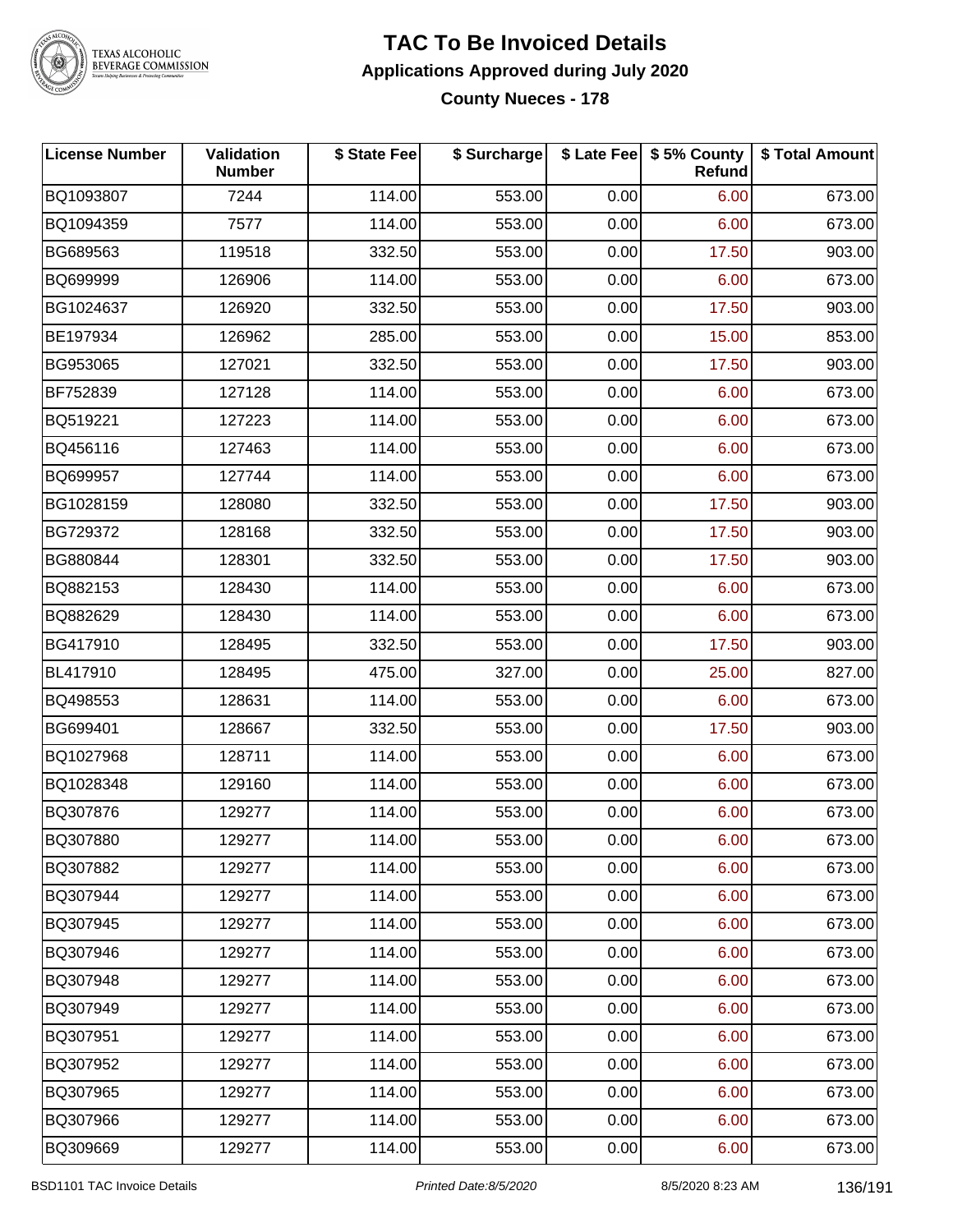| <b>License Number</b> | Validation<br><b>Number</b> | \$ State Fee | \$ Surcharge |      | \$ Late Fee   \$5% County<br>Refund | \$ Total Amount |
|-----------------------|-----------------------------|--------------|--------------|------|-------------------------------------|-----------------|
| BQ309670              | 129277                      | 114.00       | 553.00       | 0.00 | 6.00                                | 673.00          |
| BQ309672              | 129277                      | 114.00       | 553.00       | 0.00 | 6.00                                | 673.00          |
| BQ309854              | 129277                      | 114.00       | 553.00       | 0.00 | 6.00                                | 673.00          |
| BQ309885              | 129277                      | 114.00       | 553.00       | 0.00 | 6.00                                | 673.00          |
| BQ309886              | 129277                      | 114.00       | 553.00       | 0.00 | 6.00                                | 673.00          |
| BQ309890              | 129277                      | 114.00       | 553.00       | 0.00 | 6.00                                | 673.00          |
| BQ309891              | 129277                      | 114.00       | 553.00       | 0.00 | 6.00                                | 673.00          |
| BQ310108              | 129277                      | 114.00       | 553.00       | 0.00 | 6.00                                | 673.00          |
| BQ310109              | 129277                      | 114.00       | 553.00       | 0.00 | 6.00                                | 673.00          |
| BQ310110              | 129277                      | 114.00       | 553.00       | 0.00 | 6.00                                | 673.00          |
| BQ310111              | 129277                      | 114.00       | 553.00       | 0.00 | 6.00                                | 673.00          |
| BQ310112              | 129277                      | 114.00       | 553.00       | 0.00 | 6.00                                | 673.00          |
| BQ310115              | 129277                      | 114.00       | 553.00       | 0.00 | 6.00                                | 673.00          |
| BQ310116              | 129277                      | 114.00       | 553.00       | 0.00 | 6.00                                | 673.00          |
| BQ310154              | 129277                      | 114.00       | 553.00       | 0.00 | 6.00                                | 673.00          |
| BQ310167              | 129277                      | 114.00       | 553.00       | 0.00 | 6.00                                | 673.00          |
| BQ310168              | 129277                      | 114.00       | 553.00       | 0.00 | 6.00                                | 673.00          |
| BQ310169              | 129277                      | 114.00       | 553.00       | 0.00 | 6.00                                | 673.00          |
| BQ310306              | 129277                      | 114.00       | 553.00       | 0.00 | 6.00                                | 673.00          |
| BQ310310              | 129277                      | 114.00       | 553.00       | 0.00 | 6.00                                | 673.00          |
| BQ310312              | 129277                      | 114.00       | 553.00       | 0.00 | 6.00                                | 673.00          |
| BQ310314              | 129277                      | 114.00       | 553.00       | 0.00 | 6.00                                | 673.00          |
| BQ310317              | 129277                      | 114.00       | 553.00       | 0.00 | 6.00                                | 673.00          |
| BQ310318              | 129277                      | 114.00       | 553.00       | 0.00 | 6.00                                | 673.00          |
| BQ310319              | 129277                      | 114.00       | 553.00       | 0.00 | 6.00                                | 673.00          |
| BQ310320              | 129277                      | 114.00       | 553.00       | 0.00 | 6.00                                | 673.00          |
| BQ310324              | 129277                      | 114.00       | 553.00       | 0.00 | 6.00                                | 673.00          |
| BQ311002              | 129277                      | 114.00       | 553.00       | 0.00 | 6.00                                | 673.00          |
| BQ311004              | 129277                      | 114.00       | 553.00       | 0.00 | 6.00                                | 673.00          |
| BQ311006              | 129277                      | 114.00       | 553.00       | 0.00 | 6.00                                | 673.00          |
| BE308212              | 514074                      | 285.00       | 553.00       | 0.00 | 15.00                               | 853.00          |
| BL308212              | 514074                      | 475.00       | 327.00       | 0.00 | 25.00                               | 827.00          |
| BE156557              | 514499                      | 285.00       | 553.00       | 0.00 | 15.00                               | 853.00          |
| BG468323              | 514905                      | 332.50       | 553.00       | 0.00 | 17.50                               | 903.00          |
| BQ477842              | 515173                      | 114.00       | 553.00       | 0.00 | 6.00                                | 673.00          |
|                       | <b>Total</b>                | 11,181.50    | 38,258.00    | 0.00 | 588.50                              | 50,028.00       |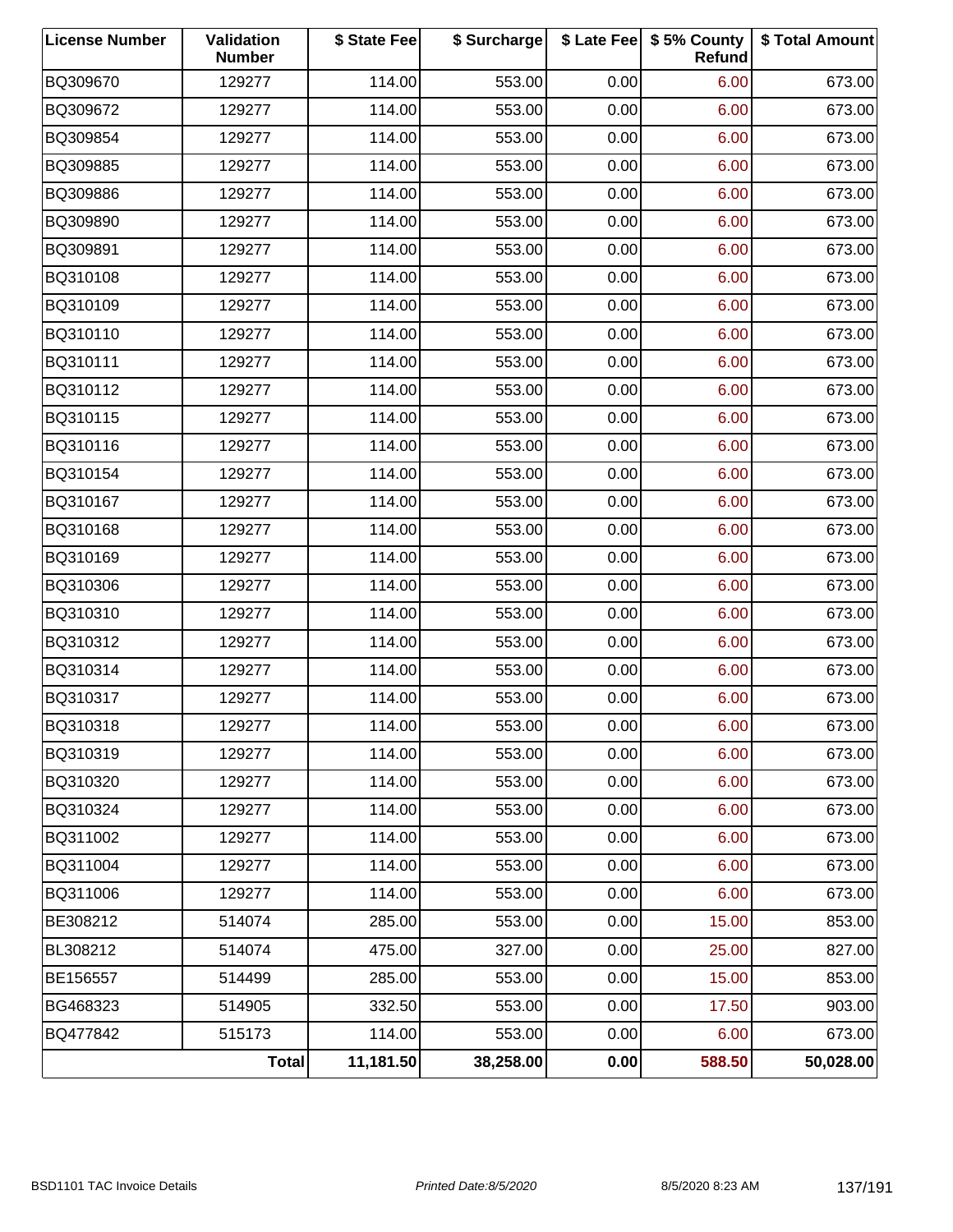

### **TAC To Be Invoiced Details Applications Approved during July 2020 County Orange - 181**

| <b>License Number</b> | <b>Validation</b><br><b>Number</b> | \$ State Fee | \$ Surcharge | \$ Late Fee | \$5% County<br><b>Refund</b> | \$ Total Amount |
|-----------------------|------------------------------------|--------------|--------------|-------------|------------------------------|-----------------|
| BF1094039             | 7306                               | 114.00       | 553.00       | 0.00        | 6.00                         | 673.00          |
| BQ1025231             | 127127                             | 114.00       | 553.00       | 0.00        | 6.00                         | 673.00          |
| BG112879              | 127146                             | 332.50       | 553.00       | 0.00        | 17.50                        | 903.00          |
| BQ952219              | 127341                             | 114.00       | 553.00       | 0.00        | 6.00                         | 673.00          |
| BQ729565              | 128232                             | 114.00       | 553.00       | 0.00        | 6.00                         | 673.00          |
| BQ729725              | 128416                             | 114.00       | 553.00       | 0.00        | 6.00                         | 673.00          |
| BF955200              | 128569                             | 114.00       | 553.00       | 0.00        | 6.00                         | 673.00          |
| BQ455102              | 128994                             | 114.00       | 553.00       | 0.00        | 6.00                         | 673.00          |
|                       | <b>Total</b>                       | 1,130.50     | 4,424.00     | 0.00        | 59.50                        | 5,614.00        |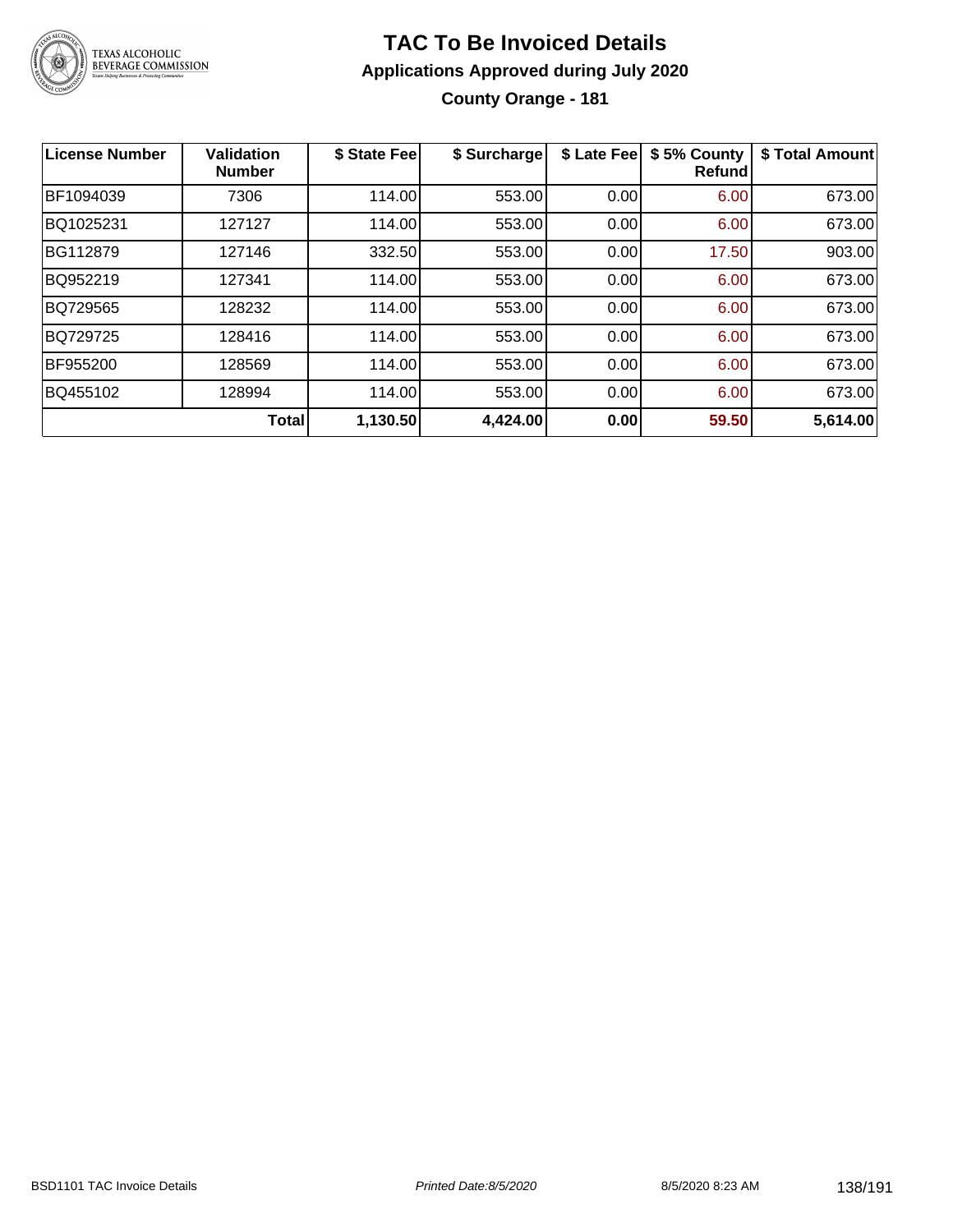

### **TAC To Be Invoiced Details Applications Approved during July 2020 County Palo Pinto - 182**

| License Number | Validation<br><b>Number</b> | \$ State Fee | \$ Surcharge | \$ Late Fee | \$5% County<br><b>Refund</b> | \$ Total Amount |
|----------------|-----------------------------|--------------|--------------|-------------|------------------------------|-----------------|
| BF882843       | 128386                      | 114.00L      | 553.00       | 0.00        | 6.00                         | 673.00          |
| BE210600       | 128904                      | 285.00       | 553.00       | 0.00        | 15.00                        | 853.00          |
| BQ818068       | 128978                      | 114.00       | 553.00       | 0.00        | 6.00                         | 673.00          |
| BE722520       | 515159                      | 285.00       | 553.00       | 0.00        | 15.00                        | 853.00          |
|                | Total                       | 798.00       | 2,212.00     | 0.00        | 42.00                        | 3,052.00        |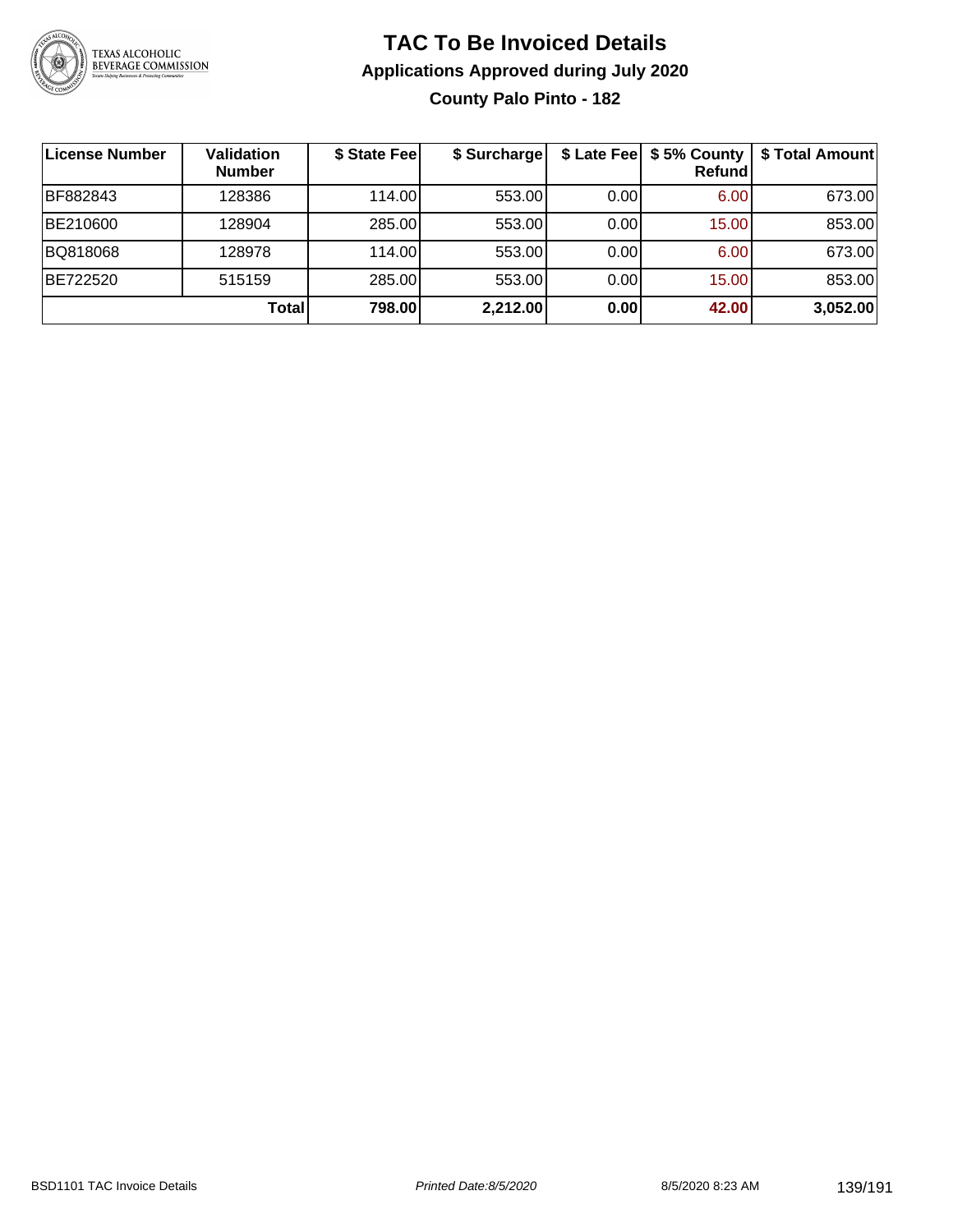

**County Parker - 184**

| License Number | <b>Validation</b><br><b>Number</b> | \$ State Fee | \$ Surcharge |      | $$$ Late Fee $$5%$ County<br>Refundl | \$ Total Amount |
|----------------|------------------------------------|--------------|--------------|------|--------------------------------------|-----------------|
| BQ1092401      | 5519                               | 114.00       | 553.00       | 0.00 | 6.00                                 | 673.00          |
| BG1094020      | 7295                               | 332.50       | 553.00       | 0.00 | 17.50                                | 903.00          |
| BQ1094651      | 7326                               | 114.00       | 553.00       | 0.00 | 6.00                                 | 673.00          |
| BQ954461       | 515292                             | 114.00       | 553.00       | 0.00 | 6.00                                 | 673.00          |
|                | Totall                             | 674.50       | 2,212.00     | 0.00 | 35.50                                | 2,922.00        |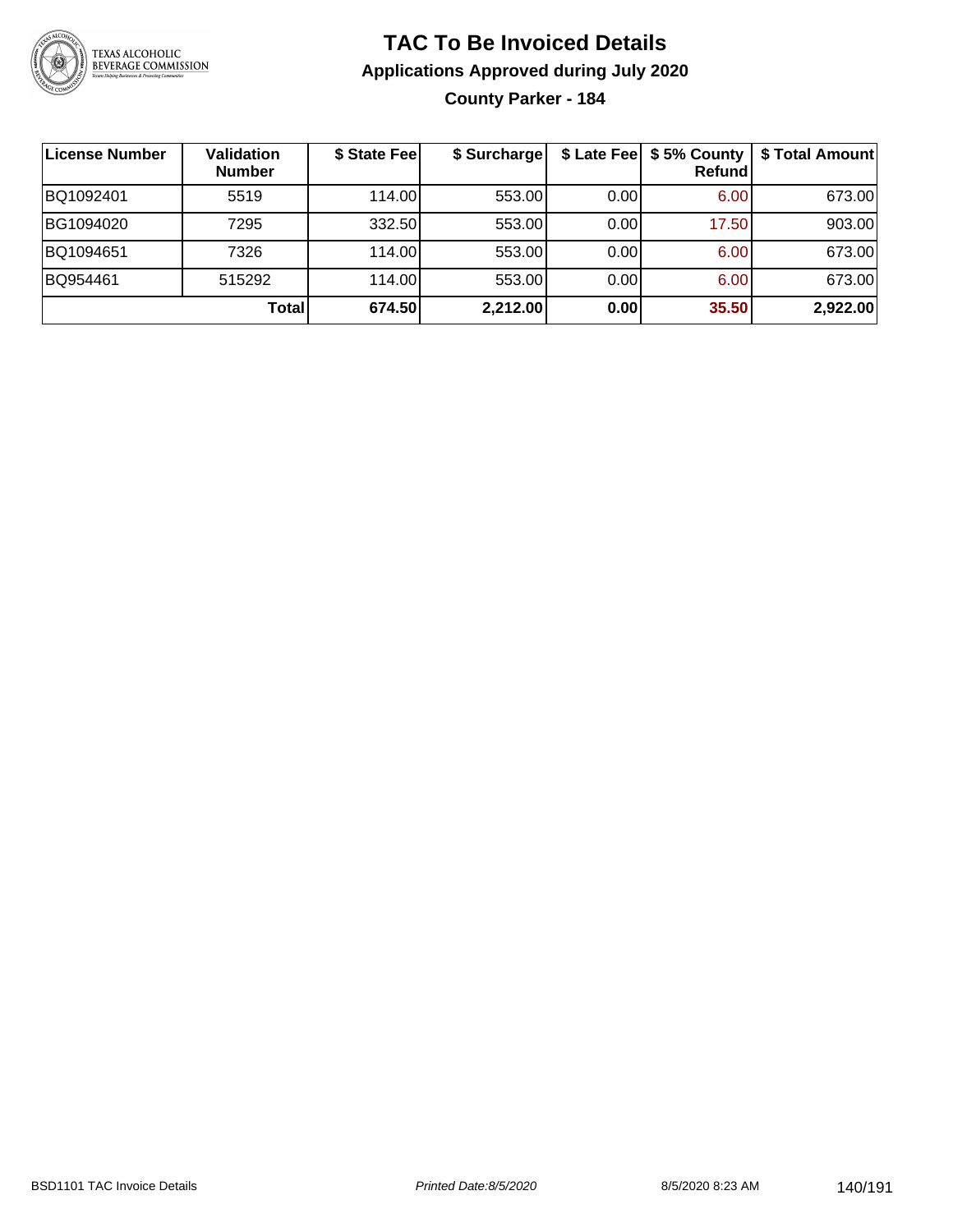

**County Pecos - 186**

| License Number | Validation<br><b>Number</b> | \$ State Fee | \$ Surcharge | \$ Late Fee | \$5% County<br>Refundl | \$ Total Amount |
|----------------|-----------------------------|--------------|--------------|-------------|------------------------|-----------------|
| BQ728721       | 126929                      | 114.00       | 553.00       | 0.00        | 6.00                   | 673.00          |
| BQ729701       | 127638                      | 114.00       | 553.00       | 0.00        | 6.00                   | 673.00          |
| BG729413       | 128023                      | 332.50       | 553.00       | 0.00        | 17.50                  | 903.00          |
| BQ186032       | 128727                      | 114.00       | 553.00       | 0.00        | 6.00                   | 673.00          |
| BG521675       | 128738                      | 332.50       | 553.00       | 0.00        | 17.50                  | 903.00          |
| BL521675       | 128738                      | 475.00       | 327.00       | 0.00        | 25.00                  | 827.00          |
| BQ753937       | 515402                      | 114.00       | 553.00       | 0.00        | 6.00                   | 673.00          |
|                | Total                       | 1,596.00     | 3,645.00     | 0.00        | 84.00                  | 5,325.00        |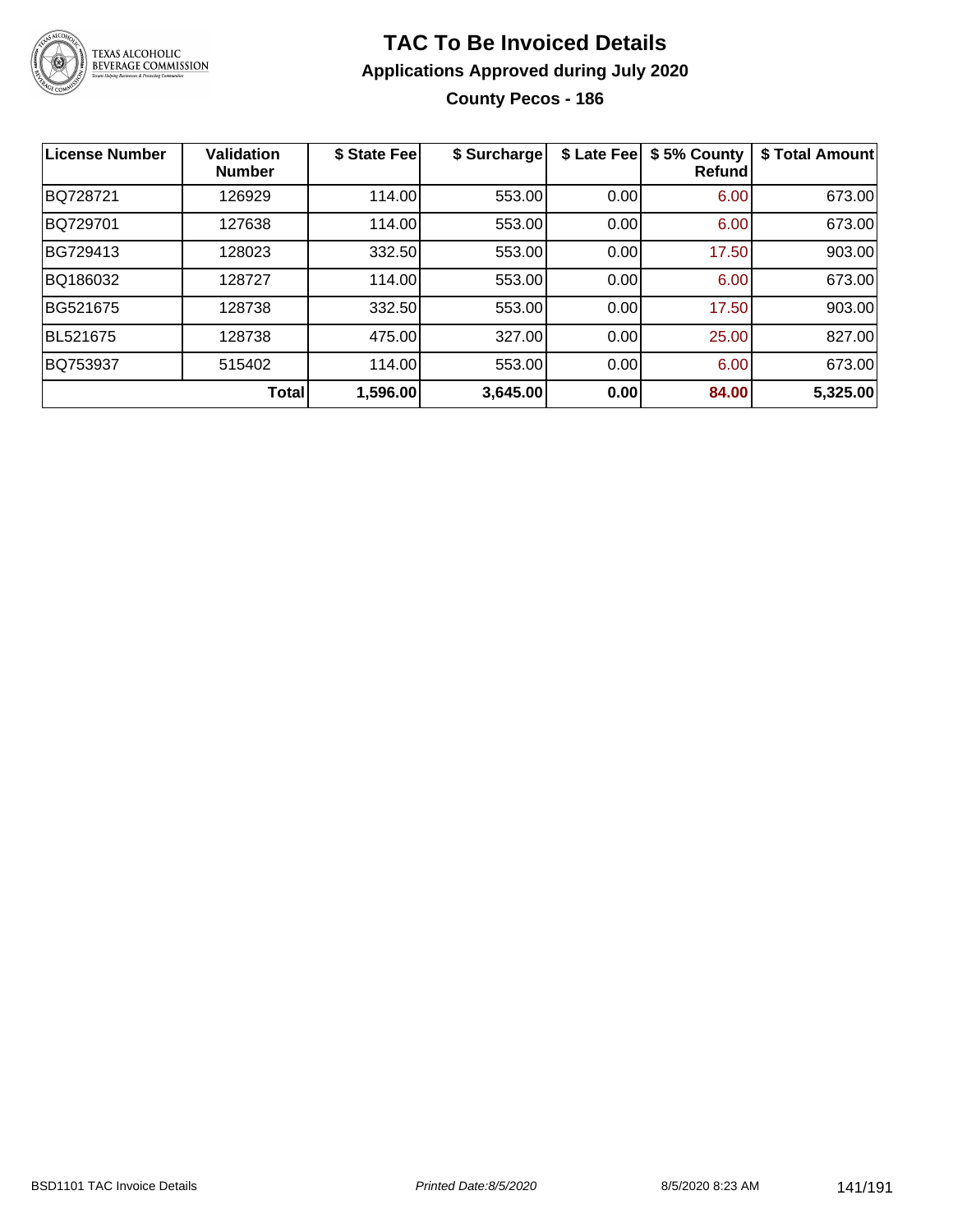

### **TAC To Be Invoiced Details Applications Approved during July 2020 County Polk - 187**

**License Number Validation Number \$ State Fee \$ Surcharge \$ Late Fee \$ 5% County Refund \$ Total Amount** BQ952675 127083 114.00 553.00 0.00 6.00 673.00 BQ1027642 | 127975 | 114.00| 553.00| 0.00| 6.00| 673.00 BQ816786 | 515377 | 114.00| 553.00| 0.00| 6.00| 673.00 **Total 342.00 1,659.00 0.00 18.00 2,019.00**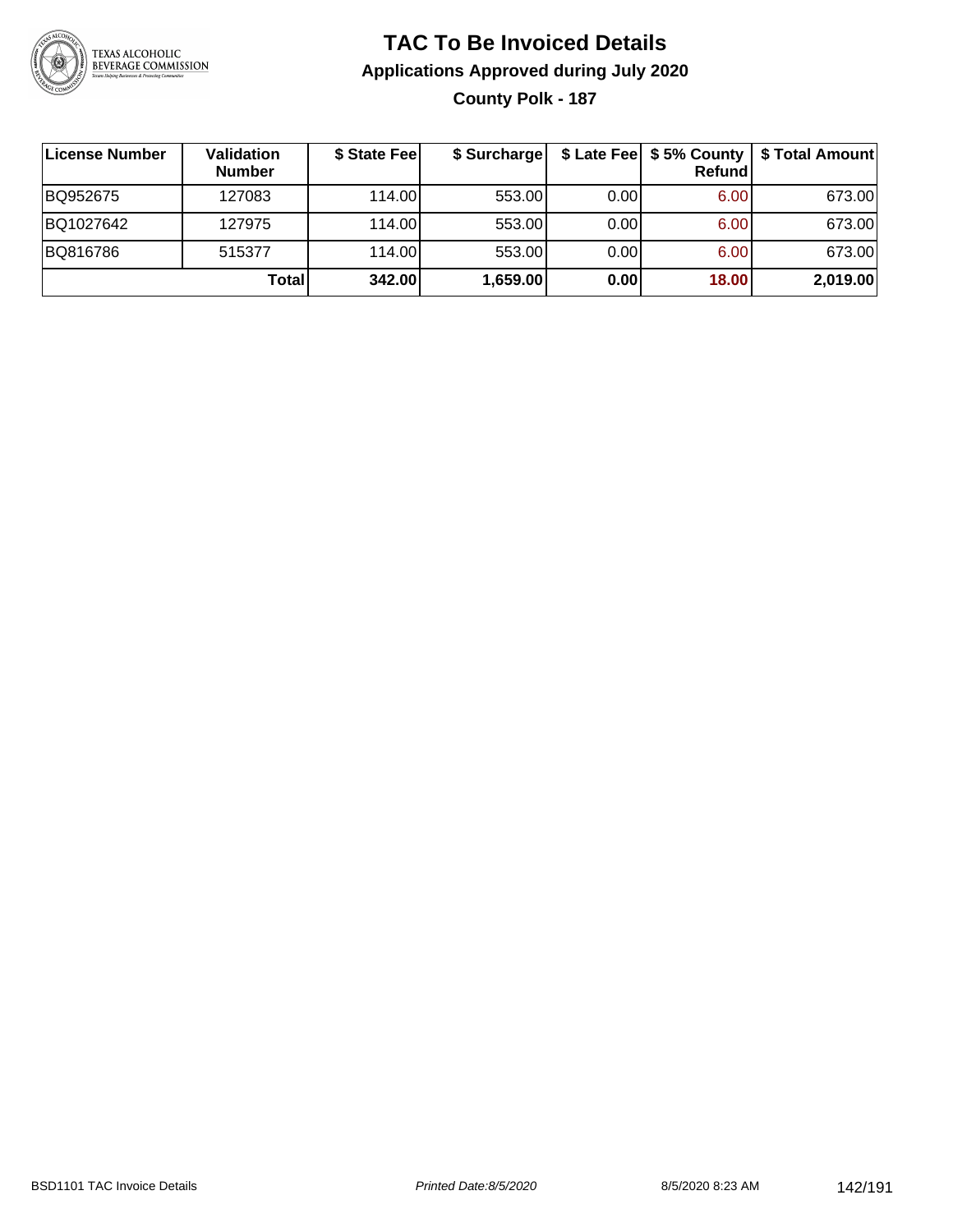

# TEXAS ALCOHOLIC<br>BEVERAGE COMMISSION

### **TAC To Be Invoiced Details Applications Approved during July 2020 County Potter - 188**

| License Number | <b>Validation</b><br><b>Number</b> | \$ State Fee | \$ Surcharge | \$ Late Fee | \$5% County<br><b>Refund</b> | \$ Total Amount |
|----------------|------------------------------------|--------------|--------------|-------------|------------------------------|-----------------|
| BG1094074      | 7339                               | 332.50       | 553.00       | 0.00        | 17.50                        | 903.00          |
| BQ562704       | 127662                             | 114.00       | 553.00       | 0.00        | 6.00                         | 673.00          |
| BG1022177      | 127809                             | 332.50       | 553.00       | 100.00      | 17.50                        | 1,003.00        |
| BI257401       | 128063                             | 38.00        | 278.00       | 0.00        | 2.00                         | 318.00          |
| BB257400       | 128064                             | 570.00       | 701.00       | 0.00        | 30.00                        | 1,301.00        |
| BQ1026894      | 128079                             | 114.00       | 553.00       | 0.00        | 6.00                         | 673.00          |
| BF698952       | 128117                             | 114.00       | 553.00       | 0.00        | 6.00                         | 673.00          |
| BF755165       | 128240                             | 114.00       | 553.00       | 0.00        | 6.00                         | 673.00          |
| BG951219       | 128472                             | 332.50       | 553.00       | 100.00      | 17.50                        | 1,003.00        |
| BQ666216       | 128543                             | 114.00       | 553.00       | 0.00        | 6.00                         | 673.00          |
| BQ755604       | 515398                             | 114.00       | 553.00       | 0.00        | 6.00                         | 673.00          |
| BQ755626       | 515399                             | 114.00       | 553.00       | 0.00        | 6.00                         | 673.00          |
|                | <b>Total</b>                       | 2,403.50     | 6,509.00     | 200.00      | 126.50                       | 9,239.00        |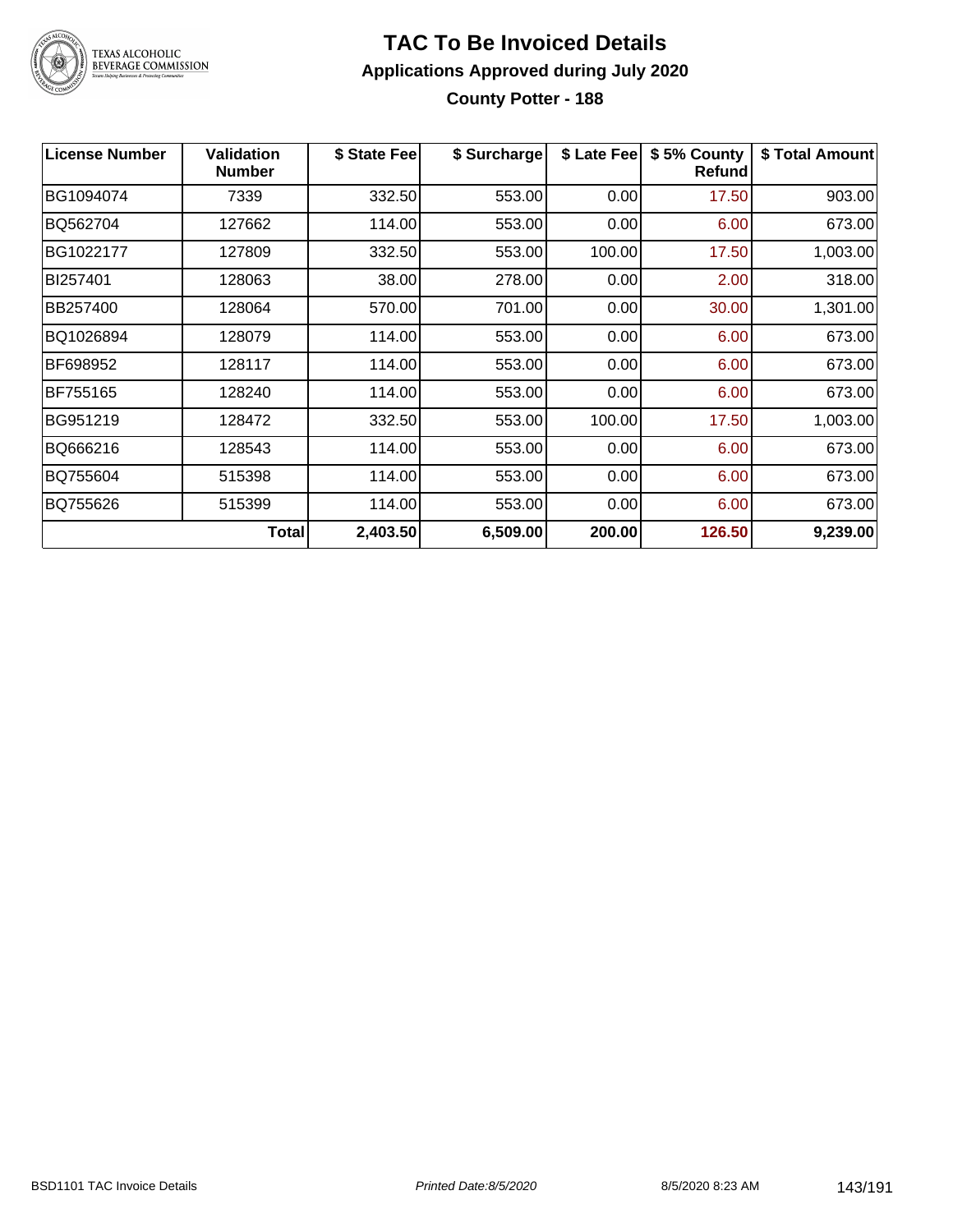

### **TAC To Be Invoiced Details Applications Approved during July 2020 County Presidio - 189**

| License Number | <b>Validation</b><br><b>Number</b> | \$ State Feel | \$ Surcharge |      | Refund | \$ Late Fee   \$5% County   \$ Total Amount |
|----------------|------------------------------------|---------------|--------------|------|--------|---------------------------------------------|
| BG951728       | 127225                             | 332.50        | 553.00       | 0.00 | 17.50  | 903.00                                      |
| BG754796       | 128127                             | 332.50        | 553.00       | 0.00 | 17.50  | 903.00                                      |
|                | Totall                             | 665.00        | 1,106.00     | 0.00 | 35.00  | 1,806.00                                    |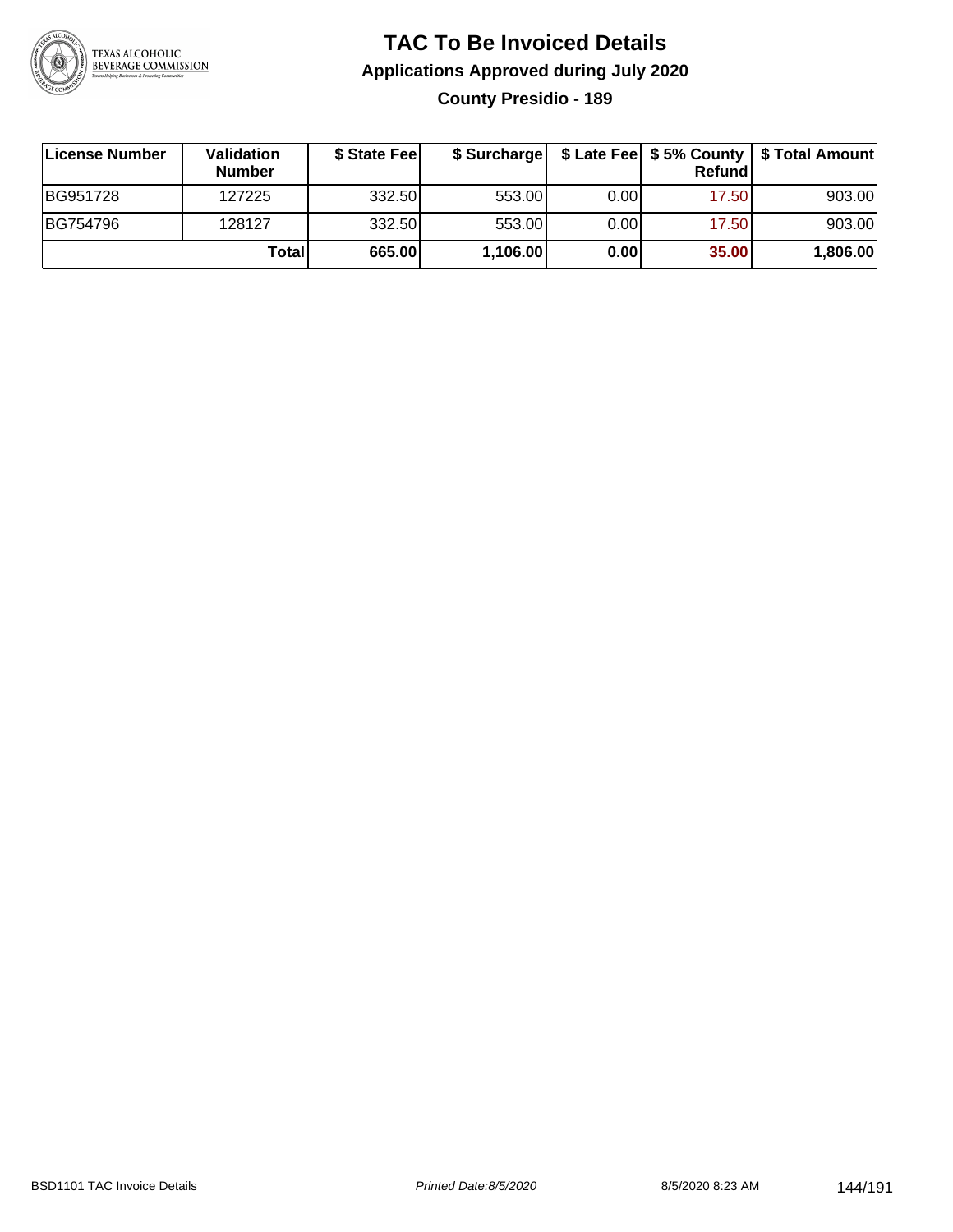

### **TAC To Be Invoiced Details Applications Approved during July 2020 County Randall - 191**

| License Number | Validation<br><b>Number</b> | \$ State Fee | \$ Surcharge | \$ Late Fee | \$5% County<br>Refund | \$ Total Amount |
|----------------|-----------------------------|--------------|--------------|-------------|-----------------------|-----------------|
| BG1025460      | 127208                      | 332.50       | 553.00       | 0.00        | 17.50                 | 903.00          |
| BG496001       | 127748                      | 332.50       | 553.00       | 0.00        | 17.50                 | 903.00          |
| BF815696       | 127846                      | 114.00       | 553.00       | 0.00        | 6.00                  | 673.00          |
| BQ755237       | 128043                      | 114.00       | 553.00       | 0.00        | 6.00                  | 673.00          |
| BF755202       | 128240                      | 114.00       | 553.00       | 0.00        | 6.00                  | 673.00          |
| BQ636218       | 128285                      | 114.00       | 553.00       | 0.00        | 6.00                  | 673.00          |
| BQ753961       | 515392                      | 114.00       | 553.00       | 0.00        | 6.00                  | 673.00          |
| BQ754342       | 515394                      | 114.00       | 553.00       | 0.00        | 6.00                  | 673.00          |
| BQ753981       | 515395                      | 114.00       | 553.00       | 0.00        | 6.00                  | 673.00          |
|                | <b>Total</b>                | 1,463.00     | 4,977.00     | 0.00        | 77.00                 | 6,517.00        |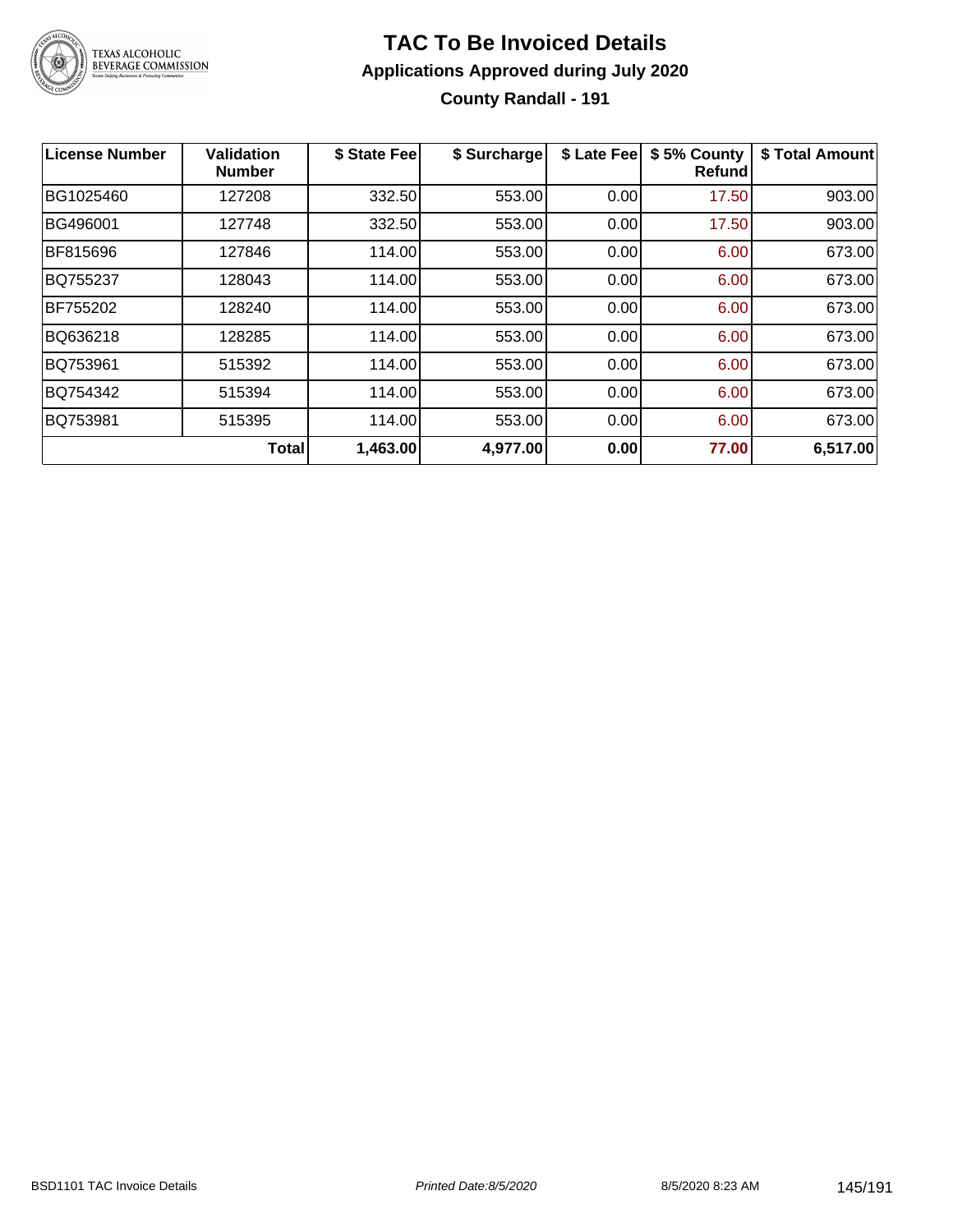

**County Real - 193**

| License Number | Validation<br><b>Number</b> | \$ State Fee | \$ Surcharge |      | Refundl |        |
|----------------|-----------------------------|--------------|--------------|------|---------|--------|
| BG1021827      | 126790                      | 332.50       | 553.00       | 0.00 | 17.501  | 903.00 |
|                | Totall                      | 332.50       | 553.00       | 0.00 | 17.50   | 903.00 |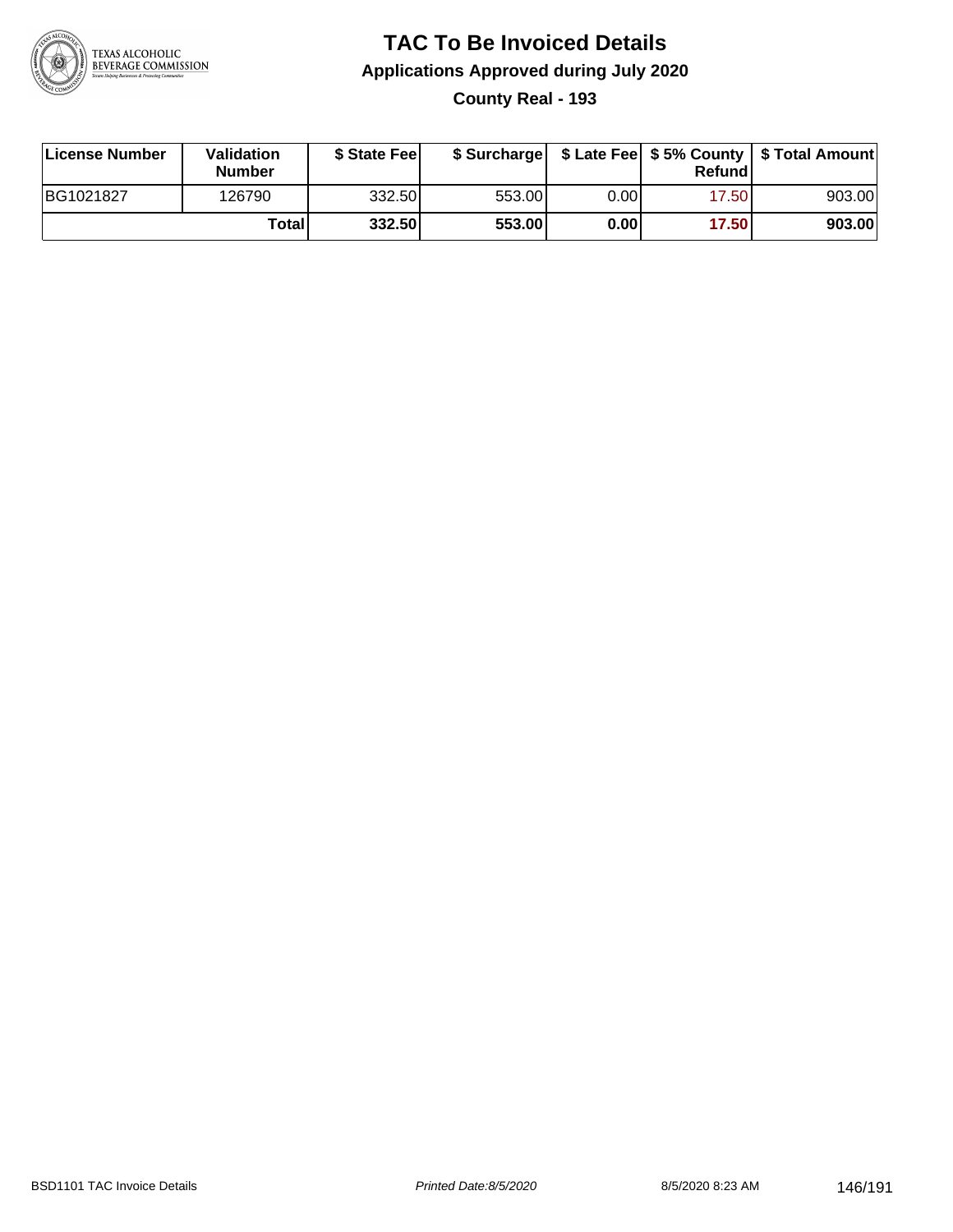

### **TAC To Be Invoiced Details Applications Approved during July 2020 County Refugio - 196**

| License Number | Validation<br><b>Number</b> | \$ State Feel |        |      | Refund | \$ Surcharge   \$ Late Fee   \$5% County   \$ Total Amount |
|----------------|-----------------------------|---------------|--------|------|--------|------------------------------------------------------------|
| BQ816809       | 127381                      | 114.00L       | 553.00 | 0.00 | 6.00   | 673.00                                                     |
|                | <b>Total</b>                | 114.00        | 553.00 | 0.00 | 6.00   | 673.00                                                     |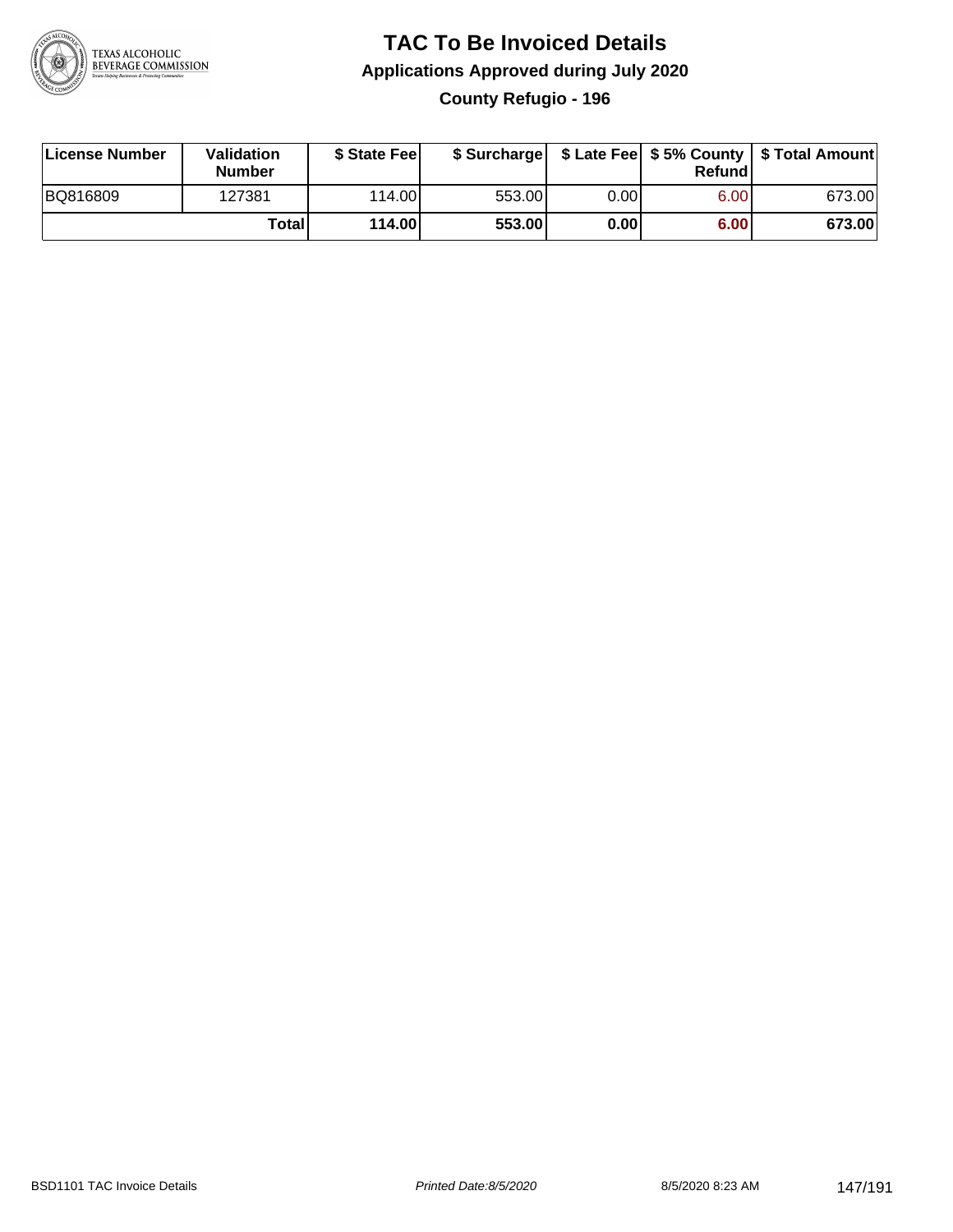

### **TAC To Be Invoiced Details Applications Approved during July 2020 County Robertson - 198**

| License Number | Validation<br><b>Number</b> | \$ State Feel | \$ Surcharge |      | Refund | \$ Late Fee   \$5% County   \$ Total Amount |
|----------------|-----------------------------|---------------|--------------|------|--------|---------------------------------------------|
| BQ1093304      | 7252                        | 114.00L       | 553.00       | 0.00 | 6.00   | 673.00                                      |
| BQ729131       | 127443                      | 114.00L       | 553.00       | 0.00 | 6.00   | 673.00                                      |
|                | Total                       | 228.00        | 1,106.00     | 0.00 | 12.00  | 1,346.00                                    |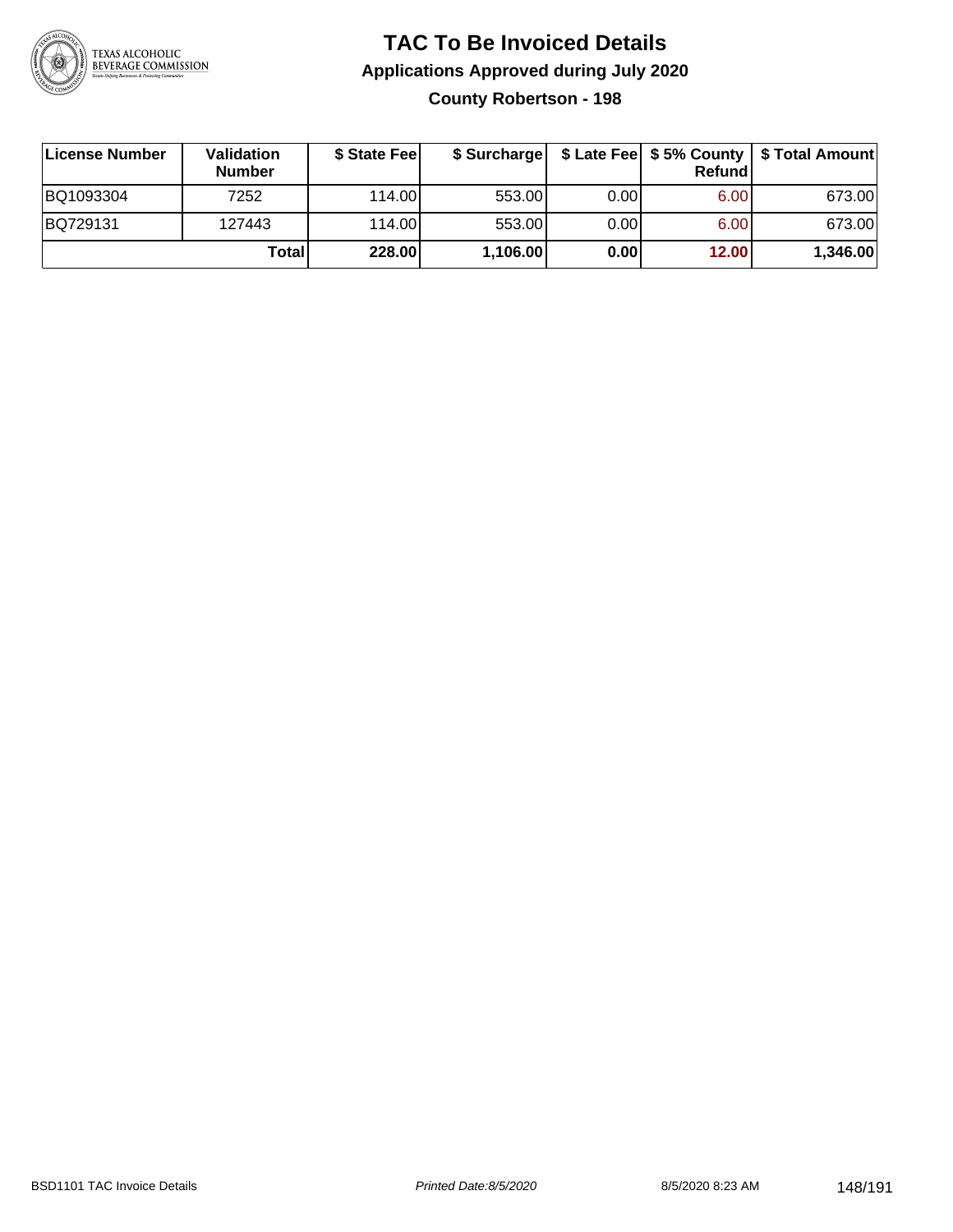

### **TAC To Be Invoiced Details Applications Approved during July 2020 County Rockwall - 199**

| License Number | <b>Validation</b><br><b>Number</b> | \$ State Fee | \$ Surcharge |      | \$ Late Fee   \$5% County<br>Refundl | \$ Total Amount |
|----------------|------------------------------------|--------------|--------------|------|--------------------------------------|-----------------|
| BQ1094471      | 7285                               | 114.00       | 553.00       | 0.00 | 6.00                                 | 673.00          |
| BQ881553       | 127463                             | 114.00       | 553.00       | 0.00 | 6.00                                 | 673.00          |
| BQ727642       | 127489                             | 114.00       | 553.00       | 0.00 | 6.00                                 | 673.00          |
| BG1025347      | 127567                             | 332.50       | 553.00       | 0.00 | 17.50                                | 903.00          |
| BQ730391       | 129231                             | 114.00       | 553.00       | 0.00 | 6.00                                 | 673.00          |
|                | <b>Total</b>                       | 788.50       | 2,765.00     | 0.00 | 41.50                                | 3,595.00        |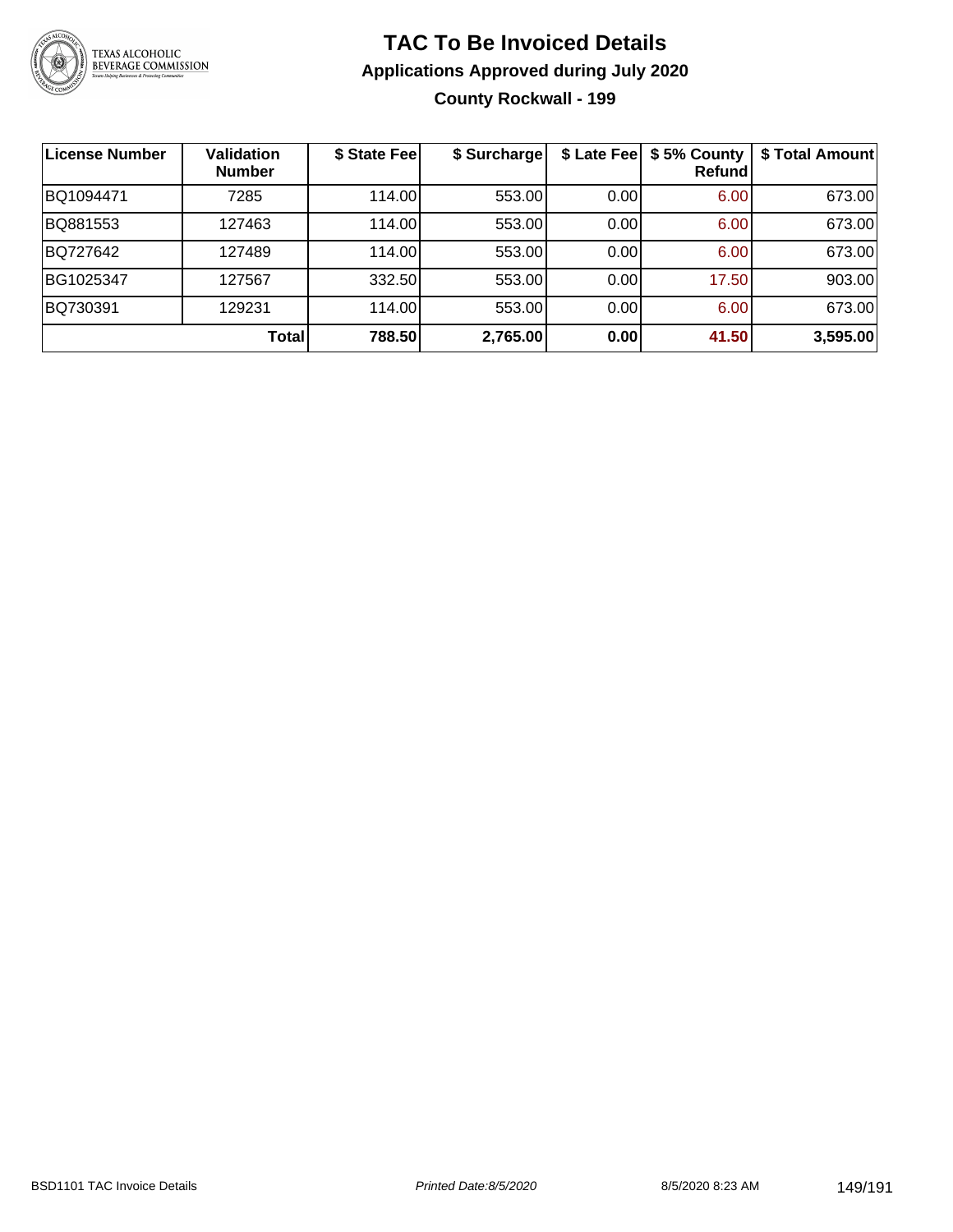

### **TAC To Be Invoiced Details Applications Approved during July 2020 County Runnels - 200**

| License Number | Validation<br><b>Number</b> | \$ State Fee | \$ Surcharge |      | Refund | \$ Late Fee   \$5% County   \$ Total Amount |
|----------------|-----------------------------|--------------|--------------|------|--------|---------------------------------------------|
| BF198051       | 127236                      | 114.00L      | 553.00       | 0.00 | 6.00   | 673.00                                      |
| BG952655       | 127978                      | 332.50       | 553.00       | 0.00 | 17.50  | 903.00                                      |
|                | Total                       | 446.50       | 1,106.00     | 0.00 | 23.50  | 1,576.00                                    |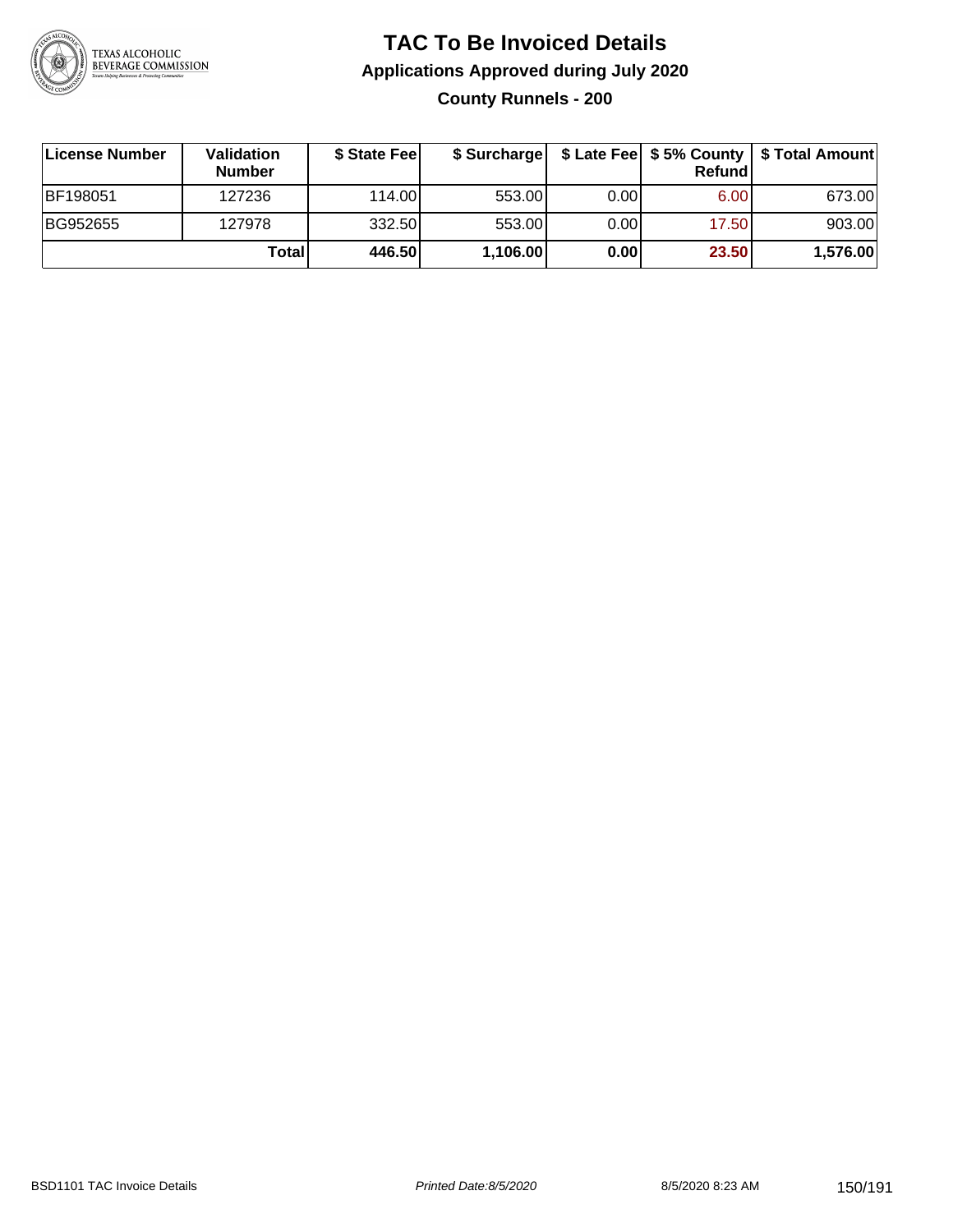

### **TAC To Be Invoiced Details Applications Approved during July 2020 County Rusk - 201**

| License Number | Validation<br><b>Number</b> | \$ State Fee | \$ Surcharge |      | <b>Refund</b>     | \$ Late Fee   \$5% County   \$ Total Amount |
|----------------|-----------------------------|--------------|--------------|------|-------------------|---------------------------------------------|
| BG1027715      | 127867                      | 332.50       | 553.00       | 0.00 | 17.50             | 903.00                                      |
| BQ956270       | 128780                      | 114.00       | 553.00       | 0.00 | 6.00              | 673.00                                      |
| BQ816701       | 515405                      | 114.00       | 553.00       | 0.00 | 6.00 <sub>1</sub> | 673.00                                      |
|                | <b>Total</b>                | 560.50       | 1,659.00     | 0.00 | 29.50             | 2,249.00                                    |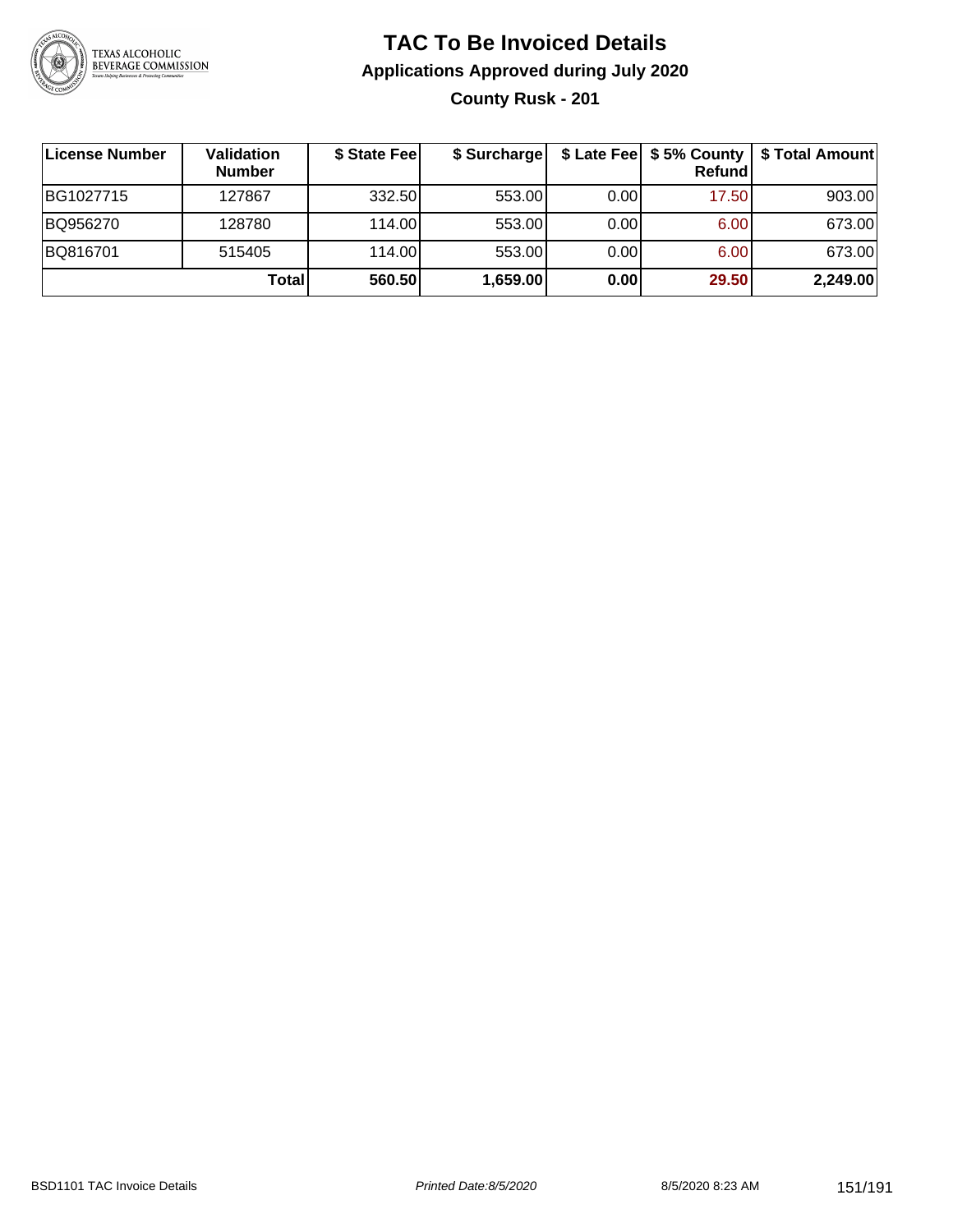

### **TAC To Be Invoiced Details Applications Approved during July 2020 County Sabine - 202**

| License Number | Validation<br><b>Number</b> | \$ State Fee |        |       | Refundl | \$ Surcharge   \$ Late Fee   \$5% County   \$ Total Amount |
|----------------|-----------------------------|--------------|--------|-------|---------|------------------------------------------------------------|
| BQ953030       | 127129                      | 114.00       | 553.00 | 0.001 | 6.00    | 673.00                                                     |
|                | Totall                      | 114.00       | 553.00 | 0.001 | 6.00    | 673.00                                                     |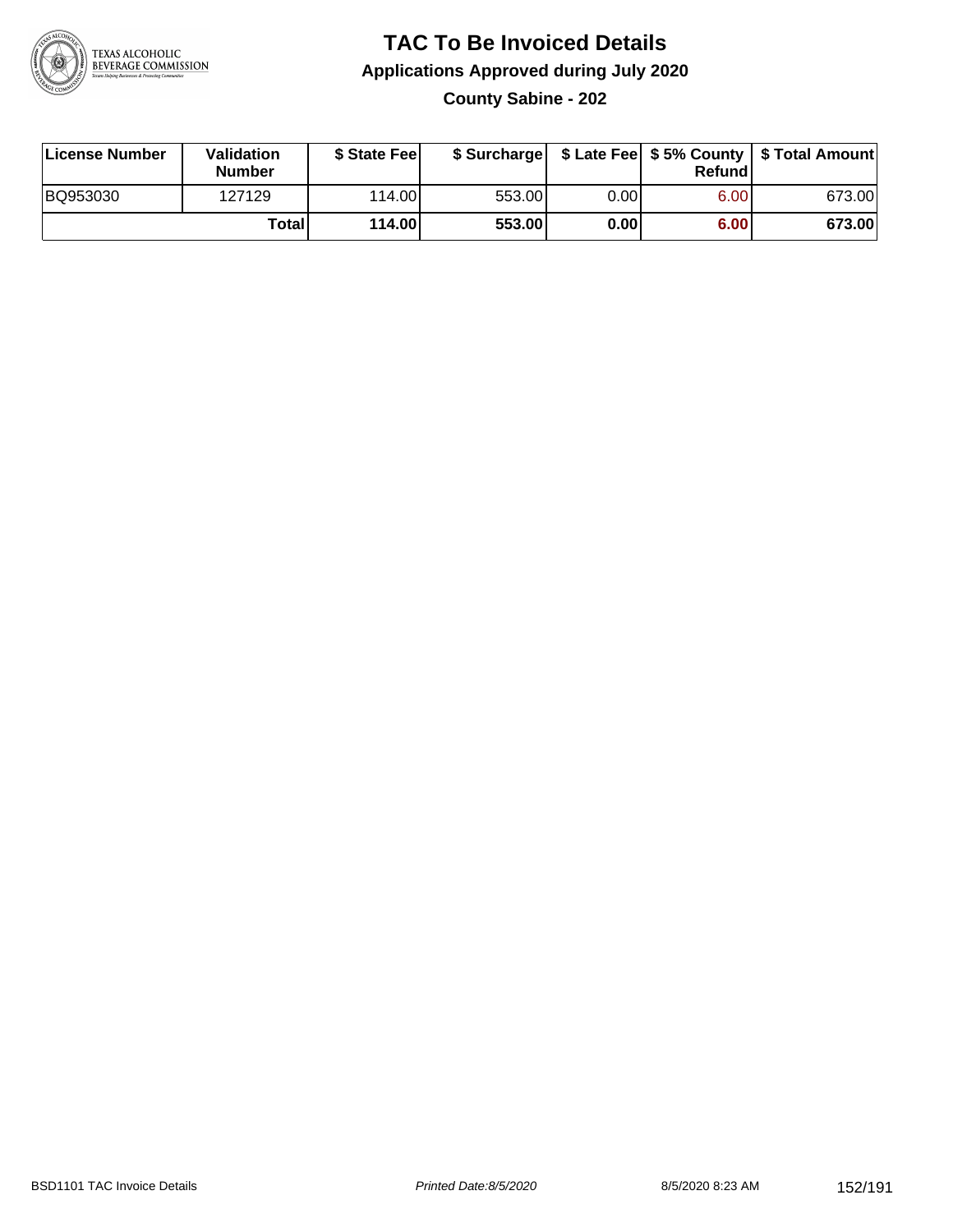

#### **TAC To Be Invoiced Details Applications Approved during July 2020 County San Augustine - 203**

| License Number | Validation<br><b>Number</b> | \$ State Feel |        |      | Refund | \$ Surcharge   \$ Late Fee   \$5% County   \$ Total Amount |
|----------------|-----------------------------|---------------|--------|------|--------|------------------------------------------------------------|
| BF1025626      | 514953                      | 114.00L       | 553.00 | 0.00 | 6.00   | 673.00                                                     |
|                | <b>Total</b>                | 114.00        | 553.00 | 0.00 | 6.00   | 673.00                                                     |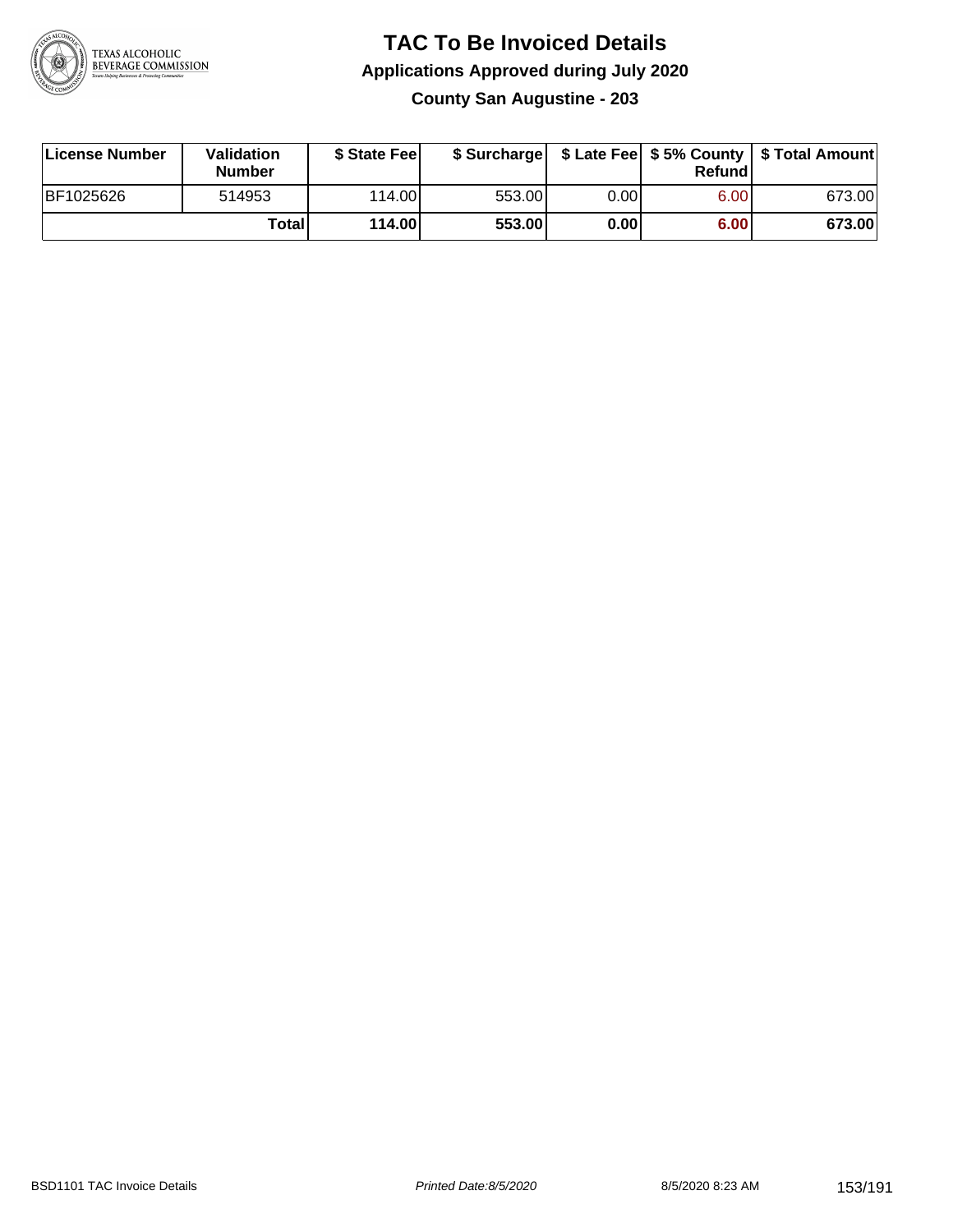

**County San Jacinto - 204**

| License Number | Validation<br><b>Number</b> | \$ State Feel |        |       | Refundl | \$ Surcharge   \$ Late Fee   \$5% County   \$ Total Amount |
|----------------|-----------------------------|---------------|--------|-------|---------|------------------------------------------------------------|
| BQ1025788      | 515368                      | 114.00        | 553.00 | 0.00I | 6.00    | 673.00                                                     |
|                | Totall                      | 114.00        | 553.00 | 0.00  | 6.00    | 673.00                                                     |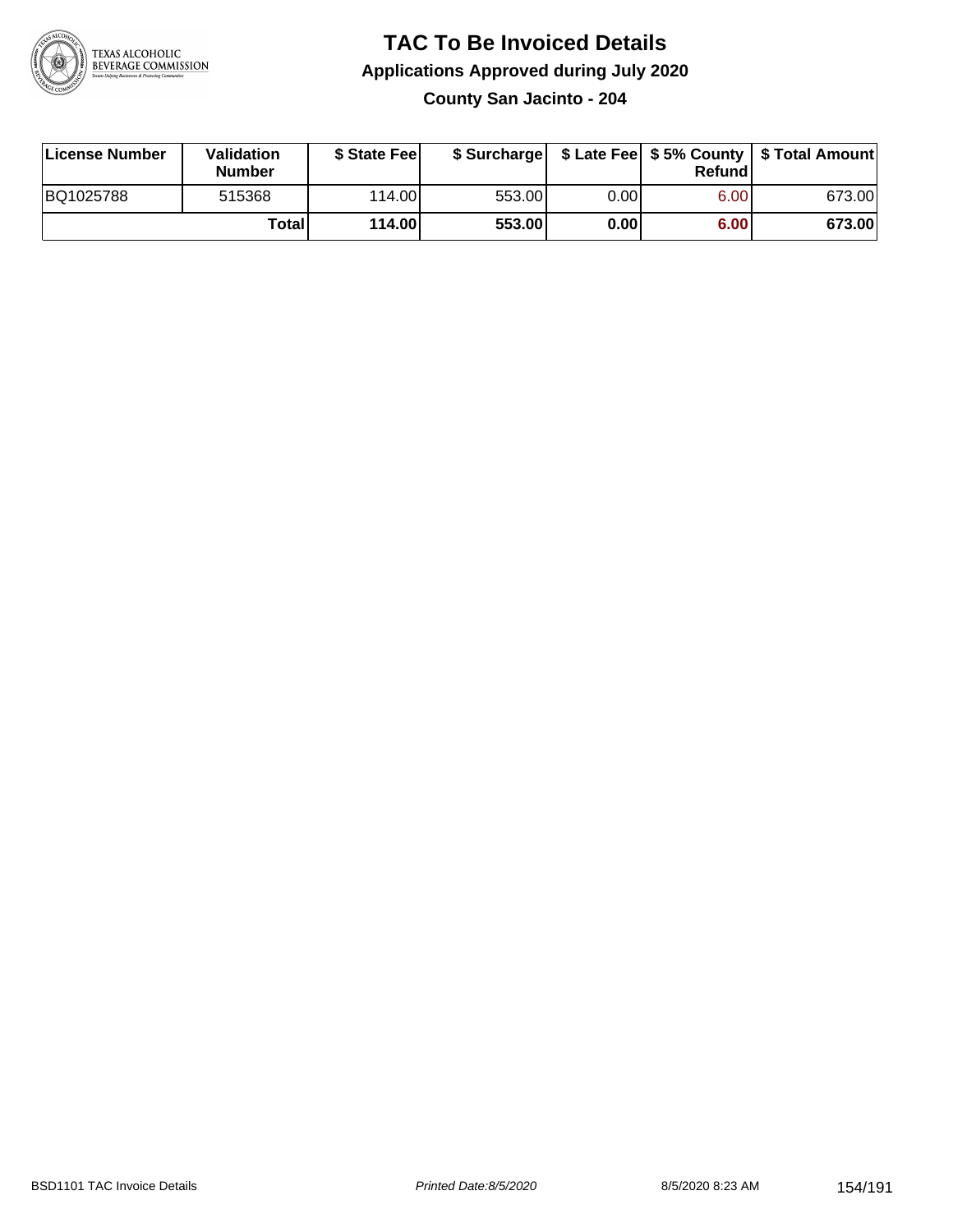

### **TAC To Be Invoiced Details Applications Approved during July 2020 County San Patricio - 205**

| License Number | <b>Validation</b><br><b>Number</b> | \$ State Fee | \$ Surcharge | \$ Late Fee | \$5% County<br><b>Refund</b> | \$ Total Amount |
|----------------|------------------------------------|--------------|--------------|-------------|------------------------------|-----------------|
| BQ1093978      | 7453                               | 114.00       | 553.00       | 0.00        | 6.00                         | 673.00          |
| BG1022816      | 126873                             | 332.50       | 553.00       | 0.00        | 17.50                        | 903.00          |
| BQ816166       | 126955                             | 114.00       | 553.00       | 0.00        | 6.00                         | 673.00          |
| BQ952771       | 127063                             | 114.00       | 553.00       | 0.00        | 6.00                         | 673.00          |
| BQ498605       | 128094                             | 114.00       | 553.00       | 0.00        | 6.00                         | 673.00          |
| BQ307879       | 129277                             | 114.00       | 553.00       | 0.00        | 6.00                         | 673.00          |
| BQ307891       | 129277                             | 114.00       | 553.00       | 0.00        | 6.00                         | 673.00          |
| BQ307939       | 129277                             | 114.00       | 553.00       | 0.00        | 6.00                         | 673.00          |
| BQ309850       | 129277                             | 114.00       | 553.00       | 0.00        | 6.00                         | 673.00          |
| BQ311001       | 129277                             | 114.00       | 553.00       | 0.00        | 6.00                         | 673.00          |
|                | Total                              | 1,358.50     | 5,530.00     | 0.00        | 71.50                        | 6,960.00        |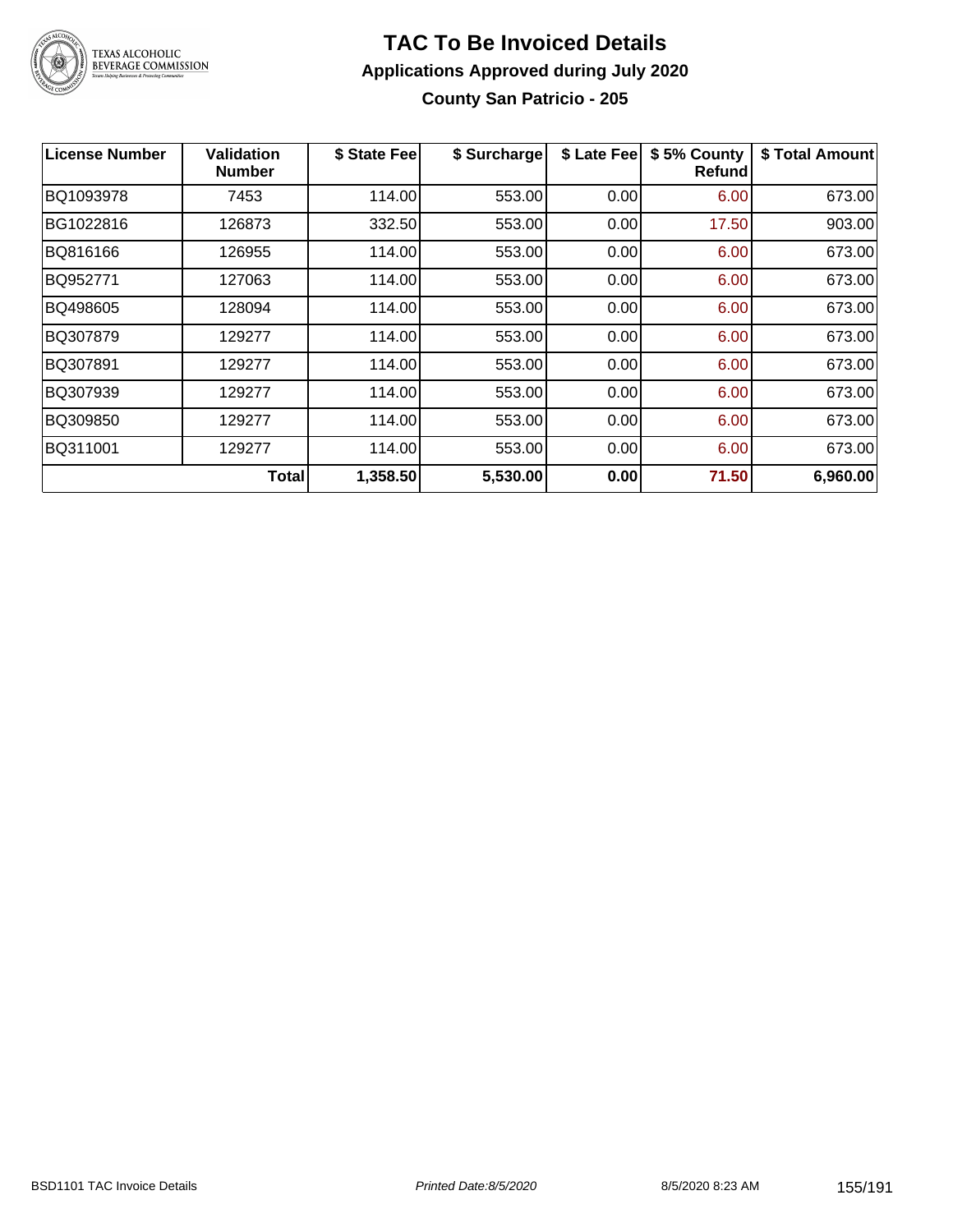

### **TAC To Be Invoiced Details Applications Approved during July 2020 County Shelby - 210**

| License Number | <b>Validation</b><br><b>Number</b> | \$ State Fee | \$ Surcharge |      | \$ Late Fee   \$5% County<br><b>Refund</b> | \$ Total Amount |
|----------------|------------------------------------|--------------|--------------|------|--------------------------------------------|-----------------|
| BQ728615       | 127744                             | 114.00       | 553.00       | 0.00 | 6.00                                       | 673.00          |
| BQ881332       | 128654                             | 114.00L      | 553.00       | 0.00 | 6.00                                       | 673.00          |
| BQ1025520      | 514977                             | 114.00       | 553.00       | 0.00 | 6.00                                       | 673.00          |
|                | Total                              | 342.00       | 1,659.00     | 0.00 | 18.00                                      | 2,019.00        |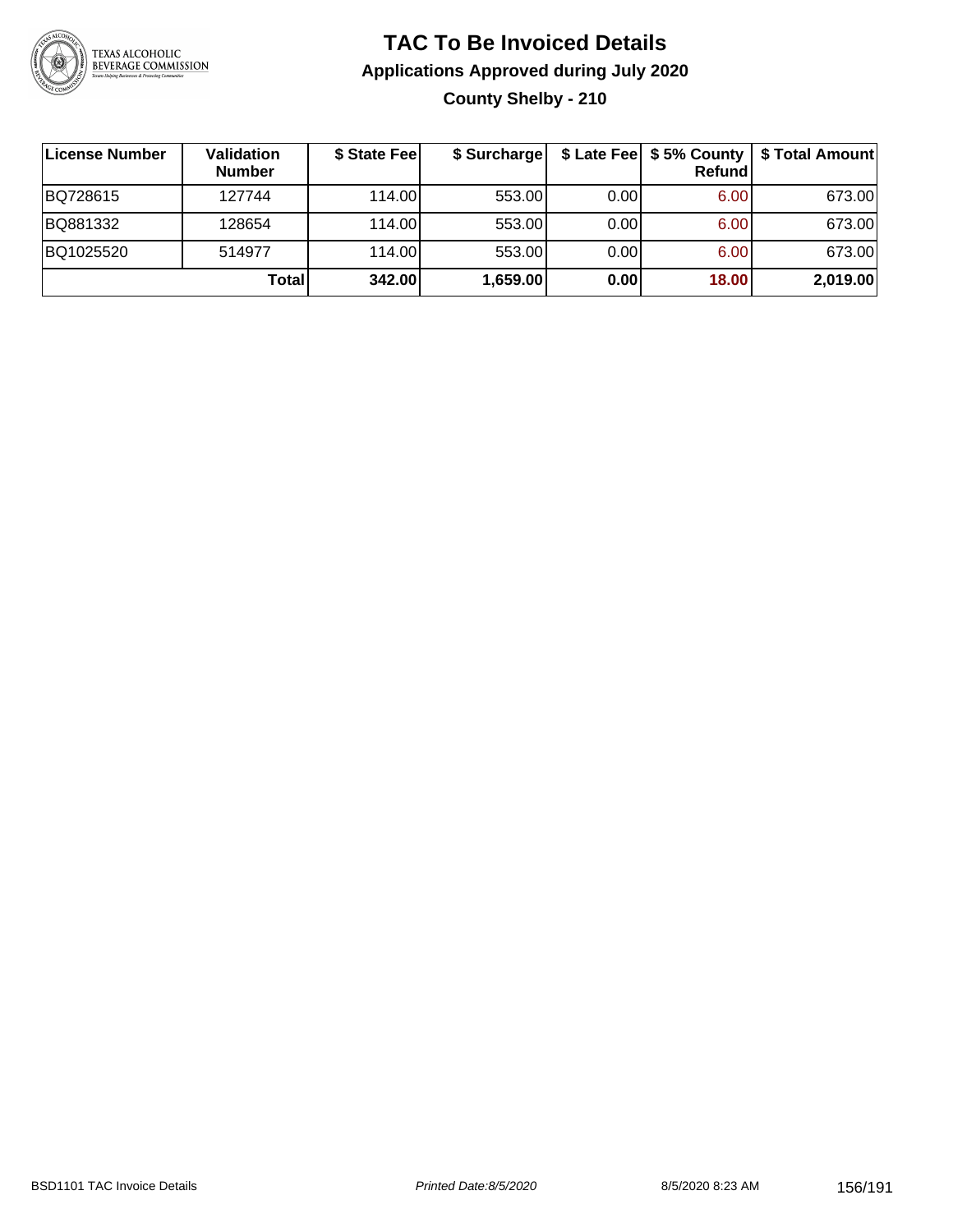

**County Sherman - 211**

| License Number | Validation<br><b>Number</b> | \$ State Feel |        |       | Refundl | \$ Surcharge   \$ Late Fee   \$5% County   \$ Total Amount |
|----------------|-----------------------------|---------------|--------|-------|---------|------------------------------------------------------------|
| BG1024301      | 127626                      | 332.50        | 553.00 | 0.00  | 17.50   | 903.00                                                     |
|                | Totall                      | 332.50        | 553.00 | 0.001 | 17.50   | 903.00                                                     |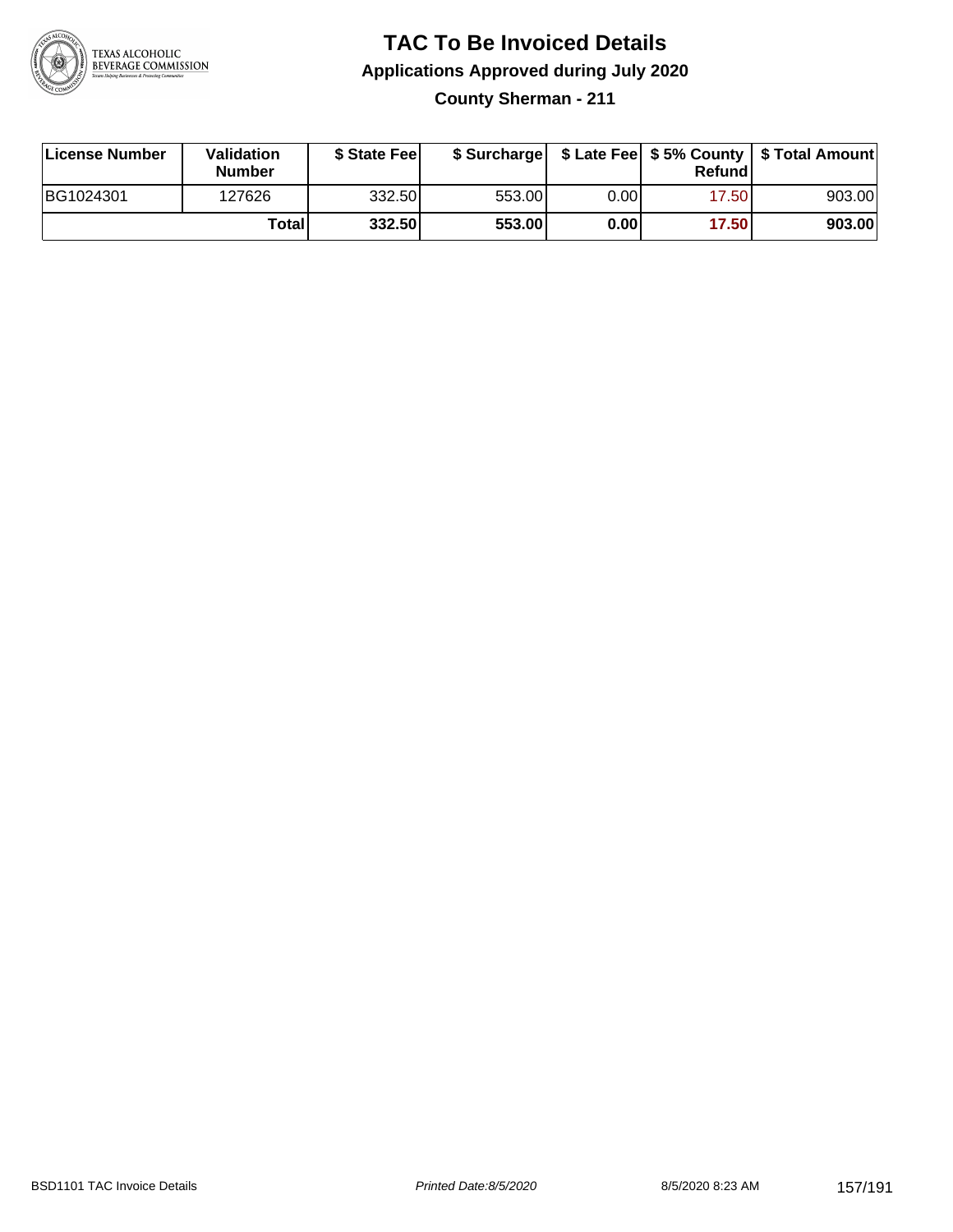

**County Smith - 212**

| <b>License Number</b> | <b>Validation</b><br><b>Number</b> | \$ State Fee | \$ Surcharge | \$ Late Fee | \$5% County<br><b>Refund</b> | \$ Total Amount |
|-----------------------|------------------------------------|--------------|--------------|-------------|------------------------------|-----------------|
| BF1092507             | 6814                               | 114.00       | 553.00       | 0.00        | 6.00                         | 673.00          |
| BF1092581             | 6815                               | 114.00       | 553.00       | 0.00        | 6.00                         | 673.00          |
| BQ1094205             | 7001                               | 114.00       | 553.00       | 0.00        | 6.00                         | 673.00          |
| BF1094381             | 7168                               | 114.00       | 553.00       | 0.00        | 6.00                         | 673.00          |
| BQ1094188             | 7288                               | 114.00       | 553.00       | 0.00        | 6.00                         | 673.00          |
| BQ1093777             | 7324                               | 114.00       | 553.00       | 0.00        | 6.00                         | 673.00          |
| BF1093908             | 7375                               | 114.00       | 553.00       | 0.00        | 6.00                         | 673.00          |
| BQ1094494             | 7657                               | 114.00       | 553.00       | 0.00        | 6.00                         | 673.00          |
| BQ950190              | 127010                             | 114.00       | 553.00       | 0.00        | 6.00                         | 673.00          |
| BG879379              | 127105                             | 332.50       | 553.00       | 0.00        | 17.50                        | 903.00          |
| BG1027271             | 128576                             | 332.50       | 553.00       | 0.00        | 17.50                        | 903.00          |
|                       | <b>Total</b>                       | 1,691.00     | 6,083.00     | 0.00        | 89.00                        | 7,863.00        |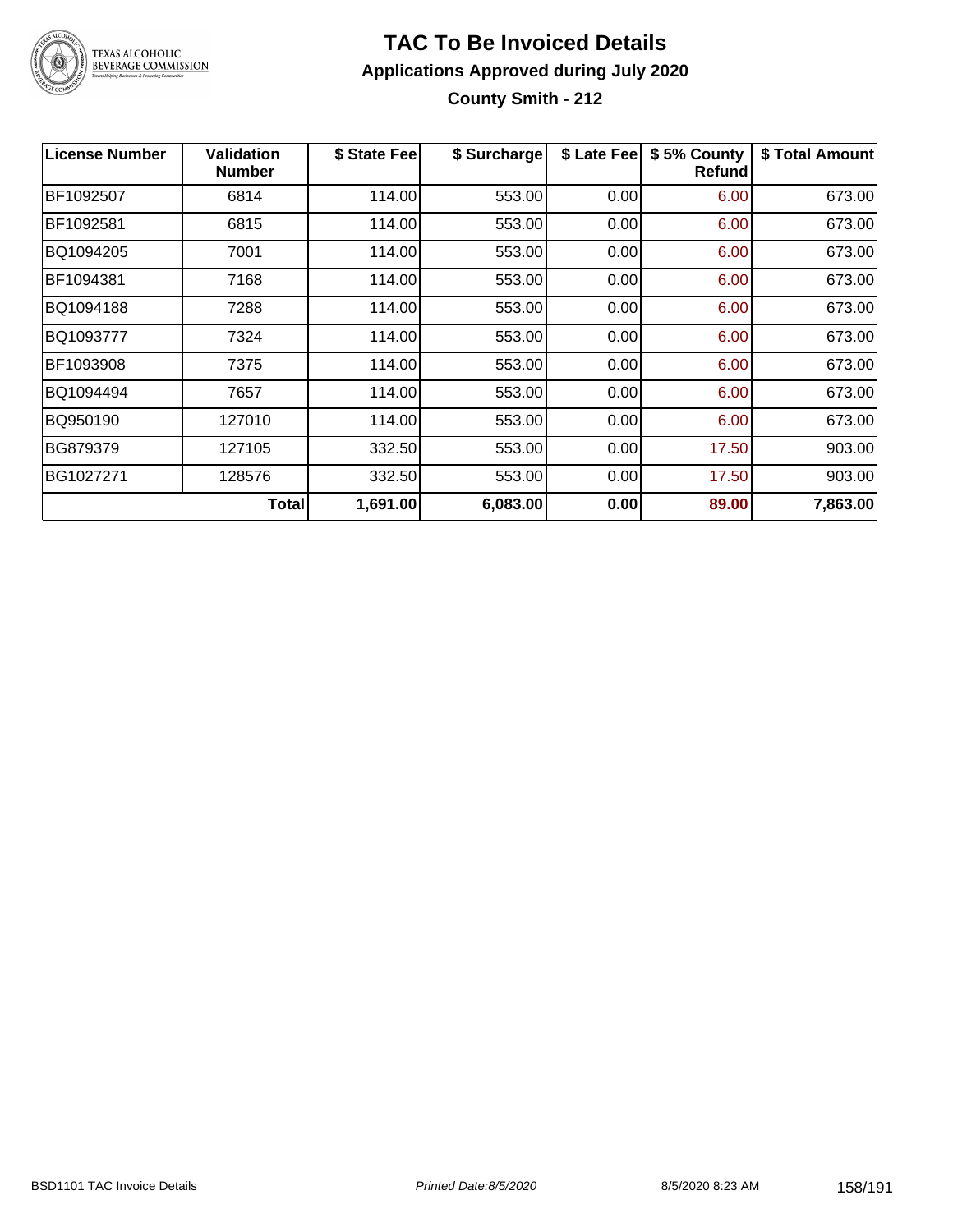

**County Starr - 214**

| <b>License Number</b> | <b>Validation</b><br><b>Number</b> | \$ State Fee | \$ Surcharge |      | \$ Late Fee   \$5% County<br>Refundl | \$ Total Amount |
|-----------------------|------------------------------------|--------------|--------------|------|--------------------------------------|-----------------|
| BG1092770             | 6990                               | 332.50       | 553.00       | 0.00 | 17.50                                | 903.00          |
| BQ1094451             | 7767                               | 114.00       | 553.00       | 0.00 | 6.00                                 | 673.00          |
| BQ491397              | 117093                             | 114.00       | 553.00       | 0.00 | 6.00                                 | 673.00          |
| BQ277653              | 127408                             | 114.00       | 553.00       | 0.00 | 6.00                                 | 673.00          |
| BQ1093505             | 515178                             | 114.00       | 553.00       | 0.00 | 6.00                                 | 673.00          |
|                       | <b>Total</b>                       | 788.50       | 2,765.00     | 0.00 | 41.50                                | 3,595.00        |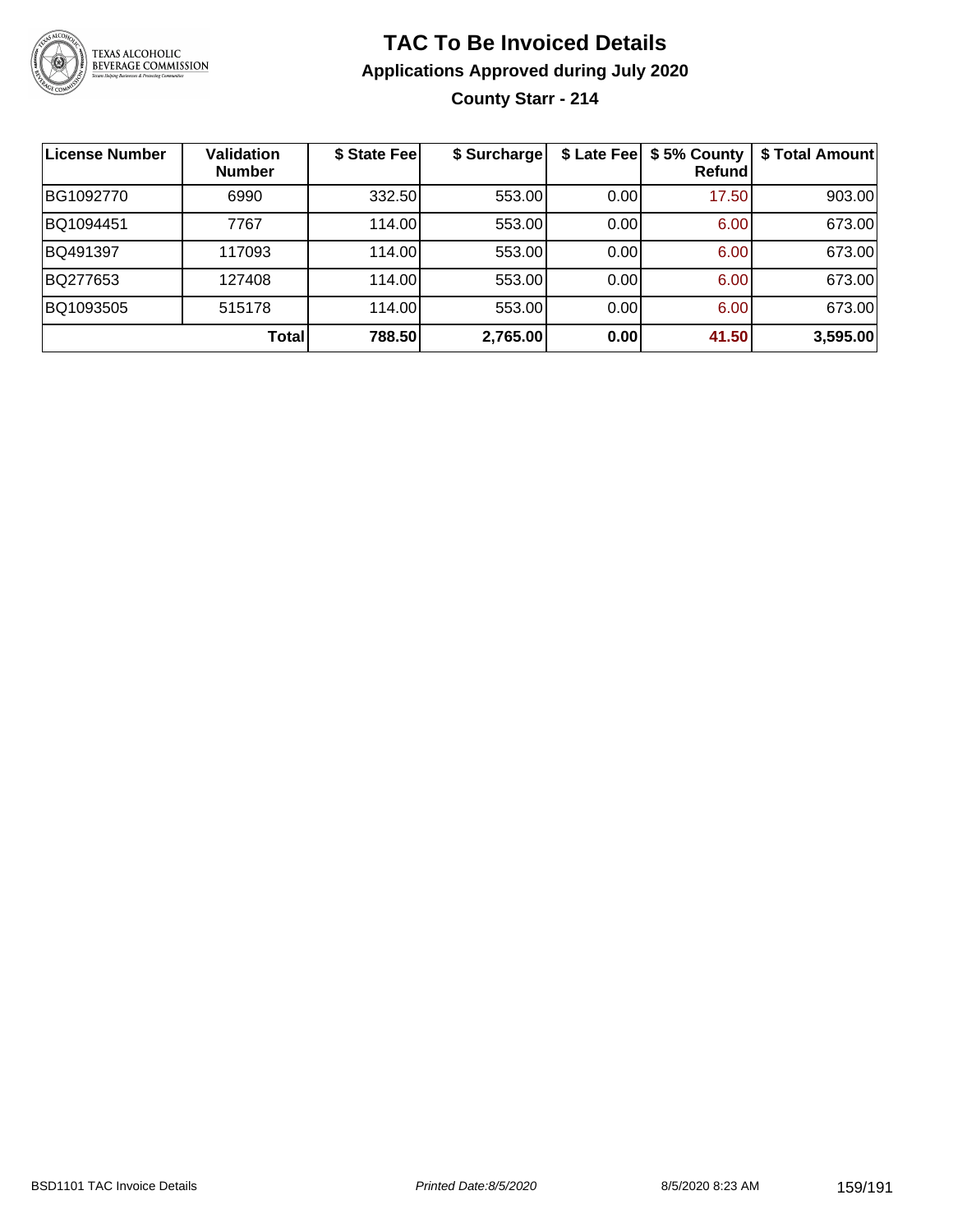

### **TAC To Be Invoiced Details Applications Approved during July 2020 County Stephens - 215**

| License Number  | Validation<br><b>Number</b> | \$ State Fee |        |      | Refund | \$ Surcharge   \$ Late Fee   \$5% County   \$ Total Amount |
|-----------------|-----------------------------|--------------|--------|------|--------|------------------------------------------------------------|
| <b>BF880376</b> | 128386                      | 114.00L      | 553.00 | 0.00 | 6.00   | 673.00                                                     |
|                 | Total                       | 114.00       | 553.00 | 0.00 | 6.00   | 673.00                                                     |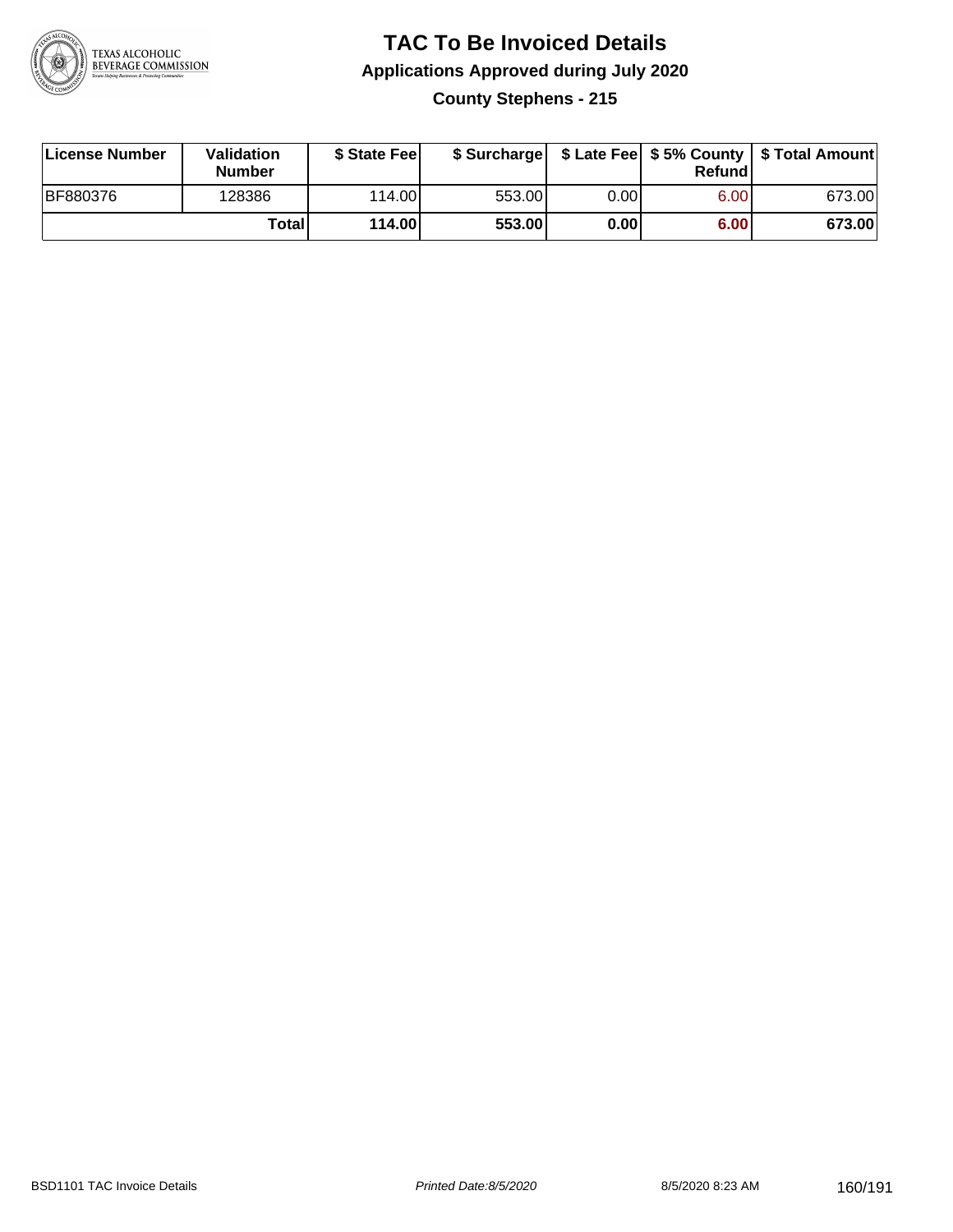

### **TAC To Be Invoiced Details Applications Approved during July 2020 County Sutton - 218**

| License Number | <b>Validation</b><br><b>Number</b> | \$ State Feel |        |      | Refundl | \$ Surcharge   \$ Late Fee   \$5% County   \$ Total Amount |
|----------------|------------------------------------|---------------|--------|------|---------|------------------------------------------------------------|
| BQ634284       | 127731                             | 114.00        | 553.00 | 0.00 | 6.00    | 673.00                                                     |
|                | Totall                             | 114.00        | 553.00 | 0.00 | 6.00    | 673.00                                                     |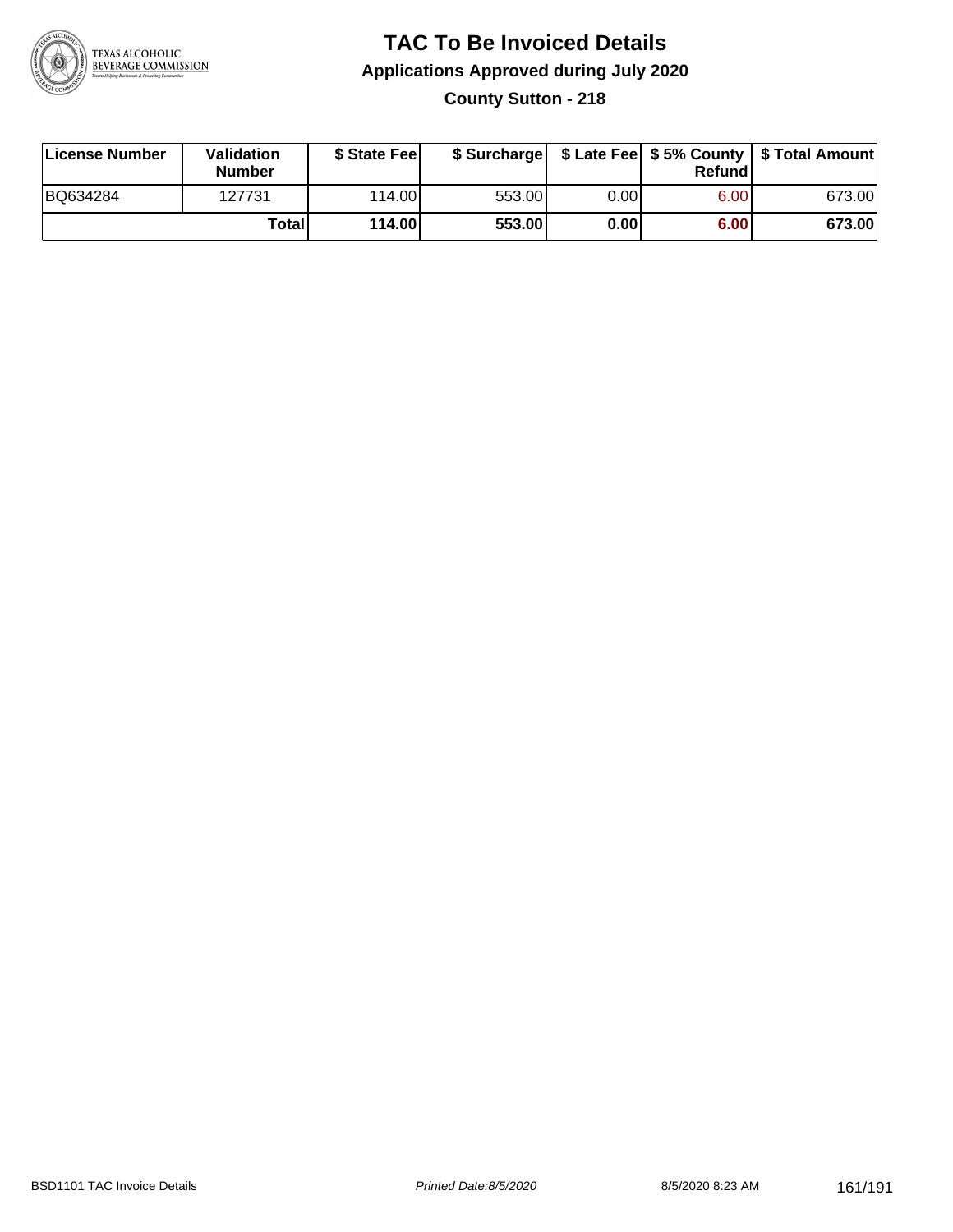

#### **TAC To Be Invoiced Details Applications Approved during July 2020 County Tarrant - 220**

| License Number  | Validation<br><b>Number</b> | \$ State Fee | \$ Surcharge |      | \$ Late Fee   \$5% County<br><b>Refund</b> | \$ Total Amount |
|-----------------|-----------------------------|--------------|--------------|------|--------------------------------------------|-----------------|
| BG1093522       | 4842                        | 1,900.00     | 553.00       | 0.00 | 100.00                                     | 2,553.00        |
| BL1093522       | 4842                        | 475.00       | 327.00       | 0.00 | 25.00                                      | 827.00          |
| BF1092549       | 6202                        | 114.00       | 553.00       | 0.00 | 6.00                                       | 673.00          |
| BQ1092340       | 6686                        | 114.00       | 553.00       | 0.00 | 6.00                                       | 673.00          |
| BQ1092543       | 6764                        | 114.00       | 553.00       | 0.00 | 6.00                                       | 673.00          |
| BF1092561       | 6913                        | 114.00       | 553.00       | 0.00 | 6.00                                       | 673.00          |
| BF1092521       | 6936                        | 114.00       | 553.00       | 0.00 | 6.00                                       | 673.00          |
| BF1092790       | 7120                        | 114.00       | 553.00       | 0.00 | 6.00                                       | 673.00          |
| BF1093570       | 7174                        | 114.00       | 553.00       | 0.00 | 6.00                                       | 673.00          |
| BQ1093746       | 7181                        | 114.00       | 553.00       | 0.00 | 6.00                                       | 673.00          |
| BQ1094578       | 7245                        | 114.00       | 553.00       | 0.00 | 6.00                                       | 673.00          |
| BG1094335       | 7492                        | 1,900.00     | 553.00       | 0.00 | 100.00                                     | 2,553.00        |
| BF1094109       | 7530                        | 114.00       | 553.00       | 0.00 | 6.00                                       | 673.00          |
| BQ1094650       | 7856                        | 114.00       | 553.00       | 0.00 | 6.00                                       | 673.00          |
| BG1015976       | 123448                      | 1,425.00     | 553.00       | 0.00 | 75.00                                      | 2,053.00        |
| BL1015976       | 123448                      | 475.00       | 327.00       | 0.00 | 25.00                                      | 827.00          |
| BQ948363        | 124503                      | 114.00       | 553.00       | 0.00 | 6.00                                       | 673.00          |
| BF1018963       | 125716                      | 114.00       | 553.00       | 0.00 | 6.00                                       | 673.00          |
| BG808794        | 126728                      | 1,425.00     | 553.00       | 0.00 | 75.00                                      | 2,053.00        |
| <b>BL808794</b> | 126728                      | 475.00       | 327.00       | 0.00 | 25.00                                      | 827.00          |
| BG879627        | 126833                      | 1,425.00     | 553.00       | 0.00 | 75.00                                      | 2,053.00        |
| BQ1021585       | 126880                      | 114.00       | 553.00       | 0.00 | 6.00                                       | 673.00          |
| BQ878332        | 126914                      | 114.00       | 553.00       | 0.00 | 6.00                                       | 673.00          |
| BG1022191       | 126923                      | 1,425.00     | 553.00       | 0.00 | 75.00                                      | 2,053.00        |
| BQ455454        | 126933                      | 114.00       | 553.00       | 0.00 | 6.00                                       | 673.00          |
| BQ455347        | 126938                      | 114.00       | 553.00       | 0.00 | 6.00                                       | 673.00          |
| BE560412        | 126950                      | 1,425.00     | 553.00       | 0.00 | 75.00                                      | 2,053.00        |
| BG953865        | 126991                      | 1,425.00     | 553.00       | 0.00 | 75.00                                      | 2,053.00        |
| BQ953064        | 126993                      | 114.00       | 553.00       | 0.00 | 6.00                                       | 673.00          |
| BF434602        | 127062                      | 114.00       | 553.00       | 0.00 | 6.00                                       | 673.00          |
| BQ538066        | 127067                      | 114.00       | 553.00       | 0.00 | 6.00                                       | 673.00          |
| BQ812431        | 127091                      | 114.00       | 553.00       | 0.00 | 6.00                                       | 673.00          |
| <b>BF752227</b> | 127103                      | 114.00       | 553.00       | 0.00 | 6.00                                       | 673.00          |
| BQ728825        | 127109                      | 114.00       | 553.00       | 0.00 | 6.00                                       | 673.00          |
| BQ728829        | 127109                      | 114.00       | 553.00       | 0.00 | 6.00                                       | 673.00          |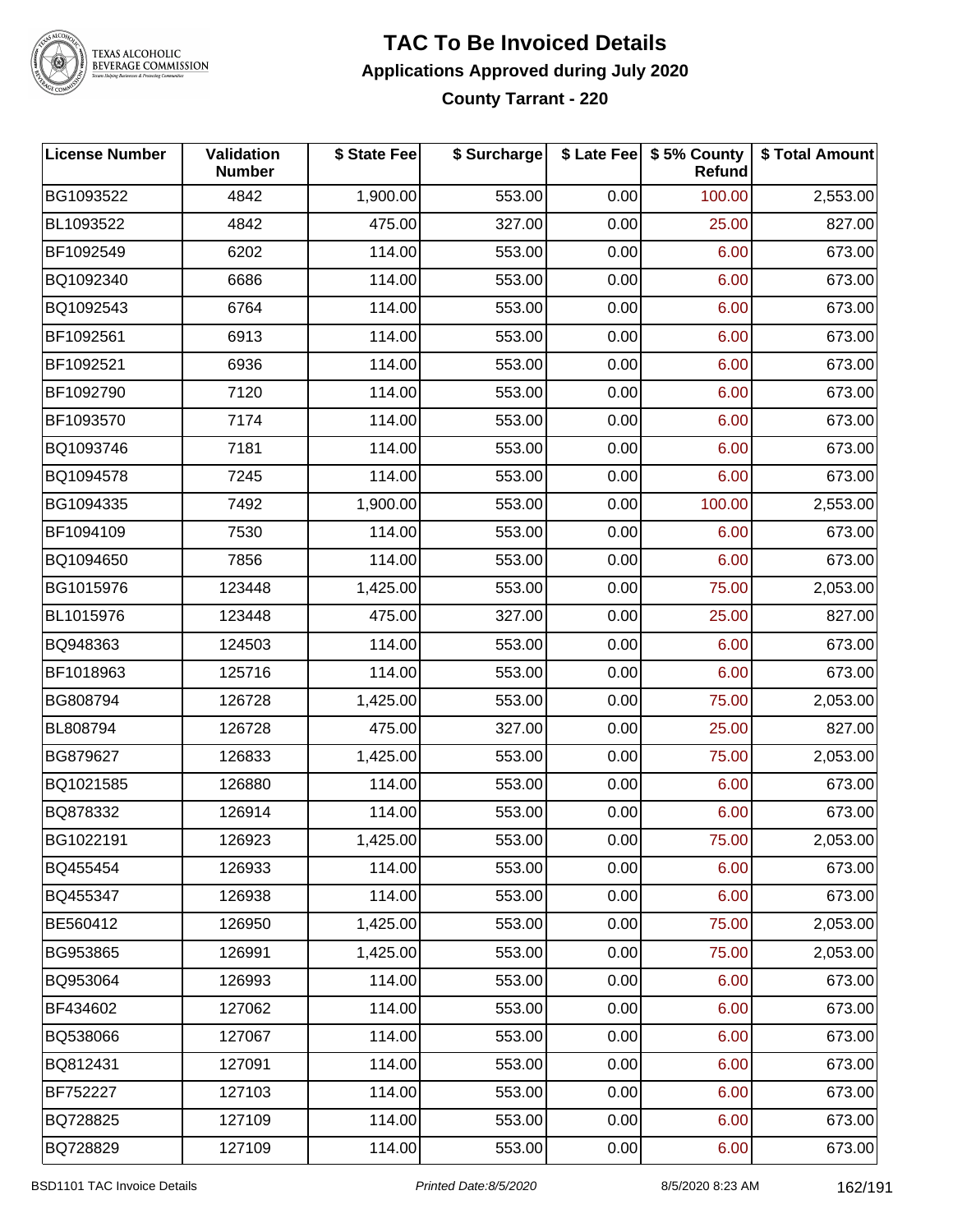| <b>License Number</b> | Validation<br><b>Number</b> | \$ State Fee | \$ Surcharge |        | \$ Late Fee   \$5% County<br>Refund | \$ Total Amount |
|-----------------------|-----------------------------|--------------|--------------|--------|-------------------------------------|-----------------|
| BF880081              | 127155                      | 114.00       | 553.00       | 0.00   | 6.00                                | 673.00          |
| BG664296              | 127184                      | 1,425.00     | 553.00       | 100.00 | 75.00                               | 2,153.00        |
| BG71273               | 127410                      | 1,425.00     | 553.00       | 0.00   | 75.00                               | 2,053.00        |
| BF288651              | 127424                      | 114.00       | 553.00       | 0.00   | 6.00                                | 673.00          |
| BQ1022194             | 127449                      | 114.00       | 553.00       | 0.00   | 6.00                                | 673.00          |
| BF1020866             | 127452                      | 114.00       | 553.00       | 100.00 | 6.00                                | 773.00          |
| BF496460              | 127454                      | 114.00       | 553.00       | 0.00   | 6.00                                | 673.00          |
| BQ754492              | 127463                      | 114.00       | 553.00       | 0.00   | 6.00                                | 673.00          |
| BQ953868              | 127463                      | 114.00       | 553.00       | 0.00   | 6.00                                | 673.00          |
| BQ955207              | 127463                      | 114.00       | 553.00       | 0.00   | 6.00                                | 673.00          |
| BG562441              | 127468                      | 1,425.00     | 553.00       | 0.00   | 75.00                               | 2,053.00        |
| BF697532              | 127551                      | 114.00       | 553.00       | 0.00   | 6.00                                | 673.00          |
| BQ880120              | 127604                      | 114.00       | 553.00       | 0.00   | 6.00                                | 673.00          |
| BQ699604              | 127642                      | 114.00       | 553.00       | 0.00   | 6.00                                | 673.00          |
| BF955115              | 127644                      | 114.00       | 553.00       | 0.00   | 6.00                                | 673.00          |
| BF520313              | 127676                      | 114.00       | 553.00       | 0.00   | 6.00                                | 673.00          |
| BQ316997              | 127744                      | 114.00       | 553.00       | 0.00   | 6.00                                | 673.00          |
| BQ498027              | 127744                      | 114.00       | 553.00       | 0.00   | 6.00                                | 673.00          |
| BQ953223              | 127744                      | 114.00       | 553.00       | 0.00   | 6.00                                | 673.00          |
| BF636578              | 127798                      | 114.00       | 553.00       | 0.00   | 6.00                                | 673.00          |
| BQ954506              | 127830                      | 114.00       | 553.00       | 0.00   | 6.00                                | 673.00          |
| BQ1027760             | 127866                      | 114.00       | 553.00       | 0.00   | 6.00                                | 673.00          |
| BQ563446              | 127884                      | 114.00       | 553.00       | 0.00   | 6.00                                | 673.00          |
| BQ605118              | 127884                      | 114.00       | 553.00       | 0.00   | 6.00                                | 673.00          |
| BQ605689              | 127884                      | 114.00       | 553.00       | 0.00   | 6.00                                | 673.00          |
| BQ953811              | 127932                      | 114.00       | 553.00       | 0.00   | 6.00                                | 673.00          |
| BF728990              | 127986                      | 114.00       | 553.00       | 0.00   | 6.00                                | 673.00          |
| BF816630              | 128017                      | 114.00       | 553.00       | 0.00   | 6.00                                | 673.00          |
| BQ697946              | 128028                      | 114.00       | 553.00       | 100.00 | 6.00                                | 773.00          |
| BQ726717              | 128031                      | 114.00       | 553.00       | 0.00   | 6.00                                | 673.00          |
| BG951585              | 128040                      | 1,425.00     | 553.00       | 0.00   | 75.00                               | 2,053.00        |
| BF477492              | 128077                      | 114.00       | 553.00       | 0.00   | 6.00                                | 673.00          |
| BQ668941              | 128093                      | 114.00       | 553.00       | 0.00   | 6.00                                | 673.00          |
| BF954790              | 128106                      | 114.00       | 553.00       | 0.00   | 6.00                                | 673.00          |
| BQ954916              | 128224                      | 114.00       | 553.00       | 0.00   | 6.00                                | 673.00          |
| BF954299              | 128243                      | 114.00       | 553.00       | 0.00   | 6.00                                | 673.00          |
| BF1026607             | 128245                      | 114.00       | 553.00       | 0.00   | 6.00                                | 673.00          |
| BQ541472              | 128249                      | 114.00       | 553.00       | 0.00   | 6.00                                | 673.00          |
| BQ728839              | 128285                      | 114.00       | 553.00       | 0.00   | 6.00                                | 673.00          |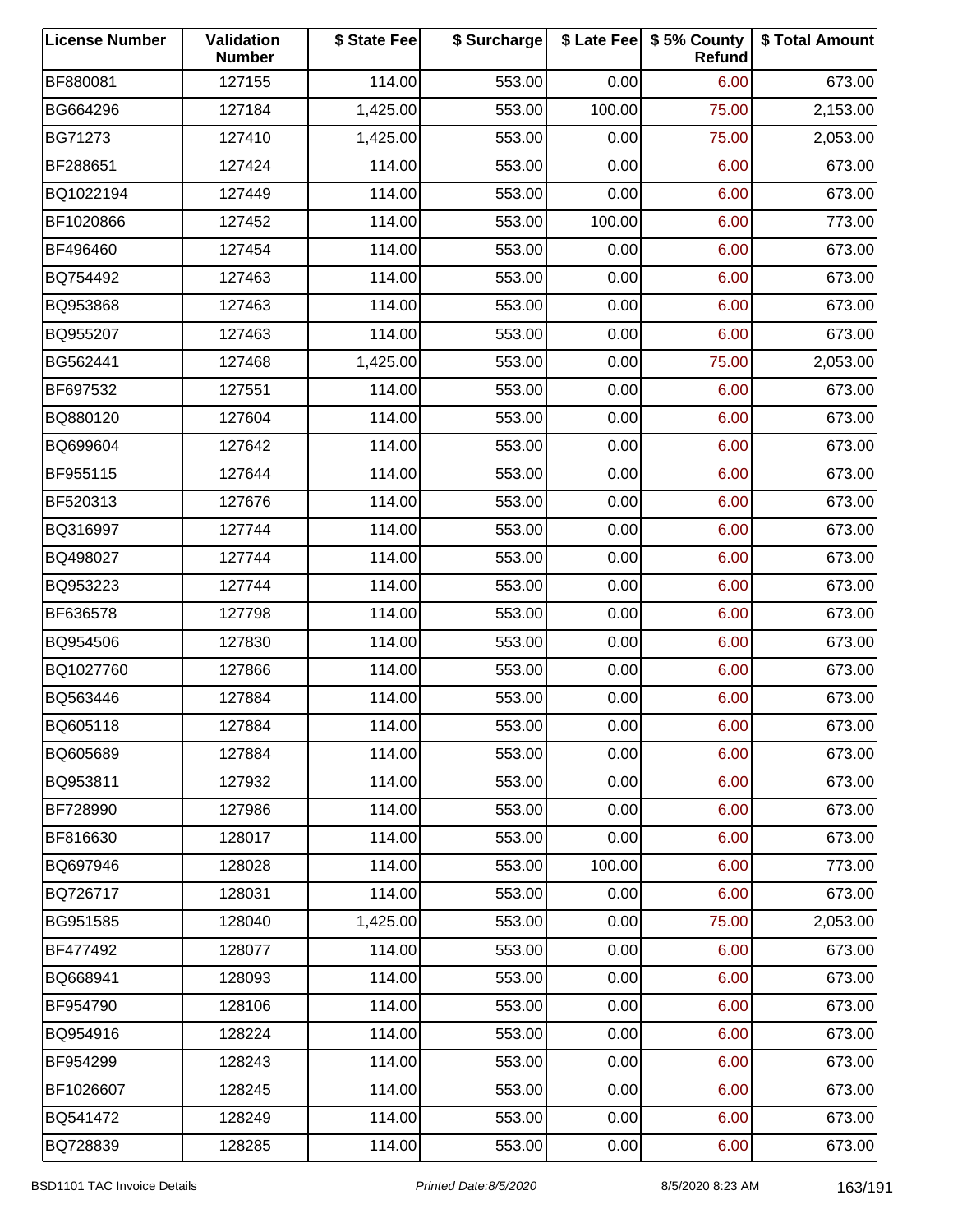| <b>License Number</b> | Validation<br><b>Number</b> | \$ State Fee | \$ Surcharge |        | \$ Late Fee   \$5% County<br>Refund | \$ Total Amount |
|-----------------------|-----------------------------|--------------|--------------|--------|-------------------------------------|-----------------|
| BQ563202              | 128292                      | 114.00       | 553.00       | 0.00   | 6.00                                | 673.00          |
| BG562330              | 128302                      | 1,425.00     | 553.00       | 0.00   | 75.00                               | 2,053.00        |
| BF1028450             | 128386                      | 114.00       | 553.00       | 0.00   | 6.00                                | 673.00          |
| BQ637588              | 128392                      | 114.00       | 553.00       | 0.00   | 6.00                                | 673.00          |
| BQ728219              | 128409                      | 114.00       | 553.00       | 0.00   | 6.00                                | 673.00          |
| BG633814              | 128414                      | 1,425.00     | 553.00       | 0.00   | 75.00                               | 2,053.00        |
| BQ755875              | 128430                      | 114.00       | 553.00       | 0.00   | 6.00                                | 673.00          |
| BQ728930              | 128436                      | 114.00       | 553.00       | 0.00   | 6.00                                | 673.00          |
| BQ951768              | 128469                      | 114.00       | 553.00       | 0.00   | 6.00                                | 673.00          |
| BF956158              | 128548                      | 114.00       | 553.00       | 0.00   | 6.00                                | 673.00          |
| BF727905              | 128653                      | 114.00       | 553.00       | 0.00   | 6.00                                | 673.00          |
| BQ954480              | 128656                      | 114.00       | 553.00       | 0.00   | 6.00                                | 673.00          |
| BG635227              | 128666                      | 1,425.00     | 553.00       | 0.00   | 75.00                               | 2,053.00        |
| BG635930              | 128723                      | 1,425.00     | 553.00       | 0.00   | 75.00                               | 2,053.00        |
| BQ817618              | 128889                      | 114.00       | 553.00       | 0.00   | 6.00                                | 673.00          |
| BF288308              | 128923                      | 114.00       | 553.00       | 0.00   | 6.00                                | 673.00          |
| BQ1025270             | 128927                      | 114.00       | 553.00       | 0.00   | 6.00                                | 673.00          |
| BQ667437              | 128941                      | 114.00       | 553.00       | 0.00   | 6.00                                | 673.00          |
| BQ1028289             | 128953                      | 114.00       | 553.00       | 0.00   | 6.00                                | 673.00          |
| BE634963              | 128969                      | 1,425.00     | 553.00       | 0.00   | 75.00                               | 2,053.00        |
| BQ637839              | 129196                      | 114.00       | 553.00       | 0.00   | 6.00                                | 673.00          |
| BF310332              | 129211                      | 114.00       | 553.00       | 0.00   | 6.00                                | 673.00          |
| BQ954080              | 129212                      | 114.00       | 553.00       | 0.00   | 6.00                                | 673.00          |
| BQ1028086             | 129219                      | 114.00       | 553.00       | 0.00   | 6.00                                | 673.00          |
| BE1092739             | 514543                      | 1,900.00     | 553.00       | 0.00   | 100.00                              | 2,553.00        |
| BL1092739             | 514543                      | 475.00       | 327.00       | 0.00   | 25.00                               | 827.00          |
| BQ879751              | 514961                      | 114.00       | 553.00       | 0.00   | 6.00                                | 673.00          |
| BG696639              | 514971                      | 1,425.00     | 553.00       | 0.00   | 75.00                               | 2,053.00        |
| BG696607              | 514972                      | 1,425.00     | 553.00       | 0.00   | 75.00                               | 2,053.00        |
| BQ310042              | 515040                      | 114.00       | 553.00       | 0.00   | 6.00                                | 673.00          |
| BQ562329              | 515040                      | 114.00       | 553.00       | 0.00   | 6.00                                | 673.00          |
| BQ670053              | 515040                      | 114.00       | 553.00       | 0.00   | 6.00                                | 673.00          |
| BQ878940              | 515167                      | 114.00       | 553.00       | 0.00   | 6.00                                | 673.00          |
| BQ755075              | 515168                      | 114.00       | 553.00       | 0.00   | 6.00                                | 673.00          |
| BG950339              | 515242                      | 1,425.00     | 553.00       | 0.00   | 75.00                               | 2,053.00        |
| BG950015              | 515434                      | 1,425.00     | 553.00       | 0.00   | 75.00                               | 2,053.00        |
|                       | <b>Total</b>                | 44,251.00    | 59,926.00    | 300.00 | 2,329.00                            | 106,806.00      |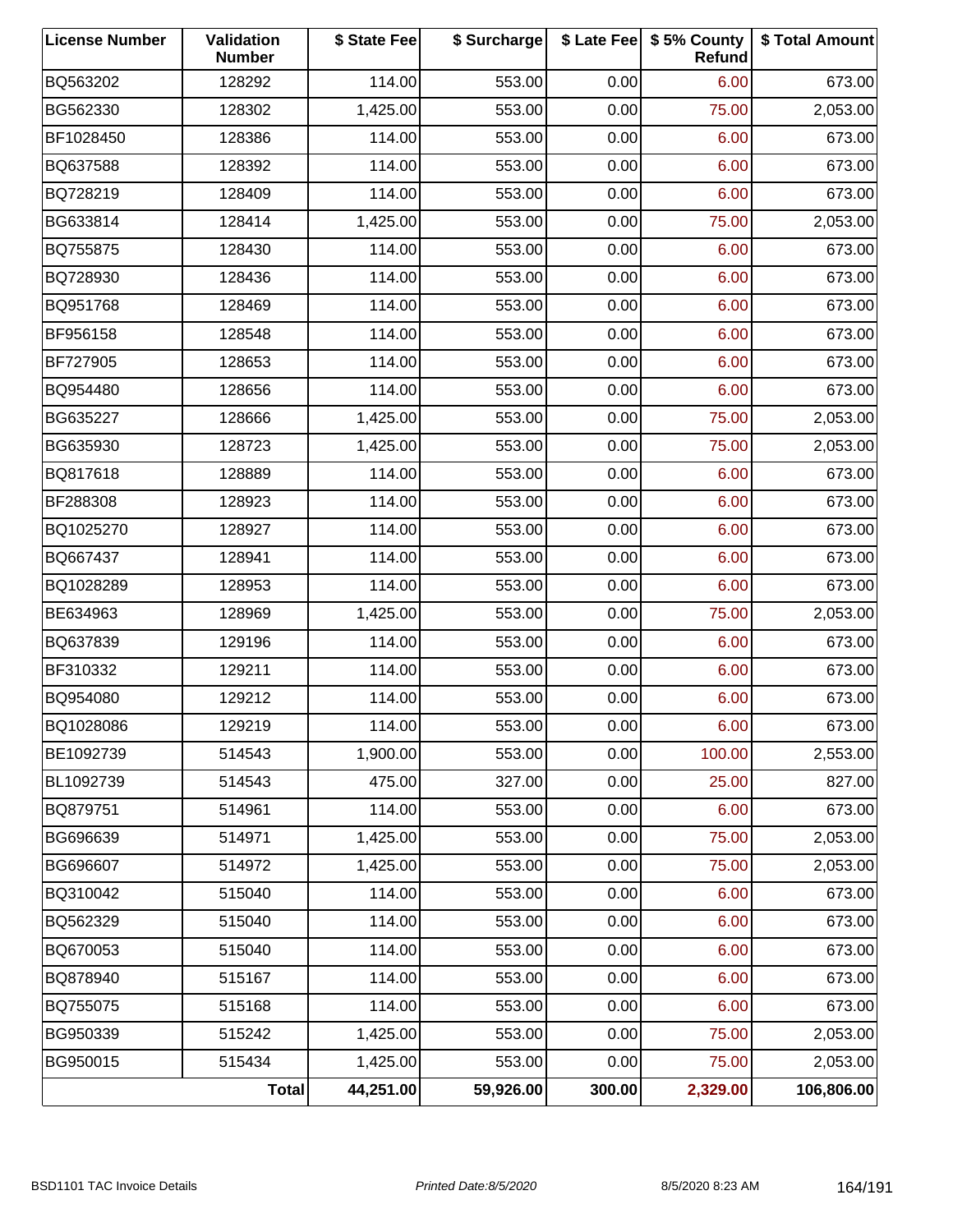

**County Taylor - 221**

| <b>License Number</b> | <b>Validation</b><br><b>Number</b> | \$ State Fee | \$ Surcharge | \$ Late Fee | \$5% County<br>Refundl | \$ Total Amount |
|-----------------------|------------------------------------|--------------|--------------|-------------|------------------------|-----------------|
| BF1094603             | 7447                               | 114.00       | 553.00       | 0.00        | 6.00                   | 673.00          |
| BG881322              | 127380                             | 332.50       | 553.00       | 0.00        | 17.50                  | 903.00          |
| BQ223657              | 127744                             | 114.00       | 553.00       | 0.00        | 6.00                   | 673.00          |
| BQ753069              | 128174                             | 114.00       | 553.00       | 0.00        | 6.00                   | 673.00          |
| BF952363              | 129063                             | 114.00       | 553.00       | 0.00        | 6.00                   | 673.00          |
|                       | Total                              | 788.50       | 2,765.00     | 0.00        | 41.50                  | 3,595.00        |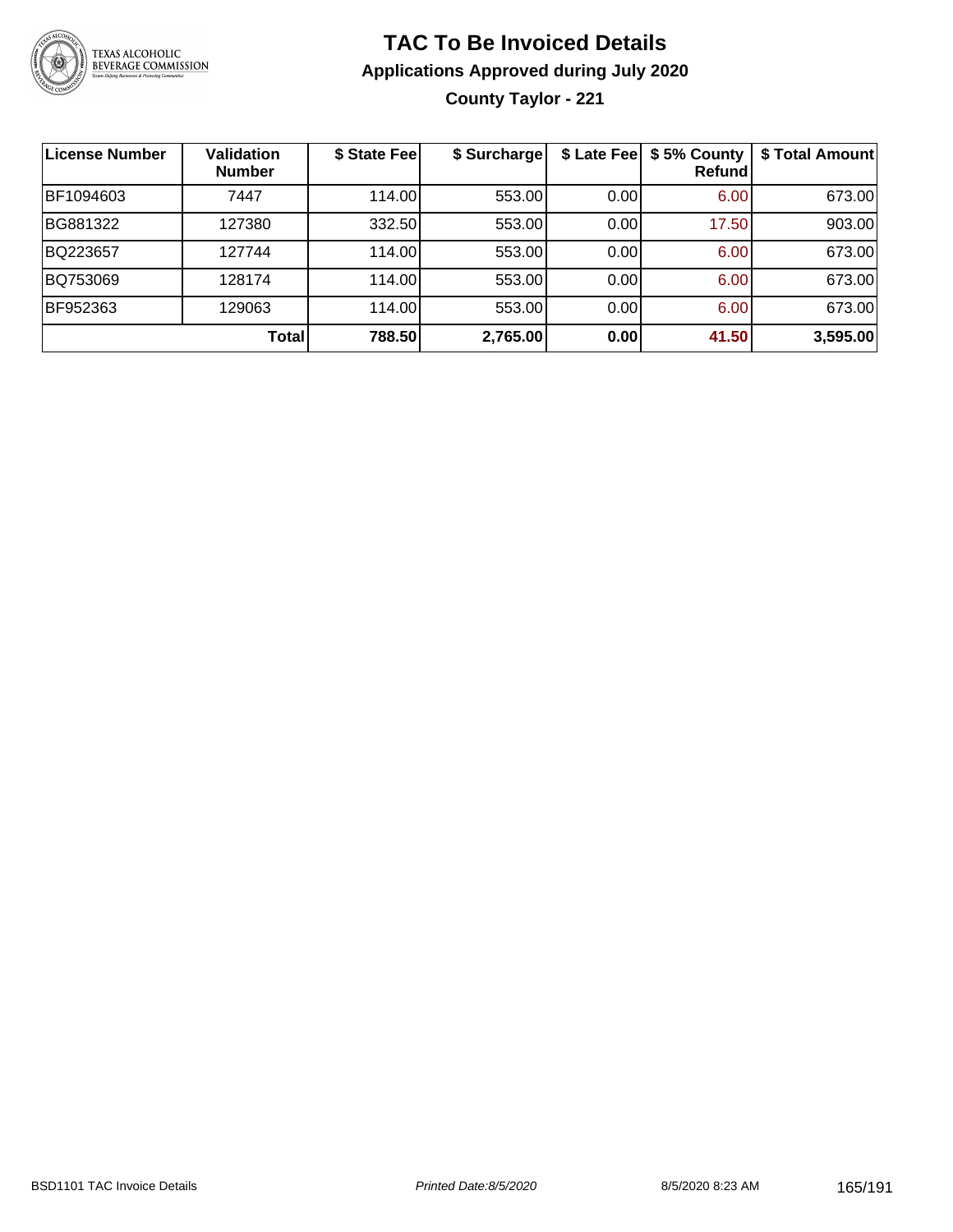

**County Terrell - 222**

| License Number | Validation<br><b>Number</b> | \$ State Feel |        |      | Refundl | \$ Surcharge   \$ Late Fee   \$5% County   \$ Total Amount |
|----------------|-----------------------------|---------------|--------|------|---------|------------------------------------------------------------|
| BQ498352       | 129298                      | 114.00        | 553.00 | 0.00 | 6.00    | 673.00                                                     |
|                | Totall                      | 114.00        | 553.00 | 0.00 | 6.00    | 673.00                                                     |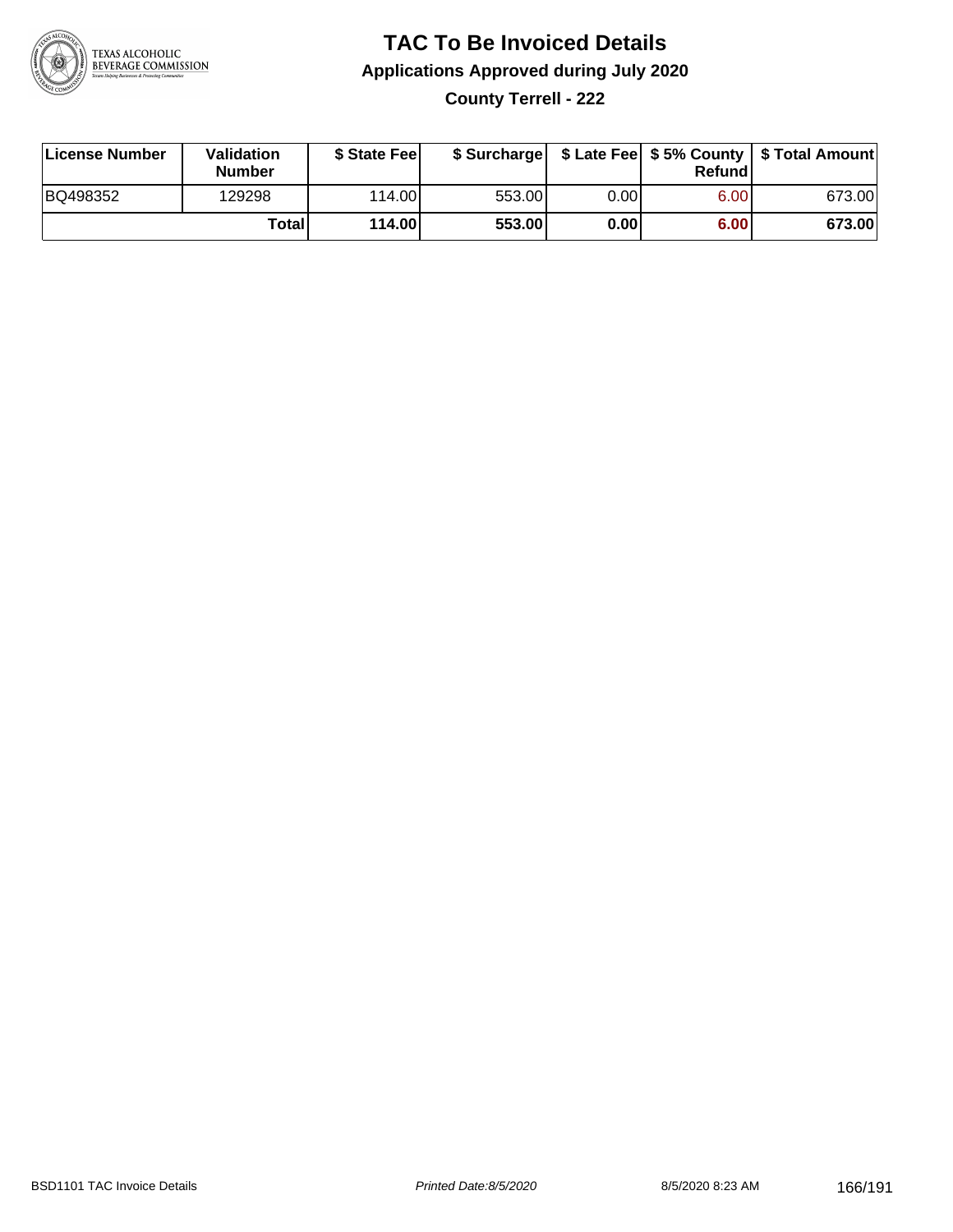

# TEXAS ALCOHOLIC<br>BEVERAGE COMMISSION

#### **TAC To Be Invoiced Details Applications Approved during July 2020 County Tom Green - 226**

| <b>License Number</b> | <b>Validation</b><br><b>Number</b> | \$ State Fee | \$ Surcharge |      | \$ Late Fee   \$5% County<br>Refund | \$ Total Amount |
|-----------------------|------------------------------------|--------------|--------------|------|-------------------------------------|-----------------|
| BE1093447             | 6824                               | 285.00       | 553.00       | 0.00 | 15.00                               | 853.00          |
| BQ817037              | 127376                             | 114.00       | 553.00       | 0.00 | 6.00                                | 673.00          |
| BF879064              | 127403                             | 114.00       | 553.00       | 0.00 | 6.00                                | 673.00          |
| BG955041              | 127483                             | 332.50       | 553.00       | 0.00 | 17.50                               | 903.00          |
| BE752296              | 127597                             | 285.00       | 553.00       | 0.00 | 15.00                               | 853.00          |
| BE752297              | 127598                             | 285.00       | 553.00       | 0.00 | 15.00                               | 853.00          |
| BQ729705              | 127624                             | 114.00       | 553.00       | 0.00 | 6.00                                | 673.00          |
| BQ634431              | 127731                             | 114.00       | 553.00       | 0.00 | 6.00                                | 673.00          |
| BQ634432              | 127731                             | 114.00       | 553.00       | 0.00 | 6.00                                | 673.00          |
| BF634438              | 127731                             | 114.00       | 553.00       | 0.00 | 6.00                                | 673.00          |
| BQ633451              | 127880                             | 114.00       | 553.00       | 0.00 | 6.00                                | 673.00          |
| BQ637034              | 127888                             | 114.00       | 553.00       | 0.00 | 6.00                                | 673.00          |
| BQ637035              | 127888                             | 114.00       | 553.00       | 0.00 | 6.00                                | 673.00          |
| BQ637042              | 127888                             | 114.00       | 553.00       | 0.00 | 6.00                                | 673.00          |
| BQ637043              | 127888                             | 114.00       | 553.00       | 0.00 | 6.00                                | 673.00          |
| BQ637045              | 127888                             | 114.00       | 553.00       | 0.00 | 6.00                                | 673.00          |
| BF637228              | 127888                             | 114.00       | 553.00       | 0.00 | 6.00                                | 673.00          |
|                       | <b>Total</b>                       | 2,669.50     | 9,401.00     | 0.00 | 140.50                              | 12,211.00       |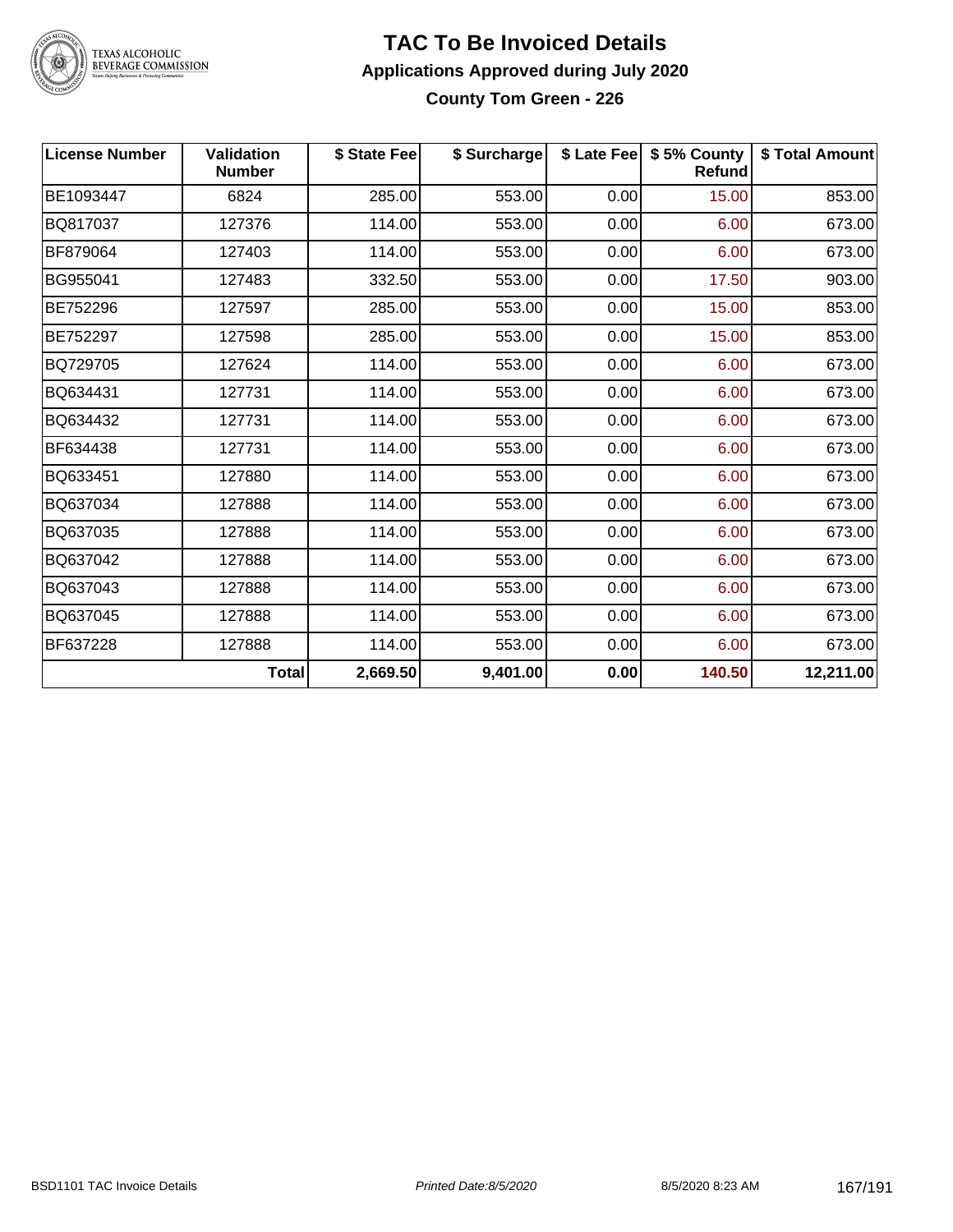

TEXAS ALCOHOLIC<br>BEVERAGE COMMISSION

### **TAC To Be Invoiced Details Applications Approved during July 2020**

**County Travis - 227**

| <b>License Number</b> | Validation<br><b>Number</b> | \$ State Fee | \$ Surcharge |        | \$ Late Fee   \$5% County<br>Refund | \$ Total Amount |
|-----------------------|-----------------------------|--------------|--------------|--------|-------------------------------------|-----------------|
| BG1093195             | 7031                        | 332.50       | 553.00       | 0.00   | 17.50                               | 903.00          |
| BQ1094215             | 7043                        | 114.00       | 553.00       | 0.00   | 6.00                                | 673.00          |
| BG1093906             | 7050                        | 332.50       | 553.00       | 0.00   | 17.50                               | 903.00          |
| BP1047007             | 7057                        | 950.00       | 426.00       | 0.00   | 50.00                               | 1,426.00        |
| BQ1094030             | 7087                        | 114.00       | 553.00       | 0.00   | 6.00                                | 673.00          |
| BQ1092782             | 7091                        | 114.00       | 553.00       | 0.00   | 6.00                                | 673.00          |
| BQ1092544             | 7092                        | 114.00       | 553.00       | 0.00   | 6.00                                | 673.00          |
| BQ1093317             | 7093                        | 114.00       | 553.00       | 0.00   | 6.00                                | 673.00          |
| BQ1093384             | 7130                        | 114.00       | 553.00       | 0.00   | 6.00                                | 673.00          |
| BQ1093566             | 7133                        | 114.00       | 553.00       | 0.00   | 6.00                                | 673.00          |
| BF1094170             | 7178                        | 114.00       | 553.00       | 0.00   | 6.00                                | 673.00          |
| BF1093604             | 7270                        | 114.00       | 553.00       | 0.00   | 6.00                                | 673.00          |
| BQ1094136             | 7299                        | 114.00       | 553.00       | 0.00   | 6.00                                | 673.00          |
| BQ1094339             | 7644                        | 114.00       | 553.00       | 0.00   | 6.00                                | 673.00          |
| BG46709               | 126903                      | 332.50       | 553.00       | 0.00   | 17.50                               | 903.00          |
| BQ812357              | 126926                      | 114.00       | 553.00       | 0.00   | 6.00                                | 673.00          |
| BG880540              | 127003                      | 332.50       | 553.00       | 0.00   | 17.50                               | 903.00          |
| BQ635666              | 127082                      | 114.00       | 553.00       | 0.00   | 6.00                                | 673.00          |
| BG537283              | 127101                      | 332.50       | 553.00       | 100.00 | 17.50                               | 1,003.00        |
| BG475775              | 127148                      | 332.50       | 553.00       | 0.00   | 17.50                               | 903.00          |
| BF636205              | 127274                      | 114.00       | 553.00       | 0.00   | 6.00                                | 673.00          |
| BG752567              | 127366                      | 332.50       | 553.00       | 0.00   | 17.50                               | 903.00          |
| BG754953              | 127369                      | 332.50       | 553.00       | 0.00   | 17.50                               | 903.00          |
| BG753326              | 127370                      | 332.50       | 553.00       | 0.00   | 17.50                               | 903.00          |
| BF817019              | 127402                      | 114.00       | 553.00       | 0.00   | 6.00                                | 673.00          |
| BF817287              | 127457                      | 114.00       | 553.00       | 0.00   | 6.00                                | 673.00          |
| BG751982              | 127460                      | 332.50       | 553.00       | 0.00   | 17.50                               | 903.00          |
| BQ701487              | 127463                      | 114.00       | 553.00       | 0.00   | 6.00                                | 673.00          |
| BQ729693              | 127463                      | 114.00       | 553.00       | 0.00   | 6.00                                | 673.00          |
| BQ477964              | 127516                      | 114.00       | 553.00       | 0.00   | 6.00                                | 673.00          |
| BG815734              | 127627                      | 332.50       | 553.00       | 0.00   | 17.50                               | 903.00          |
| BQ668035              | 127675                      | 114.00       | 553.00       | 0.00   | 6.00                                | 673.00          |
| BG1025516             | 127686                      | 332.50       | 553.00       | 0.00   | 17.50                               | 903.00          |
| BG880283              | 127708                      | 332.50       | 553.00       | 0.00   | 17.50                               | 903.00          |
| BG755187              | 127734                      | 332.50       | 553.00       | 0.00   | 17.50                               | 903.00          |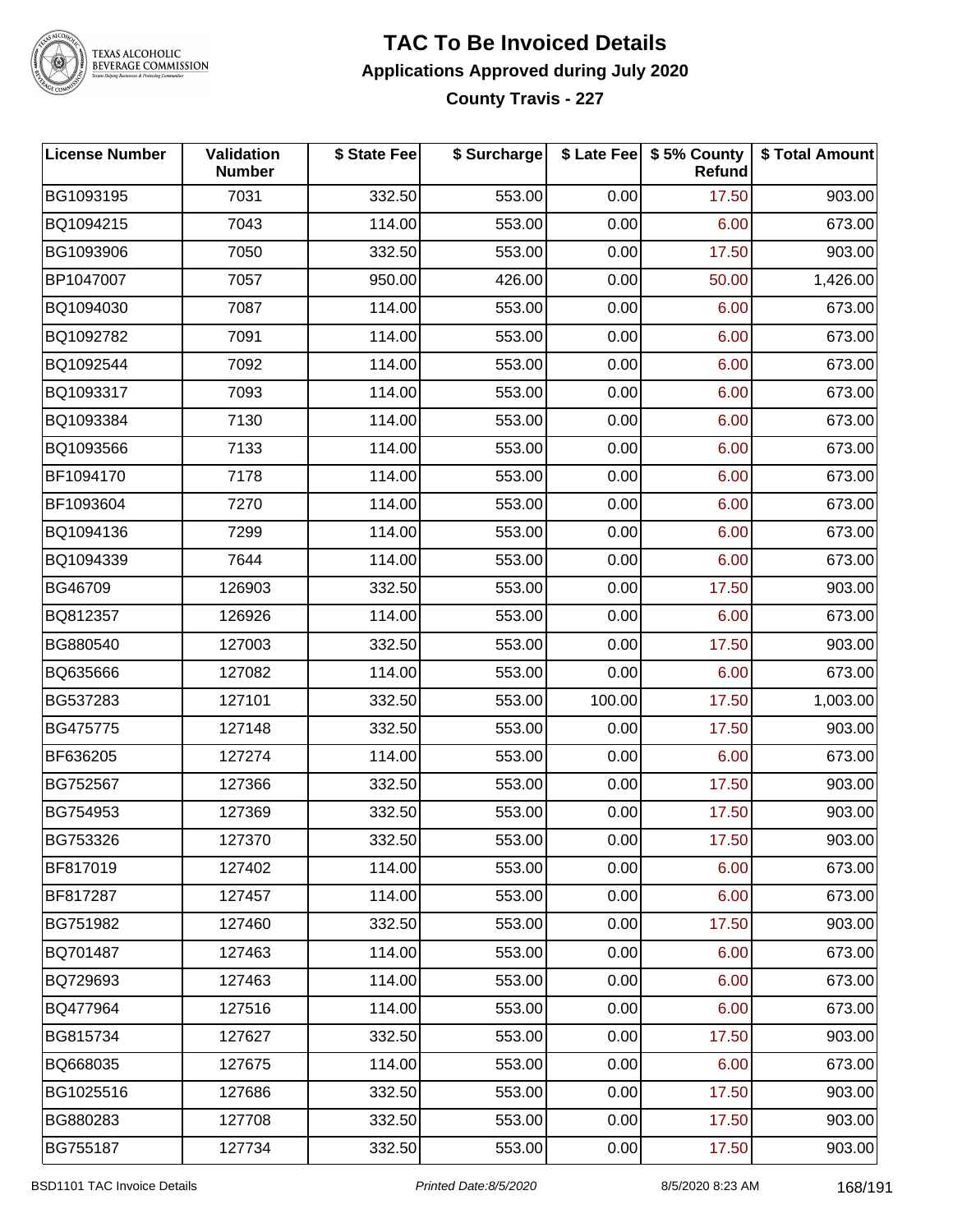| <b>License Number</b> | Validation<br><b>Number</b> | \$ State Fee | \$ Surcharge |      | \$ Late Fee   \$5% County<br>Refund | \$ Total Amount |
|-----------------------|-----------------------------|--------------|--------------|------|-------------------------------------|-----------------|
| BQ477170              | 127735                      | 114.00       | 553.00       | 0.00 | 6.00                                | 673.00          |
| BQ605152              | 127761                      | 114.00       | 553.00       | 0.00 | 6.00                                | 673.00          |
| BG634410              | 127774                      | 332.50       | 553.00       | 0.00 | 17.50                               | 903.00          |
| BL634410              | 127774                      | 475.00       | 327.00       | 0.00 | 25.00                               | 827.00          |
| BG950466              | 127821                      | 332.50       | 553.00       | 0.00 | 17.50                               | 903.00          |
| BL950466              | 127821                      | 475.00       | 327.00       | 0.00 | 25.00                               | 827.00          |
| BG754442              | 127842                      | 332.50       | 553.00       | 0.00 | 17.50                               | 903.00          |
| BG878163              | 127903                      | 332.50       | 553.00       | 0.00 | 17.50                               | 903.00          |
| BQ727908              | 128006                      | 114.00       | 553.00       | 0.00 | 6.00                                | 673.00          |
| BG1026457             | 128011                      | 332.50       | 553.00       | 0.00 | 17.50                               | 903.00          |
| BF951260              | 128156                      | 114.00       | 553.00       | 0.00 | 6.00                                | 673.00          |
| BQ729573              | 128232                      | 114.00       | 553.00       | 0.00 | 6.00                                | 673.00          |
| BQ729580              | 128232                      | 114.00       | 553.00       | 0.00 | 6.00                                | 673.00          |
| BG520447              | 128364                      | 332.50       | 553.00       | 0.00 | 17.50                               | 903.00          |
| BG954214              | 128373                      | 332.50       | 553.00       | 0.00 | 17.50                               | 903.00          |
| BQ1026774             | 128387                      | 114.00       | 553.00       | 0.00 | 6.00                                | 673.00          |
| BQ669629              | 128389                      | 114.00       | 553.00       | 0.00 | 6.00                                | 673.00          |
| BQ729654              | 128416                      | 114.00       | 553.00       | 0.00 | 6.00                                | 673.00          |
| BQ729655              | 128416                      | 114.00       | 553.00       | 0.00 | 6.00                                | 673.00          |
| BG879187              | 128431                      | 332.50       | 553.00       | 0.00 | 17.50                               | 903.00          |
| BF638082              | 128437                      | 114.00       | 553.00       | 0.00 | 6.00                                | 673.00          |
| BG299932              | 128443                      | 332.50       | 553.00       | 0.00 | 17.50                               | 903.00          |
| BG882409              | 128478                      | 332.50       | 553.00       | 0.00 | 17.50                               | 903.00          |
| BF817162              | 128507                      | 114.00       | 553.00       | 0.00 | 6.00                                | 673.00          |
| BQ604790              | 128539                      | 114.00       | 553.00       | 0.00 | 6.00                                | 673.00          |
| BQ952680              | 128807                      | 114.00       | 553.00       | 0.00 | 6.00                                | 673.00          |
| BG257012              | 128836                      | 332.50       | 553.00       | 0.00 | 17.50                               | 903.00          |
| BG730128              | 128865                      | 332.50       | 553.00       | 0.00 | 17.50                               | 903.00          |
| BF320877              | 128905                      | 114.00       | 553.00       | 0.00 | 6.00                                | 673.00          |
| BF882962              | 129006                      | 114.00       | 553.00       | 0.00 | 6.00                                | 673.00          |
| BF437858              | 129060                      | 114.00       | 553.00       | 0.00 | 6.00                                | 673.00          |
| BQ756419              | 129143                      | 114.00       | 553.00       | 0.00 | 6.00                                | 673.00          |
| BQ618348              | 507444                      | 114.00       | 553.00       | 0.00 | 6.00                                | 673.00          |
| BG1009708             | 514693                      | 332.50       | 553.00       | 0.00 | 17.50                               | 903.00          |
| BQ728210              | 514959                      | 114.00       | 553.00       | 0.00 | 6.00                                | 673.00          |
| BQ476889              | 514962                      | 114.00       | 553.00       | 0.00 | 6.00                                | 673.00          |
| BQ813682              | 515157                      | 114.00       | 553.00       | 0.00 | 6.00                                | 673.00          |
| BG747404              | 515158                      | 332.50       | 553.00       | 0.00 | 17.50                               | 903.00          |
| BG660042              | 515217                      | 332.50       | 553.00       | 0.00 | 17.50                               | 903.00          |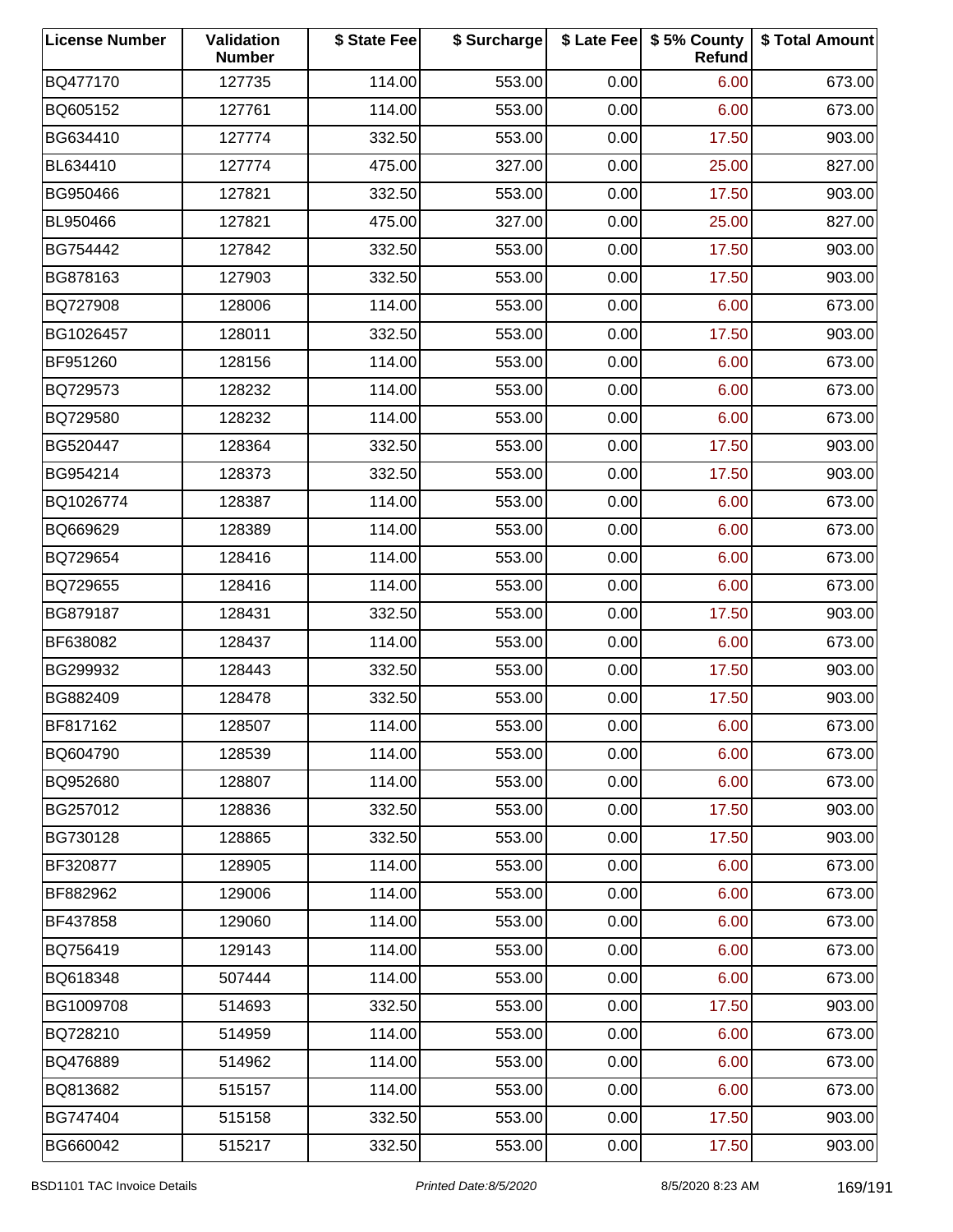| License Number | Validation<br><b>Number</b> | \$ State Feel | \$ Surcharge | \$ Late Fee | \$5% County<br>Refund | \$ Total Amount |
|----------------|-----------------------------|---------------|--------------|-------------|-----------------------|-----------------|
| BQ729694       | 515279                      | 114.00L       | 553.00       | 0.00        | 6.00                  | 673.00          |
| BQ815850       | 515381                      | 114.00        | 553.00       | 0.00        | 6.00                  | 673.00          |
| BG299245       | 515431                      | 332.50        | 553.00       | 0.00        | 17.50                 | 903.00          |
| BG878327       | 515437                      | 332.50        | 553.00       | 0.00        | 17.50                 | 903.00          |
| BQ309542       | 515438                      | 114.00        | 553.00       | 0.00        | 6.00                  | 673.00          |
|                | <b>Total</b>                | 17,337.50     | 43,108.00    | 100.00      | 912.50                | 61,458.00       |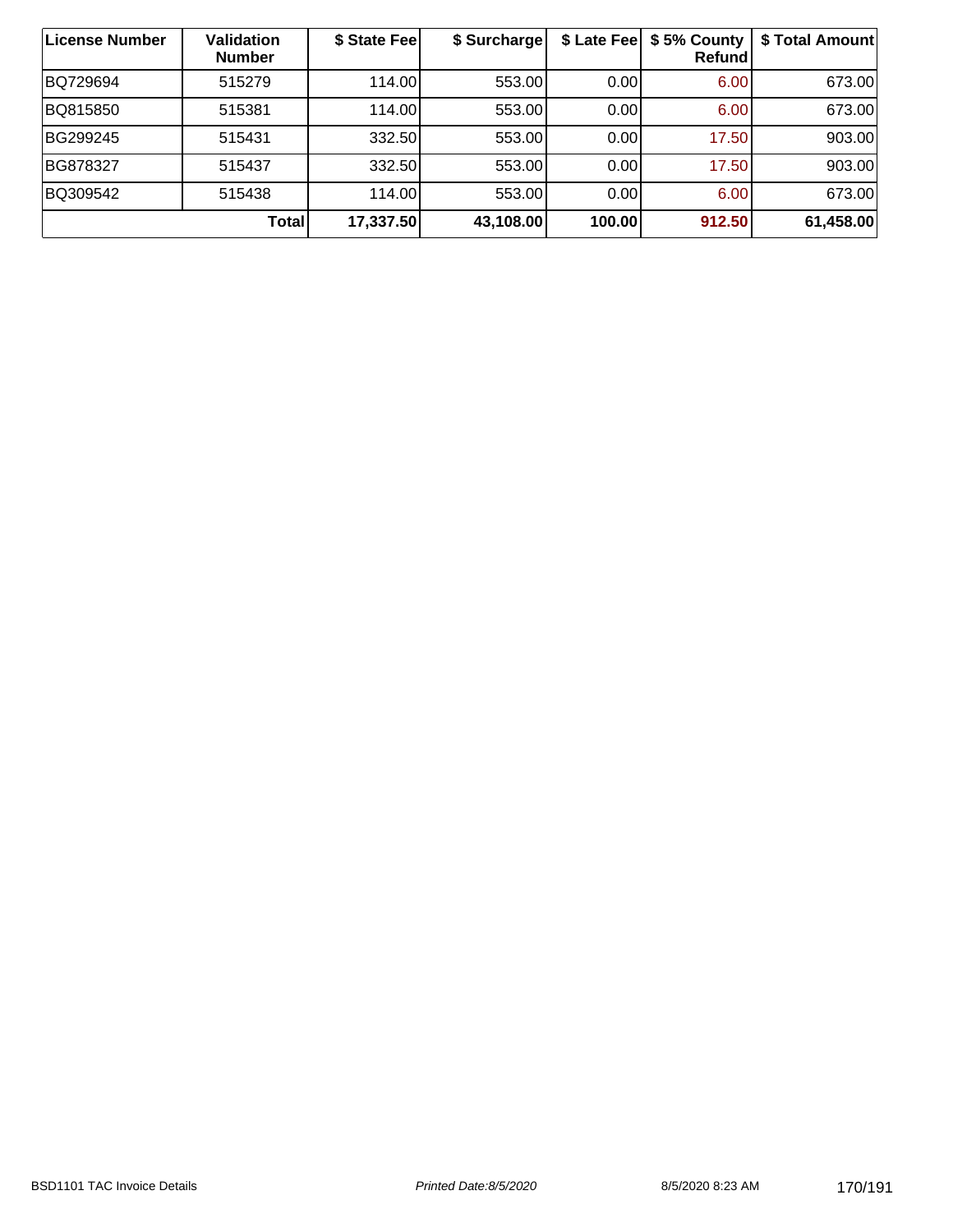

**County Trinity - 228**

| License Number | Validation<br><b>Number</b> | \$ State Feel |        |      | Refundl | \$ Surcharge   \$ Late Fee   \$5% County   \$ Total Amount |
|----------------|-----------------------------|---------------|--------|------|---------|------------------------------------------------------------|
| BF519567       | 515266                      | 114.00        | 553.00 | 0.00 | 6.00    | 673.00                                                     |
|                | Totall                      | 114.00        | 553.00 | 0.00 | 6.00    | 673.00                                                     |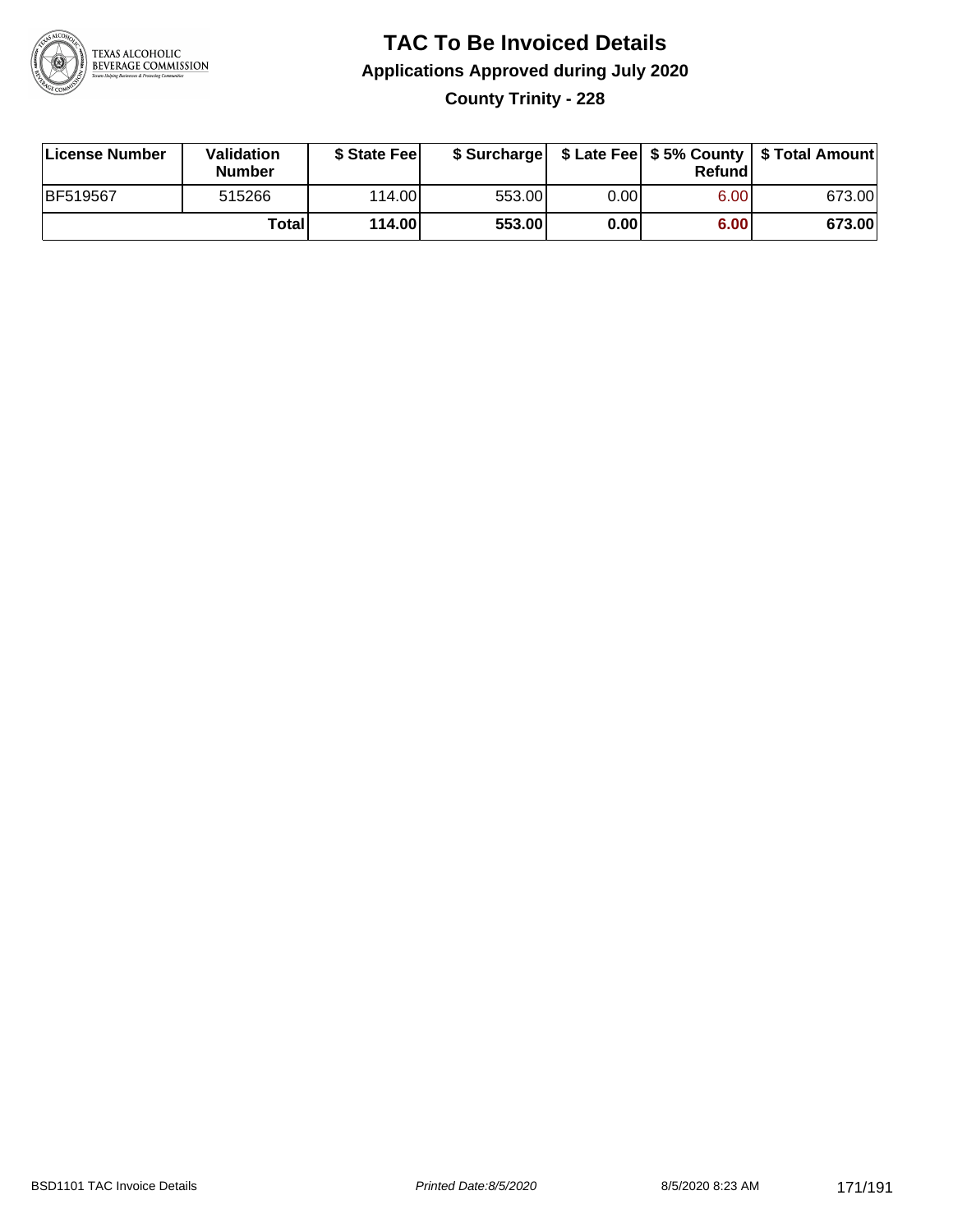

### **TAC To Be Invoiced Details Applications Approved during July 2020 County Upshur - 230**

| License Number | Validation<br><b>Number</b> | \$ State Fee | \$ Surcharge |      | Refund | \$ Late Fee   \$5% County   \$ Total Amount |
|----------------|-----------------------------|--------------|--------------|------|--------|---------------------------------------------|
| BF1027135      | 127667                      | 114.00L      | 553.00       | 0.00 | 6.00   | 673.00                                      |
| BQ955910       | 515391                      | 114.00L      | 553.00       | 0.00 | 6.00   | 673.00                                      |
|                | Total                       | 228.00       | 1,106.00     | 0.00 | 12.00  | 1,346.00                                    |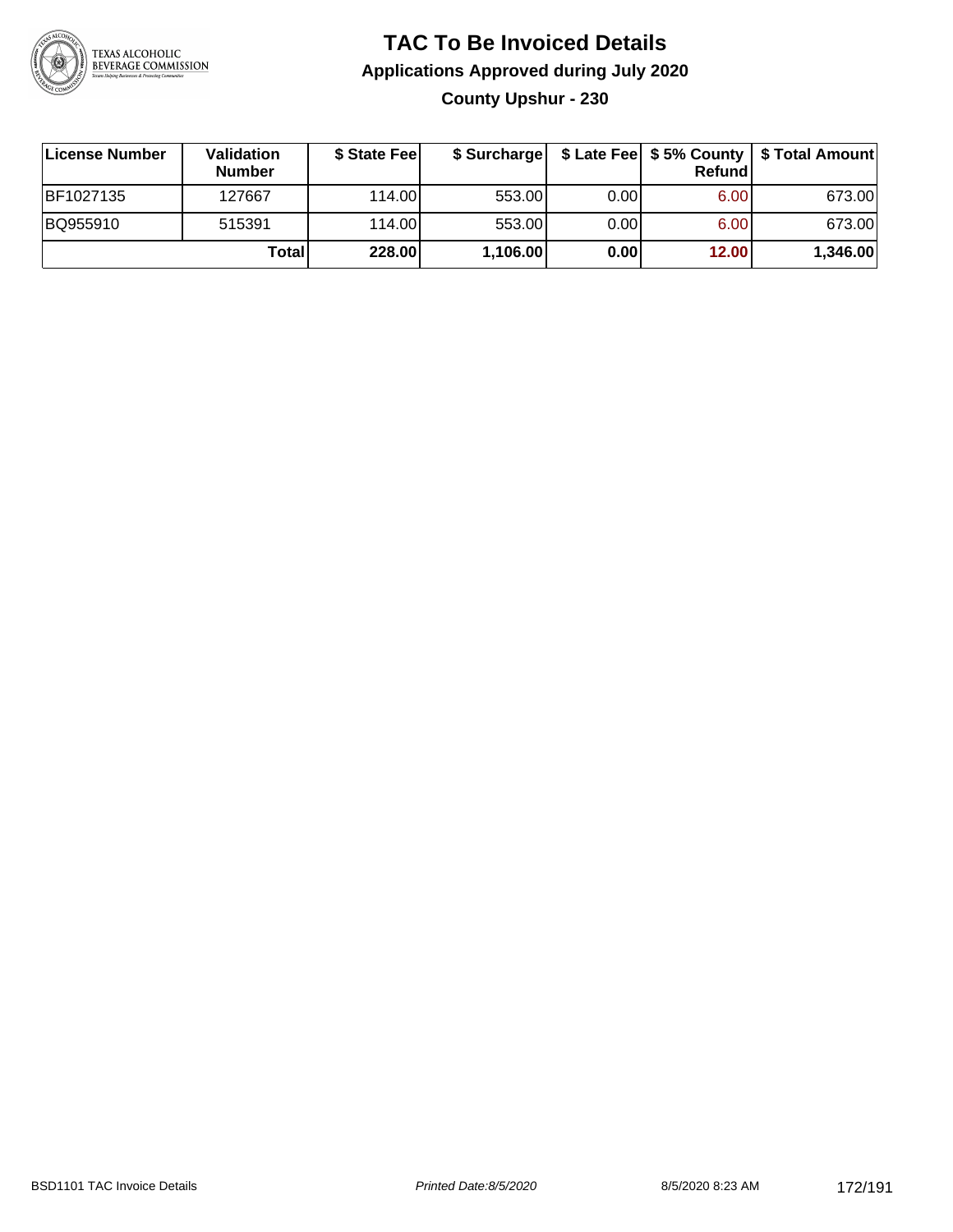

### **TAC To Be Invoiced Details Applications Approved during July 2020 County Uvalde - 232**

| License Number | <b>Validation</b><br><b>Number</b> | \$ State Fee | \$ Surcharge |      | \$ Late Fee   \$5% County  <br>Refundl | \$ Total Amount |
|----------------|------------------------------------|--------------|--------------|------|----------------------------------------|-----------------|
| BQ729277       | 127463                             | 114.00       | 553.00       | 0.00 | 6.00                                   | 673.00          |
| BQ415870       | 127951                             | 114.00       | 553.00       | 0.00 | 6.00                                   | 673.00          |
| BG450932       | 127952                             | 332.50       | 553.00       | 0.00 | 17.50                                  | 903.00          |
| BQ818062       | 128594                             | 114.00       | 553.00       | 0.00 | 6.00                                   | 673.00          |
|                | Total                              | 674.50       | 2,212.00     | 0.00 | 35.50                                  | 2,922.00        |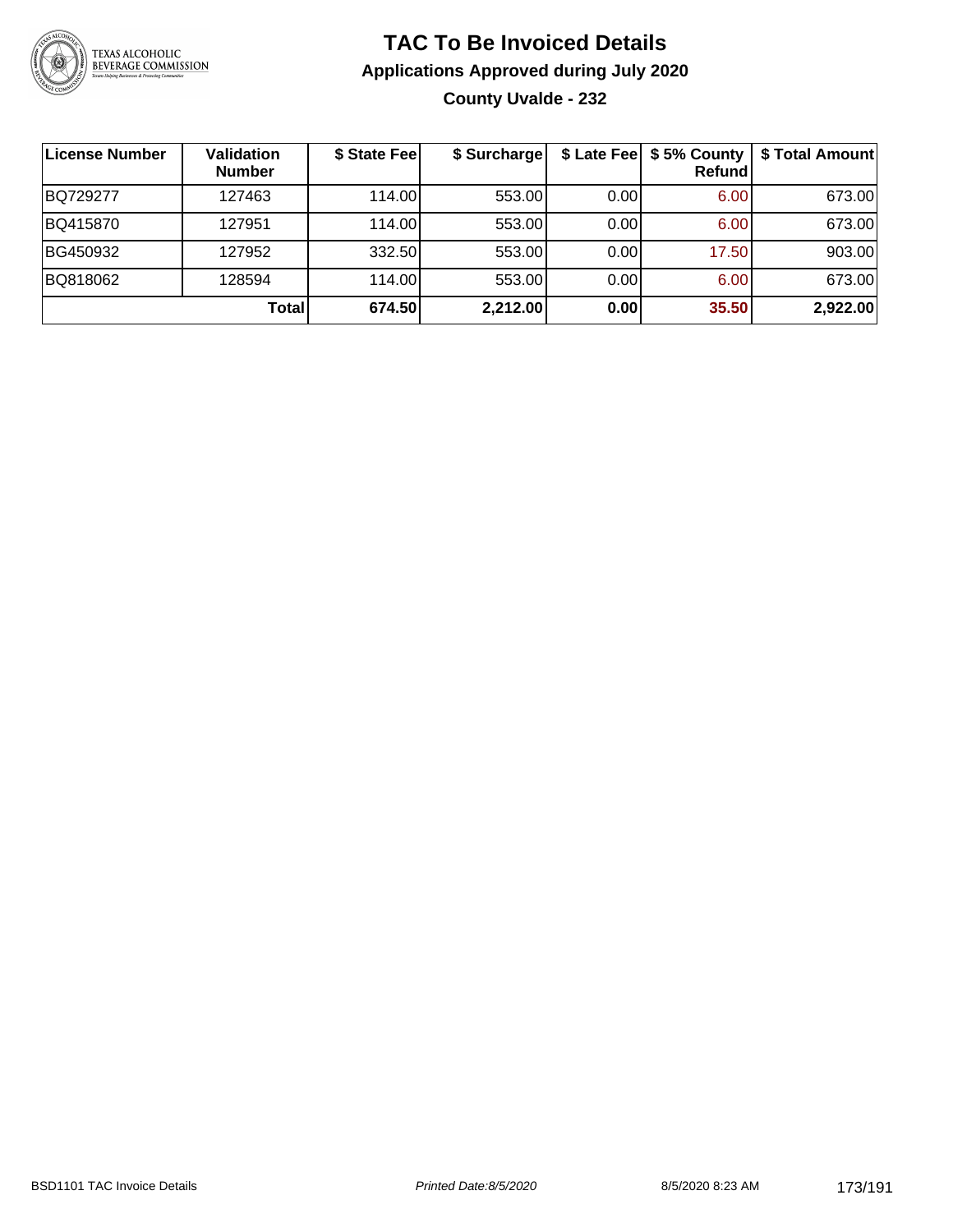

### **TAC To Be Invoiced Details Applications Approved during July 2020 County Val Verde - 233**

| ∣License Number | <b>Validation</b><br><b>Number</b> | \$ State Fee | \$ Surcharge | \$ Late Fee | \$5% County<br>Refundl | \$ Total Amount |
|-----------------|------------------------------------|--------------|--------------|-------------|------------------------|-----------------|
| BF267240        | 126986                             | 114.00       | 553.00       | 0.00        | 6.00                   | 673.00          |
| <b>BF71883</b>  | 128460                             | 114.00       | 553.00       | 0.00        | 6.00                   | 673.00          |
| <b>BF71884</b>  | 128460                             | 114.00       | 553.00       | 0.00        | 6.00                   | 673.00          |
| <b>BF72002</b>  | 128460                             | 114.00       | 553.00       | 0.00        | 6.00                   | 673.00          |
| BQ454065        | 515433                             | 114.00       | 553.00       | 0.00        | 6.00                   | 673.00          |
|                 | <b>Total</b>                       | 570.00       | 2,765.00     | 0.00        | 30.00                  | 3,365.00        |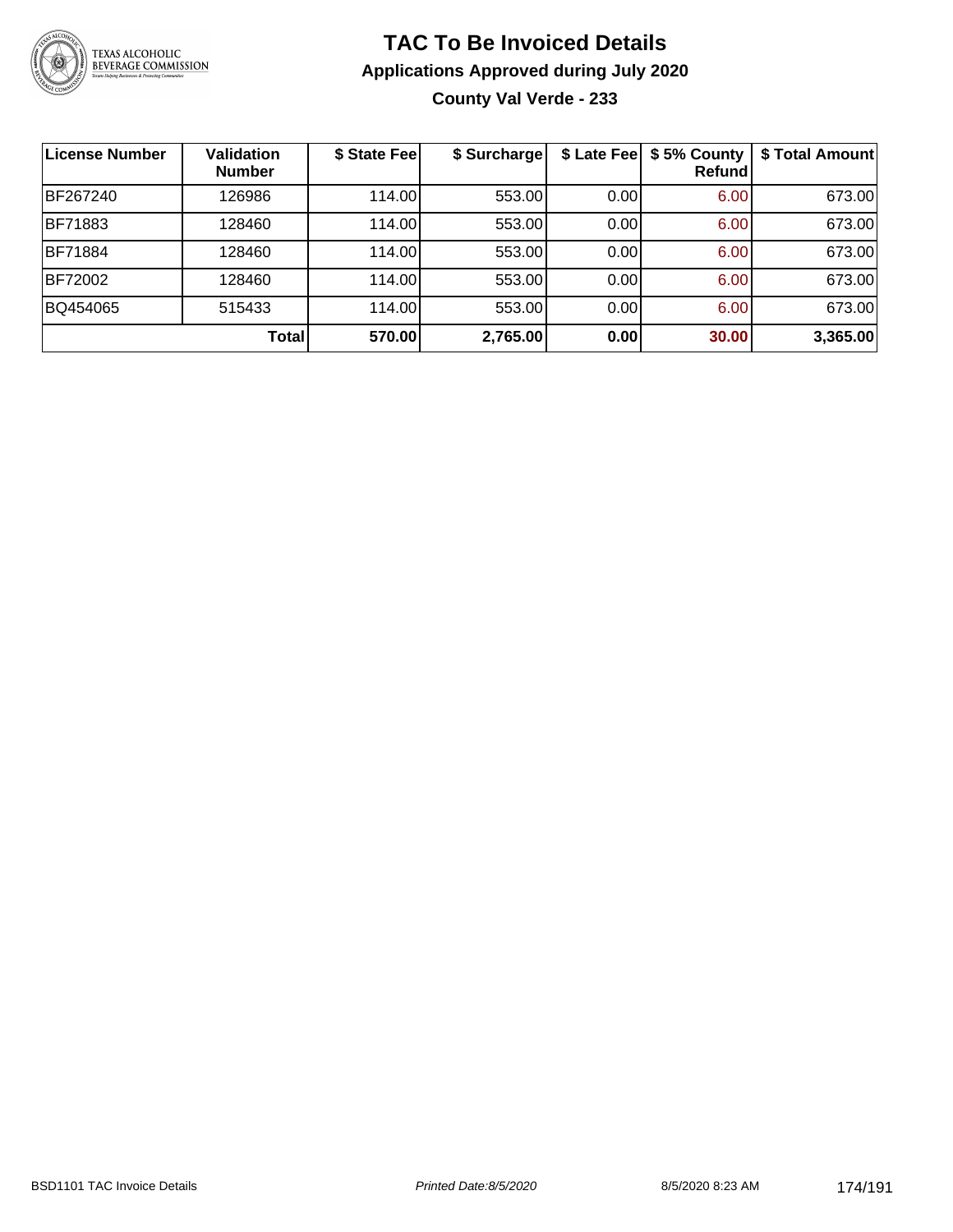

**County Van Zandt - 234**

| ∣License Number | <b>Validation</b><br><b>Number</b> | \$ State Fee | \$ Surcharge |      | <b>Refund</b>     | \$ Late Fee   \$5% County   \$ Total Amount |
|-----------------|------------------------------------|--------------|--------------|------|-------------------|---------------------------------------------|
| BF1092619       | 7044                               | 114.00L      | 553.00       | 0.00 | 6.00 <sub>1</sub> | 673.00                                      |
| BQ728991        | 128940                             | 114.00L      | 553.00       | 0.00 | 6.00              | 673.00                                      |
|                 | Totall                             | 228.00       | 1,106.00     | 0.00 | 12.00             | 1,346.00                                    |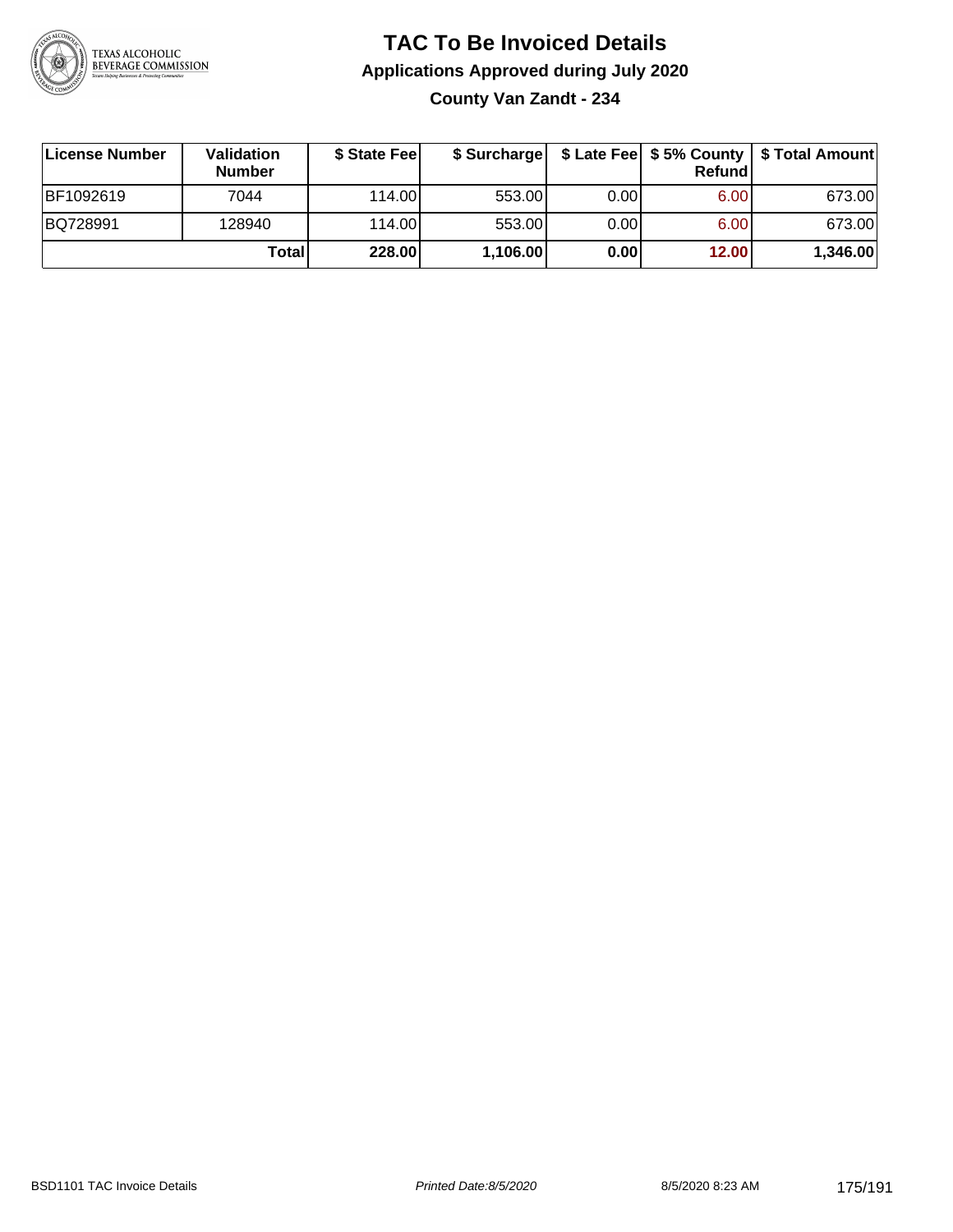

### **TAC To Be Invoiced Details Applications Approved during July 2020 County Victoria - 235**

| <b>License Number</b> | <b>Validation</b><br><b>Number</b> | \$ State Fee | \$ Surcharge | \$ Late Fee | \$5% County<br>Refund | \$ Total Amount |
|-----------------------|------------------------------------|--------------|--------------|-------------|-----------------------|-----------------|
| BQ1093183             | 7291                               | 114.00       | 553.00       | 0.00        | 6.00                  | 673.00          |
| BQ1094088             | 7566                               | 114.00       | 553.00       | 0.00        | 6.00                  | 673.00          |
| BG267857              | 127729                             | 332.50       | 553.00       | 0.00        | 17.50                 | 903.00          |
| BG950873              | 127995                             | 332.50       | 553.00       | 0.00        | 17.50                 | 903.00          |
| BQ730223              | 128594                             | 114.00       | 553.00       | 0.00        | 6.00                  | 673.00          |
| BQ730225              | 128594                             | 114.00       | 553.00       | 0.00        | 6.00                  | 673.00          |
| BQ730285              | 128594                             | 114.00       | 553.00       | 0.00        | 6.00                  | 673.00          |
| BQ307869              | 129277                             | 114.00       | 553.00       | 0.00        | 6.00                  | 673.00          |
| BQ307889              | 129277                             | 114.00       | 553.00       | 0.00        | 6.00                  | 673.00          |
| BQ309728              | 129277                             | 114.00       | 553.00       | 0.00        | 6.00                  | 673.00          |
| BG721417              | 514728                             | 332.50       | 553.00       | 0.00        | 17.50                 | 903.00          |
|                       | <b>Total</b>                       | 1,909.50     | 6,083.00     | 0.00        | 100.50                | 8,093.00        |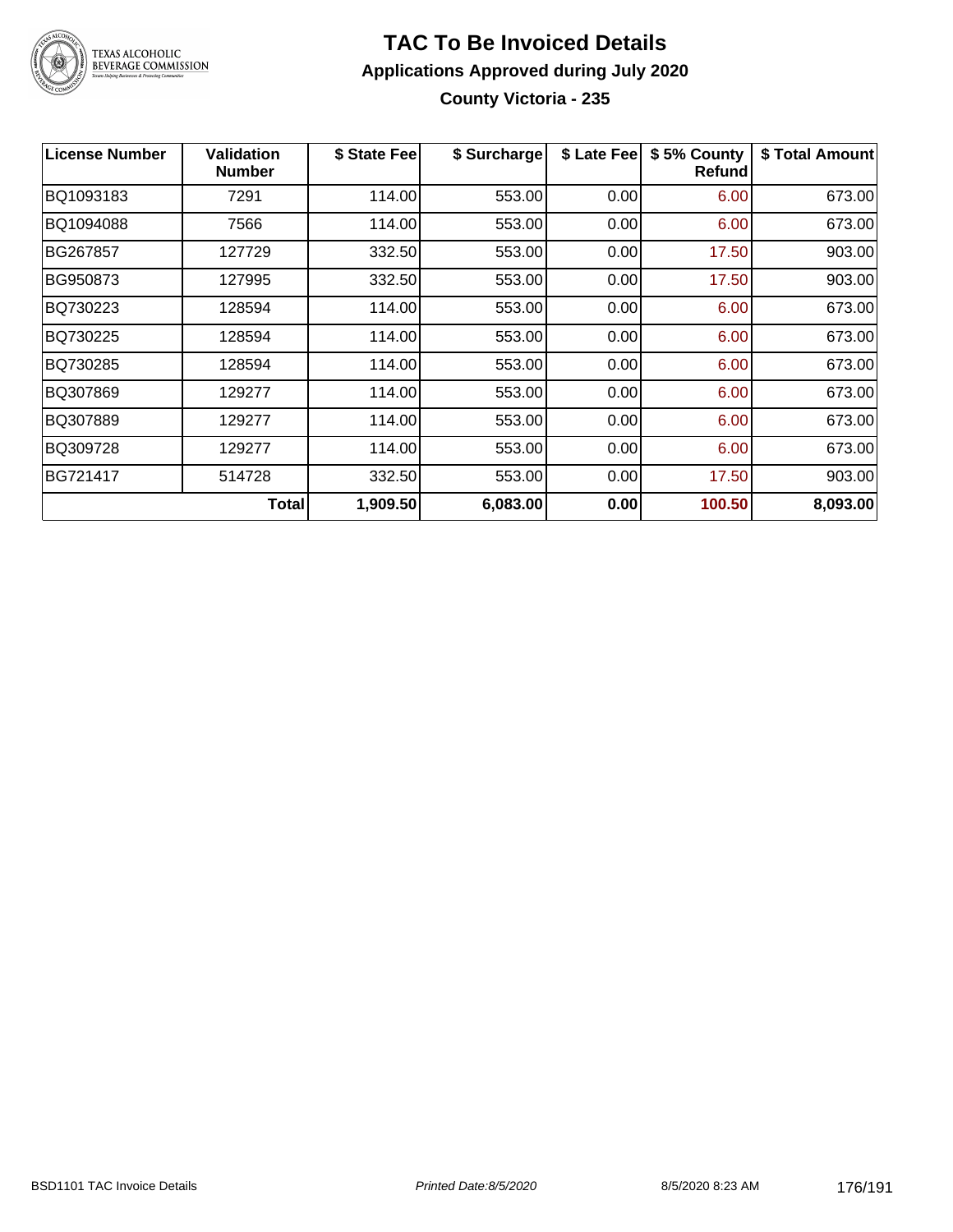

### **TAC To Be Invoiced Details Applications Approved during July 2020 County Walker - 236**

| License Number | Validation<br><b>Number</b> | \$ State Fee | \$ Surcharge |      | Refund | \$ Late Fee   \$5% County   \$ Total Amount |
|----------------|-----------------------------|--------------|--------------|------|--------|---------------------------------------------|
| BQ730032       | 128594                      | 114.00L      | 553.00       | 0.00 | 6.00   | 673.00                                      |
| BF520197       | 515271                      | 114.00L      | 553.00       | 0.00 | 6.00   | 673.00                                      |
|                | Total                       | 228.00       | 1,106.00     | 0.00 | 12.00  | 1,346.00                                    |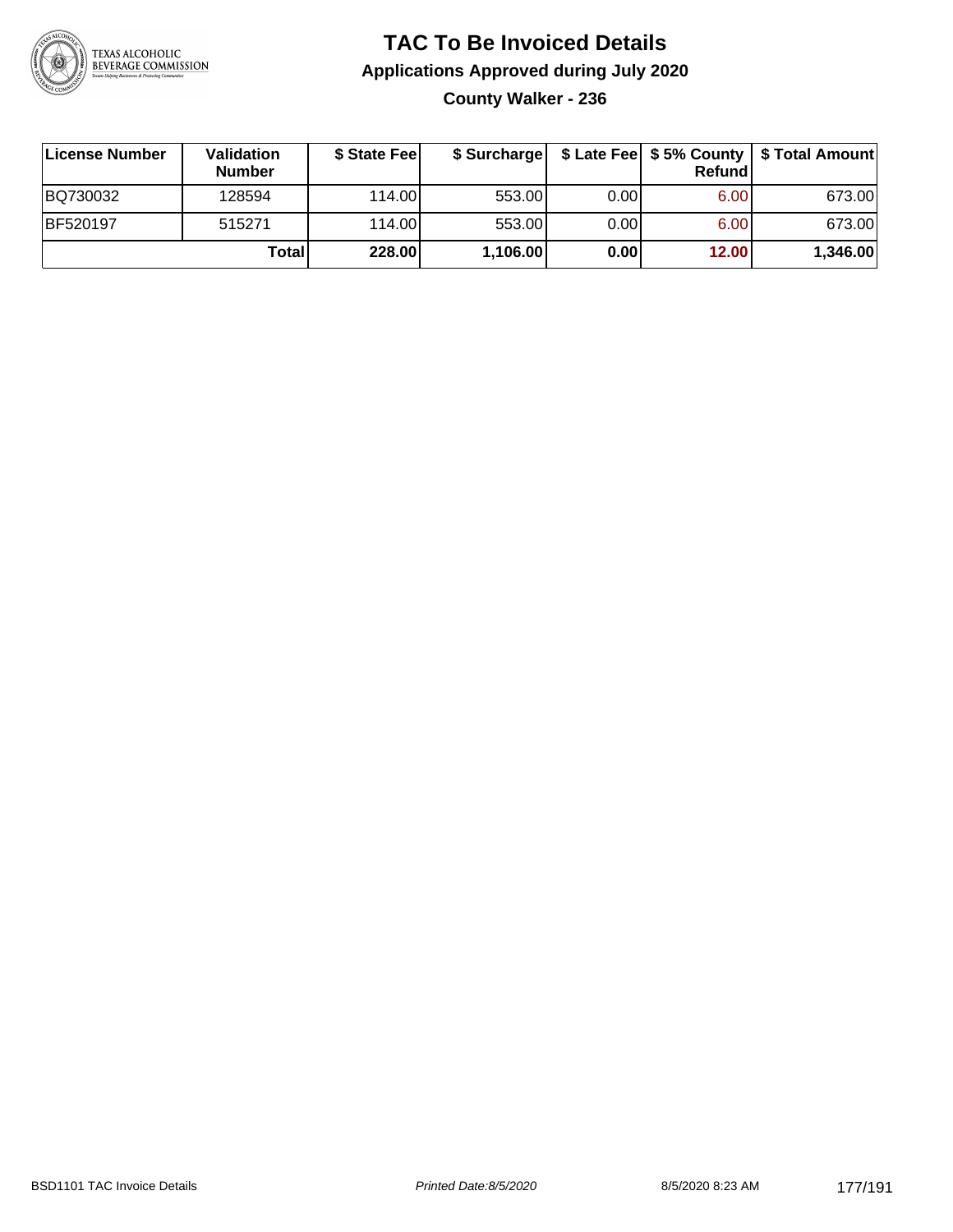

**County Waller - 237**

| License Number  | <b>Validation</b><br><b>Number</b> | \$ State Fee | \$ Surcharge | \$ Late Fee | \$5% County<br>Refundl | \$ Total Amount |
|-----------------|------------------------------------|--------------|--------------|-------------|------------------------|-----------------|
| BG1093126       | 6040                               | 332.50       | 553.00       | 0.00        | 17.50                  | 903.00          |
| BQ1094591       | 7358                               | 114.00       | 553.00       | 0.00        | 6.00                   | 673.00          |
| BG601547        | 127054                             | 332.50       | 553.00       | 0.00        | 17.50                  | 903.00          |
| <b>BL601547</b> | 127054                             | 475.00       | 327.00       | 0.00        | 25.00                  | 827.00          |
| BQ496092        | 127187                             | 114.00       | 553.00       | 0.00        | 6.00                   | 673.00          |
| BQ604221        | 127763                             | 114.00       | 553.00       | 0.00        | 6.00                   | 673.00          |
| BQ1023564       | 128211                             | 114.00       | 553.00       | 0.00        | 6.00                   | 673.00          |
|                 | Total                              | 1,596.00     | 3,645.00     | 0.00        | 84.00                  | 5,325.00        |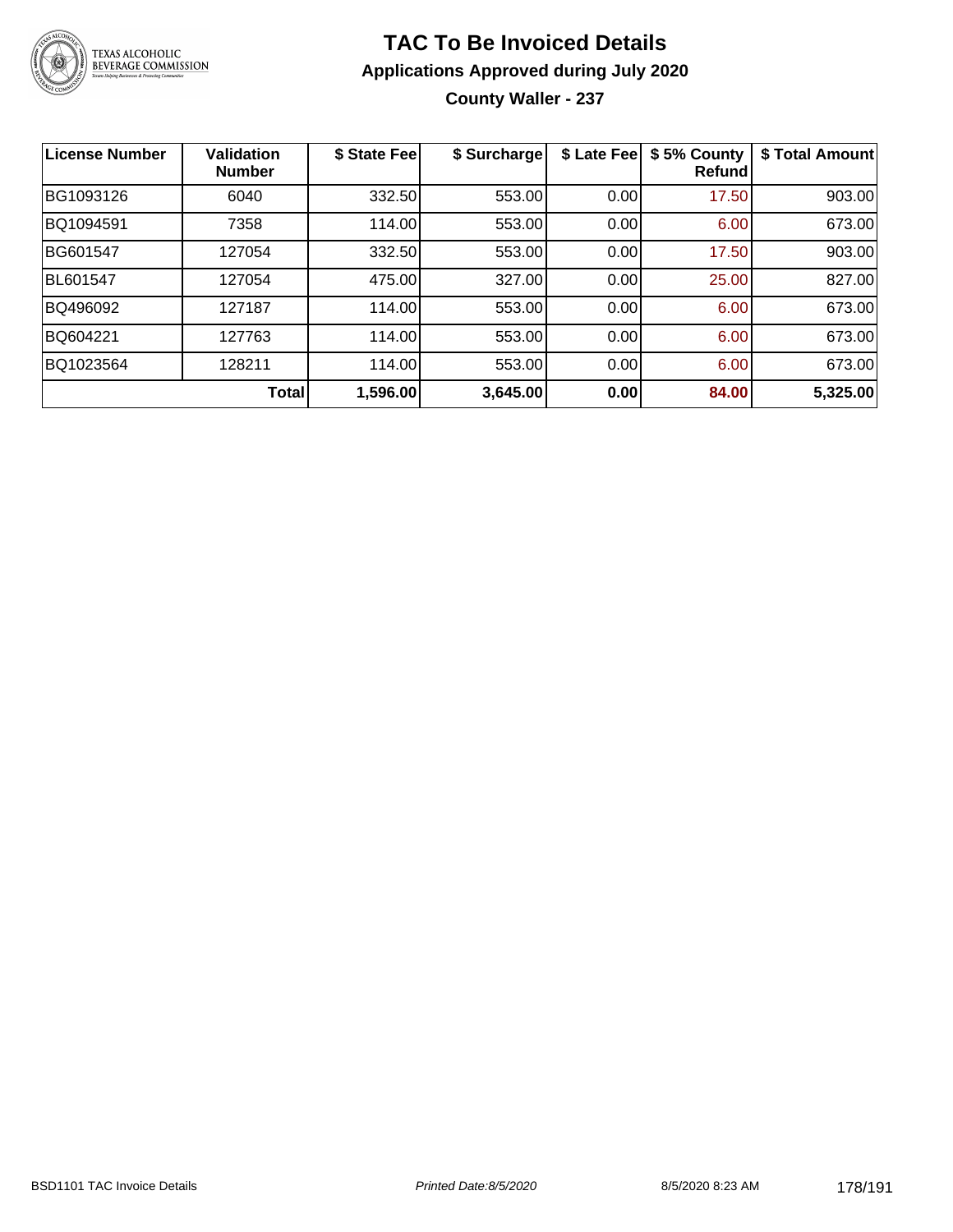

**County Ward - 238**

| <b>License Number</b> | Validation<br><b>Number</b> | \$ State Fee | \$ Surcharge |      | Refundl | \$ Late Fee   \$5% County   \$ Total Amount |
|-----------------------|-----------------------------|--------------|--------------|------|---------|---------------------------------------------|
| BG1092657             | 7129                        | 332.50       | 553.00       | 0.00 | 17.50   | 903.00                                      |
| BG696006              | 514884                      | 332.50       | 553.00       | 0.00 | 17.50   | 903.00                                      |
| BL696006              | 514884                      | 475.00       | 327.00       | 0.00 | 25.00   | 827.00                                      |
|                       | Totall                      | 1,140.00     | 1,433.00     | 0.00 | 60.00   | 2,633.00                                    |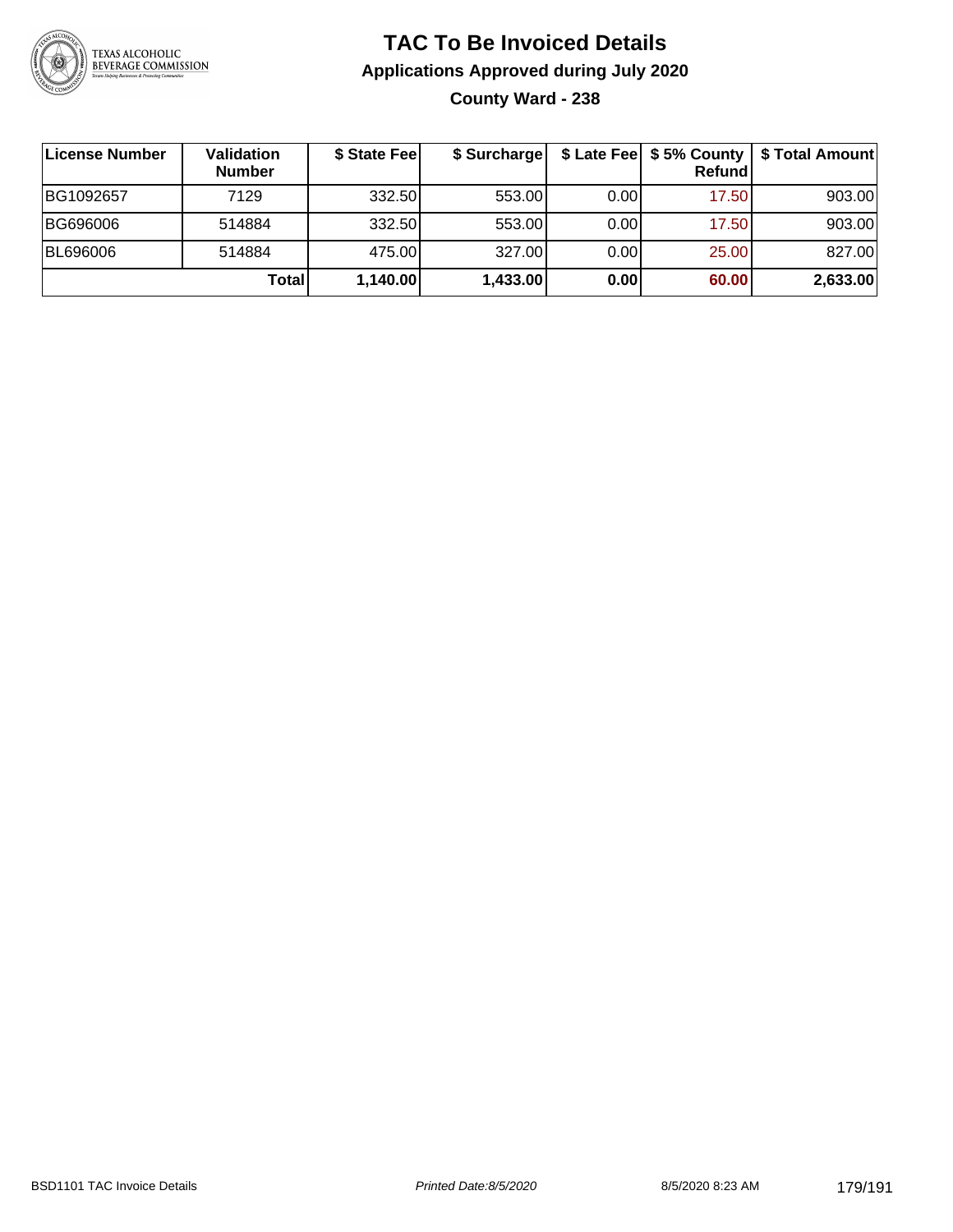

### **TAC To Be Invoiced Details Applications Approved during July 2020 County Washington - 239**

| <b>License Number</b> | <b>Validation</b><br><b>Number</b> | \$ State Fee | \$ Surcharge | \$ Late Fee | \$5% County<br>Refund | \$ Total Amount |
|-----------------------|------------------------------------|--------------|--------------|-------------|-----------------------|-----------------|
| BQ1093981             | 7131                               | 114.00       | 553.00       | 0.00        | 6.00                  | 673.00          |
| BQ496260              | 127188                             | 114.00       | 553.00       | 0.00        | 6.00                  | 673.00          |
| BG197700              | 127949                             | 332.50       | 553.00       | 0.00        | 17.50                 | 903.00          |
| BG456199              | 128365                             | 332.50       | 553.00       | 0.00        | 17.50                 | 903.00          |
| BF520403              | 515206                             | 114.00       | 553.00       | 0.00        | 6.00                  | 673.00          |
| <b>BF520738</b>       | 515206                             | 114.00       | 553.00       | 0.00        | 6.00                  | 673.00          |
|                       | Total                              | 1,121.00     | 3,318.00     | 0.00        | 59.00                 | 4,498.00        |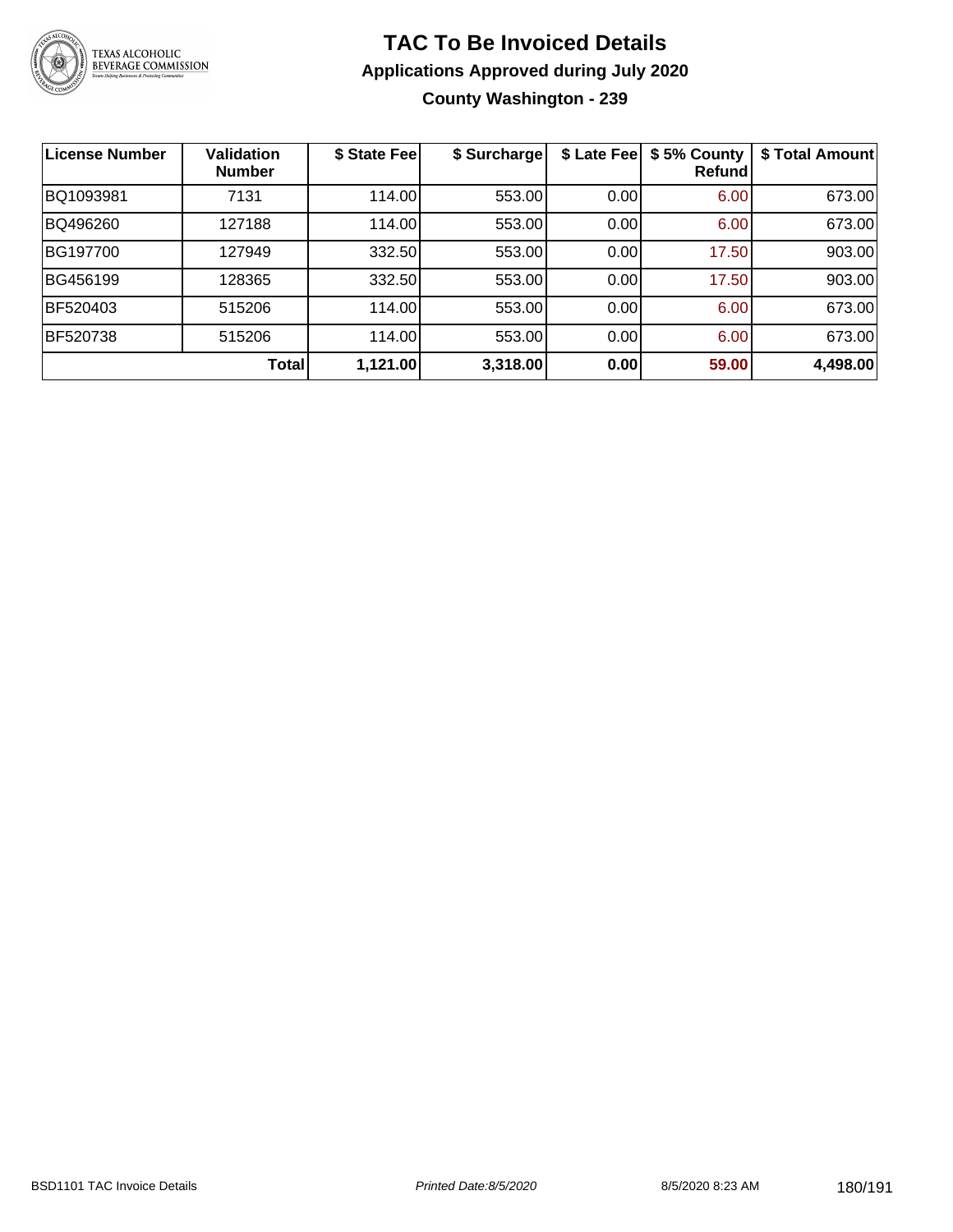

# TEXAS ALCOHOLIC<br>BEVERAGE COMMISSION

#### **TAC To Be Invoiced Details Applications Approved during July 2020 County Webb - 240**

| <b>License Number</b> | Validation<br><b>Number</b> | \$ State Fee | \$ Surcharge |      | \$ Late Fee   \$5% County<br>Refund | \$ Total Amount |
|-----------------------|-----------------------------|--------------|--------------|------|-------------------------------------|-----------------|
| BG1094705             | 7866                        | 332.50       | 553.00       | 0.00 | 17.50                               | 903.00          |
| BE945187              | 122638                      | 285.00       | 553.00       | 0.00 | 15.00                               | 853.00          |
| BL945187              | 122638                      | 475.00       | 327.00       | 0.00 | 25.00                               | 827.00          |
| BE436169              | 126958                      | 285.00       | 553.00       | 0.00 | 15.00                               | 853.00          |
| BQ666830              | 127164                      | 114.00       | 553.00       | 0.00 | 6.00                                | 673.00          |
| BQ475963              | 127921                      | 114.00       | 553.00       | 0.00 | 6.00                                | 673.00          |
| BG1023975             | 128024                      | 332.50       | 553.00       | 0.00 | 17.50                               | 903.00          |
| BQ878344              | 128075                      | 114.00       | 553.00       | 0.00 | 6.00                                | 673.00          |
| BQ521614              | 128430                      | 114.00       | 553.00       | 0.00 | 6.00                                | 673.00          |
| BQ563766              | 128430                      | 114.00       | 553.00       | 0.00 | 6.00                                | 673.00          |
| BQ669437              | 128430                      | 114.00       | 553.00       | 0.00 | 6.00                                | 673.00          |
| BQ755839              | 128430                      | 114.00       | 553.00       | 0.00 | 6.00                                | 673.00          |
| BQ755904              | 128430                      | 114.00       | 553.00       | 0.00 | 6.00                                | 673.00          |
| BQ1027651             | 129119                      | 114.00       | 553.00       | 0.00 | 6.00                                | 673.00          |
| BQ1026897             | 129121                      | 114.00       | 553.00       | 0.00 | 6.00                                | 673.00          |
| BQ1026899             | 129122                      | 114.00       | 553.00       | 0.00 | 6.00                                | 673.00          |
| BQ1026901             | 129124                      | 114.00       | 553.00       | 0.00 | 6.00                                | 673.00          |
| BQ1026890             | 129125                      | 114.00       | 553.00       | 0.00 | 6.00                                | 673.00          |
| BQ300751              | 129277                      | 114.00       | 553.00       | 0.00 | 6.00                                | 673.00          |
| BQ301455              | 129277                      | 114.00       | 553.00       | 0.00 | 6.00                                | 673.00          |
| BQ301683              | 129277                      | 114.00       | 553.00       | 0.00 | 6.00                                | 673.00          |
| BQ308772              | 129277                      | 114.00       | 553.00       | 0.00 | 6.00                                | 673.00          |
| BQ308775              | 129277                      | 114.00       | 553.00       | 0.00 | 6.00                                | 673.00          |
| BQ308777              | 129277                      | 114.00       | 553.00       | 0.00 | 6.00                                | 673.00          |
| BQ308778              | 129277                      | 114.00       | 553.00       | 0.00 | 6.00                                | 673.00          |
| BQ308779              | 129277                      | 114.00       | 553.00       | 0.00 | 6.00                                | 673.00          |
|                       | <b>Total</b>                | 4,104.00     | 14,152.00    | 0.00 | 216.00                              | 18,472.00       |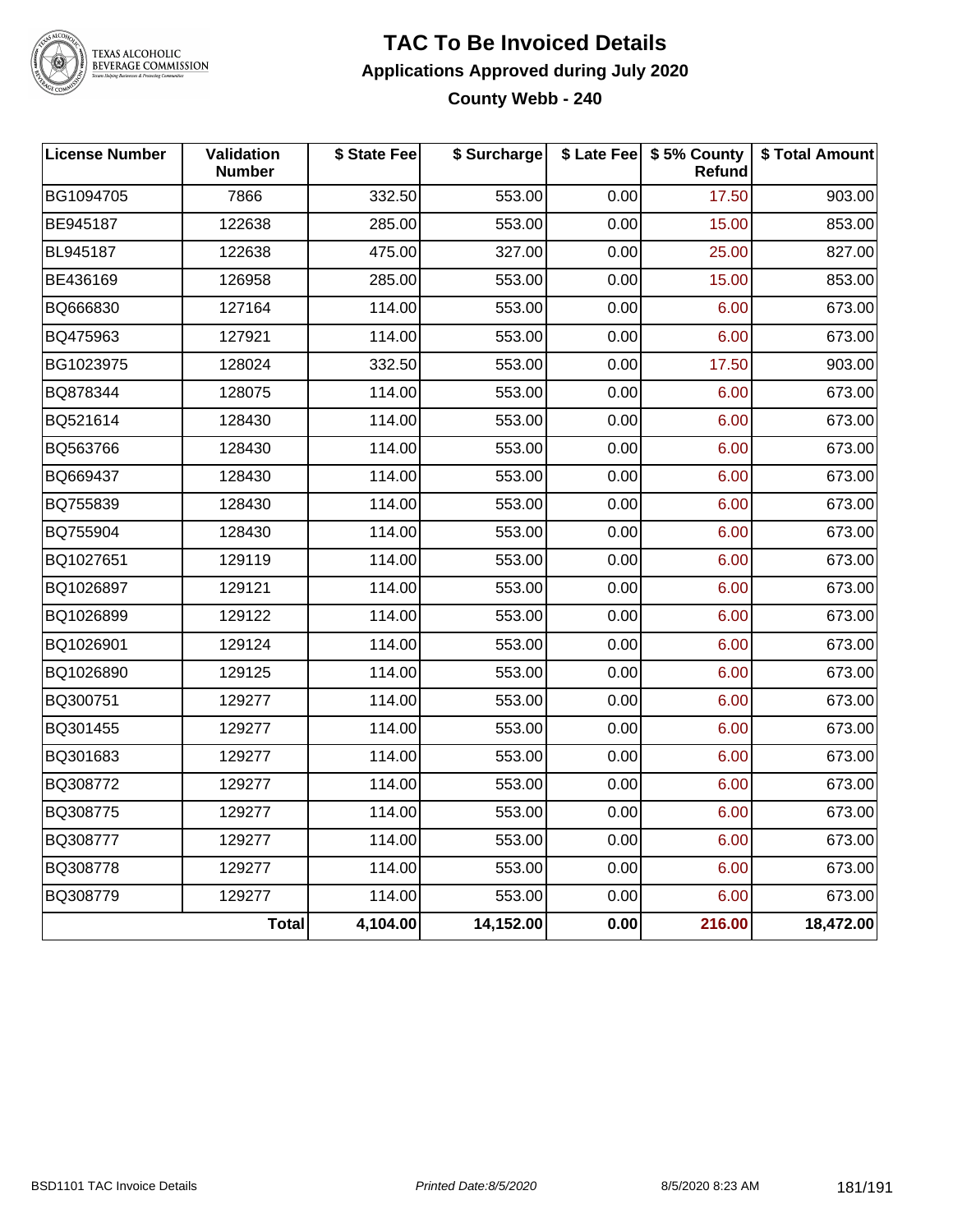

## **TAC To Be Invoiced Details Applications Approved during July 2020 County Wharton - 241**

| License Number | <b>Validation</b><br><b>Number</b> | \$ State Fee | \$ Surcharge | \$ Late Fee | \$5% County<br>Refundl | \$ Total Amount |
|----------------|------------------------------------|--------------|--------------|-------------|------------------------|-----------------|
| BQ697671       | 127388                             | 114.00       | 553.00       | 0.00        | 6.00                   | 673.00          |
| BQ880418       | 127983                             | 114.00       | 553.00       | 0.00        | 6.00                   | 673.00          |
| BG277928       | 128741                             | 332.50       | 553.00       | 0.00        | 17.50                  | 903.00          |
| BL277928       | 128741                             | 475.00       | 327.00       | 0.00        | 25.00                  | 827.00          |
| BQ882069       | 128834                             | 114.00       | 553.00       | 0.00        | 6.00                   | 673.00          |
|                | Total                              | 1,149.50     | 2,539.00     | 0.00        | 60.50                  | 3,749.00        |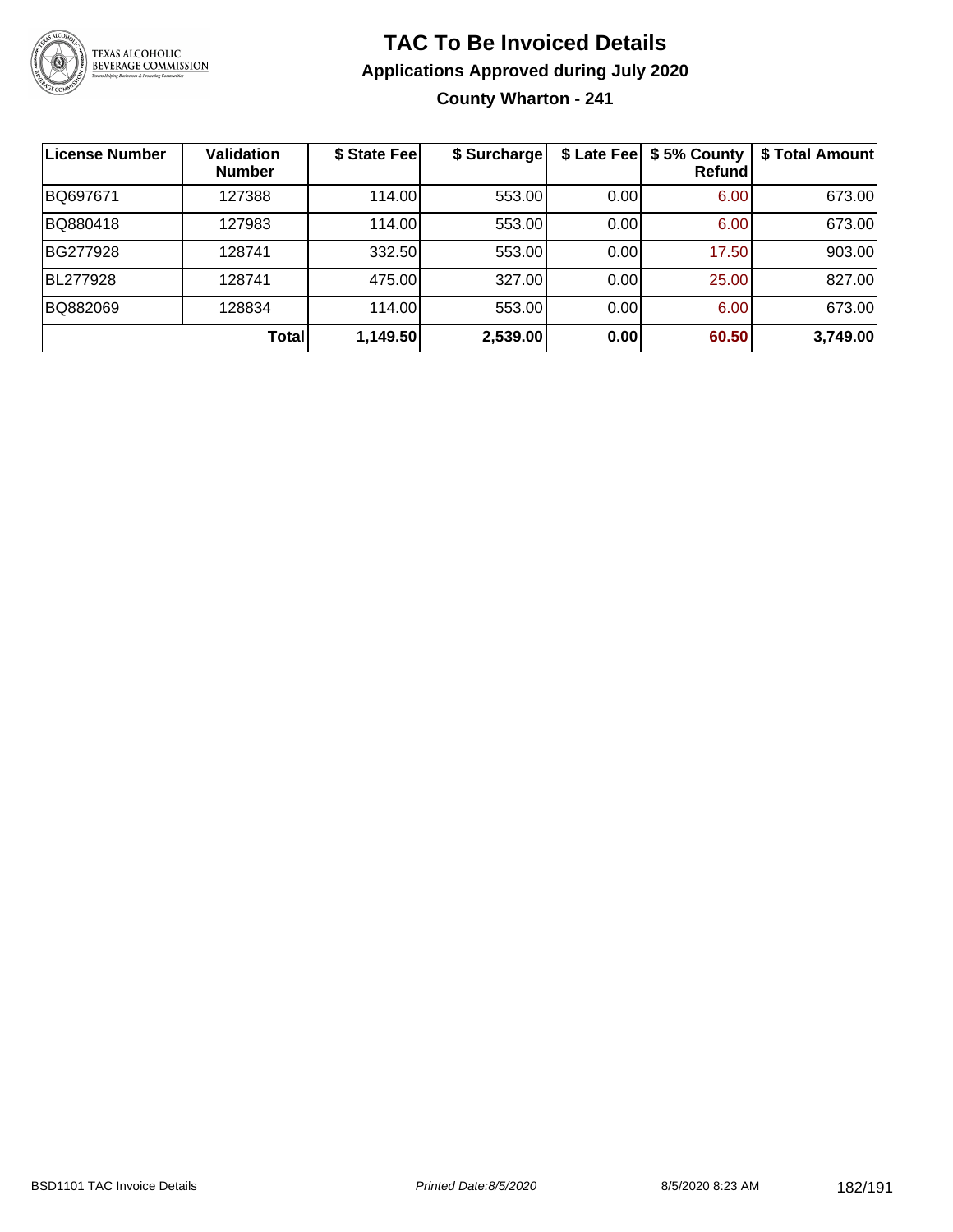

TEXAS ALCOHOLIC<br>BEVERAGE COMMISSION

#### **TAC To Be Invoiced Details Applications Approved during July 2020 County Wichita - 243**

| <b>License Number</b> | <b>Validation</b><br><b>Number</b> | \$ State Fee | \$ Surcharge |      | \$ Late Fee   \$5% County<br>Refund | \$ Total Amount |
|-----------------------|------------------------------------|--------------|--------------|------|-------------------------------------|-----------------|
| BF1093142             | 7068                               | 114.00       | 553.00       | 0.00 | 6.00                                | 673.00          |
| BQ729002              | 127109                             | 114.00       | 553.00       | 0.00 | 6.00                                | 673.00          |
| BG815800              | 127295                             | 332.50       | 553.00       | 0.00 | 17.50                               | 903.00          |
| BQ417881              | 127398                             | 114.00       | 553.00       | 0.00 | 6.00                                | 673.00          |
| BQ417882              | 127398                             | 114.00       | 553.00       | 0.00 | 6.00                                | 673.00          |
| BQ417887              | 127398                             | 114.00       | 553.00       | 0.00 | 6.00                                | 673.00          |
| BQ417890              | 127398                             | 114.00       | 553.00       | 0.00 | 6.00                                | 673.00          |
| BQ417891              | 127398                             | 114.00       | 553.00       | 0.00 | 6.00                                | 673.00          |
| BQ1026593             | 127472                             | 114.00       | 553.00       | 0.00 | 6.00                                | 673.00          |
| BF953891              | 127879                             | 114.00       | 553.00       | 0.00 | 6.00                                | 673.00          |
| BF520115              | 128015                             | 114.00       | 553.00       | 0.00 | 6.00                                | 673.00          |
| BQ558692              | 128442                             | 114.00       | 553.00       | 0.00 | 6.00                                | 673.00          |
| BE499763              | 128756                             | 285.00       | 553.00       | 0.00 | 15.00                               | 853.00          |
| BE499761              | 128760                             | 285.00       | 553.00       | 0.00 | 15.00                               | 853.00          |
| BG954910              | 128772                             | 332.50       | 553.00       | 0.00 | 17.50                               | 903.00          |
| BQ818533              | 129017                             | 114.00       | 553.00       | 0.00 | 6.00                                | 673.00          |
| BQ754724              | 515371                             | 114.00       | 553.00       | 0.00 | 6.00                                | 673.00          |
| BQ754686              | 515386                             | 114.00       | 553.00       | 0.00 | 6.00                                | 673.00          |
| BQ754685              | 515396                             | 114.00       | 553.00       | 0.00 | 6.00                                | 673.00          |
| BQ754725              | 515400                             | 114.00       | 553.00       | 0.00 | 6.00                                | 673.00          |
| BQ754919              | 515401                             | 114.00       | 553.00       | 0.00 | 6.00                                | 673.00          |
|                       | <b>Total</b>                       | 3,173.00     | 11,613.00    | 0.00 | 167.00                              | 14,953.00       |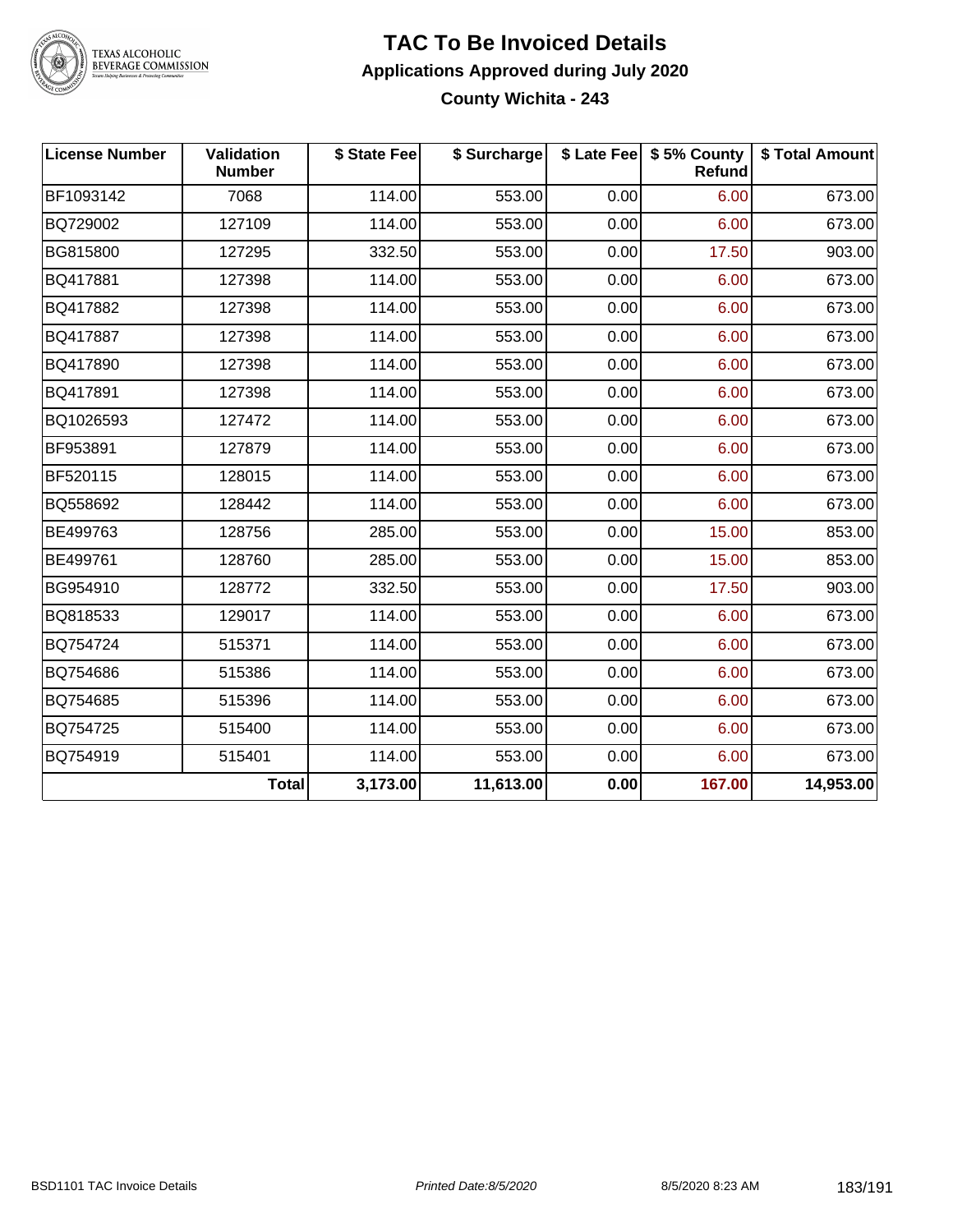

## **TAC To Be Invoiced Details Applications Approved during July 2020 County Wilbarger - 244**

| License Number | Validation<br><b>Number</b> | \$ State Fee | \$ Surcharge |       | Refundl | \$ Late Fee   \$5% County   \$ Total Amount |
|----------------|-----------------------------|--------------|--------------|-------|---------|---------------------------------------------|
| BF624158       | 116407                      | 114.00L      | 553.00       | 0.001 | 6.00    | 673.00                                      |
| BQ729892       | 128629                      | 114.00       | 553.00       | 0.00  | 6.00    | 673.00                                      |
|                | <b>Total</b>                | 228.00       | 1,106.00     | 0.00  | 12.00   | 1,346.00                                    |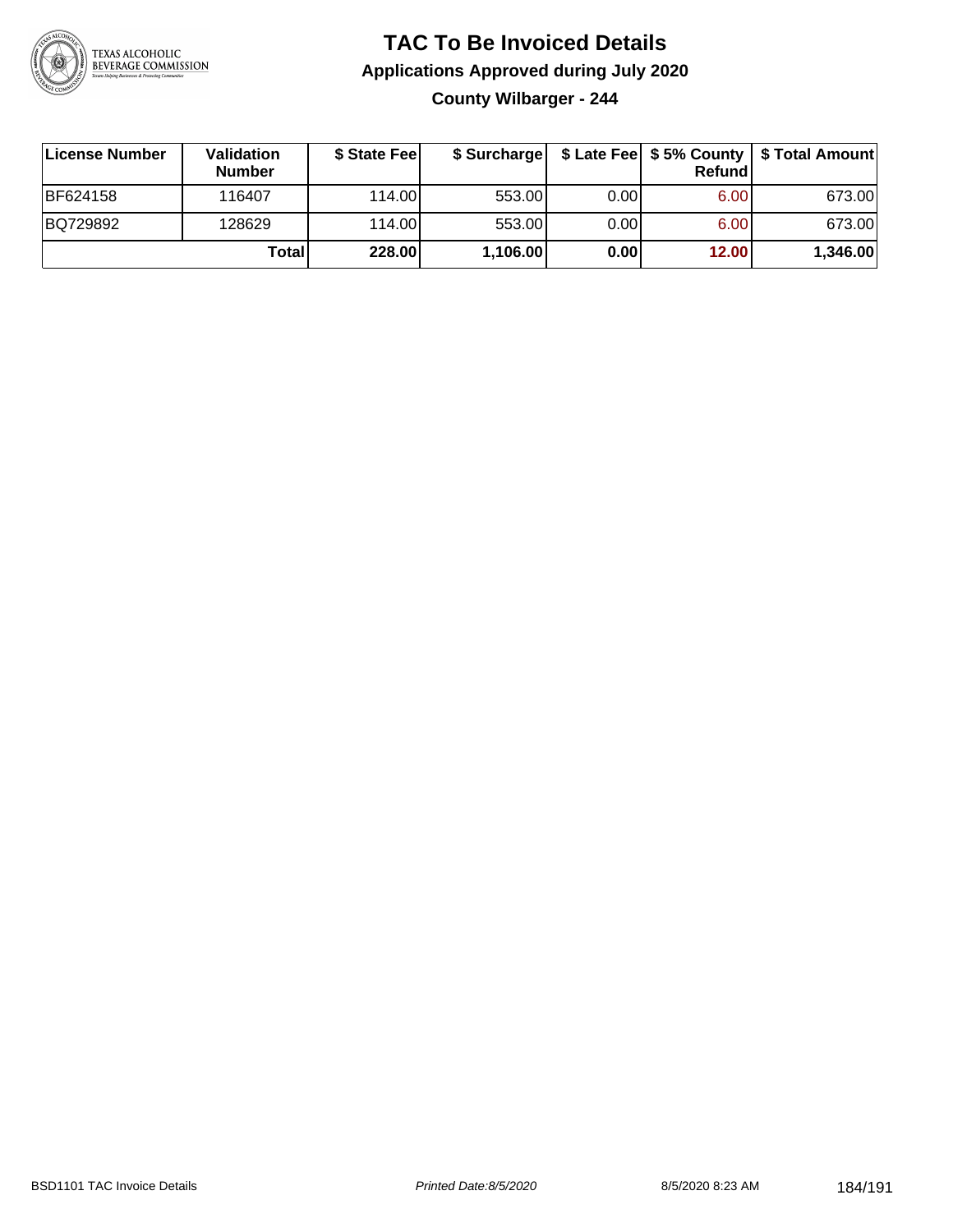

# TEXAS ALCOHOLIC<br>BEVERAGE COMMISSION

#### **TAC To Be Invoiced Details Applications Approved during July 2020 County Williamson - 246**

| <b>License Number</b> | Validation<br><b>Number</b> | \$ State Fee | \$ Surcharge |        | \$ Late Fee   \$5% County<br>Refund | \$ Total Amount |
|-----------------------|-----------------------------|--------------|--------------|--------|-------------------------------------|-----------------|
| BQ1092768             | 6608                        | 114.00       | 553.00       | 0.00   | 6.00                                | 673.00          |
| BF1093610             | 6942                        | 114.00       | 553.00       | 0.00   | 6.00                                | 673.00          |
| BF1094212             | 6992                        | 114.00       | 553.00       | 0.00   | 6.00                                | 673.00          |
| BG1023365             | 126350                      | 332.50       | 553.00       | 0.00   | 17.50                               | 903.00          |
| BP1023365             | 126350                      | 950.00       | 426.00       | 0.00   | 50.00                               | 1,426.00        |
| BG1022616             | 126749                      | 332.50       | 553.00       | 0.00   | 17.50                               | 903.00          |
| BF519581              | 126921                      | 114.00       | 553.00       | 0.00   | 6.00                                | 673.00          |
| BQ728830              | 127109                      | 114.00       | 553.00       | 0.00   | 6.00                                | 673.00          |
| BG812356              | 127247                      | 332.50       | 553.00       | 100.00 | 17.50                               | 1,003.00        |
| BG699290              | 127728                      | 332.50       | 553.00       | 0.00   | 17.50                               | 903.00          |
| BF605341              | 127795                      | 114.00       | 553.00       | 0.00   | 6.00                                | 673.00          |
| BQ497286              | 127883                      | 114.00       | 553.00       | 0.00   | 6.00                                | 673.00          |
| BQ880354              | 127887                      | 114.00       | 553.00       | 0.00   | 6.00                                | 673.00          |
| BG729329              | 127925                      | 332.50       | 553.00       | 0.00   | 17.50                               | 903.00          |
| BL729329              | 127925                      | 475.00       | 327.00       | 0.00   | 25.00                               | 827.00          |
| BG947675              | 128247                      | 332.50       | 553.00       | 100.00 | 17.50                               | 1,003.00        |
| BQ604522              | 128285                      | 114.00       | 553.00       | 0.00   | 6.00                                | 673.00          |
| BG234693              | 128291                      | 332.50       | 553.00       | 0.00   | 17.50                               | 903.00          |
| BG879742              | 128348                      | 332.50       | 553.00       | 0.00   | 17.50                               | 903.00          |
| BQ605667              | 128462                      | 114.00       | 553.00       | 0.00   | 6.00                                | 673.00          |
| BF499470              | 128905                      | 114.00       | 553.00       | 0.00   | 6.00                                | 673.00          |
| BF562509              | 128905                      | 114.00       | 553.00       | 0.00   | 6.00                                | 673.00          |
| BG665890              | 128981                      | 332.50       | 553.00       | 100.00 | 17.50                               | 1,003.00        |
| BG854928              | 504320                      | 332.50       | 553.00       | 100.00 | 17.50                               | 1,003.00        |
| BG866552              | 509059                      | 332.50       | 553.00       | 0.00   | 17.50                               | 903.00          |
| BQ879851              | 514957                      | 114.00       | 553.00       | 0.00   | 6.00                                | 673.00          |
|                       | <b>Total</b>                | 6,564.50     | 14,025.00    | 400.00 | 345.50                              | 21,335.00       |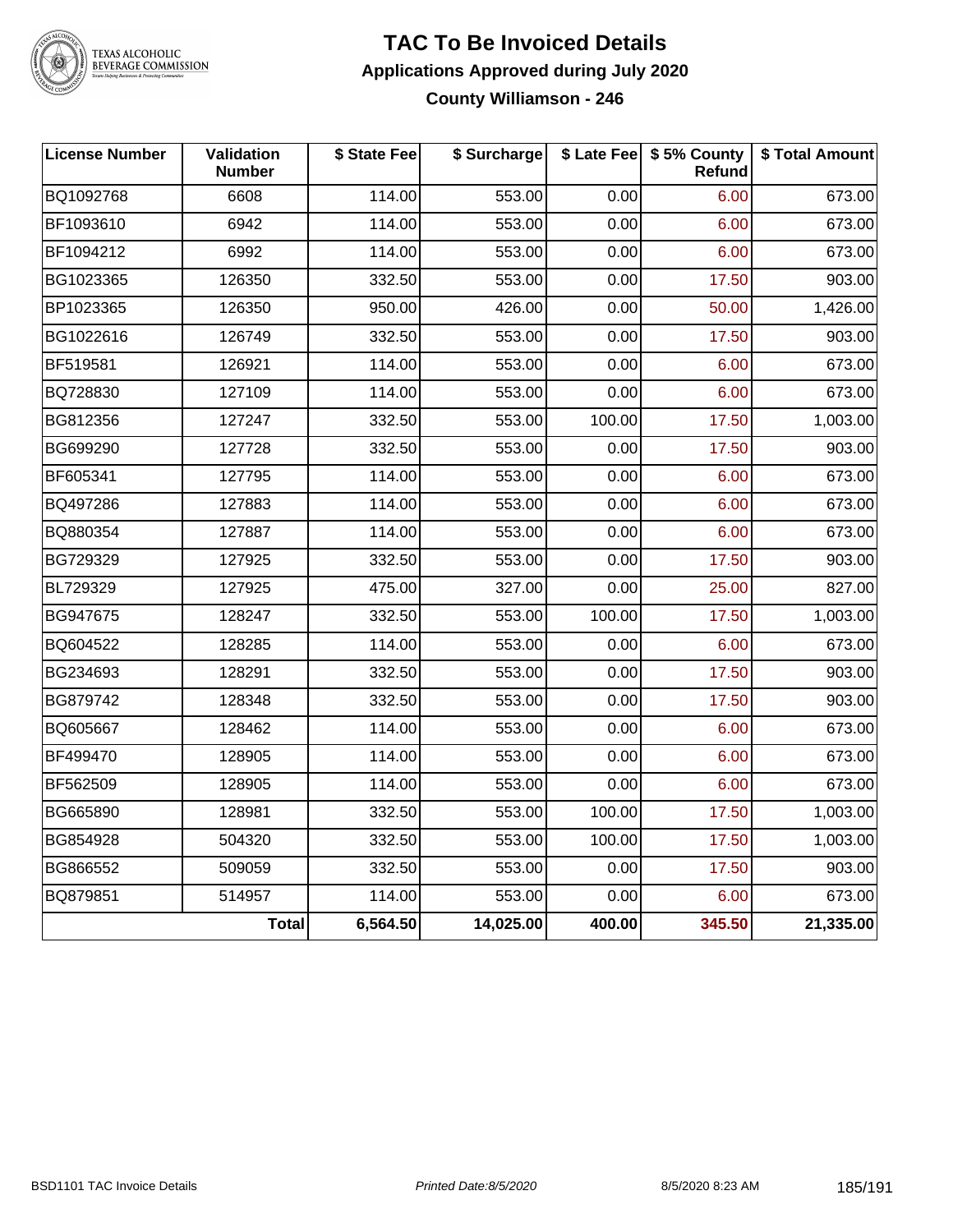

## **TAC To Be Invoiced Details Applications Approved during July 2020 County Wilson - 247**

| License Number | Validation<br><b>Number</b> | \$ State Feel | \$ Surcharge |      | Refundl | \$ Late Fee   \$5% County   \$ Total Amount |
|----------------|-----------------------------|---------------|--------------|------|---------|---------------------------------------------|
| BG1094653      | 7223                        | 332.50        | 553.00       | 0.00 | 17.50   | 903.00                                      |
| BG728287       | 127698                      | 332.50        | 553.00       | 0.00 | 17.50   | 903.00                                      |
| BE257774       | 128706                      | 285.00        | 553.00       | 0.00 | 15.00   | 853.00                                      |
|                | Total                       | 950.00        | 1,659.00     | 0.00 | 50.00   | 2,659.00                                    |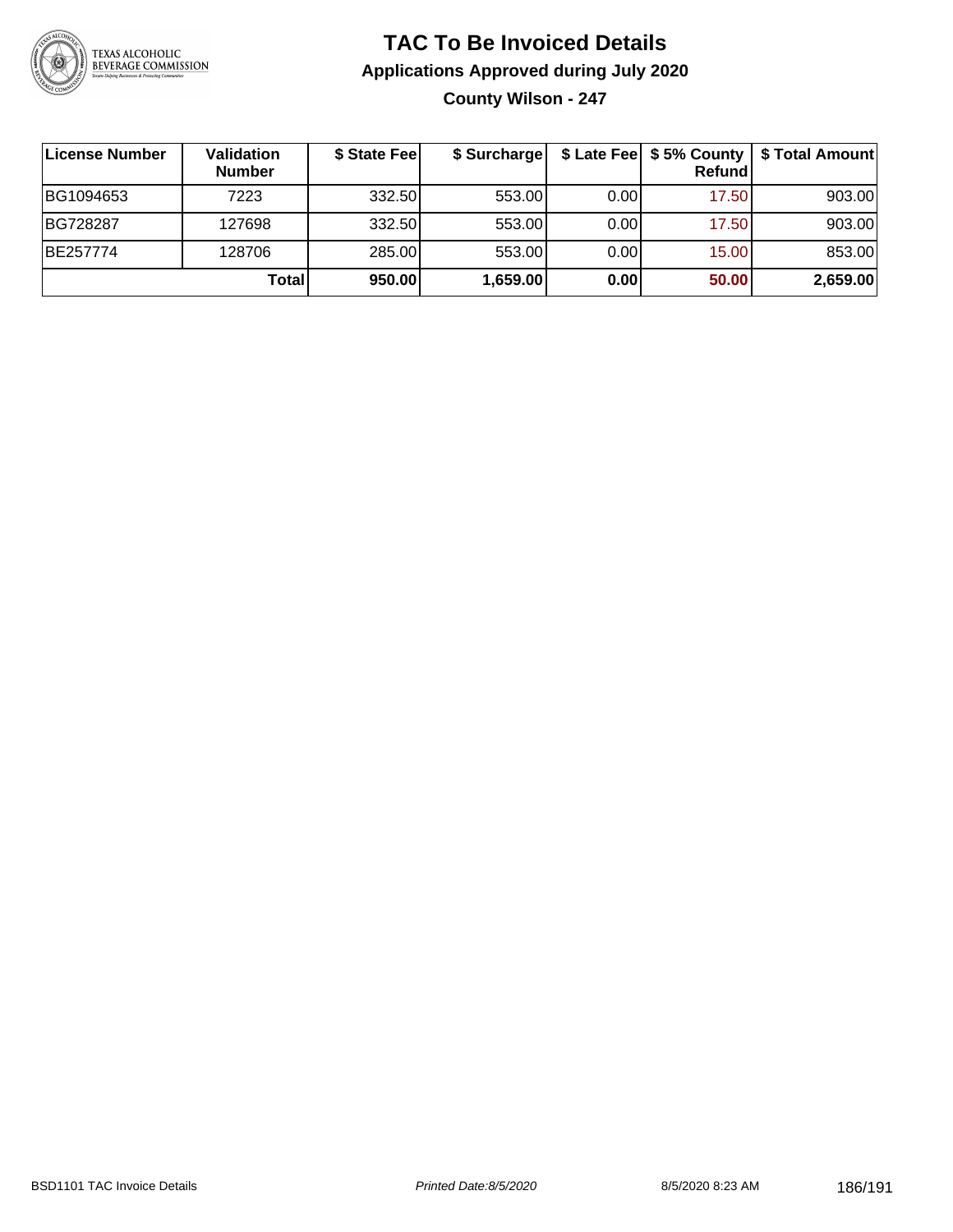

## **TAC To Be Invoiced Details Applications Approved during July 2020 County Wise - 249**

| License Number | <b>Validation</b><br><b>Number</b> | \$ State Fee | \$ Surcharge |      | \$ Late Fee   \$5% County<br>Refund | \$ Total Amount |
|----------------|------------------------------------|--------------|--------------|------|-------------------------------------|-----------------|
| BF1092408      | 6941                               | 114.00L      | 553.00       | 0.00 | 6.00                                | 673.00          |
| BG1094459      | 7638                               | 332.50       | 553.00       | 0.00 | 17.50                               | 903.00          |
| BQ540421       | 127409                             | 114.00       | 553.00       | 0.00 | 6.00                                | 673.00          |
| BF880219       | 127602                             | 114.00       | 553.00       | 0.00 | 6.00                                | 673.00          |
|                | <b>Total</b>                       | 674.50       | 2,212.00     | 0.00 | 35.50                               | 2,922.00        |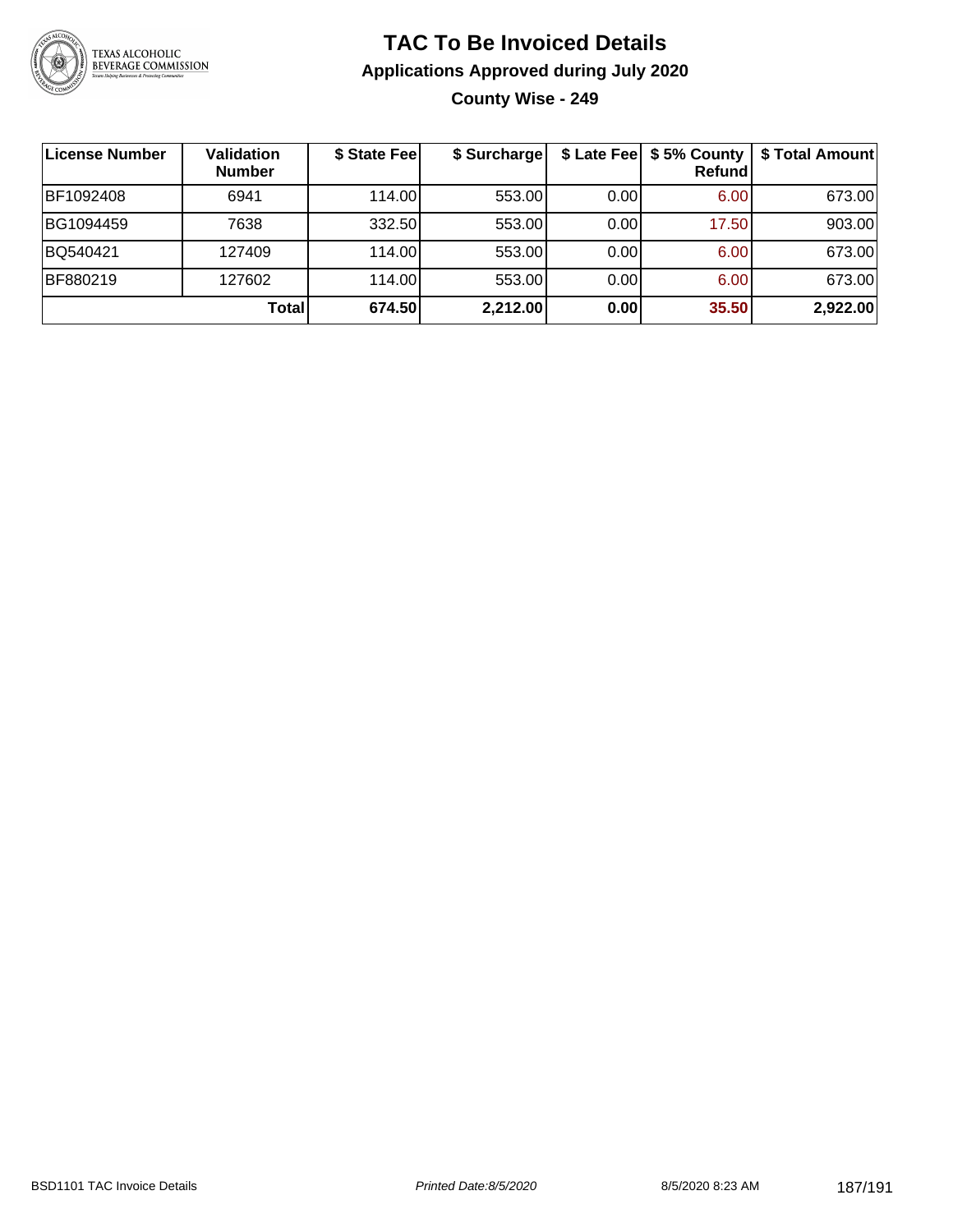

#### **TAC To Be Invoiced Details Applications Approved during July 2020 County Wood - 250**

| License Number | Validation<br><b>Number</b> | \$ State Fee |        |      | Refund | \$ Surcharge   \$ Late Fee   \$5% County   \$ Total Amount |
|----------------|-----------------------------|--------------|--------|------|--------|------------------------------------------------------------|
| BQ877101       | 127231                      | 114.00L      | 553.00 | 0.00 | 6.00   | 673.00                                                     |
|                | Total                       | 114.00       | 553.00 | 0.00 | 6.00   | 673.00                                                     |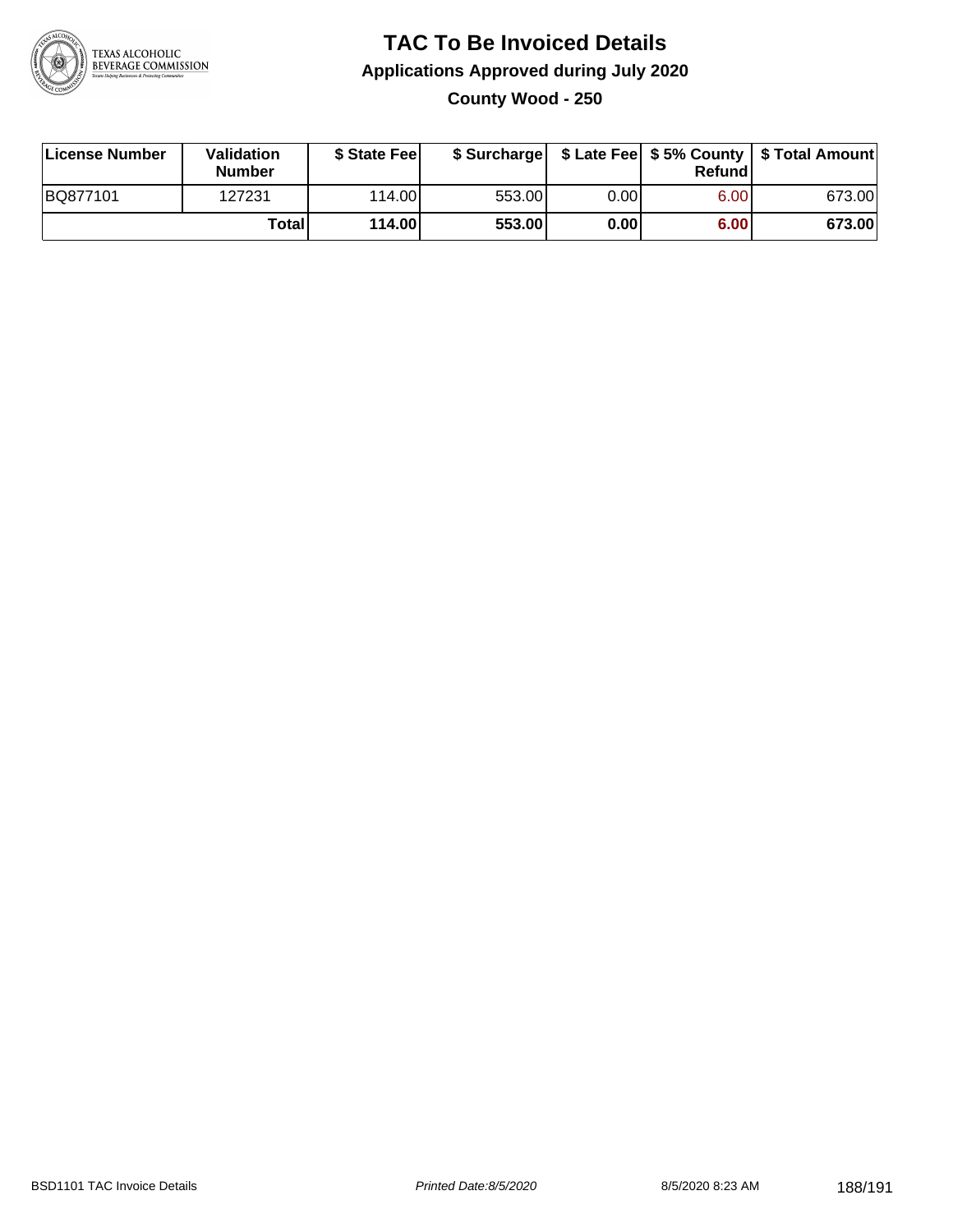

## **TAC To Be Invoiced Details Applications Approved during July 2020 County Zapata - 253**

| License Number | Validation<br><b>Number</b> | \$ State Fee | \$ Surcharge |        | \$ Late Fee   \$5% County<br>Refundl | \$ Total Amount |
|----------------|-----------------------------|--------------|--------------|--------|--------------------------------------|-----------------|
| BQ289041       | 127660                      | 114.00       | 553.00       | 0.00   | 6.00                                 | 673.00          |
| BG951536       | 128743                      | 332.50       | 553.00       | 100.00 | 17.50                                | 1,003.00        |
| BL951536       | 128743                      | 475.00       | 327.00       | 100.00 | 25.00                                | 927.00          |
| BQ814327       | 129053                      | 114.00L      | 553.00       | 100.00 | 6.00                                 | 773.00          |
|                | Total                       | 1,035.50     | 1,986.00     | 300.00 | 54.50                                | 3,376.00        |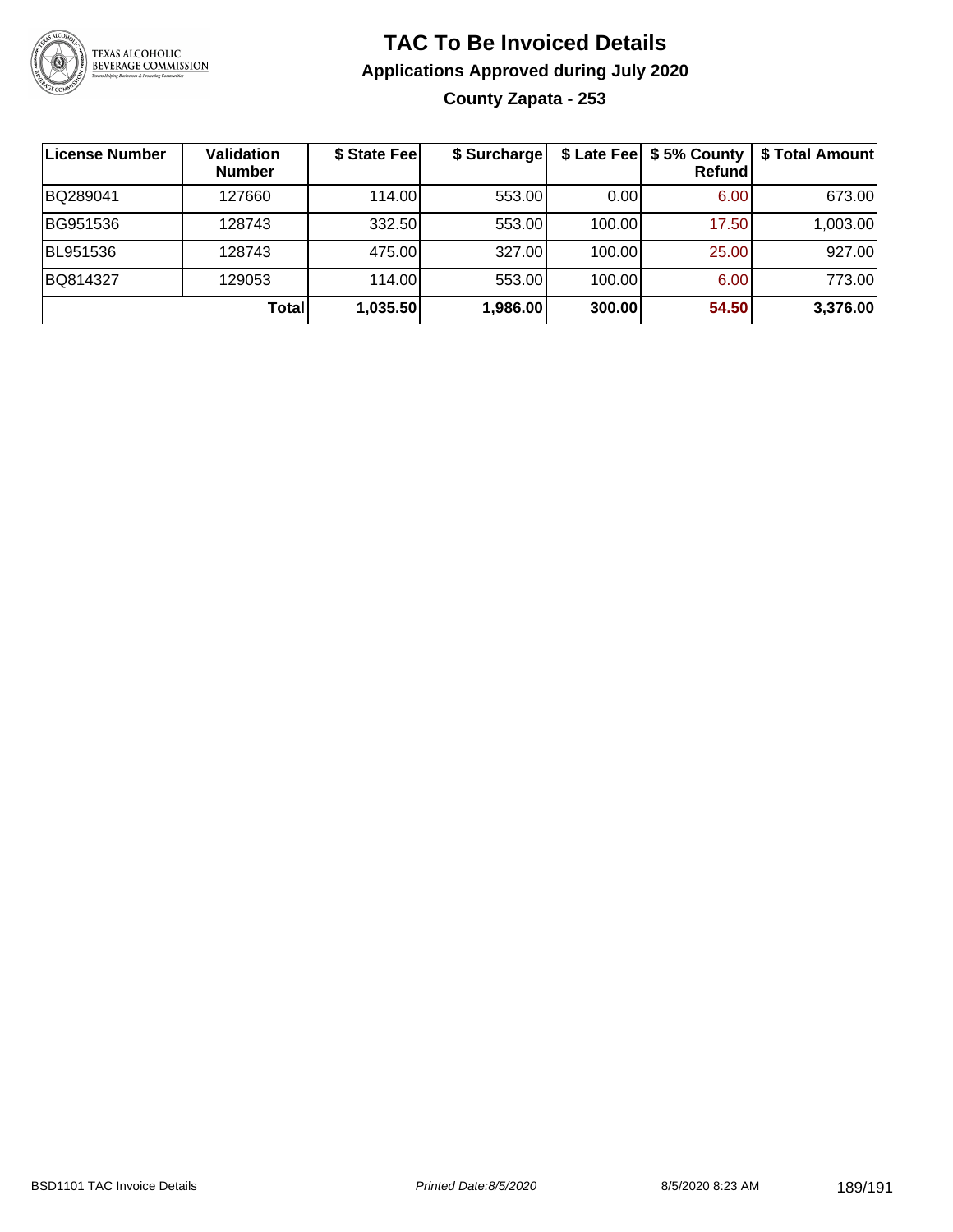

# **TAC To Be Invoiced Details Applications Approved during July 2020**

**County Zavala - 254**

| License Number | <b>Validation</b><br><b>Number</b> | \$ State Fee |        |                   | Refundl | \$ Surcharge   \$ Late Fee   \$5% County   \$ Total Amount |
|----------------|------------------------------------|--------------|--------|-------------------|---------|------------------------------------------------------------|
| BQ950536       | 127418                             | 114.00L      | 553.00 | 0.00              | 6.00    | 673.00                                                     |
|                | Totall                             | 114.00       | 553.00 | 0.00 <sub>1</sub> | 6.00    | 673.00                                                     |